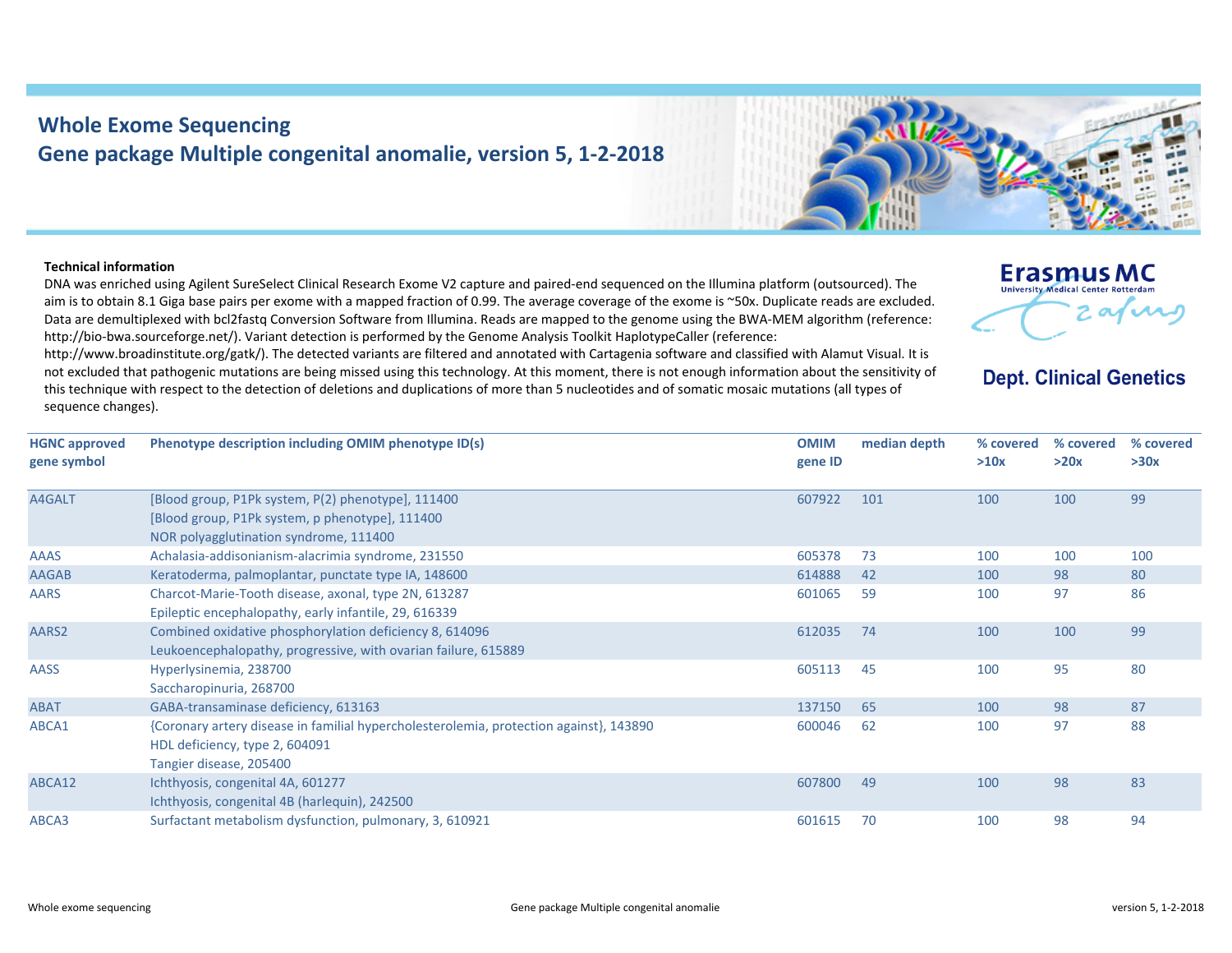| <b>HGNC approved</b><br>gene symbol | Phenotype description including OMIM phenotype ID(s)                                                                                                                                                                                                            | <b>OMIM</b><br>gene ID | median depth | % covered<br>>10x | % covered<br>>20x | % covered<br>>30x |
|-------------------------------------|-----------------------------------------------------------------------------------------------------------------------------------------------------------------------------------------------------------------------------------------------------------------|------------------------|--------------|-------------------|-------------------|-------------------|
| ABCA4                               | Cone-rod dystrophy 3, 604116<br>Fundus flavimaculatus, 248200<br>{Macular degeneration, age-related, 2}, 153800<br>Retinal dystrophy, early-onset severe, 248200<br>Retinitis pigmentosa 19, 601718<br>Stargardt disease 1, 248200                              | 601691                 | 65           | 100               | 98                | 93                |
| ABCB11                              | Cholestasis, benign recurrent intrahepatic, 2, 605479<br>Cholestasis, progressive familial intrahepatic 2, 601847                                                                                                                                               | 603201                 | 46           | 100               | 97                | 83                |
| ABCB4                               | Cholestasis, intrahepatic, of pregnancy, 3, 614972<br>Cholestasis, progressive familial intrahepatic 3, 602347<br>Gallbladder disease 1, 600803                                                                                                                 | 171060                 | 48           | 100               | 98                | 80                |
| ABCB6                               | [Blood group, Langereis system], 111600<br>Dyschromatosis universalis hereditaria 3, 615402<br>Microphthalmia, isolated, with coloboma 7, 614497<br>Pseudohyperkalemia, familial, 2, due to red cell leak, 609153                                               | 605452                 | 64           | 100               | 100               | 97                |
| ABCB7                               | Anemia, sideroblastic, with ataxia, 301310                                                                                                                                                                                                                      | 300135                 | 53           | 100               | 95                | 83                |
| ABCC2                               | Dubin-Johnson syndrome, 237500                                                                                                                                                                                                                                  | 601107                 | 53           | 100               | 97                | 84                |
| ABCC6                               | Arterial calcification, generalized, of infancy, 2, 614473<br>Pseudoxanthoma elasticum, 264800<br>Pseudoxanthoma elasticum, forme fruste, 177850                                                                                                                | 603234                 | 79           | 100               | 100               | 98                |
| ABCC8                               | Diabetes mellitus, noninsulin-dependent, 125853<br>Diabetes mellitus, permanent neonatal, 606176<br>Diabetes mellitus, transient neonatal 2, 610374<br>Hyperinsulinemic hypoglycemia, familial, 1, 256450<br>Hypoglycemia of infancy, leucine-sensitive, 240800 | 600509                 | 68           | 100               | 100               | 95                |
| ABCC9                               | Atrial fibrillation, familial, 12, 614050<br>Cardiomyopathy, dilated, 10, 608569<br>Hypertrichotic osteochondrodysplasia, 239850                                                                                                                                | 601439                 | 46           | 100               | 95                | 80                |
| ABCD1                               | Adrenoleukodystrophy, 300100<br>Adrenomyeloneuropathy, adult, 300100                                                                                                                                                                                            | 300371                 | 56           | 83                | 72                | 70                |
| ABCD4                               | Methylmalonic aciduria and homocystinuria, cblJ type, 614857                                                                                                                                                                                                    | 603214                 | 71           | 100               | 100               | 94                |
| ABCG5                               | Sitosterolemia, 210250                                                                                                                                                                                                                                          | 605459                 | 53           | 100               | 99                | 93                |
| ABCG8                               | {Gallbladder disease 4}, 611465<br>Sitosterolemia, 210250                                                                                                                                                                                                       | 605460                 | 93           | 100               | 100               | 98                |
| ABHD12                              | Polyneuropathy, hearing loss, ataxia, retinitis pigmentosa, and cataract, 612674                                                                                                                                                                                | 613599                 | 42           | 100               | 96                | 69                |
| ABHD5                               | Chanarin-Dorfman syndrome, 275630                                                                                                                                                                                                                               | 604780                 | 53           | 100               | 99                | 89                |
| ABL1                                | Leukemia, Philadelphia chromosome-positive, resistant to imatinib                                                                                                                                                                                               | 189980                 | 84           | 100               | 100               | 97                |
| ACAD <sub>8</sub>                   | Isobutyryl-CoA dehydrogenase deficiency, 611283                                                                                                                                                                                                                 | 604773                 | 97           | 100               | 100               | 100               |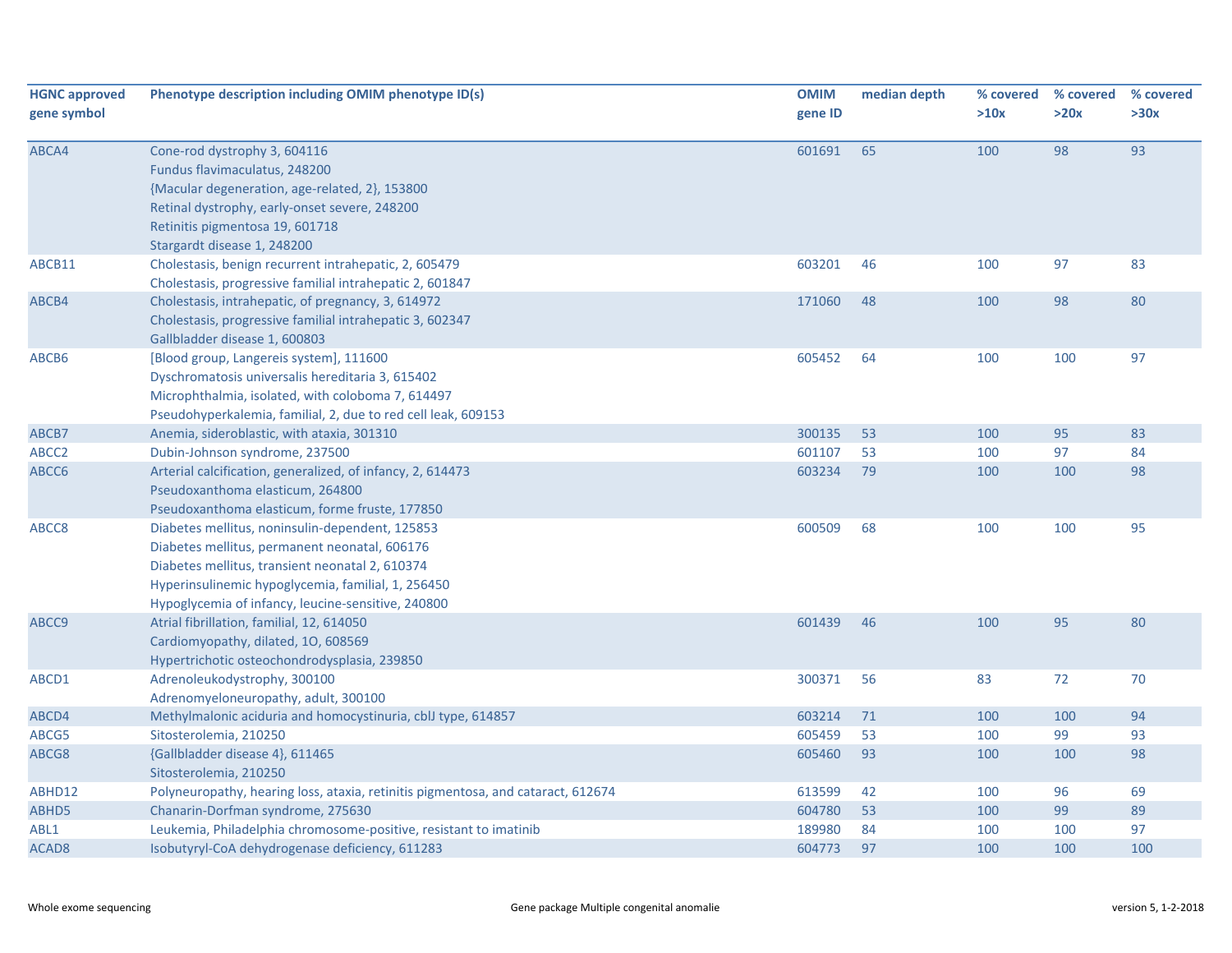| <b>HGNC approved</b> | Phenotype description including OMIM phenotype ID(s)                             | <b>OMIM</b> | median depth | % covered | % covered | % covered |
|----------------------|----------------------------------------------------------------------------------|-------------|--------------|-----------|-----------|-----------|
| gene symbol          |                                                                                  | gene ID     |              | >10x      | >20x      | >30x      |
|                      |                                                                                  |             |              |           |           |           |
| ACAD9                | Mitochondrial complex I deficiency due to ACAD9 deficiency, 611126               | 611103      | 64<br>55     | 100       | 100       | 98        |
| <b>ACADM</b>         | Acyl-CoA dehydrogenase, medium chain, deficiency of, 201450                      | 607008      |              | 100       | 99        | 90        |
| <b>ACADS</b>         | Acyl-CoA dehydrogenase, short-chain, deficiency of, 201470                       | 606885      | 84           | 100       | 100       | 98        |
| <b>ACADSB</b>        | 2-methylbutyrylglycinuria, 610006                                                | 600301      | 48           | 100       | 95        | 73        |
| <b>ACADVL</b>        | VLCAD deficiency, 201475                                                         | 609575      | 81           | 100       | 98        | 93        |
| <b>ACAN</b>          | Osteochondritis dissecans, short stature, and early-onset osteoarthritis, 165800 | 155760      | 181          | 100       | 100       | 98        |
|                      | Spondyloepimetaphyseal dysplasia, aggrecan type, 612813                          |             |              |           |           |           |
|                      | Spondyloepiphyseal dysplasia, Kimberley type, 608361                             |             |              |           |           |           |
| ACAT1                | Alpha-methylacetoacetic aciduria, 203750                                         | 607809      | 51           | 100       | 99        | 84        |
| <b>ACE</b>           | [Angiotensin I-converting enzyme, benign serum increase]                         | 106180      | 65           | 100       | 100       | 97        |
|                      | {Microvascular complications of diabetes 3}, 612624                              |             |              |           |           |           |
|                      | {Myocardial infarction, susceptibility to}                                       |             |              |           |           |           |
|                      | Renal tubular dysgenesis, 267430                                                 |             |              |           |           |           |
|                      | {SARS, progression of}                                                           |             |              |           |           |           |
|                      | {Stroke, hemorrhagic}, 614519                                                    |             |              |           |           |           |
| ACO <sub>2</sub>     | Infantile cerebellar-retinal degeneration, 614559                                | 100850      | 93           | 100       | 100       | 100       |
|                      | ?Optic atrophy 9, 616289                                                         |             |              |           |           |           |
| ACOX1                | Peroxisomal acyl-CoA oxidase deficiency, 264470                                  | 609751      | 71           | 100       | 100       | 94        |
| ACP5                 | Spondyloenchondrodysplasia with immune dysregulation, 607944                     | 171640      | 95           | 100       | 100       | 100       |
| ACSF3                | Combined malonic and methylmalonic aciduria, 614265                              | 614245      | 86           | 100       | 100       | 96        |
| ACSL4                | Mental retardation 63, 300387                                                    | 300157      | 51           | 100       | 98        | 87        |
| ACSL6                | Myelodysplastic syndrome                                                         | 604443      | 55           | 100       | 97        | 88        |
|                      | Myelogenous leukemia, acute                                                      |             |              |           |           |           |
| ACTA1                | Myopathy, actin, congenital, with cores, 161800                                  | 102610      | 100          | 100       | 100       | 100       |
|                      | Myopathy, actin, congenital, with excess of thin myofilaments, 161800            |             |              |           |           |           |
|                      | Myopathy, congenital, with fiber-type disproportion 1, 255310                    |             |              |           |           |           |
|                      | ?Myopathy, scapulohumeroperoneal, 616852                                         |             |              |           |           |           |
|                      | Nemaline myopathy 3 or recessive, 161800                                         |             |              |           |           |           |
| ACTA <sub>2</sub>    | Aortic aneurysm, familial thoracic 6, 611788                                     | 102620      | 97           | 100       | 100       | 100       |
|                      | Moyamoya disease 5, 614042                                                       |             |              |           |           |           |
|                      | Multisystemic smooth muscle dysfunction syndrome, 613834                         |             |              |           |           |           |
| <b>ACTB</b>          | Baraitser-Winter syndrome 1, 243310                                              | 102630      | 135          | 100       | 100       | 100       |
|                      | ?Dystonia, juvenile-onset, 607371                                                |             |              |           |           |           |
| ACTC1                | Atrial septal defect 5, 612794                                                   | 102540      | 124          | 100       | 100       | 100       |
|                      | Cardiomyopathy, dilated, 1R, 613424                                              |             |              |           |           |           |
|                      | Cardiomyopathy, hypertrophic, 11, 612098                                         |             |              |           |           |           |
|                      | Left ventricular noncompaction 4, 613424                                         |             |              |           |           |           |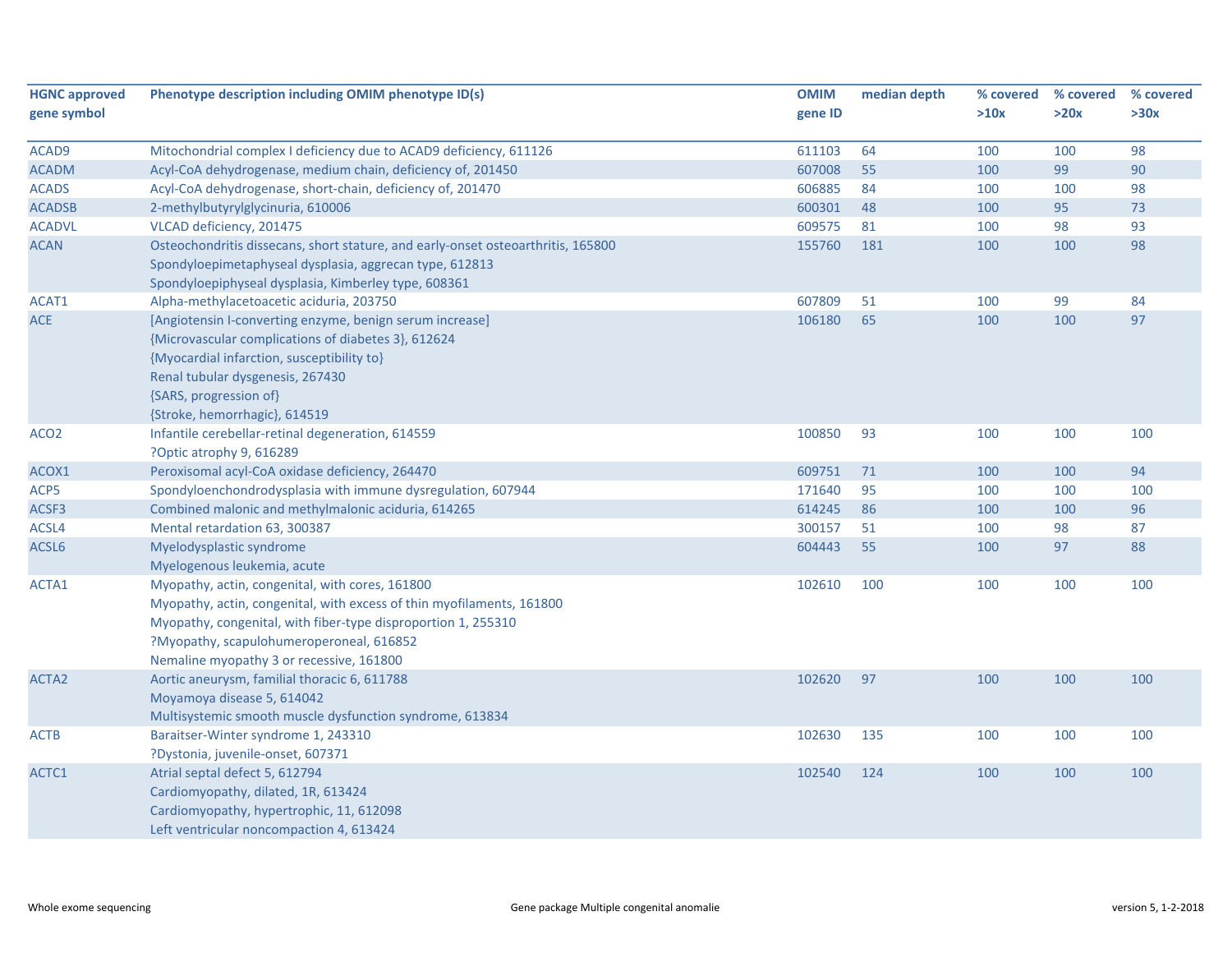| <b>HGNC approved</b> | Phenotype description including OMIM phenotype ID(s)               | <b>OMIM</b> | median depth | % covered | % covered | % covered |
|----------------------|--------------------------------------------------------------------|-------------|--------------|-----------|-----------|-----------|
| gene symbol          |                                                                    | gene ID     |              | >10x      | >20x      | >30x      |
| ACTG1                | Baraitser-Winter syndrome 2, 614583                                | 102560      | 121          | 100       | 100       | 100       |
|                      | Deafness 20/26, 604717                                             |             |              |           |           |           |
| ACTN1                | Bleeding disorder, platelet-type, 15, 615193                       | 102575      | 75           | 100       | 100       | 98        |
| ACTN4                | Glomerulosclerosis, focal segmental, 1, 603278                     | 604638      | 64           | 100       | 100       | 98        |
| ACVR1                | Fibrodysplasia ossificans progressiva, 135100                      | 102576      | 51           | 100       | 99        | 89        |
| ACVR1B               | Pancreatic cancer, somatic                                         | 601300      | 55           | 100       | 99        | 90        |
| ACVR2B               | Heterotaxy, visceral, 4, autosomal, 613751                         | 602730      | 74           | 100       | 100       | 96        |
| ACVRL1               | Telangiectasia, hereditary hemorrhagic, type 2, 600376             | 601284      | 74           | 100       | 100       | 100       |
| ACY1                 | Aminoacylase 1 deficiency, 609924                                  | 104620      | 72           | 100       | 100       | 100       |
| <b>ADA</b>           | Adenosine deaminase deficiency, partial, 102700                    | 608958      | 57           | 100       | 98        | 85        |
|                      | Severe combined immunodeficiency due to ADA deficiency, 102700     |             |              |           |           |           |
| ADA2                 | Polyarteritis nodosa, childhood-onset, 615688                      | 607575      | 62           | 100       | 99        | 87        |
|                      | ?Sneddon syndrome, 182410                                          |             |              |           |           |           |
| ADAM10               | {Alzheimer disease 18, susceptibility to}, 615590                  | 602192      | 42           | 100       | 94        | 69        |
|                      | Reticulate acropigmentation of Kitamura, 615537                    |             |              |           |           |           |
| ADAM17               | ?Inflammatory skin and bowel disease, neonatal, 1, 614328          | 603639      | 51           | 100       | 96        | 77        |
| ADAM9                | Cone-rod dystrophy 9, 612775                                       | 602713      | 40           | 100       | 94        | 70        |
| ADAMTS10             | Weill-Marchesani syndrome 1, recessive, 277600                     | 608990      | 74           | 100       | 100       | 98        |
| ADAMTS13             | Thrombotic thrombocytopenic purpura, familial, 274150              | 604134      | 66           | 97        | 97        | 93        |
| ADAMTS17             | Weill-Marchesani-like syndrome, 613195                             | 607511      | 66           | 97        | 94        | 87        |
| ADAMTS18             | Microcornea, myopic chorioretinal atrophy, and telecanthus, 615458 | 607512      | 53           | 100       | 98        | 90        |
| ADAMTS2              | Ehlers-Danlos syndrome, type VIIC, 225410                          | 604539      | 67           | 100       | 99        | 93        |
| ADAMTSL2             | Geleophysic dysplasia 1, 231050                                    | 612277      | 52           | 100       | 96        | 78        |
| ADAMTSL4             | Ectopia lentis et pupillae, 225200                                 | 610113      | 70           | 100       | 99        | 98        |
|                      | Ectopia lentis, isolated, 225100                                   |             |              |           |           |           |
| ADAR                 | Aicardi-Goutieres syndrome 6, 615010                               | 146920      | 67           | 100       | 100       | 98        |
|                      | Dyschromatosis symmetrica hereditaria, 127400                      |             |              |           |           |           |
| ADAT3                | Mental retardation 36, 615286                                      | 615302      | 84           | 100       | 100       | 100       |
| ADCY5                | Dyskinesia, familial, with facial myokymia, 606703                 | 600293      | 69           | 98        | 94        | 88        |
| ADGRG1               | Polymicrogyria, bilateral frontoparietal, 606854                   | 604110      | 67           | 100       | 100       | 98        |
|                      | Polymicrogyria, bilateral perisylvian, 615752                      |             |              |           |           |           |
| ADGRV1               | ?Febrile seizures, familial, 4, 604352                             | 602851      | 60           | 100       | 98        | 90        |
|                      | Usher syndrome, type 2C, 605472                                    |             |              |           |           |           |
|                      | Usher syndrome, type 2C, GPR98/PDZD7 digenic, 605472               |             |              |           |           |           |
| <b>ADIPOQ</b>        | Adiponectin deficiency, 612556                                     | 605441      | 67           | 100       | 100       | 100       |
| ADK                  | Hypermethioninemia due to adenosine kinase deficiency, 614300      | 102750      | 38           | 100       | 90        | 62        |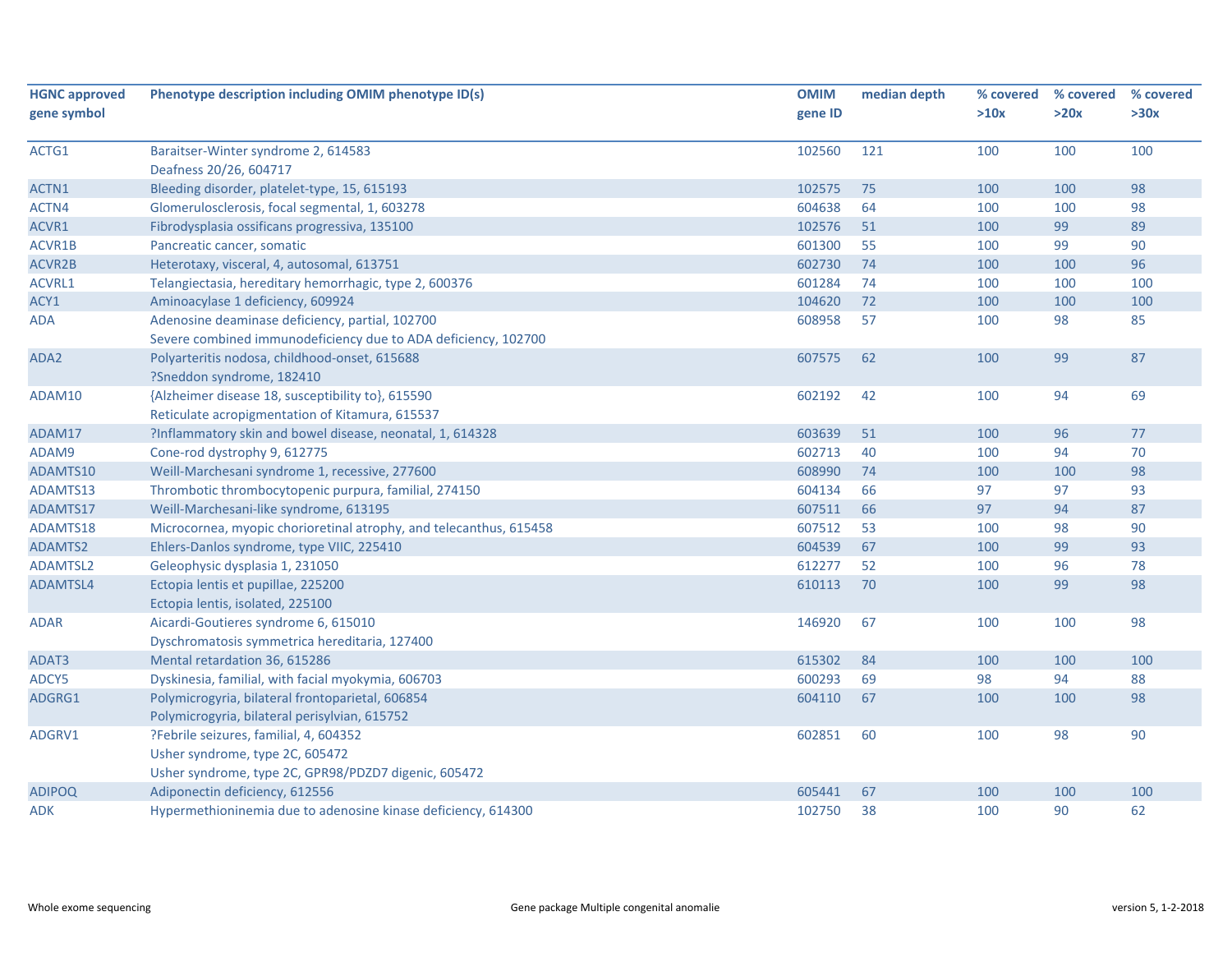| <b>HGNC approved</b><br>gene symbol | Phenotype description including OMIM phenotype ID(s)                                                                                               | <b>OMIM</b><br>gene ID | median depth | % covered<br>>10x | % covered<br>>20x | % covered<br>>30x |
|-------------------------------------|----------------------------------------------------------------------------------------------------------------------------------------------------|------------------------|--------------|-------------------|-------------------|-------------------|
| ADRB2                               | {Asthma, nocturnal, susceptibility to}, 600807<br>Beta-2-adrenoreceptor agonist, reduced response to<br>{Obesity, susceptibility to}, 601665       | 109690                 | 83           | 100               | 100               | 100               |
| ADSL                                | Adenylosuccinase deficiency, 103050                                                                                                                | 608222                 | 61           | 100               | 99                | 88                |
| AFF <sub>2</sub>                    | Mental retardation, FRAXE type, 309548                                                                                                             | 300806                 | 46           | 100               | 96                | 84                |
| AFG3L2                              | Spastic ataxia 5, 614487<br>Spinocerebellar ataxia 28, 610246                                                                                      | 604581                 | 54           | 99                | 93                | 79                |
| <b>AGA</b>                          | Aspartylglucosaminuria, 208400                                                                                                                     | 613228                 | 53           | 100               | 98                | 85                |
| AGBL1                               | Corneal dystrophy, Fuchs endothelial, 8, 615523                                                                                                    | 615496                 | 49           | 98                | 98                | 91                |
| AGK                                 | Cataract 38, 614691<br>Sengers syndrome, 212350                                                                                                    | 610345                 | 44           | 100               | 98                | 83                |
| AGL                                 | Glycogen storage disease IIIa, 232400<br>Glycogen storage disease IIIb, 232400                                                                     | 610860                 | 53           | 100               | 99                | 89                |
| AGPAT2                              | Lipodystrophy, congenital generalized, type 1, 608594                                                                                              | 603100                 | 57           | 100               | 100               | 96                |
| <b>AGPS</b>                         | Rhizomelic chondrodysplasia punctata, type 3, 600121                                                                                               | 603051                 | 48           | 100               | 96                | 74                |
| <b>AGRN</b>                         | Myasthenic syndrome, congenital, 8, with pre- and postsynaptic defects, 615120                                                                     | 103320                 | 90           | 99                | 95                | 91                |
| AGT                                 | {Hypertension, essential, susceptibility to}, 145500<br>{Preeclampsia, susceptibility to}<br>Renal tubular dysgenesis, 267430                      | 106150                 | 96           | 100               | 100               | 99                |
| AGTR1                               | {Hypertension, essential}, 145500<br>Renal tubular dysgenesis, 267430                                                                              | 106165                 | 48           | 100               | 100               | 98                |
| AGXT                                | Hyperoxaluria, primary, type 1, 259900                                                                                                             | 604285                 | 79           | 100               | 100               | 100               |
| <b>AHCY</b>                         | Hypermethioninemia with deficiency of S-adenosylhomocysteine hydrolase, 613752                                                                     | 180960                 | 93           | 96                | 96                | 95                |
| AHI1                                | Joubert syndrome 3, 608629                                                                                                                         | 608894                 | 51           | 100               | 94                | 73                |
| <b>AHNAK2</b>                       | No OMIM phenotype                                                                                                                                  | 608570                 | 193          | 100               | 100               | 99                |
| <b>AICDA</b>                        | Immunodeficiency with hyper-IgM, type 2, 605258                                                                                                    | 605257                 | 92           | 100               | 100               | 88                |
| AIFM1                               | Combined oxidative phosphorylation deficiency 6, 300816<br>Cowchock syndrome, 310490<br>Deafness 5, 300614                                         | 300169                 | 41           | 100               | 89                | 67                |
| AIMP1                               | Leukodystrophy, hypomyelinating, 3, 260600                                                                                                         | 603605                 | 62           | 100               | 100               | 94                |
| AIP                                 | Pituitary adenoma, ACTH-secreting, 219090<br>Pituitary adenoma, growth hormone-secreting, 102200<br>Pituitary adenoma, prolactin-secreting, 600634 | 605555                 | 78           | 100               | 100               | 100               |
| AIPL1                               | Cone-rod dystrophy, 604393<br>Leber congenital amaurosis 4, 604393<br>Retinitis pigmentosa, juvenile, 604393                                       | 604392                 | 81           | 100               | 100               | 100               |
| <b>AIRE</b>                         | Autoimmune polyendocrinopathy syndrome, type I, with or without reversible metaphyseal dysplasia,<br>240300                                        | 607358                 | 55           | 100               | 98                | 83                |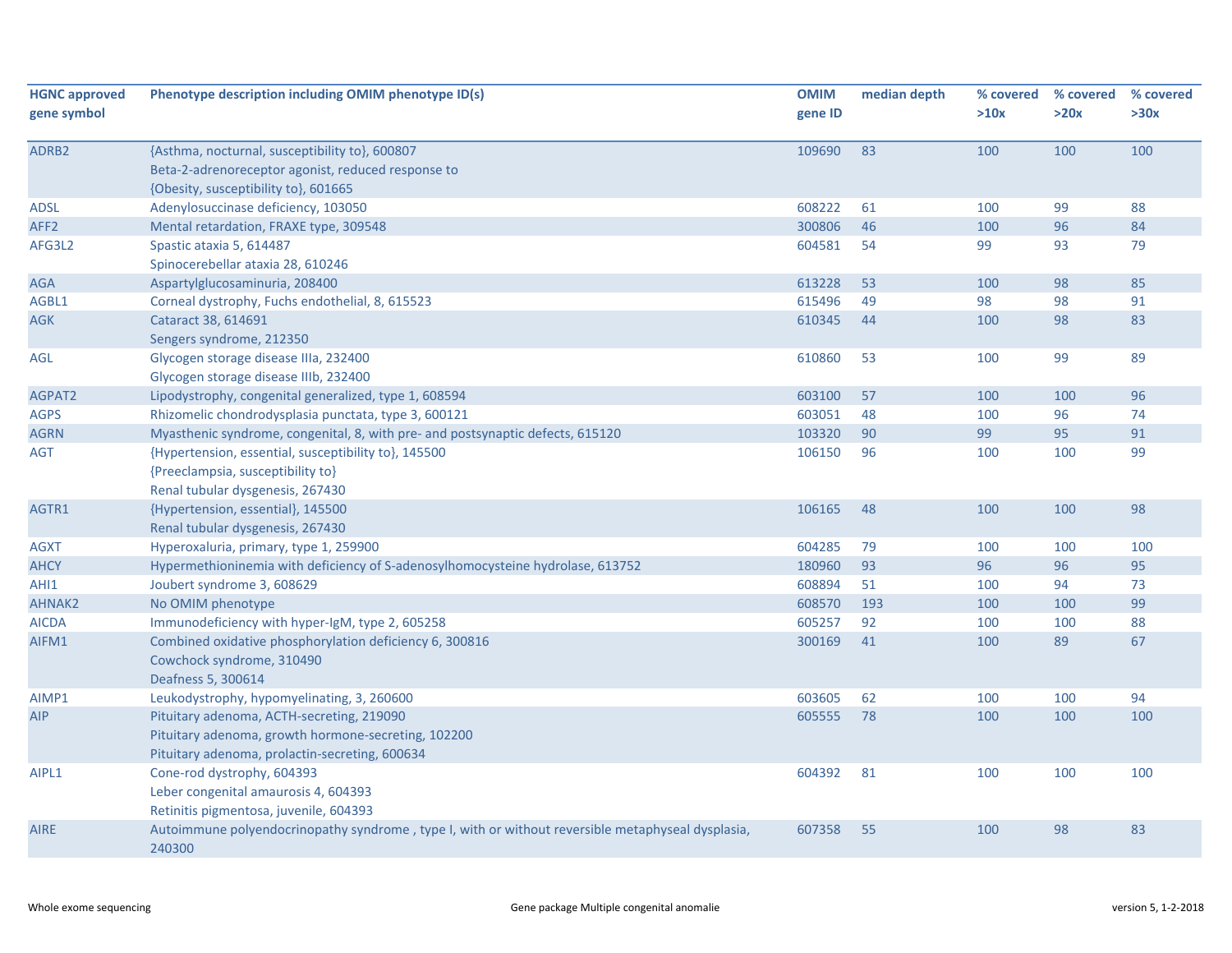| <b>HGNC approved</b> | Phenotype description including OMIM phenotype ID(s)                       | <b>OMIM</b> | median depth | % covered | % covered | % covered |
|----------------------|----------------------------------------------------------------------------|-------------|--------------|-----------|-----------|-----------|
| gene symbol          |                                                                            | gene ID     |              | >10x      | >20x      | >30x      |
| AK1                  | Hemolytic anemia due to adenylate kinase deficiency, 612631                | 103000      | 80           | 100       | 100       | 100       |
| AK <sub>2</sub>      | Reticular dysgenesis, 267500                                               | 103020      | 43           | 100       | 100       | 83        |
| AKAP9                | ?Long QT syndrome-11, 611820                                               | 604001      | 61           | 100       | 99        | 92        |
| AKR1C2               | Obesity, hyperphagia, and developmental delay                              | 600450      | 65           | 100       | 100       | 96        |
|                      | 46XY sex reversal 8, 614279                                                |             |              |           |           |           |
| AKR1D1               | Bile acid synthesis defect, congenital, 2, 235555                          | 604741      | 48           | 100       | 92        | 86        |
| AKT1                 | Breast cancer, somatic, 114480                                             | 164730      | 72           | 100       | 100       | 97        |
|                      | Colorectal cancer, somatic, 114500                                         |             |              |           |           |           |
|                      | Cowden syndrome 6, 615109                                                  |             |              |           |           |           |
|                      | Ovarian cancer, somatic, 167000                                            |             |              |           |           |           |
|                      | Proteus syndrome, somatic, 176920                                          |             |              |           |           |           |
|                      | {Schizophrenia, susceptibility to}, 181500                                 |             |              |           |           |           |
| AKT2                 | Diabetes mellitus, type II, 125853                                         | 164731      | 70           | 100       | 100       | 100       |
|                      | Hypoinsulinemic hypoglycemia with hemihypertrophy, 240900                  |             |              |           |           |           |
| AKT3                 | Megalencephaly-polymicrogyria-polydactyly-hydrocephalus syndrome 2, 615937 | 611223      | 49           | 100       | 94        | 75        |
| <b>ALAD</b>          | {Lead poisoning, susceptibility to}, 612740                                | 125270      | 71           | 100       | 100       | 97        |
|                      | Porphyria, acute hepatic, 612740                                           |             |              |           |           |           |
| ALAS <sub>2</sub>    | Anemia, sideroblastic, 1, 300751                                           | 301300      | 45           | 100       | 97        | 84        |
|                      | Protoporphyria, erythropoietic, 300752                                     |             |              |           |           |           |
| ALB                  | Analbuminemia, 616000                                                      | 103600      | 46           | 100       | 97        | 79        |
|                      | [Dysalbuminemic hyperthyroxinemia], 615999                                 |             |              |           |           |           |
| ALDH18A1             | Cutis laxa 3, 616603                                                       | 138250      | 54           | 100       | 98        | 88        |
|                      | Cutis laxa, type IIIA, 219150                                              |             |              |           |           |           |
|                      | Spastic paraplegia 9A, 601162                                              |             |              |           |           |           |
|                      | Spastic paraplegia 9B, 616586                                              |             |              |           |           |           |
| ALDH1A3              | Microphthalmia, isolated 8, 615113                                         | 600463      | 60           | 100       | 98        | 89        |
| ALDH <sub>2</sub>    | Alcohol sensitivity, acute, 610251                                         | 100650      | 79           | 100       | 100       | 100       |
|                      | {Esophageal cancer, alcohol-related, susceptibility to}                    |             |              |           |           |           |
|                      | {Hangover, susceptibility to}, 610251                                      |             |              |           |           |           |
|                      | {Sublingual nitroglycerin, susceptibility to poor response to}             |             |              |           |           |           |
| ALDH3A2              | Sjogren-Larsson syndrome, 270200                                           | 609523      | 52           | 100       | 98        | 88        |
| ALDH4A1              | Hyperprolinemia, type II, 239510                                           | 606811      | 64           | 100       | 99        | 97        |
| ALDH5A1              | Succinic semialdehyde dehydrogenase deficiency, 271980                     | 610045      | 42           | 99        | 94        | $71\,$    |
| ALDH6A1              | Methylmalonate semialdehyde dehydrogenase deficiency, 614105               | 603178      | 71           | 100       | 99        | 93        |
| ALDH7A1              | Epilepsy, pyridoxine-dependent, 266100                                     | 107323      | 50           | 100       | 93        | 71        |
| <b>ALDOA</b>         | Glycogen storage disease XII, 611881                                       | 103850      | 95           | 100       | 100       | 100       |
| <b>ALDOB</b>         | Fructose intolerance, 229600                                               | 612724      | 66           | 100       | 100       | 100       |
| ALG1                 | Congenital disorder of glycosylation, type Ik, 608540                      | 605907      | 46           | 90        | 76        | 70        |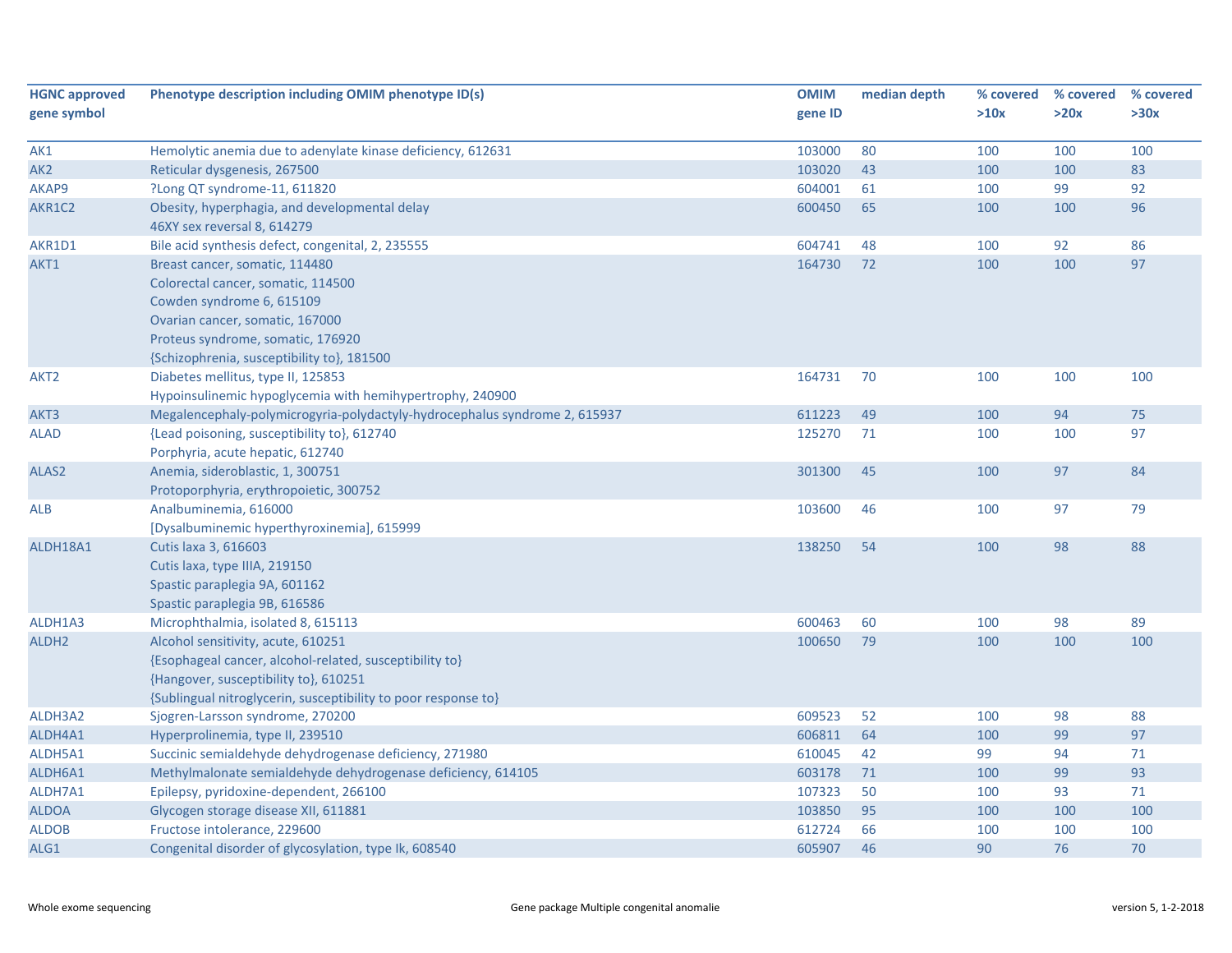| <b>HGNC approved</b> | Phenotype description including OMIM phenotype ID(s)                 | <b>OMIM</b> | median depth | % covered | % covered | % covered |
|----------------------|----------------------------------------------------------------------|-------------|--------------|-----------|-----------|-----------|
| gene symbol          |                                                                      | gene ID     |              | >10x      | >20x      | >30x      |
|                      |                                                                      |             |              |           |           |           |
| <b>ALG11</b>         | Congenital disorder of glycosylation, type Ip, 613661                | 613666      | 59           | 100       | 100       | 99        |
| <b>ALG12</b>         | Congenital disorder of glycosylation, type Ig, 607143                | 607144      | 108          | 100       | 100       | 100       |
| <b>ALG13</b>         | ?Congenital disorder of glycosylation, type Is, 300884               | 300776      | 42           | 100       | 96        | 73        |
|                      | Epileptic encephalopathy, early infantile, 36, 300884                |             |              |           |           |           |
| ALG <sub>2</sub>     | ?Congenital disorder of glycosylation, type Ii, 607906               | 607905      | 51           | 100       | 100       | 97        |
|                      | Myasthenic syndrome, congenital, 14, with tubular aggregates, 616228 |             |              |           |           |           |
| ALG3                 | Congenital disorder of glycosylation, type Id, 601110                | 608750      | 63           | 100       | 100       | 100       |
| ALG6                 | Congenital disorder of glycosylation, type Ic, 603147                | 604566      | 58           | 100       | 99        | 83        |
| ALG8                 | Congenital disorder of glycosylation, type Ih, 608104                | 608103      | 43           | 100       | 96        | 75        |
| ALG9                 | Congenital disorder of glycosylation, type II, 608776                | 606941      | 43           | 100       | 96        | $77$      |
|                      | Gillessen-Kaesbach-Nishimura syndrome, 263210                        |             |              |           |           |           |
| ALMS1                | Alstrom syndrome, 203800                                             | 606844      | 82           | 100       | 99        | 96        |
| ALOX12B              | Ichthyosis, congenital 2, 242100                                     | 603741      | 79           | 100       | 100       | 100       |
| ALOXE3               | Ichthyosis, congenital 3, 606545                                     | 607206      | 82           | 100       | 100       | 98        |
| <b>ALPL</b>          | Hypophosphatasia, adult, 146300                                      | 171760      | 64           | 100       | 100       | 96        |
|                      | Hypophosphatasia, childhood, 241510                                  |             |              |           |           |           |
|                      | Hypophosphatasia, infantile, 241500                                  |             |              |           |           |           |
|                      | Odontohypophosphatasia, 146300                                       |             |              |           |           |           |
| ALS <sub>2</sub>     | Amyotrophic lateral sclerosis 2, juvenile, 205100                    | 606352      | 53           | 100       | 99        | 89        |
|                      | Primary lateral sclerosis, juvenile, 606353                          |             |              |           |           |           |
|                      | Spastic paralysis, infantile onset ascending, 607225                 |             |              |           |           |           |
| ALX1                 | ?Frontonasal dysplasia 3, 613456                                     | 601527      | 57           | 100       | 100       | 99        |
| ALX3                 | Frontonasal dysplasia 1, 136760                                      | 606014      | 87           | 100       | 94        | 90        |
| ALX4                 | {Craniosynostosis 5, susceptibility to}, 615529                      | 605420      | 83           | 100       | 100       | 100       |
|                      | Frontonasal dysplasia 2, 613451                                      |             |              |           |           |           |
|                      | Parietal foramina 2, 609597                                          |             |              |           |           |           |
| <b>AMACR</b>         | Alpha-methylacyl-CoA racemase deficiency, 614307                     | 604489      | 53           | 100       | 100       | 89        |
|                      | Bile acid synthesis defect, congenital, 4, 214950                    |             |              |           |           |           |
| <b>AMELX</b>         | Amelogenesis imperfecta, type 1E, 301200                             | 300391      | 106          | 100       | 100       | 100       |
| AMER1                | Osteopathia striata with cranial sclerosis, 300373                   | 300647      | 71           | 100       | 100       | 99        |
| <b>AMH</b>           | Persistent Mullerian duct syndrome, type I, 261550                   | 600957      | 64           | 100       | 100       | 93        |
| AMHR <sub>2</sub>    | Persistent Mullerian duct syndrome, type II, 261550                  | 600956      | 80           | 100       | 100       | 94        |
| <b>AMN</b>           | Megaloblastic anemia-1, Norwegian type, 261100                       | 605799      | 57           | 100       | 99        | 82        |
| AMPD1                | Myopathy due to myoadenylate deaminase deficiency, 615511            | 102770      | 48           | 100       | 97        | 85        |
| <b>AMT</b>           | Glycine encephalopathy, 605899                                       | 238310      | 73           | 100       | 100       | 98        |
| <b>ANG</b>           | Amyotrophic lateral sclerosis 9, 611895                              | 105850      | 98           | 100       | 100       | 100       |
| ANGPTL3              | Hypobetalipoproteinemia, familial, 2, 605019                         | 604774      | 48           | 100       | 99        | 87        |
| ANK1                 | Spherocytosis, type 1, 182900                                        | 612641      | 76           | 100       | 100       | 95        |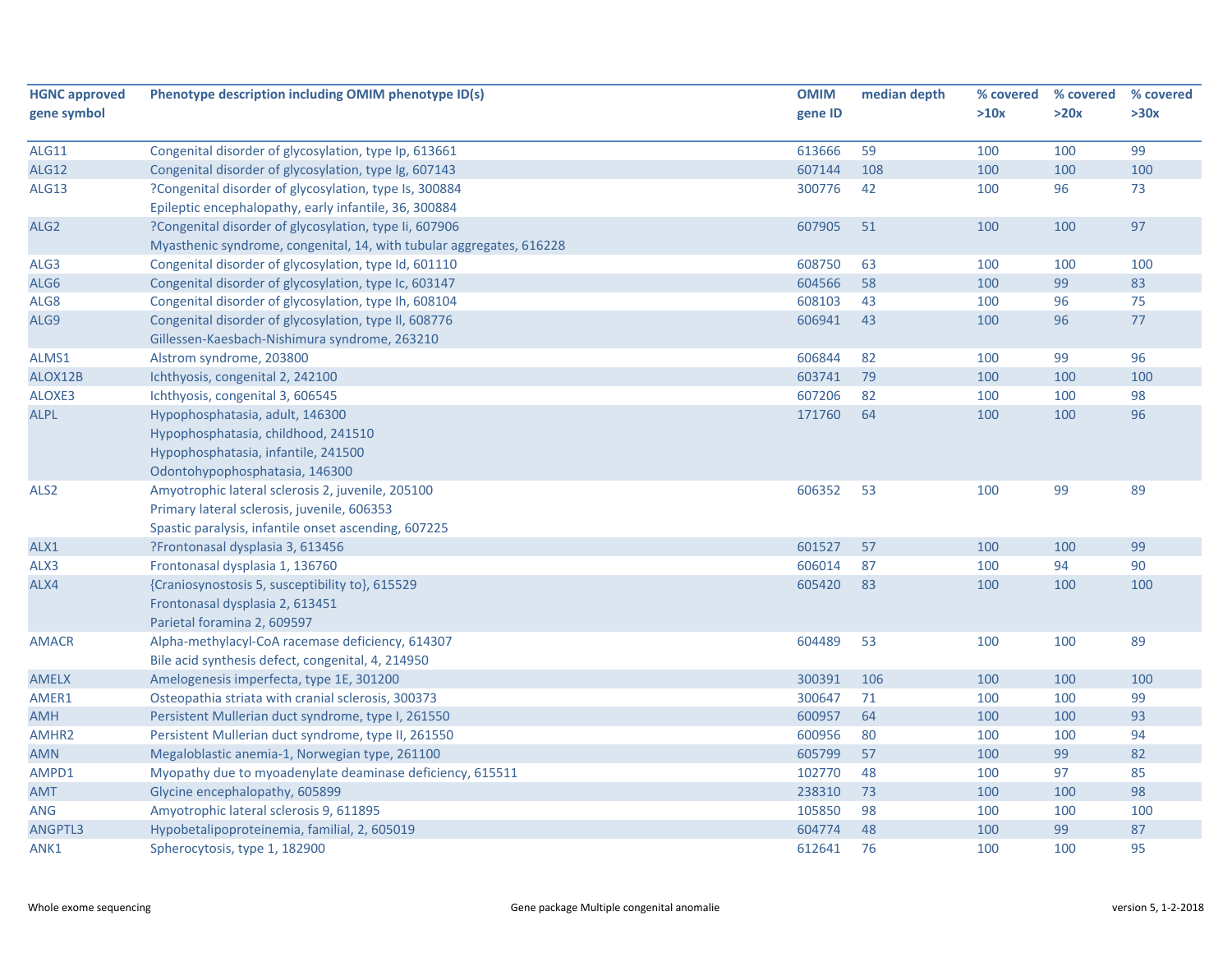| <b>HGNC approved</b><br>gene symbol | Phenotype description including OMIM phenotype ID(s)                                  | <b>OMIM</b><br>gene ID | median depth | % covered<br>>10x | % covered<br>>20x | % covered<br>>30x |
|-------------------------------------|---------------------------------------------------------------------------------------|------------------------|--------------|-------------------|-------------------|-------------------|
|                                     |                                                                                       |                        |              |                   |                   |                   |
| ANK2                                | Cardiac arrhythmia, ankyrin-B-related, 600919                                         | 106410                 | 53           | 100               | 99                | 93                |
|                                     | Long QT syndrome 4, 600919                                                            |                        |              |                   |                   |                   |
| <b>ANKH</b>                         | Chondrocalcinosis 2, 118600                                                           | 605145                 | 59           | 100               | 100               | 98                |
|                                     | Craniometaphyseal dysplasia, 123000                                                   |                        |              |                   |                   |                   |
| ANKK1                               | Dopamine receptor D2, reduced brain density of                                        | 608774                 | 70           | 100               | 100               | 99                |
| ANKRD11                             | KBG syndrome, 148050                                                                  | 611192                 | 89           | 100               | 100               | 100               |
| ANKRD26                             | Thrombocytopenia 2, 188000                                                            | 610855                 | 56           | 100               | 97                | 84                |
| ANKS6                               | Nephronophthisis 16, 615382                                                           | 615370                 | 56           | 94                | 91                | 82                |
| <b>ANO10</b>                        | Spinocerebellar ataxia 10, 613728                                                     | 613726                 | 40           | 100               | 92                | 65                |
| ANO3                                | Dystonia 24, 615034                                                                   | 610110                 | 43           | 93                | 91                | 77                |
| ANO <sub>5</sub>                    | Gnathodiaphyseal dysplasia, 166260                                                    | 608662                 | 55           | 100               | 98                | 86                |
|                                     | Miyoshi muscular dystrophy 3, 613319                                                  |                        |              |                   |                   |                   |
|                                     | Muscular dystrophy, limb-girdle, type 2L, 611307                                      |                        |              |                   |                   |                   |
| ANO <sub>6</sub>                    | Scott syndrome, 262890                                                                | 608663                 | 50           | 100               | 98                | 85                |
| ANOS1                               | Hypogonadotropic hypogonadism 1 with or without anosmia (Kallmann syndrome 1), 308700 | 300836                 | 44           | 100               | 93                | 75                |
| ANTXR1                              | GAPO syndrome, 230740                                                                 | 606410                 | 38           | 98                | 92                | 68                |
|                                     | {Hemangioma, capillary infantile, susceptibility to}, 602089                          |                        |              |                   |                   |                   |
| ANTXR2                              | Hyaline fibromatosis syndrome, 228600                                                 | 608041                 | 46           | 100               | 97                | 76                |
| AP1S1                               | MEDNIK syndrome, 609313                                                               | 603531                 | 51           | 100               | 100               | 95                |
| <b>AP1S2</b>                        | Mental retardation syndromic 5, 304340                                                | 300629                 | 44           | 100               | 80                | 65                |
| AP2S1                               | Hypocalciuric hypercalcemia, type III, 600740                                         | 602242                 | 68           | 100               | 100               | 100               |
| AP3B1                               | Hermansky-Pudlak syndrome 2, 608233                                                   | 603401                 | 50           | 100               | 95                | 71                |
| AP4B1                               | Spastic paraplegia 47, 614066                                                         | 607245                 | 60           | 100               | 100               | 96                |
| AP4E1                               | Spastic paraplegia 51, 613744                                                         | 607244                 | 50           | 100               | 99                | 87                |
|                                     | Stuttering, familial persistent, 1, 184450                                            |                        |              |                   |                   |                   |
| AP4M1                               | Spastic paraplegia 50, 612936                                                         | 602296                 | 75           | 100               | 100               | 98                |
| AP4S1                               | Spastic paraplegia 52, 614067                                                         | 607243                 | 37           | 100               | 95                | 69                |
| AP5Z1                               | Spastic paraplegia 48, 613647                                                         | 613653                 | 64           | 100               | 100               | 94                |
| APCDD1                              | Hypotrichosis 1, 605389                                                               | 607479                 | 76           | 100               | 99                | 91                |
| APOA1                               | Amyloidosis, 3 or more types, 105200                                                  | 107680                 | 86           | 100               | 100               | 100               |
|                                     | ApoA-I and apoC-III deficiency, combined                                              |                        |              |                   |                   |                   |
|                                     | <b>Corneal clouding</b>                                                               |                        |              |                   |                   |                   |
|                                     | Hypoalphalipoproteinemia, 604091                                                      |                        |              |                   |                   |                   |
| APOA2                               | Apolipoprotein A-II deficiency                                                        | 107670                 | 62           | 100               | 100               | 98                |
|                                     | {Hypercholesterolemia, familial, modifier of}, 143890                                 |                        |              |                   |                   |                   |
| APOA5                               | Hyperchylomicronemia, late-onset, 144650                                              | 606368                 | 119          | 100               | 100               | 100               |
|                                     | {Hypertriglyceridemia, susceptibility to}, 145750                                     |                        |              |                   |                   |                   |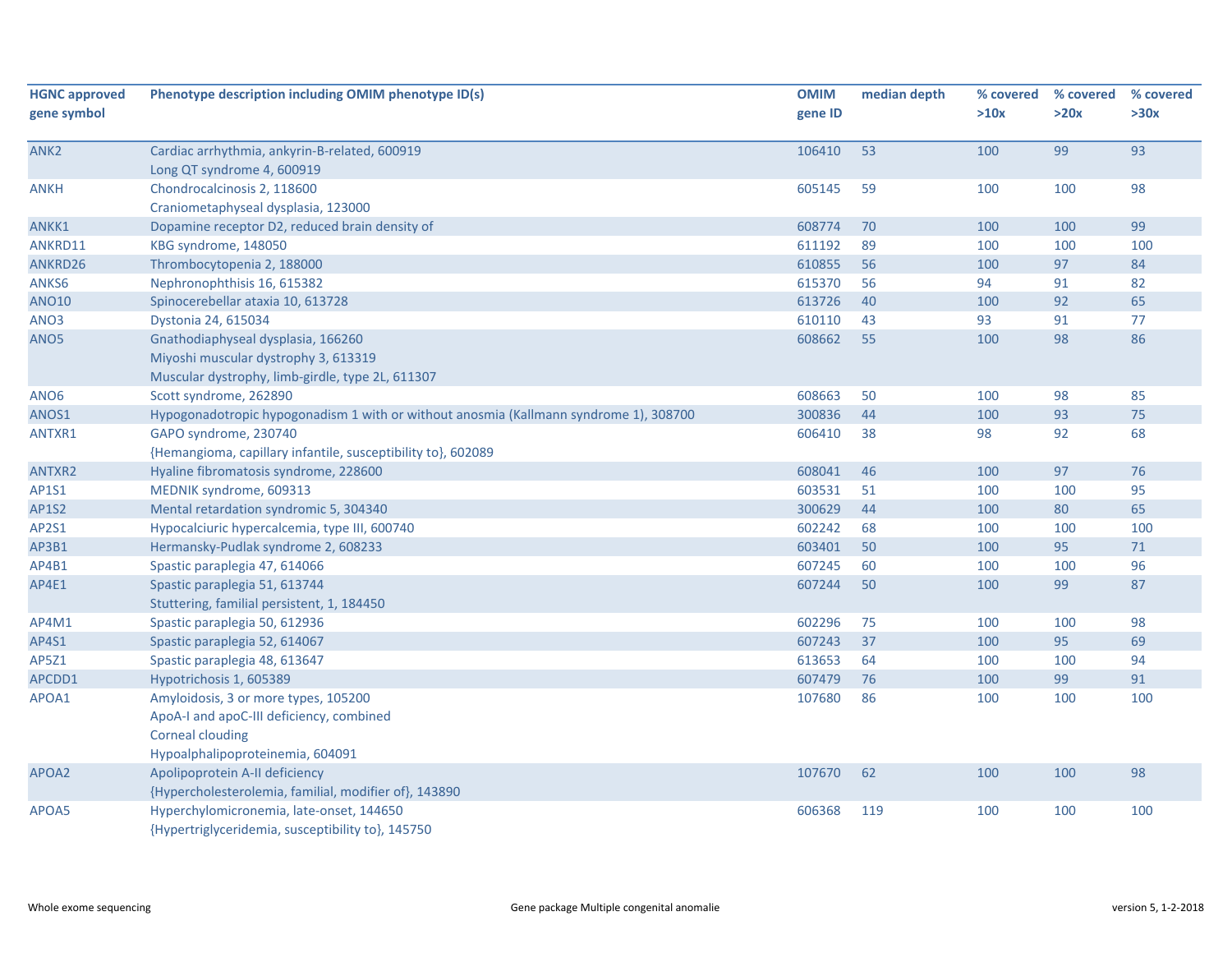| <b>HGNC approved</b> | Phenotype description including OMIM phenotype ID(s)                     | <b>OMIM</b> | median depth | % covered | % covered | % covered |
|----------------------|--------------------------------------------------------------------------|-------------|--------------|-----------|-----------|-----------|
| gene symbol          |                                                                          | gene ID     |              | >10x      | >20x      | >30x      |
| APOB                 | Hypercholesterolemia, due to ligand-defective apo B, 144010              | 107730      | 115          | 100       | 100       | 99        |
|                      | Hypobetalipoproteinemia, 615558                                          |             |              |           |           |           |
| APOC2                | Hyperlipoproteinemia, type Ib, 207750                                    | 608083      | 62           | 100       | 100       | 100       |
| APOC3                | Apolipoprotein C-III deficiency, 614028                                  | 107720      | 81           | 100       | 100       | 100       |
| <b>APRT</b>          | Adenine phosphoribosyltransferase deficiency, 614723                     | 102600      | 52           | 100       | 100       | 100       |
| <b>APTX</b>          | Ataxia, early-onset, with oculomotor apraxia and hypoalbuminemia, 208920 | 606350      | 54           | 100       | 90        | 77        |
| AQP2                 | Diabetes insipidus, nephrogenic, 125800                                  | 107777      | 79           | 100       | 100       | 100       |
| AQP5                 | Palmoplantar keratoderma, Bothnian type, 600231                          | 600442      | 66           | 100       | 100       | 100       |
| <b>AR</b>            | Androgen insensitivity, 300068                                           | 313700      | 60           | 100       | 95        | 81        |
|                      | Androgen insensitivity, partial, with or without breast cancer, 312300   |             |              |           |           |           |
|                      | Hypospadias 1, 300633                                                    |             |              |           |           |           |
|                      | {Prostate cancer, susceptibility to}, 176807                             |             |              |           |           |           |
|                      | Spinal and bulbar muscular atrophy of Kennedy, 313200                    |             |              |           |           |           |
| ARFGEF2              | Periventricular heterotopia with microcephaly, 608097                    | 605371      | 55           | 100       | 98        | 85        |
| ARG1                 | Argininemia, 207800                                                      | 608313      | 56           | 100       | 100       | 88        |
| ARHGAP26             | Leukemia, juvenile myelomonocytic, somatic, 607785                       | 605370      | 56           | 100       | 100       | 91        |
| ARHGAP31             | Adams-Oliver syndrome 1, 100300                                          | 610911      | 75           | 100       | 99        | 96        |
| ARHGEF10             | ?Slowed nerve conduction velocity, AD, 608236                            | 608136      | 72           | 100       | 99        | 91        |
| ARHGEF12             | No OMIM phenotype                                                        | 604763      | 48           | 100       | 97        | 82        |
| ARHGEF6              | Mental retardation 46, 300436                                            | 300267      | 38           | 100       | 93        | 70        |
| ARHGEF9              | Epileptic encephalopathy, early infantile, 8, 300607                     | 300429      | 38           | 100       | 95        | 63        |
| ARID1A               | Coffin-Siris syndrome 2, 614607                                          | 603024      | 75           | 100       | 98        | 94        |
| ARID1B               | Coffin-Siris syndrome 1, 135900                                          | 614556      | 67           | 99        | 97        | 90        |
| ARL13B               | Joubert syndrome 8, 612291                                               | 608922      | 50           | 100       | 99        | 86        |
| ARL2BP               | Retinitis pigmentosa with or without situs inversus, 615434              | 615407      | 49           | 100       | 100       | 87        |
| ARL6                 | {Bardet-Biedl syndrome 1, modifier of}, 209900                           | 608845      | 32           | 97        | 88        | 57        |
|                      | Bardet-Biedl syndrome 3, 600151                                          |             |              |           |           |           |
|                      | ?Retinitis pigmentosa 55, 613575                                         |             |              |           |           |           |
| ARMC4                | Ciliary dyskinesia, primary, 23, 615451                                  | 615408      | 50           | 100       | 98        | 84        |
| <b>ARNT</b>          | No OMIM phenotype                                                        | 126110      | 38           | 100       | 95        | 72        |
| <b>ARSA</b>          | Metachromatic leukodystrophy, 250100                                     | 607574      | 105          | 100       | 100       | 100       |
| <b>ARSB</b>          | Mucopolysaccharidosis type VI (Maroteaux-Lamy), 253200                   | 611542      | 49           | 100       | 99        | 90        |
| <b>ARSE</b>          | Chondrodysplasia punctata recessive, 302950                              | 300180      | 63           | 100       | 95        | 84        |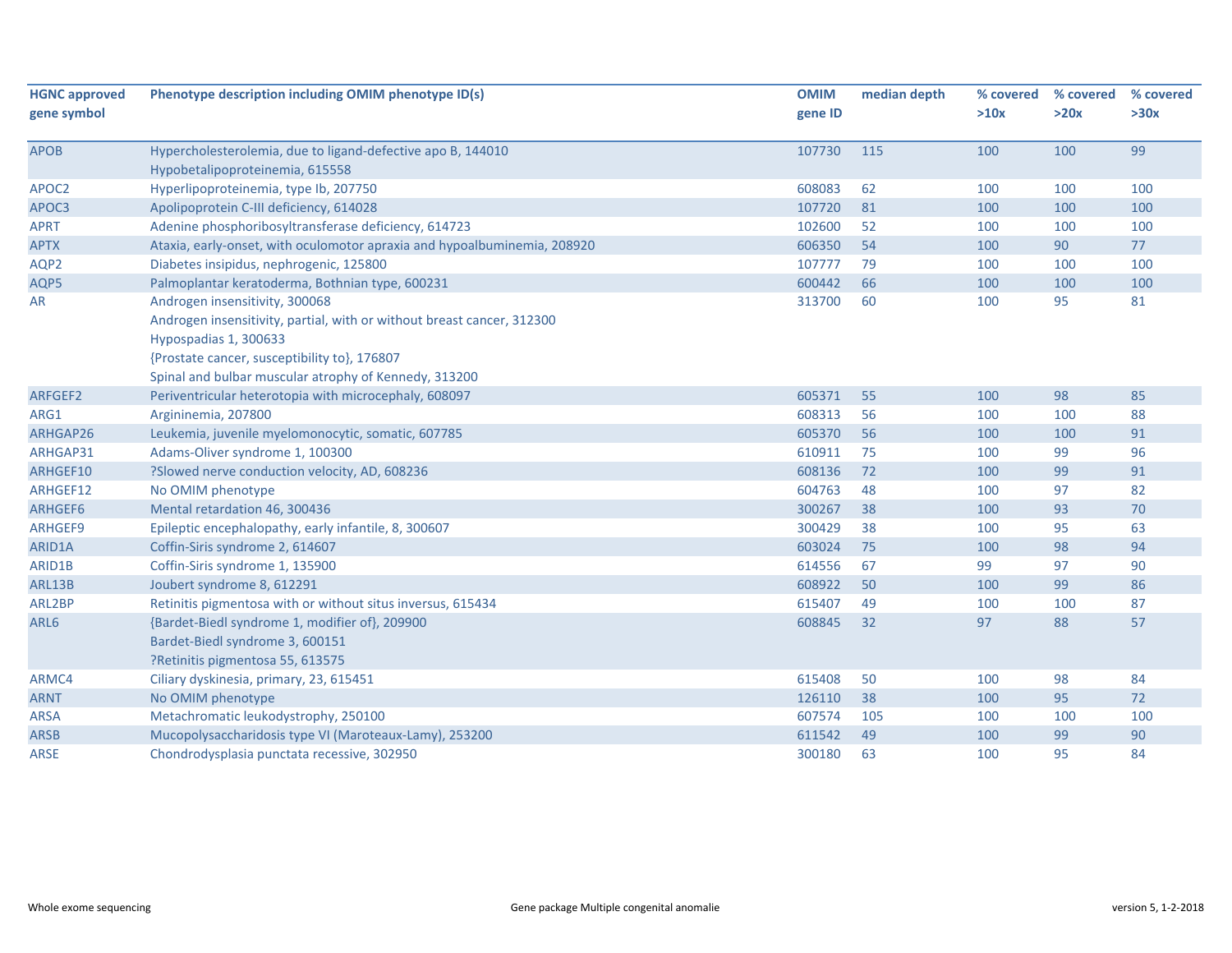| <b>HGNC approved</b><br>gene symbol | Phenotype description including OMIM phenotype ID(s)                                                                                                                                                                                    | <b>OMIM</b><br>gene ID | median depth | % covered<br>>10x | % covered<br>>20x | % covered<br>>30x |
|-------------------------------------|-----------------------------------------------------------------------------------------------------------------------------------------------------------------------------------------------------------------------------------------|------------------------|--------------|-------------------|-------------------|-------------------|
| <b>ARX</b>                          | Epileptic encephalopathy, early infantile, 1, 308350<br>Hydranencephaly with abnormal genitalia, 300215<br>Lissencephaly 2, 300215<br>Mental retardation 29 and others, 300419<br>Partington syndrome, 309510<br>Proud syndrome, 300004 | 300382                 | 42           | 89                | 80                | 65                |
| ASAH1                               | Farber lipogranulomatosis, 228000<br>Spinal muscular atrophy with progressive myoclonic epilepsy, 159950                                                                                                                                | 613468                 | 49           | 100               | 97                | 80                |
| <b>ASB10</b>                        | Glaucoma 1, open angle, F, 603383                                                                                                                                                                                                       | 615054                 | 76           | 100               | 100               | 100               |
| ASCC1                               | Barrett esophagus/esophageal adenocarcinoma, 614266<br>?Spinal muscular atrophy with congenital bone fractures 2, 616867                                                                                                                | 614215                 | 35           | 100               | 88                | 54                |
| ASCL1                               | Central hypoventilation syndrome, congenital, 209880<br>Haddad syndrome, 209880                                                                                                                                                         | 100790                 | 120          | 100               | 100               | 100               |
| <b>ASL</b>                          | Argininosuccinic aciduria, 207900                                                                                                                                                                                                       | 608310                 | 70           | 100               | 100               | 99                |
| ASNA1                               | No OMIM phenotype                                                                                                                                                                                                                       | 601913                 | 65           | 100               | 100               | 98                |
| <b>ASNS</b>                         | Asparagine synthetase deficiency, 615574                                                                                                                                                                                                | 108370                 | 59           | 100               | 100               | 92                |
| <b>ASPA</b>                         | Canavan disease, 271900                                                                                                                                                                                                                 | 608034                 | 41           | 100               | 98                | 81                |
| <b>ASPM</b>                         | Microcephaly 5, primary, 608716                                                                                                                                                                                                         | 605481                 | 62           | 100               | 100               | 96                |
| ASPSCR1                             | Alveolar soft-part sarcoma, 606243                                                                                                                                                                                                      | 606236                 | 60           | 100               | 100               | 97                |
| ASS1                                | Citrullinemia, 215700                                                                                                                                                                                                                   | 603470                 | 70           | 100               | 100               | 98                |
| ASXL1                               | Bohring-Opitz syndrome, 605039<br>Myelodysplastic syndrome, somatic, 614286                                                                                                                                                             | 612990                 | 77           | 100               | 100               | 97                |
| ASXL3                               | Bainbridge-Ropers syndrome, 615485                                                                                                                                                                                                      | 615115                 | 52           | 99                | 98                | 94                |
| <b>ATCAY</b>                        | Ataxia, cerebellar, Cayman type, 601238                                                                                                                                                                                                 | 608179                 | 68           | 100               | 96                | 92                |
| <b>ATIC</b>                         | AICA-ribosiduria due to ATIC deficiency, 608688                                                                                                                                                                                         | 601731                 | 45           | 100               | 99                | 84                |
| ATL1                                | Neuropathy, hereditary sensory, type ID, 613708<br>Spastic paraplegia 3A, 182600                                                                                                                                                        | 606439                 | 55           | 100               | 98                | 85                |
| ATL3                                | Neuropathy, hereditary sensory, type IF, 615632                                                                                                                                                                                         | 609369                 | 41           | 100               | 96                | 80                |
| <b>ATM</b>                          | Ataxia-telangiectasia, 208900<br>{Breast cancer, susceptibility to}, 114480<br>Lymphoma, B-cell non-Hodgkin, somatic<br>Lymphoma, mantle cell, somatic<br>T-cell prolymphocytic leukemia, somatic                                       | 607585                 | 55           | 100               | 97                | 83                |
| ATN1                                | Dentatorubro-pallidoluysian atrophy, 125370                                                                                                                                                                                             | 607462                 | 80           | 100               | 100               | 97                |
| ATP13A2                             | Kufor-Rakeb syndrome, 606693<br>Spastic paraplegia 78, 617225                                                                                                                                                                           | 610513                 | 79           | 100               | 100               | 98                |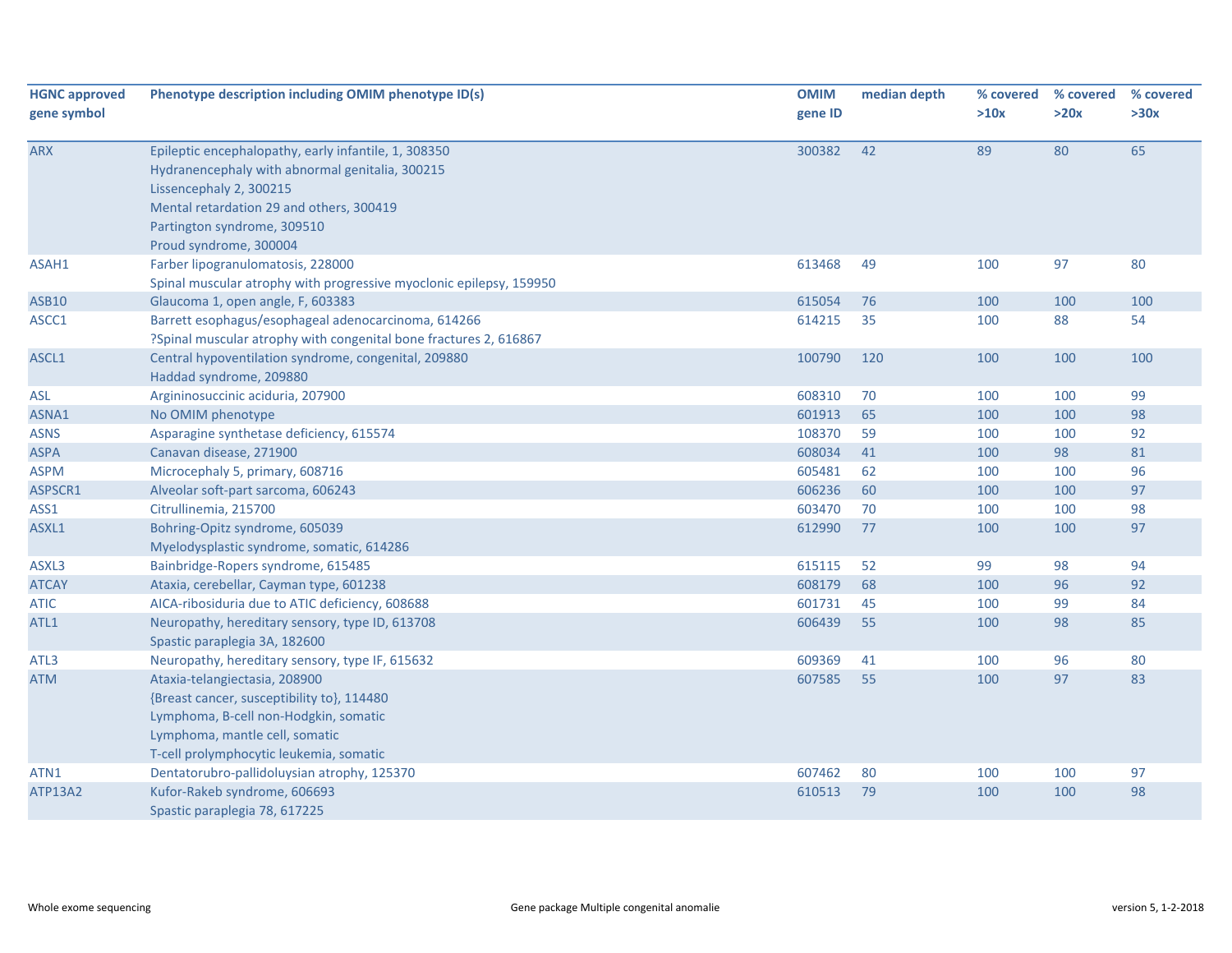| <b>HGNC approved</b><br>gene symbol | Phenotype description including OMIM phenotype ID(s)                                                                                                                        | <b>OMIM</b><br>gene ID | median depth     | % covered<br>>10x | % covered<br>>20x | % covered<br>>30x |
|-------------------------------------|-----------------------------------------------------------------------------------------------------------------------------------------------------------------------------|------------------------|------------------|-------------------|-------------------|-------------------|
| ATP1A2                              | Alternating hemiplegia of childhood, 104290<br>Migraine, familial basilar, 602481<br>Migraine, familial hemiplegic, 2, 602481                                               | 182340                 | 86               | 100               | 100               | 99                |
| ATP1A3                              | Alternating hemiplegia of childhood 2, 614820<br>CAPOS syndrome, 601338<br>Dystonia-12, 128235                                                                              | 182350                 | 91               | 100               | 100               | 100               |
| ATP2A1                              | Brody myopathy, 601003                                                                                                                                                      | 108730                 | 76               | 100               | 100               | 98                |
| ATP2A2                              | Acrokeratosis verruciformis, 101900<br>Darier disease, 124200                                                                                                               | 108740                 | 67               | 100               | 100               | 98                |
| ATP2C1                              | Hailey-Hailey disease, 169600                                                                                                                                               | 604384                 | 43               | 100               | 96                | 78                |
| ATP5C1                              | No OMIM phenotype                                                                                                                                                           | 108729                 | 40               | 100               | 89                | 61                |
| ATP5E                               | ?Mitochondrial complex V (ATP synthase) deficiency, nuclear type 3, 614053                                                                                                  | 606153                 | 56               | 100               | 100               | 100               |
| ATP6V0A2                            | Cutis laxa, type IIA, 219200<br>Wrinkly skin syndrome, 278250                                                                                                               | 611716                 | 56               | 100               | 98                | 87                |
| ATP6V0A4                            | Renal tubular acidosis, distal, 602722                                                                                                                                      | 605239                 | 51               | 100               | 96                | 84                |
| ATP6V1B1                            | Renal tubular acidosis with deafness, 267300                                                                                                                                | 192132                 | 78               | 100               | 100               | 99                |
| ATP7A                               | Menkes disease, 309400<br>Occipital horn syndrome, 304150<br>Spinal muscular atrophy, distal 3, 300489                                                                      | 300011                 | 44               | 100               | 98                | 84                |
| ATP7B                               | Wilson disease, 277900                                                                                                                                                      | 606882                 | 70               | 100               | 100               | 97                |
| ATP8B1                              | Cholestasis, benign recurrent intrahepatic, 243300<br>Cholestasis, intrahepatic, of pregnancy, 1, 147480<br>Cholestasis, progressive familial intrahepatic 1, 211600        | 602397                 | 50               | 100               | 98                | 85                |
| ATPAF2                              | Mitochondrial complex V (ATP synthase) deficiency, nuclear type 1, 604273                                                                                                   | 608918                 | 51               | 100               | 100               | 90                |
| <b>ATR</b>                          | ?Cutaneous telangiectasia and cancer syndrome, familial, 614564<br>Seckel syndrome 1, 210600                                                                                | 601215                 | 58               | 100               | 96                | 78                |
| <b>ATRX</b>                         | Alpha-thalassemia myelodysplasia syndrome, somatic, 300448<br>Alpha-thalassemia/mental retardation syndrome, 301040<br>Mental retardation-hypotonic facies syndrome, 309580 | 300032                 | 40               | 100               | 91                | 76                |
| ATXN1                               | Spinocerebellar ataxia 1, 164400                                                                                                                                            | 601556                 | 125              | 100               | 100               | 100               |
| ATXN10                              | Spinocerebellar ataxia 10, 603516                                                                                                                                           | 611150                 | 43               | 100               | 97                | 78                |
| ATXN2                               | {Amyotrophic lateral sclerosis, susceptibility to, 13}, 183090                                                                                                              | 601517                 | 56               | 96                | 92                | 78                |
| ATXN3                               | Machado-Joseph disease, 109150                                                                                                                                              | 607047                 | 57               | 100               | 96                | 85                |
| ATXN7                               | Spinocerebellar ataxia 7, 164500                                                                                                                                            | 607640                 | 60               | 99                | 94                | 86                |
| ATXN8OS                             | Spinocerebellar ataxia 8, 608768                                                                                                                                            | 603680                 | No coverage data |                   |                   |                   |
| <b>AUH</b>                          | 3-methylglutaconic aciduria, type I, 250950                                                                                                                                 | 600529                 | 52               | 100               | 100               | 92                |
| <b>AURKC</b>                        | Spermatogenic failure 5, 243060                                                                                                                                             | 603495                 | 52               | 100               | 100               | 92                |
| <b>AVP</b>                          | Diabetes insipidus, neurohypophyseal, 125700                                                                                                                                | 192340                 | 40               | 95                | 86                | 60                |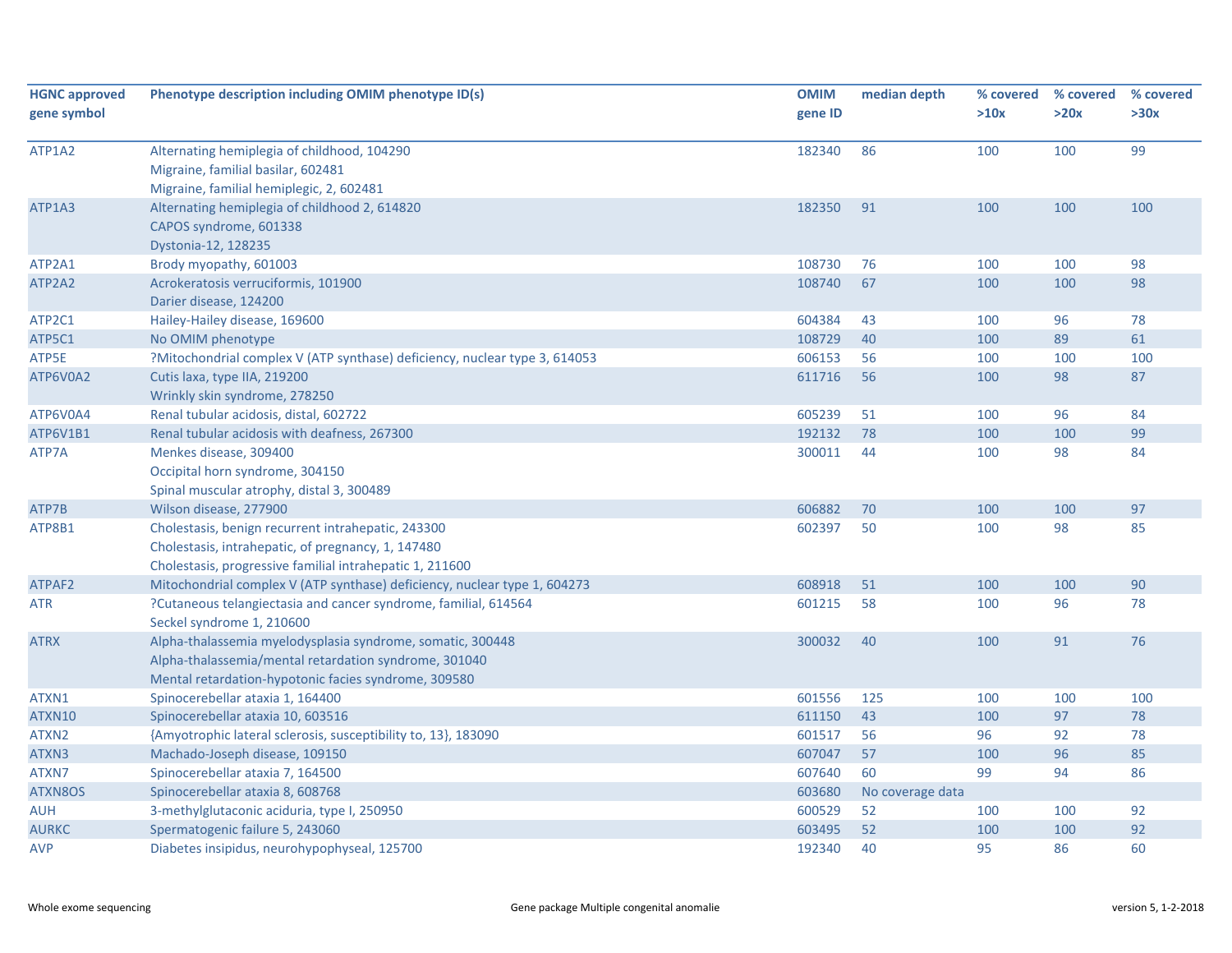| <b>HGNC approved</b> | Phenotype description including OMIM phenotype ID(s)                                                                   | <b>OMIM</b> | median depth | % covered | % covered | % covered |
|----------------------|------------------------------------------------------------------------------------------------------------------------|-------------|--------------|-----------|-----------|-----------|
| gene symbol          |                                                                                                                        | gene ID     |              | >10x      | >20x      | >30x      |
|                      |                                                                                                                        |             |              |           |           |           |
| AVPR2                | Diabetes insipidus, nephrogenic, 304800                                                                                | 300538      | 84           | 100       | 100       | 95        |
| AXIN1                | ?Caudal duplication anomaly, 607864                                                                                    | 603816      | 82           | 100       | 100       | 98        |
| AXIN2                | Colorectal cancer, somatic, 114500                                                                                     | 604025      | 83           | 100       | 100       | 99        |
|                      | Oligodontia-colorectal cancer syndrome, 608615                                                                         |             |              |           |           |           |
| B <sub>2</sub> M     | ?Amyloidosis, familial visceral, 105200                                                                                | 109700      | 62           | 100       | 100       | 100       |
|                      | Immunodeficiency 43, 241600                                                                                            |             |              |           |           |           |
| <b>B3GALNT2</b>      | Muscular dystrophy-dystroglycanopathy (congenital with brain and eye anomalies, type A, 11, 615181                     | 610194      | 42           | 100       | 97        | 76        |
| B3GALT6              | Ehlers-Danlos syndrome, progeroid type, 2, 615349                                                                      | 615291      | 48           | 79        | 76        | 72        |
|                      | Spondyloepimetaphyseal dysplasia with joint laxity, type 1, with or without fractures, 271640                          |             |              |           |           |           |
| B3GAT3               | Multiple joint dislocations, short stature, craniofacial dysmorphism, with or without congenital heart defects, 606374 |             | 73           | 100       | 100       | 100       |
|                      | 245600                                                                                                                 |             |              |           |           |           |
| <b>B3GLCT</b>        | Peters-plus syndrome, 261540                                                                                           | 610308      | 47           | 100       | 87        | 64        |
| <b>B4GALNT1</b>      | Spastic paraplegia 26, 609195                                                                                          | 601873      | 71           | 100       | 100       | 100       |
| B4GALT1              | Congenital disorder of glycosylation, type IId, 607091                                                                 | 137060      | 69           | 100       | 100       | 94        |
| B4GALT7              | Ehlers-Danlos syndrome with short stature and limb anomalies, 130070                                                   | 604327      | 76           | 100       | 100       | 97        |
| B4GAT1               | Muscular dystrophy-dystroglycanopathy (congenital with brain and eye anomalies), type A, 13, 615287                    | 605517      | 114          | 100       | 100       | 100       |
| <b>B9D1</b>          | Joubert syndrome 27, 617120                                                                                            | 614144      | 60           | 100       | 100       | 96        |
|                      | ?Meckel syndrome 9, 614209                                                                                             |             |              |           |           |           |
| <b>B9D2</b>          | Meckel syndrome 10, 614175                                                                                             | 611951      | 55           | 100       | 100       | 99        |
| <b>BAAT</b>          | Hypercholanemia, familial, 607748                                                                                      | 602938      | 57           | 100       | 98        | 83        |
| BAG3                 | Cardiomyopathy, dilated, 1HH, 613881                                                                                   | 603883      | 95           | 100       | 100       | 100       |
|                      | Myopathy, myofibrillar, 6, 612954                                                                                      |             |              |           |           |           |
| <b>BANF1</b>         | Nestor-Guillermo progeria syndrome, 614008                                                                             | 603811      | 92           | 100       | 100       | 100       |
| BAP1                 | Tumor predisposition syndrome, 614327                                                                                  | 603089      | 81           | 100       | 100       | 99        |
| <b>BAX</b>           | Colorectal cancer, somatic, 114500                                                                                     | 600040      | 56           | 100       | 99        | 88        |
|                      | T-cell acute lymphoblastic leukemia, somatic, 613065                                                                   |             |              |           |           |           |
| BBS1                 | Bardet-Biedl syndrome 1, 209900                                                                                        | 209901      | 69           | 100       | 100       | 100       |
| <b>BBS10</b>         | Bardet-Biedl syndrome 10, 615987                                                                                       | 610148      | 55           | 100       | 100       | 98        |
| <b>BBS12</b>         | Bardet-Biedl syndrome 12, 615989                                                                                       | 610683      | 51           | 100       | 100       | 96        |
| BBS2                 | Bardet-Biedl syndrome 2, 615981                                                                                        | 606151      | 58           | 100       | 99        | 87        |
|                      | Retinitis pigmentosa 74, 616562                                                                                        |             |              |           |           |           |
| BBS4                 | Bardet-Biedl syndrome 4, 615982                                                                                        | 600374      | 53           | 100       | 96        | 81        |
| BBS5                 | Bardet-Biedl syndrome 5, 615983                                                                                        | 603650      | 51           | 100       | 99        | 82        |
| BBS7                 | Bardet-Biedl syndrome 7, 615984                                                                                        | 607590      | 51           | 100       | 98        | 87        |
| BBS9                 | Bardet-Biedl syndrome 9, 615986                                                                                        | 607968      | 42           | 96        | 94        | 79        |
| BCAP31               | Deafness, dystonia, and cerebral hypomyelination, 300475                                                               | 300398      | 48           | 100       | 99        | 83        |
| <b>BCHE</b>          | Apnea, postanesthetic                                                                                                  | 177400      | 57           | 100       | 100       | 96        |
| <b>BCKDHA</b>        | Maple syrup urine disease, type Ia, 248600                                                                             | 608348      | 86           | 100       | 100       | 100       |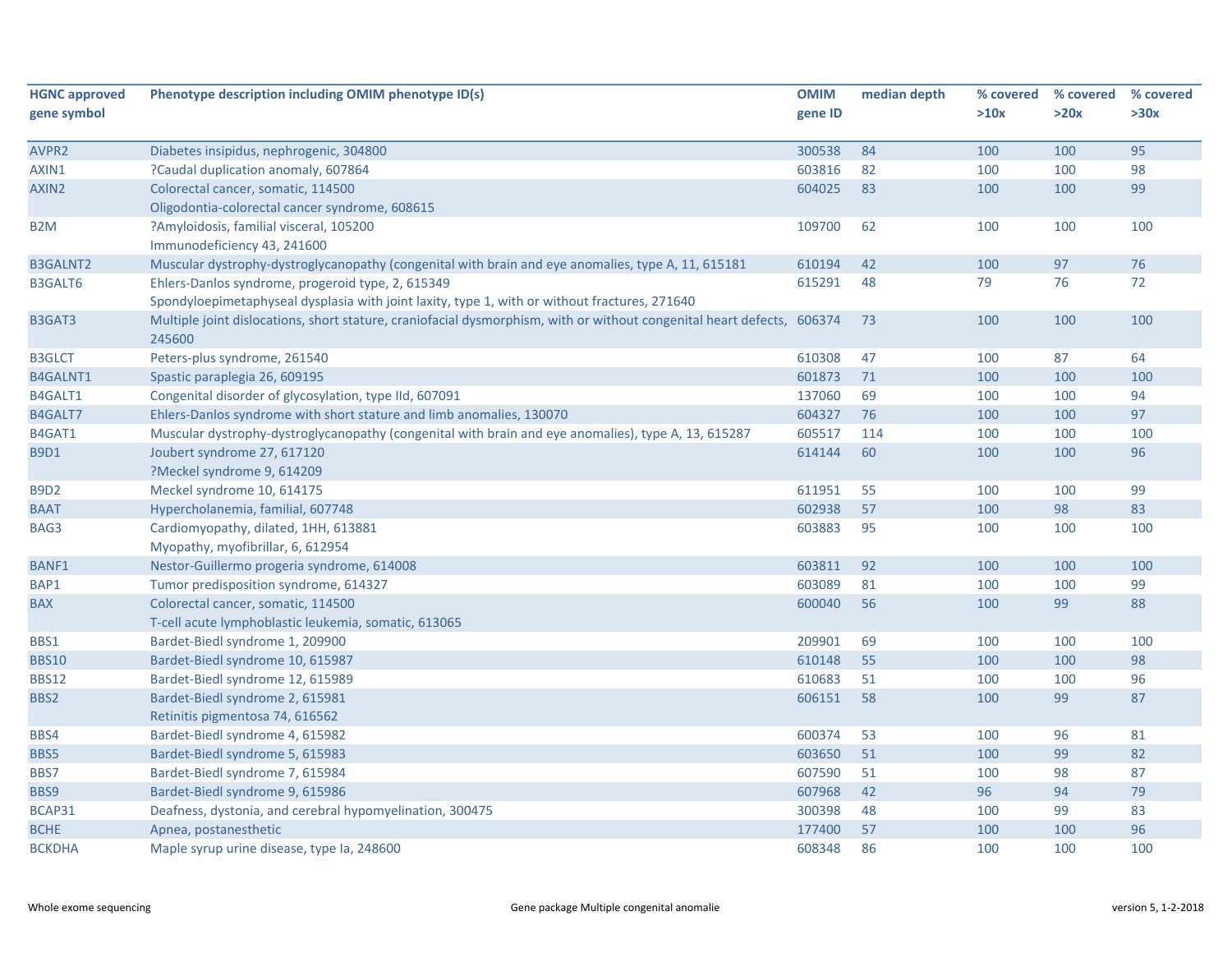| <b>HGNC approved</b> | Phenotype description including OMIM phenotype ID(s)                        | <b>OMIM</b> | median depth | % covered | % covered | % covered |
|----------------------|-----------------------------------------------------------------------------|-------------|--------------|-----------|-----------|-----------|
| gene symbol          |                                                                             | gene ID     |              | >10x      | >20x      | >30x      |
| <b>BCKDHB</b>        | Maple syrup urine disease, type Ib, 248600                                  | 248611      | 49           | 100       | 99        | 86        |
| <b>BCKDK</b>         | Branched-chain ketoacid dehydrogenase kinase deficiency, 614923             | 614901      | 96           | 100       | 100       | 100       |
| <b>BCL10</b>         | ?Immunodeficiency 37, 616098                                                | 603517      | 57           | 100       | 100       | 89        |
|                      | Lymphoma, MALT, somatic, 137245                                             |             |              |           |           |           |
|                      | {Lymphoma, follicular, somatic}, 605027                                     |             |              |           |           |           |
|                      | {Male germ cell tumor, somatic},, 273300                                    |             |              |           |           |           |
|                      | {Mesothelioma, somatic}, 156240                                             |             |              |           |           |           |
|                      | {Sezary syndrome, somatic}                                                  |             |              |           |           |           |
| BCL <sub>2</sub>     | Leukemia/lymphoma, B-cell, 2                                                | 151430      | 95           | 100       | 100       | 98        |
| BCL7A                | B-cell non-Hodgkin lymphoma, high-grade                                     | 601406      | 50           | 100       | 100       | 93        |
| BCO1                 | Hypercarotenemia and vitamin A deficiency, 115300                           | 605748      | 48           | 100       | 98        | 84        |
| <b>BCOR</b>          | Microphthalmia, syndromic 2, 300166                                         | 300485      | 77           | 100       | 97        | 92        |
| <b>BCR</b>           | Leukemia, acute lymphocytic, somatic, 613065                                | 151410      | 84           | 100       | 100       | 98        |
|                      | Leukemia, chronic myeloid, somatic, 608232                                  |             |              |           |           |           |
| BCS1L                | Bjornstad syndrome, 262000                                                  | 603647      | 134          | 100       | 100       | 100       |
|                      | GRACILE syndrome, 603358                                                    |             |              |           |           |           |
|                      | Leigh syndrome, 256000                                                      |             |              |           |           |           |
|                      | Mitochondrial complex III deficiency, nuclear type 1, 124000                |             |              |           |           |           |
| <b>BDNF</b>          | {Anorexia nervosa, susceptibility to}, 610269                               | 113505      | 78           | 100       | 100       | 96        |
|                      | {Bulimia nervosa, age of onset of weight loss in}, 607499                   |             |              |           |           |           |
|                      | Central hypoventilation syndrome, congenital, 209880                        |             |              |           |           |           |
|                      | {Memory impairment, susceptibility to}                                      |             |              |           |           |           |
|                      | {Obsessive-compulsive disorder, protection against}, 164230                 |             |              |           |           |           |
| BEAN1                | Spinocerebellar ataxia 31, 117210                                           | 612051      | 78           | 100       | 100       | 100       |
| BEST1                | Bestrophinopathy, 611809                                                    | 607854      | 63           | 100       | 99        | 96        |
|                      | Macular dystrophy, vitelliform, 2, 153700                                   |             |              |           |           |           |
|                      | Microcornea, rod-cone dystrophy, cataract, and posterior staphyloma, 193220 |             |              |           |           |           |
|                      | Retinitis pigmentosa, concentric, 613194                                    |             |              |           |           |           |
|                      | Retinitis pigmentosa-50, 613194                                             |             |              |           |           |           |
|                      | Vitreoretinochoroidopathy, 193220                                           |             |              |           |           |           |
| BFSP1                | Cataract 33, multiple types, 611391                                         | 603307      | 69           | 100       | 100       | 94        |
| BFSP2                | Cataract 12, multiple types, 611597                                         | 603212      | 61           | 100       | 98        | 87        |
| <b>BGN</b>           | Meester-Loeys syndrome, 300989                                              | 301870      | 52           | 100       | 98        | 89        |
|                      | Spondyloepimetaphyseal dysplasia, 300106                                    |             |              |           |           |           |
| BICD <sub>2</sub>    | Spinal muscular atrophy, lower extremity-predominant, 2, AD, 615290         | 609797      | 81           | 100       | 100       | 99        |
| BIN1                 | Myopathy, centronuclear, 255200                                             | 601248      | 65           | 100       | 100       | 97        |
| BLK                  | Maturity-onset diabetes of the young, type 11, 613375                       | 191305      | 65           | 100       | 100       | 99        |
| <b>BLM</b>           | Bloom syndrome, 210900                                                      | 604610      | 62           | 100       | 98        | 90        |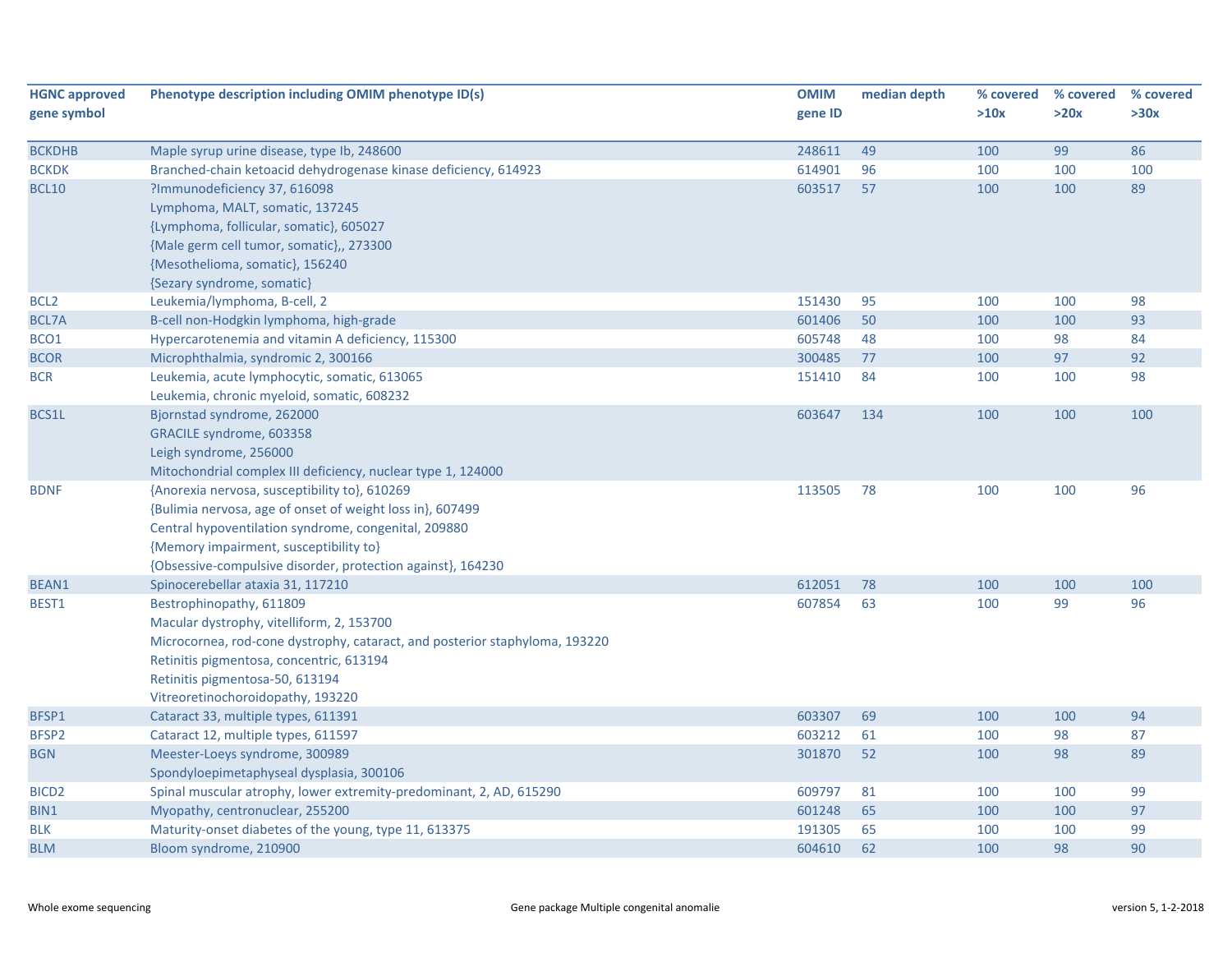| <b>HGNC approved</b> | Phenotype description including OMIM phenotype ID(s)                                | <b>OMIM</b> | median depth | % covered | % covered | % covered |
|----------------------|-------------------------------------------------------------------------------------|-------------|--------------|-----------|-----------|-----------|
| gene symbol          |                                                                                     | gene ID     |              | >10x      | >20x      | >30x      |
|                      |                                                                                     |             |              |           |           |           |
| <b>BLNK</b>          | Agammaglobulinemia 4, 613502                                                        | 604515      | 41           | 100       | 96        | 71        |
| BLOC1S3              | Hermansky-Pudlak syndrome 8, 614077                                                 | 609762      | 85           | 100       | 100       | 100       |
| BLOC1S6              | Hermansky-pudlak syndrome 9, 614171                                                 | 604310      | 36           | 100       | 92        | 61        |
| <b>BLVRA</b>         | Hyperbiliverdinemia, 614156                                                         | 109750      | 54           | 100       | 100       | 94        |
| BMP1                 | Osteogenesis imperfecta, type XIII, 614856                                          | 112264      | 69           | 100       | 100       | 99        |
| <b>BMP15</b>         | Ovarian dysgenesis 2, 300510                                                        | 300247      | 52           | 100       | 100       | 86        |
|                      | Premature ovarian failure 4, 300510                                                 |             |              |           |           |           |
| BMP <sub>2</sub>     | Brachydactyly, type A2, 112600                                                      | 112261      | 66           | 100       | 99        | 96        |
|                      | {HFE hemochromatosis, modifier of}, 235200                                          |             |              |           |           |           |
| BMP4                 | Microphthalmia, syndromic 6, 607932                                                 | 112262      | 72           | 100       | 94        | 84        |
|                      | Orofacial cleft 11, 600625                                                          |             |              |           |           |           |
| <b>BMPER</b>         | Diaphanospondylodysostosis, 608022                                                  | 608699      | 61           | 100       | 98        | 84        |
| <b>BMPR1A</b>        | Juvenile polyposis syndrome, infantile form, 174900                                 | 601299      | 61           | 100       | 100       | 98        |
|                      | Polyposis syndrome, hereditary mixed, 2, 610069                                     |             |              |           |           |           |
|                      | Polyposis, juvenile intestinal, 174900                                              |             |              |           |           |           |
| BMPR1B               | Acromesomelic dysplasia, Demirhan type, 609441                                      | 603248      | 51           | 100       | 100       | 96        |
|                      | Brachydactyly, type A1, D, 616849                                                   |             |              |           |           |           |
|                      | Brachydactyly, type A2, 112600                                                      |             |              |           |           |           |
| <b>BMPR2</b>         | Pulmonary hypertension, familial primary, 1, with or without HHT, 178600            | 600799      | 48           | 100       | 99        | 91        |
|                      | Pulmonary hypertension, primary, fenfluramine or dexfenfluramine-associated, 178600 |             |              |           |           |           |
|                      | Pulmonary venoocclusive disease 1, 265450                                           |             |              |           |           |           |
| BOLA3                | Multiple mitochondrial dysfunctions syndrome 2 with hyperglycinemia, 614299         | 613183      | 46           | 100       | 82        | 81        |
| <b>BPGM</b>          | Erythrocytosis due to bisphosphoglycerate mutase deficiency, 222800                 | 613896      | 56           | 100       | 100       | 98        |
| <b>BRAF</b>          | Adenocarcinoma of lung, somatic, 211980                                             | 164757      | 53           | 100       | 98        | 84        |
|                      | Cardiofaciocutaneous syndrome, 115150                                               |             |              |           |           |           |
|                      | Colorectal cancer, somatic                                                          |             |              |           |           |           |
|                      | LEOPARD syndrome 3, 613707                                                          |             |              |           |           |           |
|                      | Melanoma, malignant, somatic                                                        |             |              |           |           |           |
|                      | Nonsmall cell lung cancer, somatic                                                  |             |              |           |           |           |
|                      | Noonan syndrome 7, 613706                                                           |             |              |           |           |           |
| BRAT1                | Rigidity and multifocal seizure syndrome, lethal neonatal, 614498                   | 614506      | 74           | 100       | 100       | 98        |
| BRIP1                | Breast cancer, early-onset, 114480                                                  | 605882      | 43           | 100       | 96        | 77        |
|                      | Fanconi anemia, complementation group J, 609054                                     |             |              |           |           |           |
| BRWD3                | Mental retardation 93, 300659                                                       | 300553      | 41           | 100       | 97        | 78        |
| <b>BSCL2</b>         | Encephalopathy, progressive, with or without lipodystrophy, 615924                  | 606158      | 68           | 100       | 100       | 99        |
|                      | Lipodystrophy, congenital generalized, type 2, 269700                               |             |              |           |           |           |
|                      | Neuropathy, distal hereditary motor, type VA, 600794                                |             |              |           |           |           |
|                      | Silver spastic paraplegia syndrome, 270685                                          |             |              |           |           |           |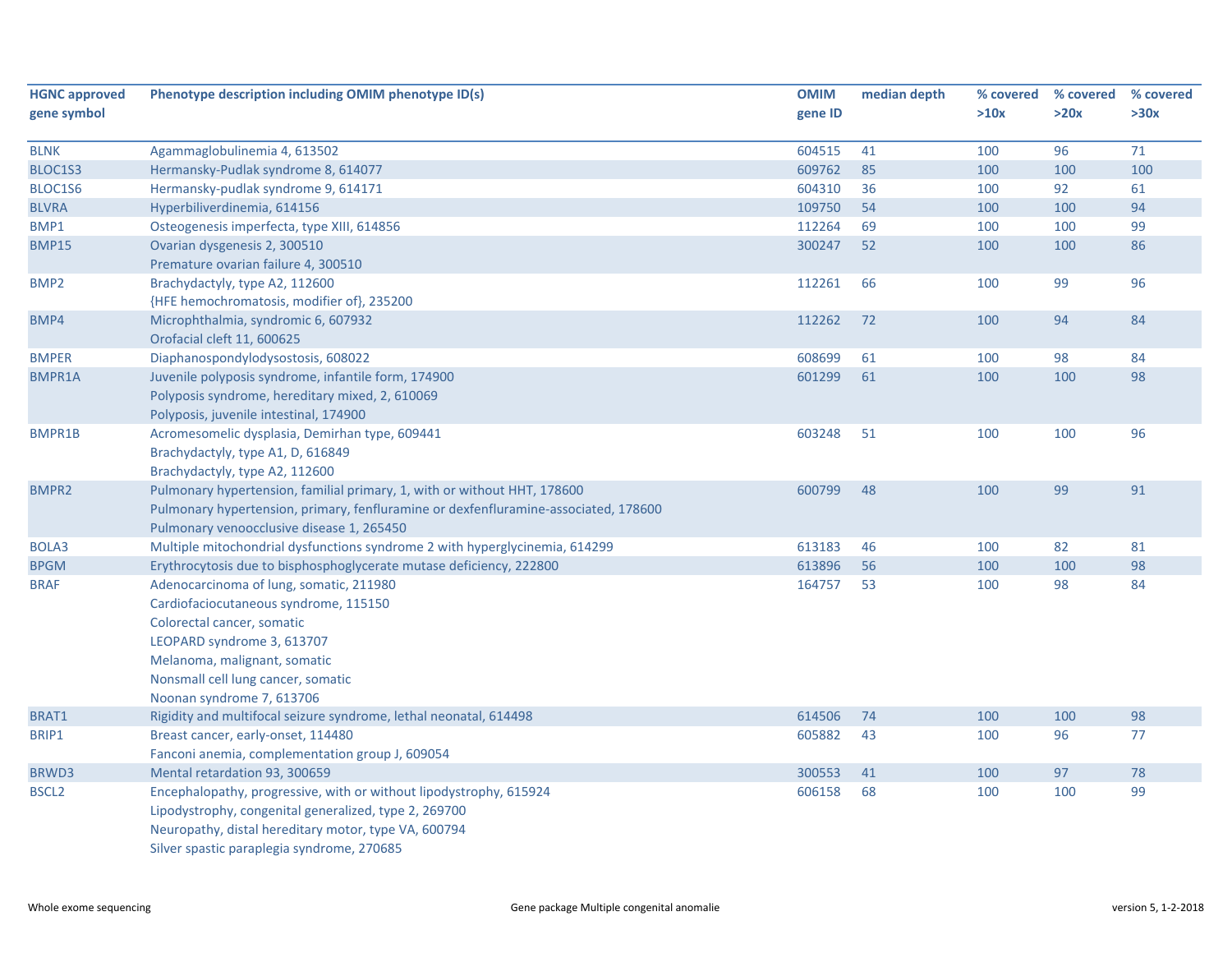| <b>HGNC approved</b><br>gene symbol | Phenotype description including OMIM phenotype ID(s)                                                                                           | <b>OMIM</b><br>gene ID | median depth | % covered<br>>10x | % covered<br>>20x | % covered<br>>30x |
|-------------------------------------|------------------------------------------------------------------------------------------------------------------------------------------------|------------------------|--------------|-------------------|-------------------|-------------------|
| <b>BSND</b>                         | Bartter syndrome, type 4a, 602522                                                                                                              | 606412                 | 79           | 100               | 100               | 100               |
|                                     | Sensorineural deafness with mild renal dysfunction, 602522                                                                                     |                        |              |                   |                   |                   |
| <b>BTD</b>                          | Biotinidase deficiency, 253260                                                                                                                 | 609019                 | 70           | 100               | 100               | 98                |
| <b>BTK</b>                          | Agammaglobulinemia and isolated hormone deficiency, 307200<br>Agammaglobulinemia 1, 300755                                                     | 300300                 | 41           | 100               | 91                | 64                |
| BUB1                                | Colorectal cancer with chromosomal instability, somatic                                                                                        | 602452                 | 58           | 100               | 98                | 88                |
| <b>BUB1B</b>                        | Colorectal cancer, somatic, 114500<br>Mosaic variegated aneuploidy syndrome 1, 257300<br>[Premature chromatid separation trait], 176430        | 602860                 | 51           | 100               | 98                | 86                |
| C12orf57                            | Temtamy syndrome, 218340                                                                                                                       | 615140                 | 103          | 100               | 100               | 100               |
| C12orf65                            | Combined oxidative phosphorylation deficiency 7, 613559<br>Spastic paraplegia 55, 615035                                                       | 613541                 | 57           | 100               | 100               | 100               |
| C15orf41                            | Dyserythropoietic anemia, congenital, type Ib, 615631                                                                                          | 615626                 | 42           | 100               | 100               | 86                |
| C19orf12                            | Neurodegeneration with brain iron accumulation 4, 614298<br>?Spastic paraplegia 43, 615043                                                     | 614297                 | 120          | 100               | 100               | 100               |
| C1GALT1C1                           | Tn polyagglutination syndrome, somatic, 300622                                                                                                 | 300611                 | 47           | 100               | 100               | 100               |
| C <sub>1</sub> QA                   | C1q deficiency, 613652                                                                                                                         | 120550                 | 97           | 100               | 100               | 100               |
| C <sub>1QB</sub>                    | C1q deficiency, 613652                                                                                                                         | 120570                 | 85           | 100               | 100               | 96                |
| C <sub>1</sub> QC                   | C1q deficiency, 613652                                                                                                                         | 120575                 | 99           | 100               | 100               | 100               |
| C1QTNF5                             | Retinal degeneration, late-onset, 605670                                                                                                       | 608752                 | 87           | 100               | 100               | 94                |
| C1S                                 | C1s deficiency, 613783<br>Ehlers-Danlos syndrome, periodontal type, 2, 617174                                                                  | 120580                 | 69           | 100               | 100               | 95                |
| C <sub>2</sub>                      | C2 deficiency, 217000<br>{Macular degeneration, age-related, 14, reduced risk of}, 615489                                                      | 613927                 | 74           | 100               | 100               | 98                |
| C21orf59                            | Ciliary dyskinesia, primary, 26, 615500                                                                                                        | 615494                 | 44           | 100               | 96                | 81                |
| C <sub>2</sub> orf71                | Retinitis pigmentosa 54, 613428                                                                                                                | 613425                 | 91           | 100               | 100               | 100               |
| C <sub>3</sub>                      | C3 deficiency, 613779<br>{Hemolytic uremic syndrome, atypical, susceptibility to, 5}, 612925<br>{Macular degeneration, age-related, 9}, 611378 | 120700                 | 80           | 100               | 100               | 98                |
| C4A                                 | [Blood group, Rodgers], 614374<br>C4a deficiency, 614380                                                                                       | 120810                 | 228          | 100               | 100               | 99                |
| C <sub>4</sub> B                    | C4B deficiency, 614379                                                                                                                         | 120820                 | 215          | 100               | 100               | 100               |
| C4orf26                             | Amelogenesis imperfecta, type IIA4, 614832                                                                                                     | 614829                 | 62           | 100               | 100               | 91                |
| C <sub>5</sub>                      | C5 deficiency, 609536<br>[Eculizumab, poor response to], 615749                                                                                | 120900                 | 52           | 100               | 97                | 85                |
| C5orf42                             | Joubert syndrome 17, 614615<br>Orofaciodigital syndrome VI, 277170                                                                             | 614571                 | 54           | 100               | 98                | 88                |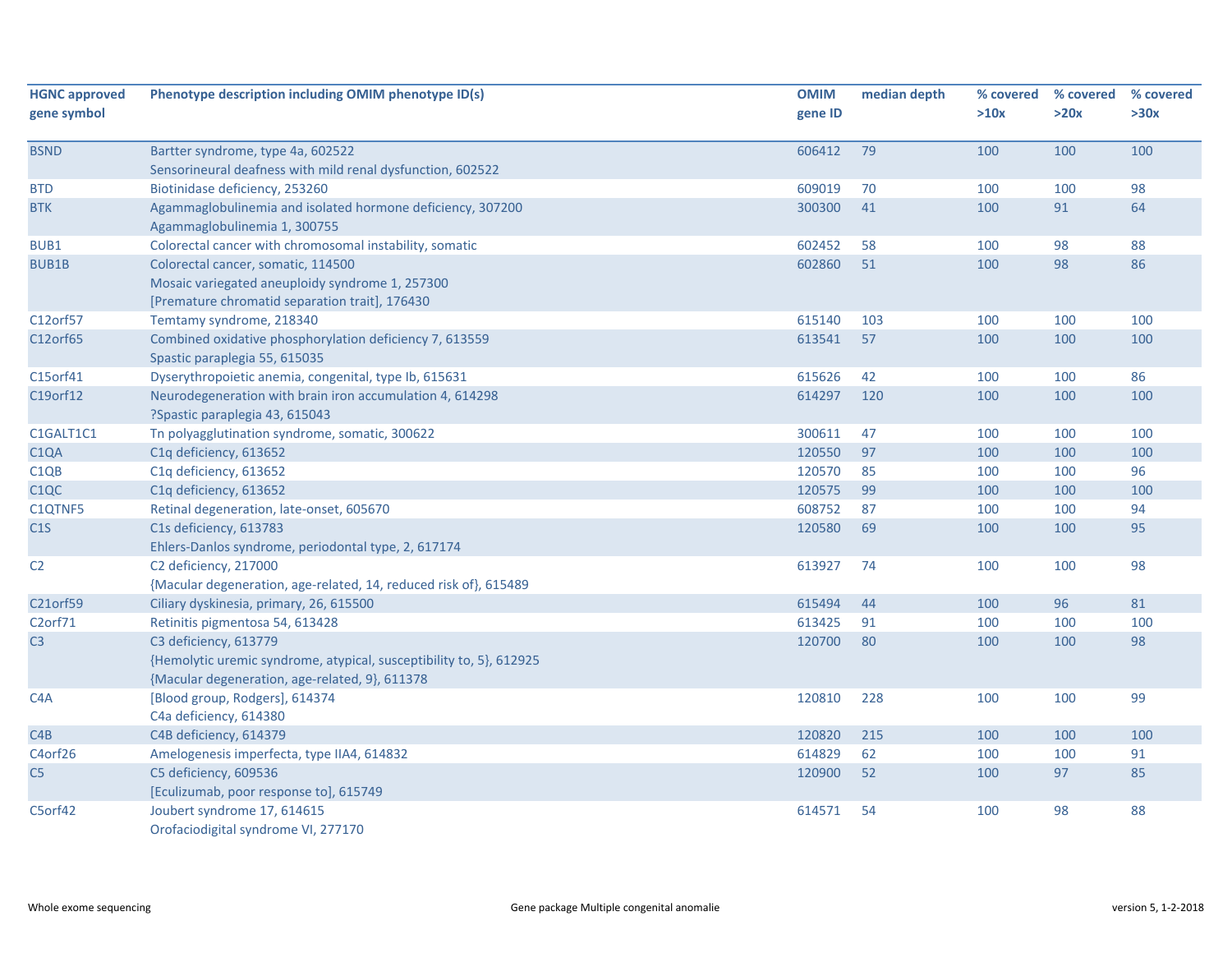| <b>HGNC approved</b> | Phenotype description including OMIM phenotype ID(s)                                      | <b>OMIM</b> | median depth | % covered | % covered | % covered |
|----------------------|-------------------------------------------------------------------------------------------|-------------|--------------|-----------|-----------|-----------|
| gene symbol          |                                                                                           | gene ID     |              | >10x      | >20x      | >30x      |
|                      |                                                                                           |             | 46           |           | 97        | 82        |
| C6                   | C6 deficiency, 612446<br>Combined C6/C7 deficiency                                        | 217050      |              | 100       |           |           |
| C7                   | C7 deficiency, 610102                                                                     | 217070      | 57           | 100       | 99        | 90        |
| C8A                  | C8 deficiency, type I, 613790                                                             | 120950      | 51           | 100       | 99        | 89        |
| C8B                  | C8 deficiency, type II, 613789                                                            | 120960      | 69           | 100       | 100       | 95        |
| C8orf37              | Bardet-Biedl syndrome 21, 617406                                                          | 614477      | 52           | 100       | 100       | 87        |
|                      | Cone-rod dystrophy 16, 614500                                                             |             |              |           |           |           |
|                      | Retinitis pigmentosa 64, 614500                                                           |             |              |           |           |           |
| C <sub>9</sub>       | C9 deficiency, 613825                                                                     | 120940      | 52           | 100       | 100       | 95        |
|                      | {Macular degeneration, age-related, 15, susceptibility to}, 615591                        |             |              |           |           |           |
| C9orf72              | Frontotemporal dementia and/or amyotrophic lateral sclerosis 1, 105550                    | 614260      | 42           | 100       | 97        | 79        |
| <b>CA12</b>          | Hyperchlorhidrosis, isolated, 143860                                                      | 603263      | 53           | 100       | 100       | 91        |
| CA <sub>2</sub>      | Osteopetrosis 3, with renal tubular acidosis, 259730                                      | 611492      | 57           | 100       | 100       | 96        |
| CA4                  | Retinitis pigmentosa 17, 600852                                                           | 114760      | 67           | 100       | 100       | 100       |
| CA5A                 | Hyperammonemia due to carbonic anhydrase VA deficiency, 615751                            | 114761      | 110          | 100       | 100       | 100       |
| CA8                  | Cerebellar ataxia and mental retardation with or without quadrupedal locomotion 3, 613227 | 114815      | 51           | 100       | 95        | 81        |
| CABP2                | Deafness 93, 614899                                                                       | 607314      | 51           | 100       | 94        | 84        |
| CABP4                | Cone-rod synaptic disorder, congenital nonprogressive, 610427                             | 608965      | 88           | 100       | 100       | 100       |
| CACNA1A              | Epileptic encephalopathy, early infantile, 42, 617106                                     | 601011      | 63           | 100       | 98        | 90        |
|                      | Episodic ataxia, type 2, 108500                                                           |             |              |           |           |           |
|                      | Migraine, familial hemiplegic, 1, 141500                                                  |             |              |           |           |           |
|                      | Migraine, familial hemiplegic, 1, with progressive cerebellar ataxia, 141500              |             |              |           |           |           |
|                      | Spinocerebellar ataxia 6, 183086                                                          |             |              |           |           |           |
| CACNA1C              | Brugada syndrome 3, 611875                                                                | 114205      | 66           | 100       | 99        | 95        |
|                      | Timothy syndrome, 601005                                                                  |             |              |           |           |           |
| CACNA1D              | Primary aldosteronism, seizures, and neurologic abnormalities, 615474                     | 114206      | 63           | 100       | 99        | 92        |
|                      | Sinoatrial node dysfunction and deafness, 614896                                          |             |              |           |           |           |
| CACNA1F              | Aland Island eye disease, 300600                                                          | 300110      | 63           | 100       | 99        | 91        |
|                      | Cone-rod dystrophy, 3, 300476                                                             |             |              |           |           |           |
|                      | Night blindness, congenital stationary (incomplete), 2A, 300071                           |             |              |           |           |           |
| CACNA1G              | Spinocerebellar ataxia 42, 616795                                                         | 604065      | 83           | 100       | 100       | 99        |
| CACNA1S              | Hypokalemic periodic paralysis, type 1, 170400                                            | 114208      | 70           | 100       | 100       | 96        |
|                      | {Malignant hyperthermia susceptibility 5}, 601887                                         |             |              |           |           |           |
|                      | {Thyrotoxic periodic paralysis, susceptibility to, 1}, 188580                             |             |              |           |           |           |
| CACNA2D4             | Retinal cone dystrophy 4, 610478                                                          | 608171      | 57           | 100       | 99        | 93        |
| CACNB <sub>2</sub>   | Brugada syndrome 4, 611876                                                                | 600003      | 63           | 100       | 100       | 97        |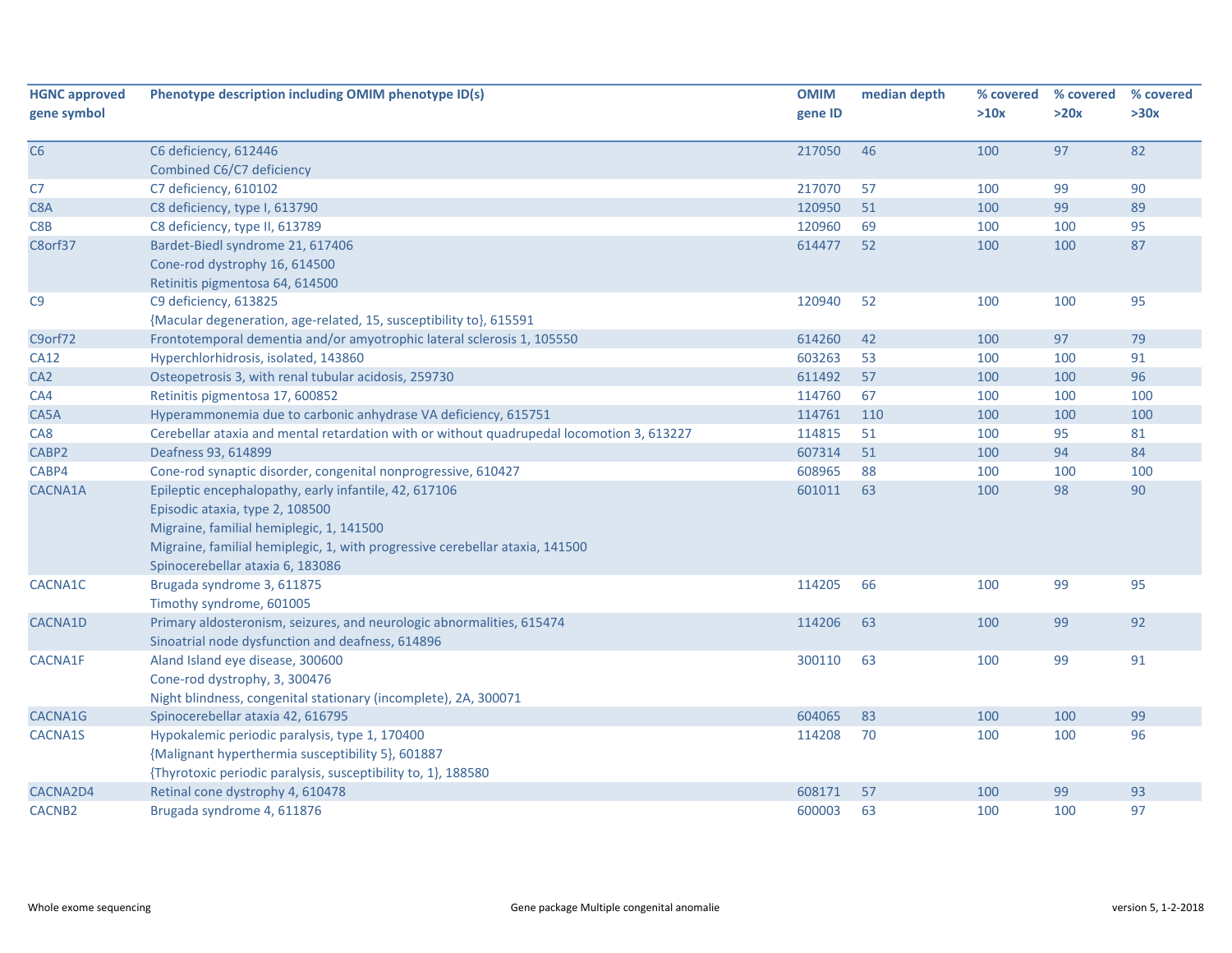| <b>HGNC approved</b> | Phenotype description including OMIM phenotype ID(s)                                                                                                                                                                                                                                        | <b>OMIM</b> | median depth | % covered | % covered | % covered |
|----------------------|---------------------------------------------------------------------------------------------------------------------------------------------------------------------------------------------------------------------------------------------------------------------------------------------|-------------|--------------|-----------|-----------|-----------|
| gene symbol          |                                                                                                                                                                                                                                                                                             | gene ID     |              | >10x      | >20x      | >30x      |
| CACNB4               | {Epilepsy, idiopathic generalized, susceptibility to, 9}, 607682<br>{Epilepsy, juvenile myoclonic, susceptibility to, 6}, 607682<br>Episodic ataxia, type 5, 613855                                                                                                                         | 601949      | 40           | 100       | 97        | 72        |
| CACNG <sub>2</sub>   | ?Mental retardation 10, 614256                                                                                                                                                                                                                                                              | 602911      | 78           | 100       | 99        | 94        |
| CALCOCO1             | No OMIM phenotype                                                                                                                                                                                                                                                                           | No id       | 52           | 100       | 100       | 94        |
| CALM1                | Long QT syndrome 14, 616247<br>Ventricular tachycardia, catecholaminergic polymorphic, 4, 614916                                                                                                                                                                                            | 114180      | 48           | 100       | 100       | 93        |
| <b>CALR</b>          | Myelofibrosis, somatic, 254450<br>Thrombocythemia, somatic, 187950                                                                                                                                                                                                                          | 109091      | 97           | 100       | 100       | 100       |
| CALR3                | ?Cardiomyopathy, hypertrophic, 19, 613875                                                                                                                                                                                                                                                   | 611414      | 46           | 100       | 97        | 82        |
| CAMTA1               | Cerebellar ataxia, nonprogressive, with mental retardation, 614756                                                                                                                                                                                                                          | 611501      | 90           | 100       | 98        | 94        |
| CANT1                | Desbuguois dysplasia 1, 251450                                                                                                                                                                                                                                                              | 613165      | 84           | 100       | 100       | 98        |
| CAPN3                | Muscular dystrophy, limb-girdle, type 2A, 253600                                                                                                                                                                                                                                            | 114240      | 61           | 100       | 99        | 92        |
| CAPN5                | Vitreoretinopathy, neovascular inflammatory, 193235                                                                                                                                                                                                                                         | 602537      | 73           | 100       | 100       | 93        |
| CARD11               | B-cell expansion with NFKB and T-cell anergy, 616452<br>Immunodeficiency 11, 615206                                                                                                                                                                                                         | 607210      | 68           | 100       | 99        | 94        |
| CARD14               | Pityriasis rubra pilaris, 173200<br>Psoriasis 2, 602723                                                                                                                                                                                                                                     | 607211      | 71           | 100       | 100       | 98        |
| CARD9                | Candidiasis, familial, 2, 212050                                                                                                                                                                                                                                                            | 607212      | 67           | 100       | 100       | 98        |
| <b>CASK</b>          | FG syndrome 4, 300422<br>Mental retardation and microcephaly with pontine and cerebellar hypoplasia, 300749<br>Mental retardation, with or without nystagmus, 300422                                                                                                                        | 300172      | 42           | 100       | 95        | 69        |
| CASP10               | Autoimmune lymphoproliferative syndrome, type II, 603909<br>Gastric cancer, somatic, 613659<br>Lymphoma, non-Hodgkin, somatic, 605027                                                                                                                                                       | 601762      | 53           | 100       | 100       | 90        |
| CASP8                | ?Autoimmune lymphoproliferative syndrome, type IIB, 607271<br>{Breast cancer, protection against}, 114480<br>Hepatocellular carcinoma, somatic, 114550<br>{Lung cancer, protection against}, 211980                                                                                         | 601763      | 65           | 100       | 100       | 90        |
| CASQ <sub>2</sub>    | Ventricular tachycardia, catecholaminergic polymorphic, 2, 611938                                                                                                                                                                                                                           | 114251      | 45           | 100       | 97        | 79        |
| <b>CASR</b>          | {Calcium, serum level of}<br>{Epilepsy idiopathic generalized, susceptibility to, 8}, 612899<br>Hypercalciuric hypercalcemia<br>Hyperparathyroidism, neonatal, 239200<br>Hypocalcemia, 601198<br>Hypocalcemia, with Bartter syndrome, 601198<br>Hypocalciuric hypercalcemia, type I, 145980 | 601199      | 85           | 100       | 100       | 99        |
| <b>CAT</b>           | Acatalasemia, 614097                                                                                                                                                                                                                                                                        | 115500      | 46           | 100       | 97        | 81        |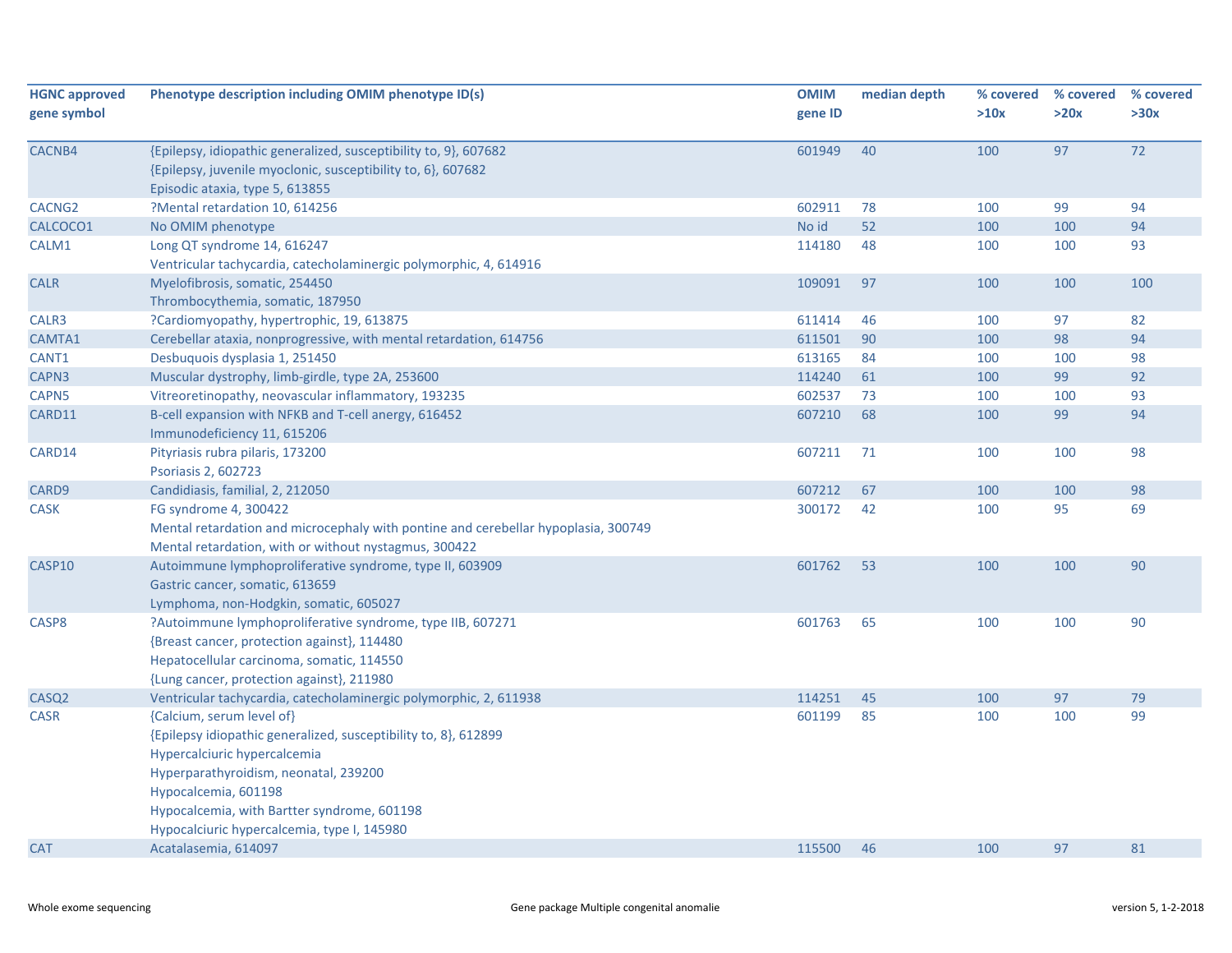| <b>HGNC approved</b> | Phenotype description including OMIM phenotype ID(s)                                   | <b>OMIM</b> | median depth     | % covered | % covered<br>>20x | % covered<br>>30x |
|----------------------|----------------------------------------------------------------------------------------|-------------|------------------|-----------|-------------------|-------------------|
| gene symbol          |                                                                                        | gene ID     |                  | >10x      |                   |                   |
| CATSPER1             | Spermatogenic failure 7, 612997                                                        | 606389      | 88               | 100       | 99                | 96                |
| CAV1                 | ?Lipodystrophy, congenital generalized, type 3, 612526                                 | 601047      | 62               | 100       | 100               | 99                |
|                      | ?Partial lipodystrophy, congenital cataracts, and neurodegeneration syndrome, 606721   |             |                  |           |                   |                   |
|                      | Pulmonary hypertension, primary, 3, 615343                                             |             |                  |           |                   |                   |
| CAV3                 | Cardiomyopathy, familial hypertrophic, 192600                                          | 601253      | 99               | 100       | 100               | 100               |
|                      | Creatine phosphokinase, elevated serum, 123320                                         |             |                  |           |                   |                   |
|                      | Long QT syndrome 9, 611818                                                             |             |                  |           |                   |                   |
|                      | Muscular dystrophy, limb-girdle, type IC, 607801                                       |             |                  |           |                   |                   |
|                      | Myopathy, distal, Tateyama type, 614321                                                |             |                  |           |                   |                   |
|                      | Rippling muscle disease, 606072                                                        |             |                  |           |                   |                   |
| CAVIN1               | Lipodystrophy, congenital generalized, type 4, 613327                                  | 603198      | No coverage data |           |                   |                   |
| <b>CBL</b>           | ?Juvenile myelomonocytic leukemia, 607785                                              | 165360      | 54               | 100       | 100               | 97                |
|                      | Noonan syndrome-like disorder with or without juvenile myelomonocytic leukemia, 613563 |             |                  |           |                   |                   |
| <b>CBS</b>           | Homocystinuria, B6-responsive and nonresponsive types, 236200                          | 613381      | 70               | 100       | 100               | 96                |
|                      | Thrombosis, hyperhomocysteinemic, 236200                                               |             |                  |           |                   |                   |
| CBX2                 | ?46XY sex reversal 5, 613080                                                           | 602770      | 89               | 100       | 98                | 94                |
| CC2D1A               | Mental retardation 3, 608443                                                           | 610055      | 79               | 100       | 100               | 99                |
| CC2D2A               | COACH syndrome, 216360                                                                 | 612013      | 48               | 100       | 97                | 81                |
|                      | Joubert syndrome 9, 612285                                                             |             |                  |           |                   |                   |
|                      | Meckel syndrome 6, 612284                                                              |             |                  |           |                   |                   |
| CCBE1                | Hennekam lymphangiectasia-lymphedema syndrome 1, 235510                                | 612753      | 58               | 100       | 98                | 90                |
| <b>CCDC103</b>       | Ciliary dyskinesia, primary, 17, 614679                                                | 614677      | 71               | 100       | 100               | 98                |
| <b>CCDC114</b>       | Ciliary dyskinesia, primary, 20, 615067                                                | 615038      | 79               | 100       | 100               | 100               |
| CCDC39               | Ciliary dyskinesia, primary, 14, 613807                                                | 613798      | 67               | 100       | 97                | 88                |
| CCDC40               | Ciliary dyskinesia, primary, 15, 613808                                                | 613799      | 65               | 100       | 100               | 97                |
| CCDC50               | ?Deafness 44, 607453                                                                   | 611051      | 52               | 100       | 100               | 94                |
| CCDC65               | Ciliary dyskinesia, primary, 27, 615504                                                | 611088      | 40               | 100       | 98                | 78                |
| CCDC78               | Myopathy, centronuclear, 4, 614807                                                     | 614666      | 80               | 100       | 100               | 100               |
| CCDC8                | 3-M syndrome 3, 614205                                                                 | 614145      | 100              | 100       | 100               | 100               |
| CCDC88C              | Hydrocephalus, nonsyndromic, 236600                                                    | 611204      | 67               | 100       | 99                | 94                |
|                      | ?Spinocerebellar ataxia 40, 616053                                                     |             |                  |           |                   |                   |
| CCM <sub>2</sub>     | Cerebral cavernous malformations-2, 603284                                             | 607929      | 85               | 100       | 96                | 88                |
| CCT5                 | Neuropathy, hereditary sensory, with spastic paraplegia, 256840                        | 610150      | 56               | 100       | 97                | 85                |
| CD151                | [Blood group, Raph], 179620                                                            | 602243      | 66               | 100       | 100               | 100               |
|                      | Nephropathy with pretibial epidermolysis bullosa and deafness, 609057                  |             |                  |           |                   |                   |
| CD19                 | Immunodeficiency, common variable, 3, 613493                                           | 107265      | 73               | 100       | 100               | 100               |
| CD247                | ?Immunodeficiency 25, 610163                                                           | 186780      | 50               | 100       | 99                | 85                |
| <b>CD27</b>          | Lymphoproliferative syndrome 2, 615122                                                 | 186711      | 60               | 100       | 100               | 100               |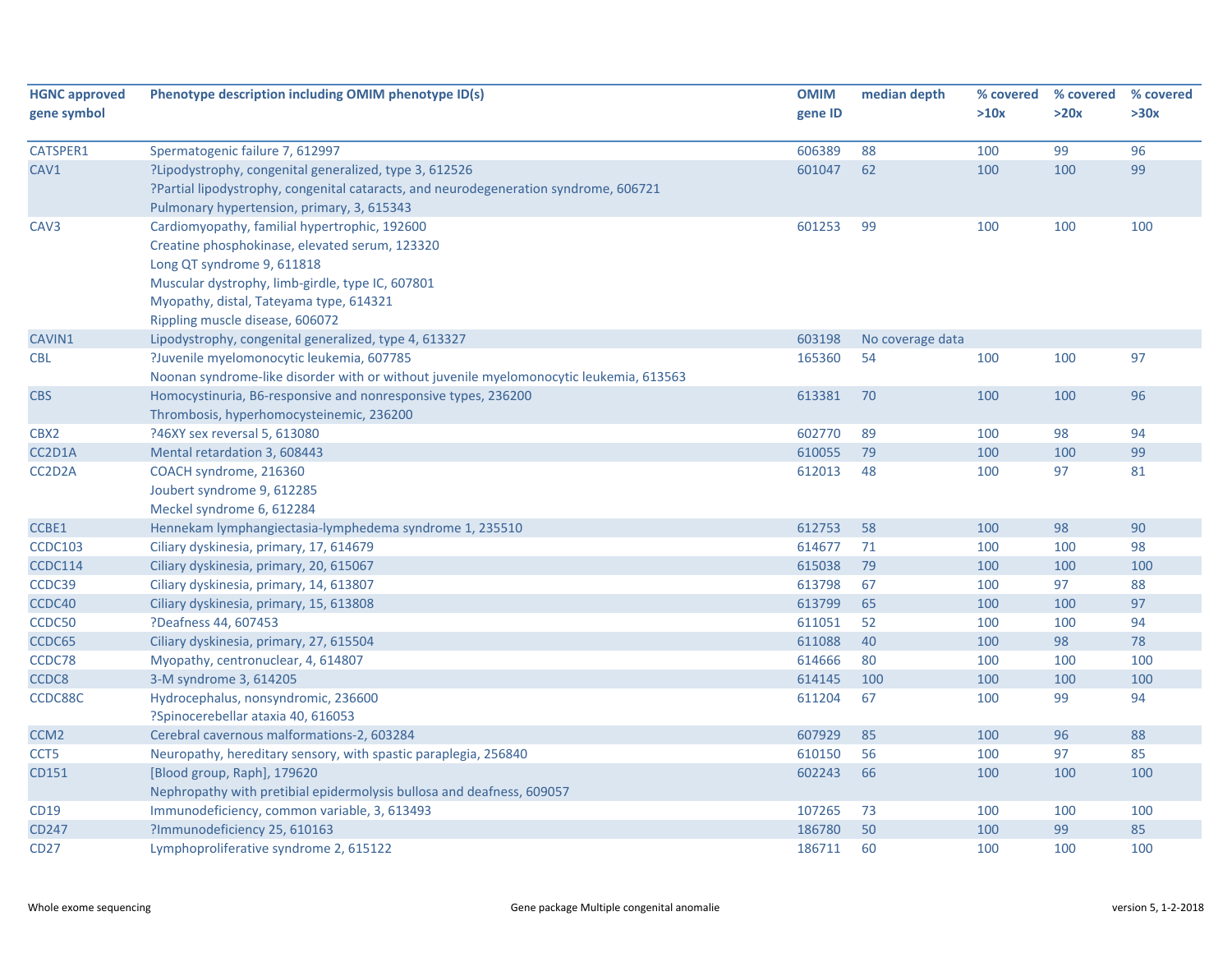| <b>HGNC approved</b><br>gene symbol | Phenotype description including OMIM phenotype ID(s)                                    | <b>OMIM</b><br>gene ID | median depth | % covered<br>>10x | % covered<br>>20x | % covered<br>>30x |
|-------------------------------------|-----------------------------------------------------------------------------------------|------------------------|--------------|-------------------|-------------------|-------------------|
|                                     |                                                                                         |                        |              |                   |                   |                   |
| CD <sub>2</sub> AP                  | Glomerulosclerosis, focal segmental, 3, 607832                                          | 604241                 | 49           | 100               | 99                | 83                |
| CD320                               | Methylmalonic aciduria, transient, due to transcobalamin receptor defect, 613646        | 606475                 | 65           | 100               | 100               | 96                |
| <b>CD36</b>                         | {Coronary heart disease, susceptibility to, 7}, 610938                                  | 173510                 | 48           | 100               | 98                | 82                |
|                                     | [Macrothrombocytopenia]                                                                 |                        |              |                   |                   |                   |
|                                     | {Malaria, cerebral, reduced risk of}, 611162                                            |                        |              |                   |                   |                   |
|                                     | {Malaria, cerebral, susceptibility to}, 611162                                          |                        |              |                   |                   |                   |
|                                     | Platelet glycoprotein IV deficiency, 608404                                             |                        |              |                   |                   |                   |
| CD <sub>3</sub> D                   | Immunodeficiency 19, 615617                                                             | 186790                 | 61           | 100               | 100               | 97                |
| CD3E                                | Immunodeficiency 18, 615615                                                             | 186830                 | 73           | 100               | 100               | 99                |
|                                     | Immunodeficiency 18, SCID variant, 615615                                               |                        |              |                   |                   |                   |
| CD3G                                | Immunodeficiency 17, CD3 gamma deficient, 615607                                        | 186740                 | 52           | 100               | 100               | 78                |
| CD4                                 | OKT4 epitope deficiency, 613949                                                         | 186940                 | 68           | 100               | 100               | 96                |
| <b>CD40</b>                         | Immunodeficiency with hyper-IgM, type 3, 606843                                         | 109535                 | 73           | 100               | 100               | 100               |
| CD40LG                              | Immunodeficiency, with hyper-IgM, 308230                                                | 300386                 | 55           | 100               | 100               | 97                |
| <b>CD59</b>                         | Hemolytic anemia, CD59-mediated, with or without immune-mediated polyneuropathy, 612300 | 107271                 | 56           | 100               | 100               | 98                |
| CD79A                               | Agammaglobulinemia 3, 613501                                                            | 112205                 | 58           | 100               | 98                | 89                |
| CD79B                               | Agammaglobulinemia 6, 612692                                                            | 147245                 | 89           | 100               | 100               | 100               |
| <b>CD81</b>                         | Immunodeficiency, common variable, 6, 613496                                            | 186845                 | 83           | 100               | 100               | 97                |
| CD8A                                | CD8 deficiency, familial, 608957                                                        | 186910                 | 65           | 100               | 98                | 91                |
| CD96                                | C syndrome, 211750                                                                      | 606037                 | 52           | 100               | 98                | 88                |
| CDAN1                               | Dyserythropoietic anemia, congenital, type Ia, 224120                                   | 607465                 | 69           | 100               | 99                | 97                |
| CDC <sub>6</sub>                    | ?Meier-Gorlin syndrome 5, 613805                                                        | 602627                 | 48           | 100               | 100               | 92                |
| CDC73                               | Hyperparathyroidism, familial primary, 145000                                           | 607393                 | 56           | 100               | 99                | 84                |
|                                     | Hyperparathyroidism-jaw tumor syndrome, 145001                                          |                        |              |                   |                   |                   |
|                                     | Parathyroid adenoma with cystic changes, 145001                                         |                        |              |                   |                   |                   |
|                                     | Parathyroid carcinoma, 608266                                                           |                        |              |                   |                   |                   |
| CDH1                                | {Breast cancer, lobular}, 114480                                                        | 192090                 | 60           | 100               | 99                | 95                |
|                                     | Endometrial carcinoma, somatic, 608089                                                  |                        |              |                   |                   |                   |
|                                     | Gastric cancer, familial diffuse, with or without cleft lip and/or palate, 137215       |                        |              |                   |                   |                   |
|                                     | Ovarian carcinoma, somatic, 167000                                                      |                        |              |                   |                   |                   |
|                                     | {Prostate cancer, susceptibility to}, 176807                                            |                        |              |                   |                   |                   |
| CDH15                               | Mental retardation 3, 612580                                                            | 114019                 | 67           | 100               | 99                | 94                |
| CDH <sub>23</sub>                   | Deafness 12, 601386                                                                     | 605516                 | 78           | 100               | 100               | 99                |
|                                     | Usher syndrome, type 1D, 601067                                                         |                        |              |                   |                   |                   |
|                                     | Usher syndrome, type 1D/F digenic, 601067                                               |                        |              |                   |                   |                   |
| CDH <sub>3</sub>                    | Ectodermal dysplasia, ectrodactyly, and macular dystrophy, 225280                       | 114021                 | 77           | 100               | 100               | 98                |
|                                     | Hypotrichosis, congenital, with juvenile macular dystrophy, 601553                      |                        |              |                   |                   |                   |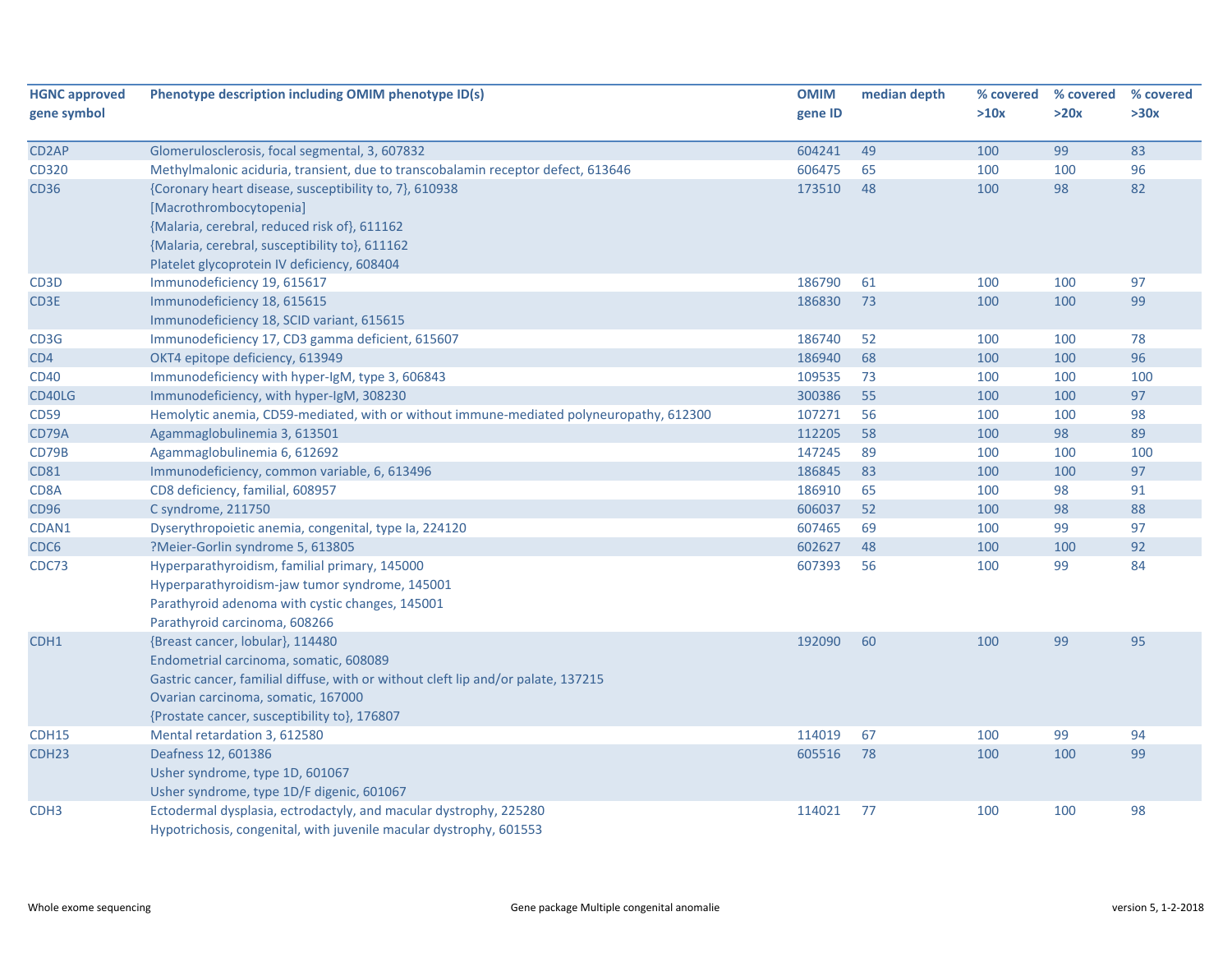| <b>HGNC approved</b> | Phenotype description including OMIM phenotype ID(s)    | <b>OMIM</b> | median depth | % covered | % covered | % covered |
|----------------------|---------------------------------------------------------|-------------|--------------|-----------|-----------|-----------|
| gene symbol          |                                                         | gene ID     |              | >10x      | >20x      | >30x      |
|                      |                                                         |             |              |           |           |           |
| CDHR1                | Cone-rod dystrophy 15, 613660                           | 609502      | 67           | 100       | 100       | 94        |
|                      | Retinitis pigmentosa 65, 613660                         |             |              |           |           |           |
| CDK5RAP2             | Microcephaly 3, primary, 604804                         | 608201      | 47           | 100       | 95        | 78        |
| CDKL5                | Epileptic encephalopathy, early infantile, 2, 300672    | 300203      | 46           | 100       | 93        | 78        |
| CDKN1B               | Multiple endocrine neoplasia, type IV, 610755           | 600778      | 126          | 100       | 100       | 100       |
| CDKN1C               | Beckwith-Wiedemann syndrome, 130650                     | 600856      | 56           | 91        | 83        | 74        |
|                      | IMAGE syndrome, 614732                                  |             |              |           |           |           |
| CDKN2A               | Melanoma and neural system tumor syndrome, 155755       | 600160      | 80           | 100       | 100       | 100       |
|                      | {Melanoma, cutaneous malignant, 2}, 155601              |             |              |           |           |           |
|                      | Orolaryngeal cancer, multiple                           |             |              |           |           |           |
|                      | Pancreatic cancer/melanoma syndrome, 606719             |             |              |           |           |           |
| <b>CDON</b>          | Holoprosencephaly 11, 614226                            | 608707      | 62           | 100       | 100       | 92        |
| <b>CDSN</b>          | Hypotrichosis 2, 146520                                 | 602593      | 89           | 100       | 100       | 100       |
|                      | Peeling skin syndrome 1, 270300                         |             |              |           |           |           |
| CDT1                 | Meier-Gorlin syndrome 4, 613804                         | 605525      | 66           | 100       | 99        | 92        |
| CEACAM16             | Deafness 4B, 614614                                     | 614591      | 61           | 100       | 100       | 98        |
| <b>CEBPA</b>         | ?Leukemia, acute myeloid, 601626                        | 116897      | 69           | 100       | 87        | 70        |
|                      | Leukemia, acute myeloid, somatic, 601626                |             |              |           |           |           |
| <b>CEBPE</b>         | Specific granule deficiency, 245480                     | 600749      | 79           | 100       | 100       | 100       |
| <b>CEL</b>           | Maturity-onset diabetes of the young, type VIII, 609812 | 114840      | 88           | 98        | 92        | 88        |
| <b>CENPJ</b>         | Microcephaly 6, primary, 608393                         | 609279      | 60           | 100       | 100       | 96        |
|                      | ?Seckel syndrome 4, 613676                              |             |              |           |           |           |
| <b>CEP135</b>        | Microcephaly 8, primary, 614673                         | 611423      | 61           | 100       | 96        | 80        |
| <b>CEP152</b>        | Microcephaly 9, primary, 614852                         | 613529      | 52           | 100       | 97        | 84        |
|                      | Seckel syndrome 5, 613823                               |             |              |           |           |           |
| <b>CEP164</b>        | Nephronophthisis 15, 614845                             | 614848      | 63           | 100       | 96        | 88        |
| <b>CEP19</b>         | Morbid obesity and spermatogenic failure, 615703        | 615586      | 57           | 100       | 100       | 100       |
| <b>CEP290</b>        | ?Bardet-Biedl syndrome 14, 615991                       | 610142      | 57           | 100       | 98        | 84        |
|                      | Joubert syndrome 5, 610188                              |             |              |           |           |           |
|                      | Leber congenital amaurosis 10, 611755                   |             |              |           |           |           |
|                      | Meckel syndrome 4, 611134                               |             |              |           |           |           |
|                      | Senior-Loken syndrome 6, 610189                         |             |              |           |           |           |
| <b>CEP41</b>         | Joubert syndrome 15, 614464                             | 610523      | 53           | 100       | 99        | 89        |
| <b>CEP57</b>         | Mosaic variegated aneuploidy syndrome 2, 614114         | 607951      | 47           | 100       | 97        | 82        |
| <b>CERKL</b>         | Retinitis pigmentosa 26, 608380                         | 608381      | 50           | 100       | 98        | 85        |
| CERS3                | Ichthyosis, congenital 9, 615023                        | 615276      | 46           | 100       | 97        | 82        |
| CES1                 | Carboxylesterase 1 deficiency                           | 114835      | 99           | 100       | 97        | 93        |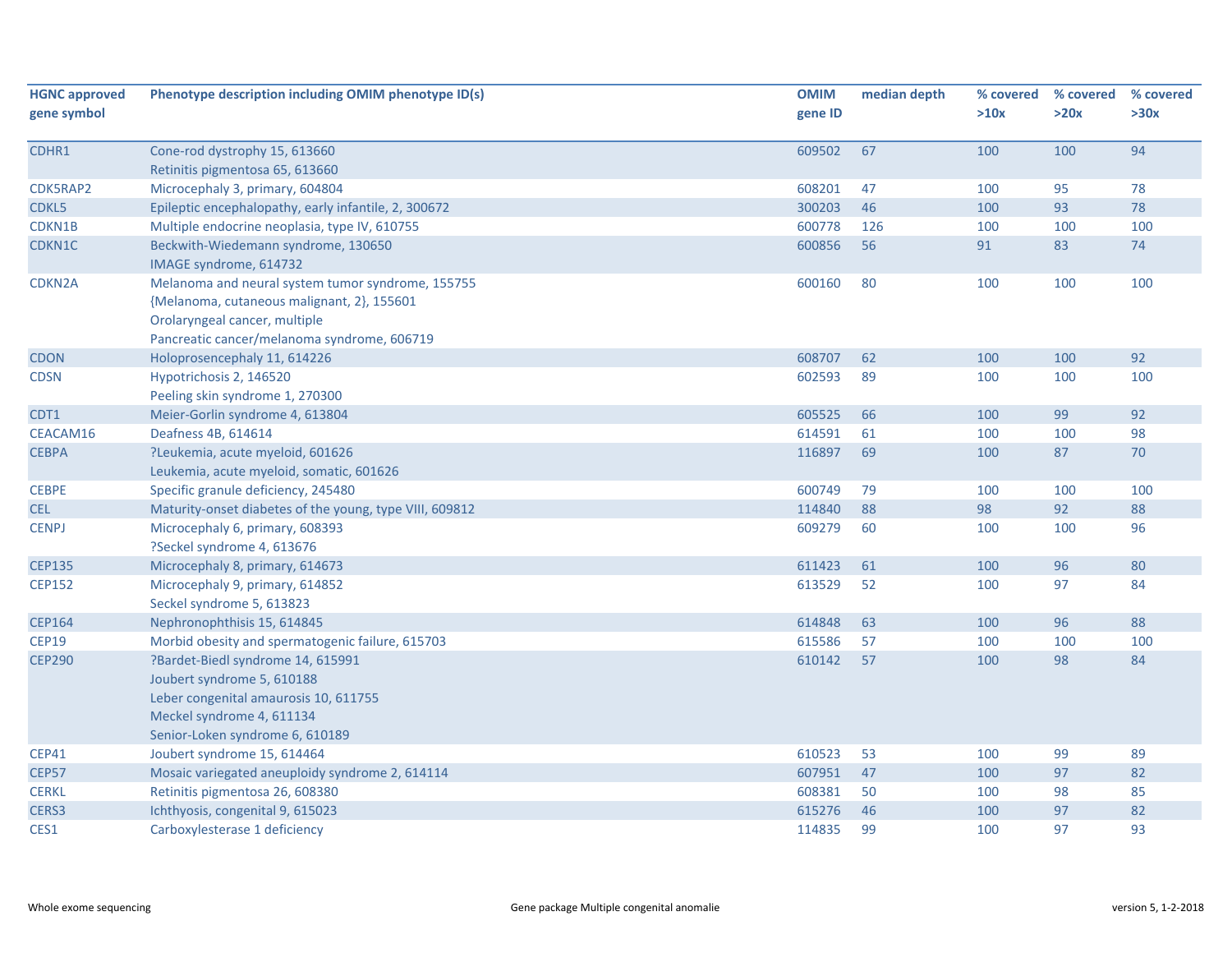| <b>HGNC approved</b><br>gene symbol | Phenotype description including OMIM phenotype ID(s)                            | <b>OMIM</b><br>gene ID | median depth | % covered<br>>10x | % covered<br>>20x | % covered<br>>30x |
|-------------------------------------|---------------------------------------------------------------------------------|------------------------|--------------|-------------------|-------------------|-------------------|
| <b>CETP</b>                         | [High density lipoprotein cholesterol level QTL 10], 143470                     | 118470                 | 61           | 100               | 100               | 99                |
|                                     | Hyperalphalipoproteinemia, 143470                                               |                        |              |                   |                   |                   |
| CFAP53                              | Heterotaxy, visceral, 6, 614779                                                 | 614759                 | 73           | 100               | 99                | 94                |
| CFC1                                | Heterotaxy, visceral, 2, autosomal, 605376                                      | 605194                 | 130          | 100               | 96                | 83                |
| <b>CFD</b>                          | Complement factor D deficiency, 613912                                          | 134350                 | 53           | 100               | 97                | 85                |
| <b>CFH</b>                          | Basal laminar drusen, 126700                                                    | 134370                 | 60           | 100               | 99                | 90                |
|                                     | Complement factor H deficiency, 609814                                          |                        |              |                   |                   |                   |
|                                     | {Hemolytic uremic syndrome, atypical, susceptibility to, 1}, 235400             |                        |              |                   |                   |                   |
|                                     | {Macular degeneration, age-related, 4}, 610698                                  |                        |              |                   |                   |                   |
| CFHR5                               | Nephropathy due to CFHR5 deficiency, 614809                                     | 608593                 | 59           | 100               | 100               | 91                |
| <b>CFI</b>                          | Complement factor I deficiency, 610984                                          | 217030                 | 50           | 100               | 97                | 82                |
|                                     | {Hemolytic uremic syndrome, atypical, susceptibility to, 3}, 612923             |                        |              |                   |                   |                   |
|                                     | {Macular degeneration, age-related, 13, susceptibility to}, 615439              |                        |              |                   |                   |                   |
| CFL <sub>2</sub>                    | Nemaline myopathy 7, 610687                                                     | 601443                 | 40           | 100               | 89                | 73                |
| <b>CFP</b>                          | Properdin deficiency, 312060                                                    | 300383                 | 74           | 100               | 89                | 83                |
| <b>CFTR</b>                         | {Bronchiectasis with or without elevated sweat chloride 1, modifier of}, 211400 | 602421                 | 69           | 100               | 99                | 92                |
|                                     | Congenital bilateral absence of vas deferens, 277180                            |                        |              |                   |                   |                   |
|                                     | Cystic fibrosis, 219700                                                         |                        |              |                   |                   |                   |
|                                     | {Hypertrypsinemia, neonatal}                                                    |                        |              |                   |                   |                   |
|                                     | {Pancreatitis, idiopathic}, 167800                                              |                        |              |                   |                   |                   |
|                                     | Sweat chloride elevation without CF                                             |                        |              |                   |                   |                   |
| <b>CHAT</b>                         | Myasthenic syndrome, congenital, 6, presynaptic, 254210                         | 118490                 | 77           | 99                | 92                | 86                |
| CHD <sub>2</sub>                    | Epileptic encephalopathy, childhood-onset, 615369                               | 602119                 | 50           | 100               | 98                | 85                |
| CHD7                                | CHARGE syndrome, 214800                                                         | 608892                 | 60           | 100               | 99                | 93                |
|                                     | Hypogonadotropic hypogonadism 5 with or without anosmia, 612370                 |                        |              |                   |                   |                   |
| <b>CHKB</b>                         | Muscular dystrophy, congenital, megaconial type, 602541                         | 612395                 | 65           | 100               | 100               | 100               |
| <b>CHM</b>                          | Choroideremia, 303100                                                           | 300390                 | 46           | 100               | 91                | 75                |
| CHMP1A                              | Pontocerebellar hypoplasia, type 8, 614961                                      | 164010                 | 56           | 100               | 100               | 96                |
| CHMP2B                              | Amyotrophic lateral sclerosis 17, 614696                                        | 609512                 | 59           | 100               | 97                | 84                |
|                                     | Dementia, familial, nonspecific, 600795                                         |                        |              |                   |                   |                   |
| CHMP4B                              | Cataract 31, multiple types, 605387                                             | 610897                 | 113          | 100               | 100               | 100               |
| CHN1                                | Duane retraction syndrome 2, 604356                                             | 118423                 | 41           | 100               | 96                | $80\,$            |
| CHRDL1                              | Megalocornea 1, 309300                                                          | 300350                 | 36           | 100               | 98                | 77                |
| CHRM3                               | ?Prune belly syndrome, 100100                                                   | 118494                 | 84           | 100               | 100               | 100               |
| CHRNA1                              | Multiple pterygium syndrome, lethal type, 253290                                | 100690                 | 59           | 100               | 100               | 90                |
|                                     | Myasthenic syndrome, congenital, 1A, slow-channel, 601462                       |                        |              |                   |                   |                   |
| CHRNA2                              | Epilepsy, nocturnal frontal lobe, type 4, 610353                                | 118502                 | 117          | 100               | 100               | 100               |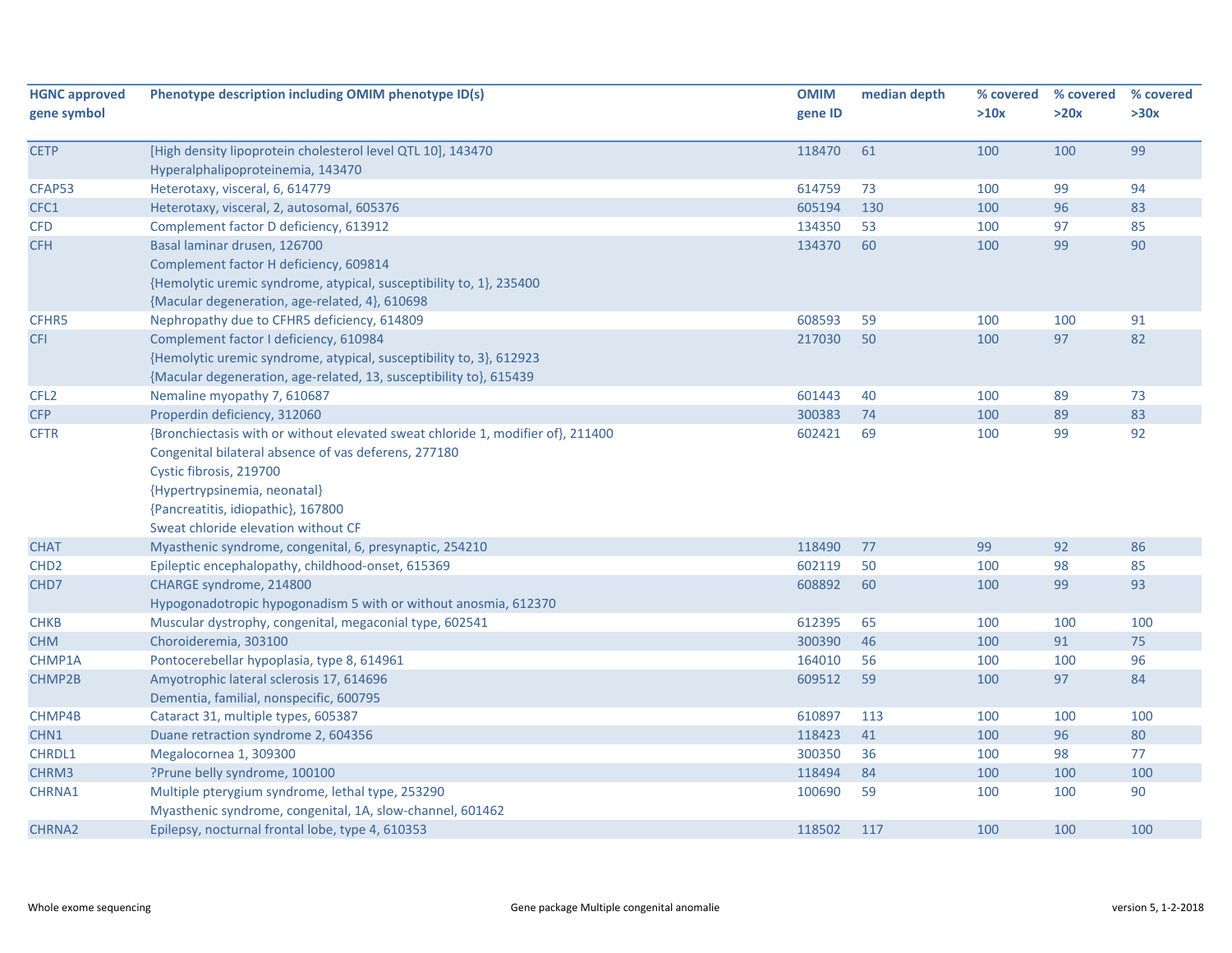| <b>HGNC approved</b><br>gene symbol | Phenotype description including OMIM phenotype ID(s)                                                                                                                                                                                                                           | <b>OMIM</b><br>gene ID | median depth | % covered<br>>10x | % covered<br>>20x | % covered<br>>30x |
|-------------------------------------|--------------------------------------------------------------------------------------------------------------------------------------------------------------------------------------------------------------------------------------------------------------------------------|------------------------|--------------|-------------------|-------------------|-------------------|
| CHRNA4                              | Epilepsy, nocturnal frontal lobe, 1, 600513<br>{Nicotine addiction, susceptibility to}, 188890                                                                                                                                                                                 | 118504                 | 108          | 100               | 95                | 95                |
| CHRNB1                              | Myasthenic syndrome, congenital, 2A, slow-channel, 616313<br>?Myasthenic syndrome, congenital, 2C, associated with acetylcholine receptor deficiency, 616314                                                                                                                   | 100710                 | 81           | 100               | 100               | 98                |
| <b>CHRNB2</b>                       | Epilepsy, nocturnal frontal lobe, 3, 605375                                                                                                                                                                                                                                    | 118507                 | 91           | 100               | 100               | 97                |
| <b>CHRND</b>                        | Multiple pterygium syndrome, lethal type, 253290<br>?Myasthenic syndrome, congenital, 3A, slow-channel, 616321<br>Myasthenic syndrome, congenital, 3B, fast-channel, 616322<br>?Myasthenic syndrome, congenital, 3C, associated with acetylcholine receptor deficiency, 616323 | 100720                 | 76           | 100               | 100               | 96                |
| <b>CHRNE</b>                        | Myasthenic syndrome, congenital, 4A, slow-channel, 605809<br>Myasthenic syndrome, congenital, 4B, fast-channel, 616324<br>Myasthenic syndrome, congenital, 4C, associated with acetylcholine receptor deficiency, 608931                                                       | 100725                 | 100          | 100               | 100               | 100               |
| <b>CHRNG</b>                        | Escobar syndrome, 265000<br>Multiple pterygium syndrome, lethal type, 253290                                                                                                                                                                                                   | 100730                 | 70           | 100               | 100               | 99                |
| CHST14                              | Ehlers-Danlos syndrome, musculocontractural type 1, 601776                                                                                                                                                                                                                     | 608429                 | 92           | 100               | 97                | 95                |
| CHST <sub>3</sub>                   | Spondyloepiphyseal dysplasia with congenital joint dislocations, 143095                                                                                                                                                                                                        | 603799                 | 83           | 100               | 100               | 100               |
| CHST6                               | Macular corneal dystrophy, 217800                                                                                                                                                                                                                                              | 605294                 | 164          | 100               | 100               | 100               |
| CHSY1                               | Temtamy preaxial brachydactyly syndrome, 605282                                                                                                                                                                                                                                | 608183                 | 61           | 98                | 95                | 93                |
| <b>CHUK</b>                         | Cocoon syndrome, 613630                                                                                                                                                                                                                                                        | 600664                 | 45           | 100               | 94                | 70                |
| CIB <sub>2</sub>                    | Deafness 48, 609439<br>Usher syndrome, type IJ, 614869                                                                                                                                                                                                                         | 605564                 | 98           | 100               | 100               | 100               |
| <b>CIITA</b>                        | Bare lymphocyte syndrome, type II, complementation group A, 209920<br>{Rheumatoid arthritis, susceptibility to}, 180300                                                                                                                                                        | 600005                 | 76           | 100               | 100               | 97                |
| CISD <sub>2</sub>                   | Wolfram syndrome 2, 604928                                                                                                                                                                                                                                                     | 611507                 | 115          | 100               | 100               | 100               |
| CITED <sub>2</sub>                  | Atrial septal defect 8, 614433<br>Ventricular septal defect 2, 614431                                                                                                                                                                                                          | 602937                 | 117          | 100               | 100               | 100               |
| CLCF1                               | Cold-induced sweating syndrome 2, 610313                                                                                                                                                                                                                                       | 607672                 | 62           | 100               | 100               | 98                |
| CLCN1                               | Myotonia congenita, dominant, 160800<br>Myotonia congenita, recessive, 255700<br>Myotonia levior, recessive                                                                                                                                                                    | 118425                 | 63           | 100               | 100               | 96                |
| CLCN <sub>2</sub>                   | {Epilepsy, idiopathic generalized, susceptibility to, 11}, 607628<br>{Epilepsy, juvenile absence, susceptibility to, 2}, 607628<br>{Epilepsy, juvenile myoclonic, susceptibility to, 8}, 607628<br>Leukoencephalopathy with ataxia, 615651                                     | 600570                 | 72           | 100               | 100               | 99                |
| CLCN <sub>5</sub>                   | Dent disease, 300009<br>Hypophosphatemic rickets, 300554<br>Nephrolithiasis, type I, 310468<br>Proteinuria, low molecular weight, with hypercalciuric nephrocalcinosis, 308990                                                                                                 | 300008                 | 52           | 100               | 99                | 91                |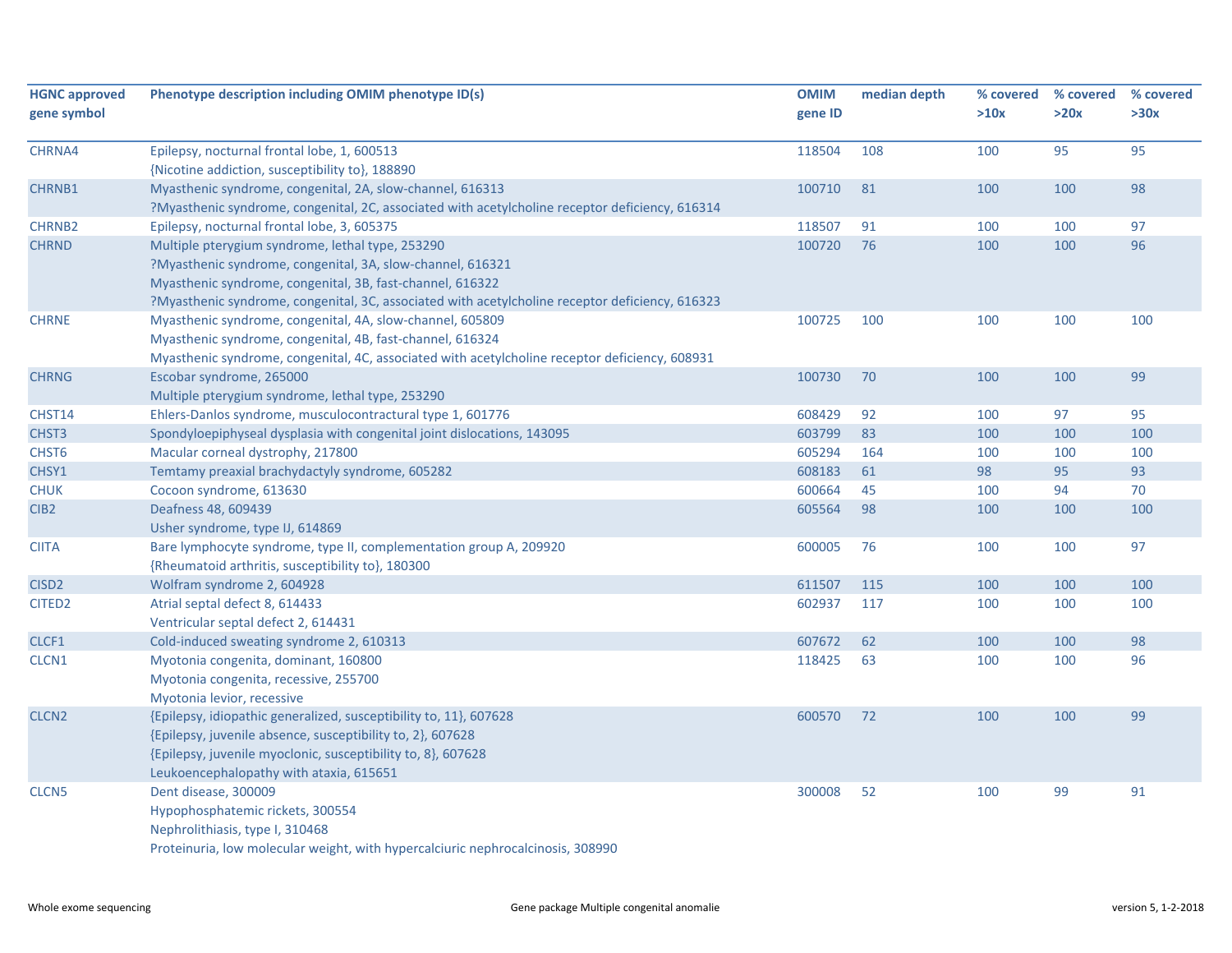| <b>HGNC approved</b><br>gene symbol | Phenotype description including OMIM phenotype ID(s)                                        | <b>OMIM</b><br>gene ID | median depth | % covered<br>>10x | % covered<br>>20x | % covered<br>>30x |
|-------------------------------------|---------------------------------------------------------------------------------------------|------------------------|--------------|-------------------|-------------------|-------------------|
|                                     |                                                                                             |                        |              |                   |                   |                   |
| CLCN7                               | Osteopetrosis 2, 166600                                                                     | 602727                 | 73           | 100               | 100               | 98                |
|                                     | Osteopetrosis 4, 611490                                                                     |                        |              |                   |                   |                   |
| <b>CLCNKA</b>                       | Bartter syndrome, type 4b, digenic, 613090                                                  | 602024                 | 101          | 100               | 100               | 98                |
| <b>CLCNKB</b>                       | Bartter syndrome, type 3, 607364                                                            | 602023                 | 95           | 100               | 100               | 100               |
|                                     | Bartter syndrome, type 4b, digenic, 613090                                                  |                        |              |                   |                   |                   |
| CLDN1                               | Ichthyosis, leukocyte vacuoles, alopecia, and sclerosing cholangitis, 607626                | 603718                 | 75           | 100               | 100               | 95                |
| CLDN14                              | Deafness 29, 614035                                                                         | 605608                 | 95           | 100               | 100               | 100               |
| CLDN16                              | Hypomagnesemia 3, renal, 248250                                                             | 603959                 | 51           | 100               | 99                | 89                |
| CLDN19                              | Hypomagnesemia 5, renal, with ocular involvement, 248190                                    | 610036                 | 75           | 100               | 100               | 100               |
| CLEC7A                              | {Aspergillosis, susceptibility to}, 614079                                                  | 606264                 | 45           | 100               | 98                | 77                |
|                                     | Candidiasis, familial, 4, 613108                                                            |                        |              |                   |                   |                   |
| CLIC <sub>2</sub>                   | ?Mental retardation, syndromic 32, 300886                                                   | 300138                 | 35           | 99                | 89                | 57                |
| <b>CLMP</b>                         | Congenital short bowel syndrome, 615237                                                     | 611693                 | 50           | 100               | 100               | 97                |
| CLN <sub>3</sub>                    | Ceroid lipofuscinosis, neuronal, 3, 204200                                                  | 607042                 | 76           | 100               | 100               | 94                |
| CLN <sub>5</sub>                    | Ceroid lipofuscinosis, neuronal, 5, 256731                                                  | 608102                 | 57           | 100               | 100               | 98                |
| CLN <sub>6</sub>                    | Ceroid lipofuscinosis, neuronal, 6, 601780                                                  | 606725                 | 78           | 100               | 98                | 88                |
|                                     | Ceroid lipofuscinosis, neuronal, Kufs type, adult onset, 204300                             |                        |              |                   |                   |                   |
| CLN <sub>8</sub>                    | Ceroid lipofuscinosis, neuronal, 8, 600143                                                  | 607837                 | 81           | 100               | 100               | 100               |
|                                     | Ceroid lipofuscinosis, neuronal, 8, Northern epilepsy variant, 610003                       |                        |              |                   |                   |                   |
| <b>CLPP</b>                         | Perrault syndrome 3, 614129                                                                 | 601119                 | 70           | 100               | 100               | 100               |
| CLRN1                               | Retinitis pigmentosa 61, 614180                                                             | 606397                 | 54           | 100               | 100               | 87                |
|                                     | Usher syndrome, type 3A, 276902                                                             |                        |              |                   |                   |                   |
| <b>CNBP</b>                         | Myotonic dystrophy 2, 602668                                                                | 116955                 | 37           | 100               | 100               | 78                |
| CNGA1                               | Retinitis pigmentosa 49, 613756                                                             | 123825                 | 50           | 96                | 90                | 80                |
| CNGA3                               | Achromatopsia 2, 216900                                                                     | 600053                 | 84           | 100               | 100               | 98                |
| CNGB1                               | Retinitis pigmentosa 45, 613767                                                             | 600724                 | 63           | 100               | 99                | 95                |
| CNGB3                               | Achromatopsia 3, 262300                                                                     | 605080                 | 46           | 100               | 97                | 82                |
|                                     | Macular degeneration, juvenile, 248200                                                      |                        |              |                   |                   |                   |
| CNNM <sub>2</sub>                   | Hypomagnesemia 6, renal, 613882                                                             | 607803                 | 106          | 100               | 100               | 95                |
|                                     | Hypomagnesemia, seizures, and mental retardation, 616418                                    |                        |              |                   |                   |                   |
| CNNM4                               | Jalili syndrome, 217080                                                                     | 607805                 | 90           | 100               | 99                | 96                |
| CNTN1                               | ?Myopathy, congenital, Compton-North, 612540                                                | 600016                 | 52           | 100               | 99                | 89                |
| <b>CNTNAP2</b>                      | {Autism susceptibility 15}, 612100                                                          | 604569                 | 48           | 100               | 99                | 89                |
|                                     | Cortical dysplasia-focal epilepsy syndrome, 610042                                          |                        |              |                   |                   |                   |
|                                     | Pitt-Hopkins like syndrome 1, 610042                                                        |                        |              |                   |                   |                   |
| CNTNAP4                             | No OMIM phenotype                                                                           | 610518                 | 61           | 100               | 98                | 88                |
| COA5                                | ?Cardioencephalomyopathy, fatal infantile, due to cytochrome c oxidase deficiency 3, 616500 | 613920                 | 47           | 100               | 100               | 67                |
| <b>COASY</b>                        | Neurodegeneration with brain iron accumulation 6, 615643                                    | 609855                 | 94           | 100               | 100               | 100               |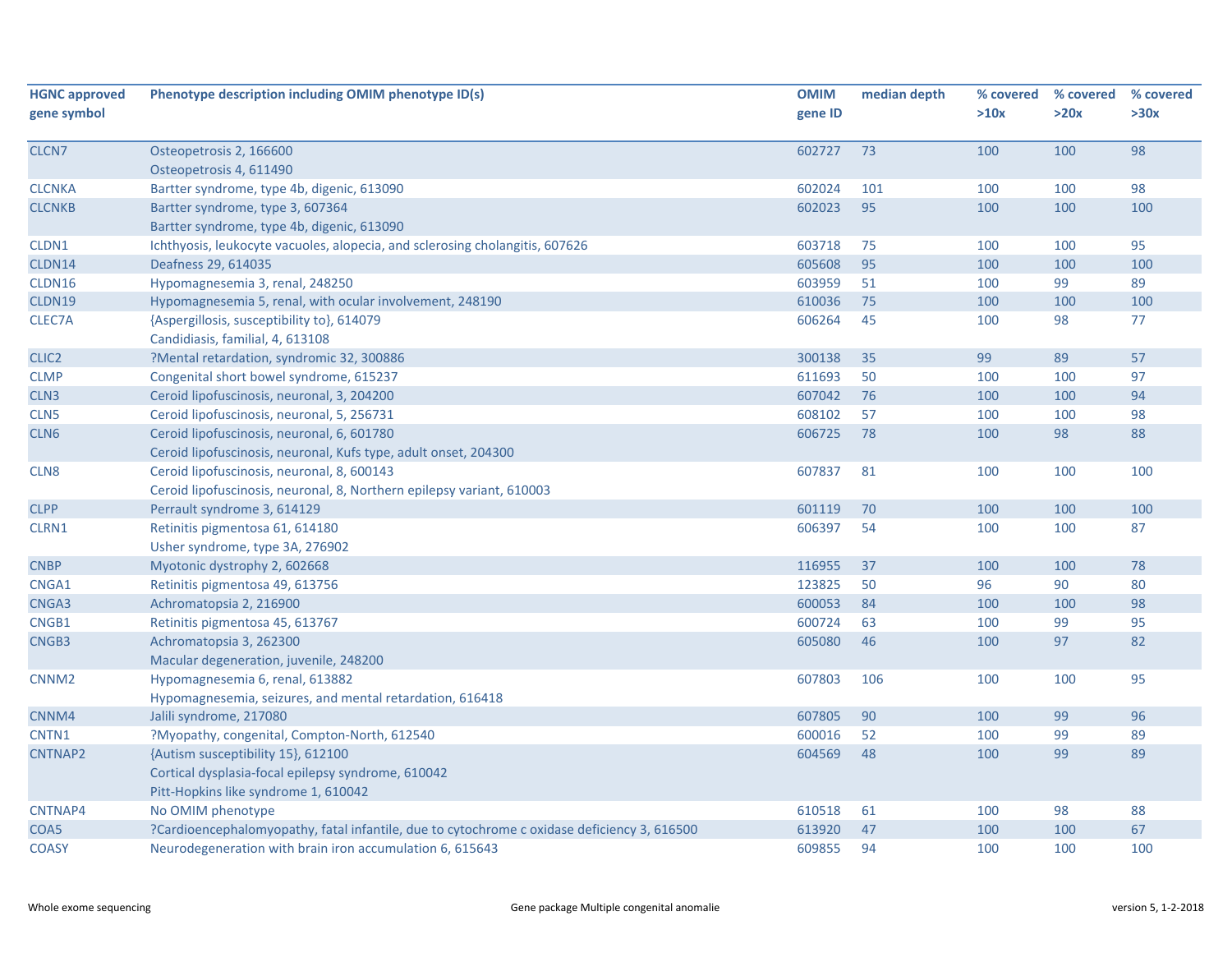| <b>HGNC approved</b> | Phenotype description including OMIM phenotype ID(s)                                                                                                                                                                                                                                                                                                         | <b>OMIM</b> | median depth | % covered | % covered | % covered |
|----------------------|--------------------------------------------------------------------------------------------------------------------------------------------------------------------------------------------------------------------------------------------------------------------------------------------------------------------------------------------------------------|-------------|--------------|-----------|-----------|-----------|
| gene symbol          |                                                                                                                                                                                                                                                                                                                                                              | gene ID     |              | >10x      | >20x      | >30x      |
| <b>COCH</b>          | Deafness 9, 601369                                                                                                                                                                                                                                                                                                                                           | 603196      | 50           | 98        | 94        | 88        |
| COG1                 | Congenital disorder of glycosylation, type IIg, 611209                                                                                                                                                                                                                                                                                                       | 606973      | 66           | 100       | 99        | 94        |
| COG4                 | Congenital disorder of glycosylation, type IIj, 613489                                                                                                                                                                                                                                                                                                       | 606976      | 53           | 100       | 100       | 89        |
| COG5                 | Congenital disorder of glycosylation, type IIi, 613612                                                                                                                                                                                                                                                                                                       | 606821      | 43           | 100       | 96        | 77        |
| COG <sub>6</sub>     | Congenital disorder of glycosylation, type III, 614576<br>Shaheen syndrome, 615328                                                                                                                                                                                                                                                                           | 606977      | 48           | 100       | 96        | 74        |
| COG7                 | Congenital disorder of glycosylation, type IIe, 608779                                                                                                                                                                                                                                                                                                       | 606978      | 56           | 100       | 98        | 85        |
| COG8                 | Congenital disorder of glycosylation, type IIh, 611182                                                                                                                                                                                                                                                                                                       | 606979      | 80           | 100       | 100       | 99        |
| <b>COL10A1</b>       | Metaphyseal chondrodysplasia, Schmid type, 156500                                                                                                                                                                                                                                                                                                            | 120110      | 68           | 100       | 100       | 98        |
| <b>COL11A1</b>       | Fibrochondrogenesis 1, 228520                                                                                                                                                                                                                                                                                                                                | 120280      | 47           | 100       | 96        | 79        |
|                      | {Lumbar disc herniation, susceptibility to}, 603932<br>Marshall syndrome, 154780<br>Stickler syndrome, type II, 604841                                                                                                                                                                                                                                       |             |              |           |           |           |
| <b>COL11A2</b>       | Deafness 13, 601868<br>Deafness 53, 609706<br>Fibrochondrogenesis 2, 614524<br>Otospondylomegaepiphyseal dysplasia, 215150<br>Stickler syndrome, type III, 184840<br>Weissenbacher-Zweymuller syndrome, 277610                                                                                                                                               | 120290      | 70           | 100       | 100       | 97        |
| <b>COL17A1</b>       | Epidermolysis bullosa, junctional, localisata variant, 226650<br>Epidermolysis bullosa, junctional, non-Herlitz type, 226650<br>Epithelial recurrent erosion dystrophy, 122400                                                                                                                                                                               | 113811      | 65           | 100       | 100       | 95        |
| <b>COL18A1</b>       | Knobloch syndrome, type 1, 267750                                                                                                                                                                                                                                                                                                                            | 120328      | 76           | 100       | 100       | 95        |
| COL1A1               | {Bone mineral density variation QTL, osteoporosis}, 166710<br>Caffey disease, 114000<br>Ehlers-Danlos syndrome, classic, 130000<br>Ehlers-Danlos syndrome, type VIIA, 130060<br>Osteogenesis imperfecta, type I, 166200<br>Osteogenesis imperfecta, type II, 166210<br>Osteogenesis imperfecta, type III, 259420<br>Osteogenesis imperfecta, type IV, 166220 | 120150      | 87           | 100       | 100       | 98        |
| COL1A2               | Ehlers-Danlos syndrome, cardiac valvular form, 225320<br>Ehlers-Danlos syndrome, type VIIB, 130060<br>Osteogenesis imperfecta, type II, 166210<br>Osteogenesis imperfecta, type III, 259420<br>Osteogenesis imperfecta, type IV, 166220<br>{Osteoporosis, postmenopausal}, 166710                                                                            | 120160      | 52           | 100       | 98        | 90        |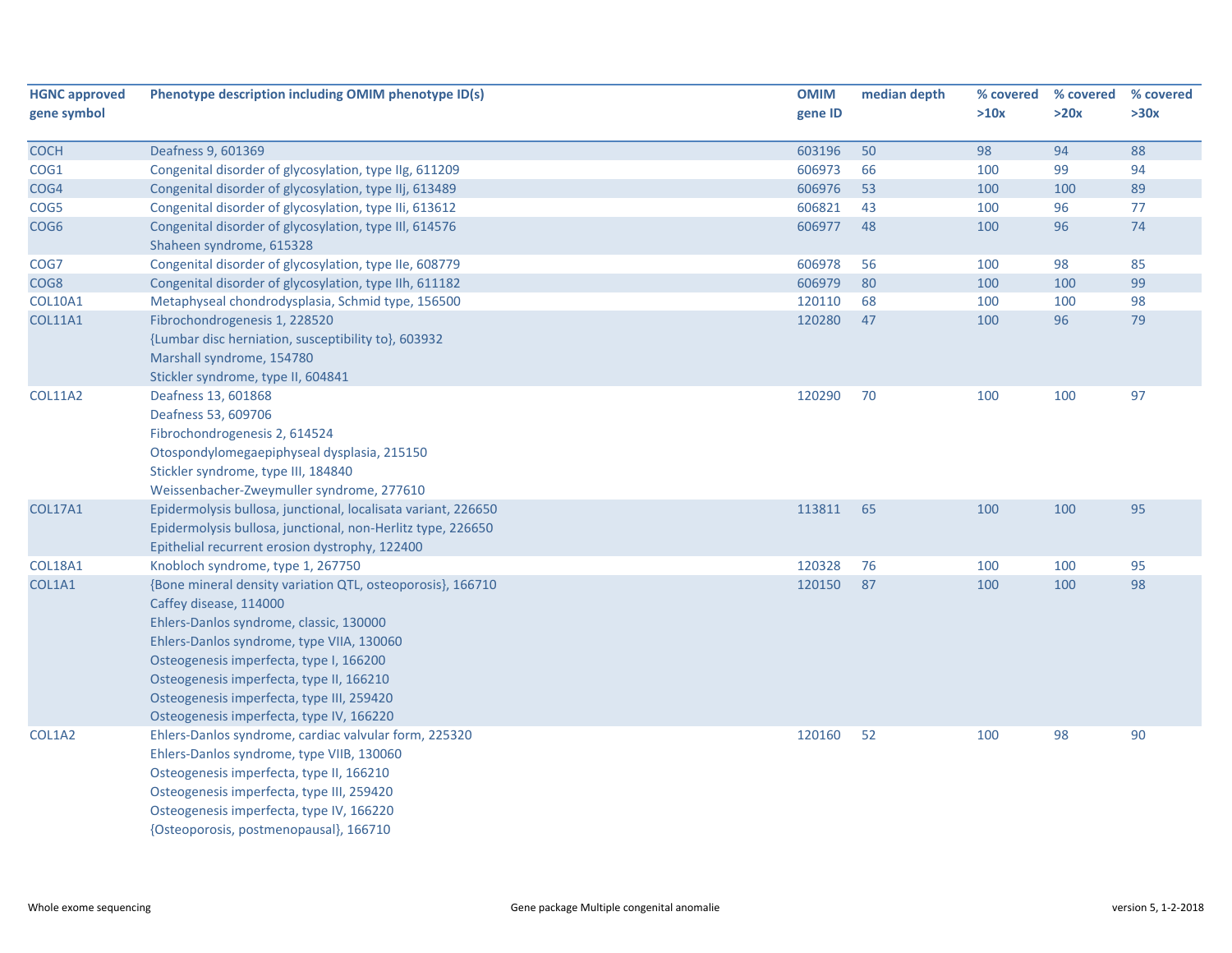| <b>HGNC approved</b><br>gene symbol | Phenotype description including OMIM phenotype ID(s)                                                                                                                                                                                                                                  | <b>OMIM</b><br>gene ID | median depth | % covered<br>>10x | % covered<br>>20x | % covered<br>>30x |
|-------------------------------------|---------------------------------------------------------------------------------------------------------------------------------------------------------------------------------------------------------------------------------------------------------------------------------------|------------------------|--------------|-------------------|-------------------|-------------------|
|                                     |                                                                                                                                                                                                                                                                                       |                        |              |                   |                   |                   |
| COL2A1                              | Achondrogenesis, type II or hypochondrogenesis, 200610<br>Avascular necrosis of the femoral head, 608805<br>Czech dysplasia, 609162<br>Epiphyseal dysplasia, multiple, with myopia and deafness, 132450<br>Kniest dysplasia, 156550                                                   | 120140                 | 65           | 100               | 100               | 96                |
|                                     | Legg-Calve-Perthes disease, 150600<br>Osteoarthritis with mild chondrodysplasia, 604864<br>Platyspondylic skeletal dysplasia, Torrance type, 151210<br>SED congenita, 183900<br>SMED Strudwick type, 184250<br>Spondyloepiphyseal dysplasia, Stanescu type, 616583                    |                        |              |                   |                   |                   |
|                                     | Spondyloperipheral dysplasia, 271700<br>Stickler sydrome, type I, nonsyndromic ocular, 609508<br>Stickler syndrome, type I, 108300<br>Vitreoretinopathy with phalangeal epiphyseal dysplasia                                                                                          |                        |              |                   |                   |                   |
| COL3A1                              | Ehlers-Danlos syndrome, type IV, 130050                                                                                                                                                                                                                                               | 120180                 | 89           | 100               | 100               | 99                |
| COL4A1                              | Angiopathy, hereditary, with nephropathy, aneurysms, and muscle cramps, 611773<br>Brain small vessel disease with or without ocular anomalies, 607595<br>{Hemorrhage, intracerebral, susceptibility to}, 614519<br>Porencephaly 1, 175780<br>?Retinal arteries, tortuosity of, 180000 | 120130                 | 61           | 100               | 99                | 91                |
| COL4A2                              | {Hemorrhage, intracerebral, susceptibility to}, 614519<br>Porencephaly 2, 614483                                                                                                                                                                                                      | 120090                 | 67           | 100               | 100               | 96                |
| COL4A3                              | Alport syndrome, 104200<br>Alport syndrome, 203780<br>Hematuria, benign familial, 141200                                                                                                                                                                                              | 120070                 | 45           | 98                | 93                | 76                |
| COL4A4                              | Alport syndrome, 203780<br>Hematuria, familial benign                                                                                                                                                                                                                                 | 120131                 | 48           | 100               | 97                | 80                |
| COL4A5                              | Alport syndrome, 301050                                                                                                                                                                                                                                                               | 303630                 | 38           | 99                | 86                | 61                |
| COL5A1                              | Ehlers-Danlos syndrome, classic type, 130000                                                                                                                                                                                                                                          | 120215                 | 85           | 100               | 98                | 97                |
| COL5A2                              | Ehlers-Danlos syndrome, classic type, 130000                                                                                                                                                                                                                                          | 120190                 | 48           | 100               | 97                | 81                |
| COL6A1                              | Bethlem myopathy 1, 158810<br>Ullrich congenital muscular dystrophy 1, 254090                                                                                                                                                                                                         | 120220                 | 83           | 100               | 100               | 97                |
| COL6A2                              | Bethlem myopathy 1, 158810<br>?Myosclerosis, congenital, 255600<br>Ullrich congenital muscular dystrophy 1, 254090                                                                                                                                                                    | 120240                 | 84           | 100               | 100               | 98                |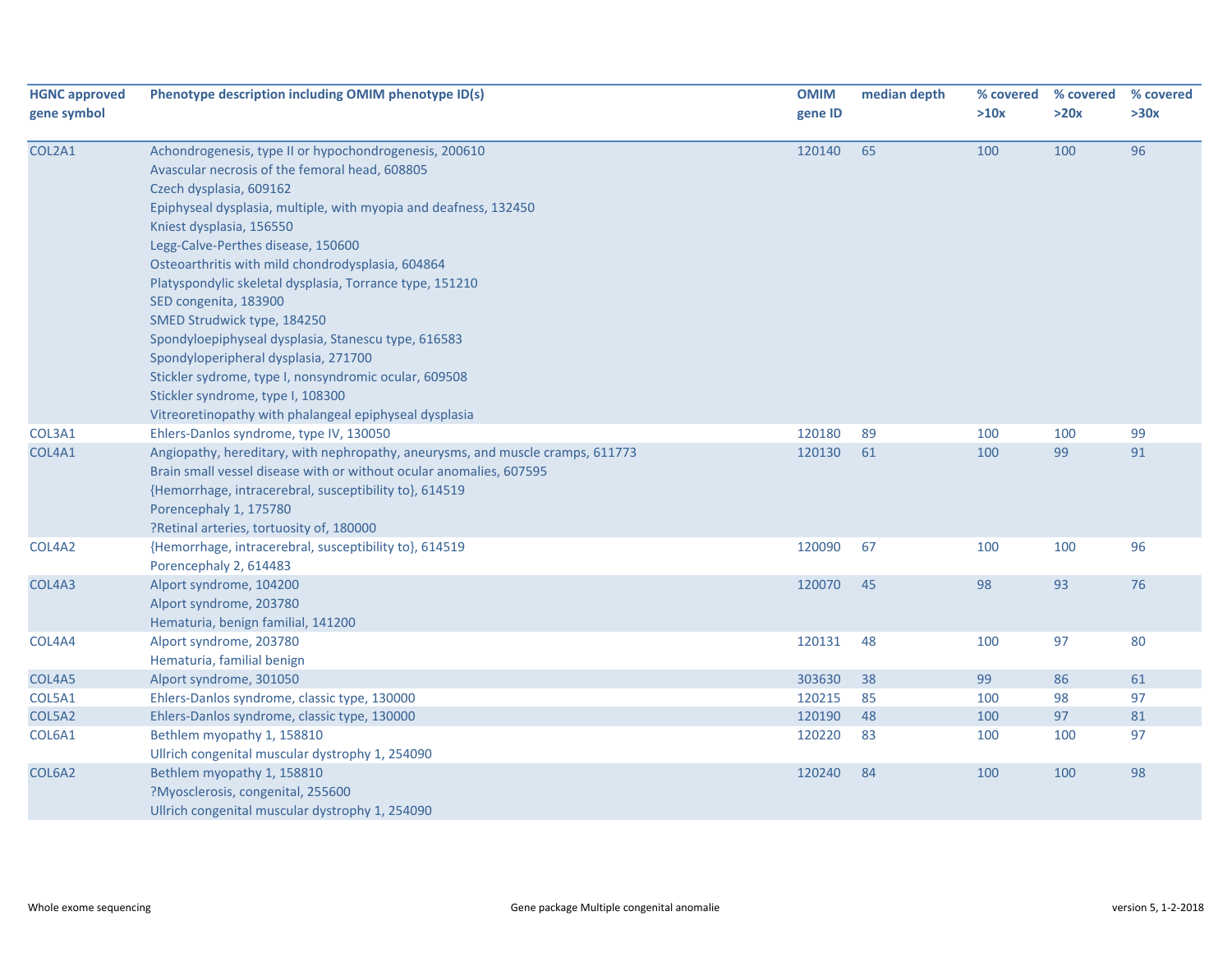| <b>HGNC approved</b><br>gene symbol | Phenotype description including OMIM phenotype ID(s)                                                                                                                                                                                                                                                                                                   | <b>OMIM</b><br>gene ID | median depth | % covered<br>>10x | % covered<br>>20x | % covered<br>>30x |
|-------------------------------------|--------------------------------------------------------------------------------------------------------------------------------------------------------------------------------------------------------------------------------------------------------------------------------------------------------------------------------------------------------|------------------------|--------------|-------------------|-------------------|-------------------|
| COL6A3                              | Bethlem myopathy 1, 158810<br>Dystonia 27, 616411<br>Ullrich congenital muscular dystrophy 1, 254090                                                                                                                                                                                                                                                   | 120250                 | 74           | 100               | 100               | 96                |
| COL7A1                              | EBD inversa, 226600<br>EBD, Bart type, 132000<br>EBD, localisata variant<br>Epidermolysis bullosa dystrophica, AD, 131750<br>Epidermolysis bullosa dystrophica, AR, 226600<br>Epidermolysis bullosa pruriginosa, 604129<br>Epidermolysis bullosa, pretibial, 131850<br>Toenail dystrophy, isolated, 607523<br>Transient bullous of the newborn, 131705 | 120120                 | 79           | 100               | 100               | 99                |
| COL8A2                              | Corneal dystrophy, Fuchs endothelial, 1, 136800<br>Corneal dystrophy, posterior polymorphous 2, 609140                                                                                                                                                                                                                                                 | 120252                 | 57           | 100               | 100               | 91                |
| COL9A1                              | ?Epiphyseal dysplasia, multiple, 6, 614135<br>Stickler syndrome, type IV, 614134                                                                                                                                                                                                                                                                       | 120210                 | 46           | 100               | 94                | 81                |
| COL9A2                              | Epiphyseal dysplasia, multiple, 2, 600204<br>?Stickler syndrome, type V, 614284                                                                                                                                                                                                                                                                        | 120260                 | 65           | 100               | 100               | 95                |
| COL9A3                              | Epiphyseal dysplasia, multiple, 3, with or without myopathy, 600969<br>{Intervertebral disc disease, susceptibility to}, 603932                                                                                                                                                                                                                        | 120270                 | 66           | 100               | 98                | 90                |
| COLEC11                             | 3MC syndrome 2, 265050                                                                                                                                                                                                                                                                                                                                 | 612502                 | 84           | 100               | 100               | 100               |
| COLQ                                | Myasthenic syndrome, congenital, 5, 603034                                                                                                                                                                                                                                                                                                             | 603033                 | 58           | 100               | 99                | 84                |
| <b>COMP</b>                         | Epiphyseal dysplasia, multiple, 1, 132400<br>Pseudoachondroplasia, 177170                                                                                                                                                                                                                                                                              | 600310                 | 62           | 100               | 95                | 92                |
| COQ <sub>2</sub>                    | Coenzyme Q10 deficiency, primary, 1, 607426<br>{Multiple system atrophy, susceptibility to}, 146500                                                                                                                                                                                                                                                    | 609825                 | 49           | 100               | 97                | 82                |
| COQ6                                | Coenzyme Q10 deficiency, primary, 6, 614650                                                                                                                                                                                                                                                                                                            | 614647                 | 60           | 100               | 99                | 88                |
| COQ8A                               | Coenzyme Q10 deficiency, primary, 4, 612016                                                                                                                                                                                                                                                                                                            | 606980                 | 86           | 100               | 100               | 100               |
| COQ8B                               | Nephrotic syndrome, type 9, 615573                                                                                                                                                                                                                                                                                                                     | 615567                 | 61           | 100               | 100               | 97                |
| COQ9                                | Coenzyme Q10 deficiency, primary, 5, 614654                                                                                                                                                                                                                                                                                                            | 612837                 | 71           | 100               | 100               | 95                |
| <b>CORIN</b>                        | Preeclampsia/eclampsia 5, 614595                                                                                                                                                                                                                                                                                                                       | 605236                 | 53           | 100               | 100               | 93                |
| CORO1A                              | Immunodeficiency 8, 615401                                                                                                                                                                                                                                                                                                                             | 605000                 | 103          | 100               | 100               | 100               |
| <b>COX10</b>                        | Leigh syndrome due to mitochondrial COX4 deficiency, 256000<br>Mitochondrial complex IV deficiency, 220110                                                                                                                                                                                                                                             | 602125                 | 93           | 100               | 100               | 95                |
| <b>COX14</b>                        | ?Mitochondrial complex IV deficiency, 220110                                                                                                                                                                                                                                                                                                           | 614478                 | 101          | 100               | 100               | 100               |
| <b>COX15</b>                        | Cardioencephalomyopathy, fatal infantile, due to cytochrome c oxidase deficiency 2, 615119<br>Leigh syndrome due to cytochrome c oxidase deficiency, 256000                                                                                                                                                                                            | 603646                 | 43           | 100               | 96                | 76                |
| COX <sub>20</sub>                   | Mitochondrial complex IV deficiency, 220110                                                                                                                                                                                                                                                                                                            | 614698                 | 53           | 100               | 100               | 92                |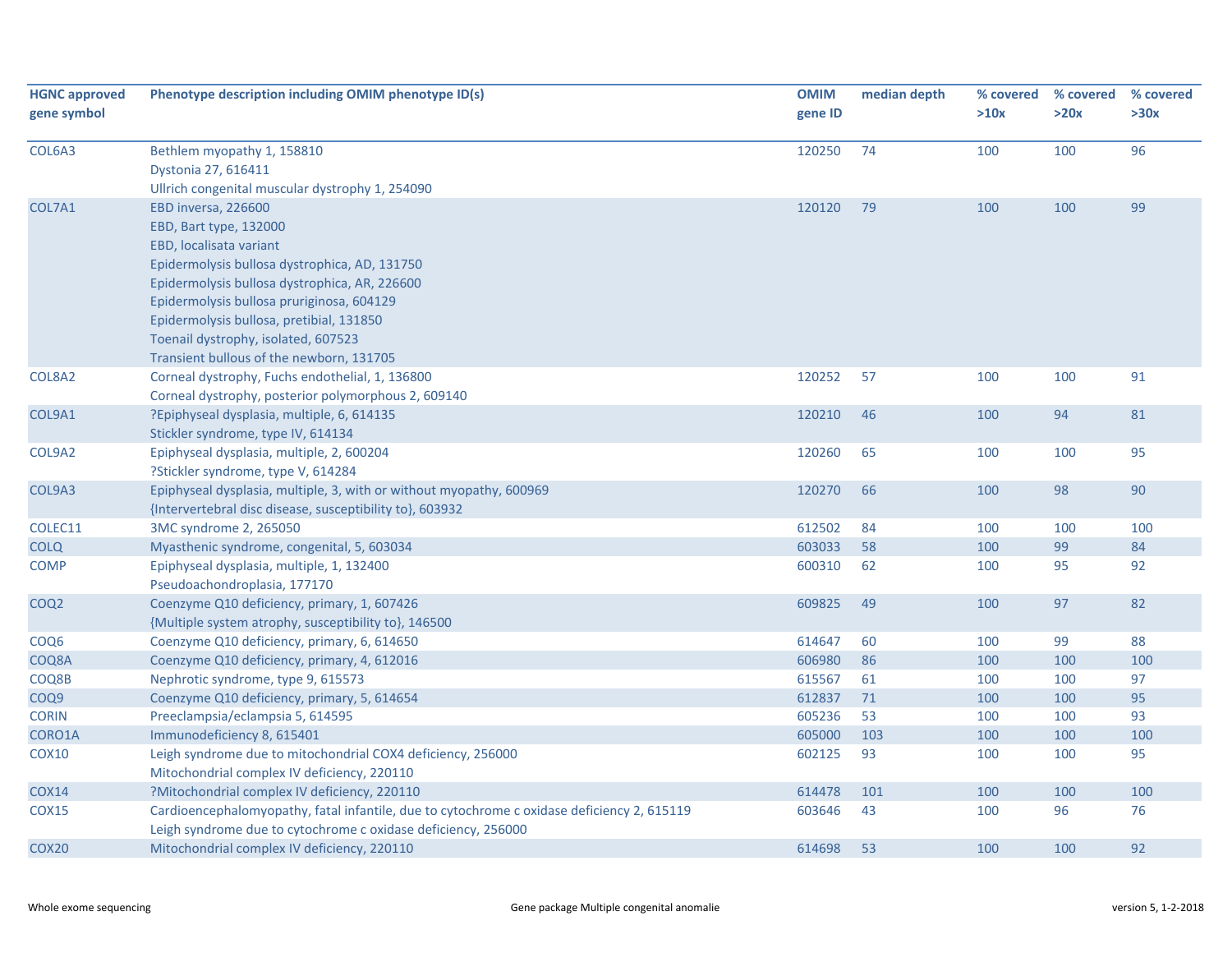| <b>HGNC approved</b> | Phenotype description including OMIM phenotype ID(s)                                            | <b>OMIM</b> | median depth | % covered | % covered | % covered |
|----------------------|-------------------------------------------------------------------------------------------------|-------------|--------------|-----------|-----------|-----------|
| gene symbol          |                                                                                                 | gene ID     |              | >10x      | >20x      | >30x      |
|                      |                                                                                                 |             |              |           |           |           |
| <b>COX412</b>        | Exocrine pancreatic insufficiency, dyserythropoietic anemia, and calvarial hyperostosis, 612714 | 607976      | 63           | 100       | 100       | 91        |
| COX7B                | Linear skin defects with multiple congenital anomalies 2, 300887                                | 300885      | 55           | 100       | 100       | 98        |
| CP                   | Cerebellar ataxia, 604290                                                                       | 117700      | 47           | 100       | 99        | 87        |
|                      | Hemosiderosis, systemic, due to aceruloplasminemia, 604290                                      |             |              |           |           |           |
|                      | [Hypoceruloplasminemia, hereditary], 604290                                                     |             |              |           |           |           |
| CPA <sub>6</sub>     | Epilepsy, familial temporal lobe, 5, 614417                                                     | 609562      | 56           | 100       | 96        | 83        |
|                      | Febrile seizures, familial, 11, 614418                                                          |             |              |           |           |           |
| CPN1                 | Carboxypeptidase N deficiency, 212070                                                           | 603103      | 63           | 100       | 96        | 79        |
| <b>CPOX</b>          | Coproporphyria, 121300                                                                          | 612732      | 46           | 100       | 99        | 85        |
|                      | Harderoporphyria, 121300                                                                        |             |              |           |           |           |
| CPS1                 | Carbamoylphosphate synthetase I deficiency, 237300                                              | 608307      | 42           | 100       | 96        | 78        |
|                      | {Pulmonary hypertension, neonatal, susceptibility to}, 615371                                   |             |              |           |           |           |
|                      | {Venoocclusive disease after bone marrow transplantation}                                       |             |              |           |           |           |
| CPT1A                | CPT deficiency, hepatic, type IA, 255120                                                        | 600528      | 65           | 100       | 99        | 93        |
| CPT <sub>2</sub>     | CPT II deficiency, infantile, 600649                                                            | 600650      | 72           | 100       | 100       | 98        |
|                      | CPT II deficiency, lethal neonatal, 608836                                                      |             |              |           |           |           |
|                      | CPT II deficiency, myopathic, stress-induced, 255110                                            |             |              |           |           |           |
|                      | {Encephalopathy, acute, infection-induced, 4, susceptibility to}, 614212                        |             |              |           |           |           |
| CR <sub>2</sub>      | Immunodeficiency, common variable, 7, 614699                                                    | 120650      | 48           | 100       | 99        | 91        |
|                      | {Systemic lupus erythematosus, susceptibility to, 9}, 610927                                    |             |              |           |           |           |
| <b>CRADD</b>         | Mental retardation 34, with variant lissencephaly, 614499                                       | 603454      | 96           | 100       | 100       | 100       |
| CRB1                 | Leber congenital amaurosis 8, 613835                                                            | 604210      | 54           | 100       | 100       | 96        |
|                      | Pigmented paravenous chorioretinal atrophy, 172870                                              |             |              |           |           |           |
|                      | Retinitis pigmentosa-12, 600105                                                                 |             |              |           |           |           |
| <b>CRBN</b>          | Mental retardation 2, 607417                                                                    | 609262      | 50           | 100       | 96        | 76        |
| CREB1                | Histiocytoma, angiomatoid fibrous, somatic, 612160                                              | 123810      | 53           | 100       | 100       | 96        |
| <b>CREBBP</b>        | Rubinstein-Taybi syndrome 1, 180849                                                             | 600140      | 81           | 100       | 99        | 91        |
| <b>CRELD1</b>        | Atrioventricular septal defect, partial, with heterotaxy syndrome, 606217                       | 607170      | 66           | 100       | 100       | 99        |
|                      | {Atrioventricular septal defect, susceptibility to, 2}, 606217                                  |             |              |           |           |           |
| CRLF1                | Cold-induced sweating syndrome 1, 272430                                                        | 604237      | 72           | 94        | 90        | 87        |
| <b>CRTAP</b>         | Osteogenesis imperfecta, type VII, 610682                                                       | 605497      | 54           | 100       | 100       | 93        |
| CRTC1                | Mucoepidermoid salivary gland carcinoma                                                         | 607536      | 56           | 99        | 91        | 84        |
| <b>CRX</b>           | Cone-rod retinal dystrophy-2, 120970                                                            | 602225      | 93           | 100       | 100       | 100       |
|                      | Leber congenital amaurosis 7, 613829                                                            |             |              |           |           |           |
| <b>CRYAA</b>         | Cataract 9, multiple types, 604219                                                              | 123580      | 61           | 100       | 100       | 97        |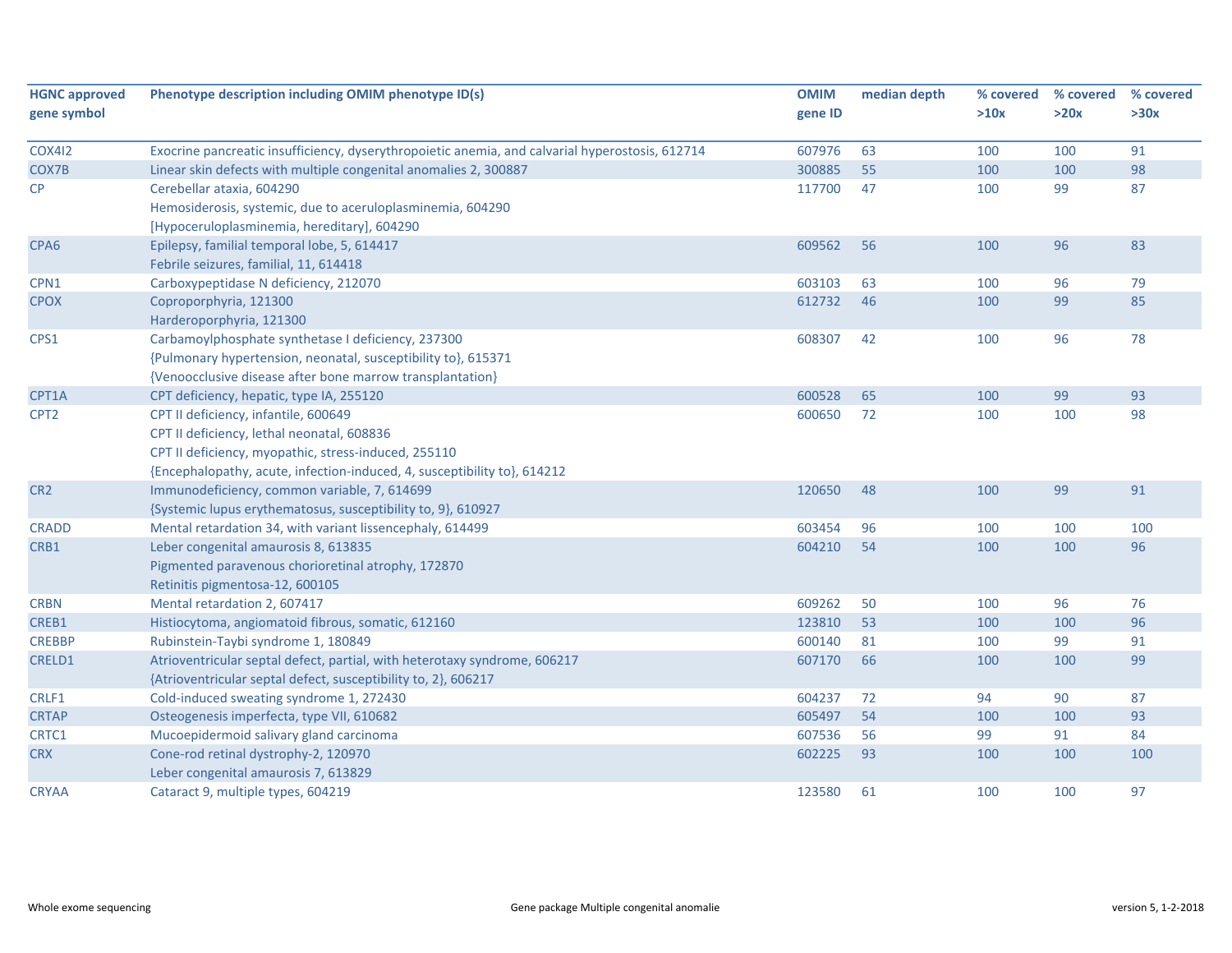| <b>HGNC approved</b> | Phenotype description including OMIM phenotype ID(s)                                    | <b>OMIM</b> | median depth | % covered | % covered | % covered |
|----------------------|-----------------------------------------------------------------------------------------|-------------|--------------|-----------|-----------|-----------|
| gene symbol          |                                                                                         | gene ID     |              | >10x      | >20x      | >30x      |
| <b>CRYAB</b>         | Cardiomyopathy, dilated, 1II, 615184                                                    | 123590      | 64           | 100       | 100       | 100       |
|                      | Cataract 16, multiple types, 613763                                                     |             |              |           |           |           |
|                      | Myopathy, myofibrillar, 2, 608810                                                       |             |              |           |           |           |
|                      | Myopathy, myofibrillar, fatal infantile hypertrophy, alpha-B crystallin-related, 613869 |             |              |           |           |           |
| CRYBA1               | Cataract 10, multiple types, 600881                                                     | 123610      | 52           | 100       | 100       | 98        |
| CRYBA4               | Cataract 23, 610425                                                                     | 123631      | 65           | 100       | 100       | 100       |
| CRYBB1               | Cataract 17, multiple types, 611544                                                     | 600929      | 67           | 100       | 100       | 100       |
| <b>CRYBB2</b>        | Cataract 3, multiple types, 601547                                                      | 123620      | 83           | 100       | 100       | 100       |
| CRYBB3               | Cataract 22, 609741                                                                     | 123630      | 69           | 100       | 100       | 98        |
| <b>CRYGB</b>         | Cataract 39, multiple types, 615188                                                     | 123670      | 61           | 100       | 100       | 98        |
| <b>CRYGC</b>         | Cataract 2, multiple types, 604307                                                      | 123680      | 64           | 100       | 100       | 99        |
| <b>CRYGD</b>         | Cataract 4, multiple types, 115700                                                      | 123690      | 77           | 100       | 100       | 100       |
| <b>CRYGS</b>         | Cataract 20, multiple types, 116100                                                     | 123730      | 83           | 100       | 100       | 97        |
| <b>CRYM</b>          | Deafness 40, 616357                                                                     | 123740      | 48           | 100       | 99        | 84        |
| CSF1R                | Leukoencephalopathy, diffuse hereditary, with spheroids, 221820                         | 164770      | 63           | 100       | 100       | 97        |
| <b>CSF2RA</b>        | Surfactant metabolism dysfunction, pulmonary, 4, 300770                                 | 306250      | 39           | 92        | 78        | 62        |
| CSF2RB               | Surfactant metabolism dysfunction, pulmonary, 5, 614370                                 | 138981      | 73           | 100       | 100       | 99        |
| CSF3R                | Neutropenia, severe congenital, 7, 617014                                               | 138971      | 79           | 100       | 100       | 100       |
| CSNK1D               | Advanced sleep-phase syndrome, familial, 2, 615224                                      | 600864      | 65           | 100       | 100       | 98        |
| CSPP1                | Joubert syndrome 21, 615636                                                             | 611654      | 58           | 100       | 99        | 89        |
| CSRP3                | ?Cardiomyopathy, dilated, 1M, 607482                                                    | 600824      | 70           | 100       | 100       | 100       |
|                      | Cardiomyopathy, hypertrophic, 12, 612124                                                |             |              |           |           |           |
| CST <sub>3</sub>     | Cerebral amyloid angiopathy, 105150                                                     | 604312      | 62           | 100       | 100       | 85        |
|                      | {Macular degeneration, age-related, 11}, 611953                                         |             |              |           |           |           |
| <b>CSTA</b>          | Peeling skin syndrome 4, 607936                                                         | 184600      | 45           | 100       | 100       | 88        |
| <b>CSTB</b>          | Epilepsy, progressive myoclonic 1A (Unverricht and Lundborg), 254800                    | 601145      | 62           | 100       | 100       | 98        |
| CTC1                 | Cerebroretinal microangiopathy with calcifications and cysts, 612199                    | 613129      | 72           | 100       | 100       | 98        |
| <b>CTCF</b>          | Mental retardation 21, 615502                                                           | 604167      | 70           | 100       | 100       | 99        |
| CTDP1                | Congenital cataracts, facial dysmorphism, and neuropathy, 604168                        | 604927      | 78           | 100       | 91        | 86        |
| <b>CTH</b>           | Cystathioninuria, 219500                                                                | 607657      | 55           | 100       | 99        | 87        |
|                      | Homocysteine, total plasma, elevated                                                    |             |              |           |           |           |
| CTHRC1               | Barrett esophagus/esophageal adenocarcinoma, 614266                                     | 610635      | 56           | 100       | 95        | 80        |
| CTNNA3               | Arrhythmogenic right ventricular dysplasia, familial, 13, 615616                        | 607667      | 43           | 100       | 98        | 81        |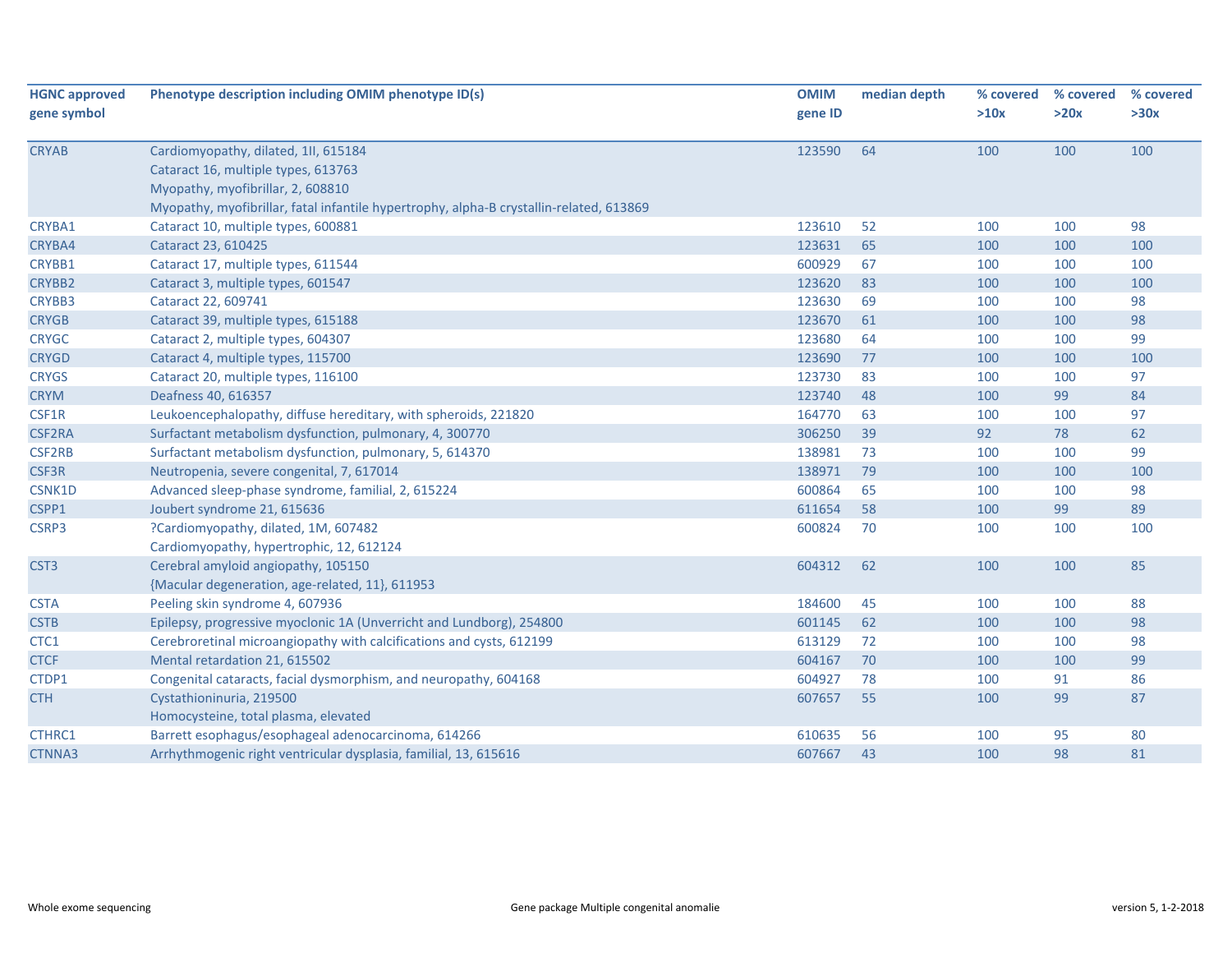| <b>HGNC approved</b><br>gene symbol | Phenotype description including OMIM phenotype ID(s)                                                                                                                                                                      | <b>OMIM</b><br>gene ID | median depth | % covered<br>>10x | % covered<br>>20x | % covered<br>>30x |
|-------------------------------------|---------------------------------------------------------------------------------------------------------------------------------------------------------------------------------------------------------------------------|------------------------|--------------|-------------------|-------------------|-------------------|
| CTNNB1                              | Colorectal cancer, somatic, 114500<br>Hepatocellular carcinoma, somatic, 114550<br>Medulloblastoma, somatic, 155255<br>Mental retardation 19, 615075<br>Ovarian cancer, somatic, 167000<br>Pilomatricoma, somatic, 132600 | 116806                 | 47           | 100               | 100               | 92                |
| <b>CTNS</b>                         | Cystinosis, atypical nephropathic, 219800<br>Cystinosis, late-onset juvenile or adolescent nephropathic, 219900<br>Cystinosis, nephropathic, 219800<br>Cystinosis, ocular nonnephropathic, 219750                         | 606272                 | 71           | 100               | 100               | 100               |
| <b>CTSA</b>                         | Galactosialidosis, 256540                                                                                                                                                                                                 | 613111                 | 83           | 100               | 100               | 98                |
| <b>CTSC</b>                         | Haim-Munk syndrome, 245010<br>Papillon-Lefevre syndrome, 245000<br>Periodontitis 1, juvenile, 170650                                                                                                                      | 602365                 | 46           | 100               | 98                | 79                |
| <b>CTSD</b>                         | Ceroid lipofuscinosis, neuronal, 10, 610127                                                                                                                                                                               | 116840                 | 79           | 100               | 100               | 100               |
| <b>CTSF</b>                         | Ceroid lipofuscinosis, neuronal, 13, Kufs type, 615362                                                                                                                                                                    | 603539                 | 70           | 100               | 98                | 93                |
| <b>CTSK</b>                         | Pycnodysostosis, 265800                                                                                                                                                                                                   | 601105                 | 45           | 100               | 100               | 93                |
| <b>CUBN</b>                         | Megaloblastic anemia-1, Finnish type, 261100                                                                                                                                                                              | 602997                 | 59           | 100               | 98                | 84                |
| CUL3                                | Pseudohypoaldosteronism, type IIE, 614496                                                                                                                                                                                 | 603136                 | 55           | 100               | 95                | 77                |
| CUL4B                               | Mental retardation, syndromic 15 (Cabezas type), 300354                                                                                                                                                                   | 300304                 | 49           | 100               | 93                | 77                |
| CUL7                                | 3-M syndrome 1, 273750                                                                                                                                                                                                    | 609577                 | 75           | 100               | 100               | 99                |
| CXCR4                               | Myelokathexis, isolated<br>WHIM syndrome, 193670                                                                                                                                                                          | 162643                 | 61           | 83                | 83                | 83                |
| CYB5A                               | ?Methemoglobinemia, type IV, 250790                                                                                                                                                                                       | 613218                 | 47           | 100               | 100               | 89                |
| CYB5R3                              | Methemoglobinemia, type I, 250800<br>Methemoglobinemia, type II, 250800                                                                                                                                                   | 613213                 | 76           | 100               | 100               | 99                |
| <b>CYBA</b>                         | Chronic granulomatous disease, autosomal, due to deficiency of CYBA, 233690                                                                                                                                               | 608508                 | 60           | 99                | 89                | 79                |
| <b>CYBB</b>                         | Chronic granulomatous disease, 306400<br>Immunodeficiency 34, mycobacteriosis, 300645                                                                                                                                     | 300481                 | 39           | 100               | 95                | 79                |
| CYC1                                | Mitochondrial complex III deficiency, nuclear type 6, 615453                                                                                                                                                              | 123980                 | 126          | 100               | 100               | 98                |
| <b>CYCS</b>                         | Thrombocytopenia 4, 612004                                                                                                                                                                                                | 123970                 | 48           | 100               | 100               | 100               |
| <b>CYLD</b>                         | Brooke-Spiegler syndrome, 605041<br>Cylindromatosis, familial, 132700<br>Trichoepithelioma, multiple familial, 1, 601606                                                                                                  | 605018                 | 44           | 100               | 96                | 80                |
| CYP11A1                             | Adrenal insufficiency, congenital, with 46XY sex reversal, partial or complete, 613743                                                                                                                                    | 118485                 | 68           | 100               | 100               | 100               |
| <b>CYP11B1</b>                      | Adrenal hyperplasia, congenital, due to 11-beta-hydroxylase deficiency, 202010<br>Aldosteronism, glucocorticoid-remediable, 103900                                                                                        | 610613                 | 122          | 100               | 100               | 100               |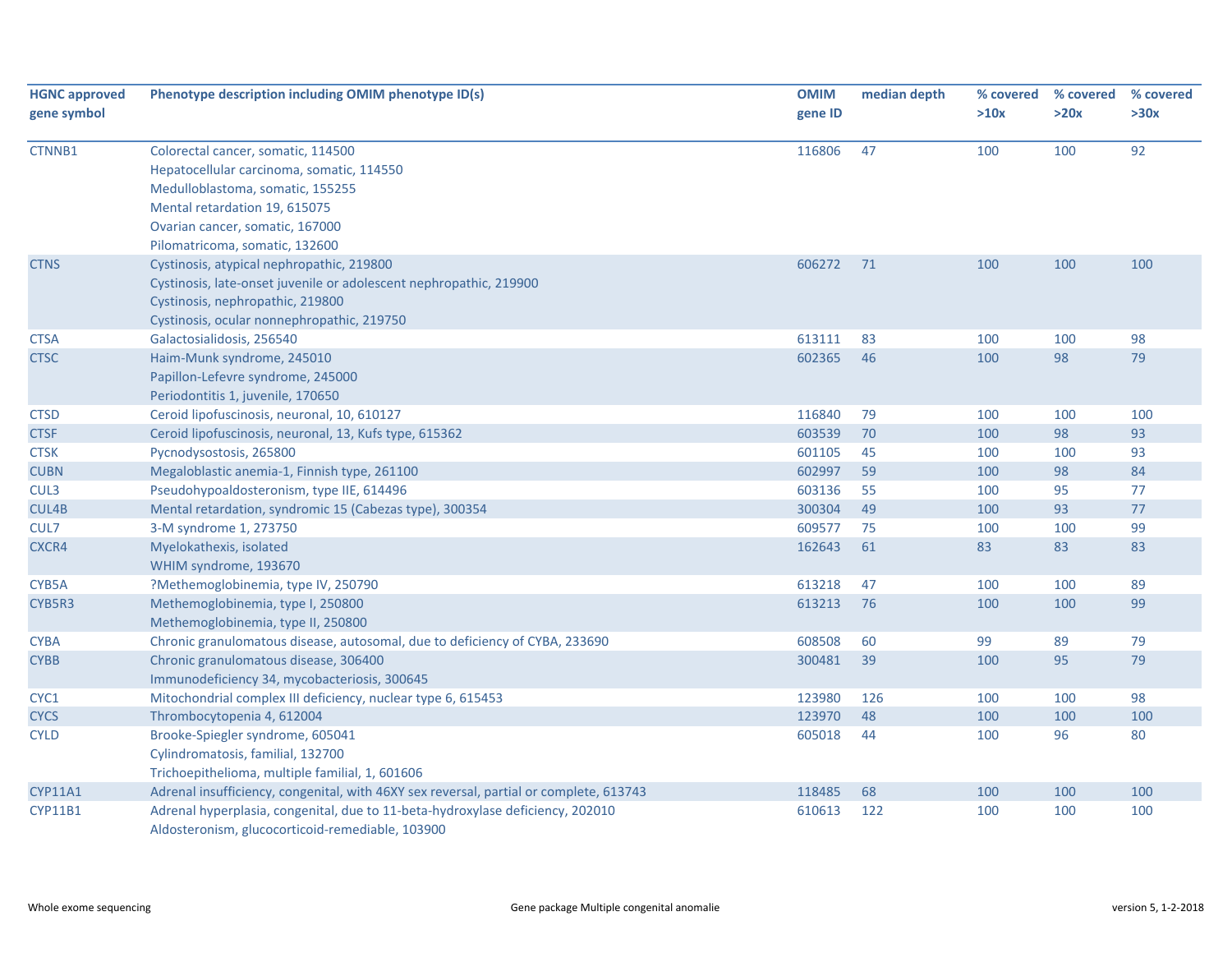| <b>HGNC approved</b><br>gene symbol | Phenotype description including OMIM phenotype ID(s)                                                                                                                                                                  | <b>OMIM</b><br>gene ID | median depth | % covered<br>>10x | % covered<br>>20x | % covered<br>>30x |
|-------------------------------------|-----------------------------------------------------------------------------------------------------------------------------------------------------------------------------------------------------------------------|------------------------|--------------|-------------------|-------------------|-------------------|
| <b>CYP11B2</b>                      | Aldosterone to renin ratio raised<br>Hypoaldosteronism, congenital, due to CMO I deficiency, 203400<br>Hypoaldosteronism, congenital, due to CMO II deficiency, 610600<br>{Low renin hypertension, susceptibility to} | 124080                 | 122          | 100               | 100               | 100               |
| CYP17A1                             | 17-alpha-hydroxylase/17,20-lyase deficiency, 202110<br>17,20-lyase deficiency, isolated, 202110                                                                                                                       | 609300                 | 80           | 100               | 100               | 98                |
| CYP19A1                             | Aromatase deficiency, 613546<br>Aromatase excess syndrome, 139300                                                                                                                                                     | 107910                 | 49           | 100               | 97                | 79                |
| CYP1B1                              | Anterior segment dysgenesis 6, multiple subtypes, 617315                                                                                                                                                              | 601771                 | 79           | 100               | 100               | 100               |
| <b>CYP21A2</b>                      | Adrenal hyperplasia, congenital, due to 21-hydroxylase deficiency, 201910<br>Hyperandrogenism, nonclassic type, due to 21-hydroxylase deficiency, 201910                                                              | 613815                 | 140          | 100               | 100               | 100               |
| CYP24A1                             | Hypercalcemia, infantile, 1, 143880                                                                                                                                                                                   | 126065                 | 69           | 100               | 99                | 87                |
| <b>CYP26B1</b>                      | Craniosynostosis with radiohumeral fusions and other skeletal and craniofacial anomalies, 614416                                                                                                                      | 605207                 | 84           | 100               | 100               | 100               |
| <b>CYP26C1</b>                      | Focal facial dermal dysplasia 4, 614974                                                                                                                                                                               | 608428                 | 74           | 100               | 100               | 100               |
| CYP27A1                             | Cerebrotendinous xanthomatosis, 213700                                                                                                                                                                                | 606530                 | 82           | 100               | 100               | 100               |
| <b>CYP27B1</b>                      | Vitamin D-dependent rickets, type I, 264700                                                                                                                                                                           | 609506                 | 89           | 100               | 100               | 99                |
| CYP2A6                              | Coumarin resistance, 122700<br>{Lung cancer, resistance to}, 211980<br>{Nicotine addiction, protection from}, 188890                                                                                                  | 122720                 | 136          | 100               | 100               | 100               |
| CYP2B6                              | {Efavirenz central nervous system toxicity, susceptibility to}, 614546<br>Efavirenz, poor metabolism of, 614546                                                                                                       | 123930                 | 84           | 100               | 100               | 100               |
| <b>CYP2C19</b>                      | Clopidogrel, impaired responsiveness to, 609535<br>Mephenytoin poor metabolizer, 609535<br>Omeprazole poor metabolizer, 609535<br>Proguanil poor metabolizer, 609535                                                  | 124020                 | 77           | 100               | 100               | 98                |
| CYP2C8                              | Rhabdomyolysis, cerivastatin-induced                                                                                                                                                                                  | 601129                 | 59           | 100               | 96                | 84                |
| CYP2C9                              | Tolbutamide poor metabolizer<br>Warfarin sensitivity, 122700                                                                                                                                                          | 601130                 | 76           | 100               | 98                | 94                |
| CYP2R1                              | Rickets due to defect in vitamin D 25-hydroxylation, 600081                                                                                                                                                           | 608713                 | 56           | 100               | 100               | 96                |
| CYP2U1                              | Spastic paraplegia 56, 615030                                                                                                                                                                                         | 610670                 | 51           | 100               | 100               | 91                |
| <b>CYP46A1</b>                      | No OMIM phenotype                                                                                                                                                                                                     | 604087                 | 44           | 100               | 87                | 73                |
| CYP4F22                             | Ichthyosis, congenital 5, 604777                                                                                                                                                                                      | 611495                 | 76           | 100               | 100               | 100               |
| CYP4V2                              | Bietti crystalline corneoretinal dystrophy, 210370                                                                                                                                                                    | 608614                 | 60           | 100               | 97                | 89                |
| CYP7B1                              | Bile acid synthesis defect, congenital, 3, 613812<br>Spastic paraplegia 5A, 270800                                                                                                                                    | 603711                 | 56           | 100               | 100               | 94                |
| D2HGDH                              | D-2-hydroxyglutaric aciduria, 600721                                                                                                                                                                                  | 609186                 | 82           | 100               | 100               | 100               |
| DAG1                                | Muscular dystrophy-dystroglycanopathy (congenital with brain and eye anomalies), type A, 9, 616538<br>Muscular dystrophy-dystroglycanopathy (limb-girdle), type C, 9, 613818                                          | 128239                 | 103          | 100               | 100               | 100               |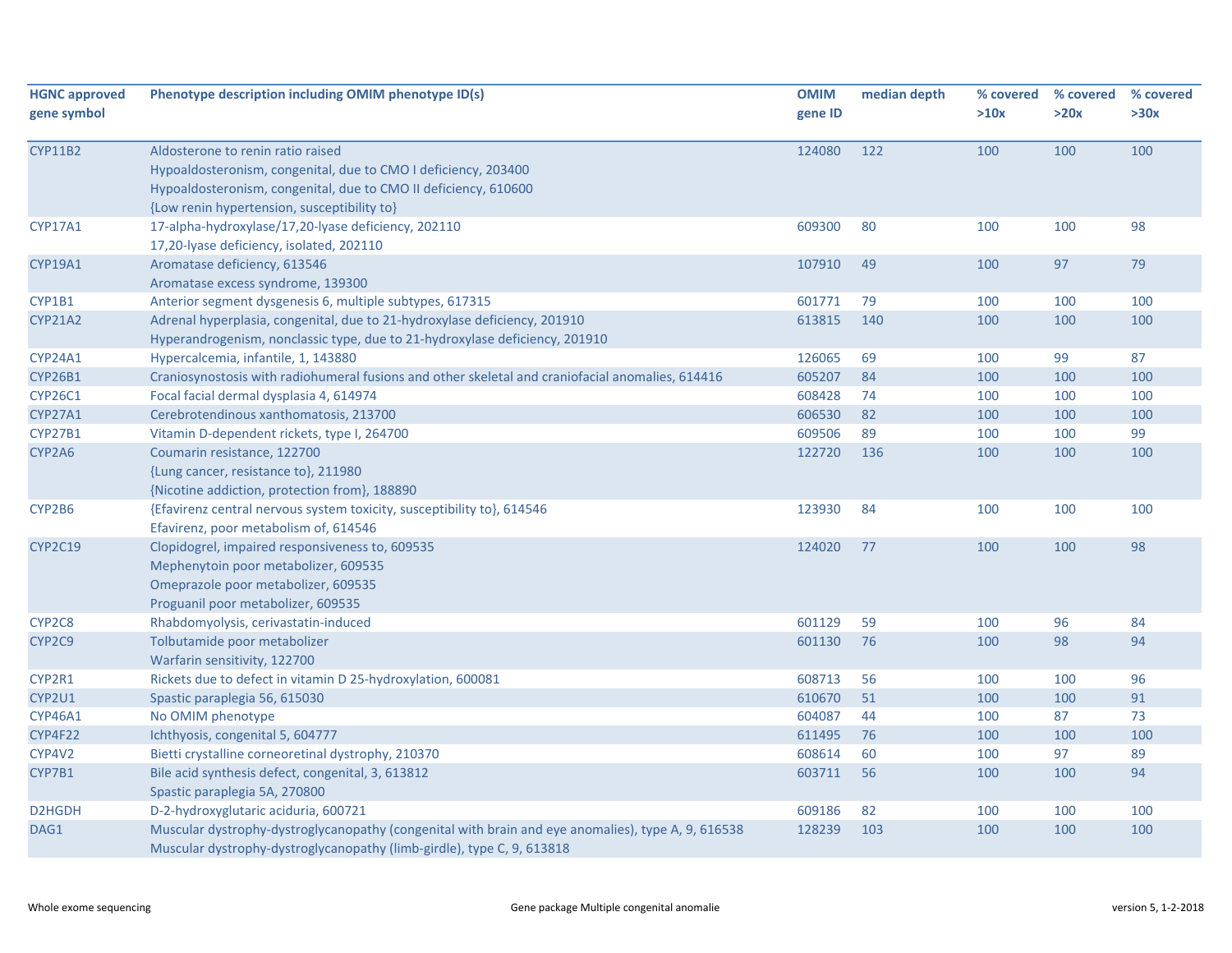| <b>HGNC approved</b> | Phenotype description including OMIM phenotype ID(s)                                          | <b>OMIM</b> | median depth | % covered | % covered | % covered |
|----------------------|-----------------------------------------------------------------------------------------------|-------------|--------------|-----------|-----------|-----------|
| gene symbol          |                                                                                               | gene ID     |              | >10x      | >20x      | >30x      |
|                      |                                                                                               |             |              |           |           |           |
| <b>DARS</b>          | Hypomyelination with brainstem and spinal cord involvement and leg spasticity, 615281         | 603084      | 43           | 100       | 93        | 73        |
| DARS2                | Leukoencephalopathy with brain stem and spinal cord involvement and lactate elevation, 611105 | 610956      | 45           | 100       | 98        | 81        |
| <b>DBH</b>           | Dopamine beta-hydroxylase deficiency, 223360                                                  | 609312      | 72           | 100       | 100       | 99        |
|                      | [Dopamine-beta-hydroxylase activity levels, plasma]                                           |             |              |           |           |           |
| <b>DBT</b>           | Maple syrup urine disease, type II, 248600                                                    | 248610      | 77           | 100       | 100       | 97        |
| DCAF17               | Woodhouse-Sakati syndrome, 241080                                                             | 612515      | 56           | 100       | 96        | 83        |
| <b>DCC</b>           | Colorectal cancer, somatic, 114500                                                            | 120470      | 48           | 100       | 99        | 89        |
|                      | Esophageal carcinoma, somatic, 133239                                                         |             |              |           |           |           |
|                      | Mirror movements 1, 157600                                                                    |             |              |           |           |           |
| DCHS1                | Mitral valve prolapse 2, 607829                                                               | 603057      | 94           | 100       | 100       | 100       |
|                      | Van Maldergem syndrome 1, 601390                                                              |             |              |           |           |           |
| <b>DCLRE1C</b>       | Omenn syndrome, 603554                                                                        | 605988      | 45           | 100       | 96        | 81        |
|                      | Severe combined immunodeficiency, Athabascan type, 602450                                     |             |              |           |           |           |
| DCN                  | Corneal dystrophy, congenital stromal, 610048                                                 | 125255      | 50           | 100       | 100       | 96        |
| DCTN1                | {Amyotrophic lateral sclerosis, susceptibility to}, 105400                                    | 601143      | 67           | 100       | 100       | 98        |
|                      | Neuropathy, distal hereditary motor, type VIIB, 607641                                        |             |              |           |           |           |
|                      | Perry syndrome, 168605                                                                        |             |              |           |           |           |
| <b>DCX</b>           | Lissencephaly, 300067                                                                         | 300121      | 47           | 100       | 96        | 83        |
|                      | Subcortical laminal heteropia, 300067                                                         |             |              |           |           |           |
| DDB <sub>2</sub>     | Xeroderma pigmentosum, group E, DDB-negative subtype, 278740                                  | 600811      | 67           | 100       | 100       | 95        |
| <b>DDC</b>           | Aromatic L-amino acid decarboxylase deficiency, 608643                                        | 107930      | 55           | 100       | 93        | 82        |
| DDHD1                | Spastic paraplegia 28, 609340                                                                 | 614603      | 67           | 100       | 97        | 85        |
| DDHD <sub>2</sub>    | Spastic paraplegia 54, 615033                                                                 | 615003      | 57           | 100       | 100       | 93        |
| <b>DDOST</b>         | ?Congenital disorder of glycosylation, type Ir, 614507                                        | 602202      | 60           | 100       | 100       | 99        |
| DDR <sub>2</sub>     | Spondylometaepiphyseal dysplasia, short limb-hand type, 271665                                | 191311      | 61           | 100       | 100       | 90        |
| DDX11                | Warsaw breakage syndrome, 613398                                                              | 601150      | 159          | 100       | 100       | 100       |
| <b>DDX59</b>         | Orofaciodigital syndrome V, 174300                                                            | 615464      | 50           | 99        | 96        | 83        |
| DEPDC5               | Epilepsy, familial focal, with variable foci 1, 604364                                        | 614191      | 56           | 100       | 98        | 90        |
| <b>DES</b>           | Cardiomyopathy, dilated, 1I, 604765                                                           | 125660      | 71           | 100       | 100       | 100       |
|                      | ?Muscular dystrophy, limb-girdle, type 2R, 615325                                             |             |              |           |           |           |
|                      | Myopathy, myofibrillar, 1, 601419                                                             |             |              |           |           |           |
|                      | Scapuloperoneal syndrome, neurogenic, Kaeser type, 181400                                     |             |              |           |           |           |
| DFNA5                | Deafness 5, 600994                                                                            | 608798      | 63           | 100       | 100       | 96        |
| DFNB59               | Deafness 59, 610220                                                                           | 610219      | 72           | 100       | 100       | 91        |
| <b>DGKE</b>          | {Hemolytic uremic syndrome, atypical, susceptibility to, 7}, 615008                           | 601440      | 78           | 100       | 100       | 91        |
|                      | Nephrotic syndrome, type 7, 615008                                                            |             |              |           |           |           |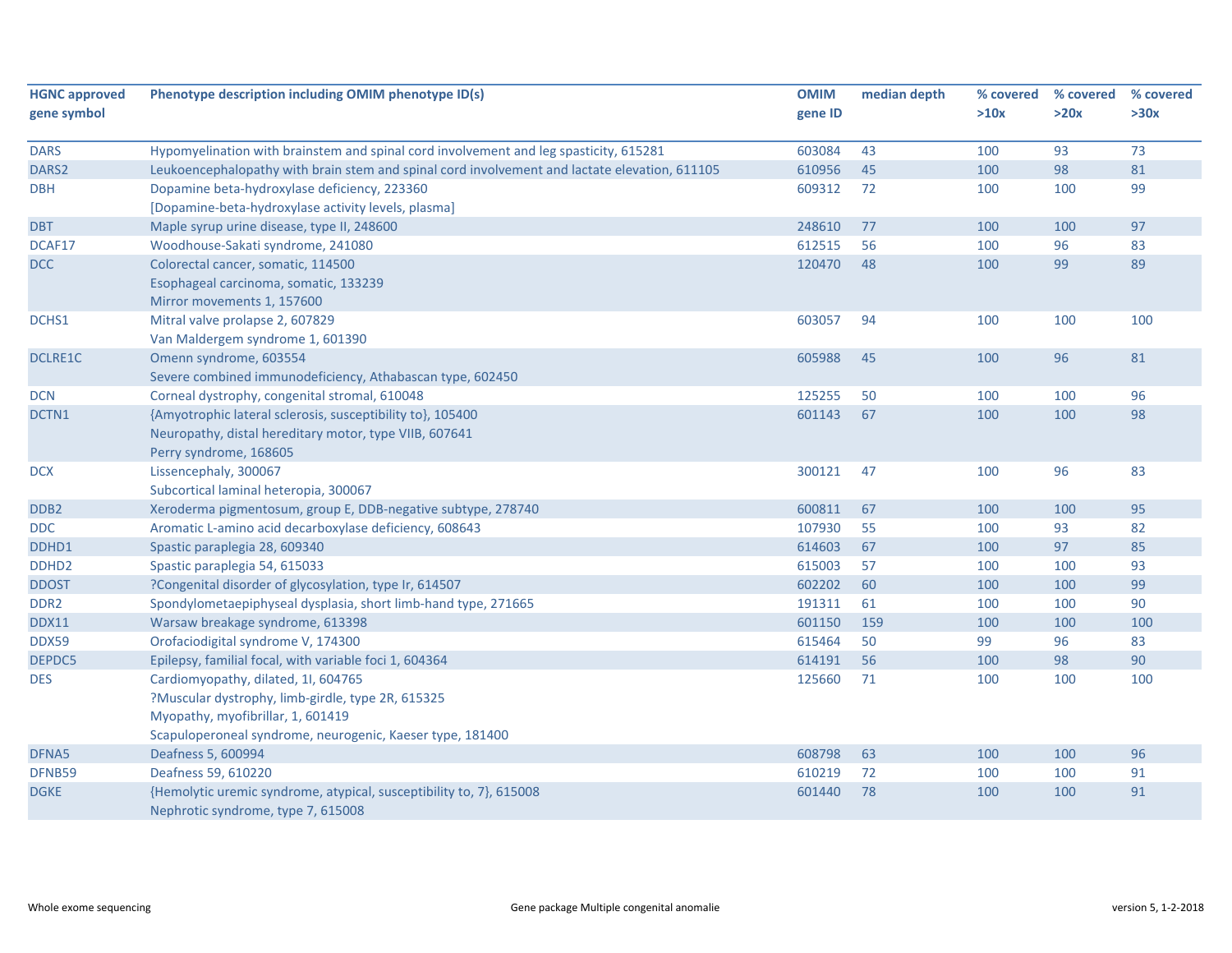| <b>HGNC approved</b><br>gene symbol | Phenotype description including OMIM phenotype ID(s)                                                                                                                                                 | <b>OMIM</b><br>gene ID | median depth | % covered<br>>10x | % covered<br>>20x | % covered<br>>30x |
|-------------------------------------|------------------------------------------------------------------------------------------------------------------------------------------------------------------------------------------------------|------------------------|--------------|-------------------|-------------------|-------------------|
| <b>DGUOK</b>                        | Mitochondrial DNA depletion syndrome 3 (hepatocerebral type), 251880<br>Portal hypertension, noncirrhotic, 617068<br>Progressive external ophthalmoplegia with mitochondrial DNA deletions 4, 617070 | 601465                 | 47           | 100               | 92                | 65                |
| DHCR24                              | Desmosterolosis, 602398                                                                                                                                                                              | 606418                 | 71           | 100               | 100               | 99                |
| DHCR7                               | Smith-Lemli-Opitz syndrome, 270400                                                                                                                                                                   | 602858                 | 84           | 100               | 100               | 100               |
| <b>DHDDS</b>                        | Retinitis pigmentosa 59, 613861                                                                                                                                                                      | 608172                 | 47           | 100               | 100               | 92                |
| <b>DHFR</b>                         | Megaloblastic anemia due to dihydrofolate reductase deficiency, 613839                                                                                                                               | 126060                 | 65           | 100               | 100               | 96                |
| <b>DHH</b>                          | 46XY partial gonadal dysgenesis, with minifascicular neuropathy, 607080<br>46XY sex reversal 7, 233420                                                                                               | 605423                 | 79           | 100               | 100               | 100               |
| <b>DHODH</b>                        | Miller syndrome, 263750                                                                                                                                                                              | 126064                 | 63           | 100               | 100               | 96                |
| DHTKD1                              | 2-aminoadipic 2-oxoadipic aciduria, 204750<br>?Charcot-Marie-Tooth disease, axonal, type 2Q, 615025                                                                                                  | 614984                 | 54           | 100               | 99                | 91                |
| <b>DIABLO</b>                       | Deafness 64, 614152                                                                                                                                                                                  | 605219                 | 68           | 100               | 100               | 96                |
| DIAPH1                              | Deafness 1, 124900<br>Seizures, cortical blindness, microcephaly syndrome, 616632                                                                                                                    | 602121                 | 60           | 100               | 95                | 83                |
| DIAPH <sub>2</sub>                  | ?Premature ovarian failure 2A, 300511                                                                                                                                                                | 300108                 | 37           | 100               | 87                | 59                |
| DIAPH <sub>3</sub>                  | Auditory neuropathy, 1, 609129                                                                                                                                                                       | 614567                 | 50           | 100               | 99                | 85                |
| DICER1                              | Goiter, multinodular 1, with or without Sertoli-Leydig cell tumors, 138800<br>Pleuropulmonary blastoma, 601200<br>Rhabdomyosarcoma, embryonal, 2, 180295                                             | 606241                 | 60           | 100               | 98                | 90                |
| DIP2B                               | Mental retardation, FRA12A type, 136630                                                                                                                                                              | 611379                 | 46           | 100               | 97                | 81                |
| DIS3L2                              | Perlman syndrome, 267000                                                                                                                                                                             | 614184                 | 57           | 100               | 98                | 90                |
| DKC1                                | Dyskeratosis congenita, 305000                                                                                                                                                                       | 300126                 | 45           | 100               | 96                | 83                |
| <b>DLAT</b>                         | Pyruvate dehydrogenase E2 deficiency, 245348                                                                                                                                                         | 608770                 | 53           | 100               | 94                | $71\,$            |
| DLC1                                | Colorectal cancer, somatic, 114500                                                                                                                                                                   | 604258                 | 75           | 100               | 100               | 95                |
| <b>DLD</b>                          | Dihydrolipoamide dehydrogenase deficiency, 246900                                                                                                                                                    | 238331                 | 61           | 100               | 100               | 94                |
| DLG <sub>3</sub>                    | Mental retardation 90, 300850                                                                                                                                                                        | 300189                 | 51           | 100               | 95                | 83                |
| DLL3                                | Spondylocostal dysostosis 1, 277300                                                                                                                                                                  | 602768                 | 63           | 99                | 92                | 85                |
| DLX3                                | Amelogenesis imperfecta, type IV, 104510<br>Trichodontoosseous syndrome, 190320                                                                                                                      | 600525                 | 110          | 100               | 100               | 100               |
| <b>DMD</b>                          | Becker muscular dystrophy, 300376<br>Cardiomyopathy, dilated, 3B, 302045<br>Duchenne muscular dystrophy, 310200                                                                                      | 300377                 | 38           | 100               | 94                | $71\,$            |
| <b>DMGDH</b>                        | Dimethylglycine dehydrogenase deficiency, 605850                                                                                                                                                     | 605849                 | 53           | 100               | 99                | 89                |
| DMP1                                | Hypophosphatemic rickets, AR, 241520                                                                                                                                                                 | 600980                 | 60           | 100               | 100               | 96                |
| <b>DMPK</b>                         | Myotonic dystrophy 1, 160900                                                                                                                                                                         | 605377                 | 69           | 100               | 99                | 93                |
| DNA <sub>2</sub>                    | Progressive external ophthalmoplegia with mitochondrial DNA deletions 6, 615156<br>?Seckel syndrome 8, 615807                                                                                        | 601810                 | 68           | 100               | 99                | 88                |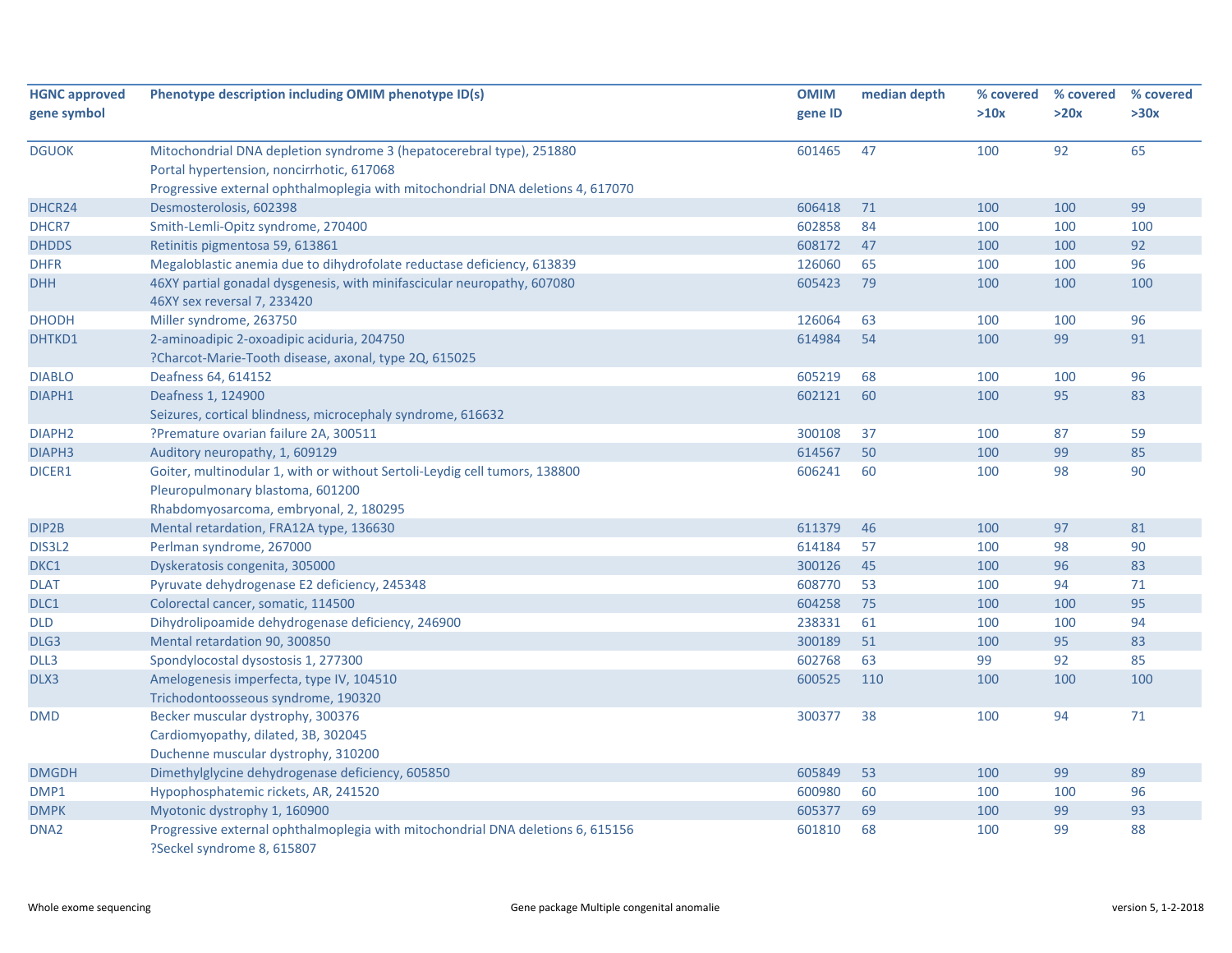| <b>HGNC approved</b> | Phenotype description including OMIM phenotype ID(s)                                 | <b>OMIM</b> | median depth | % covered | % covered | % covered |
|----------------------|--------------------------------------------------------------------------------------|-------------|--------------|-----------|-----------|-----------|
| gene symbol          |                                                                                      | gene ID     |              | >10x      | >20x      | >30x      |
|                      |                                                                                      |             |              |           |           |           |
| DNAAF1               | Ciliary dyskinesia, primary, 13, 613193                                              | 613190      | 79           | 100       | 99        | 91        |
| DNAAF2               | Ciliary dyskinesia, primary, 10, 612518                                              | 612517      | 89           | 100       | 100       | 100       |
| DNAAF3               | Ciliary dyskinesia, primary, 2, 606763                                               | 614566      | 65           | 100       | 100       | 99        |
| DNAAF4               | Ciliary dyskinesia, primary, 25, 615482                                              | 608706      | 43           | 100       | 93        | 71        |
|                      | {Dyslexia, susceptibility to, 1}, 127700                                             |             |              |           |           |           |
| DNAAF5               | Ciliary dyskinesia, primary, 18, 614874                                              | 614864      | 64           | 92        | 84        | 77        |
| DNAH11               | Ciliary dyskinesia, primary, 7, with or without situs inversus, 611884               | 603339      | 54           | 100       | 98        | 87        |
| DNAH5                | Ciliary dyskinesia, primary, 3, with or without situs inversus, 608644               | 603335      | 51           | 100       | 98        | 85        |
| DNAI1                | Ciliary dyskinesia, primary, 1, with or without situs inversus, 244400               | 604366      | 58           | 100       | 98        | 92        |
| DNAI2                | Ciliary dyskinesia, primary, 9, with or without situs inversus, 612444               | 605483      | 75           | 100       | 100       | 98        |
| DNAJB2               | Spinal muscular atrophy, distal, 5, 614881                                           | 604139      | 67           | 100       | 100       | 100       |
| DNAJB6               | Muscular dystrophy, limb-girdle, type 1E, 603511                                     | 611332      | 57           | 100       | 99        | 91        |
| DNAJC19              | 3-methylglutaconic aciduria, type V, 610198                                          | 608977      | 56           | 100       | 100       | 82        |
| DNAJC5               | Ceroid lipofuscinosis, neuronal, 4, Parry type, 162350                               | 611203      | 129          | 100       | 100       | 97        |
| DNAJC6               | Parkinson disease 19a, juvenile-onset, 615528                                        | 608375      | 55           | 100       | 99        | 92        |
|                      | Parkinson disease 19b, early-onset, 615528                                           |             |              |           |           |           |
| DNAL1                | Ciliary dyskinesia, primary, 16, 614017                                              | 610062      | 55           | 100       | 100       | 90        |
| DNASE1L3             | Systemic lupus erythematosus 16, 614420                                              | 602244      | 43           | 100       | 97        | 76        |
| DNHD1                | No OMIM phenotype                                                                    | 617277      | 81           | 100       | 100       | 99        |
| DNM1L                | Encephalopahty, lethal, due to defective mitochondrial peroxisomal fission 1, 614388 | 603850      | 53           | 100       | 98        | 85        |
| DNM <sub>2</sub>     | Charcot-Marie-Tooth disease, axonal, type 2M, 606482                                 | 602378      | 57           | 100       | 100       | 95        |
|                      | Charcot-Marie-Tooth disease, dominant intermediate B, 606482                         |             |              |           |           |           |
|                      | Lethal congenital contracture syndrome 5, 615368                                     |             |              |           |           |           |
|                      | Myopathy, centronuclear, 160150                                                      |             |              |           |           |           |
| DNMT1                | Cerebellar ataxia, deafness, and narcolepsy, 604121                                  | 126375      | 60           | 100       | 98        | 91        |
|                      | Neuropathy, hereditary sensory, type IE, 614116                                      |             |              |           |           |           |
| DNMT3B               | Immunodeficiency-centromeric instability-facial anomalies syndrome 1, 242860         | 602900      | 71           | 100       | 99        | 92        |
| DOCK6                | Adams-Oliver syndrome 2, 614219                                                      | 614194      | 72           | 100       | 99        | 98        |
| DOCK8                | Hyper-IgE recurrent infection syndrome, 243700                                       | 611432      | 49           | 100       | 94        | 81        |
| DOK7                 | ?Fetal akinesia deformation sequence, 208150                                         | 610285      | 62           | 95        | 93        | 90        |
|                      | Myasthenic syndrome, congenital, 10, 254300                                          |             |              |           |           |           |
| <b>DOLK</b>          | Congenital disorder of glycosylation, type Im, 610768                                | 610746      | 94           | 100       | 100       | 100       |
| DPAGT1               | Congenital disorder of glycosylation, type Ij, 608093                                | 191350      | 54           | 100       | 100       | 95        |
|                      | Myasthenic syndrome, congenital, 13, with tubular aggregates, 614750                 |             |              |           |           |           |
| DPM1                 | Congenital disorder of glycosylation, type Ie, 608799                                | 603503      | 54           | 93        | 89        | 77        |
| DPM <sub>2</sub>     | Congenital disorder of glycosylation, type Iu, 615042                                | 603564      | 54           | 100       | 100       | 93        |
| DPM3                 | Congenital disorder of glycosylation, type Io, 612937                                | 605951      | 132          | 100       | 100       | 100       |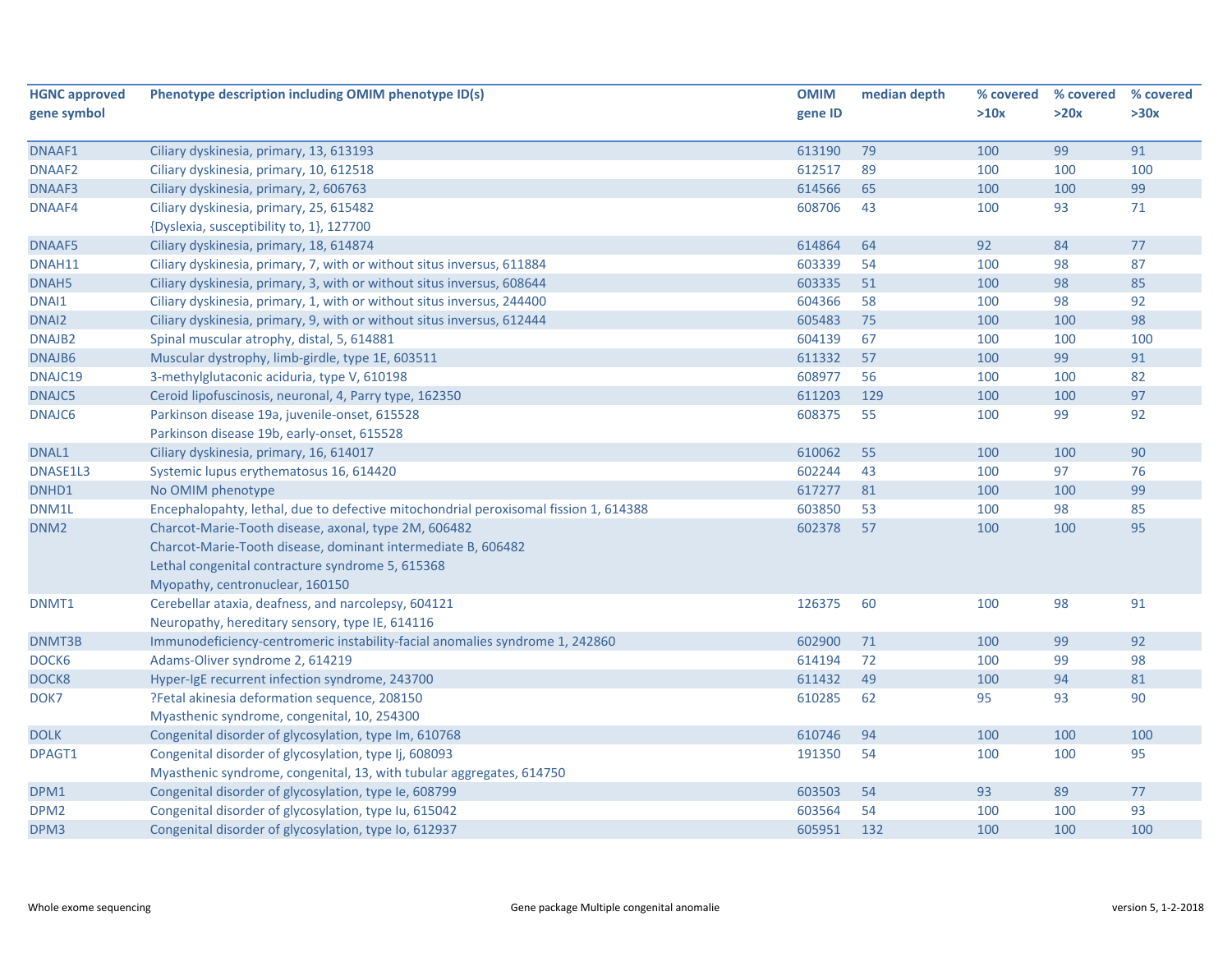| <b>HGNC approved</b><br>gene symbol | Phenotype description including OMIM phenotype ID(s)                                                                                            | <b>OMIM</b><br>gene ID | median depth | % covered<br>>10x | % covered<br>>20x | % covered<br>>30x |
|-------------------------------------|-------------------------------------------------------------------------------------------------------------------------------------------------|------------------------|--------------|-------------------|-------------------|-------------------|
|                                     |                                                                                                                                                 |                        |              |                   |                   |                   |
| DPP6                                | Mental retardation 33, 616311                                                                                                                   | 126141                 | 49           | 100               | 92                | 78                |
|                                     | {Ventricular fibrillation, paroxysmal familial, 2}, 612956                                                                                      |                        |              |                   |                   |                   |
| <b>DPY19L2</b>                      | Spermatogenic failure 9, 613958                                                                                                                 | 613893                 | 67           | 100               | 96                | 85                |
| <b>DPYD</b>                         | Dihydropyrimidine dehydrogenase deficiency, 274270                                                                                              | 612779                 | 46           | 100               | 99                | 85                |
|                                     | 5-fluorouracil toxicity, 274270                                                                                                                 |                        |              |                   |                   |                   |
| <b>DPYS</b>                         | Dihydropyrimidinuria, 222748                                                                                                                    | 613326                 | 55           | 100               | 99                | 90                |
| DRC1                                | Ciliary dyskinesia, primary, 21, 615294                                                                                                         | 615288                 | 58           | 100               | 99                | 87                |
| DRD <sub>2</sub>                    | No OMIM phenotype                                                                                                                               | 126450                 | 80           | 100               | 100               | 100               |
| DRD4                                | {Attention deficit-hyperactivity disorder}, 143465                                                                                              | 126452                 | 46           | 99                | 83                | 68                |
|                                     | Autonomic nervous system dysfunction                                                                                                            |                        |              |                   |                   |                   |
|                                     | [Novelty seeking personality], 601696                                                                                                           |                        |              |                   |                   |                   |
| DRD5                                | {Attention deficit-hyperactivity disorder, susceptibility to}, 143465                                                                           | 126453                 | 148          | 100               | 100               | 100               |
|                                     | {Blepharospasm, primary benign}, 606798                                                                                                         |                        |              |                   |                   |                   |
|                                     | Dystonia, primary cervical                                                                                                                      |                        |              |                   |                   |                   |
| DSC <sub>2</sub>                    | Arrhythmogenic right ventricular dysplasia 11, 610476                                                                                           | 125645                 | 111          | 100               | 100               | 100               |
|                                     | Arrhythmogenic right ventricular dysplasia 11 with mild palmoplantar keratoderma and woolly hair, 610476                                        |                        |              |                   |                   |                   |
| DSC <sub>3</sub>                    | ?Hypotrichosis and recurrent skin vesicles, 613102                                                                                              | 600271                 | 57           | 100               | 96                | 79                |
| DSG1                                | Erythroderma, congenital, with palmoplantar keratoderma, hypotrichosis, and hyper IgE, 615508<br>Keratosis palmoplantaris striata I, AD, 148700 | 125670                 | 65           | 100               | 98                | 87                |
| DSG <sub>2</sub>                    | Arrhythmogenic right ventricular dysplasia 10, 610193                                                                                           | 125671                 | 103          | 100               | 100               | 99                |
|                                     | Cardiomyopathy, dilated, 1BB, 612877                                                                                                            |                        |              |                   |                   |                   |
| DSG4                                | Hypotrichosis 6, 607903                                                                                                                         | 607892                 | 56           | 100               | 100               | 93                |
| <b>DSP</b>                          | Arrhythmogenic right ventricular dysplasia 8, 607450                                                                                            | 125647                 | 105          | 100               | 100               | 99                |
|                                     | Cardiomyopathy, dilated, with woolly hair and keratoderma, 605676                                                                               |                        |              |                   |                   |                   |
|                                     | Dilated cardiomyopathy with woolly hair, keratoderma, and tooth agenesis, 615821                                                                |                        |              |                   |                   |                   |
|                                     | Epidermolysis bullosa, lethal acantholytic, 609638                                                                                              |                        |              |                   |                   |                   |
|                                     | Keratosis palmoplantaris striata II, 612908                                                                                                     |                        |              |                   |                   |                   |
|                                     | Skin fragility-woolly hair syndrome, 607655                                                                                                     |                        |              |                   |                   |                   |
| <b>DSPP</b>                         | Deafness 39, with dentinogenesis, 605594                                                                                                        | 125485                 | 33           | 87                | 61                | 51                |
|                                     | Dentin dysplasia, type II, 125420                                                                                                               |                        |              |                   |                   |                   |
|                                     | Dentinogenesis imperfecta, Shields type II, 125490                                                                                              |                        |              |                   |                   |                   |
|                                     | Dentinogenesis imperfecta, Shields type III, 125500                                                                                             |                        |              |                   |                   |                   |
| <b>DST</b>                          | Epidermolysis bullosa simplex 2, 615425                                                                                                         | 113810                 | 51           | 100               | 98                | 86                |
|                                     | ?Neuropathy, hereditary sensory and autonomic, type VI, 614653                                                                                  |                        |              |                   |                   |                   |
| <b>DTNA</b>                         | Left ventricular noncompaction 1, with or without congenital heart defects, 604169                                                              | 601239                 | 57           | 100               | 100               | 92                |
| DTNBP1                              | Hermansky-Pudlak syndrome 7, 614076                                                                                                             | 607145                 | 60           | 100               | 97                | 92                |
| DUOX2                               | Thyroid dyshormonogenesis 6, 607200                                                                                                             | 606759                 | 76           | 100               | 100               | 98                |
| <b>DUOXA2</b>                       | Thyroid dyshormonogenesis 5, 274900                                                                                                             | 612772                 | 73           | 100               | 100               | 100               |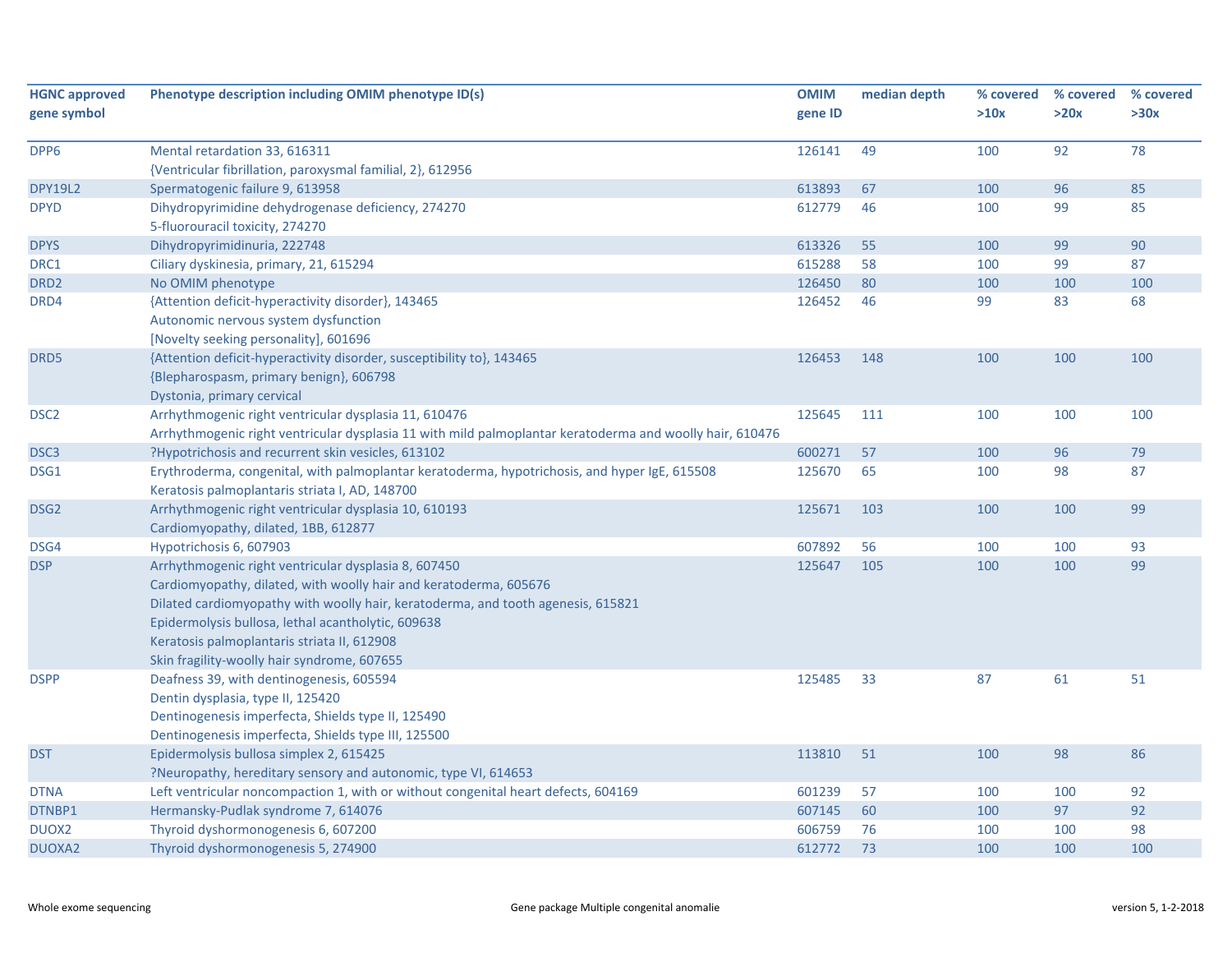| <b>HGNC approved</b> | Phenotype description including OMIM phenotype ID(s)                      | <b>OMIM</b> | median depth | % covered | % covered | % covered |
|----------------------|---------------------------------------------------------------------------|-------------|--------------|-----------|-----------|-----------|
| gene symbol          |                                                                           | gene ID     |              | >10x      | >20x      | >30x      |
|                      |                                                                           |             |              |           |           |           |
| DUSP6                | Hypogonadotropic hypogonadism 19 with or without anosmia, 615269          | 602748      | 79           | 100       | 100       | 100       |
| <b>DYM</b>           | Dyggve-Melchior-Clausen disease, 223800                                   | 607461      | 49           | 100       | 93        | 68        |
|                      | Smith-McCort dysplasia, 607326                                            |             |              |           |           |           |
| DYNC1H1              | Charcot-Marie-Tooth disease, axonal, type 20, 614228                      | 600112      | 69           | 100       | 99        | 95        |
|                      | Mental retardation 13, 614563                                             |             |              |           |           |           |
|                      | Spinal muscular atrophy, lower extremity-predominant 1, AD, 158600        |             |              |           |           |           |
| DYNC2H1              | Short-rib thoracic dysplasia 3 with or without polydactyly, 613091        | 603297      | 53           | 100       | 97        | 82        |
| DYRK1A               | Mental retardation 7, 614104                                              | 600855      | 54           | 100       | 98        | 87        |
| <b>DYSF</b>          | Miyoshi muscular dystrophy 1, 254130                                      | 603009      | 65           | 100       | 99        | 94        |
|                      | Muscular dystrophy, limb-girdle, type 2B, 253601                          |             |              |           |           |           |
|                      | Myopathy, distal, with anterior tibial onset, 606768                      |             |              |           |           |           |
| EARS <sub>2</sub>    | Combined oxidative phosphorylation deficiency 12, 614924                  | 612799      | 63           | 100       | 100       | 96        |
| <b>EBP</b>           | Chondrodysplasia punctata dominant, 302960                                | 300205      | 66           | 100       | 100       | 96        |
|                      | MEND syndrome, 300960                                                     |             |              |           |           |           |
| ECE1                 | ?Hirschsprung disease, cardiac defects, and autonomic dysfunction, 613870 | 600423      | 66           | 97        | 97        | 94        |
|                      | {Hypertension, essential, susceptibility to}, 145500                      |             |              |           |           |           |
| ECEL1                | Arthrogryposis, distal, type 5D, 615065                                   | 605896      | 57           | 100       | 96        | 83        |
| ECM1                 | Urbach-Wiethe disease, 247100                                             | 602201      | 76           | 100       | 100       | 100       |
| <b>EDA</b>           | Ectodermal dysplasia 1, hypohidrotic, 305100                              | 300451      | 59           | 100       | 97        | 86        |
|                      | Tooth agenesis, selective 1, 313500                                       |             |              |           |           |           |
| <b>EDAR</b>          | Ectodermal dysplasia 10A, hypohidrotic/hair/nail type, 129490             | 604095      | 62           | 100       | 100       | 97        |
|                      | Ectodermal dysplasia 10B, hypohidrotic/hair/tooth type, 224900            |             |              |           |           |           |
|                      | [Hair morphology 1, hair thickness], 612630                               |             |              |           |           |           |
| <b>EDARADD</b>       | Ectodermal dysplasia 11A, hypohidrotic/hair/tooth type, 614940            | 606603      | 52           | 100       | 90        | 82        |
|                      | Ectodermal dysplasia 11B, hypohidrotic/hair/tooth type, 614941            |             |              |           |           |           |
| EDN1                 | Auriculocondylar syndrome 3, 615706                                       | 131240      | 52           | 100       | 98        | 78        |
|                      | {High density lipoprotein cholesterol level QTL 7}                        |             |              |           |           |           |
|                      | Question mark ears, isolated, 612798                                      |             |              |           |           |           |
| EDN3                 | Central hypoventilation syndrome, congenital, 209880                      | 131242      | 69           | 100       | 100       | 100       |
|                      | {Hirschsprung disease, susceptibility to, 4}, 613712                      |             |              |           |           |           |
|                      | Waardenburg syndrome, type 4B, 613265                                     |             |              |           |           |           |
| <b>EDNRA</b>         | Mandibulofacial dysostosis with alopecia, 616367                          | 131243      | 50           | 100       | 97        | 84        |
|                      | {Migraine, resistance to}, 157300                                         |             |              |           |           |           |
| <b>EDNRB</b>         | ABCD syndrome, 600501                                                     | 131244      | 69           | 100       | 100       | 99        |
|                      | {Hirschsprung disease, susceptibility to, 2}, 600155                      |             |              |           |           |           |
|                      | Waardenburg syndrome, type 4A, 277580                                     |             |              |           |           |           |
| EFEMP1               | Doyne honeycomb degeneration of retina, 126600                            | 601548      | 70           | 100       | 100       | 96        |
| EFEMP2               | Cutis laxa, type IB, 614437                                               | 604633      | 76           | 100       | 100       | 100       |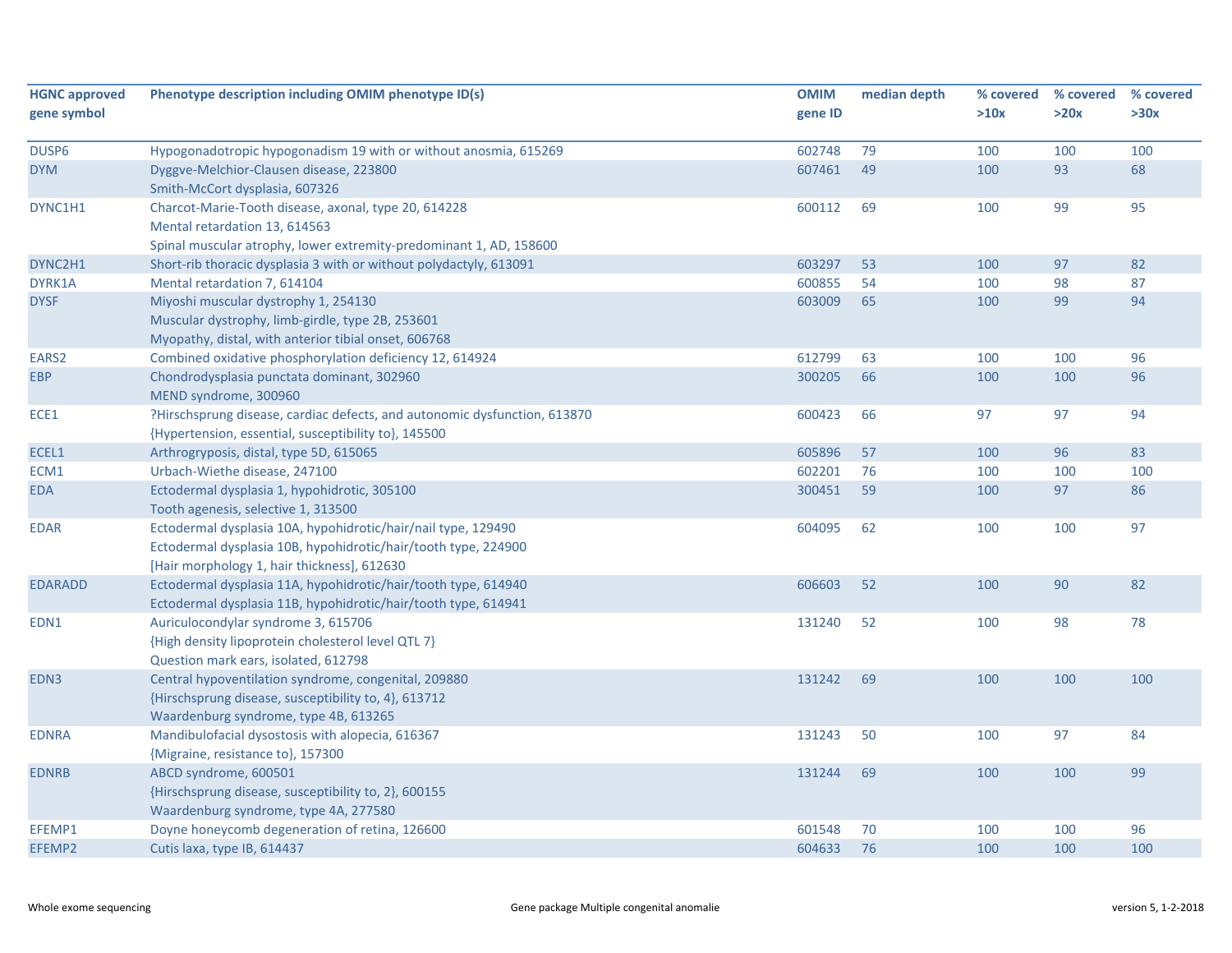| <b>HGNC approved</b> | Phenotype description including OMIM phenotype ID(s)                        | <b>OMIM</b> | median depth | % covered | % covered | % covered |
|----------------------|-----------------------------------------------------------------------------|-------------|--------------|-----------|-----------|-----------|
| gene symbol          |                                                                             | gene ID     |              | >10x      | >20x      | >30x      |
|                      |                                                                             |             |              |           |           |           |
| EFNB1                | Craniofrontonasal dysplasia, 304110                                         | 300035      | 55           | 100       | 100       | 97        |
| EFTUD2               | Mandibulofacial dysostosis, Guion-Almeida type, 610536                      | 603892      | 58           | 100       | 99        | 90        |
| <b>EGF</b>           | Hypomagnesemia 4, renal, 611718                                             | 131530      | 53           | 100       | 98        | 84        |
| <b>EGFR</b>          | Adenocarcinoma of lung, response to tyrosine kinase inhibitor in, 211980    | 131550      | 56           | 100       | 100       | 92        |
|                      | ?Inflammatory skin and bowel disease, neonatal, 2, 616069                   |             |              |           |           |           |
|                      | Nonsmall cell lung cancer, response to tyrosine kinase inhibitor in, 211980 |             |              |           |           |           |
|                      | {Nonsmall cell lung cancer, susceptibility to}, 211980                      |             |              |           |           |           |
| EGLN1                | Erythrocytosis, familial, 3, 609820                                         | 606425      | 81           | 100       | 100       | 93        |
|                      | [Hemoglobin, high altitude adaptation], 609070                              |             |              |           |           |           |
| EGR <sub>2</sub>     | Charcot-Marie-Tooth disease, type 1D, 607678                                | 129010      | 101          | 100       | 100       | 99        |
|                      | Dejerine-Sottas disease, 145900                                             |             |              |           |           |           |
|                      | Neuropathy, congenital hypomyelinating, 1, 605253                           |             |              |           |           |           |
| EHMT1                | Kleefstra syndrome, 610253                                                  | 607001      | 81           | 99        | 99        | 98        |
| EIF2AK3              | Wolcott-Rallison syndrome, 226980                                           | 604032      | 53           | 100       | 95        | 83        |
| EIF2AK4              | Pulmonary venoocclusive disease 2, 234810                                   | 609280      | 50           | 100       | 97        | 79        |
| EIF2B1               | Leukoencephalopathy with vanishing white matter, 603896                     | 606686      | 53           | 100       | 100       | 90        |
| EIF2B2               | Leukoencephalopathy with vanishing white matter, 603896                     | 606454      | 54           | 100       | 89        | 85        |
|                      | Ovarioleukodystrophy, 603896                                                |             |              |           |           |           |
| EIF2B3               | Leukoencephalopathy with vanishing white matter, 603896                     | 606273      | 40           | 100       | 94        | 79        |
| <b>EIF2B4</b>        | Leukoencephaly with vanishing white matter, 603896                          | 606687      | 61           | 100       | 100       | 100       |
|                      | Ovarioleukodystrophy, 603896                                                |             |              |           |           |           |
| <b>EIF2B5</b>        | Leukoencephalopathy with vanishing white matter, 603896                     | 603945      | 56           | 100       | 100       | 95        |
|                      | Ovarioleukodystrophy, 603896                                                |             |              |           |           |           |
| EIF4A3               | Robin sequence with cleft mandible and limb anomalies, 268305               | 608546      | 44           | 100       | 98        | 76        |
| EIF4G1               | {Parkinson disease 18}, 614251                                              | 600495      | 73           | 100       | 100       | 99        |
| ELAC <sub>2</sub>    | Combined oxidative phosphorylation deficiency 17, 615440                    | 605367      | 55           | 100       | 99        | 92        |
|                      | {Prostate cancer, hereditary, 2, susceptibility to}, 614731                 |             |              |           |           |           |
| <b>ELANE</b>         | Neutropenia, cyclic, 162800                                                 | 130130      | 67           | 100       | 100       | 98        |
|                      | Neutropenia, severe congenital 1, 202700                                    |             |              |           |           |           |
| ELF4                 | No OMIM phenotype                                                           | 300775      | 58           | 100       | 100       | 97        |
| <b>ELN</b>           | <b>Cutis laxa, 123700</b>                                                   | 130160      | 70           | 100       | 100       | 98        |
|                      | Supravalvar aortic stenosis, 185500                                         |             |              |           |           |           |
| ELOVL4               | Ichthyosis, spastic quadriplegia, and mental retardation, 614457            | 605512      | 56           | 100       | 100       | 95        |
|                      | ?Spinocerebellar ataxia 34, 133190                                          |             |              |           |           |           |
|                      | Stargardt disease 3, 600110                                                 |             |              |           |           |           |
| ELP1                 | Dysautonomia, familial, 223900                                              | 603722      | 47           | 100       | 97        | 82        |
| <b>EMD</b>           | Emery-Dreifuss muscular dystrophy 1, 310300                                 | 300384      | 73           | 100       | 100       | 99        |
| EMG1                 | Bowen-Conradi syndrome, 211180                                              | 611531      | 57           | 100       | 100       | 100       |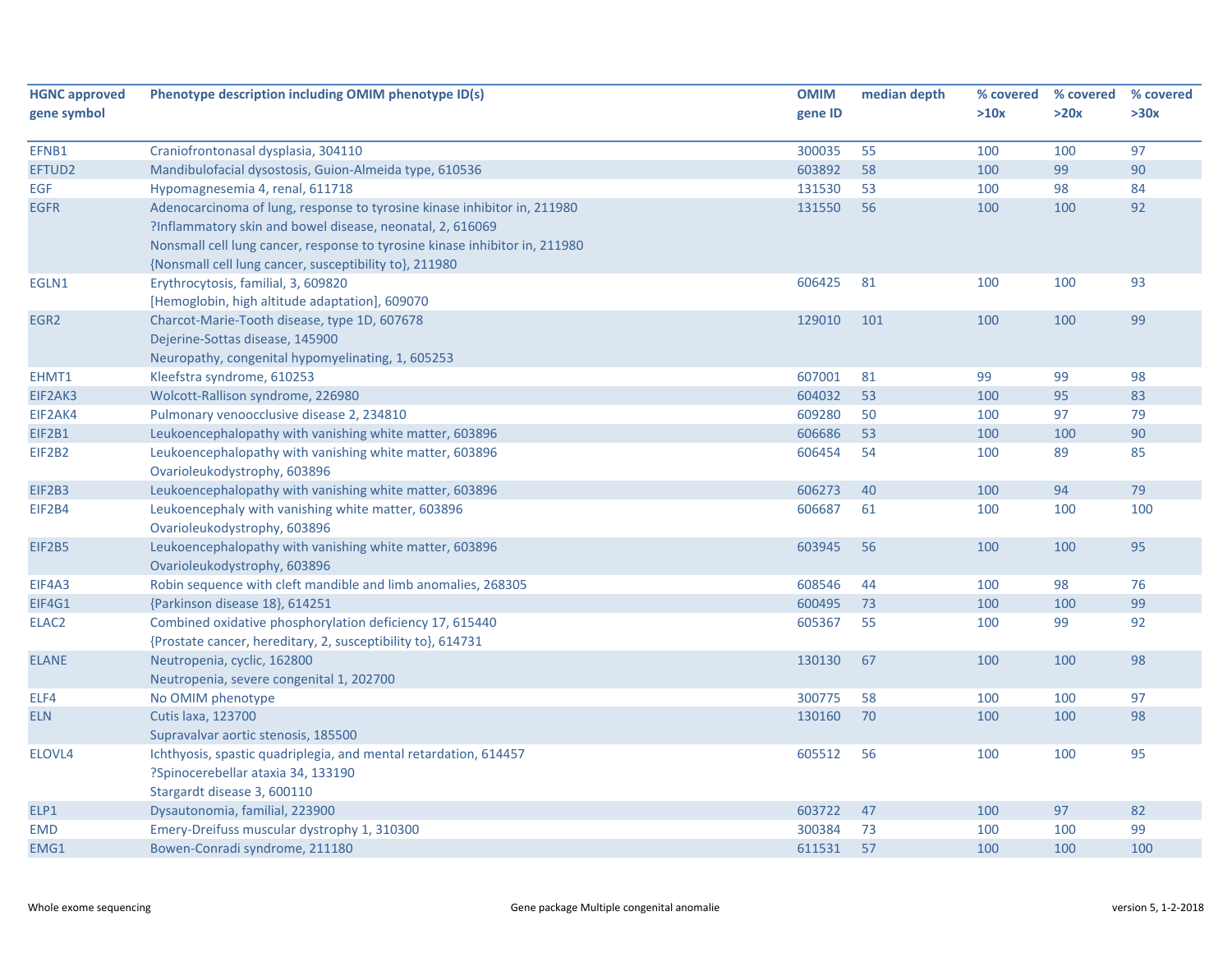| <b>HGNC approved</b> | Phenotype description including OMIM phenotype ID(s)                                                                                                                                                                                       | <b>OMIM</b> | median depth | % covered | % covered | % covered |
|----------------------|--------------------------------------------------------------------------------------------------------------------------------------------------------------------------------------------------------------------------------------------|-------------|--------------|-----------|-----------|-----------|
| gene symbol          |                                                                                                                                                                                                                                            | gene ID     |              | >10x      | >20x      | >30x      |
| EMX2                 | Schizencephaly, 269160                                                                                                                                                                                                                     | 600035      | 83           | 100       | 100       | 98        |
| <b>ENAM</b>          | Amelogenesis imperfecta, type IB, 104500<br>Amelogenesis imperfecta, type IC, 204650                                                                                                                                                       | 606585      | 47           | 100       | 100       | 95        |
| <b>ENG</b>           | Telangiectasia, hereditary hemorrhagic, type 1, 187300                                                                                                                                                                                     | 131195      | 76           | 100       | 98        | 94        |
| ENO <sub>3</sub>     | ?Glycogen storage disease XIII, 612932                                                                                                                                                                                                     | 131370      | 95           | 100       | 100       | 100       |
| ENPP1                | Arterial calcification, generalized, of infancy, 1, 208000<br>Cole disease, 615522<br>{Diabetes mellitus, non-insulin-dependent, susceptibility to}, 125853<br>Hypophosphatemic rickets, 2, 613312<br>{Obesity, susceptibility to}, 601665 | 173335      | 40           | 96        | 87        | 67        |
| ENTPD1               | Spastic paraplegia 64, 615683                                                                                                                                                                                                              | 601752      | 46           | 100       | 97        | 79        |
| EOGT                 | Adams-Oliver syndrome 4, 615297                                                                                                                                                                                                            | 614789      | 40           | 100       | 97        | 73        |
| EP300                | Colorectal cancer, somatic, 114500<br>Rubinstein-Taybi syndrome 2, 613684                                                                                                                                                                  | 602700      | 66           | 100       | 98        | 90        |
| EPAS1                | Erythrocytosis, familial, 4, 611783                                                                                                                                                                                                        | 603349      | 64           | 100       | 100       | 97        |
| <b>EPB41</b>         | Elliptocytosis-1, 611804                                                                                                                                                                                                                   | 130500      | 48           | 100       | 99        | 89        |
| <b>EPB42</b>         | Spherocytosis, type 5, 612690                                                                                                                                                                                                              | 177070      | 83           | 100       | 100       | 99        |
| <b>EPCAM</b>         | Colorectal cancer, hereditary nonpolyposis, type 8, 613244<br>Diarrhea 5, with tufting enteropathy, congenital, 613217                                                                                                                     | 185535      | 51           | 100       | 99        | 87        |
| EPG5                 | Vici syndrome, 242840                                                                                                                                                                                                                      | 615068      | 49           | 100       | 97        | 84        |
| EPHA2                | Cataract 6, multiple types, 116600                                                                                                                                                                                                         | 176946      | 86           | 100       | 99        | 97        |
| EPHB2                | {Prostate cancer/brain cancer susceptibility, somatic}, 603688                                                                                                                                                                             | 600997      | 85           | 98        | 98        | 97        |
| EPHX1                | Diphenylhydantoin toxicity<br>?Fetal hydantoin syndrome<br>Hypercholanemia, familial, 607748<br>{Preeclampsia, susceptibility to}, 189800                                                                                                  | 132810      | 80           | 100       | 100       | 98        |
| EPM2A                | Epilepsy, progressive myoclonic 2A (Lafora), 254780                                                                                                                                                                                        | 607566      | 45           | 89        | 85        | 77        |
| <b>EPX</b>           | [Eosinophil peroxidase deficiency], 261500                                                                                                                                                                                                 | 131399      | 75           | 100       | 100       | 100       |
| ERBB2                | Adenocarcinoma of lung, somatic, 211980<br>Gastric cancer, somatic, 613659<br>Glioblastoma, somatic, 137800<br>Ovarian cancer, somatic                                                                                                     | 164870      | 83           | 100       | 99        | 98        |
| ERBB3                | Lethal congenital contractural syndrome 2, 607598                                                                                                                                                                                          | 190151      | 74           | 100       | 100       | 98        |
| ERBB4                | Amyotrophic lateral sclerosis 19, 615515                                                                                                                                                                                                   | 600543      | 46           | 100       | 95        | 75        |
| ERCC1                | Cerebrooculofacioskeletal syndrome 4, 610758                                                                                                                                                                                               | 126380      | 52           | 100       | 100       | 95        |
| ERCC <sub>2</sub>    | Cerebrooculofacioskeletal syndrome 2, 610756<br>Trichothiodystrophy 1, photosensitive, 601675<br>Xeroderma pigmentosum, group D, 278730                                                                                                    | 126340      | 75           | 100       | 100       | 99        |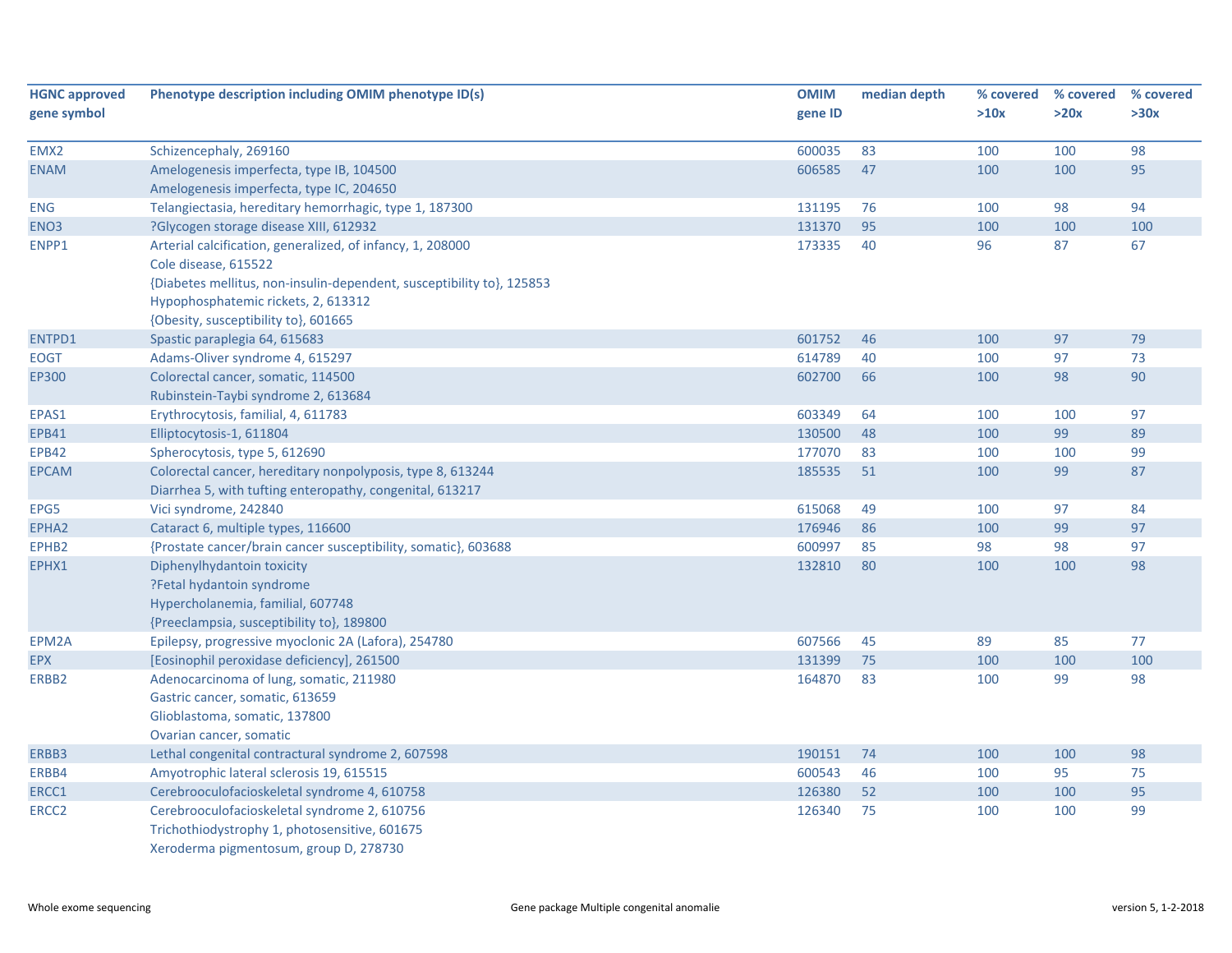| <b>HGNC approved</b> | Phenotype description including OMIM phenotype ID(s)                                    | <b>OMIM</b> | median depth | % covered | % covered | % covered |
|----------------------|-----------------------------------------------------------------------------------------|-------------|--------------|-----------|-----------|-----------|
| gene symbol          |                                                                                         | gene ID     |              | >10x      | >20x      | >30x      |
|                      |                                                                                         | 133510      | 56           | 100       | 99        | 89        |
| ERCC3                | Trichothiodystrophy 2, photosensitive, 616390<br>Xeroderma pigmentosum, group B, 610651 |             |              |           |           |           |
| ERCC4                | Fanconi anemia, complementation group Q, 615272                                         | 133520      | 58           | 100       | 99        | 88        |
|                      | ?XFE progeroid syndrome, 610965                                                         |             |              |           |           |           |
|                      | Xeroderma pigmentosum, group F, 278760                                                  |             |              |           |           |           |
|                      | Xeroderma pigmentosum, type F/Cockayne syndrome, 278760                                 |             |              |           |           |           |
| ERCC5                | Cerebrooculofacioskeletal syndrome 3, 616570                                            | 133530      | 65           | 100       | 99        | 94        |
|                      | Xeroderma pigmentosum, group G, 278780                                                  |             |              |           |           |           |
|                      | Xeroderma pigmentosum, group G/Cockayne syndrome, 278780                                |             |              |           |           |           |
| ERCC6                | Cerebrooculofacioskeletal syndrome 1, 214150                                            | 609413      | 60           | 100       | 98        | 92        |
|                      | Cockayne syndrome, type B, 133540                                                       |             |              |           |           |           |
|                      | De Sanctis-Cacchione syndrome, 278800                                                   |             |              |           |           |           |
|                      | {Lung cancer, susceptibility to}, 211980                                                |             |              |           |           |           |
|                      | {Macular degeneration, age-related, susceptibility to, 5}, 613761                       |             |              |           |           |           |
|                      | Premature ovarian failure 11, 616946                                                    |             |              |           |           |           |
|                      | UV-sensitive syndrome 1, 600630                                                         |             |              |           |           |           |
| ERCC6L2              | Bone marrow failure syndrome 2, 615715                                                  | 615667      | 44           | 100       | 97        | 82        |
| ERCC8                | Cockayne syndrome, type A, 216400                                                       | 609412      | 55           | 100       | 93        | 79        |
|                      | UV-sensitive syndrome 2, 614621                                                         |             |              |           |           |           |
| <b>ERF</b>           | Chitayat syndrome, 617180                                                               | 611888      | 97           | 100       | 100       | 100       |
|                      | Craniosynostosis 4, 600775                                                              |             |              |           |           |           |
| ERLIN2               | Spastic paraplegia 18, 611225                                                           | 611605      | 47           | 100       | 99        | 84        |
| ESCO <sub>2</sub>    | Roberts syndrome, 268300                                                                | 609353      | 48           | 100       | 99        | 87        |
|                      | SC phocomelia syndrome, 269000                                                          |             |              |           |           |           |
| <b>ESPN</b>          | Deafness 36, 609006                                                                     | 606351      | 58           | 96        | 82        | 72        |
|                      | Deafness, neurosensory, without vestibular involvement                                  |             |              |           |           |           |
| ESR1                 | {Atherosclerosis, susceptibility to}                                                    | 133430      | 65           | 100       | 100       | 93        |
|                      | {Breast cancer}, 114480                                                                 |             |              |           |           |           |
|                      | Estrogen resistance, 615363                                                             |             |              |           |           |           |
|                      | {HDL response to hormone replacement, augmented}                                        |             |              |           |           |           |
|                      | {Migraine, susceptibility to}, 157300                                                   |             |              |           |           |           |
|                      | {Myocardial infarction, susceptibility to}, 608446                                      |             |              |           |           |           |
| <b>ESRRB</b>         | Deafness 35, 608565                                                                     | 602167      | 85           | 100       | 100       | 99        |
| <b>ETFA</b>          | Glutaric acidemia IIA, 231680                                                           | 608053      | 41           | 100       | 97        | 78        |
| <b>ETFB</b>          | Glutaric acidemia IIB, 231680                                                           | 130410      | 68           | 100       | 100       | 100       |
| <b>ETFDH</b>         | Glutaric acidemia IIC, 231680                                                           | 231675      | 67           | 100       | 100       | 95        |
| ETHE1                | Ethylmalonic encephalopathy, 602473                                                     | 608451      | 71           | 100       | 100       | 92        |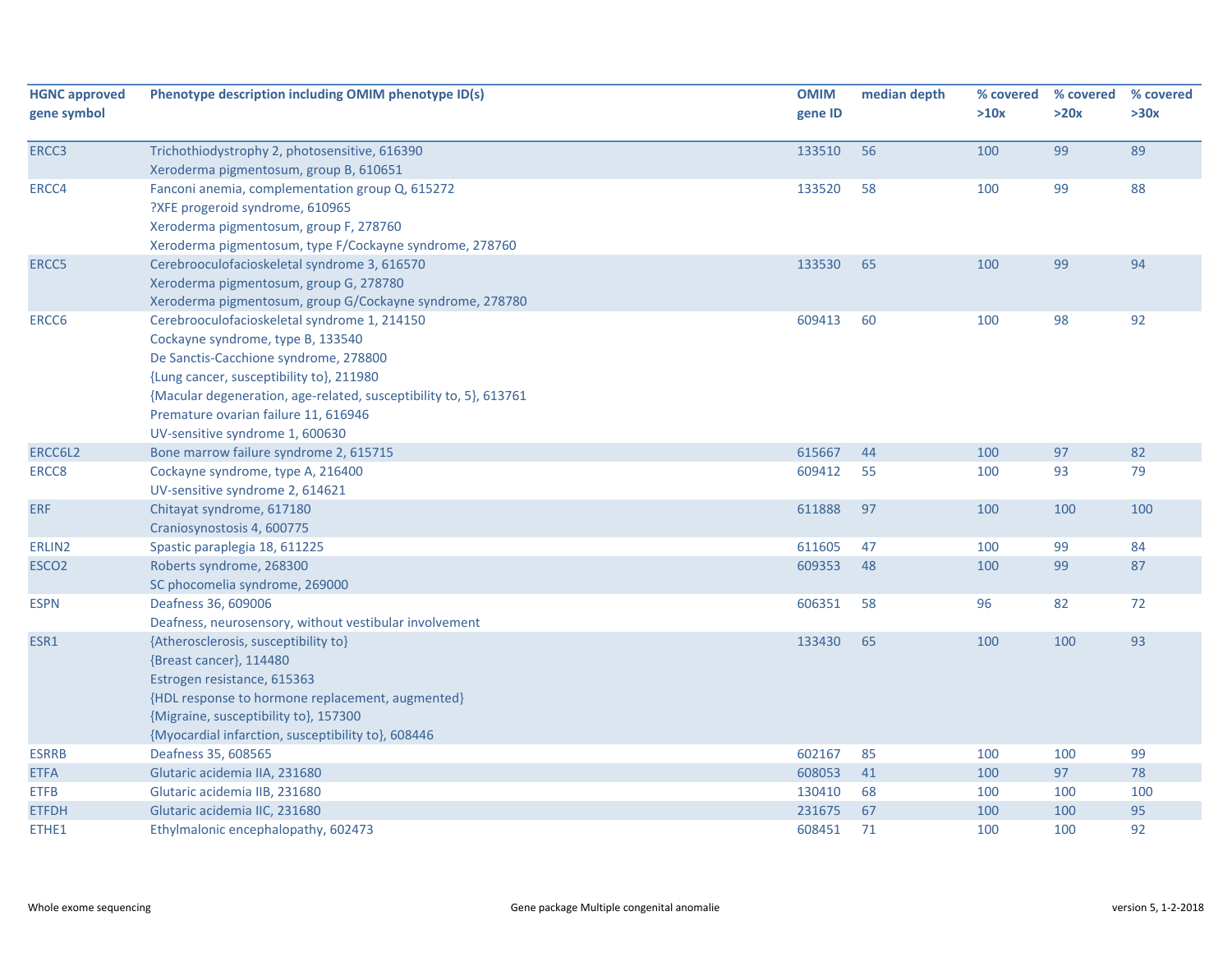| <b>HGNC approved</b><br>gene symbol | Phenotype description including OMIM phenotype ID(s)                                                                                                                                                                    | <b>OMIM</b><br>gene ID | median depth | % covered<br>>10x | % covered<br>>20x | % covered<br>>30x |
|-------------------------------------|-------------------------------------------------------------------------------------------------------------------------------------------------------------------------------------------------------------------------|------------------------|--------------|-------------------|-------------------|-------------------|
| ETV6                                | Leukemia, acute myeloid, somatic, 601626<br>Thrombocytopenia 5, 616216                                                                                                                                                  | 600618                 | 63           | 100               | 99                | 91                |
| <b>EVC</b>                          | Ellis-van Creveld syndrome, 225500<br>?Weyers acrofacial dysostosis, 193530                                                                                                                                             | 604831                 | 62           | 96                | 94                | 92                |
| EVC <sub>2</sub>                    | Ellis-van Creveld syndrome, 225500<br>Weyers acrofacial dysostosis, 193530                                                                                                                                              | 607261                 | 55           | 100               | 97                | 90                |
| EWSR1                               | Ewing sarcoma, 612219<br>Neuroepithelioma, 612219                                                                                                                                                                       | 133450                 | 62           | 100               | 97                | 90                |
| EXOSC3                              | Pontocerebellar hypoplasia, type 1B, 614678                                                                                                                                                                             | 606489                 | 59           | 100               | 100               | 87                |
| EXPH <sub>5</sub>                   | Epidermolysis bullosa, nonspecific, 615028                                                                                                                                                                              | 612878                 | 52           | 100               | 99                | 95                |
| EXT1                                | Chondrosarcoma, 215300<br>Exostoses, multiple, type 1, 133700                                                                                                                                                           | 608177                 | 51           | 100               | 97                | 89                |
| EXT <sub>2</sub>                    | Exostoses, multiple, type 2, 133701<br>?Seizures, scoliosis, and macrocephaly syndrome, 616682                                                                                                                          | 608210                 | 68           | 100               | 99                | 89                |
| EXTL3                               | Immunoskeletal dysplasia with neurodevelopmental abnormalities, 617425                                                                                                                                                  | 605744                 | 100          | 100               | 100               | 98                |
| EYA1                                | Anterior segment anomalies with or without cataract, 602588<br>Branchiootic syndrome 1, 602588<br>Branchiootorenal syndrome 1, with or without cataracts, 113650<br>?Otofaciocervical syndrome, 166780                  | 601653                 | 62           | 100               | 99                | 90                |
| EYA4                                | Cardiomyopathy, dilated, 1J, 605362<br>Deafness 10, 601316                                                                                                                                                              | 603550                 | 44           | 100               | 98                | 80                |
| <b>EYS</b>                          | Retinitis pigmentosa 25, 602772                                                                                                                                                                                         | 612424                 | 56           | 100               | 98                | 91                |
| EZH <sub>2</sub>                    | Weaver syndrome, 277590                                                                                                                                                                                                 | 601573                 | 56           | 100               | 99                | 88                |
| F10                                 | Factor X deficiency, 227600                                                                                                                                                                                             | 613872                 | 102          | 100               | 99                | 97                |
| F11                                 | Factor XI deficiency, 612416<br>Factor XI deficiency, 612416                                                                                                                                                            | 264900                 | 46           | 100               | 99                | 87                |
| F <sub>12</sub>                     | Angioedema, hereditary, type III, 610618<br>Factor XII deficiency, 234000                                                                                                                                               | 610619                 | 90           | 100               | 100               | 98                |
| F13A1                               | Factor XIIIA deficiency, 613225<br>{Myocardial infarction, protection against}, 608446<br>{Venous thrombosis, protection against}, 188050                                                                               | 134570                 | 52           | 100               | 100               | 92                |
| F13B                                | Factor XIIIB deficiency, 613235                                                                                                                                                                                         | 134580                 | 64           | 100               | 100               | 95                |
| F <sub>2</sub>                      | Dysprothrombinemia, 613679<br>Hypoprothrombinemia, 613679<br>{Pregnancy loss, recurrent, susceptibility to, 2}, 614390<br>{Stroke, ischemic, susceptibility to}, 601367<br>Thrombophilia due to thrombin defect, 188050 | 176930                 | 76           | 100               | 100               | 98                |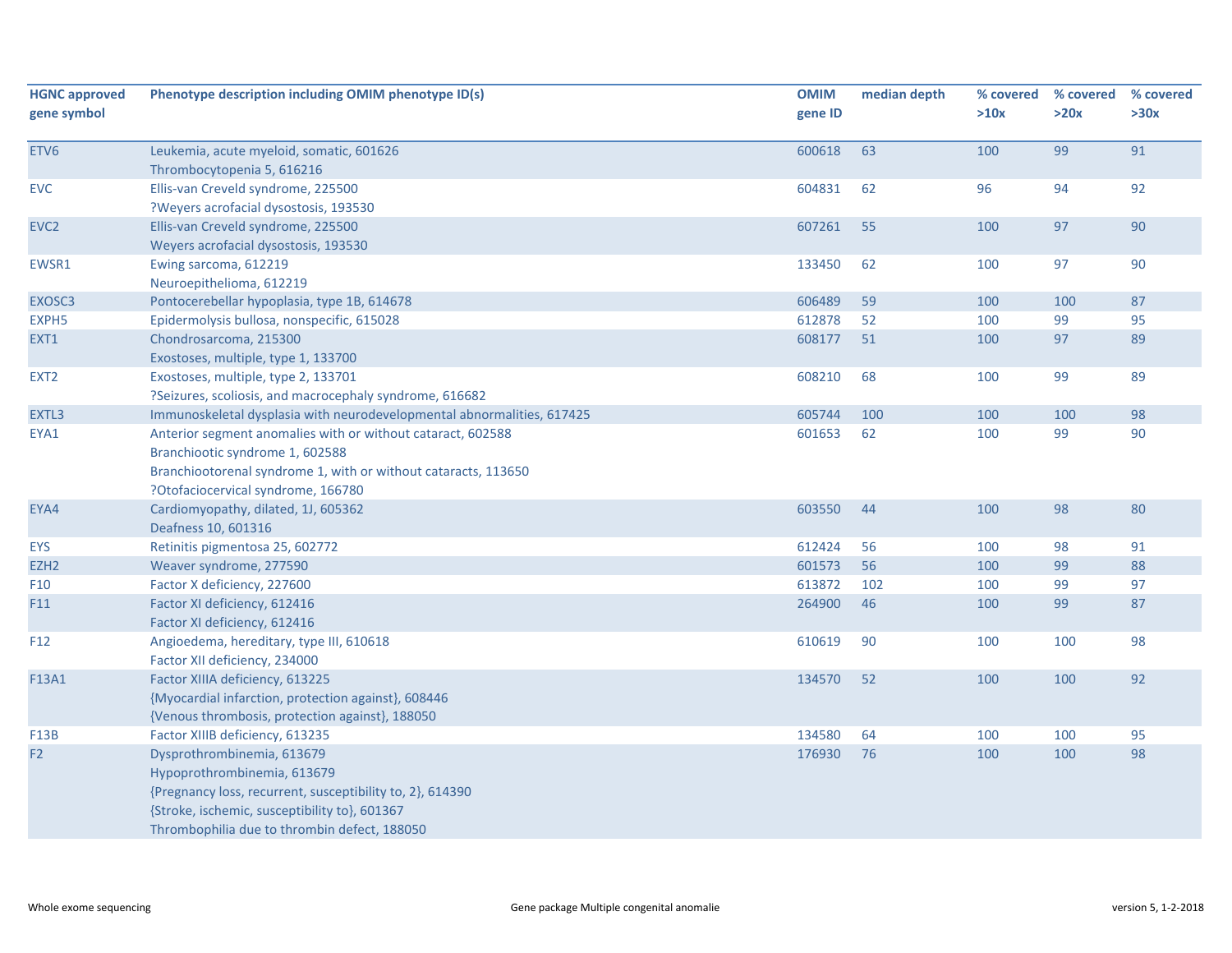| <b>HGNC approved</b> | Phenotype description including OMIM phenotype ID(s)                                                      | <b>OMIM</b> | median depth | % covered | % covered | % covered |
|----------------------|-----------------------------------------------------------------------------------------------------------|-------------|--------------|-----------|-----------|-----------|
| gene symbol          |                                                                                                           | gene ID     |              | >10x      | >20x      | >30x      |
| F <sub>5</sub>       | {Budd-Chiari syndrome}, 600880                                                                            | 612309      | 92           | 100       | 98        | 91        |
|                      | Factor V deficiency, 227400                                                                               |             |              |           |           |           |
|                      | {Pregnancy loss, recurrent, susceptibility to, 1}, 614389                                                 |             |              |           |           |           |
|                      | {Stroke, ischemic, susceptibility to}, 601367                                                             |             |              |           |           |           |
|                      | Thrombophilia due to activated protein C resistance, 188055                                               |             |              |           |           |           |
|                      | {Thrombophilia, susceptibility to, due to factor V Leiden}, 188055                                        |             |              |           |           |           |
| F7                   | Factor VII deficiency, 227500                                                                             | 613878      | 82           | 100       | 100       | 99        |
| F <sub>8</sub>       | Hemophilia A, 306700                                                                                      | 300841      | 45           | 100       | 99        | 88        |
| F <sub>9</sub>       | {Deep venous thrombosis, protection against}, 300807                                                      | 300746      | 53           | 100       | 99        | 83        |
|                      | Hemophilia B, 306900                                                                                      |             |              |           |           |           |
|                      | Thrombophilia, due to factor IX defect, 300807                                                            |             |              |           |           |           |
|                      | {Warfarin sensitivity}, 122700                                                                            |             |              |           |           |           |
| FA <sub>2</sub> H    | Spastic paraplegia 35, 612319                                                                             | 611026      | 56           | 100       | 100       | 92        |
| <b>FADD</b>          | Infections, recurrent, with encephalopathy, hepatic dysfunction, and cardiovasuclar malformations, 613759 | 602457      | 76           | 100       | 100       | 100       |
| <b>FAH</b>           | Tyrosinemia, type I, 276700                                                                               | 613871      | 59           | 100       | 100       | 93        |
| <b>FAM111A</b>       | Gracile bone dysplasia, 602361                                                                            | 615292      | 62           | 100       | 100       | 99        |
|                      | Kenny-Caffey syndrome, type 2, 127000                                                                     |             |              |           |           |           |
| <b>FAM111B</b>       | Poikiloderma, hereditary fibrosing, with tendon contractures, myopathy, and pulmonary fibrosis, 615704    | 615584      | 52           | 100       | 100       | 97        |
| <b>FAM126A</b>       | Leukodystrophy, hypomyelinating, 5, 610532                                                                | 610531      | 50           | 100       | 100       | 94        |
| <b>FAM161A</b>       | Retinitis pigmentosa 28, 606068                                                                           | 613596      | 45           | 100       | 99        | 87        |
| FAM20A               | Amelogenesis imperfecta, type IG (enamel-renal syndrome), 204690                                          | 611062      | 80           | 100       | 100       | 99        |
| FAM20C               | Raine syndrome, 259775                                                                                    | 611061      | 67           | 100       | 100       | 99        |
| FAM58A               | STAR syndrome, 300707                                                                                     | 300708      | 50           | 81        | 81        | 80        |
| FAM83H               | Amelogenesis imperfecta, type III, 130900                                                                 | 611927      | 87           | 100       | 100       | 100       |
| FAN1                 | Interstitial nephritis, karyomegalic, 614817                                                              | 613534      | 58           | 100       | 100       | 93        |
| <b>FANCA</b>         | Fanconi anemia, complementation group A, 227650                                                           | 607139      | 69           | 100       | 98        | 89        |
| <b>FANCB</b>         | Fanconi anemia, complementation group B, 300514                                                           | 300515      | 46           | 100       | 98        | 85        |
| <b>FANCC</b>         | Fanconi anemia, complementation group C, 227645                                                           | 613899      | 47           | 100       | 94        | 75        |
| <b>FANCD2</b>        | Fanconi anemia, complementation group D2, 227646                                                          | 613984      | 53           | 100       | 98        | 87        |
| <b>FANCE</b>         | Fanconi anemia, complementation group E, 600901                                                           | 613976      | 80           | 100       | 100       | 92        |
| <b>FANCF</b>         | Fanconi anemia, complementation group F, 603467                                                           | 613897      | 114          | 100       | 100       | 100       |
| <b>FANCG</b>         | Fanconi anemia, complementation group G, 614082                                                           | 602956      | 88           | 100       | 100       | 100       |
| <b>FANCI</b>         | Fanconi anemia, complementation group I, 609053                                                           | 611360      | 52           | 100       | 98        | 87        |
| <b>FANCL</b>         | Fanconi anemia, complementation group L, 614083                                                           | 608111      | 43           | 100       | 94        | 72        |
| <b>FANCM</b>         | No OMIM phenotype                                                                                         | 609644      | 64           | 100       | 98        | 91        |
| FARS <sub>2</sub>    | Combined oxidative phosphorylation deficiency 14, 614946<br>?Spastic paraplegia 77, 617046                | 611592      | 68           | 100       | 100       | 90        |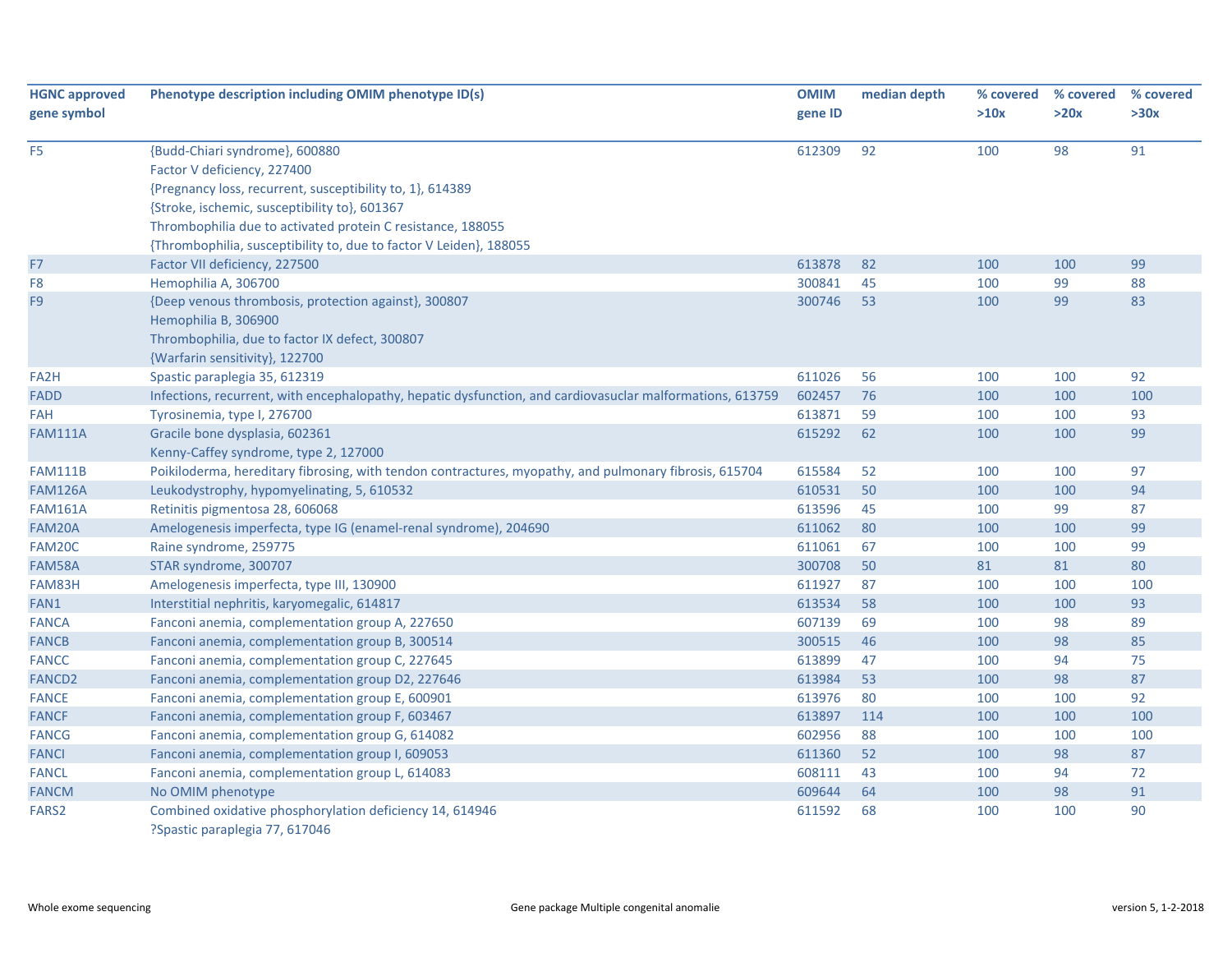| <b>HGNC approved</b> | Phenotype description including OMIM phenotype ID(s)                                                                                                                                                                                                                             | <b>OMIM</b> | median depth | % covered | % covered | % covered |
|----------------------|----------------------------------------------------------------------------------------------------------------------------------------------------------------------------------------------------------------------------------------------------------------------------------|-------------|--------------|-----------|-----------|-----------|
| gene symbol          |                                                                                                                                                                                                                                                                                  | gene ID     |              | >10x      | >20x      | >30x      |
| FAS                  | Autoimmune lymphoproliferative syndrome, type IA, 601859<br>{Autoimmune lymphoproliferative syndrome}, 601859<br>Squamous cell carcinoma, burn scar-related, somatic                                                                                                             | 134637      | 109          | 100       | 99        | 84        |
| <b>FASLG</b>         | Autoimmune lymphoproliferative syndrome, type IB, 601859<br>{Lung cancer, susceptibility to}, 211980                                                                                                                                                                             | 134638      | 46           | 100       | 100       | 96        |
| FAT1                 | No OMIM phenotype                                                                                                                                                                                                                                                                | 600976      | 58           | 100       | 100       | 95        |
| FAT4                 | Hennekam lymphangiectasia-lymphedema syndrome 2, 616006<br>Van Maldergem syndrome 2, 615546                                                                                                                                                                                      | 612411      | 69           | 100       | 100       | 98        |
| FBLN1                | Synpolydactyly, 3/3'4, associated with metacarpal and metatarsal synostoses, 608180 (4)                                                                                                                                                                                          | 135820      | 69           | 100       | 99        | 96        |
| FBLN5                | Cutis laxa 2, 614434<br>Cutis laxa, type IA, 219100<br>Macular degeneration, age-related, 3, 608895<br>Neuropathy, hereditary, with or without age-related macular degeneration, 608895                                                                                          | 604580      | 69           | 100       | 100       | 94        |
| FBN1                 | Acromicric dysplasia, 102370<br>Ectopia lentis, familial, 129600<br>Geleophysic dysplasia 2, 614185<br>MASS syndrome, 604308<br>Marfan lipodystrophy syndrome, 616914<br>Marfan syndrome, 154700<br>Stiff skin syndrome, 184900<br>Weill-Marchesani syndrome 2, dominant, 608328 | 134797      | 111          | 100       | 100       | 100       |
| FBN <sub>2</sub>     | Contractural arachnodactyly, congenital, 121050<br>Macular degeneration, early-onset, 616118                                                                                                                                                                                     | 612570      | 51           | 100       | 98        | 89        |
| FBP1                 | Fructose-1,6-bisphosphatase deficiency, 229700                                                                                                                                                                                                                                   | 611570      | 82           | 100       | 100       | 100       |
| FBXL4                | Mitochondrial DNA depletion syndrome 13 (encephalomyopathic type), 615471                                                                                                                                                                                                        | 605654      | 51           | 100       | 100       | 92        |
| FBXO38               | Neuronopathy, distal hereditary motor, type IID, 615575                                                                                                                                                                                                                          | 608533      | 58           | 100       | 98        | 86        |
| FBXO7                | Parkinson disease 15, 260300                                                                                                                                                                                                                                                     | 605648      | 60           | 100       | 100       | 93        |
| FCGR3A               | Immunodeficiency 20, 615707                                                                                                                                                                                                                                                      | 146740      | 162          | 100       | 100       | 100       |
| FCGR3B               | Neutropenia, alloimmune neonatal                                                                                                                                                                                                                                                 | 610665      | 135          | 100       | 100       | 100       |
| FCN <sub>3</sub>     | Immunodeficiency due to ficolin 3 deficiency, 613860                                                                                                                                                                                                                             | 604973      | 67           | 100       | 100       | 94        |
| <b>FECH</b>          | Protoporphyria, erythropoietic, 177000                                                                                                                                                                                                                                           | 612386      | 44           | 100       | 98        | 83        |
| FERMT1               | Kindler syndrome, 173650                                                                                                                                                                                                                                                         | 607900      | 51           | 100       | 97        | 79        |
| FERMT3               | Leukocyte adhesion deficiency, type III, 612840                                                                                                                                                                                                                                  | 607901      | 76           | 100       | 99        | 95        |
| <b>FGA</b>           | Afibrinogenemia, congenital, 202400<br>Amyloidosis, familial visceral, 105200<br>Dysfibrinogenemia, congenital, 616004<br>Hypodysfibrinogenemia, congenital, 616004                                                                                                              | 134820      | 78           | 100       | 99        | 94        |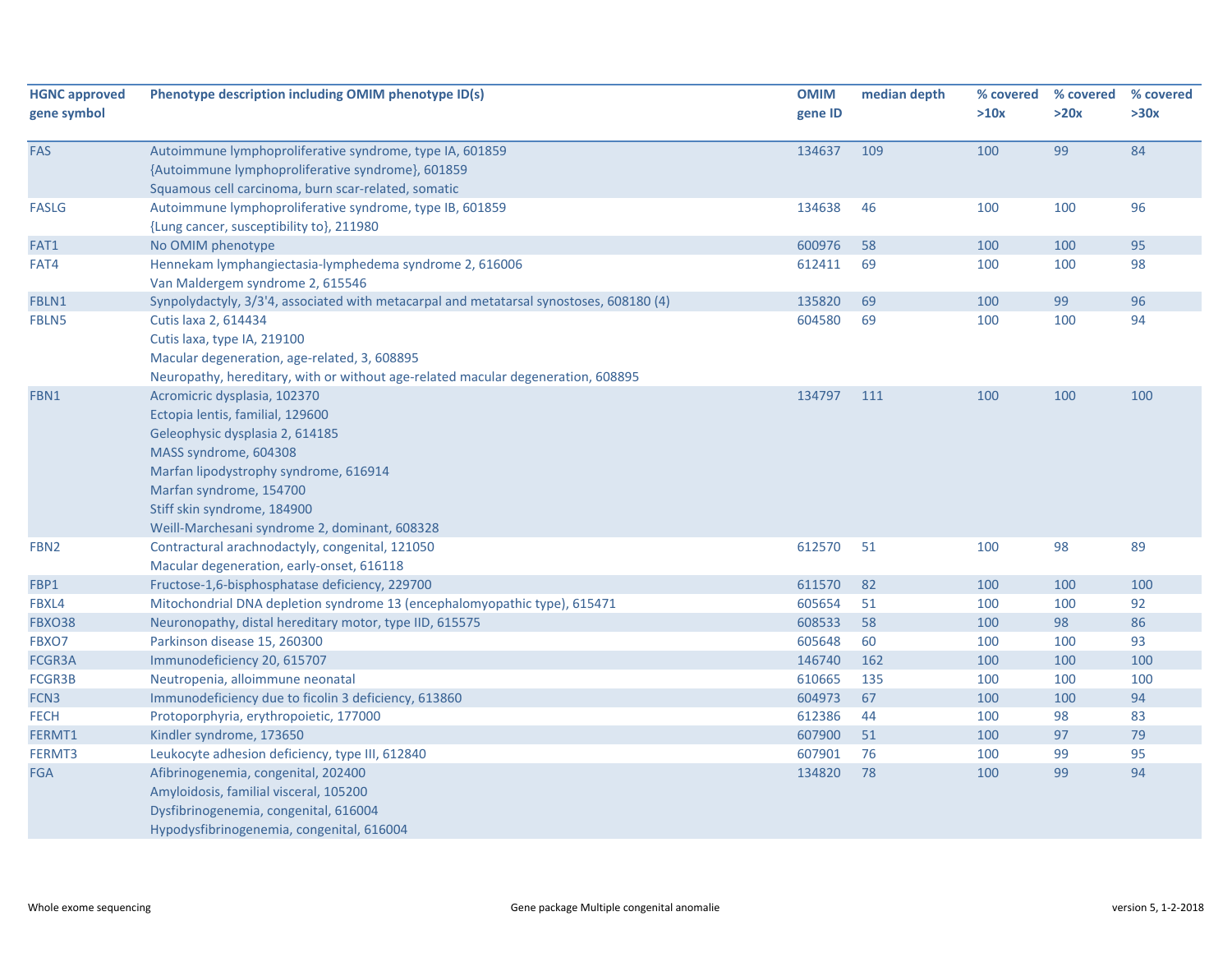| <b>HGNC approved</b> | Phenotype description including OMIM phenotype ID(s)                                                                                                                                                                                                                                                                                                                                                                                                                                                                                                                                                             | <b>OMIM</b> | median depth | % covered | % covered | % covered |
|----------------------|------------------------------------------------------------------------------------------------------------------------------------------------------------------------------------------------------------------------------------------------------------------------------------------------------------------------------------------------------------------------------------------------------------------------------------------------------------------------------------------------------------------------------------------------------------------------------------------------------------------|-------------|--------------|-----------|-----------|-----------|
| gene symbol          |                                                                                                                                                                                                                                                                                                                                                                                                                                                                                                                                                                                                                  | gene ID     |              | >10x      | >20x      | >30x      |
| FGB                  | Afibrinogenemia, congenital, 202400<br>Dysfibrinogenemia, congenital, 616004<br>Hypofibrinogenemia, congenital, 202400                                                                                                                                                                                                                                                                                                                                                                                                                                                                                           | 134830      | 61           | 100       | 100       | 95        |
| FGD1                 | Aarskog-Scott syndrome, 305400<br>Mental retardation syndromic 16, 305400                                                                                                                                                                                                                                                                                                                                                                                                                                                                                                                                        | 300546      | 60           | 100       | 99        | 95        |
| FGD4                 | Charcot-Marie-Tooth disease, type 4H, 609311                                                                                                                                                                                                                                                                                                                                                                                                                                                                                                                                                                     | 611104      | 47           | 100       | 95        | 79        |
| <b>FGF10</b>         | Aplasia of lacrimal and salivary glands, 180920<br>LADD syndrome, 149730                                                                                                                                                                                                                                                                                                                                                                                                                                                                                                                                         | 602115      | 40           | 100       | 94        | 72        |
| <b>FGF14</b>         | Spinocerebellar ataxia 27, 609307                                                                                                                                                                                                                                                                                                                                                                                                                                                                                                                                                                                | 601515      | 47           | 100       | 98        | 83        |
| <b>FGF16</b>         | Metacarpal 4-5 fusion, 309630                                                                                                                                                                                                                                                                                                                                                                                                                                                                                                                                                                                    | 300827      | 69           | 100       | 100       | 84        |
| <b>FGF17</b>         | Hypogonadotropic hypogonadism 20 with or without anosmia, 615270                                                                                                                                                                                                                                                                                                                                                                                                                                                                                                                                                 | 603725      | 71           | 100       | 100       | 100       |
| FGF23                | Hypophosphatemic rickets, 193100<br>Osteomalacia, tumor-induced<br>Tumoral calcinosis, hyperphosphatemic, familial, 211900                                                                                                                                                                                                                                                                                                                                                                                                                                                                                       | 605380      | 85           | 100       | 100       | 92        |
| FGF3                 | Deafness, congenital with inner ear agenesis, microtia, and microdontia, 610706                                                                                                                                                                                                                                                                                                                                                                                                                                                                                                                                  | 164950      | 70           | 100       | 100       | 98        |
| FGF8                 | Hypogonadotropic hypogonadism 6 with or without anosmia, 612702                                                                                                                                                                                                                                                                                                                                                                                                                                                                                                                                                  | 600483      | 94           | 99        | 94        | 94        |
| FGF9                 | ?Multiple synostoses syndrome 3, 612961                                                                                                                                                                                                                                                                                                                                                                                                                                                                                                                                                                          | 600921      | 60           | 100       | 100       | 100       |
| FGFR1                | Encephalocraniocutaneous lipomatosis, 613001<br>Hartsfield syndrome, 615465<br>Hypogonadotropic hypogonadism 2 with or without anosmia, 147950<br>Jackson-Weiss syndrome, 123150<br>Osteoglophonic dysplasia, 166250<br>Pfeiffer syndrome, 101600<br>Trigonocephaly 1, 190440                                                                                                                                                                                                                                                                                                                                    | 136350      | 70           | 100       | 100       | 96        |
| FGFR2                | Antley-Bixler syndrome without genital anomalies or disordered steroidogenesis, 207410<br>Apert syndrome, 101200<br>Beare-Stevenson cutis gyrata syndrome, 123790<br>Bent bone dysplasia syndrome, 614592<br>Craniofacial-skeletal-dermatologic dysplasia, 101600<br>Craniosynostosis, nonspecific<br>Crouzon syndrome, 123500<br>Gastric cancer, somatic, 613659<br>Jackson-Weiss syndrome, 123150<br>LADD syndrome, 149730<br>Pfeiffer syndrome, 101600<br>Saethre-Chotzen syndrome, 101400<br>Scaphocephaly and Axenfeld-Rieger anomaly<br>Scaphocephaly, maxillary retrusion, and mental retardation, 609579 | 176943      | 49           | 100       | 98        | 81        |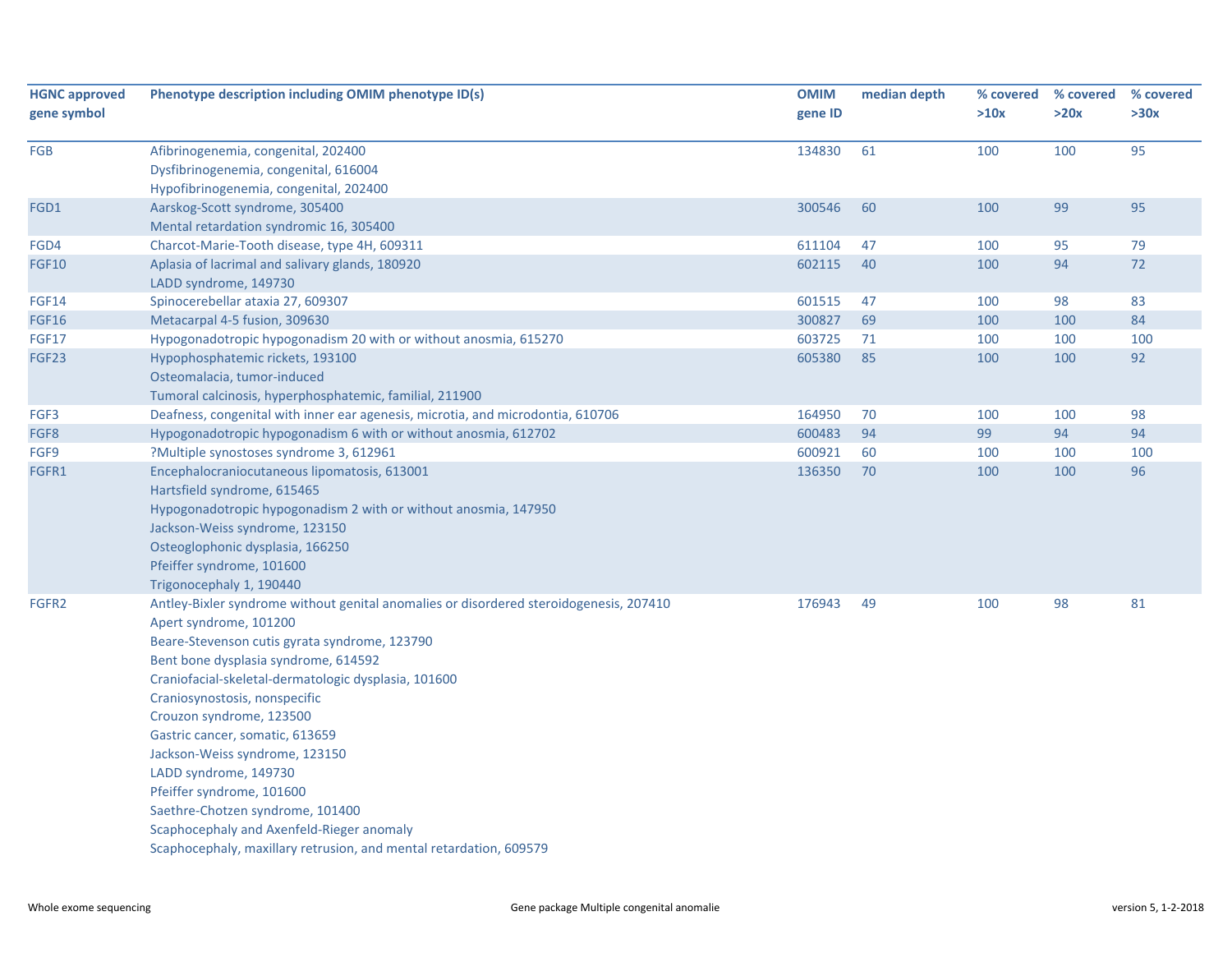| <b>HGNC approved</b><br>gene symbol | Phenotype description including OMIM phenotype ID(s)                                                                                                                                                                                                                                                                                                                                                                                                                                           | <b>OMIM</b><br>gene ID | median depth | % covered<br>>10x | % covered<br>>20x | % covered<br>>30x |
|-------------------------------------|------------------------------------------------------------------------------------------------------------------------------------------------------------------------------------------------------------------------------------------------------------------------------------------------------------------------------------------------------------------------------------------------------------------------------------------------------------------------------------------------|------------------------|--------------|-------------------|-------------------|-------------------|
| FGFR3                               | Achondroplasia, 100800<br>Bladder cancer, somatic, 109800<br>CATSHL syndrome, 610474<br>Cervical cancer, somatic, 603956<br>Colorectal cancer, somatic, 114500<br>Crouzon syndrome with acanthosis nigricans, 612247<br>Hypochondroplasia, 146000<br>LADD syndrome, 149730<br>Muenke syndrome, 602849<br>Nevus, epidermal, somatic, 162900<br>SADDAN, 616482<br>Spermatocytic seminoma, somatic, 273300<br>Thanatophoric dysplasia, type I, 187600<br>Thanatophoric dysplasia, type II, 187601 | 134934                 | 84           | 100               | 100               | 98                |
| <b>FGG</b>                          | Afibrinogenemia, congenital, 202400<br>Dysfibrinogenemia, congenital, 616004<br>Hypodysfibrinogenemia, 616004<br>Hypofibrinogenemia, congenital, 202400                                                                                                                                                                                                                                                                                                                                        | 134850                 | 55           | 100               | 99                | 92                |
| FH.                                 | Fumarase deficiency, 606812<br>Leiomyomatosis and renal cell cancer, 150800                                                                                                                                                                                                                                                                                                                                                                                                                    | 136850                 | 57           | 98                | 93                | 88                |
| FHL1                                | Emery-Dreifuss muscular dystrophy 6, 300696<br>Myopathy, with postural muscle atrophy, 300696<br>Reducing body myopathy 1a, severe, infantile or early childhood onset, 300717                                                                                                                                                                                                                                                                                                                 | 300163                 | 69           | 100               | 99                | 91                |
| FIG4                                | Amyotrophic lateral sclerosis 11, 612577<br>Charcot-Marie-Tooth disease, type 4J, 611228<br>?Polymicrogyria, bilateral temporooccipital, 612691<br>Yunis-Varon syndrome, 216340                                                                                                                                                                                                                                                                                                                | 609390                 | 40           | 100               | 96                | 77                |
| <b>FIGLA</b>                        | Premature ovarian failure 6, 612310                                                                                                                                                                                                                                                                                                                                                                                                                                                            | 608697                 | 57           | 100               | 100               | 92                |
| FKBP10                              | Bruck syndrome 1, 259450<br>Osteogenesis imperfecta, type XI, 610968                                                                                                                                                                                                                                                                                                                                                                                                                           | 607063                 | 86           | 100               | 100               | 98                |
| FKBP14                              | Ehlers-Danlos syndrome with progressive kyphoscoliosis, myopathy, and hearing loss, 614557                                                                                                                                                                                                                                                                                                                                                                                                     | 614505                 | 69           | 100               | 100               | 91                |
| <b>FKRP</b>                         | Muscular dystrophy-dystroglycanopathy (congenital with brain and eye anomalies), type A, 5, 613153<br>Muscular dystrophy-dystroglycanopathy (congenital with or without mental retardation), type B, 5, 606612<br>Muscular dystrophy-dystroglycanopathy (limb-girdle), type C, 5, 607155                                                                                                                                                                                                       | 606596                 | 99           | 100               | 100               | 100               |
| <b>FKTN</b>                         | Cardiomyopathy, dilated, 1X, 611615<br>Muscular dystrophy-dystroglycanopathy (congenital with brain and eye anomalies), type A, 4, 253800<br>Muscular dystrophy-dystroglycanopathy (congenital without mental retardation), type B, 4, 613152<br>Muscular dystrophy-dystroglycanopathy (limb-girdle), type C, 4, 611588                                                                                                                                                                        | 607440                 | 65           | 100               | 100               | 97                |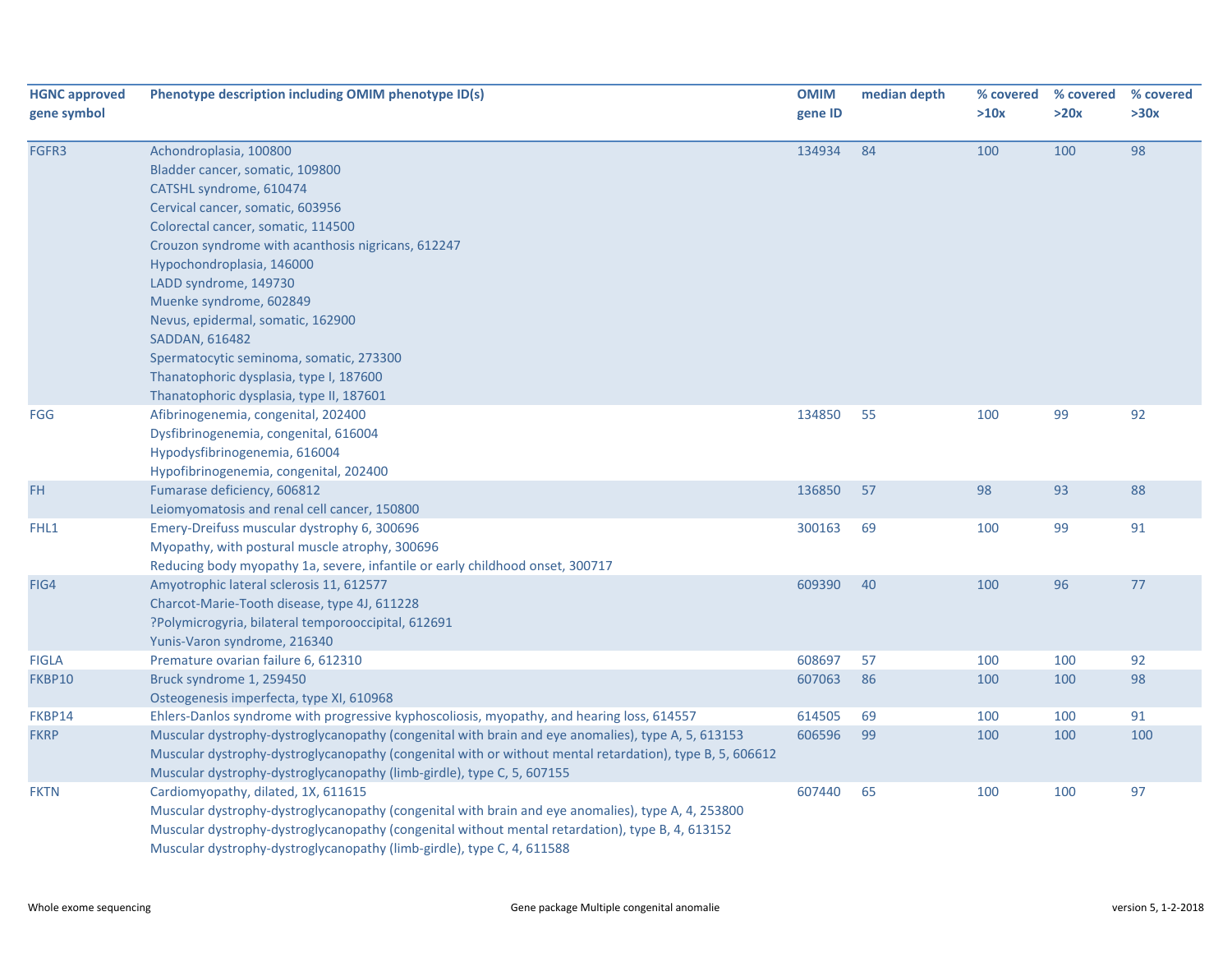| <b>HGNC approved</b> | Phenotype description including OMIM phenotype ID(s)                        | <b>OMIM</b> | median depth | % covered | % covered | % covered |
|----------------------|-----------------------------------------------------------------------------|-------------|--------------|-----------|-----------|-----------|
| gene symbol          |                                                                             | gene ID     |              | >10x      | >20x      | >30x      |
| <b>FLCN</b>          | Birt-Hogg-Dube syndrome, 135150                                             | 607273      | 72           | 100       | 100       | 100       |
|                      | Colorectal cancer, somatic, 114500                                          |             |              |           |           |           |
|                      | Pneumothorax, primary spontaneous, 173600                                   |             |              |           |           |           |
|                      | Renal carcinoma, chromophobe, somatic, 144700                               |             |              |           |           |           |
| <b>FLG</b>           | {Dermatitis, atopic, susceptibility to, 2}, 605803                          | 135940      | 286          | 100       | 100       | 100       |
|                      | Ichthyosis vulgaris, 146700                                                 |             |              |           |           |           |
| <b>FLNA</b>          | Cardiac valvular dysplasia, 314400                                          | 300017      | 79           | 100       | 100       | 100       |
|                      | Congenital short bowel syndrome, 300048                                     |             |              |           |           |           |
|                      | FG syndrome 2, 300321                                                       |             |              |           |           |           |
|                      | Frontometaphyseal dysplasia 1, 305620                                       |             |              |           |           |           |
|                      | Heterotopia, periventricular, 300049                                        |             |              |           |           |           |
|                      | Intestinal pseudoobstruction, neuronal, 300048                              |             |              |           |           |           |
|                      | Melnick-Needles syndrome, 309350                                            |             |              |           |           |           |
|                      | Otopalatodigital syndrome, type I, 311300                                   |             |              |           |           |           |
|                      | Otopalatodigital syndrome, type II, 304120                                  |             |              |           |           |           |
|                      | Terminal osseous dysplasia, 300244                                          |             |              |           |           |           |
| <b>FLNB</b>          | Atelosteogenesis, type I, 108720                                            | 603381      | 71           | 100       | 99        | 94        |
|                      | Atelosteogenesis, type III, 108721                                          |             |              |           |           |           |
|                      | Boomerang dysplasia, 112310                                                 |             |              |           |           |           |
|                      | Larsen syndrome, 150250                                                     |             |              |           |           |           |
|                      | Spondylocarpotarsal synostosis syndrome, 272460                             |             |              |           |           |           |
| <b>FLNC</b>          | Cardiomyopathy, familial hypertrophic, 26                                   | 102565      | 90           | 100       | 100       | 100       |
|                      | Cardiomyopathy, familial restrictive 5, 617047                              |             |              |           |           |           |
|                      | Myopathy, distal, 4, 614065                                                 |             |              |           |           |           |
|                      | Myopathy, myofibrillar, 5, 609524                                           |             |              |           |           |           |
| FLRT3                | Hypogonadotropic hypogonadism 21 with anosmia, 615271                       | 604808      | 60           | 100       | 100       | 100       |
| FLT3                 | Leukemia, acute lymphoblastic, somatic, 613065                              | 136351      | 50           | 100       | 98        | 81        |
|                      | Leukemia, acute myeloid, reduced survival in, somatic, 601626               |             |              |           |           |           |
|                      | Leukemia, acute myeloid, somatic, 601626                                    |             |              |           |           |           |
| FLT4                 | Hemangioma, capillary infantile, somatic, 602089                            | 136352      | 81           | 100       | 99        | 97        |
|                      | Lymphedema, hereditary, IA, 153100                                          |             |              |           |           |           |
| FLVCR1               | Ataxia, posterior column, with retinitis pigmentosa, 609033                 | 609144      | 69           | 100       | 99        | 89        |
| FLVCR2               | Proliferative vasculopathy and hydraencephaly-hydrocephaly syndrome, 225790 | 610865      | 81           | 100       | 100       | 87        |
| FMO <sub>3</sub>     | Trimethylaminuria, 602079                                                   | 136132      | 51           | 100       | 98        | 90        |
| FMR1                 | Fragile X syndrome, 300624                                                  | 309550      | 38           | 100       | 94        | 68        |
|                      | Fragile X tremor/ataxia syndrome, 300623                                    |             |              |           |           |           |
|                      | Premature ovarian failure 1, 311360                                         |             |              |           |           |           |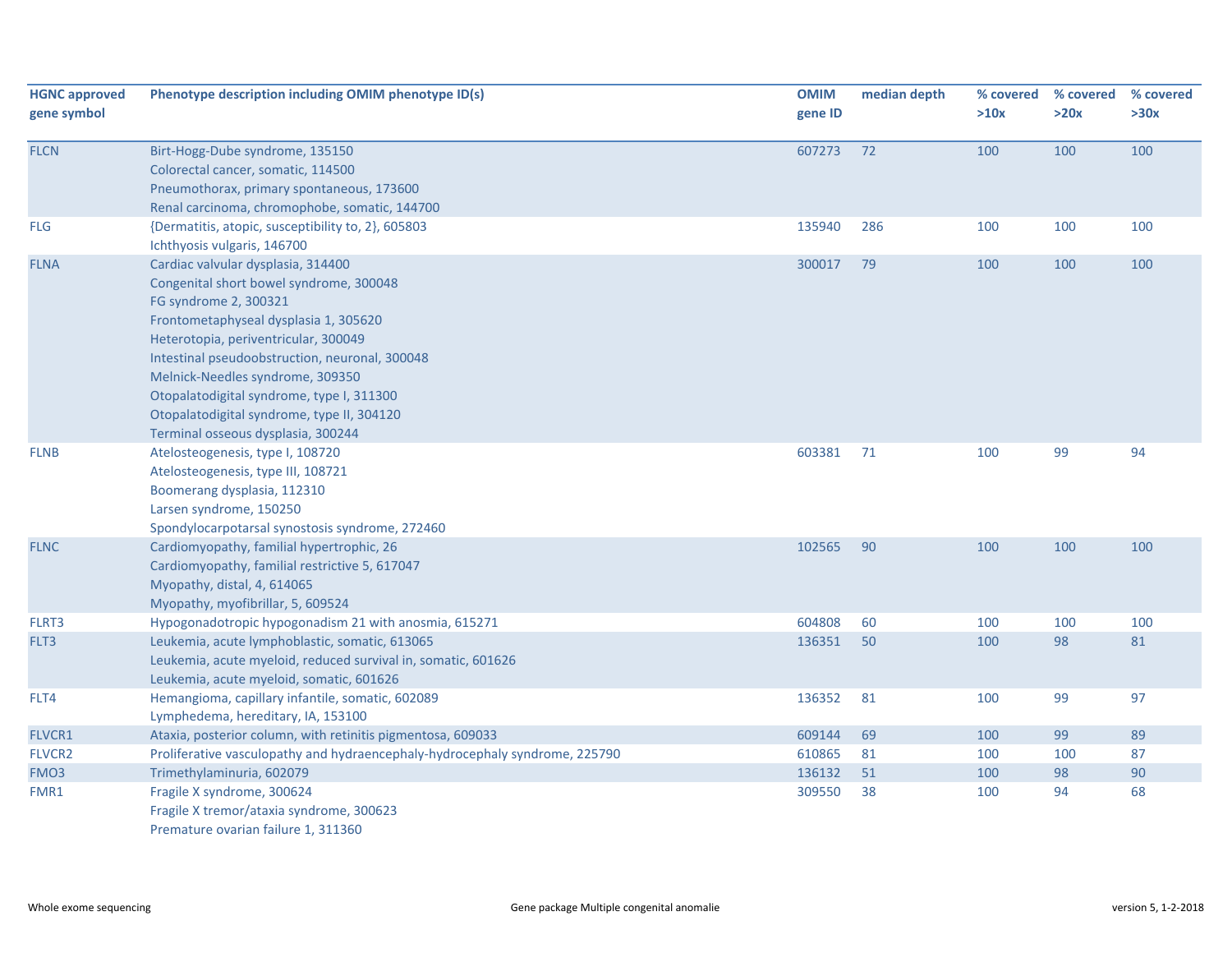| <b>HGNC approved</b><br>gene symbol | Phenotype description including OMIM phenotype ID(s)                                                                                                                          | <b>OMIM</b><br>gene ID | median depth | % covered<br>>10x | % covered<br>>20x | % covered<br>>30x |
|-------------------------------------|-------------------------------------------------------------------------------------------------------------------------------------------------------------------------------|------------------------|--------------|-------------------|-------------------|-------------------|
| FN1                                 | Glomerulopathy with fibronectin deposits 2, 601894<br>Plasma fibronectin deficiency, 614101                                                                                   | 135600                 | 56           | 100               | 98                | 88                |
| FOLR1                               | Neurodegeneration due to cerebral folate transport deficiency, 613068                                                                                                         | 136430                 | 85           | 100               | 100               | 100               |
| FOXC1                               | Anterior segment dysgenesis 3, multiple subtypes, 601631<br>Axenfeld-Rieger syndrome, type 3, 602482                                                                          | 601090                 | 46           | 99                | 90                | 81                |
| FOXC2                               | Lymphedema-distichiasis syndrome, 153400<br>Lymphedema-distichiasis syndrome with renal disease and diabetes mellitus, 153400                                                 | 602402                 | 74           | 100               | 100               | 100               |
| FOXE1                               | Bamforth-Lazarus syndrome, 241850<br>{Thyroid cancer, nonmedullary, 4}, 616534                                                                                                | 602617                 | 80           | 100               | 100               | 97                |
| FOXE3                               | Anterior segment dysgenesis 2, multiple subtypes, 610256<br>{Aortic aneurysm, familial thoracic 11, susceptibility to}, 617349<br>Cataract 34, multiple types, 612968         | 601094                 | 32           | 82                | 68                | 54                |
| FOXF1                               | Alveolar capillary dysplasia with misalignment of pulmonary veins, 265380                                                                                                     | 601089                 | 83           | 100               | 100               | 100               |
| FOXG1                               | Rett syndrome, congenital variant, 613454                                                                                                                                     | 164874                 | 60           | 99                | 91                | 82                |
| FOXI1                               | Enlarged vestibular aqueduct, 600791                                                                                                                                          | 601093                 | 81           | 100               | 100               | 100               |
| FOXL <sub>2</sub>                   | Blepharophimosis, epicanthus inversus, and ptosis, type 1, 110100<br>Blepharophimosis, epicanthus inversus, and ptosis, type 2, 110100<br>Premature ovarian failure 3, 608996 | 605597                 | 86           | 100               | 94                | 88                |
| FOXN1                               | T-cell immunodeficiency, congenital alopecia, and nail dystrophy, 601705                                                                                                      | 600838                 | 72           | 100               | 100               | 98                |
| FOXO1                               | Rhabdomyosarcoma, alveolar, 268220                                                                                                                                            | 136533                 | 72           | 100               | 100               | 94                |
| FOXP1                               | Mental retardation with language impairment and with or without autistic features, 613670                                                                                     | 605515                 | 56           | 100               | 99                | 89                |
| FOXP2                               | Speech-language disorder-1, 602081                                                                                                                                            | 605317                 | 50           | 100               | 98                | 84                |
| FOXP3                               | {Diabetes mellitus, type I, susceptibility to}, 222100<br>Immunodysregulation, polyendocrinopathy, and enteropathy, 304790                                                    | 300292                 | 59           | 100               | 100               | 91                |
| <b>FOXRED1</b>                      | Leigh syndrome due to mitochondrial complex I deficiency, 256000<br>Mitochondrial complex I deficiency, 252010 dominant                                                       | 613622                 | 64           | 100               | 100               | 100               |
| FRAS1                               | Fraser syndrome, 219000                                                                                                                                                       | 607830                 | 56           | 100               | 98                | 90                |
| FREM1                               | Bifid nose with or without anorectal and renal anomalies, 608980<br>Manitoba oculotrichoanal syndrome, 248450<br>Trigonocephaly 2, 614485                                     | 608944                 | 58           | 100               | 99                | 92                |
| FREM2                               | Fraser syndrome, 219000                                                                                                                                                       | 608945                 | 74           | 100               | 100               | 98                |
| FRMD7                               | Nystagmus 1, congenital, 310700<br>Nystagmus, infantile periodic alternating, 310700                                                                                          | 300628                 | 47           | 100               | 94                | 79                |
| FSCN <sub>2</sub>                   | Retinitis pigmentosa 30, 607921                                                                                                                                               | 607643                 | 78           | 100               | 100               | 98                |
| <b>FSHB</b>                         | Hypogonadotropic hypogonadism 24 without anosmia, 229070                                                                                                                      | 136530                 | 58           | 100               | 100               | 100               |
| <b>FSHR</b>                         | Ovarian dysgenesis 1, 233300<br>Ovarian hyperstimulation syndrome, 608115<br>Ovarian response to FSH stimulation, 276400                                                      | 136435                 | 55           | 100               | 99                | 89                |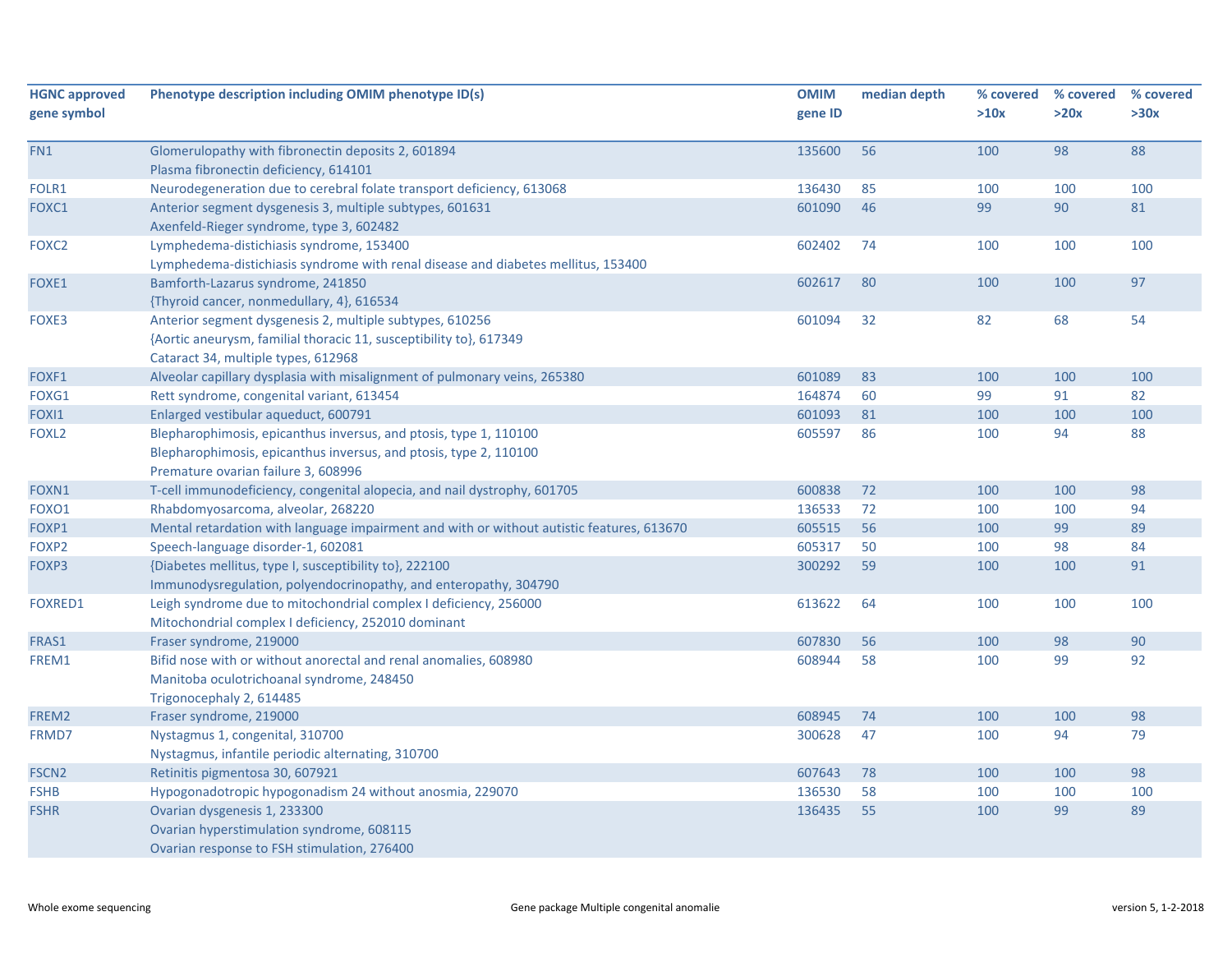| <b>HGNC approved</b> | Phenotype description including OMIM phenotype ID(s)                             | <b>OMIM</b> | median depth | % covered | % covered | % covered |
|----------------------|----------------------------------------------------------------------------------|-------------|--------------|-----------|-----------|-----------|
| gene symbol          |                                                                                  | gene ID     |              | >10x      | >20x      | >30x      |
| <b>FTCD</b>          | Glutamate formiminotransferase deficiency, 229100                                | 606806      | 54           | 97        | 93        | 89        |
| FTL.                 | Hyperferritinemia-cataract syndrome, 600886                                      | 134790      | 90           | 100       | 100       | 100       |
|                      | L-ferritin deficiency, dominant and recessive, 615604                            |             |              |           |           |           |
|                      | Neurodegeneration with brain iron accumulation 3, 606159                         |             |              |           |           |           |
| <b>FTO</b>           | Growth retardation, developmental delay, facial dysmorphism, 612938              | 610966      | 59           | 100       | 100       | 90        |
|                      | {Obesity, susceptibility to, BMIQ14}, 612460                                     |             |              |           |           |           |
| FTSJ1                | Mental retardation 9/44, 309549                                                  | 300499      | 68           | 100       | 100       | 94        |
| FUCA1                | Fucosidosis, 230000                                                              | 612280      | 54           | 100       | 100       | 87        |
| <b>FUS</b>           | Amyotrophic lateral sclerosis 6, with or without frontotemporal dementia, 608030 | 137070      | 68           | 100       | 97        | 96        |
|                      | Tremor, hereditary essential, 4, 614782                                          |             |              |           |           |           |
| FUT6                 | Fucosyltransferase 6 deficiency, 613852                                          | 136836      | 183          | 100       | 100       | 100       |
| <b>FUZ</b>           | Neural tube defects, 182940                                                      | 610622      | 63           | 100       | 100       | 100       |
| <b>FXN</b>           | Friedreich ataxia, 229300                                                        | 606829      | 28           | 99        | 62        | 39        |
|                      | Friedreich ataxia with retained reflexes, 229300                                 |             |              |           |           |           |
| FXYD <sub>2</sub>    | Hypomagnesemia 2, renal, 154020                                                  | 601814      | 62           | 100       | 100       | 100       |
| FYCO1                | Cataract 18, 610019                                                              | 607182      | 72           | 100       | 100       | 94        |
| FZD4                 | Exudative vitreoretinopathy 1, 133780                                            | 604579      | 64           | 100       | 100       | 96        |
|                      | Retinopathy of prematurity, 133780                                               |             |              |           |           |           |
| FZD6                 | Nail disorder, nonsyndromic congenital, 10, (claw-shaped nails), 614157          | 603409      | 50           | 100       | 100       | 95        |
| G6PC                 | Glycogen storage disease la, 232200                                              | 613742      | 64           | 100       | 100       | 95        |
| G6PC3                | Dursun syndrome, 612541                                                          | 611045      | 72           | 100       | 100       | 100       |
|                      | Neutropenia, severe congenital 4, 612541                                         |             |              |           |           |           |
| G6PD                 | Favism, 134700                                                                   | 305900      | 76           | 100       | 100       | 98        |
|                      | Hemolytic anemia due to G6PD deficiency, 300908                                  |             |              |           |           |           |
|                      | {Resistance to malaria due to G6PD deficiency}, 611162                           |             |              |           |           |           |
| <b>GAA</b>           | Glycogen storage disease II, 232300                                              | 606800      | 74           | 100       | 100       | 99        |
| GABRA1               | {Epilepsy, childhood absence, susceptibility to, 4}, 611136                      | 137160      | 52           | 100       | 100       | 90        |
|                      | {Epilepsy, juvenile myoclonic, susceptibility to, 5}, 611136                     |             |              |           |           |           |
|                      | Epileptic encephalopathy, early infantile, 19, 615744                            |             |              |           |           |           |
| GABRB3               | {Epilepsy, childhood absence, susceptibility to, 5}, 612269                      | 137192      | 64           | 100       | 99        | 95        |
|                      | Epileptic encephalopathy, early infantile, 43, 617113                            |             |              |           |           |           |
| GABRG2               | {Epilepsy, childhood absence, susceptibility to, 2}, 607681                      | 137164      | 50           | 92        | 90        | 78        |
|                      | Epilepsy, generalized, with febrile seizures plus, type 3, 611277                |             |              |           |           |           |
|                      | Febrile seizures, familial, 8, 611277                                            |             |              |           |           |           |
| GAD1                 | ?Cerebral palsy, spastic quadriplegic, 1, 603513                                 | 605363      | 60           | 100       | 100       | 90        |
| <b>GALC</b>          | Krabbe disease, 245200                                                           | 606890      | 38           | 100       | 94        | 64        |
| <b>GALE</b>          | Galactose epimerase deficiency, 230350                                           | 606953      | 69           | 100       | 100       | 100       |
| GALK1                | Galactokinase deficiency with cataracts, 230200                                  | 604313      | 93           | 100       | 100       | 100       |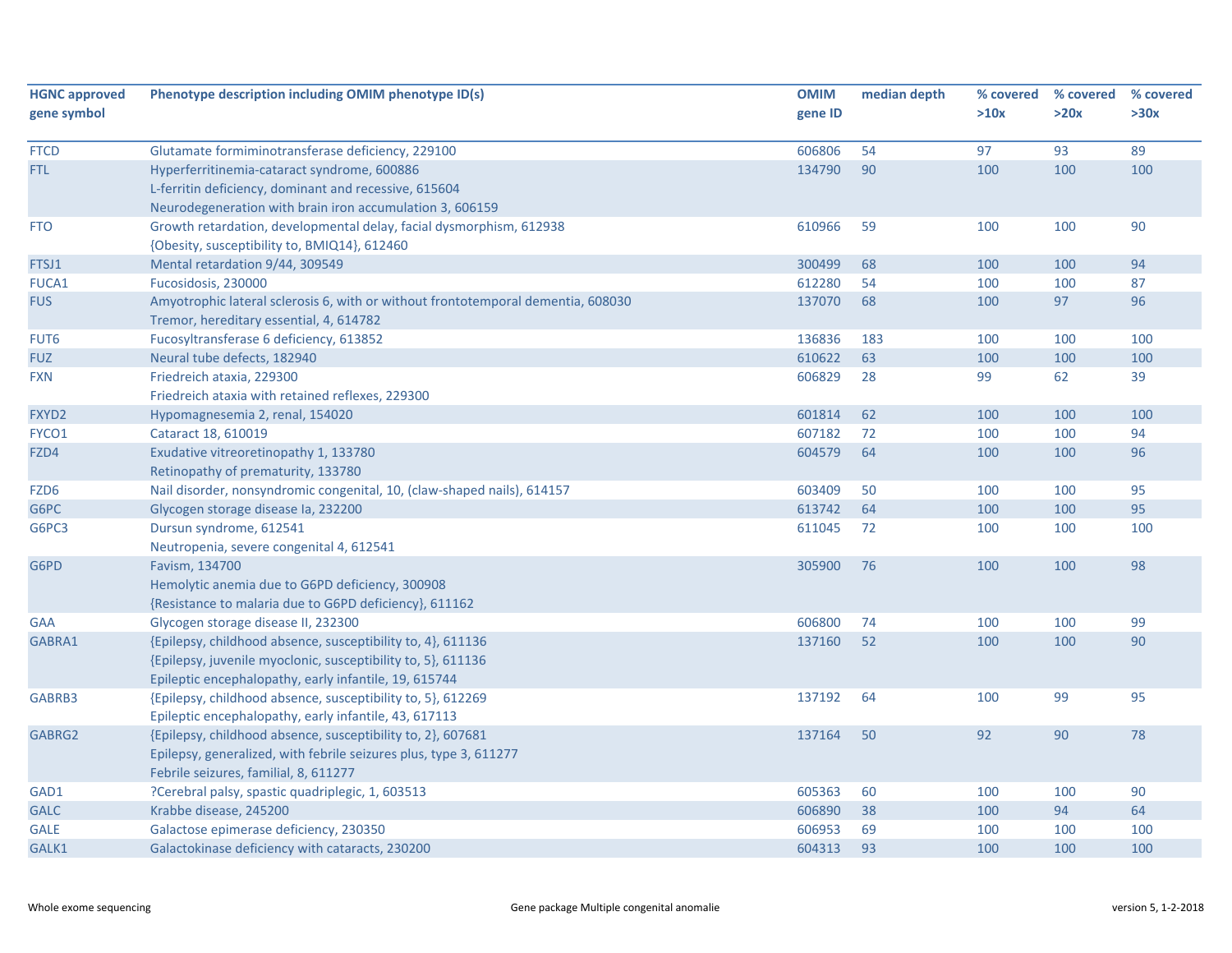| <b>HGNC approved</b> | Phenotype description including OMIM phenotype ID(s)                       | <b>OMIM</b> | median depth | % covered | % covered | % covered |
|----------------------|----------------------------------------------------------------------------|-------------|--------------|-----------|-----------|-----------|
| gene symbol          |                                                                            | gene ID     |              | >10x      | >20x      | >30x      |
|                      |                                                                            |             |              |           |           |           |
| <b>GALNS</b>         | Mucopolysaccharidosis IVA, 253000                                          | 612222      | 59           | 100       | 100       | 94        |
| GALNT3               | Tumoral calcinosis, hyperphosphatemic, familial, 211900                    | 601756      | 56           | 100       | 100       | 91        |
| <b>GALT</b>          | Galactosemia, 230400                                                       | 606999      | 96           | 100       | 100       | 100       |
| <b>GAMT</b>          | Cerebral creatine deficiency syndrome 2, 612736                            | 601240      | 60           | 100       | 97        | 90        |
| <b>GAN</b>           | Giant axonal neuropathy-1, 256850                                          | 605379      | 62           | 100       | 100       | 94        |
| <b>GARS</b>          | Charcot-Marie-Tooth disease, type 2D, 601472                               | 600287      | 48           | 100       | 99        | 85        |
|                      | Neuropathy, distal hereditary motor, type VA, 600794                       |             |              |           |           |           |
| GATA1                | Anemia, with/without neutropenia and/or platelet abnormalities, 300835     | 305371      | 54           | 100       | 99        | 94        |
|                      | Leukemia, megakaryoblastic, with or without Down syndrome, somatic, 190685 |             |              |           |           |           |
|                      | Thrombocytopenia with beta-thalassemia, 314050                             |             |              |           |           |           |
|                      | Thrombocytopenia, with or without dyserythropoietic anemia, 300367         |             |              |           |           |           |
| GATA2                | Emberger syndrome, 614038                                                  | 137295      | 86           | 100       | 100       | 100       |
|                      | Immunodeficiency 21, 614172                                                |             |              |           |           |           |
|                      | {Leukemia, acute myeloid, susceptibility to}, 601626                       |             |              |           |           |           |
|                      | {Myelodysplastic syndrome, susceptibility to}, 614286                      |             |              |           |           |           |
| GATA3                | Hypoparathyroidism, sensorineural deafness, and renal dysplasia, 146255    | 131320      | 75           | 100       | 100       | 100       |
| GATA4                | Atrial septal defect 2, 607941                                             | 600576      | 42           | 100       | 86        | 65        |
|                      | Atrioventricular septal defect 4, 614430                                   |             |              |           |           |           |
|                      | ?Testicular anomalies with or without congenital heart disease, 615542     |             |              |           |           |           |
|                      | Tetralogy of Fallot, 187500                                                |             |              |           |           |           |
|                      | Ventricular septal defect 1, 614429                                        |             |              |           |           |           |
| GATA5                | No OMIM phenotype                                                          | 611496      | 66           | 100       | 100       | 99        |
| GATA6                | Atrial septal defect 9, 614475                                             | 601656      | 61           | 100       | 91        | 74        |
|                      | Atrioventricular septal defect 5, 614474                                   |             |              |           |           |           |
|                      | Pancreatic agenesis and congenital heart defects, 600001                   |             |              |           |           |           |
|                      | Persistent truncus arteriosus, 217095                                      |             |              |           |           |           |
|                      | Tetralogy of Fallot, 187500                                                |             |              |           |           |           |
| GATAD1               | ?Cardiomyopathy, dilated, 2B, 614672                                       | 614518      | 44           | 100       | 96        | 75        |
| GATAD2B              | Mental retardation 18, 615074                                              | 614998      | 50           | 100       | 100       | 91        |
| <b>GATM</b>          | Cerebral creatine deficiency syndrome 3, 612718                            | 602360      | 44           | 100       | 100       | 89        |
| <b>GBA</b>           | Gaucher disease, perinatal lethal, 608013                                  | 606463      | 145          | 100       | 100       | 100       |
|                      | Gaucher disease, type I, 230800                                            |             |              |           |           |           |
|                      | Gaucher disease, type II, 230900                                           |             |              |           |           |           |
|                      | Gaucher disease, type III, 231000                                          |             |              |           |           |           |
|                      | Gaucher disease, type IIIC, 231005                                         |             |              |           |           |           |
|                      | {Lewy body dementia, susceptibility to}, 127750                            |             |              |           |           |           |
|                      | {Parkinson disease, late-onset, susceptibility to}, 168600                 |             |              |           |           |           |
| GBA2                 | Spastic paraplegia 46, 614409                                              | 609471      | 100          | 100       | 100       | 100       |
|                      |                                                                            |             |              |           |           |           |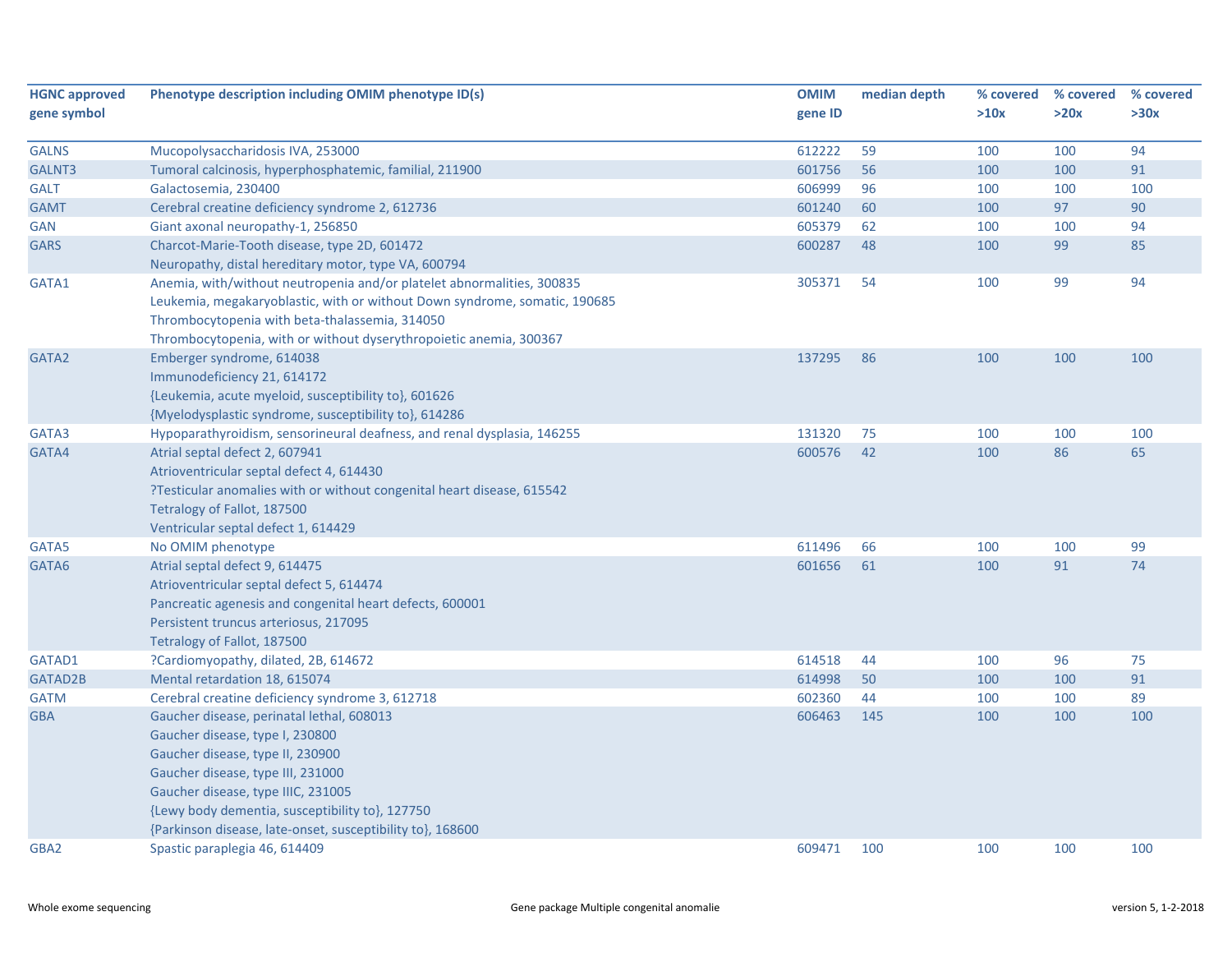| <b>HGNC approved</b><br>gene symbol | Phenotype description including OMIM phenotype ID(s)                                                                                                                                                                                                                                                                                             | <b>OMIM</b><br>gene ID | median depth | % covered<br>>10x | % covered<br>>20x | % covered<br>>30x |
|-------------------------------------|--------------------------------------------------------------------------------------------------------------------------------------------------------------------------------------------------------------------------------------------------------------------------------------------------------------------------------------------------|------------------------|--------------|-------------------|-------------------|-------------------|
| GBE1                                | Glycogen storage disease IV, 232500<br>Polyglucosan body disease, adult form, 263570                                                                                                                                                                                                                                                             | 607839                 | 49           | 100               | 95                | 75                |
| <b>GCDH</b>                         | Glutaricaciduria, type I, 231670                                                                                                                                                                                                                                                                                                                 | 608801                 | 79           | 100               | 100               | 100               |
| GCH1                                | Dystonia, DOPA-responsive, with or without hyperphenylalaninemia, 128230<br>Hyperphenylalaninemia, BH4-deficient, B, 233910                                                                                                                                                                                                                      | 600225                 | 45           | 100               | 99                | 87                |
| <b>GCK</b>                          | Diabetes mellitus, noninsulin-dependent, late onset, 125853<br>Diabetes mellitus, permanent neonatal, 606176<br>Hyperinsulinemic hypoglycemia, familial, 3, 602485<br>MODY, type II, 125851                                                                                                                                                      | 138079                 | 73           | 100               | 100               | 100               |
| <b>GCLC</b>                         | Hemolytic anemia due to gamma-glutamylcysteine synthetase deficiency, 230450<br>{Myocardial infarction, susceptibility to}, 608446                                                                                                                                                                                                               | 606857                 | 57           | 100               | 99                | 86                |
| GCM <sub>2</sub>                    | Hyperparathyroidism 4, 617343<br>Hypoparathyroidism, familial isolated, 146200                                                                                                                                                                                                                                                                   | 603716                 | 68           | 100               | 100               | 97                |
| GCNT2                               | Adult i phenotype without cataract, 110800<br>[Blood group, Ii], 110800<br>Cataract 13 with adult i phenotype, 116700                                                                                                                                                                                                                            | 600429                 | 62           | 100               | 100               | 96                |
| <b>GCSH</b>                         | Glycine encephalopathy, 605899                                                                                                                                                                                                                                                                                                                   | 238330                 | 70           | 100               | 91                | 57                |
| GDAP1                               | Charcot-Marie-Tooth disease, axonal, type 2K, 607831<br>Charcot-Marie-Tooth disease, axonal, with vocal cord paresis, 607706<br>Charcot-Marie-Tooth disease, recessive intermediate, A, 608340<br>Charcot-Marie-Tooth disease, type 4A, 214400                                                                                                   | 606598                 | 55           | 100               | 100               | 98                |
| GDF1                                | Double-outlet right ventricle, 217095<br>Right atrial isomerism, 208530<br>Tetralogy of Fallot, 187500<br>Transposition of great arteries, dextro-looped 3, 613854                                                                                                                                                                               | 602880                 | 40           | 100               | 90                | 65                |
| GDF <sub>2</sub>                    | Telangiectasia, hereditary hemorrhagic, type 5, 615506                                                                                                                                                                                                                                                                                           | 605120                 | 79           | 100               | 100               | 100               |
| GDF3                                | Klippel-Feil syndrome 3, 613702<br>Microphthalmia with coloboma 6, 613703<br>Microphthalmia, isolated 7, 613704                                                                                                                                                                                                                                  | 606522                 | 93           | 100               | 100               | 100               |
| GDF5                                | ?Acromesomelic dysplasia, Hunter-Thompson type, 201250<br>Brachydactyly, type A1, C, 615072<br>Brachydactyly, type A2, 112600<br>Brachydactyly, type C, 113100<br>Chondrodysplasia, Grebe type, 200700<br>Du Pan syndrome, 228900<br>Multiple synostoses syndrome 2, 610017<br>{Osteoarthritis-5}, 612400<br>Symphalangism, proximal, 1B, 615298 | 601146                 | 109          | 100               | 100               | 100               |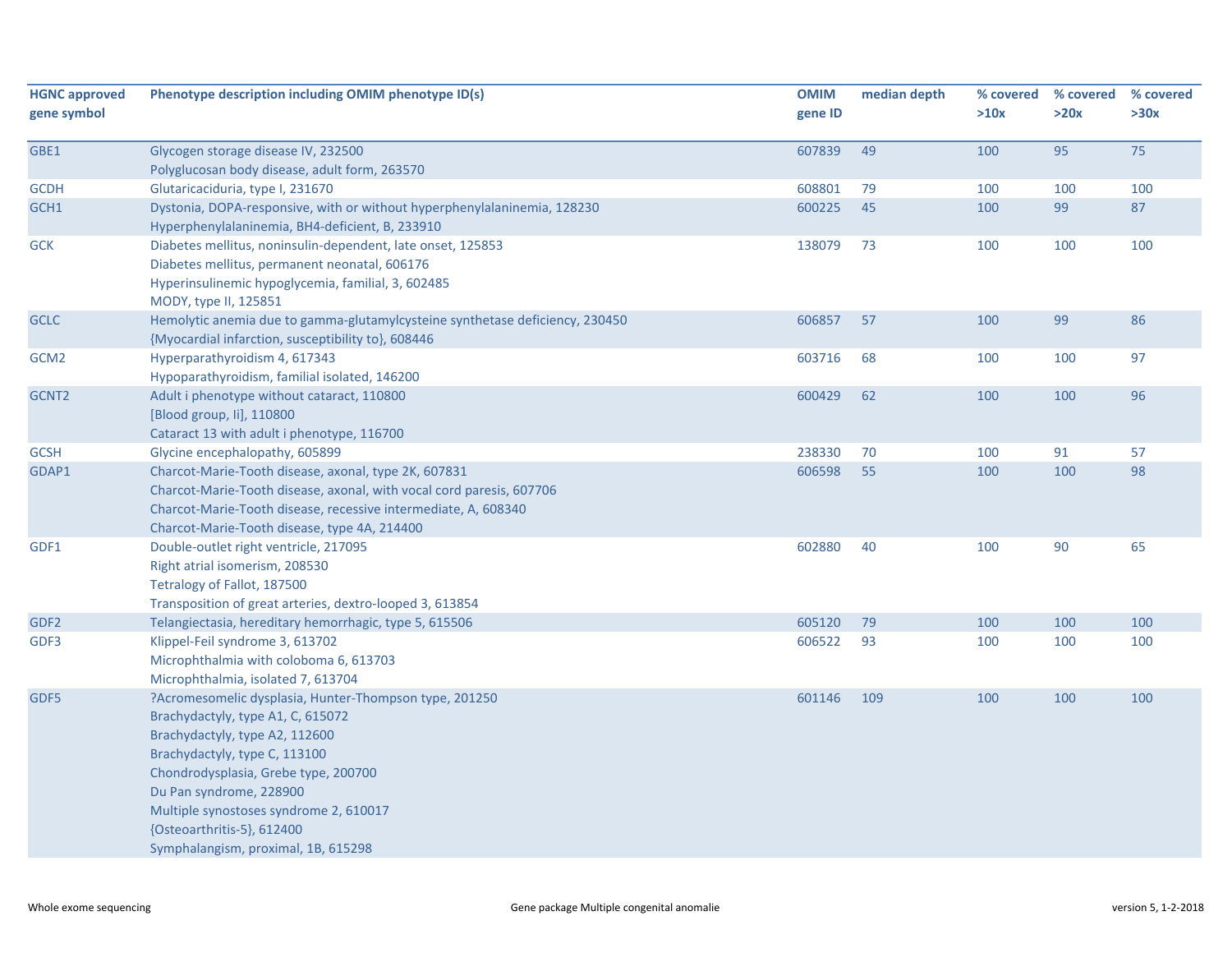| <b>HGNC approved</b> | Phenotype description including OMIM phenotype ID(s)                                          | <b>OMIM</b> | median depth | % covered | % covered | % covered |
|----------------------|-----------------------------------------------------------------------------------------------|-------------|--------------|-----------|-----------|-----------|
| gene symbol          |                                                                                               | gene ID     |              | >10x      | >20x      | >30x      |
|                      |                                                                                               |             |              |           |           |           |
| GDF6                 | Klippel-Feil syndrome 1, 118100                                                               | 601147      | 86           | 100       | 100       | 99        |
|                      | Leber congenital amaurosis 17, 615360                                                         |             |              |           |           |           |
|                      | Microphthalmia with coloboma 6, digenic, 613703                                               |             |              |           |           |           |
|                      | Microphthalmia, isolated 4, 613094                                                            |             |              |           |           |           |
| GDI1                 | Mental retardation 41, 300849                                                                 | 300104      | 75           | 100       | 100       | 98        |
| <b>GDNF</b>          | Central hypoventilation syndrome, 209880                                                      | 600837      | 66           | 100       | 100       | 100       |
|                      | {Hirschsprung disease, susceptibility to, 3}, 613711                                          |             |              |           |           |           |
|                      | {Pheochromocytoma, modifier of}, 171300                                                       |             |              |           |           |           |
| <b>GFAP</b>          | Alexander disease, 203450                                                                     | 137780      | 54           | 100       | 100       | 97        |
| <b>GFER</b>          | Myopathy progressive, with congenital cataract, hearing loss, and developmental delay, 613076 | 600924      | 48           | 100       | 100       | 98        |
| GFI1                 | ?Neutropenia, nonimmune chronic idiopathic, of adults, 607847                                 | 600871      | 90           | 100       | 100       | 100       |
|                      | ?Neutropenia, severe congenital 2, 613107                                                     |             |              |           |           |           |
| GFI1B                | Bleeding disorder, platelet-type, 17, 187900                                                  | 604383      | 85           | 100       | 100       | 100       |
| GFM1                 | Combined oxidative phosphorylation deficiency 1, 609060                                       | 606639      | 52           | 100       | 99        | 88        |
| GFPT1                | Myasthenia, congenital, 12, with tubular aggregates, 610542                                   | 138292      | 41           | 100       | 97        | 73        |
| <b>GGCX</b>          | Pseudoxanthoma elasticum-like disorder with multiple coagulation factor deficiency, 610842    | 137167      | 56           | 100       | 100       | 96        |
|                      | Vitamin K-dependent clotting factors, combined deficiency of, 1, 277450                       |             |              |           |           |           |
| GH <sub>1</sub>      | Growth hormone deficiency, isolated, type IA, 262400                                          | 139250      | 126          | 100       | 100       | 100       |
|                      | Growth hormone deficiency, isolated, type IB, 612781                                          |             |              |           |           |           |
|                      | Growth hormone deficiency, isolated, type II, 173100                                          |             |              |           |           |           |
|                      | Kowarski syndrome, 262650                                                                     |             |              |           |           |           |
| <b>GHR</b>           | Growth hormone insensitivity, partial, 604271                                                 | 600946      | 57           | 100       | 99        | 92        |
|                      | {Hypercholesterolemia, familial, modifier of}, 143890                                         |             |              |           |           |           |
|                      | Increased responsiveness to growth hormone                                                    |             |              |           |           |           |
|                      | Laron dwarfism, 262500                                                                        |             |              |           |           |           |
| <b>GHRHR</b>         | Growth hormone deficiency, isolated, type IB, 612781                                          | 139191      | 56           | 100       | 99        | 91        |
| <b>GHSR</b>          | Growth hormone deficiency, isolated partial, 615925                                           | 601898      | 93           | 100       | 100       | 100       |
| <b>GIF</b>           | Intrinsic factor deficiency, 261000                                                           | 609342      | 60           | 100       | 100       | 93        |
| GIGYF2               | {Parkinson disease 11}, 607688                                                                | 612003      | 47           | 100       | 95        | 79        |
| GIPC3                | Deafness 15, 601869                                                                           | 608792      | 85           | 98        | 90        | 84        |
| GJA1                 | Atrioventricular septal defect 3, 600309                                                      | 121014      | 79           | 100       | 100       | 100       |
|                      | Craniometaphyseal dysplasia, 218400                                                           |             |              |           |           |           |
|                      | Erythrokeratodermia variabilis et progressiva, 133200                                         |             |              |           |           |           |
|                      | Hypoplastic left heart syndrome 1, 241550                                                     |             |              |           |           |           |
|                      | Oculodentodigital dysplasia, 164200                                                           |             |              |           |           |           |
|                      | Oculodentodigital dysplasia, 257850                                                           |             |              |           |           |           |
|                      | Palmoplantar keratoderma with congenital alopecia, 104100                                     |             |              |           |           |           |
|                      | Syndactyly, type III, 186100                                                                  |             |              |           |           |           |
|                      |                                                                                               |             |              |           |           |           |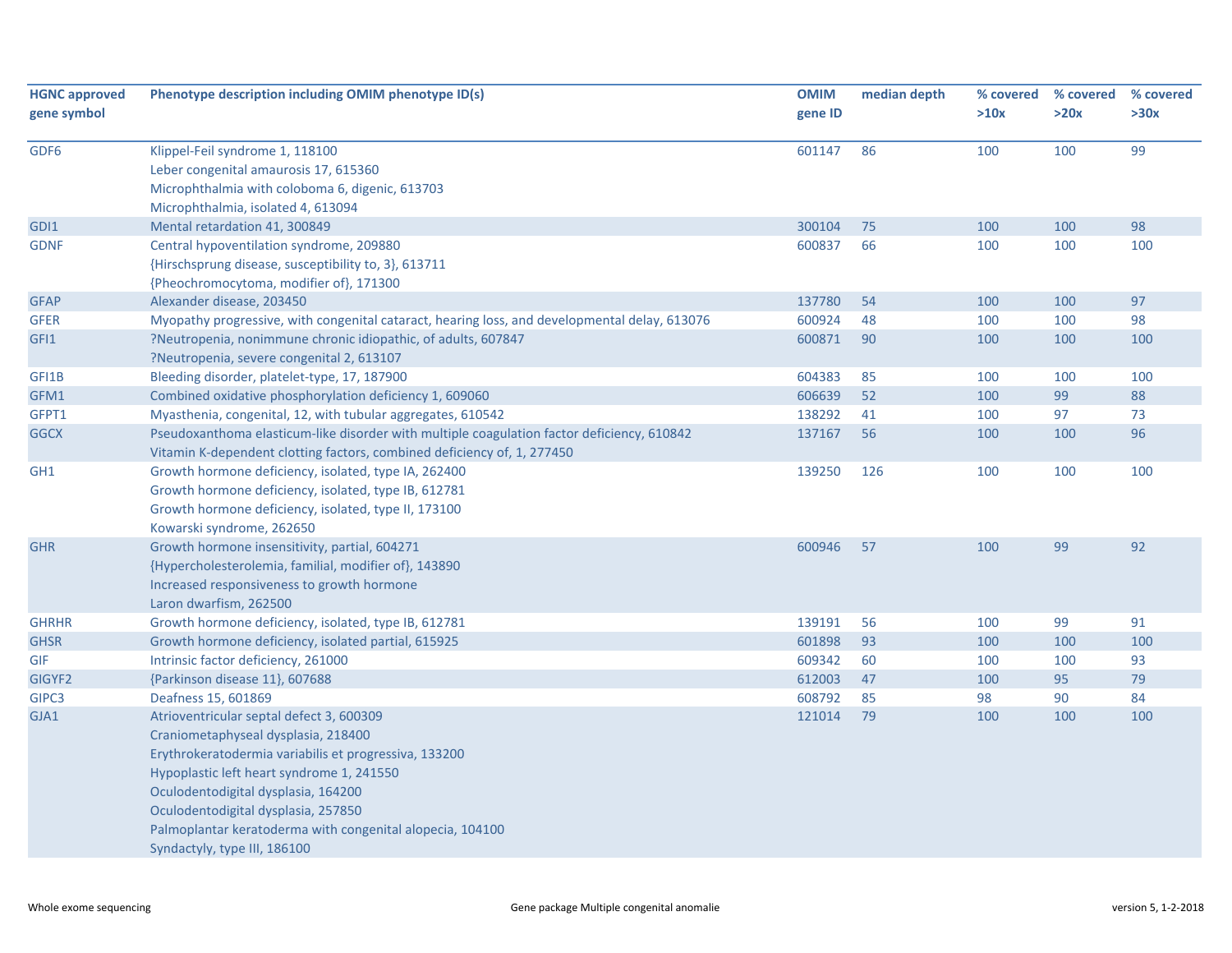| <b>HGNC approved</b>     | Phenotype description including OMIM phenotype ID(s)                                                                | <b>OMIM</b> | median depth | % covered  | % covered | % covered |
|--------------------------|---------------------------------------------------------------------------------------------------------------------|-------------|--------------|------------|-----------|-----------|
| gene symbol              |                                                                                                                     | gene ID     |              | >10x       | >20x      | >30x      |
| GJA3                     | Cataract 14, multiple types, 601885                                                                                 | 121015      | 104          | 100        | 100       | 100       |
| GJA5                     | Atrial fibrillation, familial, 11, 614049                                                                           | 121013      | 122          | 100        | 100       | 100       |
|                          | Atrial standstill, digenic (GJA5/SCN5A), 108770                                                                     |             |              |            |           |           |
| GJA8                     | Cataract 1, multiple types, 116200                                                                                  | 600897      | 92           | 100        | 100       | 100       |
|                          | Charcot-Marie-Tooth neuropathy dominant, 1, 302800                                                                  | 304040      | 72           | 100        | 100       | 98        |
| GJB1<br>GJB <sub>2</sub> | Bart-Pumphrey syndrome, 149200                                                                                      | 121011      | 114          | 100        | 100       | 100       |
|                          | Deafness 3A, 601544                                                                                                 |             |              |            |           |           |
|                          | Deafness 1A, 220290                                                                                                 |             |              |            |           |           |
|                          | Hystrix-like ichthyosis with deafness, 602540                                                                       |             |              |            |           |           |
|                          |                                                                                                                     |             |              |            |           |           |
|                          | Keratitis-ichthyosis-deafness syndrome, 148210                                                                      |             |              |            |           |           |
|                          | Keratoderma, palmoplantar, with deafness, 148350                                                                    |             |              |            |           |           |
| GJB3                     | Vohwinkel syndrome, 124500<br>Deafness 2B, 612644                                                                   | 603324      | 117          | 100        | 100       | 100       |
|                          |                                                                                                                     |             |              |            |           |           |
|                          | Deafness, with peripheral neuropathy<br><b>Deafness</b>                                                             |             |              |            |           |           |
|                          | Deafness, digenic, GJB2/GJB3, 220290                                                                                |             |              |            |           |           |
|                          |                                                                                                                     |             |              |            |           |           |
|                          | Erythrokeratodermia variabilis et progressiva, 133200                                                               | 605425      | 124          |            | 100       | 100       |
| GJB4<br>GJB6             | Erythrokeratodermia variabilis with erythema gyratum repens, 133200<br>Deafness 3B, 612643                          | 604418      | 57           | 100<br>100 | 100       | 97        |
|                          |                                                                                                                     |             |              |            |           |           |
|                          | Deafness 1B, 612645                                                                                                 |             |              |            |           |           |
|                          | Deafness, digenic GJB2/GJB6, 220290<br>Ectodermal dysplasia 2, Clouston type, 129500                                |             |              |            |           |           |
| GJC <sub>2</sub>         |                                                                                                                     | 608803      | 52           | 97         | 86        | 75        |
|                          | Leukodystrophy, hypomyelinating, 2, 608804<br>Lymphedema, hereditary, IC, 613480                                    |             |              |            |           |           |
|                          | Spastic paraplegia 44, 613206                                                                                       |             |              |            |           |           |
| ${\sf GK}$               | Glycerol kinase deficiency, 307030                                                                                  | 300474      | 47           | 100        | 91        | 74        |
| <b>GLA</b>               | Fabry disease, 301500                                                                                               | 300644      | 85           | 100        | 100       | 100       |
|                          | Fabry disease, cardiac variant, 301500                                                                              |             |              |            |           |           |
| GLB1                     | GM1-gangliosidosis, type I, 230500                                                                                  | 611458      | 67           | 100        | 99        | 87        |
|                          | GM1-gangliosidosis, type II, 230600                                                                                 |             |              |            |           |           |
|                          | GM1-gangliosidosis, type III, 230650                                                                                |             |              |            |           |           |
|                          | Mucopolysaccharidosis type IVB (Morquio), 253010                                                                    |             |              |            |           |           |
|                          | Glycine encephalopathy, 605899                                                                                      | 238300      | 50           |            | 94        | 82        |
| <b>GLDC</b>              |                                                                                                                     |             |              | 100        |           |           |
| GLE1                     | Arthrogryposis, lethal, with anterior horn cell disease, 611890<br>Lethal congenital contracture syndrome 1, 253310 | 603371      | 49           | 100        | 99        | 87        |
|                          |                                                                                                                     |             |              |            |           | 99        |
| GLI <sub>2</sub>         | Culler-Jones syndrome, 615849                                                                                       | 165230      | 81           | 100        | 100       |           |
|                          | Holoprosencephaly 9, 610829                                                                                         |             |              |            |           |           |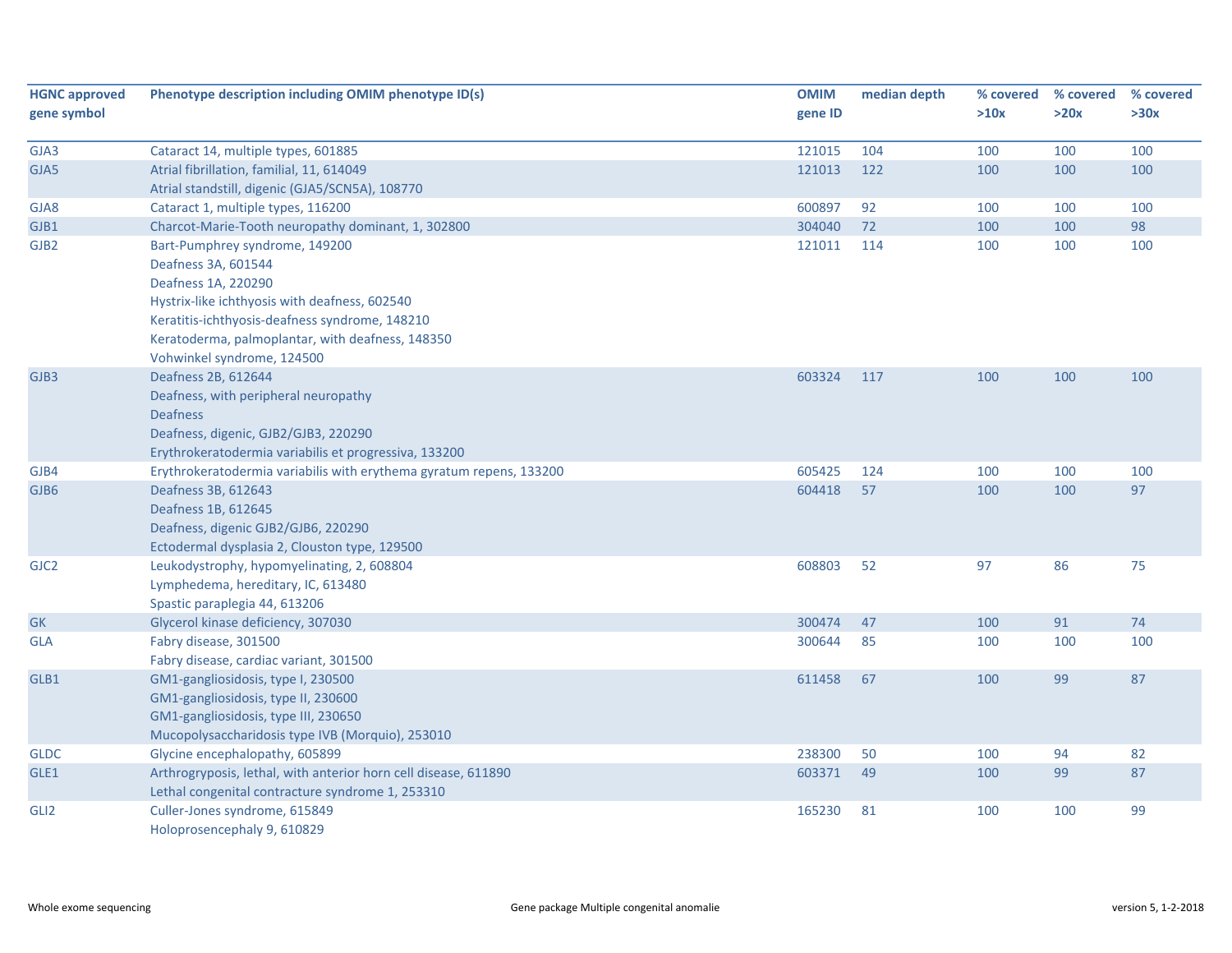| <b>HGNC approved</b> | Phenotype description including OMIM phenotype ID(s)                                                | <b>OMIM</b> | median depth | % covered | % covered | % covered |
|----------------------|-----------------------------------------------------------------------------------------------------|-------------|--------------|-----------|-----------|-----------|
| gene symbol          |                                                                                                     | gene ID     |              | >10x      | >20x      | >30x      |
|                      |                                                                                                     |             |              |           |           |           |
| GLI3                 | Greig cephalopolysyndactyly syndrome, 175700                                                        | 165240      | 92           | 100       | 100       | 97        |
|                      | {Hypothalamic hamartomas, somatic}, 241800                                                          |             |              |           |           |           |
|                      | Pallister-Hall syndrome, 146510                                                                     |             |              |           |           |           |
|                      | Polydactyly, postaxial, types A1 and B, 174200                                                      |             |              |           |           |           |
|                      | Polydactyly, preaxial, type IV, 174700                                                              |             |              |           |           |           |
| GLIS2                | Nephronophthisis 7, 611498                                                                          | 608539      | 61           | 100       | 100       | 93        |
| GLIS3                | Diabetes mellitus, neonatal, with congenital hypothyroidism, 610199                                 | 610192      | 85           | 100       | 100       | 98        |
| <b>GLMN</b>          | Glomuvenous malformations, 138000                                                                   | 601749      | 54           | 100       | 92        | 76        |
| GLRA1                | Hyperekplexia, hereditary 1 or recessive, 149400                                                    | 138491      | 58           | 100       | 97        | 86        |
| <b>GLRB</b>          | Hyperekplexia 2, 614619                                                                             | 138492      | 48           | 100       | 100       | 89        |
| GLRX5                | Anemia, sideroblastic, 3, pyridoxine-refractory, 616860                                             | 609588      | 53           | 100       | 100       | 86        |
|                      | Spasticity, childhood-onset, with hyperglycinemia, 616859                                           |             |              |           |           |           |
| GLUD1                | Hyperinsulinism-hyperammonemia syndrome, 606762                                                     | 138130      | 64           | 100       | 93        | 85        |
| <b>GLUL</b>          | Glutamine deficiency, congenital, 610015                                                            | 138290      | 62           | 100       | 100       | 98        |
| <b>GLYCTK</b>        | D-glyceric aciduria, 220120                                                                         | 610516      | 108          | 100       | 100       | 100       |
| GM <sub>2</sub> A    | GM2-gangliosidosis, AB variant, 272750                                                              | 613109      | 72           | 100       | 100       | 100       |
| <b>GMPPA</b>         | Alacrima, achalasia, and mental retardation syndrome, 615510                                        | 615495      | 69           | 100       | 100       | 100       |
| <b>GMPPB</b>         | Muscular dystrophy-dystroglycanopathy (congenital with brain and eye anomalies), type A, 14, 615350 | 615320      | 105          | 100       | 100       | 100       |
|                      | Muscular dystrophy-dystroglycanopathy (congenital with mental retardation), type B, 14, 615351      |             |              |           |           |           |
|                      | Muscular dystrophy-dystroglycanopathy (limb-girdle), type C, 14, 615352                             |             |              |           |           |           |
| <b>GMPS</b>          | No OMIM phenotype                                                                                   | 600358      | 59           | 100       | 99        | 89        |
| <b>GNA11</b>         | Hypocalcemia 2, 615361                                                                              | 139313      | 73           | 100       | 99        | 96        |
|                      | Hypocalciuric hypercalcemia, type II, 145981                                                        |             |              |           |           |           |
| GNAI2                | Pituitary ACTH-secreting adenoma                                                                    | 139360      | 87           | 100       | 100       | 100       |
|                      | Ventricular tachycardia, idiopathic, 192605                                                         |             |              |           |           |           |
| GNAI3                | Auriculocondylar syndrome 1, 602483                                                                 | 139370      | 49           | 100       | 100       | 92        |
| <b>GNAL</b>          | Dystonia 25, 615073                                                                                 | 139312      | 50           | 100       | 98        | 84        |
| GNAO1                | Epileptic encephalopathy, early infantile, 17, 615473                                               | 139311      | 55           | 100       | 98        | 84        |
| <b>GNAQ</b>          | Capillary malformations, congenital, 1, somatic, mosaic, 163000                                     | 600998      | 68           | 100       | 100       | 96        |
|                      | Sturge-Weber syndrome, somatic, mosaic, 185300                                                      |             |              |           |           |           |
| <b>GNAS</b>          | ACTH-independent macronodular adrenal hyperplasia, 219080                                           | 139320      | 86           | 100       | 99        | 97        |
|                      | Acromegaly, somatic, 102200                                                                         |             |              |           |           |           |
|                      | McCune-Albright syndrome, somatic, mosaic, 174800                                                   |             |              |           |           |           |
|                      | Osseous heteroplasia, progressive, 166350                                                           |             |              |           |           |           |
|                      | Pseudohypoparathyroidism Ia, 103580                                                                 |             |              |           |           |           |
|                      | Pseudohypoparathyroidism Ib, 603233                                                                 |             |              |           |           |           |
|                      | Pseudohypoparathyroidism Ic, 612462                                                                 |             |              |           |           |           |
|                      | Pseudopseudohypoparathyroidism, 612463                                                              |             |              |           |           |           |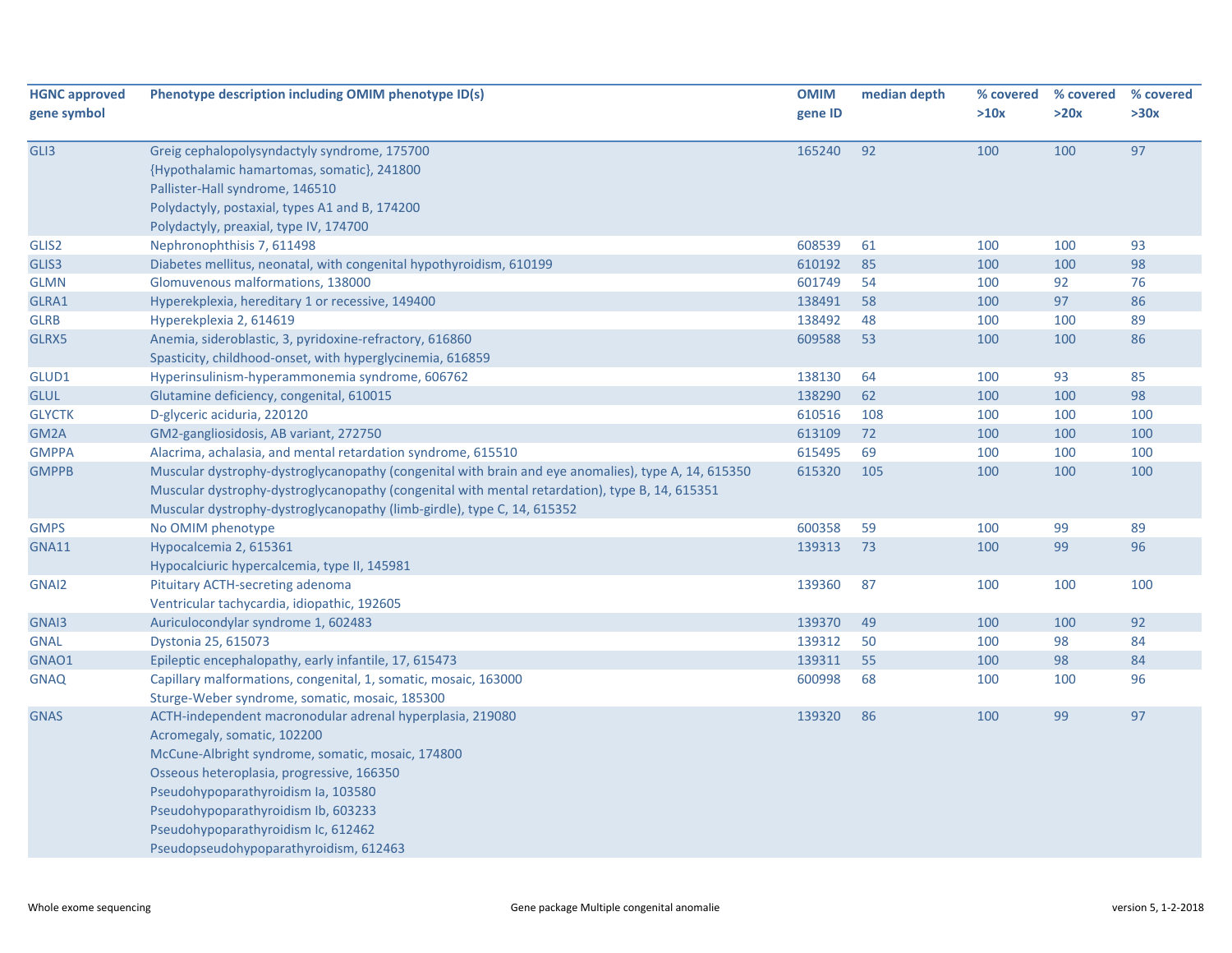| <b>HGNC approved</b> | Phenotype description including OMIM phenotype ID(s)                                    | <b>OMIM</b> | median depth | % covered | % covered | % covered |
|----------------------|-----------------------------------------------------------------------------------------|-------------|--------------|-----------|-----------|-----------|
| gene symbol          |                                                                                         | gene ID     |              | >10x      | >20x      | >30x      |
| GNAT1                | Night blindness, congenital stationary 3, 610444                                        | 139330      | 107          | 100       | 100       | 100       |
|                      | ?Night blindness, congenital stationary, type 1G, 616389                                |             |              |           |           |           |
| GNAT2                | Achromatopsia 4, 613856                                                                 | 139340      | 51           | 100       | 100       | 92        |
| GNB4                 | Charcot-Marie-Tooth disease, dominant intermediate F, 615185                            | 610863      | 52           | 100       | 99        | 90        |
| <b>GNE</b>           | Nonaka myopathy, 605820                                                                 | 603824      | 65           | 100       | 100       | 92        |
|                      | Sialuria, 269921                                                                        |             |              |           |           |           |
| <b>GNMT</b>          | Glycine N-methyltransferase deficiency, 606664                                          | 606628      | 67           | 100       | 100       | 98        |
| <b>GNPAT</b>         | Rhizomelic chondrodysplasia punctata, type 2, 222765                                    | 602744      | 59           | 100       | 98        | 90        |
| <b>GNPTAB</b>        | Mucolipidosis II alpha/beta, 252500                                                     | 607840      | 47           | 100       | 97        | 86        |
|                      | Mucolipidosis III alpha/beta, 252600                                                    |             |              |           |           |           |
| <b>GNPTG</b>         | Mucolipidosis III gamma, 252605                                                         | 607838      | 103          | 100       | 98        | 89        |
| GNRH1                | ?Hypogonadotropic hypogonadism 12 with or without anosmia, 614841                       | 152760      | 41           | 100       | 100       | 89        |
| <b>GNRHR</b>         | Hypogonadotropic hypogonadism 7 without anosmia, 146110                                 | 138850      | 74           | 100       | 100       | 98        |
| <b>GNS</b>           | Mucopolysaccharidosis type IIID, 252940                                                 | 607664      | 46           | 100       | 98        | 88        |
| GOLGA5               | No OMIM phenotype                                                                       | 606918      | 43           | 100       | 98        | 83        |
| <b>GORAB</b>         | Geroderma osteodysplasticum, 231070                                                     | 607983      | 51           | 100       | 100       | 91        |
| GOSR2                | Epilepsy, progressive myoclonic 6, 614018                                               | 604027      | 48           | 100       | 91        | 80        |
| GOT1                 | Aspartate aminotransferase, serum level of, QTL1, 614419                                | 138180      | 55           | 100       | 100       | 99        |
| GP1BA                | Bernard-Soulier syndrome, type A1 (recessive), 231200                                   | 606672      | 77           | 100       | 98        | 96        |
|                      | Bernard-Soulier syndrome, type A2 (dominant), 153670                                    |             |              |           |           |           |
|                      | {Nonarteritic anterior ischemic optic neuropathy, susceptibility to}, 258660            |             |              |           |           |           |
|                      | von Willebrand disease, platelet-type, 177820                                           |             |              |           |           |           |
| GP1BB                | Bernard-Soulier syndrome, type B, 231200                                                | 138720      | 50           | 100       | 97        | 77        |
|                      | Giant platelet disorder, isolated, 231200                                               |             |              |           |           |           |
| GP <sub>6</sub>      | Bleeding disorder, platelet-type, 11, 614201                                            | 605546      | 68           | 100       | 100       | 97        |
| GP <sub>9</sub>      | Bernard-Soulier syndrome, type C, 231200                                                | 173515      | 87           | 100       | 100       | 100       |
| GPC3                 | Simpson-Golabi-Behmel syndrome, type 1, 312870                                          | 300037      | 42           | 100       | 94        | 79        |
|                      | Wilms tumor, somatic, 194070                                                            |             |              |           |           |           |
| GPC6                 | Omodysplasia 1, 258315                                                                  | 604404      | 53           | 100       | 100       | 91        |
| GPD1                 | Hypertriglyceridemia, transient infantile, 614480                                       | 138420      | 57           | 100       | 100       | 98        |
| GPD1L                | Brugada syndrome 2, 611777                                                              | 611778      | 79           | 100       | 100       | 96        |
| <b>GPHN</b>          | Molybdenum cofactor deficiency C, 615501                                                | 603930      | 48           | 100       | 99        | 84        |
| <b>GPI</b>           | Hemolytic anemia, nonspherocytic, due to glucose phosphate isomerase deficiency, 613470 | 172400      | 79           | 100       | 100       | 99        |
| <b>GPR143</b>        | Nystagmus 6, congenital, 300814                                                         | 300808      | 38           | 100       | 89        | 67        |
|                      | Ocular albinism, type I, Nettleship-Falls type, 300500                                  |             |              |           |           |           |
| <b>GPR179</b>        | Night blindness, congenital stationary (complete), 1E, 614565                           | 614515      | 91           | 100       | 100       | 100       |
| GPSM <sub>2</sub>    | Chudley-McCullough syndrome, 604213                                                     | 609245      | 70           | 100       | 99        | 90        |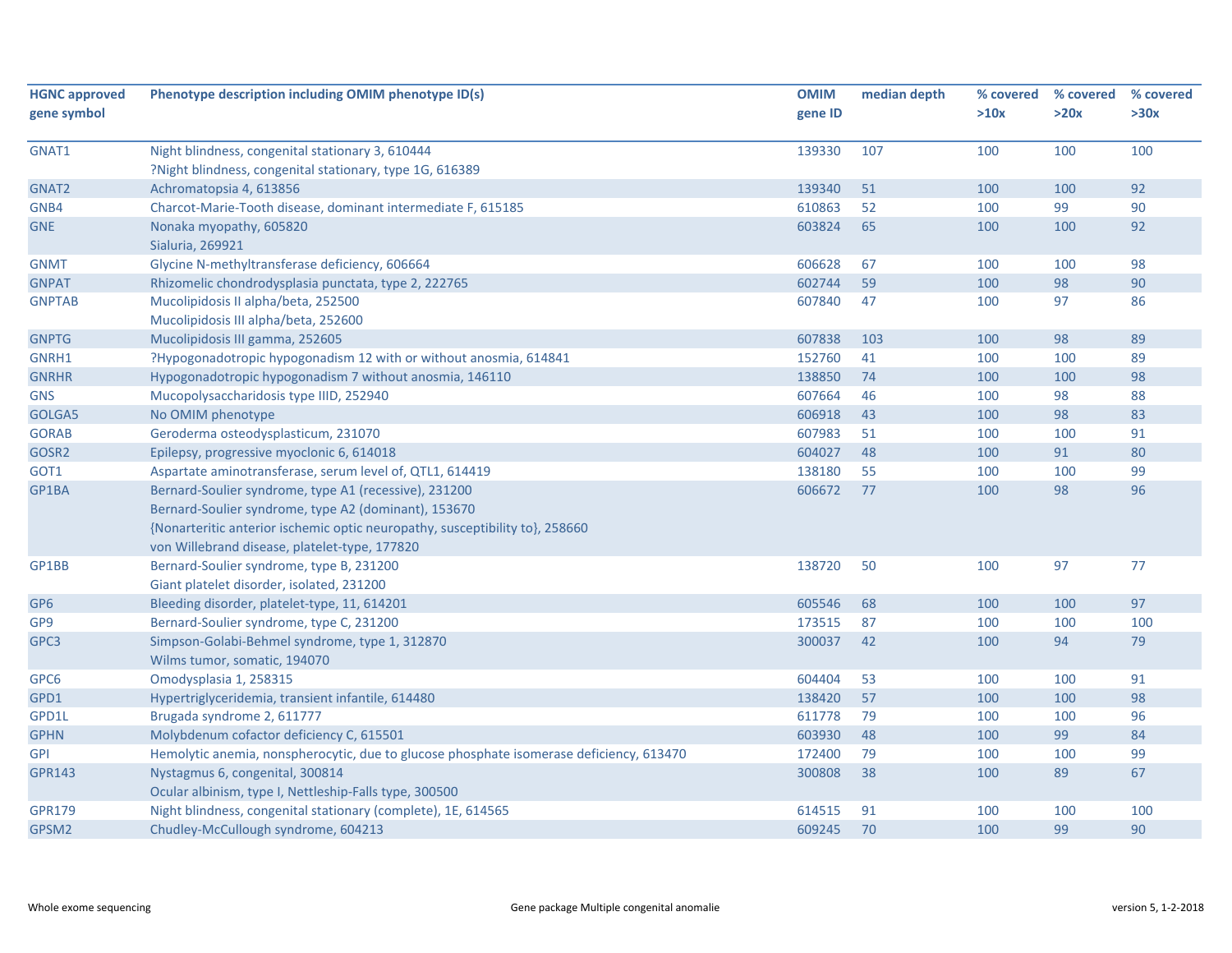| <b>HGNC approved</b><br>gene symbol | Phenotype description including OMIM phenotype ID(s)                                                           | <b>OMIM</b><br>gene ID | median depth | % covered<br>>10x | % covered<br>>20x | % covered<br>>30x |
|-------------------------------------|----------------------------------------------------------------------------------------------------------------|------------------------|--------------|-------------------|-------------------|-------------------|
|                                     |                                                                                                                |                        |              |                   |                   |                   |
| GRHL <sub>2</sub>                   | Deafness 28, 608641                                                                                            | 608576                 | 56           | 100               | 99                | 87                |
|                                     | Ectodermal dysplasia/short stature syndrome, 616029                                                            |                        |              |                   |                   |                   |
| GRHL3                               | Van der Woude syndrome 2, 606713                                                                               | 608317                 | 73           | 100               | 100               | 96                |
| <b>GRHPR</b>                        | Hyperoxaluria, primary, type II, 260000                                                                        | 604296                 | 60           | 100               | 100               | 94                |
| GRIA3                               | Mental retardation 94, 300699                                                                                  | 305915                 | 42           | 100               | 97                | 80                |
| GRIK2                               | Mental retardation, 6, 611092                                                                                  | 138244                 | 63           | 100               | 99                | 92                |
| GRIN1                               | Mental retardation 8, 614254                                                                                   | 138249                 | 75           | 100               | 100               | 97                |
| GRIN2A                              | Epilepsy, focal, with speech disorder and with or without mental retardation, 245570                           | 138253                 | 76           | 100               | 100               | 99                |
| <b>GRIN2B</b>                       | Epileptic encephalopathy, early infantile, 27, 616139<br>Mental retardation 6, 613970                          | 138252                 | 89           | 100               | 100               | 96                |
| GRIP1                               | Fraser syndrome, 219000                                                                                        | 604597                 | 60           | 100               | 99                | 91                |
| GRK1                                | Oguchi disease-2, 613411                                                                                       | 180381                 | 75           | 100               | 100               | 97                |
| GRM1                                | Spinocerebellar ataxia 13, 614831                                                                              | 604473                 | 83           | 100               | 100               | 95                |
| GRM6                                | Night blindness, congenital stationary (complete), 1B, 257270                                                  | 604096                 | 80           | 100               | 92                | 82                |
| <b>GRN</b>                          | Aphasia, primary progressive, 607485                                                                           | 138945                 | 101          | 100               | 100               | 100               |
|                                     | Ceroid lipofuscinosis, neuronal, 11, 614706                                                                    |                        |              |                   |                   |                   |
|                                     | Frontotemporal lobar degeneration with ubiquitin-positive inclusions, 607485                                   |                        |              |                   |                   |                   |
| GRXCR1                              | Deafness 25, 613285                                                                                            | 613283                 | 66           | 100               | 100               | 94                |
| <b>GSC</b>                          | Short stature, auditory canal atresia, mandibular hypoplasia, skeletal abnormalities, 602471                   | 138890                 | 75           | 100               | 100               | 100               |
| <b>GSN</b>                          | Amyloidosis, Finnish type, 105120                                                                              | 137350                 | 60           | 100               | 100               | 97                |
| <b>GSS</b>                          | Glutathione synthetase deficiency, 266130<br>Hemolytic anemia due to glutathione synthetase deficiency, 231900 | 601002                 | 58           | 100               | 100               | 95                |
| GTF2H5                              | Trichothiodystrophy 3, photosensitive, 616395                                                                  | 608780                 | 41           | 100               | 100               | 85                |
| GTPBP3                              | Combined oxidative phosphorylation deficiency 23, 616198                                                       | 608536                 | 85           | 100               | 100               | 99                |
| GUCA1A                              | Cone dystrophy-3, 602093                                                                                       | 600364                 | 66           | 100               | 100               | 100               |
|                                     | Cone-rod dystrophy 14, 602093                                                                                  |                        |              |                   |                   |                   |
| GUCA1B                              | Retinitis pigmentosa 48, 613827                                                                                | 602275                 | 96           | 100               | 100               | 100               |
| GUCY1A3                             | Moyamoya 6 with achalasia, 615750                                                                              | 139396                 | 55           | 100               | 98                | 90                |
| GUCY2C                              | Diarrhea 6, 614616                                                                                             | 601330                 | 55           | 100               | 99                | 84                |
|                                     | Meconium ileus, 614665                                                                                         |                        |              |                   |                   |                   |
| GUCY2D                              | Cone-rod dystrophy 6, 601777                                                                                   | 600179                 | 73           | 100               | 100               | 99                |
|                                     | Leber congenital amaurosis 1, 204000                                                                           |                        |              |                   |                   |                   |
| GUCY2F                              | No OMIM phenotype                                                                                              | 300041                 | 37           | 100               | 94                | 72                |
| <b>GUSB</b>                         | Mucopolysaccharidosis VII, 253220                                                                              | 611499                 | 74           | 100               | 95                | 85                |
| GYG1                                | ?Glycogen storage disease XV, 613507                                                                           | 603942                 | 44           | 100               | 100               | 92                |
|                                     | Polyglucosan body myopathy 2, 616199                                                                           |                        |              |                   |                   |                   |
| GYS1                                | Glycogen storage disease 0, muscle, 611556                                                                     | 138570                 | 78           | 100               | 100               | 98                |
| GYS2                                | Glycogen storage disease 0, liver, 240600                                                                      | 138571                 | 46           | 100               | 99                | 88                |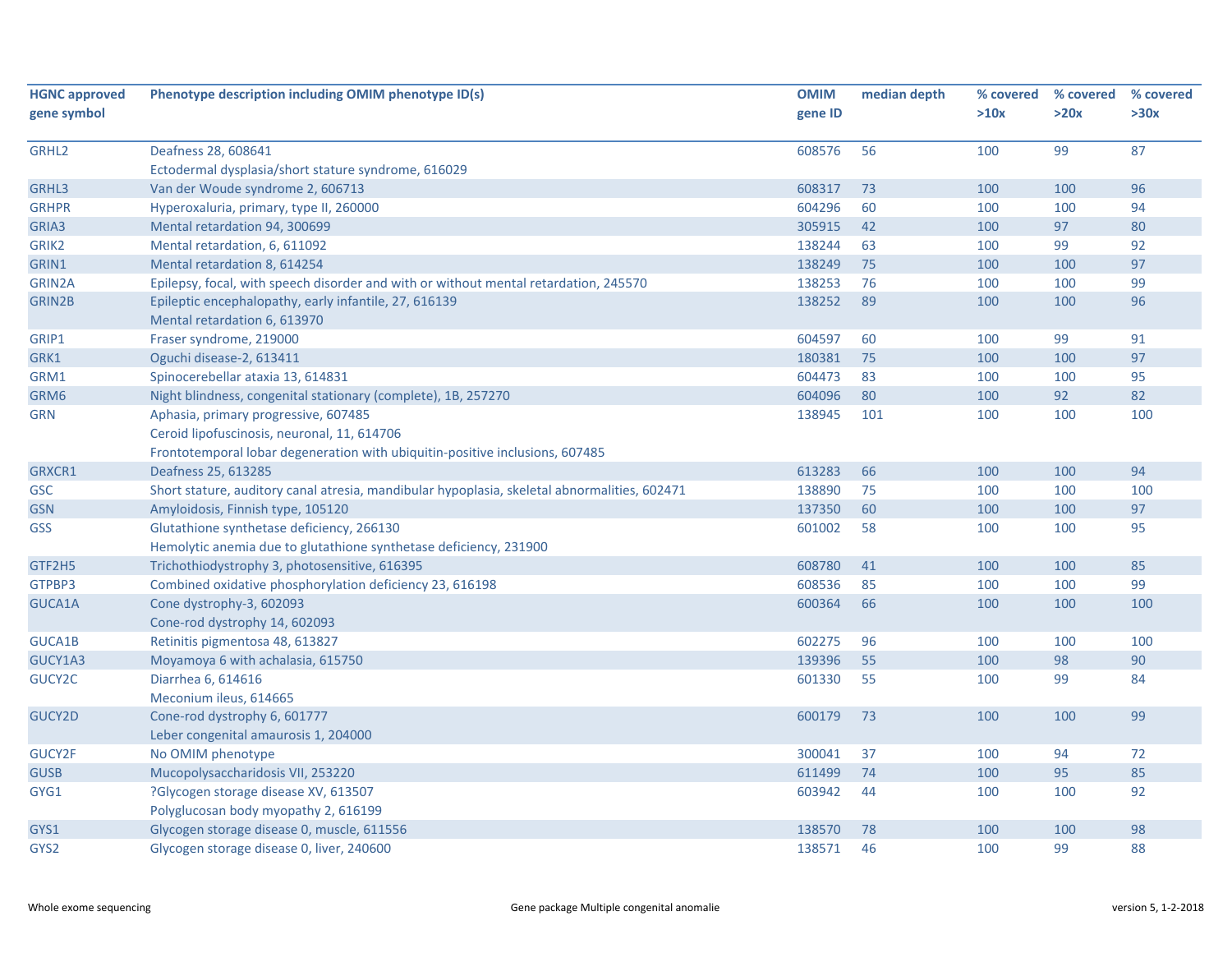| <b>HGNC approved</b><br>gene symbol | Phenotype description including OMIM phenotype ID(s)                                                                                                                                                                                                                                                                               | <b>OMIM</b><br>gene ID | median depth     | % covered<br>>10x | % covered<br>>20x | % covered<br>>30x |
|-------------------------------------|------------------------------------------------------------------------------------------------------------------------------------------------------------------------------------------------------------------------------------------------------------------------------------------------------------------------------------|------------------------|------------------|-------------------|-------------------|-------------------|
| H <sub>19</sub>                     | Beckwith-Wiedemann syndrome, 130650<br>Silver-Russell syndrome, 180860<br>Wilms tumor 2, 194071                                                                                                                                                                                                                                    | 103280                 | No coverage data |                   |                   |                   |
| H <sub>6</sub> P <sub>D</sub>       | Cortisone reductase deficiency 1, 604931                                                                                                                                                                                                                                                                                           | 138090                 | 96               | 100               | 100               | 100               |
| <b>HADH</b>                         | 3-hydroxyacyl-CoA dehydrogenase deficiency, 231530<br>Hyperinsulinemic hypoglycemia, familial, 4, 609975                                                                                                                                                                                                                           | 601609                 | 47               | 100               | 100               | 92                |
| <b>HADHA</b>                        | Fatty liver, acute, of pregnancy, 609016<br>HELLP syndrome, maternal, of pregnancy, 609016<br>LCHAD deficiency, 609016<br>Trifunctional protein deficiency, 609015                                                                                                                                                                 | 600890                 | 71               | 100               | 100               | 89                |
| <b>HADHB</b>                        | Trifunctional protein deficiency, 609015                                                                                                                                                                                                                                                                                           | 143450                 | 51               | 100               | 98                | 87                |
| <b>HAMP</b>                         | Hemochromatosis, type 2B, 613313                                                                                                                                                                                                                                                                                                   | 606464                 | 72               | 100               | 100               | 100               |
| <b>HARS</b>                         | Charcot-Marie-Tooth disease, axonal, type 2W, 616625<br>Usher syndrome type 3B, 614504                                                                                                                                                                                                                                             | 142810                 | 71               | 100               | 100               | 96                |
| HARS <sub>2</sub>                   | ?Perrault syndrome 2, 614926                                                                                                                                                                                                                                                                                                       | 600783                 | 60               | 100               | 100               | 96                |
| HAX1                                | Neutropenia, severe congenital 3, 610738                                                                                                                                                                                                                                                                                           | 605998                 | 79               | 100               | 100               | 99                |
| HBA1                                | Erythremias, alpha-<br>Heinz body anemias, alpha-, 140700<br>Hemoglobin H disease, nondeletional, 613978<br>Methemoglobinemias, alpha-<br>Thalassemias, alpha-, 604131                                                                                                                                                             | 141800                 | 178              | 100               | 100               | 100               |
| HBA2                                | Erythrocytosis<br>Heinz body anemia, 140700<br>Hemoglobin H disease, nondeletional, 613978<br>Hypochromic microcytic anemia<br>Thalassemia, alpha-, 604131                                                                                                                                                                         | 141850                 | 134              | 100               | 100               | 100               |
| <b>HBB</b>                          | Delta-beta thalassemia, 141749<br>Erythremias, beta-<br>Heinz body anemias, beta-, 140700<br>Hereditary persistence of fetal hemoglobin, 141749<br>{Malaria, resistance to}, 611162<br>Methemoglobinemias, beta-<br>Sickle cell anemia, 603903<br>Thalassemia-beta, dominant inclusion-body, 603902<br>Thalassemias, beta-, 613985 | 141900                 | 87               | 100               | 100               | 100               |
| <b>HBD</b>                          | Thalassemia due to Hb Lepore<br>Thalassemia, delta-                                                                                                                                                                                                                                                                                | 142000                 | 86               | 100               | 100               | 100               |
| HBG1                                | Fetal hemoglobin quantitative trait locus 1, 141749                                                                                                                                                                                                                                                                                | 142200                 | 128              | 100               | 100               | 97                |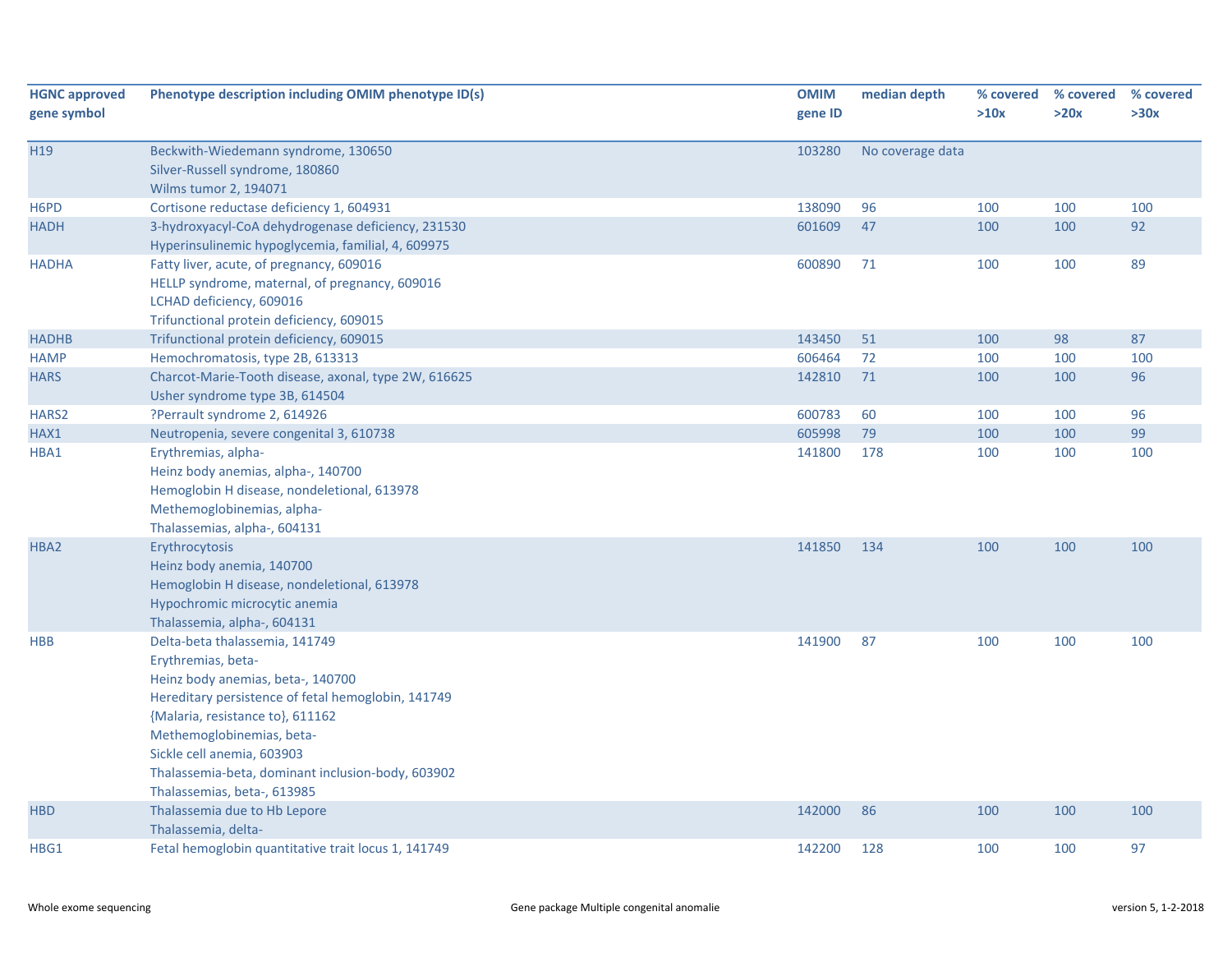| <b>HGNC approved</b> | Phenotype description including OMIM phenotype ID(s)                                                             | <b>OMIM</b> | median depth | % covered | % covered | % covered |
|----------------------|------------------------------------------------------------------------------------------------------------------|-------------|--------------|-----------|-----------|-----------|
| gene symbol          |                                                                                                                  | gene ID     |              | >10x      | >20x      | >30x      |
|                      |                                                                                                                  |             |              |           |           |           |
| HBG <sub>2</sub>     | Cyanosis, transient neonatal, 613977                                                                             | 142250      | 250          | 100       | 100       | 100       |
| <b>HCCS</b>          | Linear skin defects with multiple congenital anomalies 1, 309801                                                 | 300056      | 35           | 100       | 90        | 54        |
| HCFC1                | Mental retardation 3 (methylmalonic acidemia and homocysteinemia, cblX type), 309541                             | 300019      | 79           | 100       | 100       | 97        |
| HCN4                 | Brugada syndrome 8, 613123                                                                                       | 605206      | 89           | 100       | 100       | 98        |
|                      | Sick sinus syndrome 2, 163800                                                                                    |             |              |           |           |           |
| <b>HCRT</b>          | ?Narcolepsy 1, 161400                                                                                            | 602358      | 78           | 100       | 100       | 100       |
| HDAC4                | No OMIM phenotype                                                                                                | 605314      | 70           | 100       | 100       | 98        |
| HDAC6                | ?Chondrodysplasia with platyspondyly, distinctive brachydactyly, hydrocephaly, and microphthalmia, 300863 300272 |             | 68           | 100       | 99        | 94        |
| HDAC8                | Cornelia de Lange syndrome 5, 300882                                                                             | 300269      | 33           | 100       | 95        | 65        |
| <b>HEPACAM</b>       | Megalencephalic leukoencephalopathy with subcortical cysts 2A, 613925                                            | 611642      | 62           | 100       | 100       | 90        |
|                      | Megalencephalic leukoencephalopathy with subcortical cysts 2B, remitting, with or without mental                 |             |              |           |           |           |
|                      | retardation, 613926                                                                                              |             |              |           |           |           |
| HERC <sub>2</sub>    | Mental retardation 38, 615516                                                                                    | 605837      | 73           | 100       | 99        | 95        |
|                      | [Skin/hair/eye pigmentation 1, blond/brown hair], 227220                                                         |             |              |           |           |           |
|                      | [Skin/hair/eye pigmentation 1, blue/nonblue eyes], 227220                                                        |             |              |           |           |           |
| HES7                 | Spondylocostal dysostosis 4, 613686                                                                              | 608059      | 47           | 98        | 89        | 82        |
| HESX1                | Growth hormone deficiency with pituitary anomalies, 182230                                                       | 601802      | 60           | 100       | 100       | 83        |
|                      | Pituitary hormone deficiency, combined, 5, 182230                                                                |             |              |           |           |           |
|                      | Septooptic dysplasia, 182230                                                                                     |             |              |           |           |           |
| <b>HEXA</b>          | GM2-gangliosidosis, several forms, 272800                                                                        | 606869      | 54           | 100       | 99        | 87        |
|                      | [Hex A pseudodeficiency], 272800                                                                                 |             |              |           |           |           |
|                      | Tay-Sachs disease, 272800                                                                                        |             |              |           |           |           |
| <b>HEXB</b>          | Sandhoff disease, infantile, juvenile, and adult forms, 268800                                                   | 606873      | 69           | 100       | 100       | 94        |
| HFE                  | {Alzheimer disease, susceptibility to}, 104300                                                                   | 613609      | 71           | 100       | 100       | 98        |
|                      | Hemochromatosis, 235200                                                                                          |             |              |           |           |           |
|                      | {Microvascular complications of diabetes 7}, 612635                                                              |             |              |           |           |           |
|                      | {Porphyria cutanea tarda, susceptibility to}, 176100                                                             |             |              |           |           |           |
|                      | {Porphyria variegata, susceptibility to}, 176200                                                                 |             |              |           |           |           |
|                      | [Transferrin serum level QTL2], 614193                                                                           |             |              |           |           |           |
| HFE <sub>2</sub>     | Hemochromatosis, type 2A, 602390                                                                                 | 608374      | 76           | 100       | 100       | 100       |
| HFM1                 | Premature ovarian failure 9, 615724                                                                              | 615684      | 51           | 100       | 95        | 73        |
| <b>HGD</b>           | Alkaptonuria, 203500                                                                                             | 607474      | 45           | 100       | 97        | 77        |
| <b>HGF</b>           | Deafness 39, 608265                                                                                              | 142409      | 51           | 100       | 99        | 86        |
| <b>HGSNAT</b>        | Mucopolysaccharidosis type IIIC (Sanfilippo C), 252930                                                           | 610453      | 48           | 94        | 94        | 85        |
|                      | Retinitis pigmentosa 73, 616544                                                                                  |             |              |           |           |           |
| <b>HIBCH</b>         | 3-hydroxyisobutryl-CoA hydrolase deficiency, 250620                                                              | 610690      | 38           | 100       | 91        | 61        |
| HINT1                | Neuromyotonia and axonal neuropathy, 137200                                                                      | 601314      | 64           | 100       | 100       | 100       |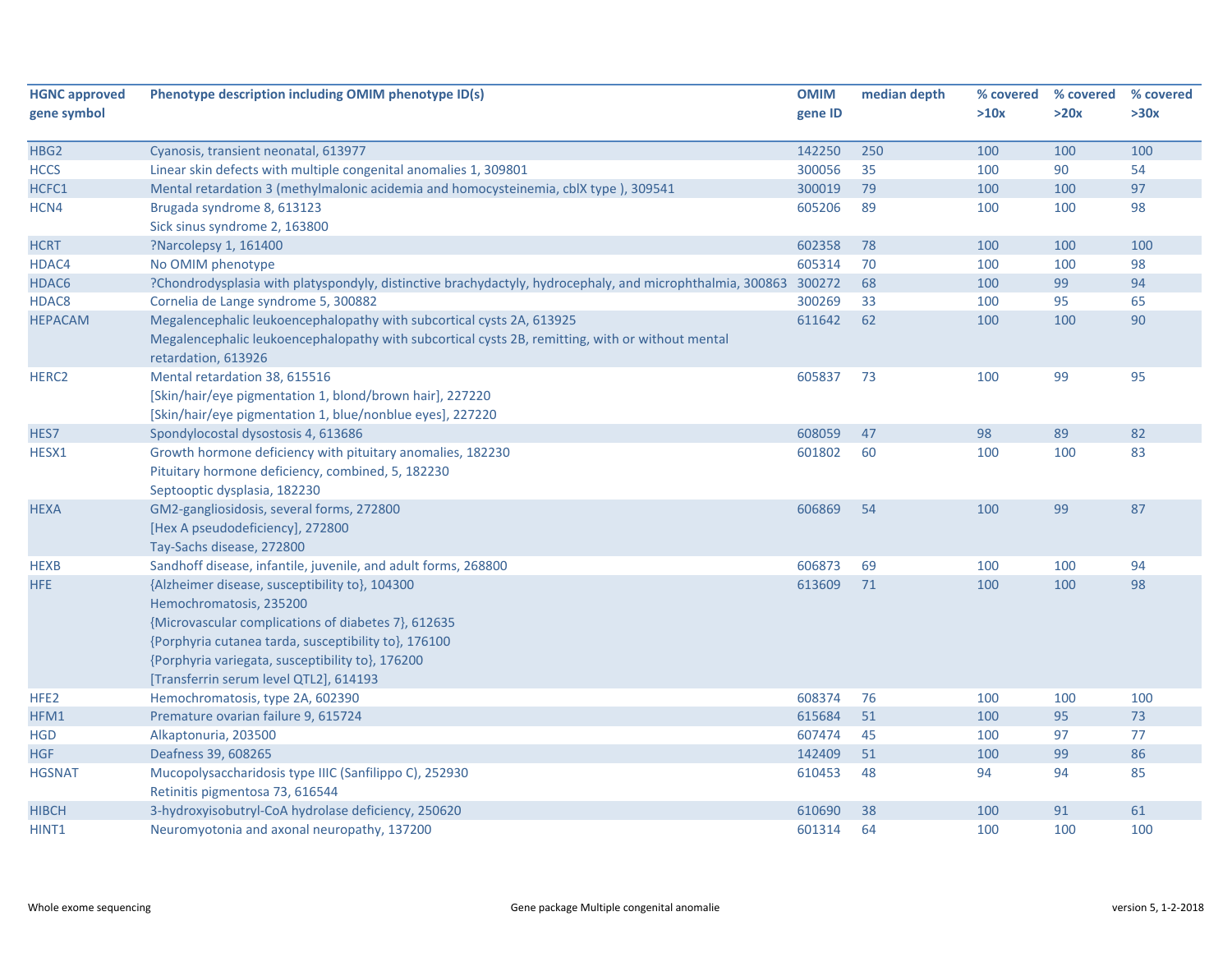| <b>HGNC approved</b><br>gene symbol | Phenotype description including OMIM phenotype ID(s)                                                                                                                                                                                                     | <b>OMIM</b><br>gene ID | median depth | % covered<br>>10x | % covered<br>>20x | % covered<br>>30x |
|-------------------------------------|----------------------------------------------------------------------------------------------------------------------------------------------------------------------------------------------------------------------------------------------------------|------------------------|--------------|-------------------|-------------------|-------------------|
| HK1                                 | Hemolytic anemia due to hexokinase deficiency, 235700<br>Neuropathy, hereditary motor and sensory, Russe type, 605285<br>Retinitis pigmentosa 79, 617460                                                                                                 | 142600                 | 68           | 100               | 99                | 94                |
| <b>HLCS</b><br><b>HMBS</b>          | Holocarboxylase synthetase deficiency, 253270<br>Porphyria, acute intermittent, 176000                                                                                                                                                                   | 609018<br>609806       | 63<br>62     | 100<br>100        | 99<br>100         | 91<br>99          |
| <b>HMGCL</b><br>HMGCS2              | Porphyria, acute intermittent, nonerythroid variant, 176000<br>HMG-CoA lyase deficiency, 246450<br>HMG-CoA synthase-2 deficiency, 605911                                                                                                                 | 613898<br>600234       | 57<br>57     | 100<br>100        | 100<br>100        | 94<br>93          |
| HMOX1                               | Heme oxygenase-1 deficiency, 614034<br>{Pulmonary disease, chronic obstructive, susceptibility to}, 606963                                                                                                                                               | 141250                 | 66           | 100               | 100               | 93                |
| HMX1                                | Oculoauricular syndrome, 612109                                                                                                                                                                                                                          | 142992                 | 34           | 93                | 73                | 62                |
| HNF1A                               | Diabetes mellitus, insulin-dependent, 20, 612520<br>{Diabetes mellitus, insulin-dependent}, 222100<br>{Diabetes mellitus, noninsulin-dependent, 2}, 125853<br>Hepatic adenoma, somatic, 142330<br>MODY, type III, 600496<br>Renal cell carcinoma, 144700 | 142410                 | 75           | 100               | 100               | 99                |
| HNF1B                               | Diabetes mellitus, noninsulin-dependent, 125853<br>{Renal cell carcinoma}, 144700<br>Renal cysts and diabetes syndrome, 137920                                                                                                                           | 189907                 | 77           | 100               | 100               | 99                |
| HNF4A                               | {Diabetes mellitus, noninsulin-dependent}, 125853<br>Fanconi renotubular syndrome 4, with maturity-onset diabetes of the young, 616026<br>MODY, type I, 125850                                                                                           | 600281                 | 72           | 100               | 100               | 98                |
| HNRNPA1                             | Amyotrophic lateral sclerosis 20, 615426<br>?Inclusion body myopathy with early-onset Paget disease without frontotemporal dementia 3, 615424                                                                                                            | 164017                 | 56           | 100               | 99                | 93                |
| HOGA1                               | Hyperoxaluria, primary, type III, 613616                                                                                                                                                                                                                 | 613597                 | 87           | 100               | 100               | 100               |
| HOXA1                               | Athabaskan brainstem dysgenesis syndrome, 601536<br>Bosley-Salih-Alorainy syndrome, 601536                                                                                                                                                               | 142955                 | 104          | 100               | 100               | 100               |
| HOXA11                              | Radioulnar synostosis with amegakaryocytic thrombocytopenia 1, 605432                                                                                                                                                                                    | 142958                 | 69           | 100               | 100               | 100               |
| HOXA13                              | Guttmacher syndrome, 176305<br>Hand-foot-uterus syndrome, 140000                                                                                                                                                                                         | 142959                 | 75           | 86                | 78                | 72                |
| HOXB1                               | Facial paresis, hereditary congenital, 3, 614744                                                                                                                                                                                                         | 142968                 | 91           | 100               | 100               | 100               |
| HOXC13                              | Ectodermal dysplasia 9, hair/nail type, 614931                                                                                                                                                                                                           | 142976                 | 93           | 100               | 100               | 100               |
| HOXD10                              | Charcot-Marie-Tooth disease, foot deformity of, 192950<br>Vertical talus, congenital, 192950                                                                                                                                                             | 142984                 | 79           | 100               | 100               | 100               |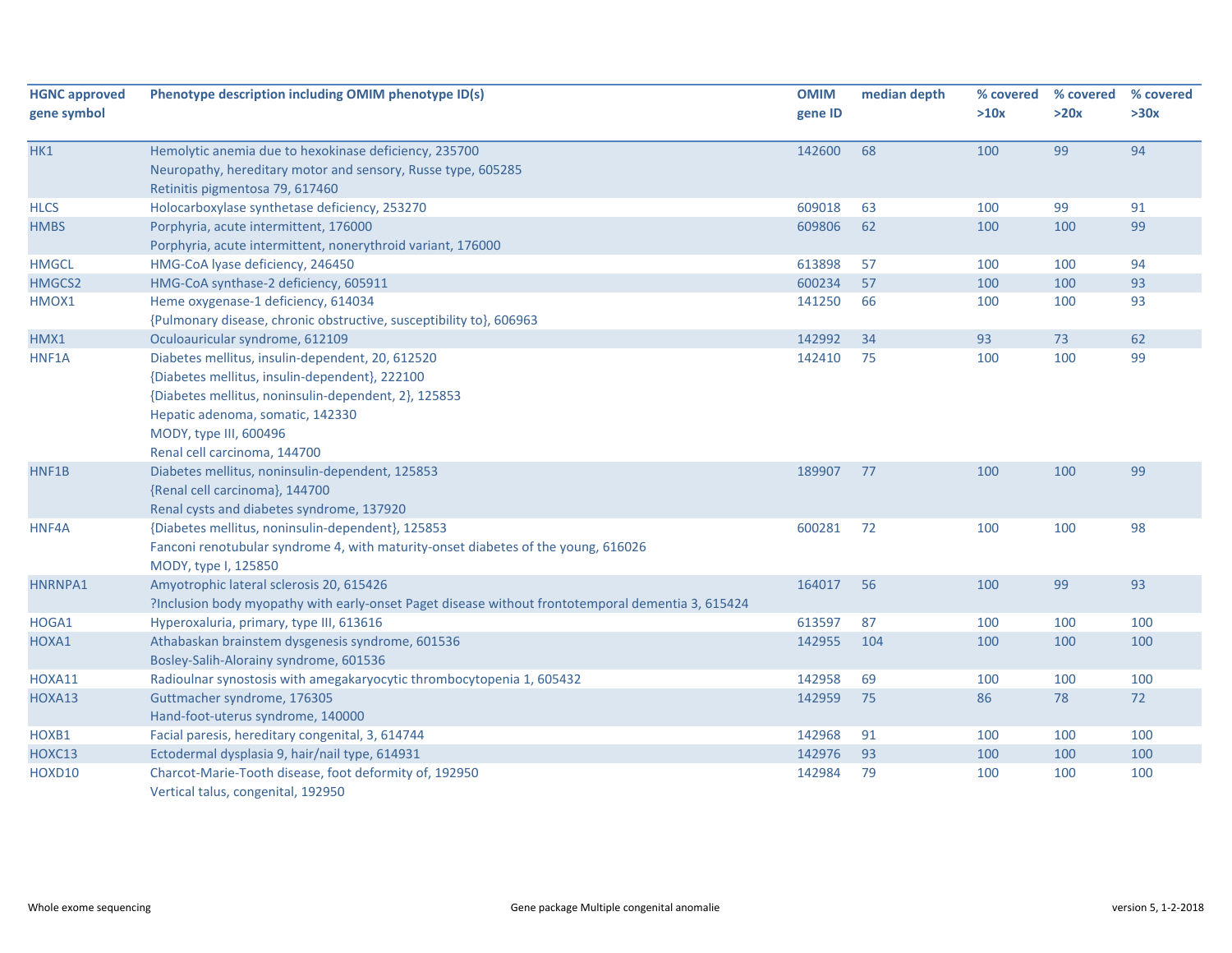| <b>HGNC approved</b><br>gene symbol | Phenotype description including OMIM phenotype ID(s)                                                                                                                                                                                                                                                                                                              | <b>OMIM</b><br>gene ID | median depth | % covered<br>>10x | % covered<br>>20x | % covered<br>>30x |
|-------------------------------------|-------------------------------------------------------------------------------------------------------------------------------------------------------------------------------------------------------------------------------------------------------------------------------------------------------------------------------------------------------------------|------------------------|--------------|-------------------|-------------------|-------------------|
| HOXD13                              | Brachydactyly, type D, 113200<br>Brachydactyly, type E, 113300<br>?Brachydactyly-syndactyly syndrome, 610713<br>Syndactyly, type V, 186300<br>Synpolydactyly 1, 186000                                                                                                                                                                                            | 142989                 | 82           | 100               | 100               | 100               |
| <b>HPD</b>                          | Hawkinsinuria, 140350<br>Tyrosinemia, type III, 276710                                                                                                                                                                                                                                                                                                            | 609695                 | 72           | 100               | 100               | 91                |
| <b>HPGD</b>                         | Cranioosteoarthropathy, 259100<br>Digital clubbing, isolated congenital, 119900<br>Hypertrophic osteoarthropathy, primary 1, 259100                                                                                                                                                                                                                               | 601688                 | 55           | 100               | 100               | 87                |
| HPRT1                               | HPRT-related gout, 300323<br>Lesch-Nyhan syndrome, 300322                                                                                                                                                                                                                                                                                                         | 308000                 | 39           | 100               | 95                | 75                |
| HPS1                                | Hermansky-Pudlak syndrome 1, 203300                                                                                                                                                                                                                                                                                                                               | 604982                 | 70           | 100               | 100               | 99                |
| HPS3                                | Hermansky-Pudlak syndrome 3, 614072                                                                                                                                                                                                                                                                                                                               | 606118                 | 51           | 100               | 98                | 86                |
| HPS4                                | Hermansky-Pudlak syndrome 4, 614073                                                                                                                                                                                                                                                                                                                               | 606682                 | 78           | 100               | 99                | 93                |
| HPS5                                | Hermansky-Pudlak syndrome 5, 614074                                                                                                                                                                                                                                                                                                                               | 607521                 | 50           | 100               | 99                | 85                |
| HPS6                                | Hermansky-Pudlak syndrome 6, 614075                                                                                                                                                                                                                                                                                                                               | 607522                 | 90           | 100               | 100               | 100               |
| HPSE <sub>2</sub>                   | Urofacial syndrome 1, 236730                                                                                                                                                                                                                                                                                                                                      | 613469                 | 47           | 100               | 95                | 85                |
| <b>HR</b>                           | Alopecia universalis, 203655<br>Atrichia with papular lesions, 209500<br>Hypotrichosis 4, 146550                                                                                                                                                                                                                                                                  | 602302                 | 76           | 100               | 99                | 96                |
| <b>HRAS</b>                         | {Bladder cancer, somatic}, 109800<br>Congenital myopathy with excess of muscle spindles, 218040<br>Costello syndrome, 218040<br>{Nevus sebaceous or woolly hair nevus, somatic}, 162900<br>Schimmelpenning-Feuerstein-Mims syndrome, somatic mosaic, 163200<br>{Spitz nevus or nevus spilus, somatic}, 137550<br>{Thyroid carcinoma, follicular, somatic}, 188470 | 190020                 | 105          | 100               | 100               | 100               |
| <b>HRG</b>                          | Thrombophilia due to HRG deficiency, 613116                                                                                                                                                                                                                                                                                                                       | 142640                 | 59           | 100               | 100               | 88                |
| <b>HSD11B1</b>                      | Cortisone reductase deficiency 2, 614662                                                                                                                                                                                                                                                                                                                          | 600713                 | 43           | 100               | 97                | 83                |
| <b>HSD11B2</b>                      | Apparent mineralocorticoid excess, 218030                                                                                                                                                                                                                                                                                                                         | 614232                 | 81           | 96                | 90                | 83                |
| <b>HSD17B10</b>                     | HDS10 mitochondrial disease, 300438                                                                                                                                                                                                                                                                                                                               | 300256                 | 63           | 100               | 100               | 95                |
| <b>HSD17B3</b>                      | Pseudohermaphroditism, male, with gynecomastia, 264300                                                                                                                                                                                                                                                                                                            | 605573                 | 42           | 100               | 95                | 79                |
| <b>HSD17B4</b>                      | D-bifunctional protein deficiency, 261515<br>Perrault syndrome 1, 233400                                                                                                                                                                                                                                                                                          | 601860                 | 49           | 100               | 97                | 80                |
| HSD3B2                              | Adrenal hyperplasia, congenital, due to 3-beta-hydroxysteroid dehydrogenase 2 deficiency, 201810                                                                                                                                                                                                                                                                  | 613890                 | 108          | 100               | 100               | 100               |
| HSD3B7                              | Bile acid synthesis defect, congenital, 1, 607765                                                                                                                                                                                                                                                                                                                 | 607764                 | 90           | 100               | 100               | 100               |
| HSF4                                | Cataract 5, multiple types, 116800                                                                                                                                                                                                                                                                                                                                | 602438                 | 78           | 100               | 100               | 98                |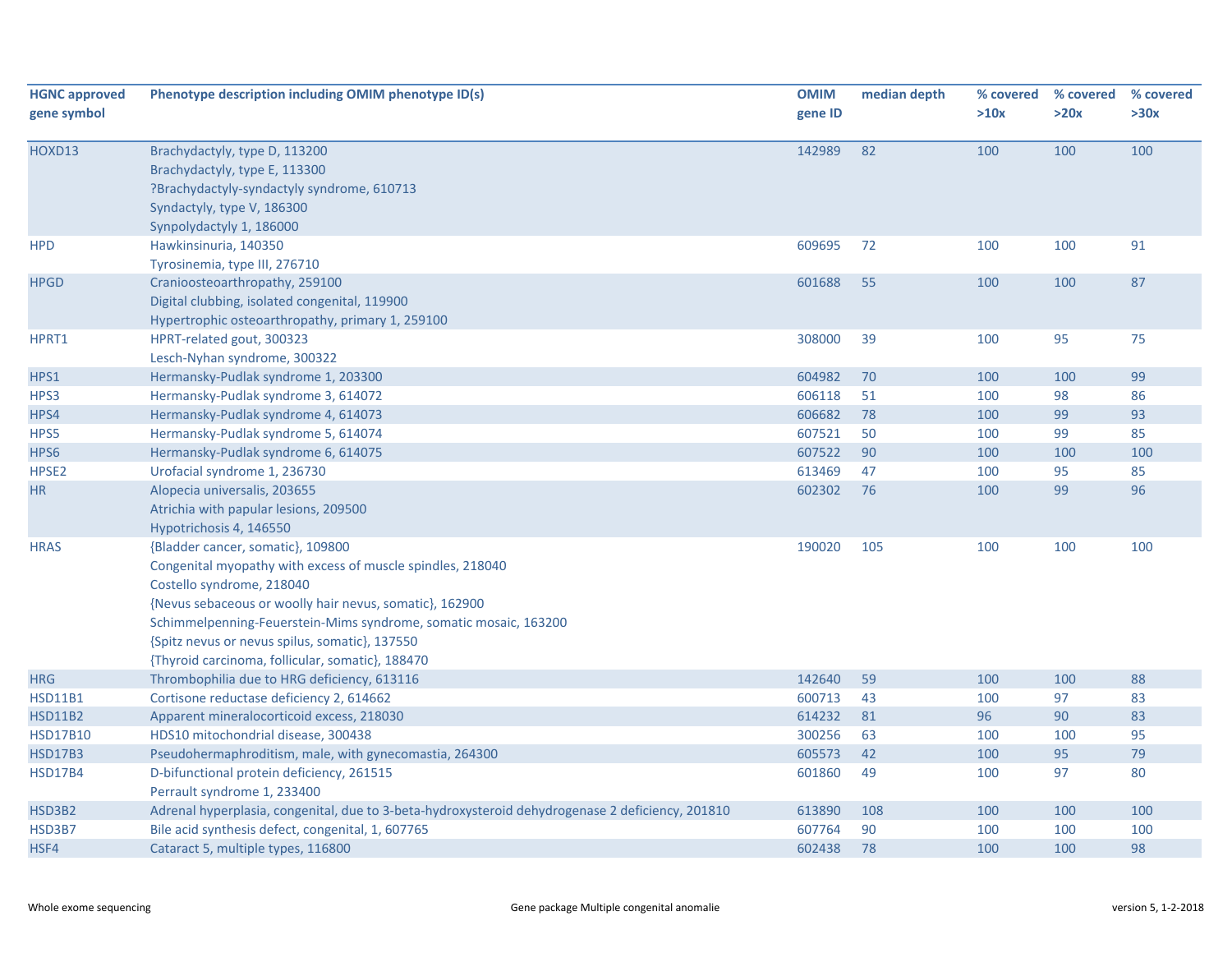| <b>HGNC approved</b><br>gene symbol | Phenotype description including OMIM phenotype ID(s)                                                                                                                                                                                    | <b>OMIM</b><br>gene ID | median depth | % covered<br>>10x | % covered<br>>20x | % covered<br>>30x |
|-------------------------------------|-----------------------------------------------------------------------------------------------------------------------------------------------------------------------------------------------------------------------------------------|------------------------|--------------|-------------------|-------------------|-------------------|
| HSPB1                               | Charcot-Marie-Tooth disease, axonal, type 2F, 606595<br>Neuropathy, distal hereditary motor, type IIB, 608634                                                                                                                           | 602195                 | 84           | 100               | 100               | 88                |
| HSPB3                               | ?Neuronopathy, distal hereditary motor, type IIC, 613376                                                                                                                                                                                | 604624                 | 96           | 100               | 100               | 100               |
| HSPB8                               | Charcot-Marie-Tooth disease, axonal, type 2L, 608673<br>Neuropathy, distal hereditary motor, type IIA, 158590                                                                                                                           | 608014                 | 96           | 100               | 97                | 87                |
| HSPD1                               | Leukodystrophy, hypomyelinating, 4, 612233<br>Spastic paraplegia 13, 605280                                                                                                                                                             | 118190                 | 56           | 100               | 100               | 88                |
| HSPG <sub>2</sub>                   | Dyssegmental dysplasia, Silverman-Handmaker type, 224410<br>Schwartz-Jampel syndrome, type 1, 255800                                                                                                                                    | 142461                 | 78           | 99                | 99                | 99                |
| HTR1A                               | Periodic fever, menstrual cycle dependent, 614674                                                                                                                                                                                       | 109760                 | 107          | 100               | 100               | 100               |
| HTRA1                               | CARASIL syndrome, 600142<br>Cerebral arteriopathy, with subcortical infarcts and leukoencephalopathy, type 2, 616779<br>{Macular degeneration, age-related, 7}, 610149<br>{Macular degeneration, age-related, neovascular type}, 610149 | 602194                 | 54           | 91                | 82                | 64                |
| HTRA2                               | 3-methylglutaconic aciduria, type VIII, 617248<br>{Parkinson disease 13}, 610297                                                                                                                                                        | 606441                 | 102          | 100               | 100               | 97                |
| <b>HTT</b>                          | Huntington disease, 143100<br>Lopes-Maciel-Rodan syndrome, 617435                                                                                                                                                                       | 613004                 | 56           | 99                | 98                | 90                |
| HUWE1                               | Mental retardation syndromic, Turner type, 300706                                                                                                                                                                                       | 300697                 | 45           | 100               | 93                | 76                |
| HYAL1                               | ?Mucopolysaccharidosis type IX, 601492                                                                                                                                                                                                  | 607071                 | 76           | 100               | 100               | 100               |
| <b>HYDIN</b>                        | Ciliary dyskinesia, primary, 5, 608647                                                                                                                                                                                                  | 610812                 | 45           | 100               | 91                | $71$              |
| HYLS1                               | Hydrolethalus syndrome, 236680                                                                                                                                                                                                          | 610693                 | 57           | 100               | 100               | 100               |
| <b>ICK</b>                          | Endocrine-cerebroosteodysplasia, 612651                                                                                                                                                                                                 | 612325                 | 49           | 100               | 94                | 79                |
| <b>ICOS</b>                         | Immunodeficiency, common variable, 1, 607594                                                                                                                                                                                            | 604558                 | 42           | 100               | 100               | 88                |
| IDH <sub>2</sub>                    | D-2-hydroxyglutaric aciduria 2, 613657                                                                                                                                                                                                  | 147650                 | 60           | 100               | 100               | 96                |
| <b>IDH3B</b>                        | Retinitis pigmentosa 46, 612572                                                                                                                                                                                                         | 604526                 | 74           | 100               | 100               | 100               |
| <b>IDS</b>                          | Mucopolysaccharidosis II, 309900                                                                                                                                                                                                        | 300823                 | 63           | 100               | 96                | 85                |
| <b>IDUA</b>                         | Mucopolysaccharidosis Ih, 607014<br>Mucopolysaccharidosis Ih/s, 607015<br>Mucopolysaccharidosis Is, 607016                                                                                                                              | 252800                 | 72           | 100               | 98                | 88                |
| IER3IP1                             | Microcephaly, epilepsy, and diabetes syndrome, 614231                                                                                                                                                                                   | 609382                 | 43           | 100               | 86                | 75                |
| <b>IFITM5</b>                       | Osteogenesis imperfecta, type V, 610967                                                                                                                                                                                                 | 614757                 | 92           | 100               | 100               | 100               |
| IFNGR1                              | {H. pylori infection, susceptibility to}, 600263                                                                                                                                                                                        | 107470                 | 53           | 100               | 98                | 87                |
| <b>IFT122</b>                       | Cranioectodermal dysplasia 1, 218330                                                                                                                                                                                                    | 606045                 | 72           | 100               | 100               | 95                |
| <b>IFT140</b>                       | Short-rib thoracic dysplasia 9 with or without polydactyly, 266920                                                                                                                                                                      | 614620                 | 70           | 100               | 97                | 91                |
| <b>IFT172</b>                       | Retinitis pigmentosa 71, 616394<br>Short-rib thoracic dysplasia 10 with or without polydactyly, 615630                                                                                                                                  | 607386                 | 52           | 100               | 98                | 82                |
| IFT43                               | Cranioectodermal dysplasia 3, 614099                                                                                                                                                                                                    | 614068                 | 54           | 100               | 100               | 92                |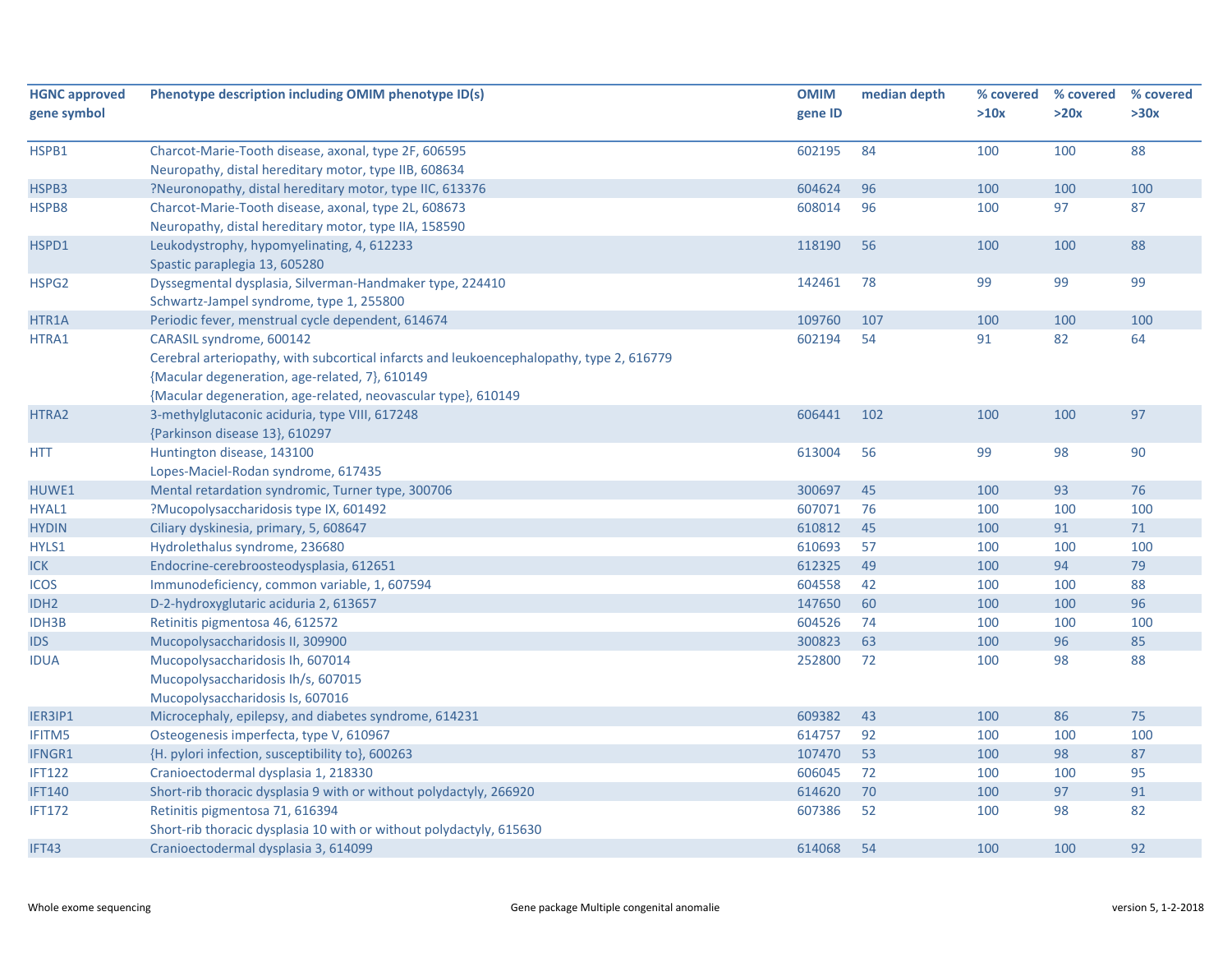| <b>HGNC approved</b> | Phenotype description including OMIM phenotype ID(s)                                            | <b>OMIM</b> | median depth | % covered | % covered | % covered |
|----------------------|-------------------------------------------------------------------------------------------------|-------------|--------------|-----------|-----------|-----------|
| gene symbol          |                                                                                                 | gene ID     |              | >10x      | >20x      | >30x      |
|                      |                                                                                                 |             |              |           |           |           |
| IFT80                | Short-rib thoracic dysplasia 2 with or without polydactyly, 611263                              | 611177      | 50           | 100       | 93        | 75        |
| IGBP1                | Corpus callosum, agenesis of, with mental retardation, ocular coloboma and micrognathia, 300472 | 300139      | 59           | 100       | 99        | 84        |
| IGF1                 | Growth retardation with deafness and mental retardation due to IGF1 deficiency, 608747          | 147440      | 44           | 100       | 100       | 96        |
| IGF1R                | Insulin-like growth factor I, resistance to, 270450                                             | 147370      | 75           | 100       | 100       | 95        |
| IGF2R                | Hepatocellular carcinoma, somatic, 114550                                                       | 147280      | 71           | 99        | 97        | 90        |
| <b>IGFALS</b>        | Acid-labile subunit, deficiency of, 615961                                                      | 601489      | 79           | 100       | 100       | 100       |
| IGFBP7               | Retinal arterial macroaneurysm with supravalvular pulmonic stenosis, 614224                     | 602867      | 42           | 100       | 97        | 82        |
| <b>IGHMBP2</b>       | Charcot-Marie-Tooth disease, axonal, type 2S, 616155                                            | 600502      | 66           | 100       | 100       | 94        |
|                      | Neuronopathy, distal hereditary motor, type VI, 604320                                          |             |              |           |           |           |
| <b>IGLL1</b>         | Agammaglobulinemia 2, 613500                                                                    | 146770      | 96           | 100       | 100       | 100       |
| IGSF1                | Hypothyroidism, central, and testicular enlargement, 300888                                     | 300137      | 52           | 100       | 99        | 94        |
| <b>IHH</b>           | Acrocapitofemoral dysplasia, 607778                                                             | 600726      | 97           | 100       | 100       | 100       |
|                      | Brachydactyly, type A1, 112500                                                                  |             |              |           |           |           |
| <b>IKBKB</b>         | Immunodeficiency 15, 615592                                                                     | 603258      | 54           | 100       | 99        | 91        |
| <b>IKBKG</b>         | Ectodermal dysplasia, hypohidrotic, with immune deficiency, 300291                              | 300248      | 62           | 100       | 100       | 92        |
|                      | Ectodermal, dysplasia, anhidrotic, lymphedema and immunodeficiency, 300301                      |             |              |           |           |           |
|                      | Immunodeficiency 33, 300636                                                                     |             |              |           |           |           |
|                      | Immunodeficiency, isolated, 300584                                                              |             |              |           |           |           |
|                      | Incontinentia pigmenti, 308300                                                                  |             |              |           |           |           |
|                      | Invasive pneumococcal disease, recurrent isolated, 2, 300640                                    |             |              |           |           |           |
| IKZF1                | Immunodeficiency, common variable, 13, 616873                                                   | 603023      | 78           | 100       | 99        | 94        |
| <b>IKZF5</b>         | No OMIM phenotype                                                                               | 606238      | 71           | 100       | 100       | 97        |
| IL10RA               | Inflammatory bowel disease 28, early onset, 613148                                              | 146933      | 73           | 100       | 100       | 96        |
| IL10RB               | {Hepatitis B virus, susceptibility to}, 610424                                                  | 123889      | 42           | 100       | 98        | 81        |
|                      | Inflammatory bowel disease 25, early onset, 612567                                              |             |              |           |           |           |
| IL11RA               | Craniosynostosis and dental anomalies, 614188                                                   | 600939      | 69           | 100       | 100       | 99        |
| IL17F                | ?Candidiasis, familial, 6, 613956                                                               | 606496      | 57           | 100       | 100       | 100       |
| IL17RA               | Immunodeficiency 51, 613953                                                                     | 605461      | 80           | 100       | 100       | 100       |
| IL17RD               | Hypogonadotropic hypogonadism 18 with or without anosmia, 615267                                | 606807      | 70           | 100       | 100       | 90        |
| IL1RAPL1             | Mental retardation 21/34, 300143                                                                | 300206      | 50           | 100       | 99        | 83        |
| IL1RN                | {Gastric cancer risk after H. pylori infection}, 137215                                         | 147679      | 55           | 100       | 96        | 83        |
| <b>IL21R</b>         | [IgE, elevated level of], 147050                                                                | 605383      | 78           | 100       | 100       | 95        |
|                      | Immunodeficiency, primary, IL21R-related, 615207                                                |             |              |           |           |           |
| <b>IL2RA</b>         | {Diabetes, mellitus, insulin-dependent, susceptibility to, 10}, 601942                          | 147730      | 67           | 100       | 100       | 94        |
|                      | Immunodeficiency 41 with lymphoproliferation and autoimmunity, 606367                           |             |              |           |           |           |
| IL2RG                | Combined immunodeficiency, moderate, 312863                                                     | 308380      | 42           | 100       | 99        | 85        |
|                      | Severe combined immunodeficiency, 300400                                                        |             |              |           |           |           |
| IL31RA               | Amyloidosis, primary localized cutaneous, 2, 613955                                             | 609510      | 56           | 100       | 99        | 89        |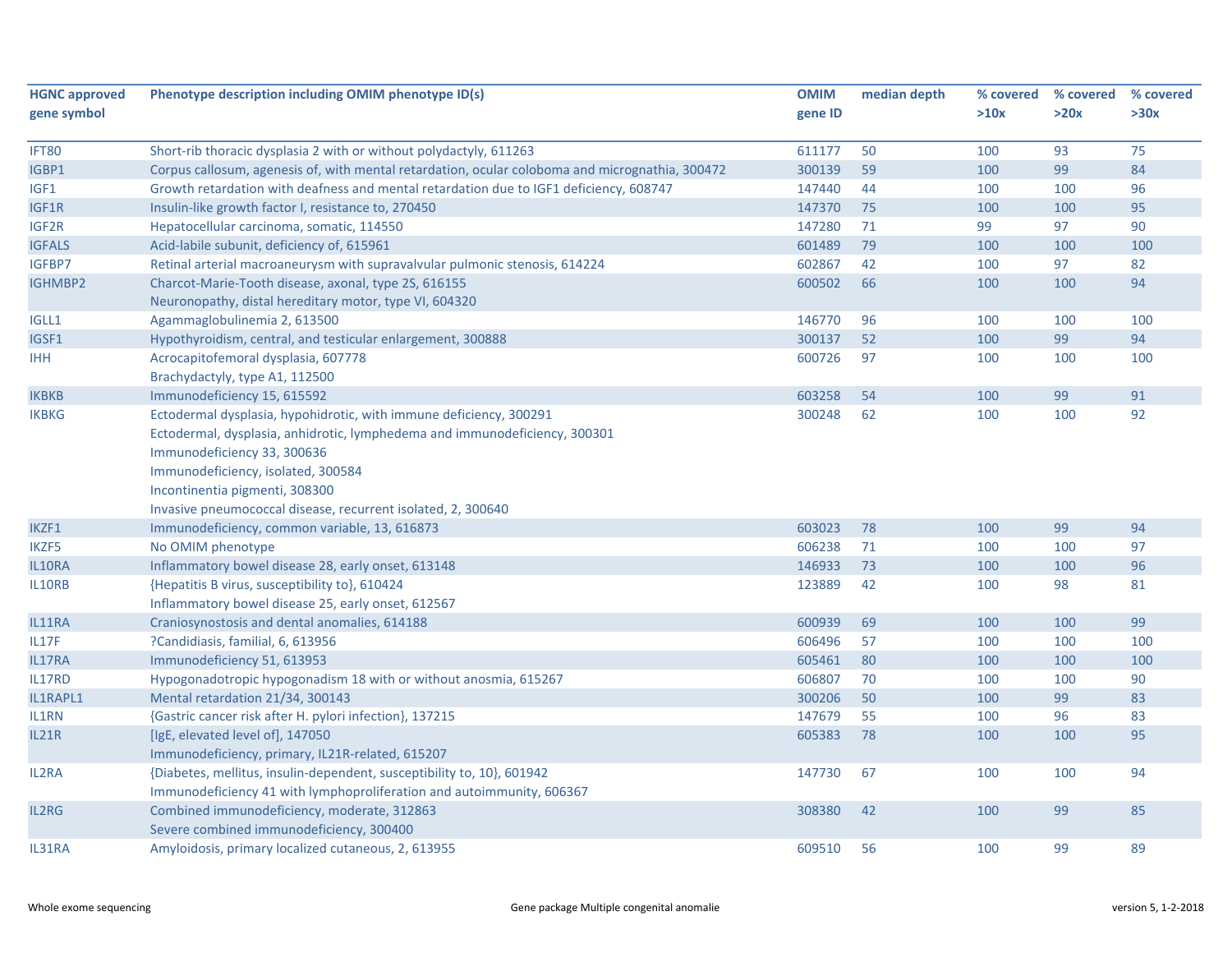| <b>HGNC approved</b> | Phenotype description including OMIM phenotype ID(s)                                                | <b>OMIM</b> | median depth | % covered | % covered | % covered |
|----------------------|-----------------------------------------------------------------------------------------------------|-------------|--------------|-----------|-----------|-----------|
| gene symbol          |                                                                                                     | gene ID     |              | >10x      | >20x      | >30x      |
|                      |                                                                                                     |             |              |           |           |           |
| IL36RN               | Psoriasis 14, pustular, 614204                                                                      | 605507      | 53           | 100       | 100       | 98        |
| IL7R                 | Severe combined immunodeficiency, T-cell negative, B-cell/natural killer cell-positive type, 608971 | 146661      | 46           | 100       | 100       | 90        |
| ILDR1                | Deafness 42, 609646                                                                                 | 609739      | 66           | 100       | 98        | 92        |
| <b>IMPAD1</b>        | Chondrodysplasia with joint dislocations, GPAPP type, 614078                                        | 614010      | 70           | 100       | 100       | 93        |
| IMPDH1               | Leber congenital amaurosis 11, 613837                                                               | 146690      | 67           | 100       | 94        | 87        |
|                      | Retinitis pigmentosa 10, 180105                                                                     |             |              |           |           |           |
| IMPG2                | Macular dystrophy, vitelliform, 5, 616152                                                           | 607056      | 50           | 100       | 98        | 86        |
|                      | Retinitis pigmentosa 56, 613581                                                                     |             |              |           |           |           |
| INF <sub>2</sub>     | Charcot-Marie-Tooth disease, dominant intermediate E, 614455                                        | 610982      | 68           | 94        | 92        | 89        |
|                      | Glomerulosclerosis, focal segmental, 5, 613237                                                      |             |              |           |           |           |
| ING1                 | Squamous cell carcinoma, head and neck, somatic, 275355                                             | 601566      | 92           | 100       | 100       | 100       |
| <b>INPP5E</b>        | Joubert syndrome 1, 213300                                                                          | 613037      | 80           | 100       | 100       | 96        |
|                      | Mental retardation, truncal obesity, retinal dystrophy, and micropenis, 610156                      |             |              |           |           |           |
| INPPL1               | Opsismodysplasia, 258480                                                                            | 600829      | 71           | 100       | 99        | 97        |
| <b>INS</b>           | Diabetes mellitus, insulin-dependent, 2, 125852                                                     | 176730      | 82           | 100       | 100       | 100       |
|                      | Diabetes mellitus, permanent neonatal, 606176                                                       |             |              |           |           |           |
|                      | Hyperproinsulinemia, 616214                                                                         |             |              |           |           |           |
|                      | Maturity-onset diabetes of the young, type 10, 613370                                               |             |              |           |           |           |
| <b>INSL3</b>         | Cryptorchidism, 219050                                                                              | 146738      | 56           | 85        | 78        | 78        |
| <b>INSR</b>          | Diabetes mellitus, insulin-resistant, with acanthosis nigricans, 610549                             | 147670      | 74           | 100       | 97        | 94        |
|                      | Hyperinsulinemic hypoglycemia, familial, 5, 609968                                                  |             |              |           |           |           |
|                      | Leprechaunism, 246200                                                                               |             |              |           |           |           |
|                      | Rabson-Mendenhall syndrome, 262190                                                                  |             |              |           |           |           |
| <b>INVS</b>          | Nephronophthisis 2, infantile, 602088                                                               | 243305      | 56           | 100       | 98        | 89        |
| IQCB1                | Senior-Loken syndrome 5, 609254                                                                     | 609237      | 42           | 100       | 89        | 67        |
| IQSEC2               | Mental retardation 1/78, 309530                                                                     | 300522      | 56           | 99        | 97        | 88        |
| IRAK4                | IRAK4 deficiency, 607676                                                                            | 606883      | 53           | 100       | 97        | 77        |
|                      | Invasive pneumococcal disease, recurrent isolated, 1, 610799                                        |             |              |           |           |           |
| IRF1                 | Gastric cancer, somatic, 613659                                                                     | 147575      | 71           | 100       | 100       | 94        |
|                      | Myelodysplastic syndrome, preleukemic                                                               |             |              |           |           |           |
|                      | Myelogenous leukemia, acute                                                                         |             |              |           |           |           |
|                      | Nonsmall cell lung cancer, somatic, 211980                                                          |             |              |           |           |           |
| IRF4                 | [Skin/hair/eye pigmentation, variation in, 8], 611724                                               | 601900      | 86           | 100       | 99        | 93        |
| IRF <sub>6</sub>     | {Orofacial cleft 6}, 608864                                                                         | 607199      | 81           | 100       | 100       | 98        |
|                      | Popliteal pterygium syndrome 1, 119500                                                              |             |              |           |           |           |
|                      | van der Woude syndrome, 119300                                                                      |             |              |           |           |           |
| IRF8                 | Immunodeficiency 32A, mycobacteriosis, 614893                                                       | 601565      | 87           | 100       | 100       | 92        |
|                      | Immunodeficiency 32B, monocyte and dendritic cell deficiency, 614894                                |             |              |           |           |           |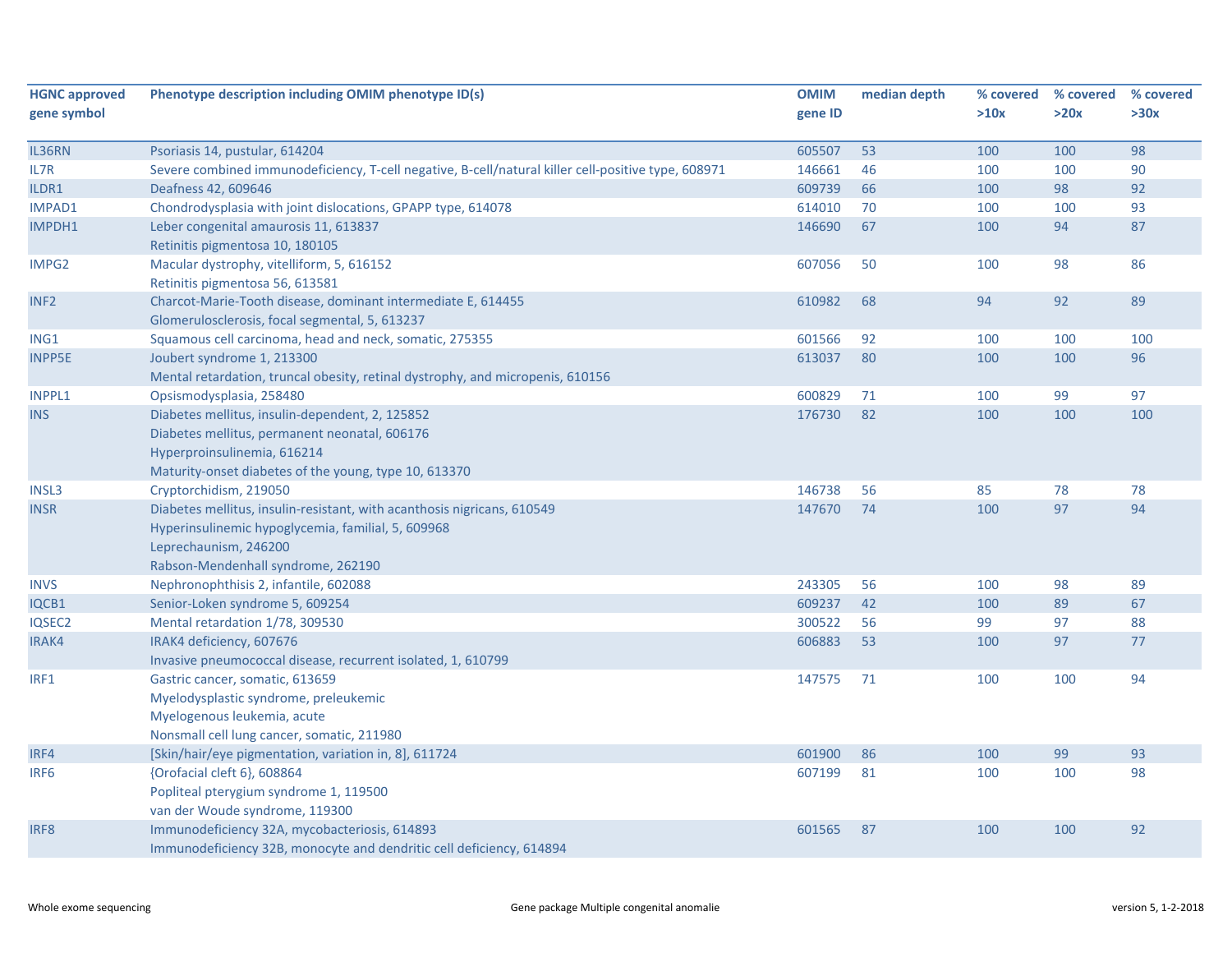| <b>HGNC approved</b> | Phenotype description including OMIM phenotype ID(s)                                               | <b>OMIM</b> | median depth | % covered | % covered | % covered |
|----------------------|----------------------------------------------------------------------------------------------------|-------------|--------------|-----------|-----------|-----------|
| gene symbol          |                                                                                                    | gene ID     |              | >10x      | >20x      | >30x      |
|                      |                                                                                                    |             |              |           |           |           |
| <b>IRGM</b>          | {Inflammatory bowel disease (Crohn disease) 19}, 612278                                            | 608212      | 40           | 78        | 78        | 78        |
|                      | {Mycobacterium tuberculosis, protection against}, 607948                                           |             |              |           |           |           |
| IRX5                 | Hamamy syndrome, 611174                                                                            | 606195      | 62           | 100       | 100       | 97        |
| <b>ISCU</b>          | Myopathy with lactic acidosis, hereditary, 255125                                                  | 611911      | 56           | 100       | 100       | 90        |
| <b>ISPD</b>          | Muscular dystrophy-dystroglycanopathy (congenital with brain and eye anomalies), type A, 7, 614643 | 614631      | 58           | 100       | 99        | 84        |
|                      | Muscular dystrophy-dystroglycanopathy (limb-girdle), type C, 7, 616052                             |             |              |           |           |           |
| <b>ITCH</b>          | Autoimmune disease, multisystem, with facial dysmorphism, 613385                                   | 606409      | 43           | 96        | 93        | 76        |
| <b>ITGA2</b>         | ?Glycoprotein la deficiency, 614200                                                                | 192974      | 54           | 100       | 99        | 90        |
| <b>ITGA2B</b>        | Bleeding disorder, platelet-type, 16, 187800                                                       | 607759      | 80           | 100       | 99        | 96        |
|                      | Glanzmann thrombasthenia, 273800                                                                   |             |              |           |           |           |
|                      | Thrombocytopenia, neonatal alloimmune, BAK antigen related                                         |             |              |           |           |           |
| ITGA3                | Interstitial lung disease, nephrotic syndrome, and epidermolysis bullosa, congenital, 614748       | 605025      | 80           | 100       | 100       | 98        |
| ITGA6                | Epidermolysis bullosa, junctional, with pyloric stenosis, 226730                                   | 147556      | 63           | 100       | 99        | 88        |
| <b>ITGA7</b>         | Muscular dystrophy, congenital, due to ITGA7 deficiency, 613204                                    | 600536      | 68           | 100       | 98        | 94        |
| <b>ITGA8</b>         | Renal hypodysplasia/aplasia 1, 191830                                                              | 604063      | 43           | 100       | 96        | 74        |
| ITGB2                | Leukocyte adhesion deficiency, 116920                                                              | 600065      | 77           | 100       | 100       | 99        |
| <b>ITGB3</b>         | Bleeding disorder, platelet-type, 16, 187800                                                       | 173470      | 57           | 100       | 99        | 92        |
|                      | Glanzmann thrombasthenia, 273800                                                                   |             |              |           |           |           |
|                      | {Myocardial infarction, susceptibility to}, 608446                                                 |             |              |           |           |           |
|                      | Purpura, posttransfusion                                                                           |             |              |           |           |           |
|                      | Thrombocytopenia, neonatal alloimmune                                                              |             |              |           |           |           |
| ITGB4                | Epidermolysis bullosa of hands and feet, 131800                                                    | 147557      | 74           | 99        | 98        | 96        |
|                      | Epidermolysis bullosa, junctional, non-Herlitz type, 226650                                        |             |              |           |           |           |
|                      | Epidermolysis bullosa, junctional, with pyloric atresia, 226730                                    |             |              |           |           |           |
| <b>ITK</b>           | Lymphoproliferative syndrome 1, 613011                                                             | 186973      | 53           | 100       | 98        | 79        |
| ITM2B                | Dementia, familial British, 176500                                                                 | 603904      | 49           | 100       | 100       | 89        |
|                      | Dementia, familial Danish, 117300                                                                  |             |              |           |           |           |
|                      | ?Retinal dystrophy with inner retinal dysfunction and ganglion cell abnormalities, 616079          |             |              |           |           |           |
| ITPR1                | Gillespie syndrome, 206700                                                                         | 147265      | 60           | 100       | 99        | 92        |
|                      | Spinocerebellar ataxia 15, 606658                                                                  |             |              |           |           |           |
|                      | Spinocerebellar ataxia 29, congenital nonprogressive, 117360                                       |             |              |           |           |           |
| <b>IVD</b>           | Isovaleric acidemia, 243500                                                                        | 607036      | 86           | 100       | 100       | 98        |
| <b>IYD</b>           | Thyroid dyshormonogenesis 4, 274800                                                                | 612025      | 72           | 100       | 100       | 96        |
| JAG1                 | Alagille syndrome 1, 118450                                                                        | 601920      | 62           | 100       | 100       | 92        |
|                      | ?Deafness, congenital heart defects, and posterior embryotoxon                                     |             |              |           |           |           |
|                      | Tetralogy of Fallot, 187500                                                                        |             |              |           |           |           |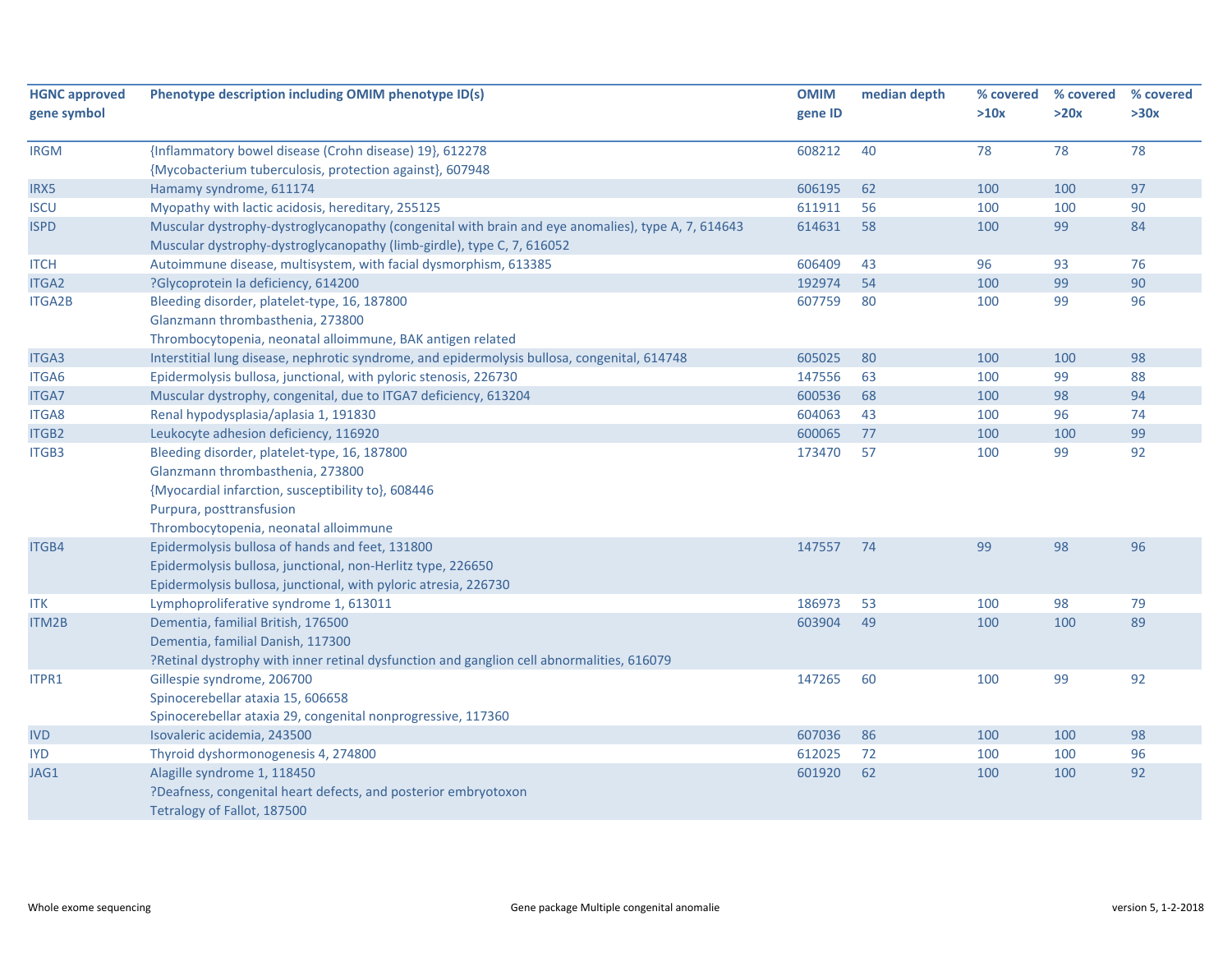| <b>HGNC approved</b><br>gene symbol | Phenotype description including OMIM phenotype ID(s)                                    | <b>OMIM</b><br>gene ID | median depth | % covered<br>>10x | % covered<br>>20x | % covered<br>>30x |
|-------------------------------------|-----------------------------------------------------------------------------------------|------------------------|--------------|-------------------|-------------------|-------------------|
|                                     |                                                                                         |                        |              |                   |                   |                   |
| JAK2                                | {Budd-Chiari syndrome, somatic}, 600800                                                 | 147796                 | 48           | 100               | 97                | 81                |
|                                     | Erythrocytosis, somatic, 133100                                                         |                        |              |                   |                   |                   |
|                                     | Leukemia, acute myeloid, somatic, 601626                                                |                        |              |                   |                   |                   |
|                                     | Myelofibrosis, somatic, 254450                                                          |                        |              |                   |                   |                   |
|                                     | Polycythemia vera, somatic, 263300                                                      |                        |              |                   |                   |                   |
|                                     | Thrombocythemia 3, 614521                                                               |                        |              |                   |                   |                   |
| JAK3                                | SCID, T-negative/B-positive type, 600802                                                | 600173                 | 64           | 100               | 99                | 96                |
| JAM3                                | Hemorrhagic destruction of the brain, subependymal calcification, and cataracts, 613730 | 606871                 | 49           | 100               | 97                | 83                |
| JPH <sub>2</sub>                    | Cardiomyopathy, hypertrophic, 17, 613873                                                | 605267                 | 77           | 100               | 100               | 97                |
| JPH3                                | ?Huntington disease-like 2, 606438                                                      | 605268                 | 104          | 100               | 100               | 96                |
| <b>JUP</b>                          | Arrhythmogenic right ventricular dysplasia 12, 611528                                   | 173325                 | 77           | 100               | 100               | 98                |
|                                     | Naxos disease, 601214                                                                   |                        |              |                   |                   |                   |
| KANK1                               | Cerebral palsy, spastic quadriplegic, 2, 612900                                         | 607704                 | 73           | 100               | 100               | 95                |
| <b>KANSL1</b>                       | Koolen-De Vries syndrome, 610443                                                        | 612452                 | 74           | 100               | 100               | 92                |
| <b>KARS</b>                         | ?Charcot-Marie-Tooth disease, recessive intermediate, B, 613641                         | 601421                 | 83           | 100               | 99                | 87                |
|                                     | Deafness 89, 613916                                                                     |                        |              |                   |                   |                   |
| KAT6B                               | Genitopatellar syndrome, 606170                                                         | 605880                 | 73           | 100               | 98                | 92                |
|                                     | SBBYSS syndrome, 603736                                                                 |                        |              |                   |                   |                   |
| KBTBD13                             | Nemaline myopathy 6, 609273                                                             | 613727                 | 101          | 100               | 100               | 100               |
| <b>KCNA1</b>                        | Episodic ataxia/myokymia syndrome, 160120                                               | 176260                 | 83           | 100               | 100               | 100               |
| <b>KCNA5</b>                        | Atrial fibrillation, familial, 7, 612240                                                | 176267                 | 94           | 100               | 100               | 100               |
| KCNC3                               | Spinocerebellar ataxia 13, 605259                                                       | 176264                 | 62           | 87                | 64                | 57                |
| KCND3                               | Brugada syndrome 9, 616399                                                              | 605411                 | 114          | 100               | 100               | 97                |
|                                     | Spinocerebellar ataxia 19, 607346                                                       |                        |              |                   |                   |                   |
| <b>KCNE1</b>                        | Jervell and Lange-Nielsen syndrome 2, 612347                                            | 176261                 | 147          | 100               | 100               | 100               |
|                                     | Long QT syndrome 5, 613695                                                              |                        |              |                   |                   |                   |
| KCNE2                               | Atrial fibrillation, familial, 4, 611493                                                | 603796                 | 65           | 100               | 100               | 100               |
|                                     | Long QT syndrome 6, 613693                                                              |                        |              |                   |                   |                   |
| KCNE3                               | Brugada syndrome 6, 613119                                                              | 604433                 | 73           | 100               | 100               | 100               |
| <b>KCNH2</b>                        | Long QT syndrome 2, 613688                                                              | 152427                 | 82           | 100               | 100               | 97                |
|                                     | {Long QT syndrome 2, acquired, susceptibility to}, 613688                               |                        |              |                   |                   |                   |
|                                     | Short QT syndrome 1, 609620                                                             |                        |              |                   |                   |                   |
| KCNJ1                               | Bartter syndrome, type 2, 241200                                                        | 600359                 | 45           | 100               | 100               | 97                |
| KCNJ10                              | Enlarged vestibular aqueduct, digenic, 600791                                           | 602208                 | 133          | 100               | 100               | 100               |
|                                     | SESAME syndrome, 612780                                                                 |                        |              |                   |                   |                   |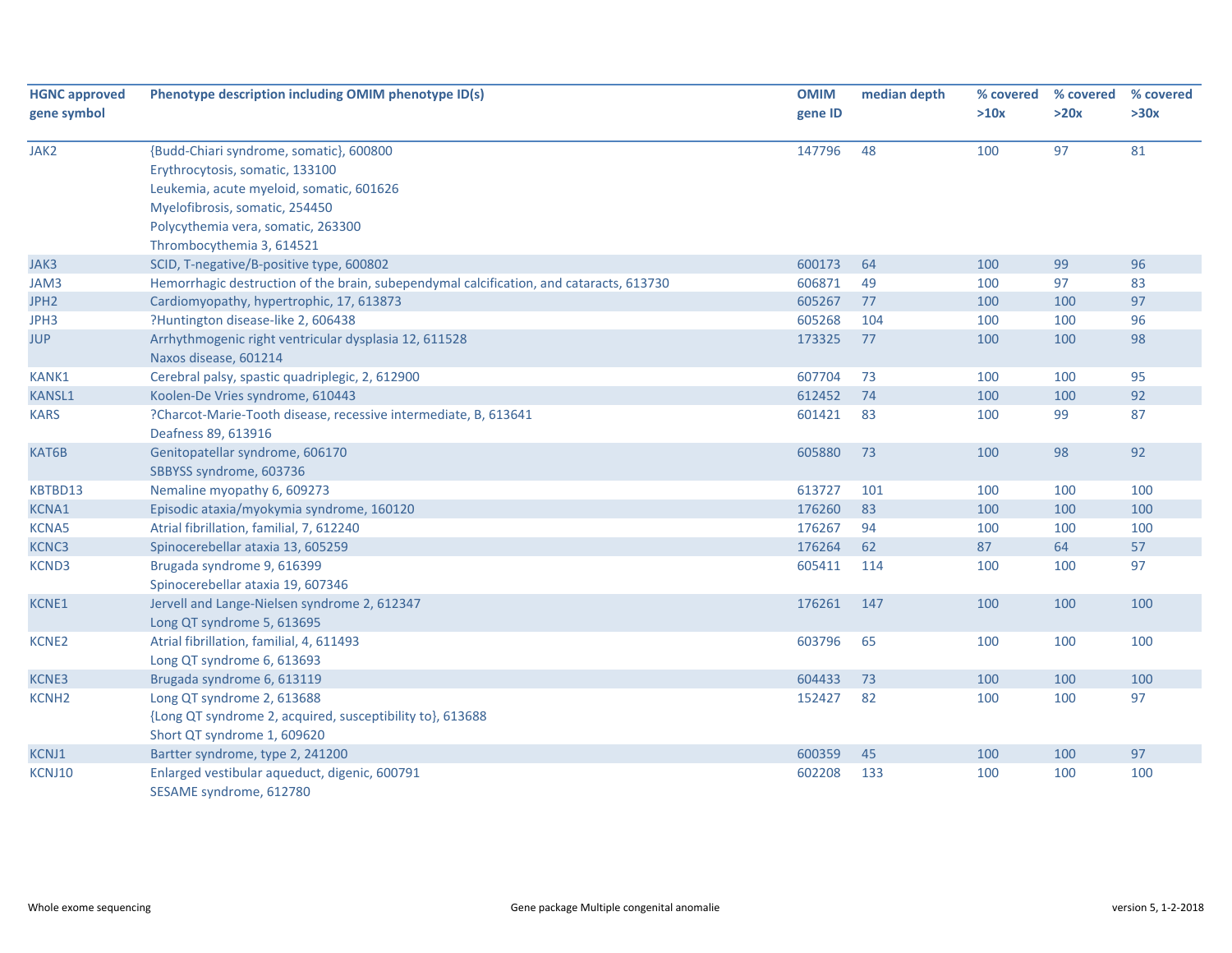| <b>HGNC approved</b><br>gene symbol | Phenotype description including OMIM phenotype ID(s)                                                                                                                                                                                                                                                   | <b>OMIM</b><br>gene ID | median depth     | % covered<br>>10x | % covered<br>>20x | % covered<br>>30x |
|-------------------------------------|--------------------------------------------------------------------------------------------------------------------------------------------------------------------------------------------------------------------------------------------------------------------------------------------------------|------------------------|------------------|-------------------|-------------------|-------------------|
| KCNJ11                              | Diabetes mellitus, transient neonatal, 3, 610582<br>{Diabetes mellitus, type 2, susceptibility to}, 125853<br>Diabetes, permanent neonatal, with or without neurologic features, 606176<br>Hyperinsulinemic hypoglycemia, familial, 2, 601820<br>Maturity-onset diabetes of the young, type 13, 616329 | 600937                 | 134              | 100               | 100               | 100               |
| KCNJ13                              | Leber congenital amaurosis 16, 614186<br>Snowflake vitreoretinal degeneration, 193230                                                                                                                                                                                                                  | 603208                 | 57               | 100               | 100               | 97                |
| <b>KCNJ2</b>                        | Andersen syndrome, 170390<br>Atrial fibrillation, familial, 9, 613980<br>Short QT syndrome 3, 609622                                                                                                                                                                                                   | 600681                 | 76               | 100               | 100               | 100               |
| <b>KCNJ5</b>                        | Hyperaldosteronism, familial, type III, 613677<br>Long QT syndrome 13, 613485                                                                                                                                                                                                                          | 600734                 | 103              | 100               | 100               | 100               |
| <b>KCNK3</b>                        | Pulmonary hypertension, primary, 4, 615344                                                                                                                                                                                                                                                             | 603220                 | 95               | 100               | 100               | 97                |
| KCNK9                               | Birk-Barel mental retardation dysmorphism syndrome, 612292                                                                                                                                                                                                                                             | 605874                 | 80               | 100               | 100               | 100               |
| <b>KCNMA1</b>                       | Generalized epilepsy and paroxysmal dyskinesia, 609446                                                                                                                                                                                                                                                 | 600150                 | 58               | 100               | 98                | 87                |
| KCNQ1                               | Atrial fibrillation, familial, 3, 607554<br>Jervell and Lange-Nielsen syndrome, 220400<br>Long QT syndrome 1, 192500<br>{Long QT syndrome 1, acquired, susceptibility to}, 192500<br>Short QT syndrome 2, 609621                                                                                       | 607542                 | 77               | 97                | 92                | 90                |
| KCNQ10T1                            | Beckwith-Wiedemann syndrome, 130650                                                                                                                                                                                                                                                                    | 604115                 | No coverage data |                   |                   |                   |
| <b>KCNQ2</b>                        | Epileptic encephalopathy, early infantile, 7, 613720<br>Myokymia, 121200<br>Seizures, benign neonatal, 1, 121200                                                                                                                                                                                       | 602235                 | 81               | 100               | 100               | 97                |
| KCNQ3                               | Seizures, benign neonatal, type 2, 121201                                                                                                                                                                                                                                                              | 602232                 | 72               | 100               | 98                | 90                |
| KCNQ4                               | Deafness 2A, 600101                                                                                                                                                                                                                                                                                    | 603537                 | 68               | 97                | 92                | 89                |
| KCNT1                               | Epilepsy, nocturnal frontal lobe, 5, 615005<br>Epileptic encephalopathy, early infantile, 14, 614959                                                                                                                                                                                                   | 608167                 | 63               | 100               | 98                | 95                |
| <b>KCNV2</b>                        | Retinal cone dystrophy 3B, 610356                                                                                                                                                                                                                                                                      | 607604                 | 93               | 100               | 100               | 100               |
| KCTD1                               | Scalp-ear-nipple syndrome, 181270                                                                                                                                                                                                                                                                      | 613420                 | 73               | 100               | 98                | 87                |
| KCTD7                               | Epilepsy, progressive myoclonic 3, with or without intracellular inclusions, 611726                                                                                                                                                                                                                    | 611725                 | 102              | 100               | 100               | 99                |
| KDM5C                               | Mental retardation, syndromic, Claes-Jensen type, 300534                                                                                                                                                                                                                                               | 314690                 | 66               | 100               | 99                | 94                |
| KDM6A                               | Kabuki syndrome 2, 300867                                                                                                                                                                                                                                                                              | 300128                 | 48               | 100               | 95                | 83                |
| <b>KDR</b>                          | Hemangioma, capillary infantile, somatic, 602089<br>{Hemangioma, capillary infantile, susceptibility to}, 602089                                                                                                                                                                                       | 191306                 | 46               | 100               | 98                | 84                |
| <b>KERA</b>                         | Cornea plana 2, 217300                                                                                                                                                                                                                                                                                 | 603288                 | 49               | 100               | 100               | 97                |
| KHDC3L                              | Hydatidiform mole, recurrent, 2, 614293                                                                                                                                                                                                                                                                | 611687                 | 86               | 100               | 100               | 100               |
| <b>KIF11</b>                        | Microcephaly with or without chorioretinopathy, lymphedema, or mental retardation, 152950                                                                                                                                                                                                              | 148760                 | 58               | 100               | 99                | 87                |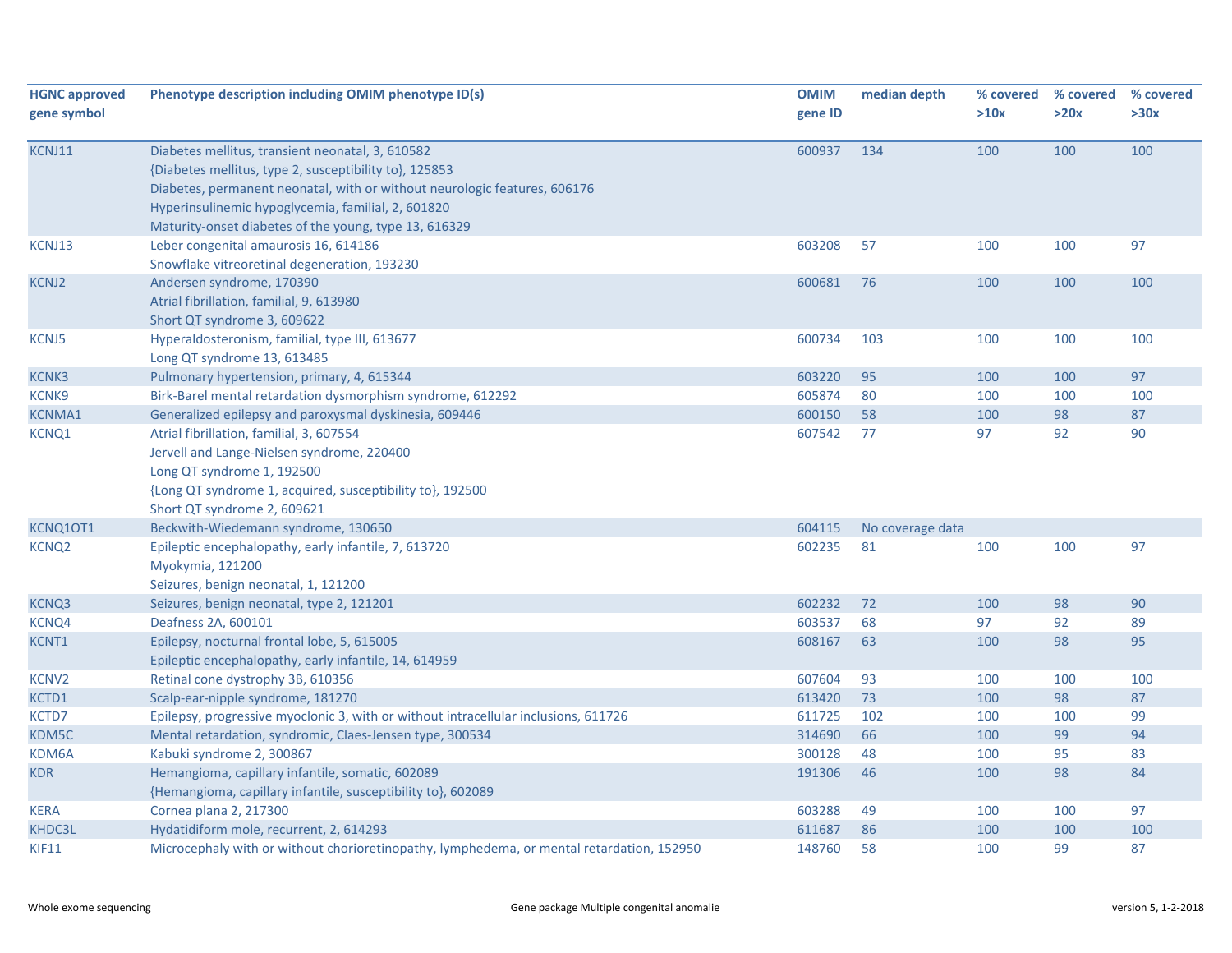| <b>HGNC approved</b><br>gene symbol | Phenotype description including OMIM phenotype ID(s)                                                                                                                    | <b>OMIM</b><br>gene ID | median depth | % covered<br>>10x | % covered<br>>20x | % covered<br>>30x |
|-------------------------------------|-------------------------------------------------------------------------------------------------------------------------------------------------------------------------|------------------------|--------------|-------------------|-------------------|-------------------|
| KIF1A                               | Mental retardation 9, 614255<br>Neuropathy, hereditary sensory, type IIC, 614213<br>Spastic paraplegia 30, 610357                                                       | 601255                 | 70           | 100               | 100               | 99                |
| KIF1B                               | ?Charcot-Marie-Tooth disease, type 2A1, 118210<br>{Neuroblastoma, susceptibility to, 1}, 256700<br>Pheochromocytoma, 171300                                             | 605995                 | 48           | 100               | 98                | 85                |
| KIF1BP                              | Goldberg-Shprintzen megacolon syndrome, 609460                                                                                                                          | 609367                 | 66           | 100               | 99                | 91                |
| KIF1C                               | Spastic ataxia 2, 611302                                                                                                                                                | 603060                 | 83           | 100               | 100               | 99                |
| KIF21A                              | Fibrosis of extraocular muscles, congenital, 1, 135700<br>Fibrosis of extraocular muscles, congenital, 3B, 135700                                                       | 608283                 | 51           | 100               | 96                | 80                |
| <b>KIF22</b>                        | Spondyloepimetaphyseal dysplasia with joint laxity, type 2, 603546                                                                                                      | 603213                 | 98           | 100               | 100               | 99                |
| KIF2A                               | Cortical dysplasia, complex, with other brain malformations 3, 615411                                                                                                   | 602591                 | 59           | 100               | 94                | 75                |
| KIF5A                               | Myoclonus, intractable, neonatal, 617235<br>Spastic paraplegia 10, 604187                                                                                               | 602821                 | 63           | 100               | 99                | 90                |
| KIF7                                | Acrocallosal syndrome, 200990<br>?Al-Gazali-Bakalinova syndrome, 607131<br>?Hydrolethalus syndrome 2, 614120<br>Joubert syndrome 12, 200990                             | 611254                 | 66           | 99                | 95                | 89                |
| KIRREL3                             | Mental retardation 4, 612581                                                                                                                                            | 607761                 | 73           | 100               | 100               | 99                |
| KISS1                               | ?Hypogonadotropic hypogonadism 13 with or without anosmia, 614842                                                                                                       | 603286                 | 85           | 100               | 99                | 94                |
| KISS1R                              | Hypogonadotropic hypogonadism 8 with or without anosmia, 614837<br>?Precocious puberty, central, 1, 176400                                                              | 604161                 | 77           | 100               | 100               | 100               |
| <b>KIT</b>                          | Gastrointestinal stromal tumor, familial, 606764<br>Germ cell tumors, 273300<br>Leukemia, acute myeloid, 601626<br>Mast cell disease, 154800<br>Piebaldism, 172800      | 164920                 | 56           | 100               | 100               | 96                |
| <b>KITLG</b>                        | Deafness 69, unilateral or asymmetric, 616697<br>Hyperpigmentation with or without hypopigmentation, 145250<br>[Skin/hair/eye pigmentation 7, blond/brown hair], 611664 | 184745                 | 60           | 100               | 99                | 80                |
| <b>KL</b>                           | {Coronary artery disease, susceptibility to}<br>Tumoral calcinosis, hyperphosphatemic, 211900                                                                           | 604824                 | 75           | 99                | 97                | 96                |
| KLF1                                | Blood group--Lutheran inhibitor, 111150<br>Dyserythropoietic anemia, congenital, type IV, 613673<br>[Hereditary persistence of fetal hemoglobin], 613566                | 600599                 | 80           | 100               | 100               | 100               |
| KLF11                               | Maturity-onset diabetes of the young, type VII, 610508                                                                                                                  | 603301                 | 88           | 100               | 100               | 98                |
| KLF6                                | Gastric cancer, somatic, 613659<br>Prostate cancer, somatic, 176807                                                                                                     | 602053                 | 92           | 100               | 100               | 100               |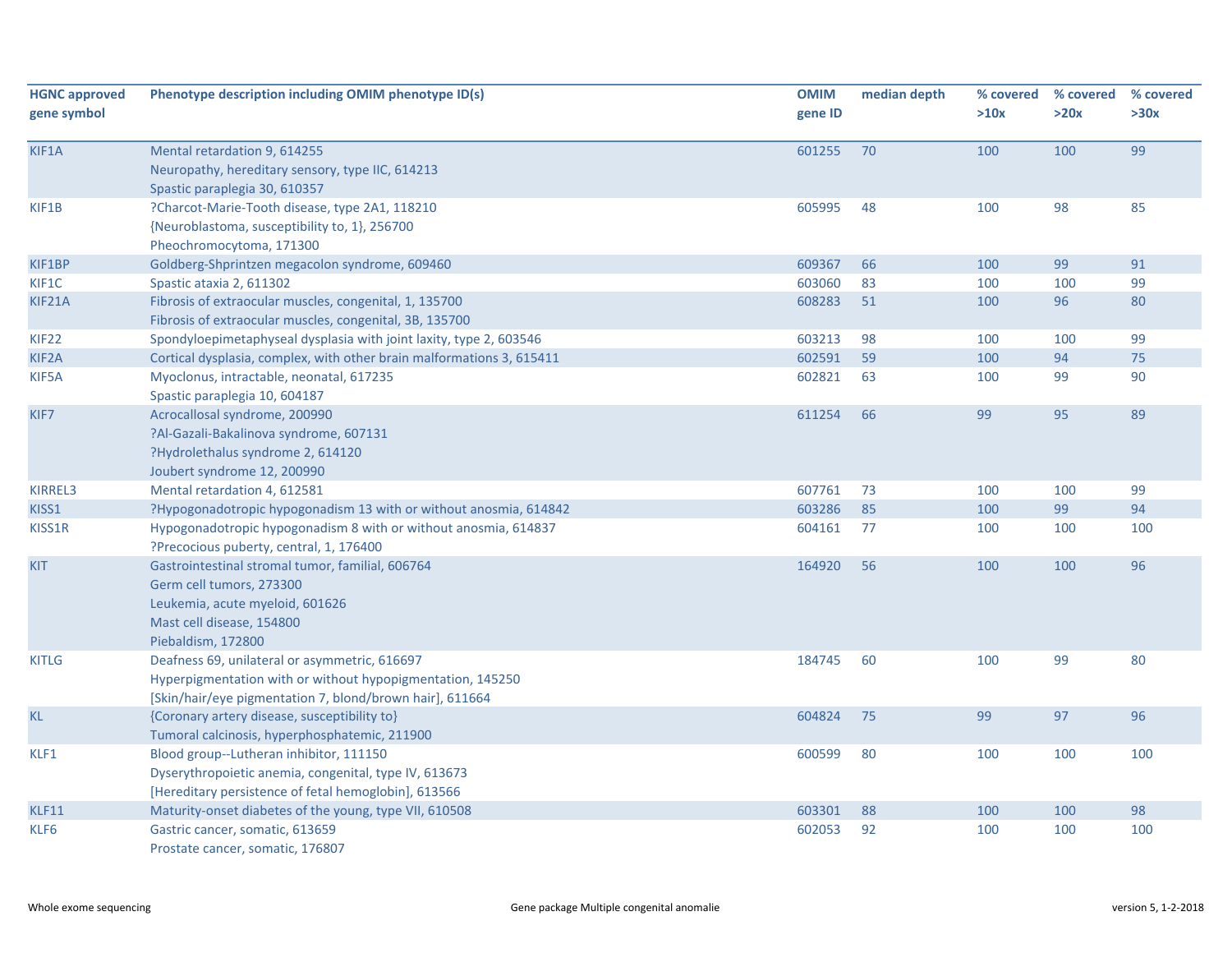| <b>HGNC approved</b> | Phenotype description including OMIM phenotype ID(s)                                                      | <b>OMIM</b> | median depth | % covered | % covered | % covered |
|----------------------|-----------------------------------------------------------------------------------------------------------|-------------|--------------|-----------|-----------|-----------|
| gene symbol          |                                                                                                           | gene ID     |              | >10x      | >20x      | >30x      |
|                      |                                                                                                           |             |              |           |           |           |
| <b>KLHDC8B</b>       | {Hodgkin lymphoma, susceptibility to}, 236000                                                             | 613169      | 82           | 100       | 100       | 100       |
| KLHL10               | Spermatogenic failure 11, 615081                                                                          | 608778      | 66           | 100       | 100       | 99        |
| KLHL3                | Pseudohypoaldosteronism, type IID, 614495                                                                 | 605775      | 50           | 100       | 94        | 80        |
| KLHL40               | Nemaline myopathy 8, 615348                                                                               | 615340      | 84           | 100       | 100       | 99        |
| KLHL41               | Nemaline myopathy 9, 615731                                                                               | 607701      | 58           | 100       | 100       | 99        |
| KLHL7                | Cold-induced sweating syndrome 3, 617055                                                                  | 611119      | 54           | 100       | 100       | 91        |
|                      | Retinitis pigmentosa 42, 612943                                                                           |             |              |           |           |           |
| KLK4                 | Amelogenesis imperfecta, type IIA1, 204700                                                                | 603767      | 81           | 100       | 100       | 100       |
| KLKB1                | Fletcher factor (prekallikrein) deficiency, 612423                                                        | 229000      | 53           | 100       | 99        | 87        |
| <b>KLLN</b>          | Cowden syndrome 4, 615107                                                                                 | 612105      | 77           | 100       | 100       | 100       |
| KMT2A                | Leukemia, myeloid/lymphoid or mixed-lineage, 159555                                                       | 159555      | 50           | 100       | 99        | 92        |
|                      | Wiedemann-Steiner syndrome, 605130                                                                        |             |              |           |           |           |
| KMT2D                | Kabuki syndrome 1, 147920                                                                                 | 602113      | 97           | 100       | 100       | 99        |
| KNL1                 | Microcephaly 4, primary, 604321                                                                           | 609173      | 51           | 100       | 98        | 91        |
| <b>KPTN</b>          | Mental retardation 41, 615637                                                                             | 615620      | 73           | 100       | 100       | 94        |
| <b>KRAS</b>          | Bladder cancer, somatic, 109800                                                                           | 190070      | 61           | 100       | 97        | 64        |
|                      | Breast cancer, somatic, 114480                                                                            |             |              |           |           |           |
|                      | Cardiofaciocutaneous syndrome 2, 615278                                                                   |             |              |           |           |           |
|                      | Gastric cancer, somatic, 137215                                                                           |             |              |           |           |           |
|                      | Leukemia, acute myeloid, 601626                                                                           |             |              |           |           |           |
|                      | Lung cancer, somatic, 211980                                                                              |             |              |           |           |           |
|                      | Noonan syndrome 3, 609942                                                                                 |             |              |           |           |           |
|                      | Pancreatic carcinoma, somatic, 260350                                                                     |             |              |           |           |           |
|                      | RAS-associated autoimmune leukoproliferative disorder, 614470                                             |             |              |           |           |           |
|                      | Schimmelpenning-Feuerstein-Mims syndrome, somatic mosaic, 163200                                          |             |              |           |           |           |
| KRIT1                | Cavernous malformations of CNS and retina, 116860                                                         | 604214      | 51           | 100       | 98        | 81        |
|                      | Cerebral cavernous malformations-1, 116860                                                                |             |              |           |           |           |
|                      | Hyperkeratotic cutaneous capillary-venous malformations associated with cerebral capillary malformations, |             |              |           |           |           |
|                      | 116860                                                                                                    |             |              |           |           |           |
| KRT1                 | Epidermolytic hyperkeratosis, 113800                                                                      | 139350      | 67           | 100       | 100       | 98        |
|                      | Ichthyosis histrix, Curth-Macklin type, 146590                                                            |             |              |           |           |           |
|                      | Ichthyosis, cyclic, with epidermolytic hyperkeratosis, 607602                                             |             |              |           |           |           |
|                      | Keratosis palmoplantaris striata III, 607654                                                              |             |              |           |           |           |
|                      | Palmoplantar keratoderma, epidermolytic, 144200                                                           |             |              |           |           |           |
|                      | Palmoplantar keratoderma, nonepidermolytic, 600962                                                        |             |              |           |           |           |
| <b>KRT10</b>         | Epidermolytic hyperkeratosis, 113800                                                                      | 148080      | 72           | 100       | 100       | 99        |
|                      | Ichthyosis with confetti, 609165                                                                          |             |              |           |           |           |
|                      | Ichthyosis, cyclic, with epidermolytic hyperkeratosis, 607602                                             |             |              |           |           |           |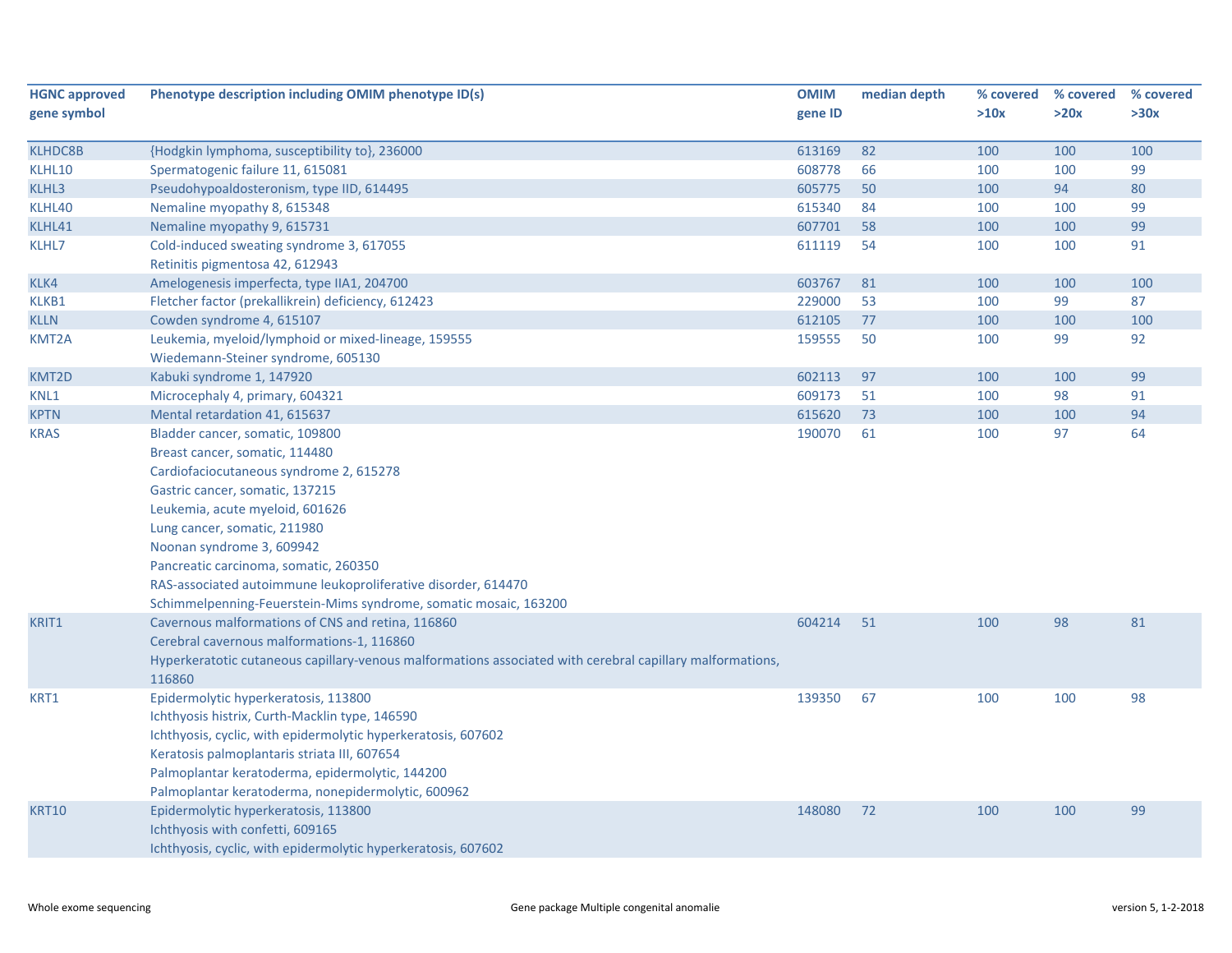| <b>HGNC approved</b><br>gene symbol | Phenotype description including OMIM phenotype ID(s)                 | <b>OMIM</b><br>gene ID | median depth | % covered<br>>10x | % covered<br>>20x | % covered<br>>30x |
|-------------------------------------|----------------------------------------------------------------------|------------------------|--------------|-------------------|-------------------|-------------------|
| <b>KRT12</b>                        | Meesmann corneal dystrophy, 122100                                   | 601687                 | 63           | 100               | 100               | 97                |
| <b>KRT13</b>                        | White sponge nevus 2, 615785                                         | 148065                 | 78           | 100               | 98                | 93                |
| <b>KRT14</b>                        | Dermatopathia pigmentosa reticularis, 125595                         | 148066                 | 81           | 100               | 100               | 100               |
|                                     | Epidermolysis bullosa simplex, Dowling-Meara type, 131760            |                        |              |                   |                   |                   |
|                                     | Epidermolysis bullosa simplex, Koebner type, 131900                  |                        |              |                   |                   |                   |
|                                     | Epidermolysis bullosa simplex, Weber-Cockayne type, 131800           |                        |              |                   |                   |                   |
|                                     | Epidermolysis bullosa simplex, recessive 1, 601001                   |                        |              |                   |                   |                   |
|                                     | Naegeli-Franceschetti-Jadassohn syndrome, 161000                     |                        |              |                   |                   |                   |
| <b>KRT16</b>                        | Pachyonychia congenita 1, 167200                                     | 148067                 | 95           | 100               | 100               | 100               |
|                                     | Palmoplantar keratoderma, nonepidermolytic, focal, 613000            |                        |              |                   |                   |                   |
| <b>KRT17</b>                        | Pachyonychia congenita 2, 167210                                     | 148069                 | 59           | 100               | 100               | 92                |
|                                     | Steatocystoma multiplex, 184500                                      |                        |              |                   |                   |                   |
| <b>KRT18</b>                        | Cirrhosis, cryptogenic, 215600                                       | 148070                 | 71           | 100               | 100               | 100               |
|                                     | {Cirrhosis, noncryptogenic, susceptibility to}, 215600               |                        |              |                   |                   |                   |
| KRT <sub>2</sub>                    | Ichthyosis bullosa of Siemens, 146800                                | 600194                 | 72           | 100               | 100               | 97                |
| KRT3                                | Meesmann corneal dystrophy, 122100                                   | 148043                 | 61           | 100               | 100               | 92                |
| KRT4                                | White sponge nevus 1, 193900                                         | 123940                 | 83           | 100               | 100               | 97                |
| KRT5                                | Dowling-Degos disease 1, 179850                                      | 148040                 | 77           | 100               | 100               | 97                |
|                                     | Epidermolysis bullosa simplex, Dowling-Meara type, 131760            |                        |              |                   |                   |                   |
|                                     | Epidermolysis bullosa simplex, Koebner type, 131900                  |                        |              |                   |                   |                   |
|                                     | Epidermolysis bullosa simplex, Weber-Cockayne type, 131800           |                        |              |                   |                   |                   |
|                                     | Epidermolysis bullosa simplex, recessive 1, 601001                   |                        |              |                   |                   |                   |
|                                     | Epidermolysis bullosa simplex-MP, 131960                             |                        |              |                   |                   |                   |
|                                     | Epidermylysis bullosa simplex-MCR, 609352                            |                        |              |                   |                   |                   |
| KRT6A                               | Pachyonychia congenita 3, 615726                                     | 148041                 | 138          | 100               | 100               | 100               |
| KRT6B                               | Pachyonychia congenita 4, 615728                                     | 148042                 | 139          | 100               | 100               | 100               |
| KRT6C                               | Palmoplantar keratoderma, nonepidermolytic, focal or diffuse, 615735 | 612315                 | 116          | 100               | 100               | 100               |
| KRT74                               | ?Ectodermal dysplasia 7, hair/nail type, 614929                      | 608248                 | 82           | 100               | 100               | 100               |
|                                     | ?Hypotrichosis 3, 613981                                             |                        |              |                   |                   |                   |
|                                     | Woolly hair, 194300                                                  |                        |              |                   |                   |                   |
| KRT8                                | Cirrhosis, cryptogenic, 215600                                       | 148060                 | 64           | 100               | 98                | 91                |
|                                     | {Cirrhosis, noncryptogenic, susceptibility to}, 215600               |                        |              |                   |                   |                   |
| <b>KRT81</b>                        | Monilethrix, 158000                                                  | 602153                 | 106          | 100               | 100               | 100               |
| <b>KRT83</b>                        | ?Monilethrix, 158000                                                 | 602765                 | 89           | 100               | 100               | 100               |
| <b>KRT85</b>                        | Ectodermal dysplasia 4, hair/nail type, 602032                       | 602767                 | 79           | 100               | 100               | 96                |
| <b>KRT86</b>                        | Monilethrix, 158000                                                  | 601928                 | 108          | 100               | 100               | 100               |
| KRT9                                | Palmoplantar keratoderma, epidermolytic, 144200                      | 607606                 | 69           | 100               | 100               | 100               |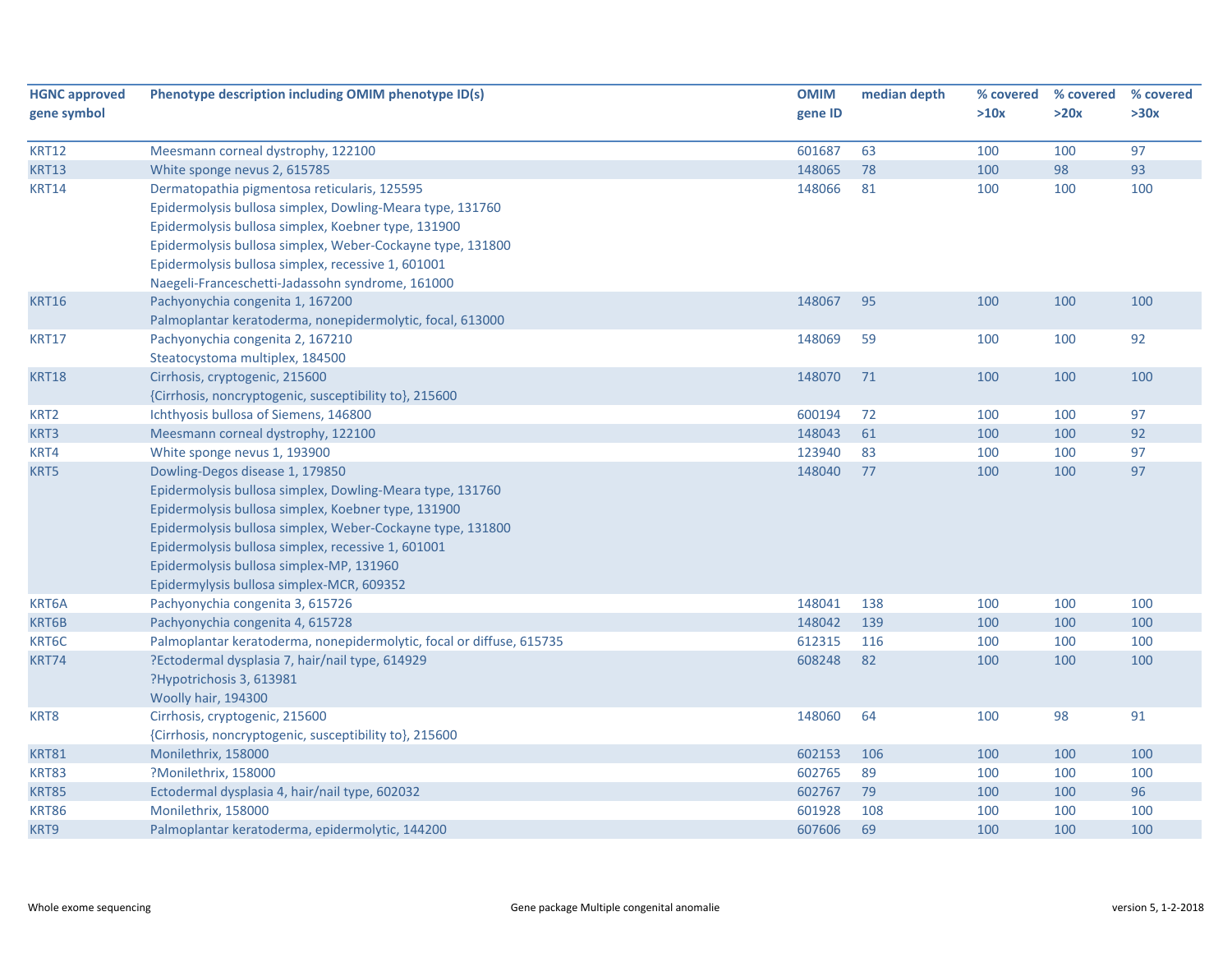| <b>HGNC approved</b><br>gene symbol | Phenotype description including OMIM phenotype ID(s)                                                                                                                                                                                                           | <b>OMIM</b><br>gene ID | median depth | % covered<br>>10x | % covered<br>>20x | % covered<br>>30x |
|-------------------------------------|----------------------------------------------------------------------------------------------------------------------------------------------------------------------------------------------------------------------------------------------------------------|------------------------|--------------|-------------------|-------------------|-------------------|
| L1CAM                               | CRASH syndrome, 303350<br>Corpus callosum, partial agenesis of, 304100<br>Hydrocephalus due to aqueductal stenosis, 307000<br>Hydrocephalus with Hirschsprung disease, 307000<br>Hydrocephalus with congenital idiopathic intestinal pseudoobstruction, 307000 | 308840                 | 78           | 100               | 100               | 99                |
|                                     | MASA syndrome, 303350                                                                                                                                                                                                                                          |                        |              |                   |                   |                   |
| L2HGDH                              | L-2-hydroxyglutaric aciduria, 236792                                                                                                                                                                                                                           | 609584                 | 47           | 100               | 99                | 89                |
| LAMA2                               | Muscular dystrophy, congenital merosin-deficient, 607855<br>Muscular dystrophy, congenital, due to partial LAMA2 deficiency, 607855                                                                                                                            | 156225                 | 50           | 100               | 98                | 86                |
| LAMA3                               | Epidermolysis bullosa, generalized atrophic benign, 226650<br>Epidermolysis bullosa, junctional, Herlitz type, 226700<br>Laryngoonychocutaneous syndrome, 245660                                                                                               | 600805                 | 49           | 100               | 97                | 85                |
| LAMA4                               | Cardiomyopathy, dilated, 1JJ, 615235                                                                                                                                                                                                                           | 600133                 | 50           | 100               | 99                | 86                |
| LAMB1                               | Lissencephaly 5, 615191                                                                                                                                                                                                                                        | 150240                 | 65           | 100               | 98                | 93                |
| LAMB <sub>2</sub>                   | Nephrotic syndrome, type 5, with or without ocular abnormalities, 614199<br>Pierson syndrome, 609049                                                                                                                                                           | 150325                 | 97           | 100               | 100               | 100               |
| LAMB3                               | Amelogenesis imperfecta, type IA, 104530<br>Epidermolysis bullosa, junctional, Herlitz type, 226700<br>Epidermolysis bullosa, junctional, non-Herlitz type, 226650                                                                                             | 150310                 | 73           | 100               | 100               | 98                |
| LAMC <sub>2</sub>                   | Epidermolysis bullosa, junctional, Herlitz type, 226700<br>Epidermolysis bullosa, junctional, non-Herlitz type, 226650                                                                                                                                         | 150292                 | 70           | 100               | 100               | 94                |
| LAMC3                               | Cortical malformations, occipital, 614115                                                                                                                                                                                                                      | 604349                 | 67           | 100               | 100               | 98                |
| LAMP <sub>2</sub>                   | Danon disease, 300257                                                                                                                                                                                                                                          | 309060                 | 33           | 100               | 92                | 58                |
| LAMTOR2                             | Immunodeficiency due to defect in MAPBP-interacting protein, 610798                                                                                                                                                                                            | 610389                 | 78           | 100               | 100               | 100               |
| LARGE1                              | Muscular dystrophy-dystroglycanopathy (congenital with brain and eye anomalies), type A, 6, 613154<br>Muscular dystrophy-dystroglycanopathy (congenital with mental retardation), type B, 6, 608840                                                            | 603590                 | 63           | 100               | 100               | 94                |
| LARP7                               | Alazami syndrome, 615071                                                                                                                                                                                                                                       | 612026                 | 50           | 100               | 98                | 85                |
| LARS <sub>2</sub>                   | ?Hydrops, lactic acidosis, and sideroblastic anemia, 617021<br>Perrault syndrome 4, 615300                                                                                                                                                                     | 604544                 | 53           | 100               | 100               | 95                |
| <b>LBR</b>                          | Greenberg skeletal dysplasia, 215140<br>Pelger-Huet anomaly, 169400<br>?Reynolds syndrome, 613471                                                                                                                                                              | 600024                 | 48           | 100               | 97                | 84                |
| LCA5                                | Leber congenital amaurosis 5, 604537                                                                                                                                                                                                                           | 611408                 | 63           | 100               | 100               | 97                |
| LCAT                                | Fish-eye disease, 136120<br>Norum disease, 245900                                                                                                                                                                                                              | 606967                 | 106          | 100               | 100               | 100               |
| LCT                                 | Lactase deficiency, congenital, 223000                                                                                                                                                                                                                         | 603202                 | 84           | 100               | 100               | 98                |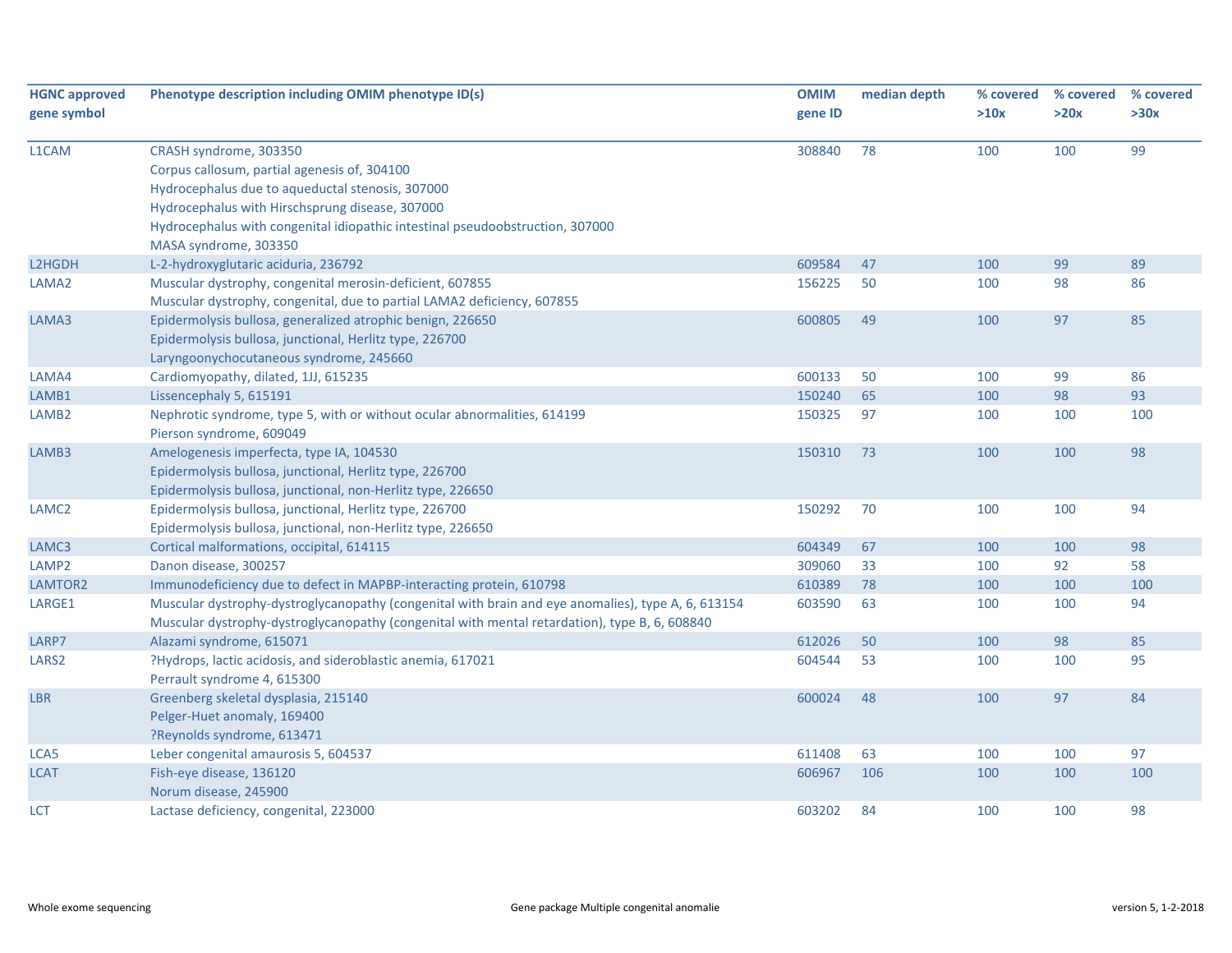| <b>HGNC approved</b> | Phenotype description including OMIM phenotype ID(s)               | <b>OMIM</b> | median depth | % covered | % covered | % covered |
|----------------------|--------------------------------------------------------------------|-------------|--------------|-----------|-----------|-----------|
| gene symbol          |                                                                    | gene ID     |              | >10x      | >20x      | >30x      |
| LDB3                 | Cardiomyopathy, dilated, 1C, with or without LVNC, 601493          | 605906      | 66           | 100       | 100       | 97        |
|                      | Cardiomyopathy, hypertrophic, 24, 601493                           |             |              |           |           |           |
|                      | Left ventricular noncompaction 3, 601493                           |             |              |           |           |           |
|                      | Myopathy, myofibrillar, 4, 609452                                  |             |              |           |           |           |
| <b>LDHA</b>          | Glycogen storage disease XI, 612933                                | 150000      | 50           | 100       | 96        | 72        |
| <b>LDHB</b>          | [Lactate dehydrogenase-B deficiency], 614128                       | 150100      | 47           | 100       | 100       | 90        |
| <b>LDLR</b>          | Hypercholesterolemia, familial, 143890                             | 606945      | 117          | 100       | 100       | 100       |
|                      | LDL cholesterol level QTL2, 143890                                 |             |              |           |           |           |
| LDLRAP1              | Hypercholesterolemia, familial, 603813                             | 605747      | 70           | 100       | 100       | 96        |
| LEF1                 | Sebaceous tumors, somatic                                          | 153245      | 52           | 100       | 100       | 95        |
| LEFTY2               | Left-right axis malformations                                      | 601877      | 87           | 100       | 100       | 100       |
| LEMD3                | Buschke-Ollendorff syndrome, 166700                                | 607844      | 69           | 100       | 99        | 93        |
|                      | Melorheostosis with osteopoikilosis, 155950                        |             |              |           |           |           |
|                      | Osteopoikilosis, 166700                                            |             |              |           |           |           |
| <b>LEP</b>           | Obesity, morbid, due to leptin deficiency, 614962                  | 164160      | 73           | 100       | 100       | 100       |
| <b>LEPR</b>          | Obesity, morbid, due to leptin receptor deficiency, 614963         | 601007      | 61           | 100       | 99        | 91        |
| <b>LFNG</b>          | ?Spondylocostal dysostosis 3, 609813                               | 602576      | 63           | 84        | 82        | 79        |
| LGI <sub>1</sub>     | Epilepsy, familial temporal lobe, 1, 600512                        | 604619      | 64           | 100       | 99        | 92        |
| <b>LHB</b>           | Hypogonadotropic hypogonadism 23 with or without anosmia, 228300   | 152780      | 81           | 100       | 100       | 100       |
| <b>LHCGR</b>         | Leydig cell adenoma, somatic, with precocious puberty, 176410      | 152790      | 55           | 100       | 98        | 84        |
|                      | Leydig cell hypoplasia with hypergonadotropic hypogonadism, 238320 |             |              |           |           |           |
|                      | Leydig cell hypoplasia with pseudohermaphroditism, 238320          |             |              |           |           |           |
|                      | Luteinizing hormone resistance, female, 238320                     |             |              |           |           |           |
|                      | Precocious puberty, male, 176410                                   |             |              |           |           |           |
| LHFPL5               | Deafness 67, 610265                                                | 609427      | 96           | 100       | 100       | 100       |
| LHX3                 | Pituitary hormone deficiency, combined, 3, 221750                  | 600577      | 64           | 100       | 99        | 91        |
| LHX4                 | Pituitary hormone deficiency, combined, 4, 262700                  | 602146      | 62           | 100       | 100       | 99        |
| <b>LIAS</b>          | Hyperglycinemia, lactic acidosis, and seizures, 614462             | 607031      | 56           | 100       | 99        | 88        |
| <b>LIFR</b>          | Stuve-Wiedemann syndrome/Schwartz-Jampel type 2 syndrome, 601559   | 151443      | 46           | 100       | 96        | 77        |
| LIG1                 | DNA ligase I deficiency                                            | 126391      | 59           | 100       | 100       | 95        |
| LIG4                 | LIG4 syndrome, 606593                                              | 601837      | 62           | 100       | 100       | 100       |
|                      | {Multiple myeloma, resistance to}, 254500                          |             |              |           |           |           |
| LIM <sub>2</sub>     | Cataract 19, multiple types, 615277                                | 154045      | 74           | 100       | 100       | 99        |
| LINS1                | Mental retardation 27, 614340                                      | 610350      | 48           | 100       | 99        | 89        |
| <b>LIPA</b>          | Cholesteryl ester storage disease, 278000                          | 613497      | 46           | 100       | 99        | 82        |
|                      | Wolman disease, 278000                                             |             |              |           |           |           |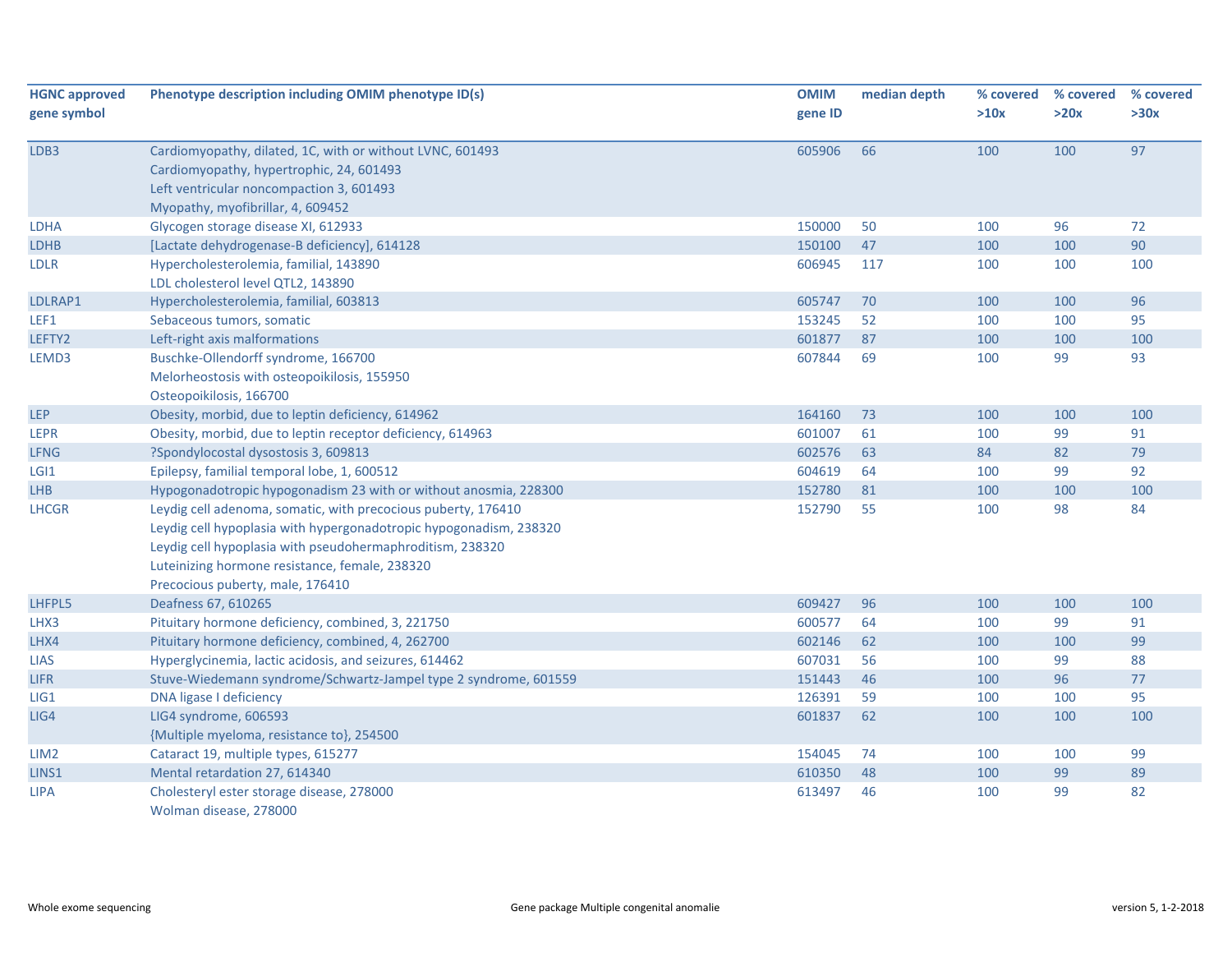| <b>HGNC approved</b><br>gene symbol | Phenotype description including OMIM phenotype ID(s)                                                                                                                                                                                                                                                                                                                                                                                                                                                                                       | <b>OMIM</b><br>gene ID | median depth | % covered<br>>10x | % covered<br>>20x | % covered<br>>30x |
|-------------------------------------|--------------------------------------------------------------------------------------------------------------------------------------------------------------------------------------------------------------------------------------------------------------------------------------------------------------------------------------------------------------------------------------------------------------------------------------------------------------------------------------------------------------------------------------------|------------------------|--------------|-------------------|-------------------|-------------------|
| <b>LIPC</b>                         | {Diabetes mellitus, noninsulin-dependent}, 125853<br>Hepatic lipase deficiency, 614025<br>[High density lipoprotein cholesterol level QTL 12], 612797                                                                                                                                                                                                                                                                                                                                                                                      | 151670                 | 54           | 100               | 98                | 85                |
| <b>LIPH</b>                         | Hypotrichosis 7, 604379<br>Woolly hair 2 with or without hypotrichosis, 604379                                                                                                                                                                                                                                                                                                                                                                                                                                                             | 607365                 | 40           | 100               | 96                | 78                |
| <b>LIPN</b>                         | Ichthyosis, congenital 8, 613943                                                                                                                                                                                                                                                                                                                                                                                                                                                                                                           | 613924                 | 55           | 100               | 97                | 89                |
| <b>LITAF</b>                        | Charcot-Marie-Tooth disease, type 1C, 601098                                                                                                                                                                                                                                                                                                                                                                                                                                                                                               | 603795                 | 65           | 100               | 100               | 100               |
| LMAN1                               | Combined factor V and VIII deficiency, 227300                                                                                                                                                                                                                                                                                                                                                                                                                                                                                              | 601567                 | 47           | 100               | 90                | 74                |
| LMBR1                               | Acheiropody, 200500<br>Hypoplastic or aplastic tibia with polydactyly, 188740<br>Laurin-Sandrow syndrome, 135750<br>Polydactyly, preaxial type II, 174500<br>Syndactyly, type IV, 186200<br>Triphalangeal thumb, type I, 174500<br>Triphalangeal thumb-polysyndactyly syndrome, 174500                                                                                                                                                                                                                                                     | 605522                 | 38           | 100               | 94                | 64                |
| LMBRD1                              | Methylmalonic aciduria and homocystinuria, cblF type, 277380                                                                                                                                                                                                                                                                                                                                                                                                                                                                               | 612625                 | 45           | 100               | 92                | 67                |
| LMF1                                | Lipase deficiency, combined, 246650                                                                                                                                                                                                                                                                                                                                                                                                                                                                                                        | 611761                 | 89           | 100               | 100               | 100               |
| <b>LMNA</b>                         | Cardiomyopathy, dilated, 1A, 115200<br>Charcot-Marie-Tooth disease, type 2B1, 605588<br>Emery-Dreifuss muscular dystrophy 2, AD, 181350<br>Emery-Dreifuss muscular dystrophy 3, AR, 616516<br>Heart-hand syndrome, Slovenian type, 610140<br>Hutchinson-Gilford progeria, 176670<br>Lipodystrophy, familial partial, type 2, 151660<br>Malouf syndrome, 212112<br>Mandibuloacral dysplasia, 248370<br>Muscular dystrophy, congenital, 613205<br>Muscular dystrophy, limb-girdle, type 1B, 159001<br>Restrictive dermopathy, lethal, 275210 | 150330                 | 86           | 100               | 100               | 98                |
| LMNB1                               | Leukodystrophy, adult-onset, 169500                                                                                                                                                                                                                                                                                                                                                                                                                                                                                                        | 150340                 | 45           | 100               | 98                | 82                |
| LMX1B                               | Nail-patella syndrome, 161200                                                                                                                                                                                                                                                                                                                                                                                                                                                                                                              | 602575                 | 63           | 100               | 99                | 93                |
| LOR                                 | Vohwinkel syndrome with ichthyosis, 604117                                                                                                                                                                                                                                                                                                                                                                                                                                                                                                 | 152445                 | 64           | 100               | 100               | 100               |
| <b>LOX</b>                          | Aortic aneurysm, familial thoracic 10, 617168                                                                                                                                                                                                                                                                                                                                                                                                                                                                                              | 153455                 | 107          | 100               | 100               | 100               |
| LOXHD1                              | Deafness 77, 613079                                                                                                                                                                                                                                                                                                                                                                                                                                                                                                                        | 613072                 | 71           | 100               | 99                | 94                |
| LPAR6                               | Hypotrichosis 8, 278150<br>Woolly hair 1, with or without hypotrichosis, 278150                                                                                                                                                                                                                                                                                                                                                                                                                                                            | 609239                 | 81           | 100               | 100               | 100               |
| LPIN1                               | Myoglobinuria, acute recurrent, 268200                                                                                                                                                                                                                                                                                                                                                                                                                                                                                                     | 605518                 | 53           | 100               | 98                | 84                |
| LPIN <sub>2</sub>                   | Majeed syndrome, 609628                                                                                                                                                                                                                                                                                                                                                                                                                                                                                                                    | 605519                 | 53           | 100               | 99                | 88                |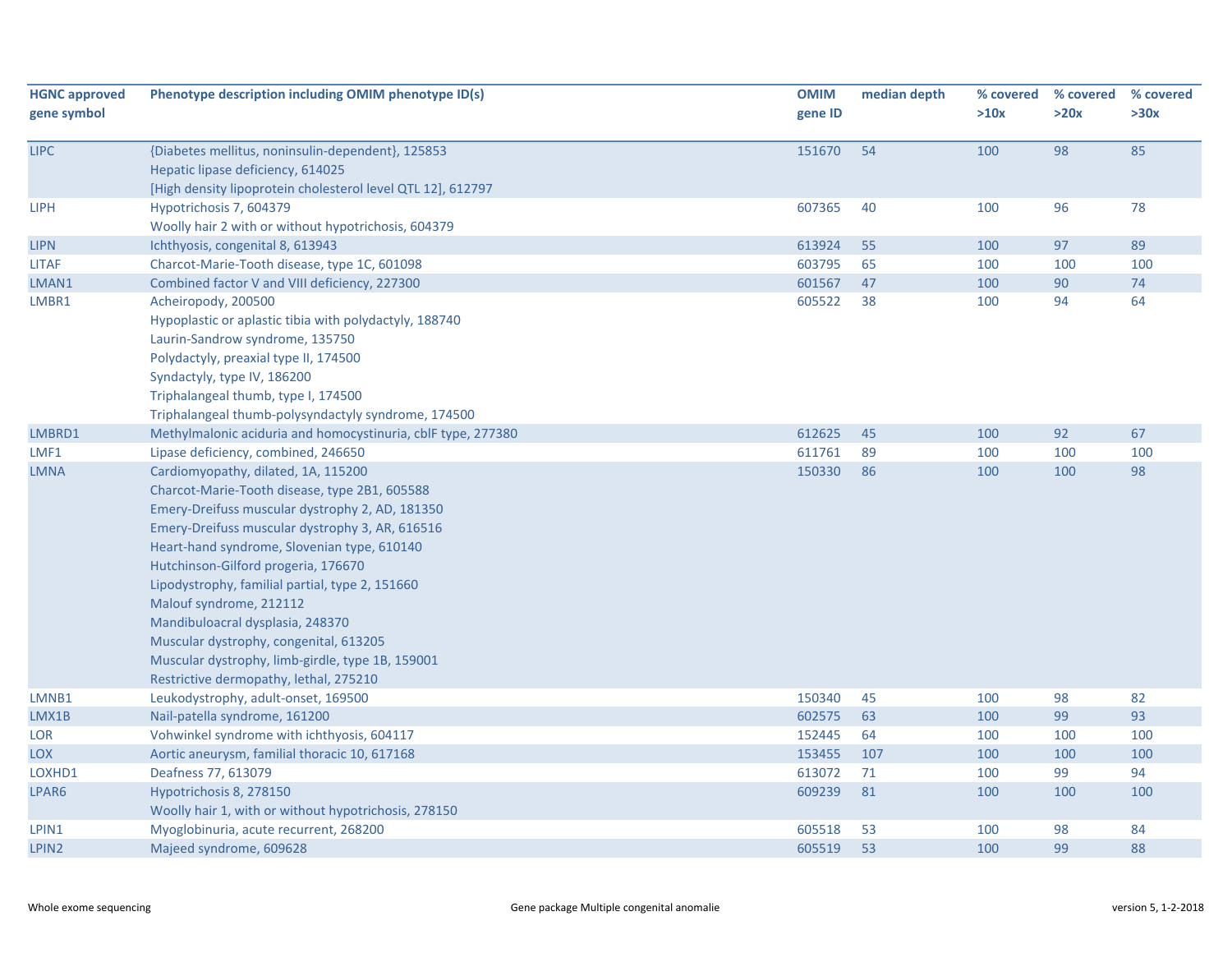| <b>HGNC approved</b><br>gene symbol | Phenotype description including OMIM phenotype ID(s)                                                                                                                                                                                                                                        | <b>OMIM</b><br>gene ID | median depth | % covered<br>>10x | % covered<br>>20x | % covered<br>>30x |
|-------------------------------------|---------------------------------------------------------------------------------------------------------------------------------------------------------------------------------------------------------------------------------------------------------------------------------------------|------------------------|--------------|-------------------|-------------------|-------------------|
| LPL                                 | Combined hyperlipidemia, familial, 144250<br>[High density lipoprotein cholesterol level QTL 11]<br>Lipoprotein lipase deficiency, 238600                                                                                                                                                   | 609708                 | 74           | 100               | 100               | 95                |
| LPP                                 | Leukemia, acute myeloid, 601626<br>Lipoma                                                                                                                                                                                                                                                   | 600700                 | 61           | 100               | 100               | 98                |
| <b>LRAT</b>                         | Leber congenital amaurosis 14, 613341<br>Retinal dystrophy, early-onset severe, 613341<br>Retinitis pigmentosa, juvenile, 613341                                                                                                                                                            | 604863                 | 105          | 100               | 100               | 100               |
| <b>LRBA</b>                         | Immunodeficiency, common variable, 8, with autoimmunity, 614700                                                                                                                                                                                                                             | 606453                 | 47           | 100               | 97                | 82                |
| LRIG2                               | Urofacial syndrome 2, 615112                                                                                                                                                                                                                                                                | 608869                 | 56           | 100               | 99                | 93                |
| LRIT <sub>3</sub>                   | Night blindness, congenital stationary (complete), 1F, 615058                                                                                                                                                                                                                               | 615004                 | 61           | 100               | 100               | 98                |
| <b>LRMDA</b>                        | Albinism, oculocutaneous, type VII, 615179                                                                                                                                                                                                                                                  | 614537                 | 56           | 100               | 94                | 83                |
| LRP2                                | Donnai-Barrow syndrome, 222448                                                                                                                                                                                                                                                              | 600073                 | 47           | 100               | 97                | 84                |
| LRP4                                | Cenani-Lenz syndactyly syndrome, 212780<br>?Myasthenic syndrome, congenital, 17, 616304<br>Sclerosteosis 2, 614305                                                                                                                                                                          | 604270                 | 68           | 100               | 99                | 95                |
| LRP5                                | [Bone mineral density variability 1], 601884<br>Exudative vitreoretinopathy 4, 601813<br>Hyperostosis, endosteal, 144750<br>Osteopetrosis 1, 607634<br>Osteoporosis-pseudoglioma syndrome, 259770<br>{Osteoporosis}, 166710<br>Osteosclerosis, 144750<br>van Buchem disease, type 2, 607636 | 603506                 | 81           | 100               | 98                | 96                |
| LRPAP1                              | Myopia 23, 615431                                                                                                                                                                                                                                                                           | 104225                 | 76           | 100               | 100               | 99                |
| <b>LRPPRC</b>                       | Leigh syndrome, French-Canadian type, 220111                                                                                                                                                                                                                                                | 607544                 | 44           | 100               | 95                | 74                |
| LRRC6                               | Ciliary dyskinesia, primary, 19, 614935                                                                                                                                                                                                                                                     | 614930                 | 58           | 100               | 98                | 83                |
| LRRC8A                              | ?Agammaglobulinemia 5, 613506                                                                                                                                                                                                                                                               | 608360                 | 111          | 100               | 100               | 100               |
| LRRK2                               | {Parkinson disease 8}, 607060                                                                                                                                                                                                                                                               | 609007                 | 61           | 100               | 98                | 88                |
| LRSAM1                              | Charcot-Marie-Toothe disease, axonal, type 2P, 614436                                                                                                                                                                                                                                       | 610933                 | 56           | 100               | 96                | 87                |
| <b>LRTOMT</b>                       | Deafness 63, 611451                                                                                                                                                                                                                                                                         | 612414                 | 60           | 100               | 100               | 98                |
| LTBP2                               | Glaucoma 3, primary congenital, D, 613086<br>Microspherophakia and/or megalocornea, with ectopia lentis and with or without secondary glaucoma,<br>251750<br>Weill-Marchesani syndrome 3, recessive, 614819                                                                                 | 602091                 | 70           | 100               | 100               | 99                |
| LTBP3                               | Dental anomalies and short stature, 601216                                                                                                                                                                                                                                                  | 602090                 | 86           | 100               | 99                | 97                |
| LTBP4                               | Cutis laxa, type IC, 613177                                                                                                                                                                                                                                                                 | 604710                 | 80           | 100               | 99                | 98                |
| <b>LYST</b>                         | Chediak-Higashi syndrome, 214500                                                                                                                                                                                                                                                            | 606897                 | 55           | 100               | 99                | 91                |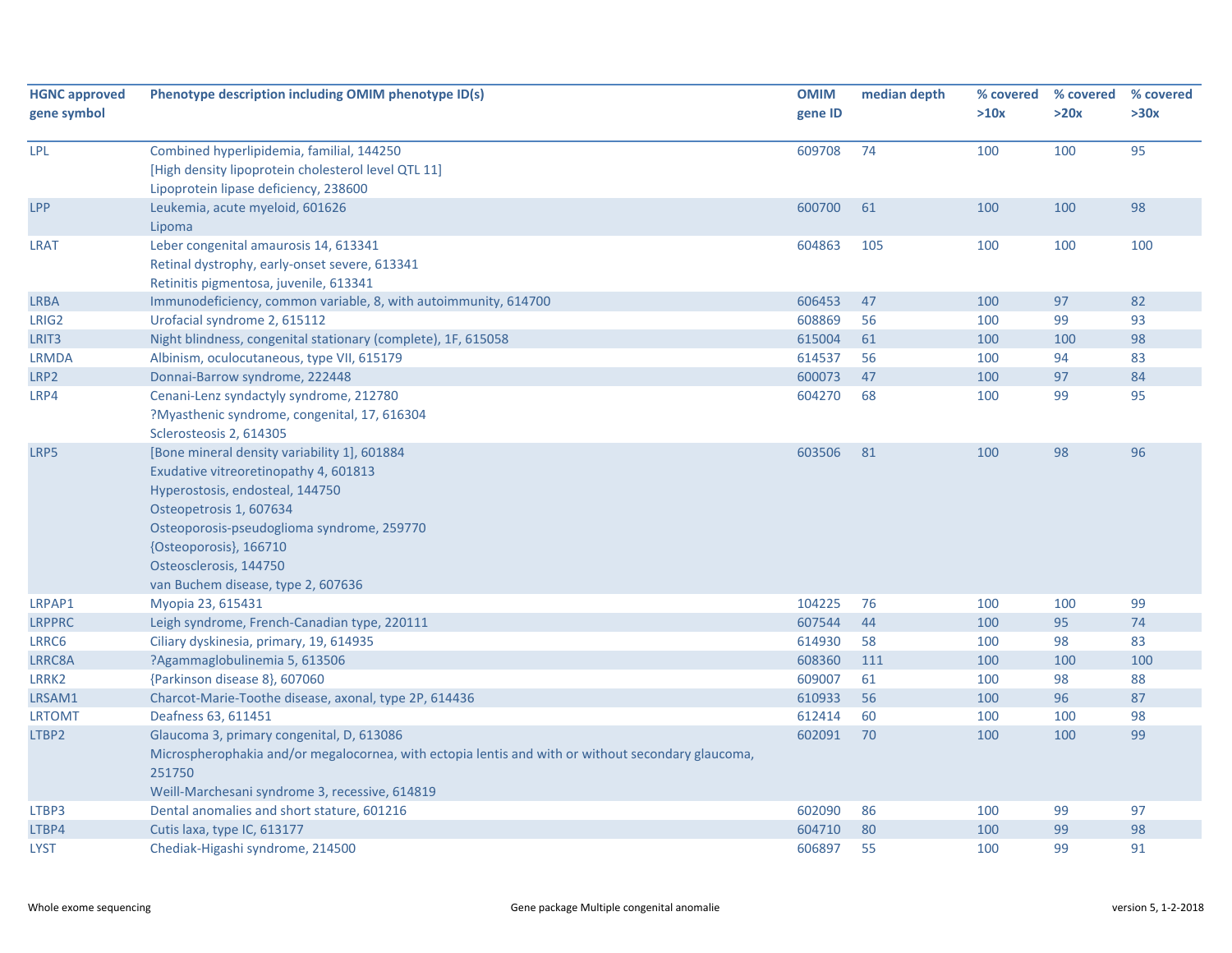| <b>HGNC approved</b> | Phenotype description including OMIM phenotype ID(s)                                           | <b>OMIM</b> | median depth | % covered | % covered | % covered |
|----------------------|------------------------------------------------------------------------------------------------|-------------|--------------|-----------|-----------|-----------|
| gene symbol          |                                                                                                | gene ID     |              | >10x      | >20x      | >30x      |
|                      |                                                                                                |             |              |           |           |           |
| <b>LYZ</b>           | Amyloidosis, renal, 105200                                                                     | 153450      | 47           | 100       | 100       | 93        |
| LZTFL1               | Bardet-Biedl syndrome 17, 615994                                                               | 606568      | 57           | 100       | 98        | 83        |
| LZTS1                | Esophageal squamous cell carcinoma, 133239                                                     | 606551      | 90           | 100       | 100       | 100       |
| MAD1L1               | Lymphoma, somatic                                                                              | 602686      | 69           | 100       | 100       | 98        |
|                      | Prostate cancer, somatic, 176807                                                               |             |              |           |           |           |
| <b>MAF</b>           | Ayme-Gripp syndrome, 601088                                                                    | 177075      | 52           | 85        | 80        | 75        |
|                      | Cataract 21, multiple types, 610202                                                            |             |              |           |           |           |
| <b>MAFB</b>          | Duane retraction syndrome 3, 617041                                                            | 608968      | 133          | 100       | 100       | 100       |
|                      | Multicentric carpotarsal osteolysis syndrome, 166300                                           |             |              |           |           |           |
| MAGEL2               | Schaaf-Yang syndrome, 615547                                                                   | 605283      | 107          | 100       | 100       | 100       |
| MAGT1                | Immunodeficiency, with magnesium defect, Epstein-Barr virus infection and neoplasia, 300853    | 300715      | 42           | 100       | 99        | 79        |
| <b>MAK</b>           | Retinitis pigmentosa 62, 614181                                                                | 154235      | 67           | 100       | 99        | 92        |
| MAML2                | Mucoepidermoid salivary gland carcinoma                                                        | 607537      | 69           | 100       | 100       | 98        |
| MAMLD1               | Hypospadias 2, 300758                                                                          | 300120      | 65           | 100       | 97        | 93        |
| MAN1B1               | Mental retardation 15, 614202                                                                  | 604346      | 90           | 100       | 100       | 98        |
| MAN2B1               | Mannosidosis, alpha-, types I and II, 248500                                                   | 609458      | 75           | 100       | 100       | 100       |
| <b>MANBA</b>         | Mannosidosis, beta, 248510                                                                     | 609489      | 59           | 100       | 98        | 87        |
| <b>MAOA</b>          | {Antisocial behavior}, 300615                                                                  | 309850      | 41           | 100       | 96        | 80        |
|                      | Brunner syndrome, 300615                                                                       |             |              |           |           |           |
| MAP2K1               | Cardiofaciocutaneous syndrome 3, 615279                                                        | 176872      | 55           | 100       | 100       | 91        |
| MAP2K2               | Cardiofaciocutaneous syndrome 4, 615280                                                        | 601263      | 69           | 100       | 92        | 86        |
| MAP3K1               | 46XY sex reversal 6, 613762                                                                    | 600982      | 53           | 100       | 99        | 90        |
| MAP3K8               | Lung cancer, somatic, 211980                                                                   | 191195      | 51           | 100       | 100       | 97        |
| <b>MAPT</b>          | Dementia, frontotemporal, with or without parkinsonism, 600274                                 | 157140      | 63           | 100       | 100       | 94        |
|                      | {Parkinson disease, susceptibility to}, 168600                                                 |             |              |           |           |           |
|                      | Pick disease, 172700                                                                           |             |              |           |           |           |
|                      | Supranuclear palsy, progressive, 601104                                                        |             |              |           |           |           |
|                      | Supranuclear palsy, progressive atypical, 260540                                               |             |              |           |           |           |
| MARS <sub>2</sub>    | ?Combined oxidative phosphorylation deficiency 25, 616430                                      | 609728      | 107          | 100       | 100       | 100       |
|                      | Spastic ataxia 3, 611390                                                                       |             |              |           |           |           |
| MARVELD2             | Deafness 49, 610153                                                                            | 610572      | 70           | 100       | 100       | 97        |
| MASP1                | 3MC syndrome 1, 257920                                                                         | 600521      | 70           | 100       | 100       | 92        |
| MASP2                | MASP2 deficiency, 613791                                                                       | 605102      | 60           | 100       | 98        | 91        |
| <b>MASTL</b>         | No OMIM phenotype                                                                              | 608221      | 49           | 99        | 98        | 88        |
| MAT1A                | Hypermethioninemia, persistent, due to methionine adenosyltransferase I/III deficiency, 250850 | 610550      | 65           | 100       | 100       | 99        |
|                      | Methionine adenosyltransferase deficiency, 250850                                              |             |              |           |           |           |
| MAT <sub>2</sub> A   | No OMIM phenotype                                                                              | 601468      | 70           | 100       | 100       | 91        |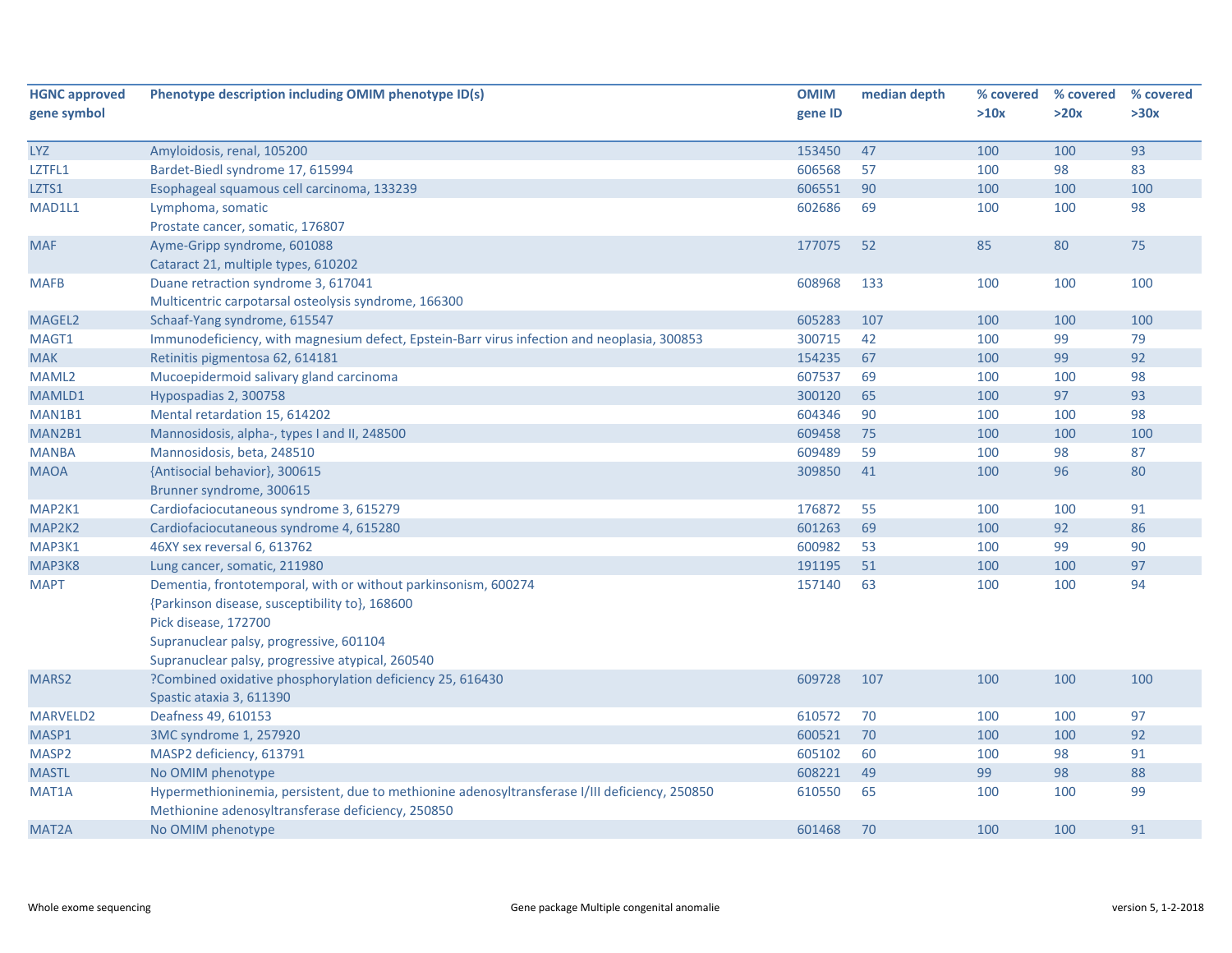| <b>HGNC approved</b> | Phenotype description including OMIM phenotype ID(s)                                       | <b>OMIM</b> | median depth | % covered | % covered | % covered |
|----------------------|--------------------------------------------------------------------------------------------|-------------|--------------|-----------|-----------|-----------|
| gene symbol          |                                                                                            | gene ID     |              | >10x      | >20x      | >30x      |
| MATN3                | Epiphyseal dysplasia, multiple, 5, 607078                                                  | 602109      | 51           | 98        | 87        | 71        |
|                      | {Osteoarthritis susceptibility 2}, 140600                                                  |             |              |           |           |           |
|                      | Spondyloepimetaphyseal dysplasia, 608728                                                   |             |              |           |           |           |
| MATR3                | Amyotrophic lateral sclerosis 21, 606070                                                   | 164015      | 58           | 100       | 100       | 95        |
| MBD5                 | Mental retardation 1, 156200                                                               | 611472      | 58           | 100       | 100       | 97        |
| MBTPS2               | IFAP syndrome with or without BRESHECK syndrome, 308205                                    | 300294      | 42           | 100       | 98        | 81        |
|                      | Keratosis follicularis spinulosa decalvans, 308800                                         |             |              |           |           |           |
|                      | ?Olmsted syndrome, 300918                                                                  |             |              |           |           |           |
| MC <sub>2R</sub>     | Glucocorticoid deficiency, due to ACTH unresponsiveness, 202200                            | 607397      | 90           | 100       | 100       | 100       |
| MC4R                 | Obesity, 601665                                                                            | 155541      | 56           | 100       | 100       | 100       |
| <b>MCC</b>           | Colorectal cancer, somatic, 114500                                                         | 159350      | 61           | 100       | 99        | 90        |
| MCCC1                | 3-Methylcrotonyl-CoA carboxylase 1 deficiency, 210200                                      | 609010      | 48           | 100       | 99        | 83        |
| MCCC <sub>2</sub>    | 3-Methylcrotonyl-CoA carboxylase 2 deficiency, 210210                                      | 609014      | 46           | 100       | 99        | 86        |
| <b>MCEE</b>          | Methylmalonyl-CoA epimerase deficiency, 251120                                             | 608419      | 55           | 100       | 100       | 80        |
| MCFD <sub>2</sub>    | Factor V and factor VIII, combined deficiency of, 613625                                   | 607788      | 63           | 100       | 100       | 84        |
| MCM4                 | Natural killer cell and glucocorticoid deficiency with DNA repair defect, 609981           | 602638      | 56           | 100       | 99        | 91        |
| MCM <sub>6</sub>     | Lactase persistence/nonpersistence, 223100                                                 | 601806      | 48           | 100       | 98        | 81        |
| MCOLN1               | Mucolipidosis IV, 252650                                                                   | 605248      | 84           | 100       | 100       | 100       |
| MCPH1                | Microcephaly 1, primary, 251200                                                            | 607117      | 59           | 94        | 94        | 85        |
| MECP2                | {Autism susceptibility 3}, 300496                                                          | 300005      | 88           | 100       | 100       | 94        |
|                      | Encephalopathy, neonatal severe, 300673                                                    |             |              |           |           |           |
|                      | Mental retardation syndromic, Lubs type, 300260                                            |             |              |           |           |           |
|                      | Mental retardation, syndromic 13, 300055                                                   |             |              |           |           |           |
|                      | Rett syndrome, 312750                                                                      |             |              |           |           |           |
|                      | Rett syndrome, atypical, 312750                                                            |             |              |           |           |           |
|                      | Rett syndrome, preserved speech variant, 312750                                            |             |              |           |           |           |
| MED12                | Lujan-Fryns syndrome, 309520                                                               | 300188      | 57           | 100       | 100       | 97        |
|                      | Ohdo syndrome, 300895                                                                      |             |              |           |           |           |
|                      | Opitz-Kaveggia syndrome, 305450                                                            |             |              |           |           |           |
| MED13L               | Mental retardation and distinctive facial features with or without cardiac defects, 616789 | 608771      | 56           | 100       | 97        | 87        |
|                      | Transposition of the great arteries, dextro-looped 1, 608808                               |             |              |           |           |           |
| MED17                | Microcephaly, postnatal progressive, with seizures and brain atrophy, 613668               | 603810      | 69           | 100       | 100       | 94        |
| MED <sub>23</sub>    | Mental retardation 18, 614249                                                              | 605042      | 47           | 100       | 98        | 84        |
| MED25                | Basel-Vanagait-Smirin-Yosef syndrome, 616449                                               | 610197      | 75           | 100       | 100       | 100       |
|                      | ?Charcot-Marie-Tooth disease, type 2B2, 605589                                             |             |              |           |           |           |
| MEF2C                | Chromosome 5q14.3 deletion syndrome, 613443 (4)                                            | 600662      | 67           | 100       | 99        | 96        |
|                      | Mental retardation, stereotypic movements, epilepsy, and/or cerebral malformations, 613443 |             |              |           |           |           |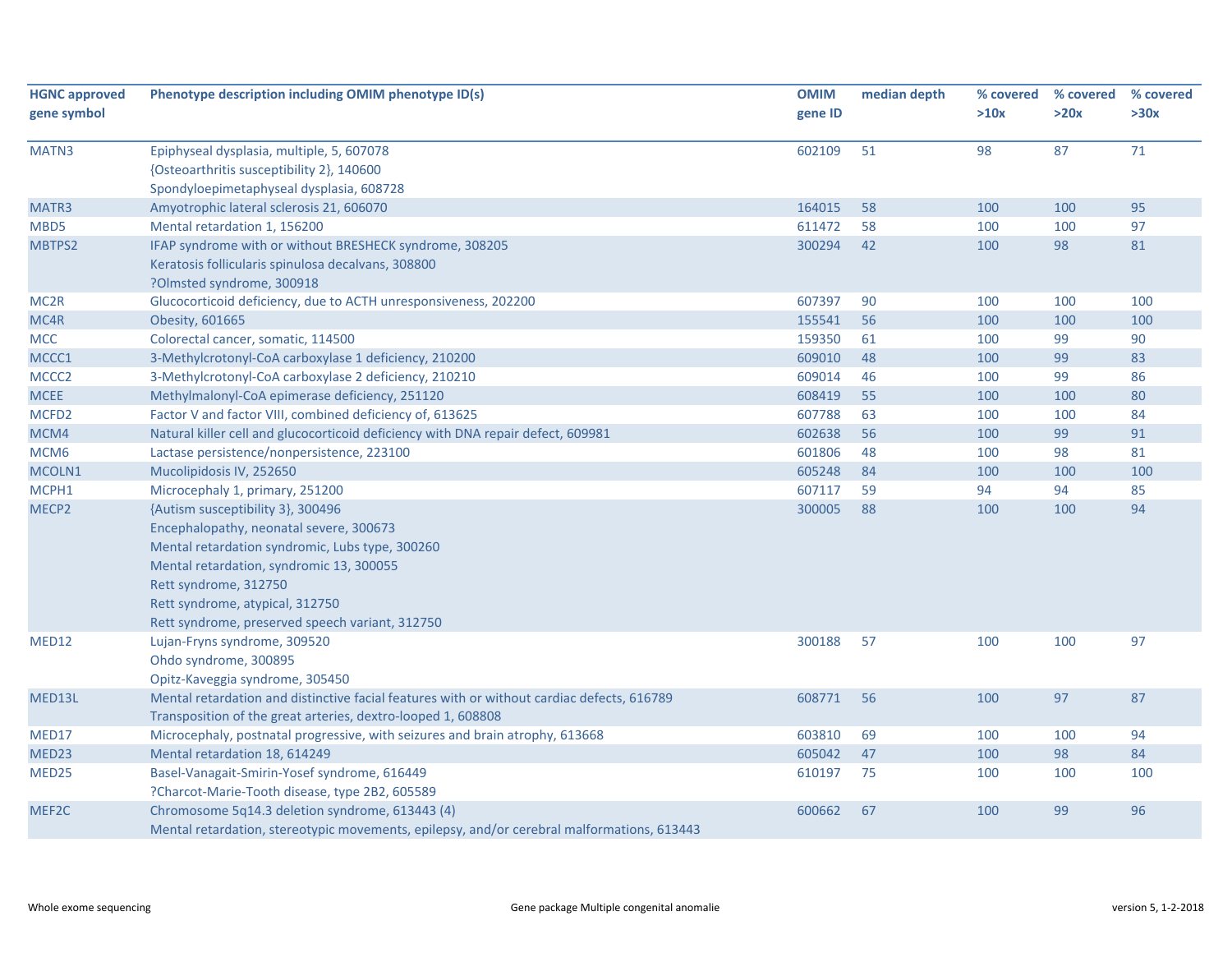| <b>HGNC approved</b><br>gene symbol | Phenotype description including OMIM phenotype ID(s)                                                                                                                                                         | <b>OMIM</b><br>gene ID | median depth     | % covered<br>>10x | % covered<br>>20x | % covered<br>>30x |
|-------------------------------------|--------------------------------------------------------------------------------------------------------------------------------------------------------------------------------------------------------------|------------------------|------------------|-------------------|-------------------|-------------------|
| <b>MEFV</b>                         | Familial Mediterranean fever, AD, 134610<br>Familial Mediterranean fever, AR, 249100                                                                                                                         | 608107                 | 78               | 100               | 100               | 99                |
| MEGF10                              | Myopathy, areflexia, respiratory distress, and dysphagia, early-onset, 614399<br>Myopathy, areflexia, respiratory distress, and dysphagia, early-onset, mild variant, 614399                                 | 612453                 | 61               | 100               | 99                | 90                |
| MEGF8                               | Carpenter syndrome 2, 614976                                                                                                                                                                                 | 604267                 | 80               | 100               | 100               | 99                |
| MEN1                                | Adrenal adenoma, somatic<br>Angiofibroma, somatic<br>Carcinoid tumor of lung<br>Lipoma, somatic<br>Multiple endocrine neoplasia 1, 131100<br>Parathyroid adenoma, somatic                                    | 613733                 | 111              | 100               | 100               | 100               |
| MEOX1                               | Klippel-Feil syndrome 2, 214300                                                                                                                                                                              | 600147                 | 66               | 100               | 100               | 98                |
| <b>MERTK</b>                        | Retinitis pigmentosa 38, 613862                                                                                                                                                                              | 604705                 | 64               | 100               | 99                | 93                |
| MESP2                               | Spondylocostal dysostosis 2, 608681                                                                                                                                                                          | 605195                 | 80               | 100               | 100               | 98                |
| <b>MET</b>                          | ?Deafness 97, 616705<br>Hepatocellular carcinoma, childhood type, somatic, 114550<br>{Osteofibrous dysplasia, susceptibility to}, 607278<br>Renal cell carcinoma, papillary, 1, familial and somatic, 605074 | 164860                 | 47               | 100               | 98                | 88                |
| MFAP5                               | Aortic aneurysm, familial thoracic 9, 616166                                                                                                                                                                 | 601103                 | 35               | 100               | 96                | 65                |
| MFN <sub>2</sub>                    | Charcot-Marie-Tooth disease, axonal, type 2A2A, 609260<br>Charcot-Marie-Tooth disease, axonal, type 2A2B, 617087<br>Hereditary motor and sensory neuropathy VIA, 601152                                      | 608507                 | 74               | 100               | 100               | 95                |
| <b>MFRP</b>                         | Microphthalmia, isolated 5, 611040<br>Nanophthalmos 2, 609549                                                                                                                                                | 606227                 | 76               | 100               | 100               | 100               |
| MFSD8                               | Ceroid lipofuscinosis, neuronal, 7, 610951<br>Macular dystrophy with central cone involvement, 616170                                                                                                        | 611124                 | 50               | 100               | 98                | 81                |
| MGAT2                               | Congenital disorder of glycosylation, type IIa, 212066                                                                                                                                                       | 602616                 | 80               | 100               | 100               | 100               |
| MGME1                               | Mitochondrial DNA depletion syndrome 11, 615084                                                                                                                                                              | 615076                 | 44               | 94                | 93                | 81                |
| <b>MGP</b>                          | Keutel syndrome, 245150                                                                                                                                                                                      | 154870                 | 47               | 100               | 94                | 82                |
| MIB1                                | Left ventricular noncompaction 7, 615092                                                                                                                                                                     | 608677                 | 49               | 100               | 98                | 79                |
| MICU1                               | Myopathy with extrapyramidal signs, 615673                                                                                                                                                                   | 605084                 | 36               | 100               | 94                | 58                |
| MID1                                | Opitz GBBB syndrome, type I, 300000                                                                                                                                                                          | 300552                 | 70               | 100               | 98                | 85                |
| MINPP1                              | Thyroid carcinoma, follicular, 188470                                                                                                                                                                        | 605391                 | 88               | 100               | 100               | 100               |
| <b>MIP</b>                          | Cataract 15, multiple types, 615274                                                                                                                                                                          | 154050                 | 85               | 100               | 100               | 100               |
| MIR17HG                             | Feingold syndrome 2, 614326                                                                                                                                                                                  | 609415                 | No coverage data |                   |                   |                   |
| <b>MIR184</b>                       | EDICT syndrome, 614303                                                                                                                                                                                       | 613146                 | No coverage data |                   |                   |                   |
| <b>MIR96</b>                        | Deafness 50, 613074                                                                                                                                                                                          | 611606                 | No coverage data |                   |                   |                   |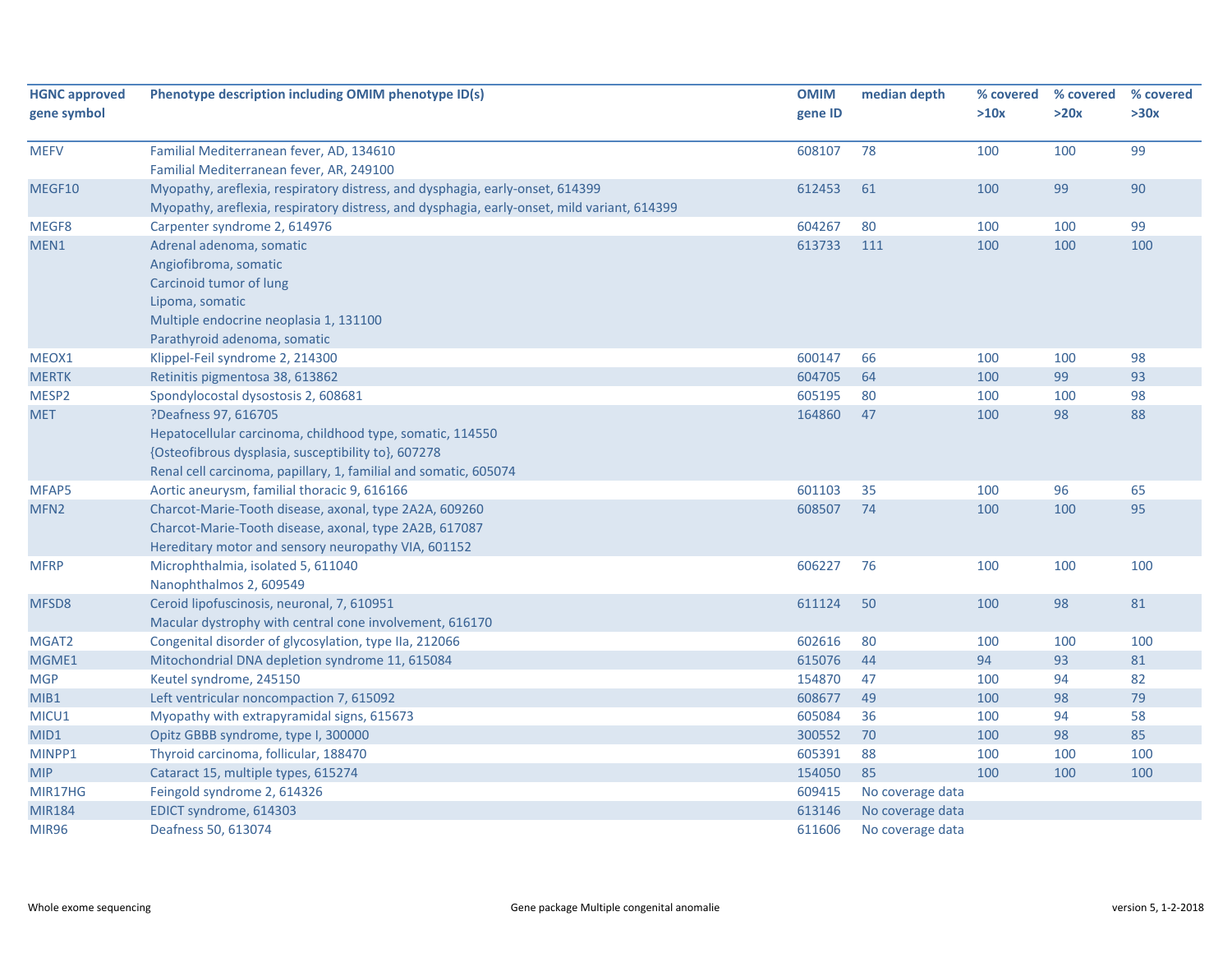| <b>HGNC approved</b><br>gene symbol | Phenotype description including OMIM phenotype ID(s)                                                                                                                                                                                   | <b>OMIM</b><br>gene ID | median depth | % covered<br>>10x | % covered<br>>20x | % covered<br>>30x |
|-------------------------------------|----------------------------------------------------------------------------------------------------------------------------------------------------------------------------------------------------------------------------------------|------------------------|--------------|-------------------|-------------------|-------------------|
| <b>MITF</b>                         | COMMAD syndrome, 617306<br>{Melanoma, cutaneous malignant, susceptibility to, 8}, 614456<br>Tietz albinism-deafness syndrome, 103500<br>Waardenburg syndrome, type 2A, 193510<br>Waardenburg syndrome/ocular albinism, digenic, 103470 | 156845                 | 58           | 100               | 100               | 90                |
| <b>MKKS</b>                         | Bardet-Biedl syndrome 6, 605231<br>McKusick-Kaufman syndrome, 236700                                                                                                                                                                   | 604896                 | 59           | 100               | 100               | 99                |
| MKL1                                | Megakaryoblastic leukemia, acute                                                                                                                                                                                                       | 606078                 | 72           | 98                | 95                | 93                |
| MKRN3                               | Precocious puberty, central, 2, 615346                                                                                                                                                                                                 | 603856                 | 86           | 100               | 100               | 100               |
| MKS1                                | Bardet-Biedl syndrome 13, 615990<br>Joubert syndrome 28, 617121<br>Meckel syndrome 1, 249000                                                                                                                                           | 609883                 | 81           | 100               | 100               | 97                |
| MLC1                                | Megalencephalic leukoencephalopathy with subcortical cysts, 604004                                                                                                                                                                     | 605908                 | 49           | 100               | 98                | 86                |
| MLH1                                | Colorectal cancer, hereditary nonpolyposis, type 2, 609310<br>Mismatch repair cancer syndrome, 276300<br>Muir-Torre syndrome, 158320                                                                                                   | 120436                 | 122          | 100               | 100               | 100               |
| MLH3                                | Colorectal cancer, hereditary nonpolyposis, type 7, 614385<br>Colorectal cancer, somatic, 114500<br>{Endometrial cancer, susceptibility to}, 608089                                                                                    | 604395                 | 50           | 100               | 100               | 95                |
| MLLT10                              | Leukemia, acute myeloid, 601626                                                                                                                                                                                                        | 602409                 | 55           | 100               | 98                | 92                |
| MLLT11                              | No OMIM phenotype                                                                                                                                                                                                                      | 604684                 | 55           | 100               | 100               | 100               |
| <b>MLPH</b>                         | Griscelli syndrome, type 3, 609227                                                                                                                                                                                                     | 606526                 | 69           | 100               | 100               | 97                |
| <b>MLYCD</b>                        | Malonyl-CoA decarboxylase deficiency, 248360                                                                                                                                                                                           | 606761                 | 56           | 100               | 97                | 87                |
| <b>MMAA</b>                         | Methylmalonic aciduria, vitamin B12-responsive, 251100                                                                                                                                                                                 | 607481                 | 59           | 100               | 100               | 97                |
| <b>MMAB</b>                         | Methylmalonic aciduria, vitamin B12-responsive, due to defect in synthesis of adenosylcobalamin, cblB<br>complementation type, 251110                                                                                                  | 607568                 | 50           | 100               | 99                | 84                |
| <b>MMACHC</b>                       | Methylmalonic aciduria and homocystinuria, cblC type, 277400                                                                                                                                                                           | 609831                 | 76           | 100               | 100               | 100               |
| <b>MMADHC</b>                       | Homocystinuria, cblD type, variant 1, 277410<br>Methylmalonic aciduria and homocystinuria, cblD type, 277410<br>Methylmalonic aciduria, cblD type, variant 2, 277410                                                                   | 611935                 | 51           | 100               | 98                | 78                |
| MMP1                                | COPD, rate of decline of lung function in, 606963<br>{Epidermolysis bullosa dystrophica, modifier of}, 226600                                                                                                                          | 120353                 | 45           | 100               | 100               | 92                |
| MMP13                               | Metaphyseal anadysplasia 1, 602111<br>Metaphyseal dysplasia, Spahr type, 250400<br>Spondyloepimetaphyseal dysplasia, Missouri type, 602111                                                                                             | 600108                 | 58           | 100               | 99                | 90                |
| MMP <sub>2</sub>                    | Multicentric osteolysis, nodulosis, and arthropathy, 259600                                                                                                                                                                            | 120360                 | 70           | 100               | 100               | 95                |
| MMP20                               | Amelogenesis imperfecta, type IIA2, 612529                                                                                                                                                                                             | 604629                 | 46           | 100               | 99                | 84                |
| MMP21                               | Heterotaxy, visceral, 7, autosomal, 616749                                                                                                                                                                                             | 608416                 | 52           | 100               | 94                | 83                |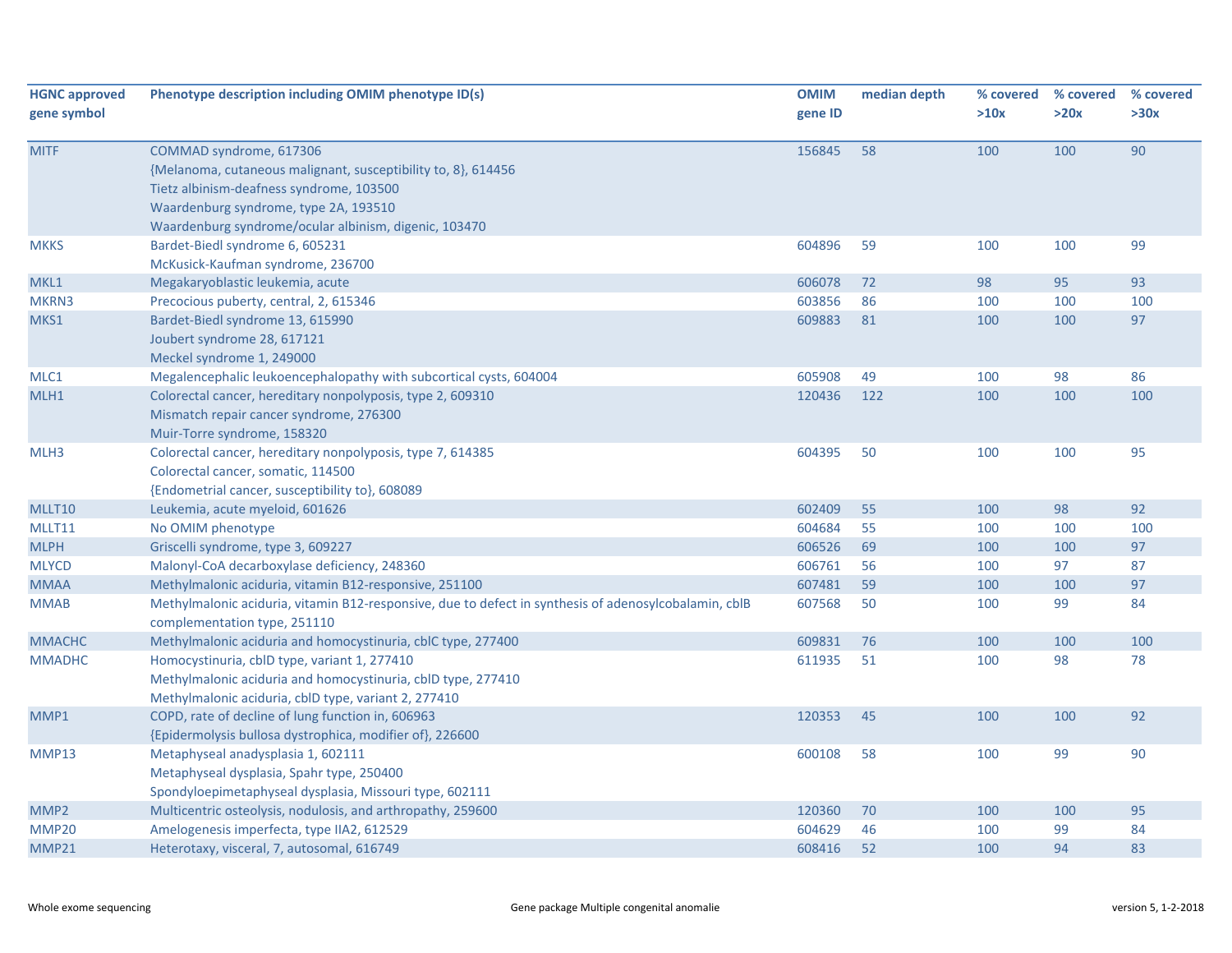| >30x<br>99<br>100<br>66<br>98<br>90<br>93<br>99<br>64<br>97<br>85 |
|-------------------------------------------------------------------|
|                                                                   |
|                                                                   |
|                                                                   |
|                                                                   |
|                                                                   |
|                                                                   |
|                                                                   |
|                                                                   |
|                                                                   |
|                                                                   |
|                                                                   |
|                                                                   |
| 99                                                                |
| 98                                                                |
|                                                                   |
|                                                                   |
| 97                                                                |
| 100                                                               |
|                                                                   |
|                                                                   |
| 99                                                                |
| 99                                                                |
|                                                                   |
|                                                                   |
|                                                                   |
|                                                                   |
|                                                                   |
|                                                                   |
| 100                                                               |
| 72                                                                |
| 78                                                                |
| 98                                                                |
| 84                                                                |
| 88                                                                |
| 100                                                               |
|                                                                   |
|                                                                   |
| 87                                                                |
|                                                                   |
|                                                                   |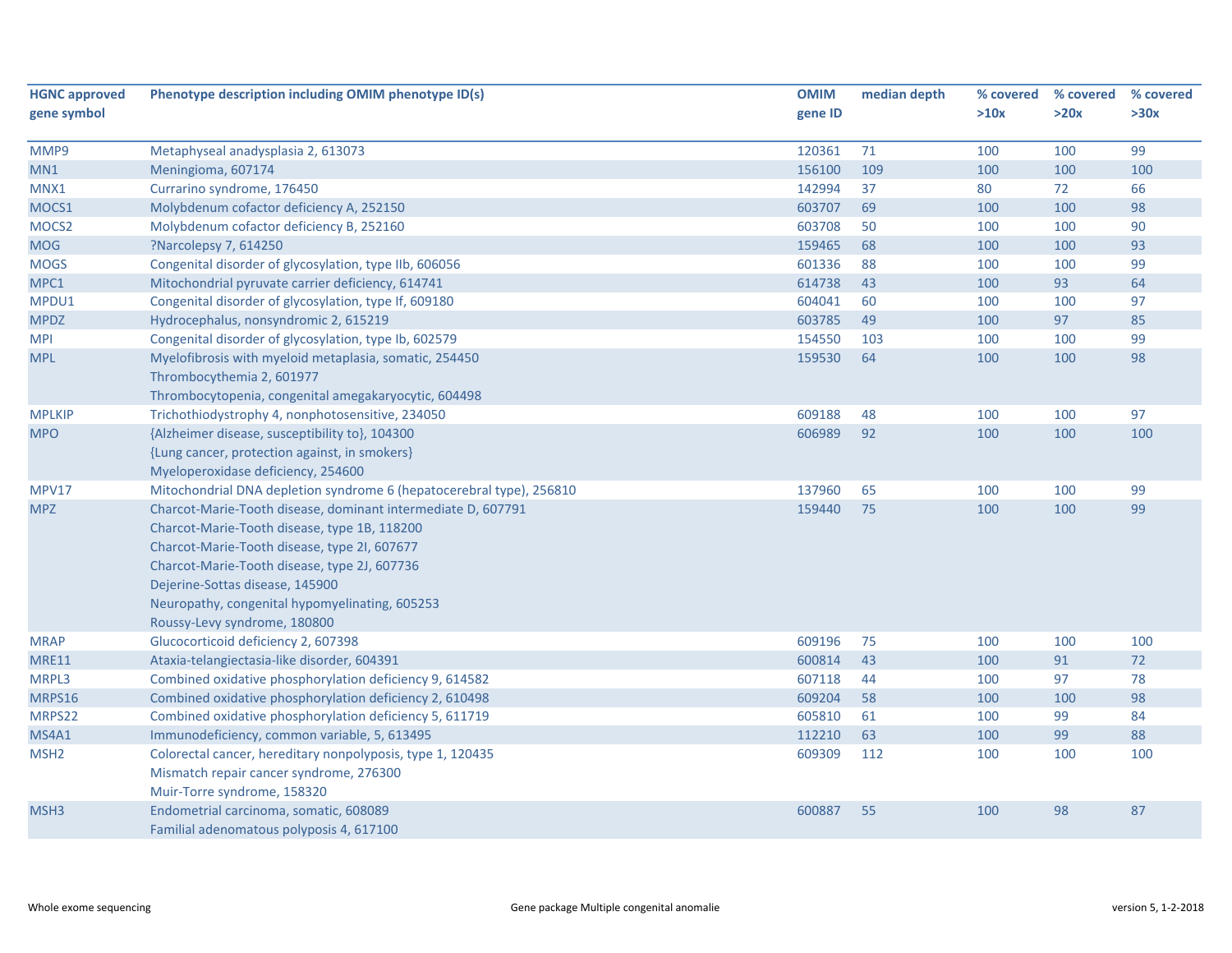| <b>HGNC approved</b> | Phenotype description including OMIM phenotype ID(s)                                                                                                                                                                                      | <b>OMIM</b> | median depth | % covered | % covered | % covered |
|----------------------|-------------------------------------------------------------------------------------------------------------------------------------------------------------------------------------------------------------------------------------------|-------------|--------------|-----------|-----------|-----------|
| gene symbol          |                                                                                                                                                                                                                                           | gene ID     |              | >10x      | >20x      | >30x      |
| MSH <sub>6</sub>     | Colorectal cancer, hereditary nonpolyposis, type 5, 614350<br>Endometrial cancer, familial, 608089<br>Mismatch repair cancer syndrome, 276300                                                                                             | 600678      | 148          | 100       | 100       | 100       |
| MSR1                 | Barrett esophagus/esophageal adenocarcinoma, 614266<br>Prostate cancer, hereditary, 176807                                                                                                                                                | 153622      | 63           | 100       | 94        | 86        |
| MSRB3                | Deafness 74, 613718                                                                                                                                                                                                                       | 613719      | 47           | 100       | 99        | 81        |
| <b>MSTN</b>          | Muscle hypertrophy, 614160                                                                                                                                                                                                                | 601788      | 65           | 100       | 99        | 91        |
| MSX1                 | Ectodermal dysplasia 3, Witkop type, 189500<br>Orofacial cleft 5, 608874<br>Tooth agenesis, selective, 1, with or without orofacial cleft, 106600                                                                                         | 142983      | 80           | 100       | 100       | 100       |
| MSX <sub>2</sub>     | Craniosynostosis 2, 604757<br>Parietal foramina 1, 168500<br>Parietal foramina with cleidocranial dysplasia, 168550                                                                                                                       | 123101      | 68           | 100       | 100       | 100       |
| <b>MTAP</b>          | Diaphyseal medullary stenosis with malignant fibrous histiocytoma, 112250                                                                                                                                                                 | 156540      | 51           | 100       | 97        | 78        |
| <b>MTFMT</b>         | Combined oxidative phosphorylation deficiency 15, 614947                                                                                                                                                                                  | 611766      | 52           | 100       | 96        | $72$      |
| <b>MTHFR</b>         | Homocystinuria due to MTHFR deficiency, 236250<br>{Neural tube defects, susceptibility to}, 601634<br>{Schizophrenia, susceptibility to}, 181500<br>{Thromboembolism, susceptibility to}, 188050<br>{Vascular disease, susceptibility to} | 607093      | 65           | 100       | 100       | 98        |
| MTM1                 | Myotubular myopathy, 310400                                                                                                                                                                                                               | 300415      | 38           | 100       | 95        | 67        |
| MTMR2                | Charcot-Marie-Tooth disease, type 4B1, 601382                                                                                                                                                                                             | 603557      | 51           | 100       | 96        | 81        |
| MTO1                 | Combined oxidative phosphorylation deficiency 10, 614702                                                                                                                                                                                  | 614667      | 82           | 96        | 94        | 92        |
| <b>MTPAP</b>         | ?Spastic ataxia 4, 613672                                                                                                                                                                                                                 | 613669      | 68           | 100       | 99        | 91        |
| <b>MTR</b>           | Homocystinuria-megaloblastic anemia, cblG complementation type, 250940<br>{Neural tube defects, folate-sensitive, susceptibility to}, 601634                                                                                              | 156570      | 52           | 100       | 98        | 85        |
| <b>MTRR</b>          | Homocystinuria-megaloblastic anemia, cbl E type, 236270<br>{Neural tube defects, folate-sensitive, susceptibility to}, 601634                                                                                                             | 602568      | 61           | 100       | 98        | 92        |
| <b>MTTP</b>          | Abetalipoproteinemia, 200100<br>{Metabolic syndrome, protection against}, 605552                                                                                                                                                          | 157147      | 49           | 100       | 99        | 89        |
| MUC1                 | Medullary cystic kidney disease 1, 174000                                                                                                                                                                                                 | 158340      | 80           | 100       | 100       | 94        |
| <b>MUSK</b>          | Fetal akinesia deformation sequence, 208150<br>Myasthenic syndrome, congenital, 9, associated with acetylcholine receptor deficiency, 616325                                                                                              | 601296      | 58           | 100       | 99        | 92        |
| <b>MUT</b>           | Methylmalonic aciduria, mut(0) type, 251000                                                                                                                                                                                               | 609058      | 56           | 100       | 98        | 86        |
| <b>MUTYH</b>         | Adenomas, multiple colorectal, 608456<br>Colorectal adenomatous polyposis, with pilomatricomas, 132600<br>Gastric cancer, somatic, 613659                                                                                                 | 604933      | 114          | 100       | 100       | 100       |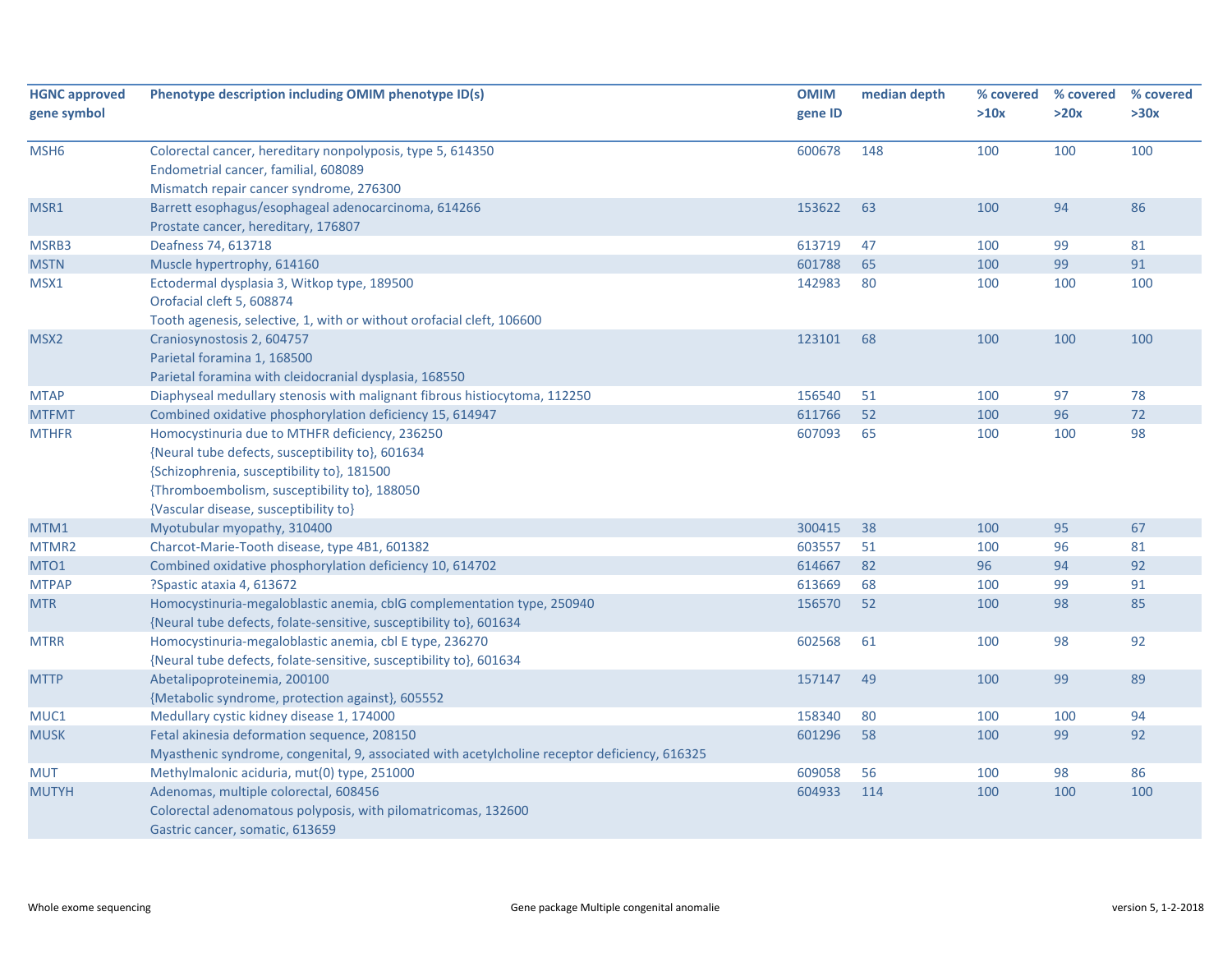| <b>HGNC approved</b> | Phenotype description including OMIM phenotype ID(s)                      | <b>OMIM</b> | median depth | % covered | % covered | % covered |
|----------------------|---------------------------------------------------------------------------|-------------|--------------|-----------|-----------|-----------|
| gene symbol          |                                                                           | gene ID     |              | >10x      | >20x      | >30x      |
| <b>MVK</b>           | Hyper-IgD syndrome, 260920                                                | 251170      | 58           | 100       | 100       | 91        |
|                      | Mevalonic aciduria, 610377                                                |             |              |           |           |           |
|                      |                                                                           |             |              |           |           |           |
|                      | Porokeratosis 3, multiple types, 175900                                   |             |              |           |           |           |
| MXI1                 | Neurofibrosarcoma                                                         | 600020      | 37           | 94        | 83        | 61        |
|                      | {Prostate cancer, susceptibility to}, 176807                              |             |              |           |           |           |
| MYBPC1               | Arthrogryposis, distal, type 1B, 614335                                   | 160794      | 43           | 100       | 96        | 74        |
|                      | Lethal congenital contracture syndrome 4, 614915                          |             |              |           |           |           |
| MYBPC3               | Cardiomyopathy, dilated, 1MM, 615396                                      | 600958      | 98           | 100       | 100       | 99        |
|                      | Cardiomyopathy, hypertrophic, 4, 115197                                   |             |              |           |           |           |
|                      | Left ventricular noncompaction 10, 615396                                 |             |              |           |           |           |
| <b>MYCN</b>          | Feingold syndrome 1, 164280                                               | 164840      | 79           | 100       | 97        | 93        |
| MYD88                | Macroglobulinemia, Waldenstrom, somatic, 153600                           | 602170      | 94           | 100       | 100       | 100       |
|                      | Pyogenic bacterial infections, recurrent, due to MYD88 deficiency, 612260 |             |              |           |           |           |
| MYF6                 | Myopathy, centronuclear, 3, 614408                                        | 159991      | 76           | 100       | 100       | 100       |
| <b>MYH11</b>         | Aortic aneurysm, familial thoracic 4, 132900                              | 160745      | 76           | 100       | 99        | 91        |
| <b>MYH14</b>         | Deafness 4A, 600652                                                       | 608568      | 72           | 100       | 99        | 95        |
|                      | ?Peripheral neuropathy, myopathy, hoarseness, and hearing loss, 614369    |             |              |           |           |           |
| MYH <sub>2</sub>     | Proximal myopathy and ophthalmoplegia, 605637                             | 160740      | 61           | 100       | 100       | 95        |
| MYH3                 | Arthrogryposis, distal, type 2A, 193700                                   | 160720      | 64           | 100       | 100       | 95        |
|                      | Arthrogryposis, distal, type 2B, 601680                                   |             |              |           |           |           |
|                      | Arthrogryposis, distal, type 8, 178110                                    |             |              |           |           |           |
| MYH <sub>6</sub>     | Atrial septal defect 3, 614089                                            | 160710      | 97           | 99        | 98        | 98        |
|                      | Cardiomyopathy, dilated, 1EE, 613252                                      |             |              |           |           |           |
|                      | Cardiomyopathy, hypertrophic, 14, 613251                                  |             |              |           |           |           |
|                      | {Sick sinus syndrome 3}, 614090                                           |             |              |           |           |           |
| MYH7                 | Cardiomyopathy, dilated, 1S, 613426                                       | 160760      | 114          | 100       | 100       | 100       |
|                      | Cardiomyopathy, hypertrophic, 1, 192600                                   |             |              |           |           |           |
|                      | Laing distal myopathy, 160500                                             |             |              |           |           |           |
|                      | Left ventricular noncompaction 5, 613426                                  |             |              |           |           |           |
|                      | Myopathy, myosin storage, 608358                                          |             |              |           |           |           |
|                      | Myopathy, myosin storage, 255160                                          |             |              |           |           |           |
|                      | Scapuloperoneal syndrome, myopathic type, 181430                          |             |              |           |           |           |
| MYH7B                | No OMIM phenotype                                                         | 609928      | 79           | 100       | 100       | 99        |
| MYH <sub>8</sub>     | Carney complex variant, 608837                                            | 160741      | 58           | 100       | 100       | 94        |
|                      | Trismus-pseudocamptodactyly syndrome, 158300                              |             |              |           |           |           |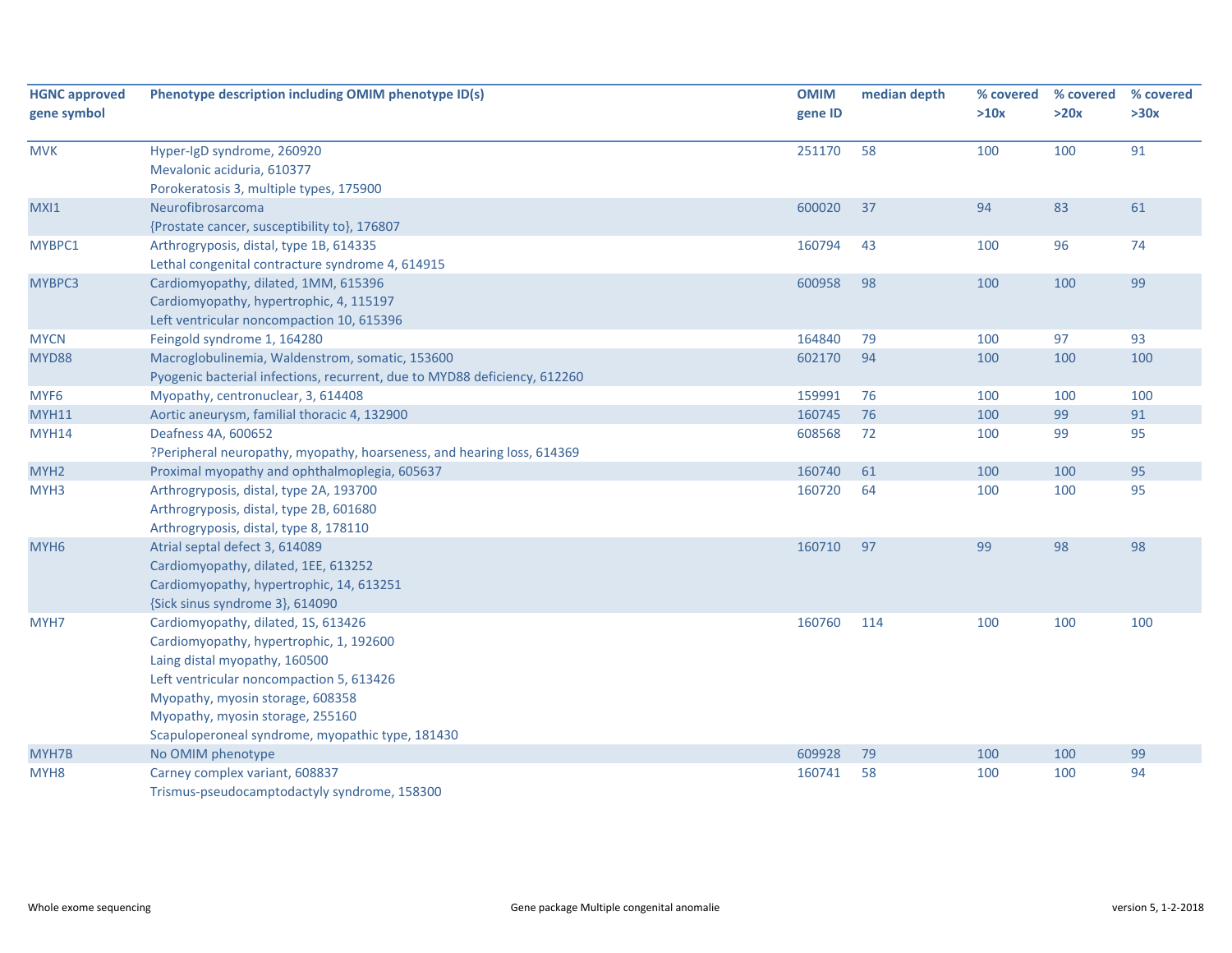| <b>HGNC approved</b><br>gene symbol | Phenotype description including OMIM phenotype ID(s)                                                                                                                                                              | <b>OMIM</b><br>gene ID | median depth | % covered<br>>10x | % covered<br>>20x | % covered<br>>30x |
|-------------------------------------|-------------------------------------------------------------------------------------------------------------------------------------------------------------------------------------------------------------------|------------------------|--------------|-------------------|-------------------|-------------------|
| MYH9                                | Deafness 17, 603622<br>Epstein syndrome, 153650<br>Fechtner syndrome, 153640<br>Macrothrombocytopenia and progressive sensorineural deafness, 600208<br>May-Hegglin anomaly, 155100<br>Sebastian syndrome, 605249 | 160775                 | 66           | 100               | 98                | 94                |
| MYL <sub>2</sub>                    | Cardiomyopathy, hypertrophic, 10, 608758                                                                                                                                                                          | 160781                 | 103          | 100               | 100               | 100               |
| MYL3                                | Cardiomyopathy, hypertrophic, 8, 608751                                                                                                                                                                           | 160790                 | 67           | 100               | 100               | 100               |
| <b>MYLK</b>                         | Aortic aneurysm, familial thoracic 7, 613780                                                                                                                                                                      | 600922                 | 79           | 100               | 100               | 96                |
| MYLK2                               | Cardiomyopathy, hypertrophic, 1, digenic, 192600                                                                                                                                                                  | 606566                 | 69           | 100               | 100               | 99                |
| <b>MYO15A</b>                       | Deafness 3, 600316                                                                                                                                                                                                | 602666                 | 74           | 100               | 98                | 92                |
| MYO1A                               | No OMIM phenotype                                                                                                                                                                                                 | 601478                 | 64           | 100               | 100               | 99                |
| MYO1E                               | Glomerulosclerosis, focal segmental, 6, 614131                                                                                                                                                                    | 601479                 | 52           | 100               | 98                | 87                |
| MYO3A                               | Deafness 30, 607101                                                                                                                                                                                               | 606808                 | 55           | 100               | 98                | 85                |
| MYO5A                               | Griscelli syndrome, type 1, 214450                                                                                                                                                                                | 160777                 | 51           | 100               | 97                | 84                |
| MYO5B                               | Microvillus inclusion disease, 251850                                                                                                                                                                             | 606540                 | 68           | 100               | 99                | 90                |
| MYO6                                | Deafness 22, 606346<br>Deafness 22, with hypertrophic cardiomyopathy, 606346<br>Deafness 37, 607821                                                                                                               | 600970                 | 63           | 100               | 98                | 84                |
| MYO7A                               | Deafness 11, 601317<br>Deafness 2, 600060<br>Usher syndrome, type 1B, 276900                                                                                                                                      | 276903                 | 68           | 100               | 98                | 95                |
| <b>MYOC</b>                         | Glaucoma 1A, primary open angle, 137750                                                                                                                                                                           | 601652                 | 105          | 100               | 100               | 96                |
| <b>MYOT</b>                         | Muscular dystrophy, limb-girdle, type 1A, 159000<br>Myopathy, myofibrillar, 3, 609200<br>Myopathy, spheroid body, 182920                                                                                          | 604103                 | 54           | 100               | 99                | 87                |
| MYOZ2                               | Cardiomyopathy, hypertrophic, 16, 613838                                                                                                                                                                          | 605602                 | 51           | 100               | 100               | 93                |
| <b>MYPN</b>                         | Cardiomyopathy, dilated, 1KK, 615248<br>Cardiomyopathy, familial restrictive, 4, 615248<br>Cardiomyopathy, hypertrophic, 22, 615248<br>Nemaline myopathy 11, 617336                                               | 608517                 | 51           | 100               | 98                | 88                |
| <b>NAA10</b>                        | ?Microphthalmia, syndromic 1, 309800<br>Ogden syndrome, 300855 dominant                                                                                                                                           | 300013                 | 56           | 100               | 95                | 92                |
| <b>NAGA</b>                         | Kanzaki disease, 609242<br>Schindler disease, type I, 609241<br>Schindler disease, type III, 609241                                                                                                               | 104170                 | 72           | 100               | 100               | 100               |
| <b>NAGLU</b>                        | ?Charcot-Marie-Tooth disease, axonal, type 2V, 616491<br>Mucopolysaccharidosis type IIIB (Sanfilippo B), 252920                                                                                                   | 609701                 | 80           | 100               | 97                | 90                |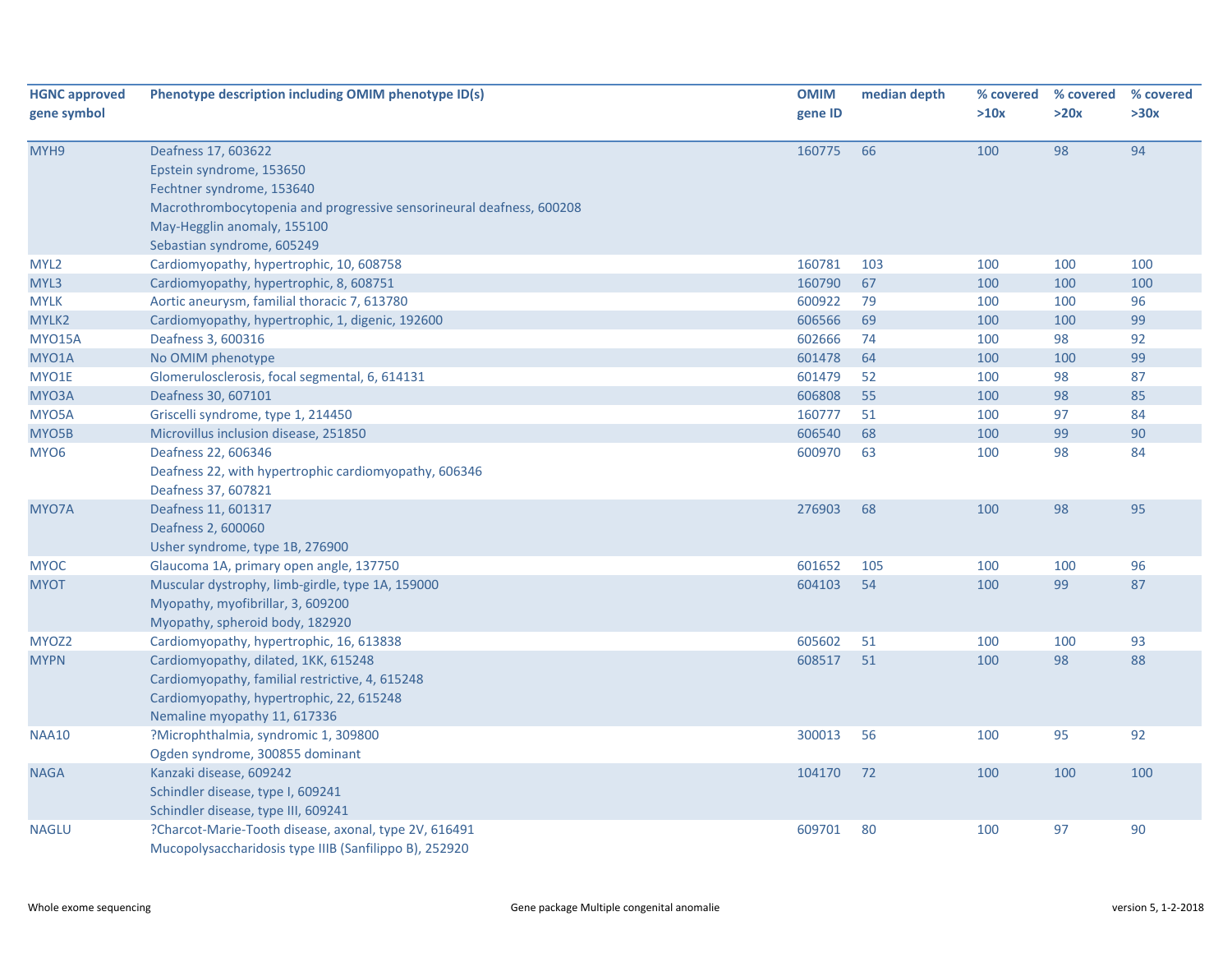| <b>HGNC approved</b> | Phenotype description including OMIM phenotype ID(s)                                      | <b>OMIM</b> | median depth | % covered | % covered | % covered |
|----------------------|-------------------------------------------------------------------------------------------|-------------|--------------|-----------|-----------|-----------|
| gene symbol          |                                                                                           | gene ID     |              | >10x      | >20x      | >30x      |
|                      |                                                                                           |             |              |           |           |           |
| <b>NAGS</b>          | N-acetylglutamate synthase deficiency, 237310                                             | 608300      | 57           | 100       | 100       | 99        |
| <b>NALCN</b>         | Congenital contractures of the limbs and face, hypotonia, and developmental delay, 616266 | 611549      | 50           | 100       | 99        | 88        |
|                      | Hypotonia, infantile, with psychomotor retardation and characteristic facies 1, 615419    |             |              |           |           |           |
| NANOS1               | Spermatogenic failure 12, 615413                                                          | 608226      | 52           | 98        | 93        | 82        |
| <b>NBAS</b>          | Infantile liver failure syndrome 2, 616483                                                | 608025      | 47           | 100       | 97        | 82        |
|                      | Short stature, optic nerve atrophy, and Pelger-Huet anomaly, 614800                       |             |              |           |           |           |
| NBEAL <sub>2</sub>   | Gray platelet syndrome, 139090                                                            | 614169      | 90           | 100       | 99        | 99        |
| <b>NBN</b>           | Aplastic anemia, 609135                                                                   | 602667      | 52           | 100       | 95        | 76        |
|                      | Leukemia, acute lymphoblastic, 613065                                                     |             |              |           |           |           |
|                      | Nijmegen breakage syndrome, 251260                                                        |             |              |           |           |           |
| NCF1                 | Chronic granulomatous disease due to deficiency of NCF-1, 233700                          | 608512      | 98           | 100       | 100       | 98        |
| NCF <sub>2</sub>     | Chronic granulomatous disease due to deficiency of NCF-2, 233710                          | 608515      | 63           | 100       | 100       | 90        |
| NCF4                 | ?Granulomatous disease, chronic, cytochrome b-positive, type III, 613960                  | 601488      | 67           | 100       | 100       | 99        |
| NCOA4                | No OMIM phenotype                                                                         | 601984      | 61           | 100       | 100       | 96        |
| <b>NCSTN</b>         | Acne inversa, familial, 1, 142690                                                         | 605254      | 63           | 100       | 100       | 93        |
| NDE1                 | Lissencephaly 4 (with microcephaly), 614019                                               | 609449      | 61           | 100       | 99        | 92        |
|                      | ?Microhydranencephaly, 605013                                                             |             |              |           |           |           |
| <b>NDN</b>           | Prader-Willi syndrome, 176270                                                             | 602117      | 93           | 100       | 100       | 100       |
| <b>NDP</b>           | Exudative vitreoretinopathy 2, 305390                                                     | 300658      | 57           | 100       | 100       | 100       |
|                      | Norrie disease, 310600                                                                    |             |              |           |           |           |
| NDRG1                | Charcot-Marie-Tooth disease, type 4D, 601455                                              | 605262      | 65           | 100       | 99        | 91        |
| NDUFA1               | Mitochondrial complex I deficiency, 252010 dominant                                       | 300078      | 83           | 100       | 100       | 100       |
| NDUFA10              | Leigh syndrome, 256000                                                                    | 603835      | 56           | 98        | 89        | 65        |
| NDUFA11              | Mitochondrial complex I deficiency, 252010 dominant                                       | 612638      | 72           | 100       | 100       | 100       |
| NDUFA12              | Leigh syndrome due to mitochondrial complex 1 deficiency, 256000                          | 614530      | 48           | 100       | 100       | 79        |
| NDUFA2               | Leigh syndrome due to mitochondrial complex I deficiency, 256000                          | 602137      | 87           | 100       | 100       | 100       |
| NDUFA9               | Leigh syndrome due to mitochondrial complex I deficiency, 256000                          | 603834      | 62           | 100       | 100       | 96        |
| NDUFAF1              | Mitochondrial complex I deficiency, 252010 dominant                                       | 606934      | 49           | 100       | 99        | 86        |
| NDUFAF2              | Leigh syndrome, 256000                                                                    | 609653      | 63           | 100       | 90        | $77$      |
|                      | Mitochondrial complex I deficiency, 252010 dominant                                       |             |              |           |           |           |
| <b>NDUFAF3</b>       | Mitochondrial complex I deficiency, 252010 dominant                                       | 612911      | 79           | 100       | 100       | 100       |
| NDUFAF4              | Mitochondrial complex I deficiency, 252010 dominant                                       | 611776      | 72           | 100       | 100       | 100       |
| <b>NDUFAF5</b>       | Mitochondrial complex 1 deficiency, 252010 dominant                                       | 612360      | 54           | 100       | 100       | 89        |
| NDUFAF6              | Leigh syndrome due to mitochondrial complex I deficiency, 256000                          | 612392      | 39           | 100       | 97        | 73        |
| NDUFB3               | Mitochondrial complex I deficiency, 252010 dominant                                       | 603839      | 28           | 100       | 81        | 47        |
| NDUFS1               | Mitochondrial complex I deficiency, 252010 dominant                                       | 157655      | 49           | 100       | 98        | $77\,$    |
| NDUFS2               | Mitochondrial complex I deficiency, 252010 dominant                                       | 602985      | 59           | 100       | 100       | 97        |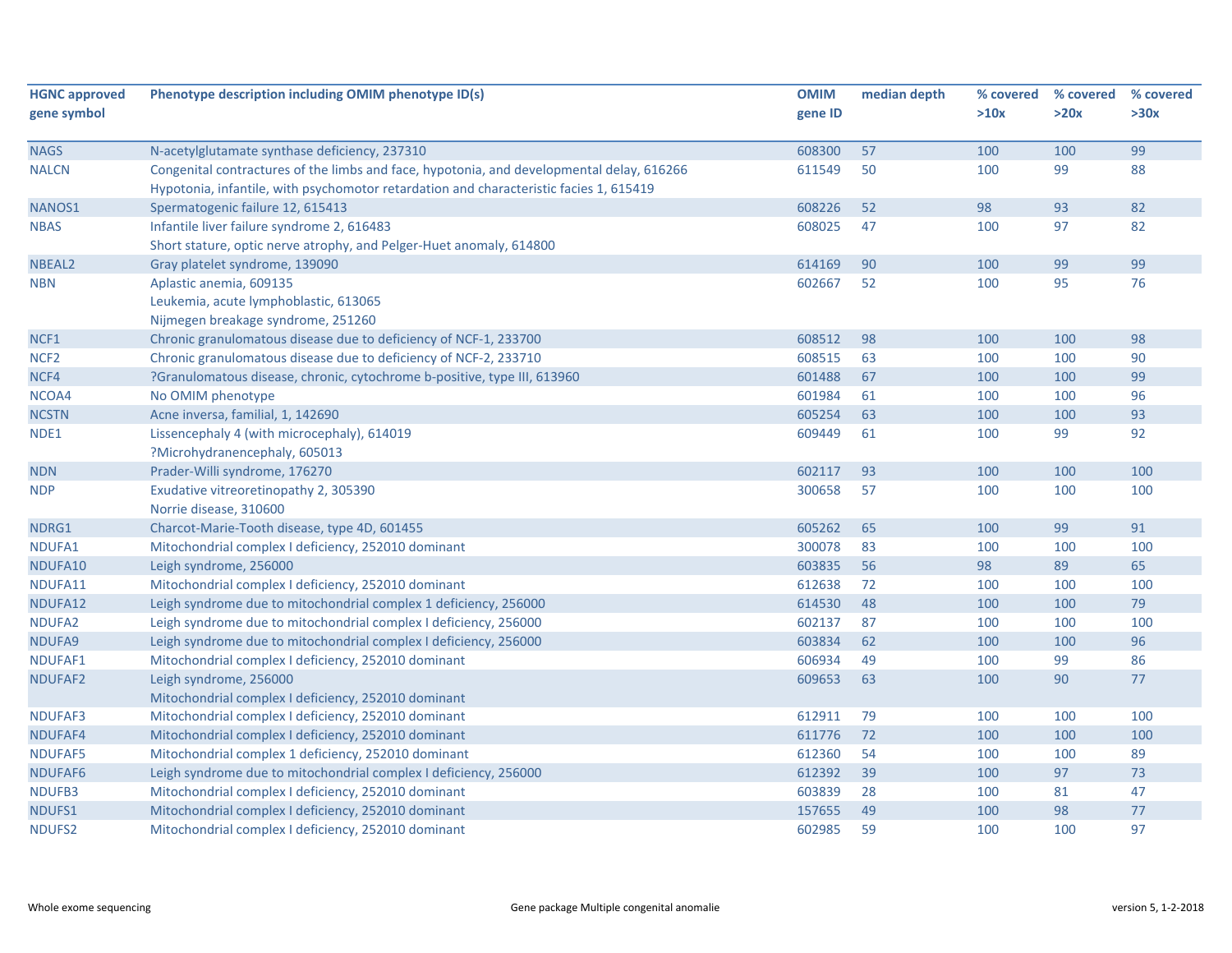| <b>HGNC approved</b><br>gene symbol | Phenotype description including OMIM phenotype ID(s)                                                                                                                                                 | <b>OMIM</b><br>gene ID | median depth | % covered<br>>10x | % covered<br>>20x | % covered<br>>30x |
|-------------------------------------|------------------------------------------------------------------------------------------------------------------------------------------------------------------------------------------------------|------------------------|--------------|-------------------|-------------------|-------------------|
| NDUFS3                              | Leigh syndrome due to mitochondrial complex I deficiency, 256000<br>Mitochondrial complex I deficiency, 252010 dominant                                                                              | 603846                 | 73           | 100               | 100               | 100               |
| NDUFS4                              | Leigh syndrome, 256000<br>Mitochondrial complex I deficiency, 252010 dominant                                                                                                                        | 602694                 | 56           | 100               | 100               | 90                |
| NDUFS6                              | Mitochondrial complex I deficiency, 252010 dominant                                                                                                                                                  | 603848                 | 52           | 100               | 100               | 96                |
| NDUFS7                              | Leigh syndrome, 256000                                                                                                                                                                               | 601825                 | 64           | 100               | 100               | 97                |
| <b>NDUFS8</b>                       | Leigh syndrome due to mitochondrial complex I deficiency, 256000                                                                                                                                     | 602141                 | 91           | 100               | 100               | 100               |
| NDUFV1                              | Mitochondrial complex I deficiency, 252010 dominant                                                                                                                                                  | 161015                 | 95           | 100               | 100               | 100               |
| NDUFV2                              | Mitochondrial complex I deficiency, 252010 dominant                                                                                                                                                  | 600532                 | 47           | 100               | 96                | 78                |
| <b>NEB</b>                          | Nemaline myopathy 2, 256030                                                                                                                                                                          | 161650                 | 73           | 100               | 98                | 88                |
| NECTIN1                             | Cleft lip/palate-ectodermal dysplasia syndrome, 225060<br>Orofacial cleft 7, 225060                                                                                                                  | 600644                 | 74           | 100               | 100               | 100               |
| NECTIN4                             | Ectodermal dysplasia-syndactyly syndrome 1, 613573                                                                                                                                                   | 609607                 | 76           | 100               | 100               | 98                |
| <b>NEFL</b>                         | Charcot-Marie-Tooth disease, type 1F, 607734<br>Charcot-Marie-Tooth disease, type 2E, 607684                                                                                                         | 162280                 | 106          | 100               | 100               | 100               |
| NEK1                                | Short-rib thoracic dysplasia 6 with or without polydactyly, 263520                                                                                                                                   | 604588                 | 45           | 100               | 95                | 75                |
| NEU1                                | Sialidosis, type I, 256550<br>Sialidosis, type II, 256550                                                                                                                                            | 608272                 | 99           | 100               | 100               | 100               |
| NEUROD1                             | {Diabetes mellitus, noninsulin-dependent}, 125853<br>Maturity-onset diabetes of the young 6, 606394                                                                                                  | 601724                 | 102          | 100               | 100               | 100               |
| NEUROG3                             | Diarrhea 4, malabsorptive, congenital, 610370                                                                                                                                                        | 604882                 | 121          | 100               | 100               | 100               |
| <b>NEXMIF</b>                       | Mental retardation 98, 300912                                                                                                                                                                        | 300524                 | 51           | 100               | 100               | 98                |
| <b>NEXN</b>                         | Cardiomyopathy, dilated, 1CC, 613122<br>Cardiomyopathy, hypertrophic, 20, 613876                                                                                                                     | 613121                 | 74           | 100               | 100               | 96                |
| NF <sub>1</sub>                     | Leukemia, juvenile myelomonocytic, 607785<br>Neurofibromatosis, familial spinal, 162210<br>Neurofibromatosis, type 1, 162200<br>Neurofibromatosis-Noonan syndrome, 601321<br>Watson syndrome, 193520 | 613113                 | 41           | 98                | 87                | 67                |
| NF <sub>2</sub>                     | Meningioma, NF2-related, somatic, 607174<br>Neurofibromatosis, type 2, 101000<br>Schwannomatosis, 162091                                                                                             | 607379                 | 84           | 100               | 100               | 100               |
| <b>NFIX</b>                         | Marshall-Smith syndrome, 602535<br>Sotos syndrome 2, 614753                                                                                                                                          | 164005                 | 78           | 100               | 99                | 90                |
| NFKB <sub>2</sub>                   | Immunodeficiency, common variable, 10, 615577                                                                                                                                                        | 164012                 | 102          | 100               | 100               | 99                |
| <b>NFKBIA</b>                       | Ectodermal dysplasia, anhidrotic, with T-cell immunodeficiency, 612132                                                                                                                               | 164008                 | 84           | 100               | 100               | 98                |
| NFU1                                | Multiple mitochondrial dysfunctions syndrome 1, 605711                                                                                                                                               | 608100                 | 48           | 100               | 100               | 88                |
| <b>NGF</b>                          | Neuropathy, hereditary sensory and autonomic, type V, 608654                                                                                                                                         | 162030                 | 104          | 100               | 100               | 100               |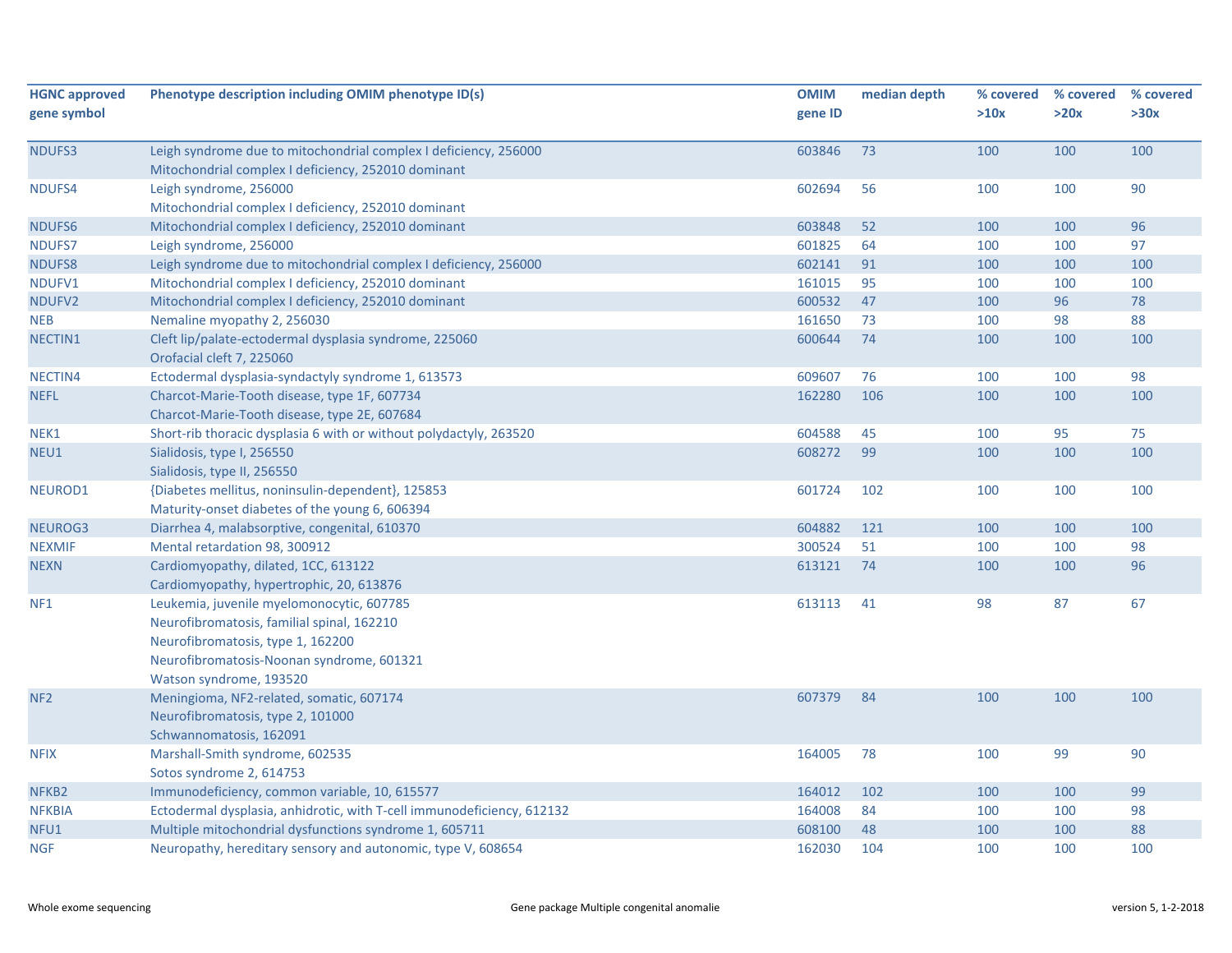| <b>HGNC approved</b> | Phenotype description including OMIM phenotype ID(s)                                                                     | <b>OMIM</b> | median depth | % covered | % covered | % covered |
|----------------------|--------------------------------------------------------------------------------------------------------------------------|-------------|--------------|-----------|-----------|-----------|
| gene symbol          |                                                                                                                          | gene ID     |              | >10x      | >20x      | >30x      |
| NHEJ1                | Severe combined immunodeficiency with microcephaly, growth retardation, and sensitivity to ionizing<br>radiation, 611291 | 611290      | 40           | 100       | 99        | 80        |
| NHLRC1               | Epilepsy, progressive myoclonic 2B (Lafora), 254780                                                                      | 608072      | 93           | 100       | 100       | 100       |
| NHP <sub>2</sub>     | Dyskeratosis congenita 2, 613987                                                                                         | 606470      | 66           | 100       | 100       | 100       |
| <b>NHS</b>           | Cataract 40, 302200                                                                                                      | 300457      | 44           | 100       | 92        | 84        |
|                      | Nance-Horan syndrome, 302350                                                                                             |             |              |           |           |           |
| <b>NIN</b>           | ?Seckel syndrome 7, 614851                                                                                               | 608684      | 56           | 100       | 98        | 84        |
| NIPA1                | Spastic paraplegia 6, 600363                                                                                             | 608145      | 65           | 100       | 96        | 85        |
| NIPAL4               | Ichthyosis, congenital 6, 612281                                                                                         | 609383      | 66           | 100       | 100       | 98        |
| <b>NIPBL</b>         | Cornelia de Lange syndrome 1, 122470                                                                                     | 608667      | 50           | 100       | 96        | 80        |
| <b>NKX2-1</b>        | Chorea, hereditary benign, 118700                                                                                        | 600635      | 54           | 100       | 100       | 96        |
|                      | Choreoathetosis, hypothyroidism, and neonatal respiratory distress, 610978                                               |             |              |           |           |           |
|                      | {Thyroid cancer, monmedullary, 1}, 188550                                                                                |             |              |           |           |           |
| <b>NKX2-5</b>        | Atrial septal defect 7, with or without AV conduction defects, 108900                                                    | 600584      | 84           | 100       | 100       | 100       |
|                      | Conotruncal heart malformations, variable, 217095                                                                        |             |              |           |           |           |
|                      | Hypoplastic left heart syndrome 2, 614435                                                                                |             |              |           |           |           |
|                      | Hypothyroidism, congenital nongoitrous, 5, 225250                                                                        |             |              |           |           |           |
|                      | Tetralogy of Fallot, 187500                                                                                              |             |              |           |           |           |
|                      | Ventricular septal defect 3, 614432                                                                                      |             |              |           |           |           |
| <b>NKX2-6</b>        | Conotruncal heart malformations, 217095                                                                                  | 611770      | 87           | 100       | 100       | 100       |
|                      | Persistent truncus arteriosus, 217095                                                                                    |             |              |           |           |           |
| <b>NKX3-2</b>        | Spondylo-megaepiphyseal-metaphyseal dysplasia, 613330                                                                    | 602183      | 77           | 100       | 100       | 100       |
| NLGN4X               | {Asperger syndrome susceptibility 2}, 300497                                                                             | 300427      | 153          | 100       | 100       | 100       |
|                      | {Autism susceptibility 2}, 300495                                                                                        |             |              |           |           |           |
|                      | Mental retardation, 300495                                                                                               |             |              |           |           |           |
| NLRP12               | Familial cold autoinflammatory syndrome 2, 611762                                                                        | 609648      | 85           | 100       | 100       | 98        |
| NLRP3                | CINCA syndrome, 607115                                                                                                   | 606416      | 85           | 100       | 100       | 100       |
|                      | Familial cold-induced inflammatory syndrome 1, 120100                                                                    |             |              |           |           |           |
|                      | Muckle-Wells syndrome, 191900                                                                                            |             |              |           |           |           |
| NLRP7                | Hydatidiform mole, recurrent, 1, 231090                                                                                  | 609661      | 109          | 100       | 100       | 99        |
| NME8                 | Ciliary dyskinesia, primary, 6, 610852                                                                                   | 607421      | 50           | 100       | 98        | 83        |
| NMNAT1               | Leber congenital amaurosis 9, 608553                                                                                     | 608700      | 62           | 100       | 100       | 94        |
| <b>NNT</b>           | Glucocorticoid deficiency 4, with or without mineralocorticoid deficiency, 614736                                        | 607878      | 48           | 100       | 98        | 84        |
| <b>NOBOX</b>         | Premature ovarian failure 5, 611548                                                                                      | 610934      | 75           | 100       | 100       | 100       |
| NOD <sub>2</sub>     | Blau syndrome, 186580                                                                                                    | 605956      | 73           | 100       | 99        | 94        |
|                      | {Inflammatory bowel disease 1, Crohn disease}, 266600                                                                    |             |              |           |           |           |
|                      | {Psoriatic arthritis, susceptibility to}, 607507                                                                         |             |              |           |           |           |
|                      | {Yao syndrome}, 617321                                                                                                   |             |              |           |           |           |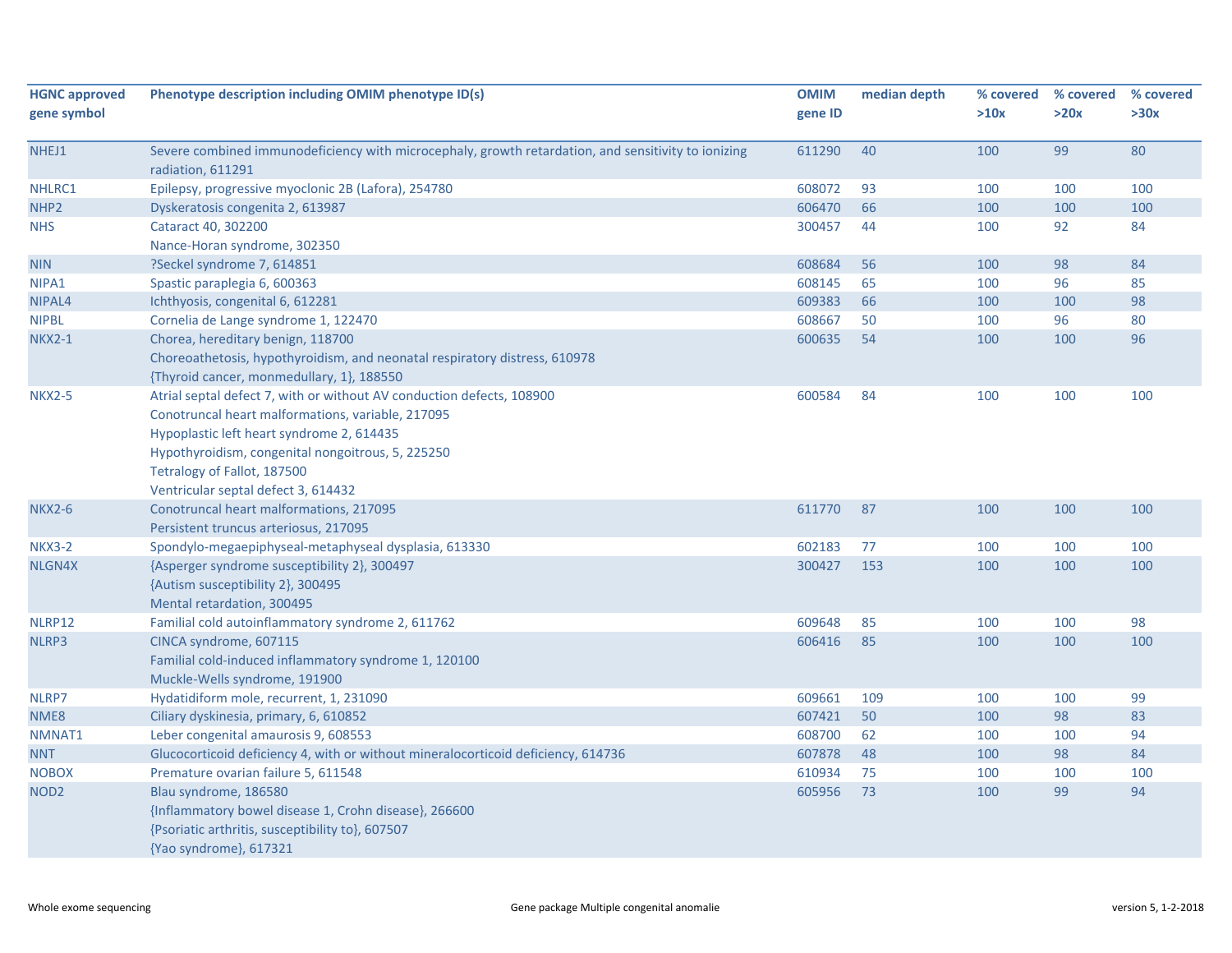| <b>HGNC approved</b> | Phenotype description including OMIM phenotype ID(s)                              | <b>OMIM</b> | median depth | % covered | % covered | % covered |
|----------------------|-----------------------------------------------------------------------------------|-------------|--------------|-----------|-----------|-----------|
| gene symbol          |                                                                                   | gene ID     |              | >10x      | >20x      | >30x      |
| <b>NODAL</b>         | Heterotaxy, visceral, 5, 270100                                                   | 601265      | 79           | 100       | 100       | 100       |
| <b>NOG</b>           | Brachydactyly, type B2, 611377                                                    | 602991      | 132          | 100       | 100       | 100       |
|                      | Multiple synostoses syndrome 1, 186500                                            |             |              |           |           |           |
|                      | Stapes ankylosis with broad thumb and toes, 184460                                |             |              |           |           |           |
|                      | Symphalangism, proximal, 1A, 185800                                               |             |              |           |           |           |
|                      | Tarsal-carpal coalition syndrome, 186570                                          |             |              |           |           |           |
| NOL3                 | Myoclonus, familial cortical, 614937                                              | 605235      | 92           | 100       | 100       | 100       |
| <b>NOP10</b>         | Dyskeratosis congenita 1, 224230                                                  | 606471      | 121          | 100       | 100       | 100       |
| <b>NOP56</b>         | Spinocerebellar ataxia 36, 614153                                                 | 614154      | 75           | 100       | 100       | 100       |
| NOTCH1               | Adams-Oliver syndrome 5, 616028                                                   | 190198      | 87           | 100       | 99        | 98        |
|                      | Aortic valve disease 1, 109730                                                    |             |              |           |           |           |
| NOTCH <sub>2</sub>   | Alagille syndrome 2, 610205                                                       | 600275      | 75           | 100       | 100       | 96        |
|                      | Hajdu-Cheney syndrome, 102500                                                     |             |              |           |           |           |
| NOTCH <sub>3</sub>   | Cerebral arteriopathy with subcortical infarcts and leukoencephalopathy 1, 125310 | 600276      | 75           | 99        | 96        | 92        |
|                      | Lateral meningocele syndrome, 130720                                              |             |              |           |           |           |
|                      | ?Myofibromatosis, infantile 2, 615293                                             |             |              |           |           |           |
| NPC1                 | Niemann-Pick disease, type C1, 257220                                             | 607623      | 58           | 100       | 100       | 93        |
|                      | Niemann-Pick disease, type D, 257220                                              |             |              |           |           |           |
| NPC <sub>2</sub>     | Niemann-pick disease, type C2, 607625                                             | 601015      | 64           | 100       | 100       | 100       |
| NPHP1                | Joubert syndrome 4, 609583                                                        | 607100      | 39           | 100       | 92        | 67        |
|                      | Nephronophthisis 1, juvenile, 256100                                              |             |              |           |           |           |
|                      | Senior-Loken syndrome-1, 266900                                                   |             |              |           |           |           |
| NPHP3                | Meckel syndrome 7, 267010                                                         | 608002      | 47           | 100       | 97        | 82        |
|                      | Nephronophthisis 3, 604387                                                        |             |              |           |           |           |
|                      | Renal-hepatic-pancreatic dysplasia 1, 208540                                      |             |              |           |           |           |
| NPHP4                | Nephronophthisis 4, 606966                                                        | 607215      | 67           | 100       | 100       | 98        |
|                      | Senior-Loken syndrome 4, 606996                                                   |             |              |           |           |           |
| NPHS1                | Nephrotic syndrome, type 1, 256300                                                | 602716      | 70           | 100       | 100       | 98        |
| NPHS <sub>2</sub>    | Nephrotic syndrome, type 2, 600995                                                | 604766      | 59           | 100       | 100       | 96        |
| NPM1                 | Leukemia, acute myeloid, somatic, 601626                                          | 164040      | 64           | 100       | 100       | 91        |
| <b>NPPA</b>          | Atrial fibrillation, familial, 6, 612201                                          | 108780      | 88           | 100       | 100       | 100       |
|                      | Atrial standstill 2, 615745                                                       |             |              |           |           |           |
| NPR <sub>2</sub>     | Acromesomelic dysplasia, Maroteaux type, 602875                                   | 108961      | 83           | 100       | 100       | 100       |
|                      | Epiphyseal chondrodysplasia, Miura type, 615923                                   |             |              |           |           |           |
|                      | Short stature with nonspecific skeletal abnormalities, 616255                     |             |              |           |           |           |
| NR0B1                | Adrenal hypoplasia, congenital, 300200                                            | 300473      | 77           | 100       | 100       | 99        |
|                      | 46XY sex reversal 2, dosage-sensitive, 300018                                     |             |              |           |           |           |
| NR0B2                | Obesity, mild, early-onset, 601665                                                | 604630      | 62           | 100       | 100       | 100       |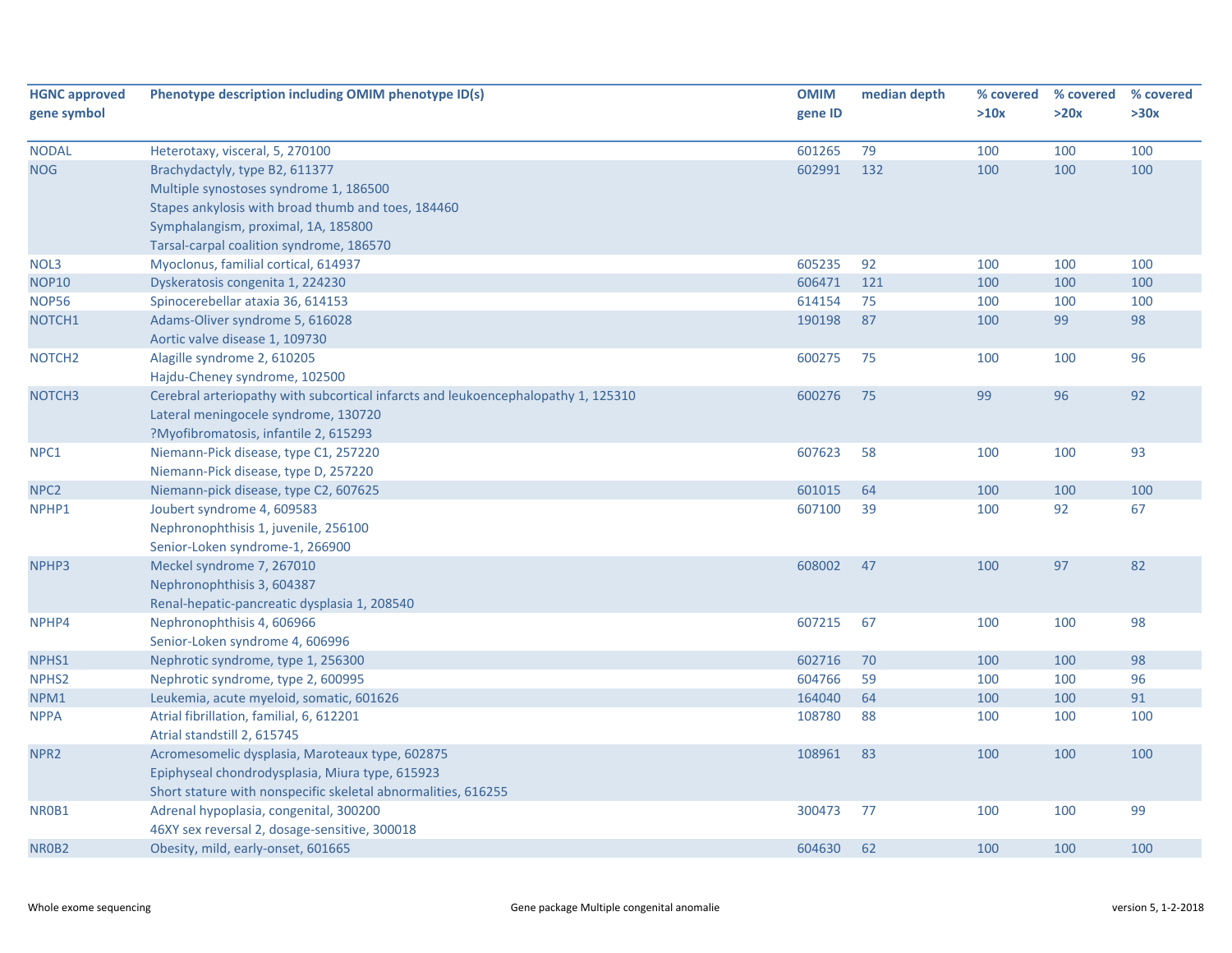| <b>HGNC approved</b> | Phenotype description including OMIM phenotype ID(s)                                                        | <b>OMIM</b> | median depth | % covered | % covered | % covered |
|----------------------|-------------------------------------------------------------------------------------------------------------|-------------|--------------|-----------|-----------|-----------|
| gene symbol          |                                                                                                             | gene ID     |              | >10x      | >20x      | >30x      |
| NR2E3                | Enhanced S-cone syndrome, 268100                                                                            | 604485      | 75           | 100       | 100       | 100       |
|                      | Retinitis pigmentosa 37, 611131                                                                             |             |              |           |           |           |
| NR2F1                | Bosch-Boonstra-Schaaf optic atrophy syndrome, 615722                                                        | 132890      | 82           | 100       | 98        | 91        |
| NR3C1                | Glucocorticoid resistance, 615962                                                                           | 138040      | 62           | 100       | 99        | 91        |
| <b>NR3C2</b>         | Hypertension, early-onset, with exacerbation in pregnancy, 605115                                           | 600983      | 68           | 100       | 99        | 95        |
|                      | Pseudohypoaldosteronism type I, 177735                                                                      |             |              |           |           |           |
| NR4A3                | Chondrosarcoma, extraskeletal myxoid, 612237                                                                | 600542      | 68           | 100       | 100       | 97        |
| <b>NR5A1</b>         | Adrenocortical insufficiency, 612964                                                                        | 184757      | 72           | 100       | 98        | 95        |
|                      | Premature ovarian failure 7, 612964                                                                         |             |              |           |           |           |
|                      | Spermatogenic failure 8, 613957                                                                             |             |              |           |           |           |
|                      | 46, XX sex reversal 4, 617480                                                                               |             |              |           |           |           |
|                      | 46XY sex reversal 3, 612965                                                                                 |             |              |           |           |           |
| <b>NRAS</b>          | Colorectal cancer, somatic, 114500                                                                          | 164790      | 42           | 100       | 100       | 91        |
|                      | Epidermal nevus, somatic, 162900                                                                            |             |              |           |           |           |
|                      | Melanocytic nevus syndrome, congenital, somatic, 137550                                                     |             |              |           |           |           |
|                      | Neurocutaneous melanosis, somatic, 249400                                                                   |             |              |           |           |           |
|                      | Noonan syndrome 6, 613224                                                                                   |             |              |           |           |           |
|                      | ?RAS-associated autoimmune lymphoproliferative syndrome type IV, somatic, 614470                            |             |              |           |           |           |
|                      | Schimmelpenning-Feuerstein-Mims syndrome, somatic mosaic, 163200                                            |             |              |           |           |           |
|                      | Thyroid carcinoma, follicular, somatic, 188470                                                              |             |              |           |           |           |
| <b>NRL</b>           | Retinal degeneration, clumped pigment type                                                                  | 162080      | 71           | 100       | 100       | 100       |
|                      | Retinitis pigmentosa 27, 613750                                                                             |             |              |           |           |           |
| NRXN1                | Pitt-Hopkins-like syndrome 2, 614325                                                                        | 600565      | 67           | 100       | 99        | 93        |
|                      | {Schizophrenia, susceptibility to, 17}, 614332                                                              |             |              |           |           |           |
| NSD1                 | Beckwith-Wiedemann syndrome, 130650                                                                         | 606681      | 56           | 100       | 99        | 92        |
|                      | Leukemia, acute myeloid, 601626                                                                             |             |              |           |           |           |
|                      | Sotos syndrome 1, 117550                                                                                    |             |              |           |           |           |
| NSD3                 | Leukemia, acute myeloid, 601626                                                                             | 607083      | 41           | 100       | 94        | 73        |
| <b>NSDHL</b>         | CHILD syndrome, 308050                                                                                      | 300275      | 55           | 100       | 96        | 80        |
|                      | CK syndrome, 300831                                                                                         |             |              |           |           |           |
| <b>NSMF</b>          | Hypogonadotropic hypogonadism 9 with or without anosmia, 614838                                             | 608137      | 73           | 100       | 95        | 95        |
| NSUN <sub>2</sub>    | Mental retardation 5, 611091                                                                                | 610916      | 58           | 100       | 94        | 83        |
| NT5C2                | Spastic paraplegia 45, 613162                                                                               | 600417      | 42           | 100       | 95        | 75        |
| NT5C3A               | Anemia, hemolytic, due to UMPH1 deficiency, 266120                                                          | 606224      | 46           | 100       | 96        | 81        |
| NT5E                 | Calcification of joints and arteries, 211800                                                                | 129190      | 56           | 100       | 100       | 92        |
| NTF4                 | Glaucoma 1, open angle, 10, 613100                                                                          | 162662      | 85           | 100       | 100       | 100       |
| NTRK1                | Insensitivity to pain, congenital, with anhidrosis, 256800<br>Medullary thyroid carcinoma, familial, 155240 | 191315      | 70           | 100       | 100       | 98        |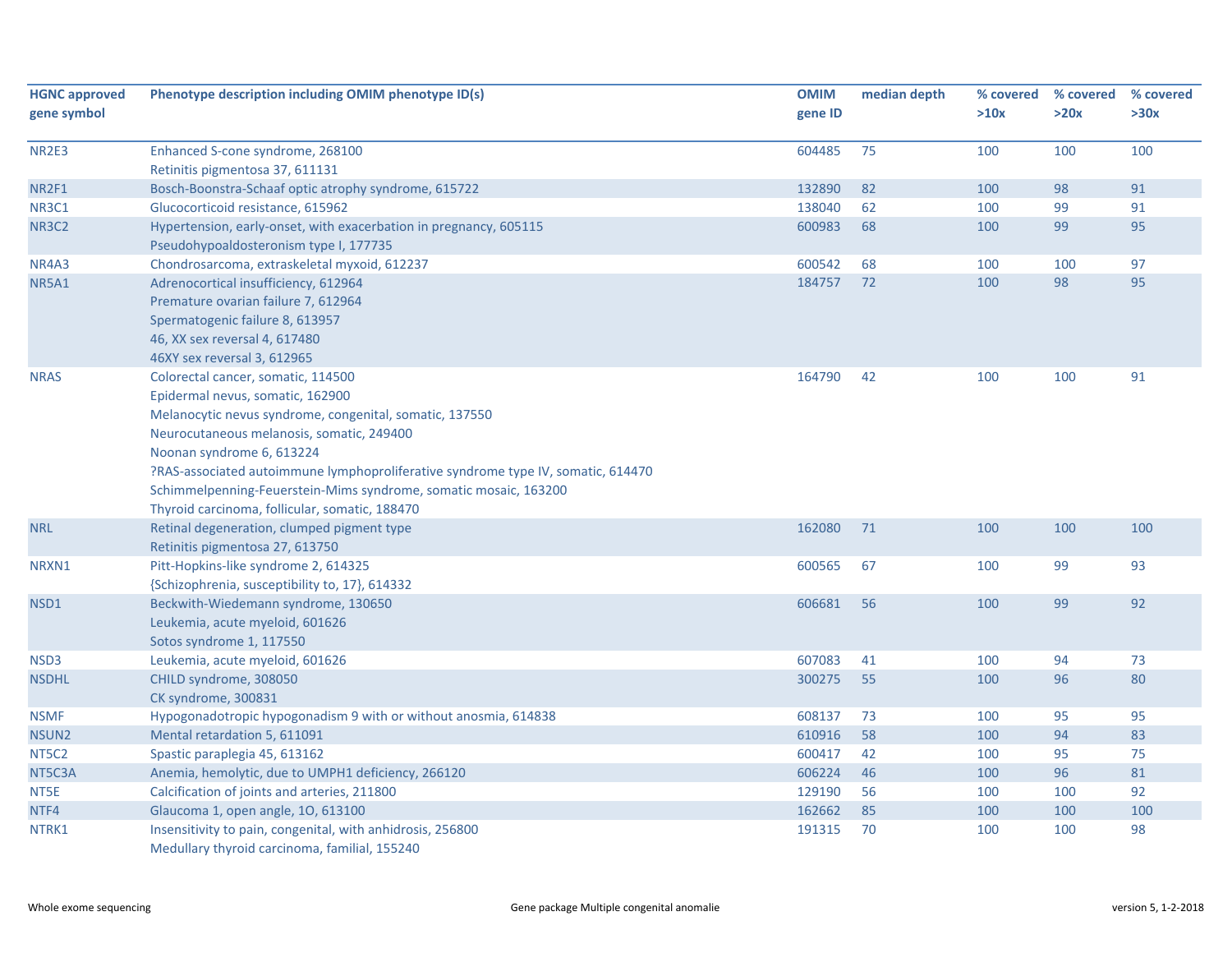| <b>HGNC approved</b> | Phenotype description including OMIM phenotype ID(s)                                     | <b>OMIM</b> | median depth | % covered | % covered | % covered |
|----------------------|------------------------------------------------------------------------------------------|-------------|--------------|-----------|-----------|-----------|
| gene symbol          |                                                                                          | gene ID     |              | >10x      | >20x      | >30x      |
|                      |                                                                                          |             |              |           |           |           |
| NTRK2                | Obesity, hyperphagia, and developmental delay, 613886                                    | 600456      | 61           | 100       | 97        | 86        |
| <b>NUBPL</b>         | Mitochondrial complex I deficiency, 252010 dominant                                      | 613621      | 53           | 100       | 100       | 89        |
| NUMA1                | Leukemia, acute promyelocytic, somatic, 612376                                           | 164009      | 81           | 100       | 98        | 93        |
| <b>NUP214</b>        | Leukemia, T-cell acute lymphoblastic, somatic, 613065                                    | 114350      | 68           | 100       | 99        | 89        |
|                      | Leukemia, acute myeloid, somatic, 601626                                                 |             |              |           |           |           |
| <b>NUP62</b>         | Striatonigral degeneration, infantile, 271930                                            | 605815      | 89           | 100       | 100       | 100       |
| <b>NYX</b>           | Night blindness, congenital stationary (complete), 1A, 310500                            | 300278      | 72           | 100       | 100       | 100       |
| <b>OAT</b>           | Gyrate atrophy of choroid and retina with or without ornithinemia, 258870                | 613349      | 53           | 100       | 100       | 89        |
| OBSL1                | 3-M syndrome 2, 612921                                                                   | 610991      | 76           | 100       | 100       | 98        |
| OCA <sub>2</sub>     | Albinism, brown oculocutaneous, 203200                                                   | 611409      | 60           | 100       | 99        | 89        |
|                      | Albinism, oculocutaneous, type II, 203200                                                |             |              |           |           |           |
|                      | [Skin/hair/eye pigmentation 1, blond/brown hair], 227220                                 |             |              |           |           |           |
|                      | [Skin/hair/eye pigmentation 1, blue/nonblue eyes], 227220                                |             |              |           |           |           |
| <b>OCLN</b>          | Pseudo-TORCH syndrome 1, 251290                                                          | 602876      | 65           | 100       | 100       | 97        |
| <b>OCRL</b>          | Dent disease 2, 300555                                                                   | 300535      | 36           | 100       | 92        | 67        |
|                      | Lowe syndrome, 309000                                                                    |             |              |           |           |           |
| OFD1                 | Joubert syndrome 10, 300804                                                              | 300170      | 42           | 100       | 97        | 81        |
|                      | Orofaciodigital syndrome I, 311200                                                       |             |              |           |           |           |
|                      | ?Retinitis pigmentosa 23, 300424                                                         |             |              |           |           |           |
|                      | Simpson-Golabi-Behmel syndrome, type 2, 300209                                           |             |              |           |           |           |
| OGG1                 | Renal cell carcinoma, clear cell, somatic, 144700                                        | 601982      | 68           | 100       | 100       | 100       |
| OPA1                 | Behr syndrome, 210000                                                                    | 605290      | 46           | 100       | 96        | 77        |
|                      | {Glaucoma, normal tension, susceptibility to}, 606657                                    |             |              |           |           |           |
|                      | ?Mitochondrial DNA depletion syndrome 14 (encephalocardiomyopathic type), 616896         |             |              |           |           |           |
|                      | Optic atrophy 1, 165500                                                                  |             |              |           |           |           |
|                      | Optic atrophy plus syndrome, 125250                                                      |             |              |           |           |           |
| OPA3                 | 3-methylglutaconic aciduria, type III, 258501                                            | 606580      | 66           | 100       | 100       | 100       |
|                      | Optic atrophy 3 with cataract, 165300                                                    |             |              |           |           |           |
| OPHN1                | Mental retardation, with cerebellar hypoplasia and distinctive facial appearance, 300486 | 300127      | 44           | 100       | 92        | 71        |
| <b>OPLAH</b>         | 5-oxoprolinase deficiency, 260005                                                        | 614243      | 77           | 100       | 99        | 97        |
| OPN1LW               | Blue cone monochromacy, 303700                                                           | 300822      | 93           | 100       | 100       | 100       |
|                      | Colorblindness, protan, 303900                                                           |             |              |           |           |           |
| OPN1MW               | Blue cone monochromacy, 303700                                                           | 300821      | 103          | 100       | 100       | 99        |
|                      | Colorblindness, deutan, 303800                                                           |             |              |           |           |           |
| OPN1SW               | Colorblindness, tritan, 190900                                                           | 613522      | 57           | 100       | 100       | 100       |
| <b>OPTN</b>          | Amyotrophic lateral sclerosis 12, 613435                                                 | 602432      | 56           | 100       | 98        | 87        |
|                      | Glaucoma 1, open angle, E, 137760                                                        |             |              |           |           |           |
|                      | {Glaucoma, normal tension, susceptibility to}, 606657                                    |             |              |           |           |           |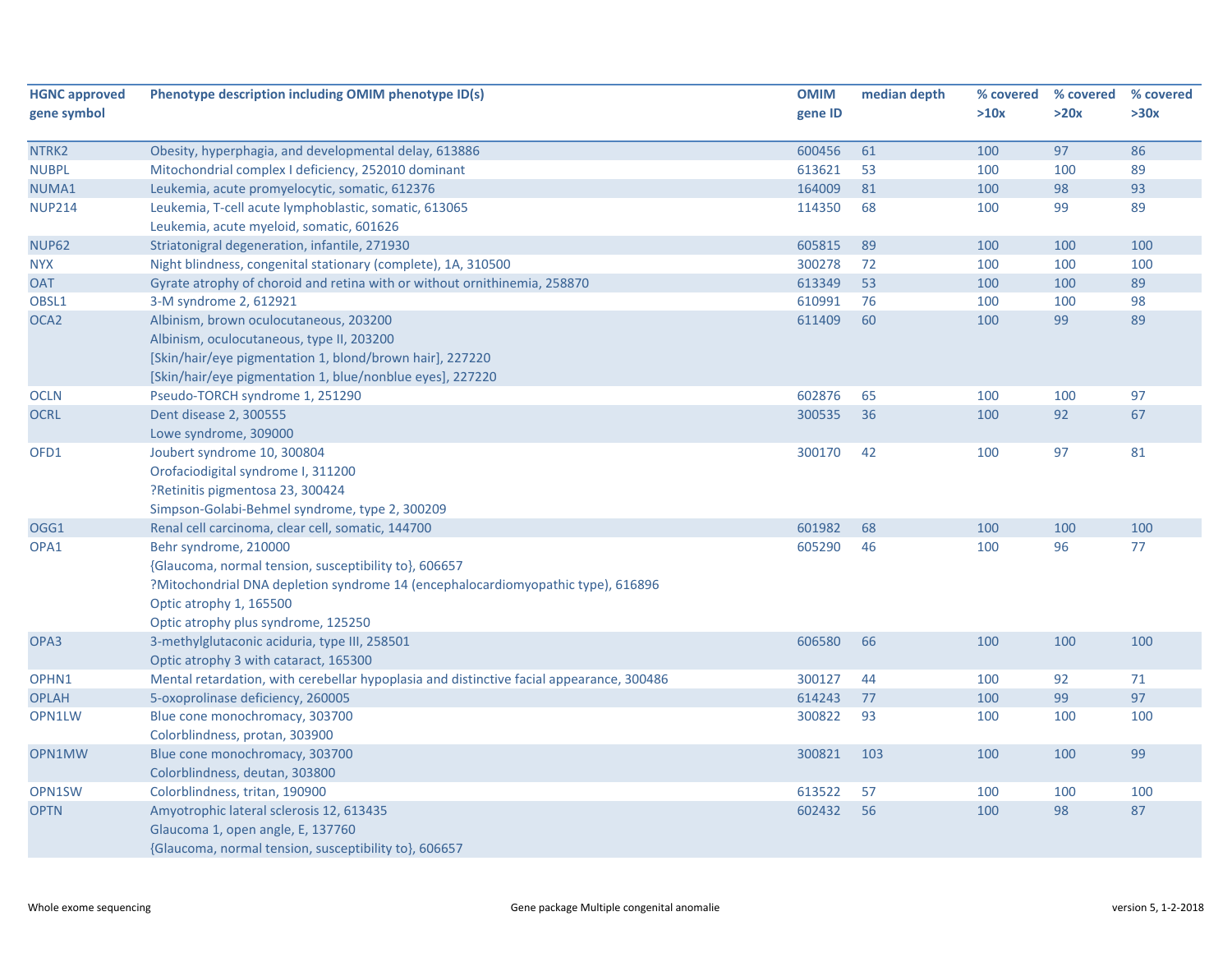| <b>HGNC approved</b> | Phenotype description including OMIM phenotype ID(s)                          | <b>OMIM</b> | median depth | % covered | % covered | % covered |
|----------------------|-------------------------------------------------------------------------------|-------------|--------------|-----------|-----------|-----------|
| gene symbol          |                                                                               | gene ID     |              | >10x      | >20x      | >30x      |
|                      |                                                                               |             |              |           |           |           |
| ORAI1                | Immunodeficiency 9, 612782                                                    | 610277      | 88           | 99        | 99        | 95        |
|                      | Myopathy, tubular aggregate, 2, 615883                                        |             |              |           |           |           |
| ORC1                 | Meier-Gorlin syndrome 1, 224690                                               | 601902      | 59           | 100       | 98        | 87        |
| ORC4                 | Meier-Gorlin syndrome 2, 613800                                               | 603056      | 51           | 100       | 97        | 74        |
| ORC6                 | Meier-Gorlin syndrome 3, 613803                                               | 607213      | 48           | 100       | 100       | 82        |
| <b>OSMR</b>          | Amyloidosis, primary localized cutaneous, 1, 105250                           | 601743      | 54           | 100       | 99        | 88        |
| OSTM1                | Osteopetrosis 5, 259720                                                       | 607649      | 58           | 100       | 100       | 88        |
| <b>OTC</b>           | Ornithine transcarbamylase deficiency, 311250                                 | 300461      | 46           | 100       | 98        | 78        |
| <b>OTOA</b>          | Deafness 22, 607039                                                           | 607038      | 63           | 100       | 99        | 92        |
| <b>OTOF</b>          | Auditory neuropathy, 1, 601071                                                | 603681      | 71           | 100       | 100       | 99        |
|                      | Deafness 9, 601071                                                            |             |              |           |           |           |
| <b>OTOG</b>          | Deafness 18B, 614945                                                          | 604487      | 73           | 100       | 100       | 98        |
| <b>OTOGL</b>         | Deafness 84B, 614944                                                          | 614925      | 54           | 100       | 96        | 81        |
| OTX2                 | Microphthalmia, syndromic 5, 610125                                           | 600037      | 80           | 100       | 100       | 100       |
|                      | Pituitary hormone deficiency, combined, 6, 613986                             |             |              |           |           |           |
|                      | Retinal dystrophy, early-onset, with or without pituitary dysfunction, 610125 |             |              |           |           |           |
| OXCT1                | Succinyl CoA:3-oxoacid CoA transferase deficiency, 245050                     | 601424      | 50           | 100       | 99        | 83        |
| P2RX1                | Bleeding disorder due to P2RX1 defect, somatic, 609821                        | 600845      | 71           | 100       | 100       | 100       |
| P2RX2                | Deafness 41, 608224                                                           | 600844      | 77           | 100       | 100       | 99        |
| <b>P2RY12</b>        | Bleeding disorder, platelet-type, 8, 609821                                   | 600515      | 61           | 100       | 100       | 100       |
| <b>P3H1</b>          | Osteogenesis imperfecta, type VIII, 610915                                    | 610339      | 72           | 100       | 100       | 100       |
| P3H <sub>2</sub>     | Myopia, high, with cataract and vitreoretinal degeneration, 614292            | 610341      | 47           | 100       | 97        | 80        |
| PABPN1               | Oculopharyngeal muscular dystrophy, 164300                                    | 602279      | 69           | 98        | 84        | 73        |
| PACS1                | Schuurs-Hoeijmakers syndrome, 615009                                          | 607492      | 58           | 100       | 97        | 88        |
| PAFAH1B1             | Lissencephaly 1, 607432                                                       | 601545      | 62           | 100       | 98        | 88        |
|                      | Subcortical laminar heterotopia, 607432                                       |             |              |           |           |           |
| <b>PAH</b>           | [Hyperphenylalaninemia, non-PKU mild], 261600                                 | 612349      | 45           | 100       | 97        | 82        |
|                      | Phenylketonuria, 261600                                                       |             |              |           |           |           |
| PAK3                 | Mental retardation 30/47, 300558                                              | 300142      | 41           | 100       | 94        | 69        |
| PALB <sub>2</sub>    | {Breast cancer, susceptibility to}, 114480                                    | 610355      | 53           | 100       | 98        | 91        |
|                      | Fanconi anemia, complementation group N, 610832                               |             |              |           |           |           |
|                      | {Pancreatic cancer, susceptibility to, 3}, 613348                             |             |              |           |           |           |
| PANK <sub>2</sub>    | HARP syndrome, 607236                                                         | 606157      | 57           | 100       | 100       | 92        |
|                      | Neurodegeneration with brain iron accumulation 1, 234200                      |             |              |           |           |           |
| PAPSS2               | Brachyolmia 4 with mild epiphyseal and metaphyseal changes, 612847            | 603005      | 64           | 100       | 97        | 87        |
| PARK7                | Parkinson disease 7 early-onset, 606324                                       | 602533      | 55           | 100       | 96        | 78        |
| PAX <sub>2</sub>     | Glomerulosclerosis, focal segmental, 7, 616002                                | 167409      | 78           | 100       | 100       | 98        |
|                      | Papillorenal syndrome, 120330                                                 |             |              |           |           |           |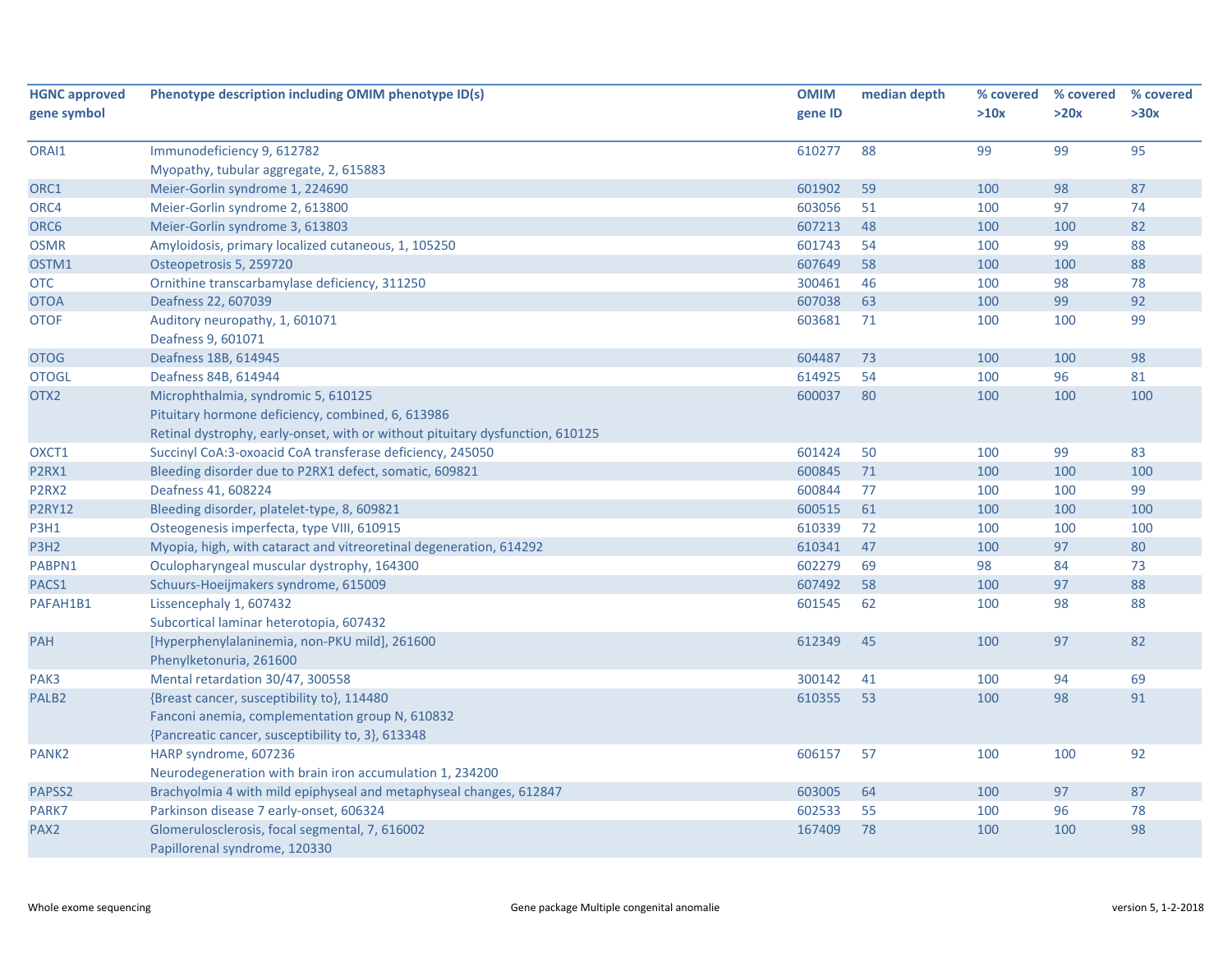| <b>HGNC approved</b><br>gene symbol | Phenotype description including OMIM phenotype ID(s)                                                                                                                                                                                                                                                                             | <b>OMIM</b><br>gene ID | median depth | % covered<br>>10x | % covered<br>>20x | % covered<br>>30x |
|-------------------------------------|----------------------------------------------------------------------------------------------------------------------------------------------------------------------------------------------------------------------------------------------------------------------------------------------------------------------------------|------------------------|--------------|-------------------|-------------------|-------------------|
| PAX3                                | Craniofacial-deafness-hand syndrome, 122880<br>Rhabdomyosarcoma 2, alveolar, 268220<br>Waardenburg syndrome, type 1, 193500<br>Waardenburg syndrome, type 3, 148820                                                                                                                                                              | 606597                 | 77           | 100               | 100               | 100               |
| PAX4                                | {Diabetes mellitus, ketosis-prone, susceptibility to}, 612227<br>Diabetes mellitus, type 2, 125853<br>Maturity-onset diabetes of the young, type IX, 612225                                                                                                                                                                      | 167413                 | 53           | 100               | 100               | 96                |
| PAX <sub>6</sub>                    | Aniridia, 106210<br>Anterior segment dysgenesis 5, multiple subtypes, 604229<br>Cataract with late-onset corneal dystrophy, 106210<br>?Coloboma of optic nerve, 120430<br>?Coloboma, ocular, 120200<br>Foveal hypoplasia 1, 136520<br>Keratitis, 148190<br>?Morning glory disc anomaly, 120430<br>Optic nerve hypoplasia, 165550 | 607108                 | 50           | 100               | 98                | 84                |
| PAX8                                | Hypothyroidism, congenital, due to thyroid dysgenesis or hypoplasia, 218700                                                                                                                                                                                                                                                      | 167415                 | 76           | 100               | 97                | 93                |
| PAX9                                | Tooth agenesis, selective, 3, 604625                                                                                                                                                                                                                                                                                             | 167416                 | 104          | 100               | 100               | 97                |
| PC                                  | Pyruvate carboxylase deficiency, 266150                                                                                                                                                                                                                                                                                          | 608786                 | 90           | 100               | 100               | 100               |
| PCBD1                               | Hyperphenylalaninemia, BH4-deficient, D, 264070                                                                                                                                                                                                                                                                                  | 126090                 | 48           | 100               | 94                | 94                |
| <b>PCCA</b>                         | Propionicacidemia, 606054                                                                                                                                                                                                                                                                                                        | 232000                 | 50           | 100               | 99                | 85                |
| <b>PCCB</b>                         | Propionicacidemia, 606054                                                                                                                                                                                                                                                                                                        | 232050                 | 53           | 100               | 96                | 86                |
| PCDH15                              | Deafness 23, 609533<br>Usher syndrome, type 1D/F digenic, 601067<br>Usher syndrome, type 1F, 602083                                                                                                                                                                                                                              | 605514                 | 55           | 100               | 98                | 87                |
| PCDH19                              | Epileptic encephalopathy, early infantile, 9, 300088                                                                                                                                                                                                                                                                             | 300460                 | 92           | 100               | 99                | 92                |
| PCM1                                | No OMIM phenotype                                                                                                                                                                                                                                                                                                                | 600299                 | 59           | 100               | 98                | 87                |
| <b>PCNT</b>                         | Microcephalic osteodysplastic primordial dwarfism, type II, 210720                                                                                                                                                                                                                                                               | 605925                 | 84           | 100               | 99                | 95                |
| PCSK1                               | Obesity with impaired prohormone processing, 600955<br>{Obesity, susceptibility to, BMIQ12}, 612362                                                                                                                                                                                                                              | 162150                 | 48           | 100               | 97                | 80                |
| PCSK9                               | Hypercholesterolemia, familial, 3, 603776<br>{Low density lipoprotein cholesterol level QTL 1}, 603776                                                                                                                                                                                                                           | 607786                 | 70           | 100               | 96                | 91                |
| PCYT1A                              | Spondylometaphyseal dysplasia with cone-rod dystrophy, 608940                                                                                                                                                                                                                                                                    | 123695                 | 57           | 100               | 90                | 74                |
| PDCD10                              | Cerebral cavernous malformations 3, 603285                                                                                                                                                                                                                                                                                       | 609118                 | 40           | 100               | 96                | 70                |
| <b>PDE11A</b>                       | Pigmented nodular adrenocortical disease, primary, 2, 610475                                                                                                                                                                                                                                                                     | 604961                 | 54           | 100               | 95                | 78                |
| PDE4D                               | Acrodysostosis 2, with or without hormone resistance, 614613<br>{Stroke, susceptibility to, 1}, 606799                                                                                                                                                                                                                           | 600129                 | 50           | 100               | 96                | 81                |
| PDE6A                               | Retinitis pigmentosa 43, 613810                                                                                                                                                                                                                                                                                                  | 180071                 | 50           | 100               | 98                | 84                |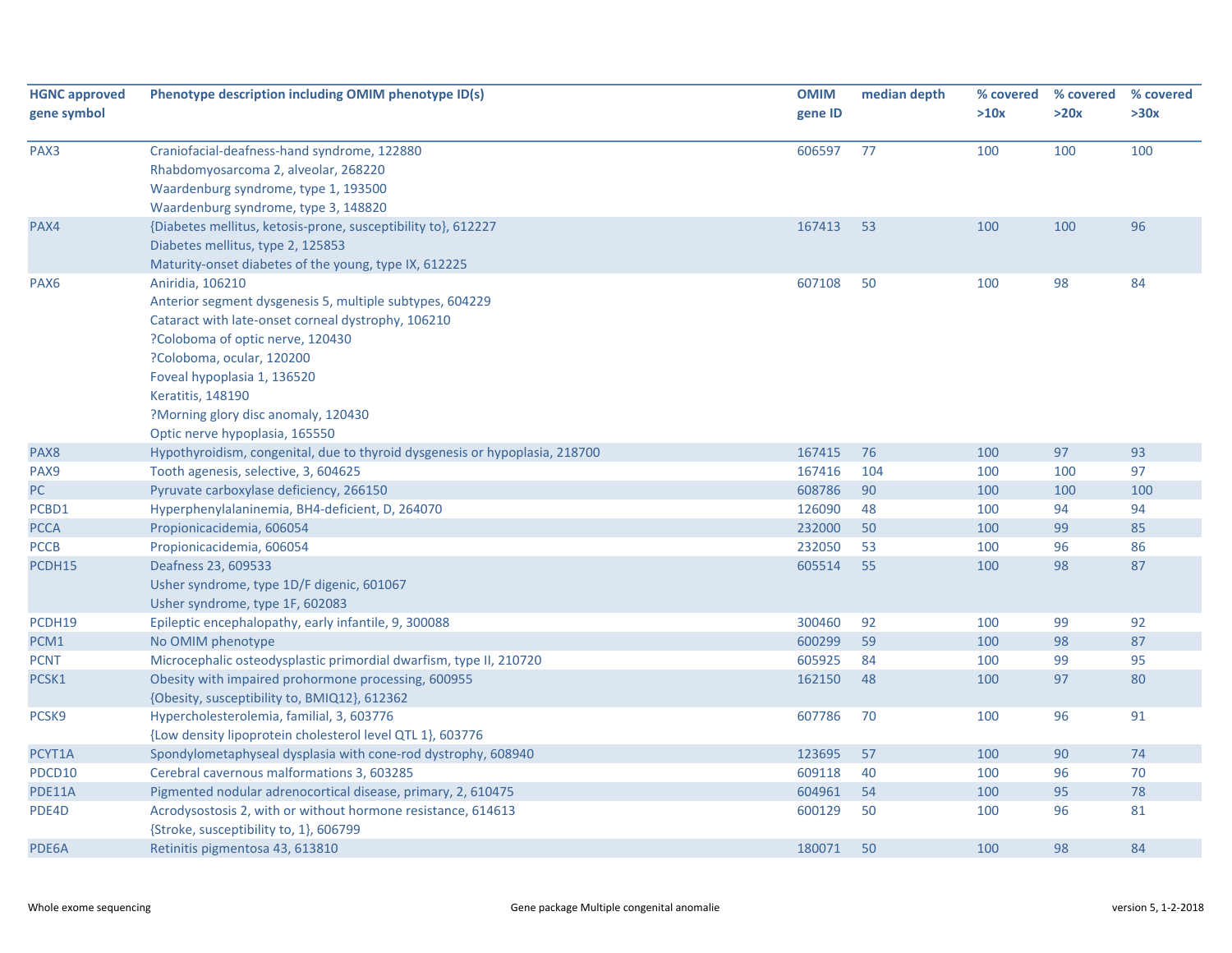| <b>HGNC approved</b> | Phenotype description including OMIM phenotype ID(s)                                          | <b>OMIM</b> | median depth | % covered | % covered | % covered |
|----------------------|-----------------------------------------------------------------------------------------------|-------------|--------------|-----------|-----------|-----------|
| gene symbol          |                                                                                               | gene ID     |              | >10x      | >20x      | >30x      |
| PDE6B                | Night blindness, congenital stationary 2, 163500                                              | 180072      | 75           | 100       | 100       | 98        |
|                      | Retinitis pigmentosa-40, 613801                                                               |             |              |           |           |           |
| PDE6C                | Cone dystrophy 4, 613093                                                                      | 600827      | 48           | 100       | 99        | 87        |
| PDE6G                | Retinitis pigmentosa 57, 613582                                                               | 180073      | 91           | 100       | 100       | 100       |
| PDE6H                | Achromatopsia 6, 610024                                                                       | 601190      | 39           | 100       | 100       | 74        |
|                      | Retinal cone dystrophy 3, 610024                                                              |             |              |           |           |           |
| PDE8B                | Pigmented nodular adrenocortical disease, primary, 3, 614190<br>Striatal degeneration, 609161 | 603390      | 48           | 100       | 97        | 87        |
| <b>PDGFB</b>         | Basal ganglia calcification, idiopathic, 5, 615483                                            | 190040      | 63           | 100       | 100       | 100       |
|                      | Dermatofibrosarcoma protuberans, 607907                                                       |             |              |           |           |           |
|                      | Meningioma, SIS-related, 607174                                                               |             |              |           |           |           |
| <b>PDGFRA</b>        | Gastrointestinal stromal tumor, somatic, 606764                                               | 173490      | 55           | 99        | 96        | 87        |
|                      | Hypereosinophilic syndrome, idiopathic, resistant to imatinib, 607685                         |             |              |           |           |           |
| <b>PDGFRB</b>        | Basal ganglia calcification, idiopathic, 4, 615007                                            | 173410      | 78           | 100       | 100       | 99        |
|                      | Kosaki overgrowth syndrome, 616592                                                            |             |              |           |           |           |
|                      | Myeloproliferative disorder with eosinophilia, 131440 (4)                                     |             |              |           |           |           |
|                      | Myofibromatosis, infantile, 1, 228550                                                         |             |              |           |           |           |
|                      | Premature aging syndrome, Penttinen type, 601812                                              |             |              |           |           |           |
| <b>PDGFRL</b>        | Colorectal cancer, somatic, 114500                                                            | 604584      | 92           | 100       | 100       | 97        |
|                      | Hepatocellular cancer, somatic, 114550                                                        |             |              |           |           |           |
| PDHA1                | Pyruvate dehydrogenase E1-alpha deficiency, 312170                                            | 300502      | 42           | 99        | 93        | 79        |
| <b>PDHB</b>          | Pyruvate dehydrogenase E1-beta deficiency, 614111                                             | 179060      | 44           | 100       | 98        | 82        |
| PDP1                 | Pyruvate dehydrogenase phosphatase deficiency, 608782                                         | 605993      | 72           | 100       | 100       | 100       |
| PDS5B                | No OMIM phenotype                                                                             | 605333      | 38           | 100       | 94        | 70        |
| PDSS1                | Coenzyme Q10 deficiency, primary, 2, 614651                                                   | 607429      | 50           | 100       | 93        | 84        |
| PDSS2                | Coenzyme Q10 deficiency, primary, 3, 614652                                                   | 610564      | 48           | 100       | 95        | 78        |
| PDX1                 | {Diabetes mellitus, type II, susceptibility to}, 125853                                       | 600733      | 49           | 100       | 100       | 95        |
|                      | MODY, type IV, 606392                                                                         |             |              |           |           |           |
|                      | Pancreatic agenesis 1, 260370                                                                 |             |              |           |           |           |
| <b>PDYN</b>          | Spinocerebellar ataxia 23, 610245                                                             | 131340      | 80           | 100       | 100       | 100       |
| PDZD7                | {Retinal disease in Usher syndrome type IIA, modifier of}, 276901                             | 612971      | 67           | 100       | 100       | 97        |
|                      | Usher syndrome, type IIC, GPR98/PDZD7 digenic, 605472                                         |             |              |           |           |           |
| <b>PEPD</b>          | Prolidase deficiency, 170100                                                                  | 613230      | 58           | 100       | 98        | 91        |
| PER2                 | Advanced sleep phase syndrome, familial, 1, 604348                                            | 603426      | 68           | 100       | 99        | 92        |
| <b>PET100</b>        | Mitochondrial complex IV deficiency, 220110                                                   | 614770      | 75           | 100       | 100       | 81        |
| PEX1                 | Heimler syndrome 1, 234580                                                                    | 602136      | 49           | 100       | 98        | 84        |
|                      | Peroxisome biogenesis disorder 1A (Zellweger), 214100                                         |             |              |           |           |           |
|                      | Peroxisome biogenesis disorder 1B (NALD/IRD), 601539                                          |             |              |           |           |           |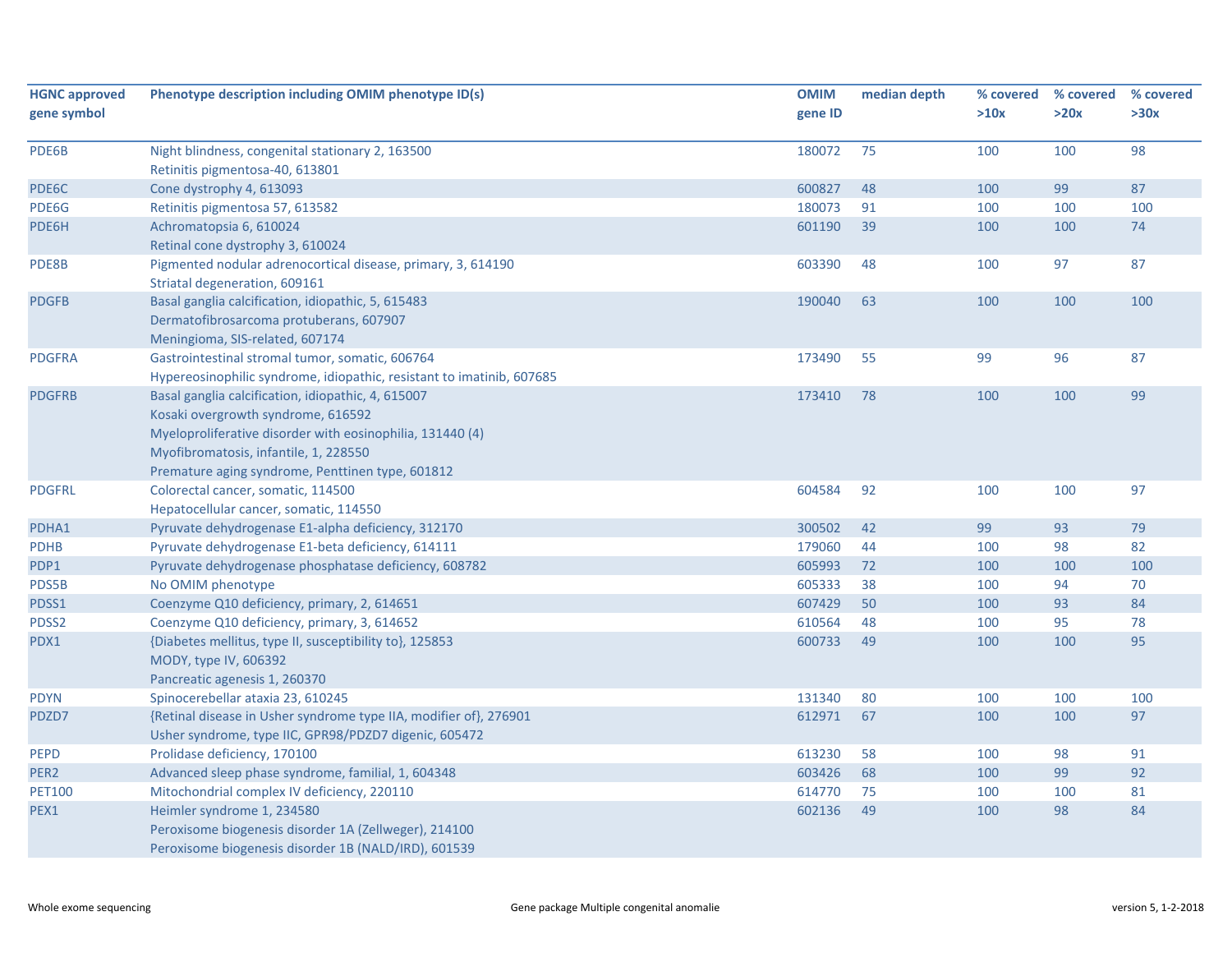| <b>HGNC approved</b> | Phenotype description including OMIM phenotype ID(s)                                                                                                       | <b>OMIM</b> | median depth | % covered | % covered | % covered |
|----------------------|------------------------------------------------------------------------------------------------------------------------------------------------------------|-------------|--------------|-----------|-----------|-----------|
| gene symbol          |                                                                                                                                                            | gene ID     |              | >10x      | >20x      | >30x      |
| <b>PEX10</b>         | Peroxisome biogenesis disorder 6A (Zellweger), 614870                                                                                                      | 602859      | 64           | 100       | 96        | 89        |
|                      | Peroxisome biogenesis disorder 6B, 614871                                                                                                                  |             |              |           |           |           |
| PEX11B               | ?Peroxisome biogenesis disorder 14B, 614920                                                                                                                | 603867      | 105          | 100       | 100       | 100       |
| <b>PEX12</b>         | Peroxisome biogenesis disorder 3A (Zellweger), 614859<br>Peroxisome biogenesis disorder 3B, 266510                                                         | 601758      | 54           | 100       | 100       | 86        |
| <b>PEX13</b>         | Peroxisome biogenesis disorder 11A (Zellweger), 614883<br>Peroxisome biogenesis disorder 11B, 614885                                                       | 601789      | 55           | 100       | 100       | 93        |
| <b>PEX14</b>         | Peroxisome biogenesis disorder 13A (Zellweger), 614887                                                                                                     | 601791      | 74           | 100       | 100       | 97        |
| <b>PEX16</b>         | Peroxisome biogenesis disorder 8A (Zellweger), 614876<br>Peroxisome biogenesis disorder 8B, 614877                                                         | 603360      | 74           | 100       | 95        | 91        |
| <b>PEX19</b>         | Peroxisome biogenesis disorder 12A (Zellweger), 614886                                                                                                     | 600279      | 46           | 100       | 100       | 93        |
| PEX <sub>2</sub>     | Peroxisome biogenesis disorder 5A (Zellweger), 614866<br>Peroxisome biogenesis disorder 5B, 614867                                                         | 170993      | 52           | 100       | 100       | 99        |
| <b>PEX26</b>         | Peroxisome biogenesis disorder 7A (Zellweger), 614872<br>Peroxisome biogenesis disorder 7B, 614873                                                         | 608666      | 76           | 100       | 100       | 100       |
| PEX <sub>3</sub>     | Peroxisome biogenesis disorder 10A (Zellweger), 614882<br>?Peroxisome biogenesis disorder 10B, 617370                                                      | 603164      | 44           | 100       | 99        | 84        |
| PEX5                 | Peroxisome biogenesis disorder 2A (Zellweger), 214110<br>Peroxisome biogenesis disorder 2B, 202370<br>Rhizomelic chondrodysplasia punctata, type 5, 616716 | 600414      | 76           | 100       | 100       | 98        |
| PEX <sub>6</sub>     | Heimler syndrome 2, 616617<br>Peroxisome biogenesis disorder 4A (Zellweger), 614862<br>Peroxisome biogenesis disorder 4B, 614863                           | 601498      | 62           | 100       | 99        | 91        |
| PEX7                 | Peroxisome biogenesis disorder 9B, 614879<br>Rhizomelic chondrodysplasia punctata, type 1, 215100                                                          | 601757      | 43           | 100       | 100       | 87        |
| <b>PFKM</b>          | Glycogen storage disease VII, 232800                                                                                                                       | 610681      | 61           | 100       | 100       | 94        |
| PFN1                 | Amyotrophic lateral sclerosis 18, 614808                                                                                                                   | 176610      | 99           | 100       | 100       | 100       |
| PGAM2                | Glycogen storage disease X, 261670                                                                                                                         | 612931      | 93           | 100       | 100       | 100       |
| PGAP2                | Hyperphosphatasia with mental retardation syndrome 3, 614207                                                                                               | 615187      | 94           | 100       | 100       | 99        |
| PGAP3                | Hyperphosphatasia with mental retardation syndrome 4, 615716                                                                                               | 611801      | 62           | 100       | 100       | 98        |
| PGK1                 | Phosphoglycerate kinase 1 deficiency, 300653                                                                                                               | 311800      | 48           | 100       | 100       | 91        |
| PGM1                 | Congenital disorder of glycosylation, type It, 614921                                                                                                      | 171900      | 50           | 100       | 99        | 89        |
| <b>PHEX</b>          | Hypophosphatemic rickets dominant, 307800                                                                                                                  | 300550      | 40           | 100       | 93        | 76        |
| PHF <sub>6</sub>     | Borjeson-Forssman-Lehmann syndrome, 301900                                                                                                                 | 300414      | 48           | 100       | 95        | 73        |
| PHF8                 | Mental retardation syndrome, Siderius type, 300263                                                                                                         | 300560      | 49           | 100       | 96        | 74        |
| <b>PHGDH</b>         | Neu-Laxova syndrome 1, 256520<br>Phosphoglycerate dehydrogenase deficiency, 601815                                                                         | 606879      | 103          | 100       | 100       | 100       |
| PHKA1                | Muscle glycogenosis, 300559                                                                                                                                | 311870      | 39           | 100       | 96        | 67        |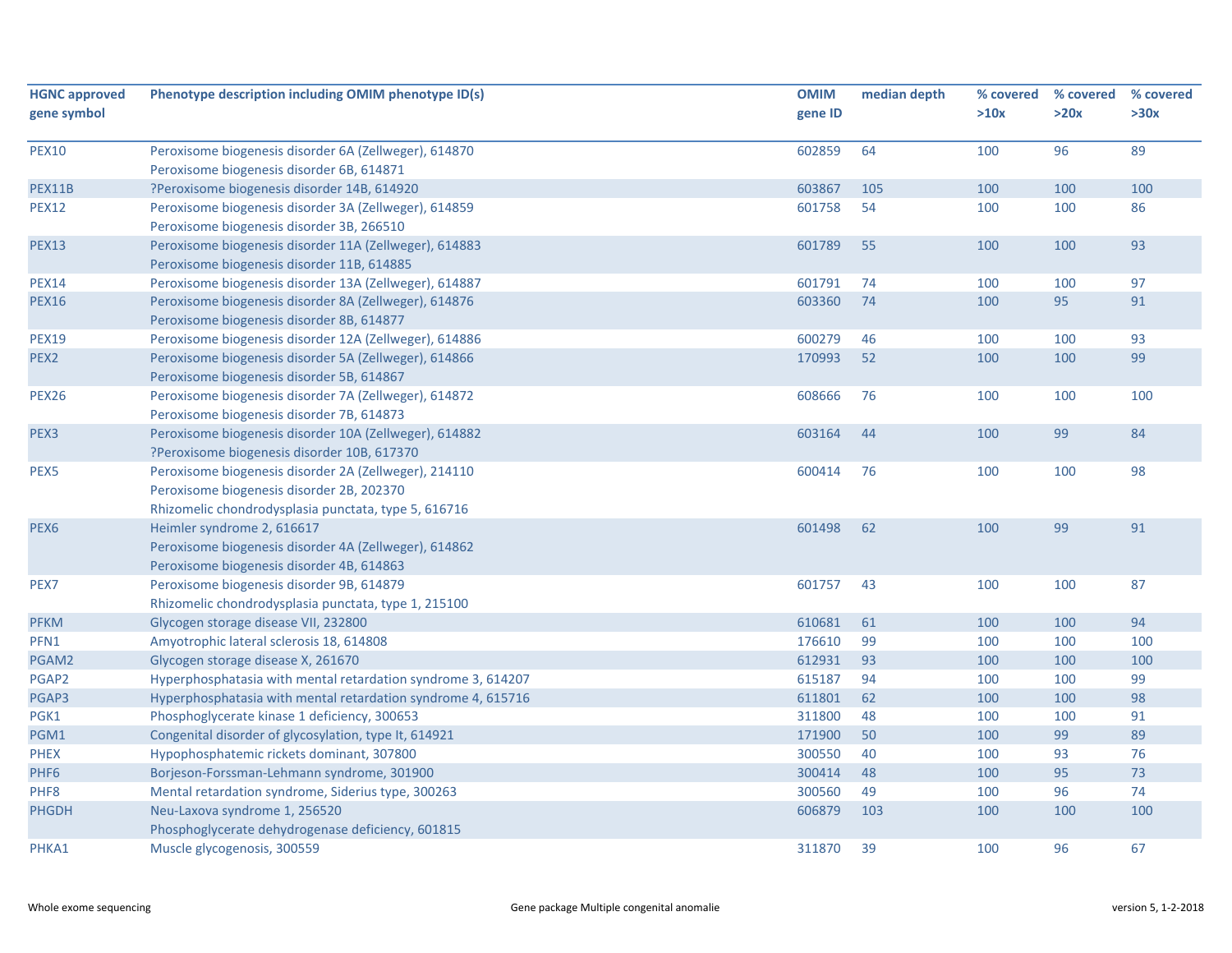| <b>HGNC approved</b> | Phenotype description including OMIM phenotype ID(s)                                                          | <b>OMIM</b> | median depth | % covered | % covered | % covered |
|----------------------|---------------------------------------------------------------------------------------------------------------|-------------|--------------|-----------|-----------|-----------|
| gene symbol          |                                                                                                               | gene ID     |              | >10x      | >20x      | >30x      |
| PHKA2                | Glycogen storage disease, type IXa1, 306000                                                                   | 300798      | 42           | 100       | 95        | 81        |
|                      | Glycogen storage disease, type IXa2, 306000                                                                   |             |              |           |           |           |
| <b>PHKB</b>          | Phosphorylase kinase deficiency of liver and muscle, 261750                                                   | 172490      | 54           | 100       | 99        | 91        |
| PHKG2                | Cirrhosis due to liver phosphorylase kinase deficiency                                                        | 172471      | 83           | 100       | 100       | 100       |
|                      | Glycogen storage disease IXc, 613027                                                                          |             |              |           |           |           |
| PHOX2A               | Fibrosis of extraocular muscles, congenital, 2, 602078                                                        | 602753      | 41           | 100       | 98        | 76        |
| PHOX2B               | Central hypoventilation syndrome, congenital, with or without Hirschsprung disease, 209880                    | 603851      | 97           | 100       | 100       | 100       |
|                      | Neuroblastoma with Hirschsprung disease, 613013                                                               |             |              |           |           |           |
|                      | {Neuroblastoma, susceptibility to, 2}, 613013                                                                 |             |              |           |           |           |
| PHRF1                | No OMIM phenotype                                                                                             | 611780      | 84           | 100       | 100       | 97        |
| PHYH                 | Refsum disease, 266500                                                                                        | 602026      | 80           | 100       | 92        | 78        |
| <b>PICALM</b>        | Leukemia, acute myeloid, somatic, 601626                                                                      | 603025      | 42           | 100       | 92        | 64        |
| PIEZO1               | Dehydrated hereditary stomatocytosis with or without pseudohyperkalemia and/or perinatal edema, 194380 611184 |             | 91           | 100       | 99        | 98        |
|                      | Lymphedema, hereditary, III, 616843                                                                           |             |              |           |           |           |
| PIEZO <sub>2</sub>   | Arthrogryposis, distal, type 3, 114300                                                                        | 613629      | 49           | 100       | 97        | 84        |
|                      | Arthrogryposis, distal, type 5, 108145                                                                        |             |              |           |           |           |
|                      | Arthrogryposis, distal, with impaired proprioception and touch, 617146                                        |             |              |           |           |           |
|                      | ?Marden-Walker syndrome, 248700                                                                               |             |              |           |           |           |
| <b>PIGA</b>          | Multiple congenital anomalies-hypotonia-seizures syndrome 2, 300868                                           | 311770      | 65           | 100       | 100       | 99        |
|                      | Paroxysmal nocturnal hemoglobinuria, somatic, 300818                                                          |             |              |           |           |           |
| <b>PIGL</b>          | CHIME syndrome, 280000                                                                                        | 605947      | 62           | 100       | 100       | 81        |
| <b>PIGM</b>          | Glycosylphosphatidylinositol deficiency, 610293                                                               | 610273      | 58           | 100       | 100       | 99        |
| <b>PIGN</b>          | Multiple congenital anomalies-hypotonia-seizures syndrome 1, 614080                                           | 606097      | 45           | 100       | 93        | 72        |
| <b>PIGO</b>          | Hyperphosphatasia with mental retardation syndrome 2, 614749                                                  | 614730      | 83           | 100       | 100       | 99        |
| <b>PIGV</b>          | Hyperphosphatasia with mental retardation syndrome 1, 239300                                                  | 610274      | 71           | 100       | 100       | 94        |
| PIK3CA               | Breast cancer, somatic, 114480                                                                                | 171834      | 65           | 100       | 99        | 92        |
|                      | CLOVE syndrome, somatic, 612918                                                                               |             |              |           |           |           |
| PIK3CD               | Immunodeficiency 14, 615513                                                                                   | 602839      | 83           | 100       | 99        | 98        |
| PIK3R1               | ?Agammaglobulinemia 7, 615214                                                                                 | 171833      | 59           | 100       | 99        | 89        |
|                      | Immunodeficiency 36, 616005                                                                                   |             |              |           |           |           |
|                      | SHORT syndrome, 269880                                                                                        |             |              |           |           |           |
| PIK3R2               | Megalencephaly-polymicrogyria-polydactyly-hydrocephalus syndrome 1, 603387                                    | 603157      | 59           | 96        | 93        | 89        |
| PIK3R5               | Ataxia-oculomotor apraxia 3, 615217                                                                           | 611317      | 67           | 100       | 100       | 94        |
| <b>PIKFYVE</b>       | Corneal fleck dystrophy, 121850                                                                               | 609414      | 49           | 100       | 98        | 87        |
| PINK1                | Parkinson disease 6, early onset, 605909                                                                      | 608309      | 74           | 100       | 97        | 90        |
| PIP5K1C              | Lethal congenital contractural syndrome 3, 611369                                                             | 606102      | 77           | 95        | 95        | 95        |
| PITPNM3              | Cone-rod dystrophy 5, 600977                                                                                  | 608921      | 66           | 99        | 99        | 97        |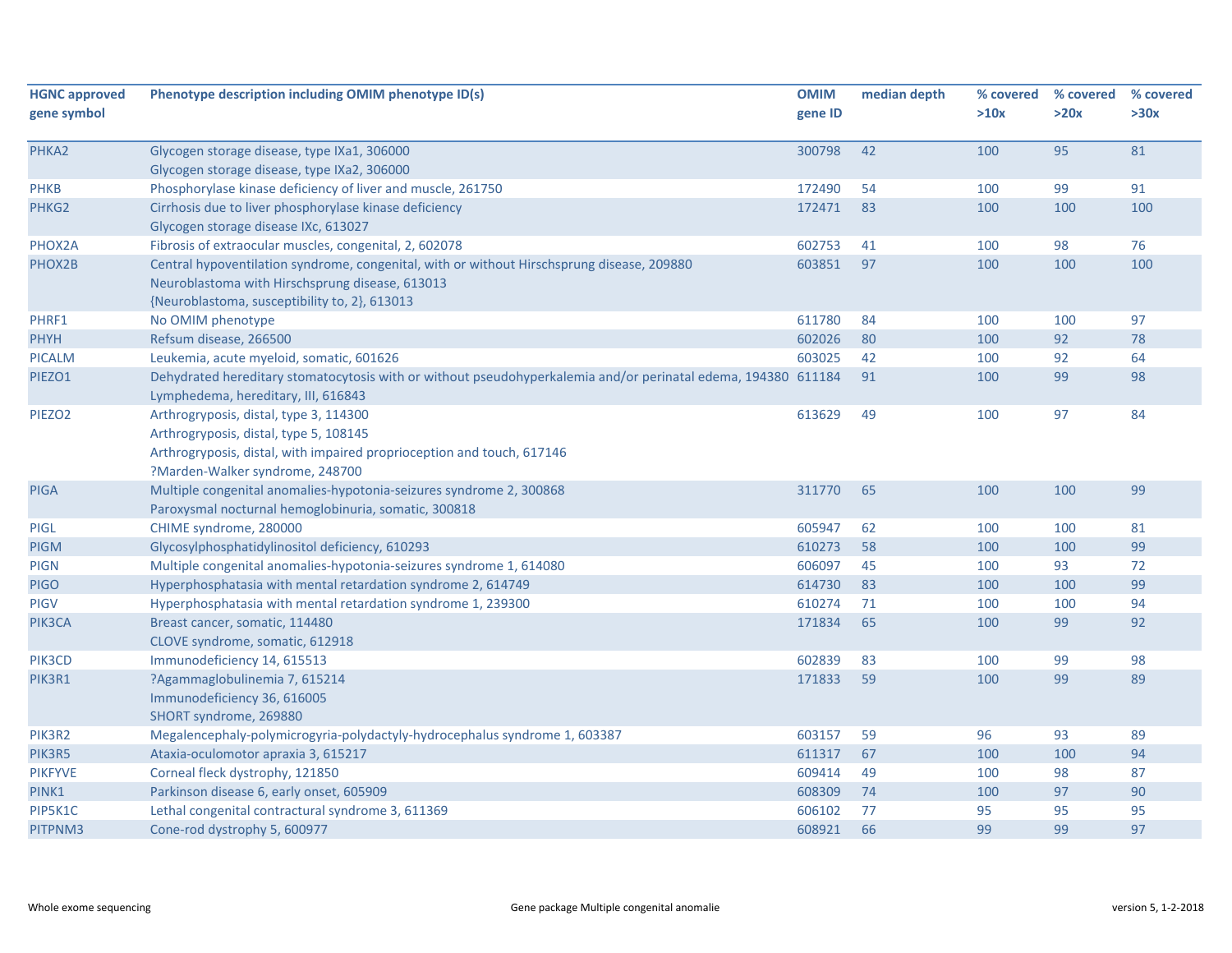| <b>HGNC approved</b> | Phenotype description including OMIM phenotype ID(s)                                                                                                                                                                                                                                              | <b>OMIM</b> | median depth | % covered | % covered | % covered |
|----------------------|---------------------------------------------------------------------------------------------------------------------------------------------------------------------------------------------------------------------------------------------------------------------------------------------------|-------------|--------------|-----------|-----------|-----------|
| gene symbol          |                                                                                                                                                                                                                                                                                                   | gene ID     |              | >10x      | >20x      | >30x      |
| PITX1                | Clubfoot, congenital, with or without deficiency of long bones and/or mirror-image polydactyly, 119800<br>Liebenberg syndrome, 186550 (4)                                                                                                                                                         | 602149      | 125          | 100       | 100       | 97        |
| PITX2                | Anterior segment dysgenesis 4, 137600                                                                                                                                                                                                                                                             | 601542      | 98           | 100       | 100       | 100       |
|                      | Axenfeld-Rieger syndrome, type 1, 180500<br>Ring dermoid of cornea, 180550                                                                                                                                                                                                                        |             |              |           |           |           |
| PITX3                | Anterior segment dysgenesis 1, multiple subtypes, 107250<br>Cataract 11, multiple types, 610623<br>Cataract 11, syndromic, 610623                                                                                                                                                                 | 602669      | 97           | 100       | 100       | 100       |
| PKD1                 | Polycystic kidney disease, adult type I, 173900                                                                                                                                                                                                                                                   | 601313      | 69           | 97        | 94        | 88        |
| PKD <sub>2</sub>     | Polycystic kidney disease 2, 613095                                                                                                                                                                                                                                                               | 173910      | 45           | 100       | 96        | 72        |
| PKHD1                | Polycystic kidney and hepatic disease, 263200                                                                                                                                                                                                                                                     | 606702      | 58           | 100       | 98        | 89        |
| <b>PKLR</b>          | Adenosine triphosphate, elevated, of erythrocytes, 102900<br>Pyruvate kinase deficiency, 266200                                                                                                                                                                                                   | 609712      | 92           | 100       | 100       | 100       |
| PKP1                 | Ectodermal dysplasia/skin fragility syndrome, 604536                                                                                                                                                                                                                                              | 601975      | 68           | 100       | 96        | 91        |
| PKP2                 | Arrhythmogenic right ventricular dysplasia 9, 609040                                                                                                                                                                                                                                              | 602861      | 95           | 100       | 98        | 96        |
| PLA2G4A              | Phospholipase A2, group IV A, deficiency of                                                                                                                                                                                                                                                       | 600522      | 50           | 100       | 99        | 89        |
| PLA2G5               | [Fleck retina, familial benign], 228980                                                                                                                                                                                                                                                           | 601192      | 56           | 100       | 100       | 94        |
| PLA2G6               | Infantile neuroaxonal dystrophy 1, 256600<br>Neurodegeneration with brain iron accumulation 2B, 610217<br>Parkinson disease 14, 612953                                                                                                                                                            | 603604      | 80           | 100       | 100       | 99        |
| PLA2G7               | {Asthma, susceptibility to}, 600807<br>{Atopy, susceptibility to}, 147050<br>Platelet-activating factor acetylhydrolase deficiency, 614278                                                                                                                                                        | 601690      | 73           | 100       | 99        | 86        |
| PLAG1                | Adenomas, salivary gland pleomorphic, somatic, 181030                                                                                                                                                                                                                                             | 603026      | 63           | 100       | 100       | 100       |
| <b>PLAU</b>          | {Alzheimer disease, late-onset, susceptibility to}, 104300<br>Quebec platelet disorder, 601709                                                                                                                                                                                                    | 191840      | 102          | 100       | 100       | 99        |
| PLCB1                | Epileptic encephalopathy, early infantile, 12, 613722                                                                                                                                                                                                                                             | 607120      | 44           | 100       | 96        | 81        |
| PLCB4                | Auriculocondylar syndrome 2, 614669                                                                                                                                                                                                                                                               | 600810      | 42           | 100       | 96        | 76        |
| PLCD1                | Nail disorder, nonsyndromic congenital, 3, (leukonychia), 151600                                                                                                                                                                                                                                  | 602142      | 80           | 100       | 100       | 100       |
| PLCE1                | Nephrotic syndrome, type 3, 610725                                                                                                                                                                                                                                                                | 608414      | 56           | 100       | 99        | 93        |
| PLCG <sub>2</sub>    | Autoinflammation, antibody deficiency, and immune dysregulation syndrome, 614878<br>Familial cold autoinflammatory syndrome 3, 614468                                                                                                                                                             | 600220      | 70           | 100       | 99        | 92        |
| <b>PLEC</b>          | Epidermolysis bullosa simplex with muscular dystrophy, 226670<br>?Epidermolysis bullosa simplex with nail dystrophy, 616487<br>Epidermolysis bullosa simplex with pyloric atresia, 612138<br>Epidermolysis bullosa simplex, Ogna type, 131950<br>Muscular dystrophy, limb-girdle, type 2Q, 613723 | 601282      | 87           | 100       | 100       | 99        |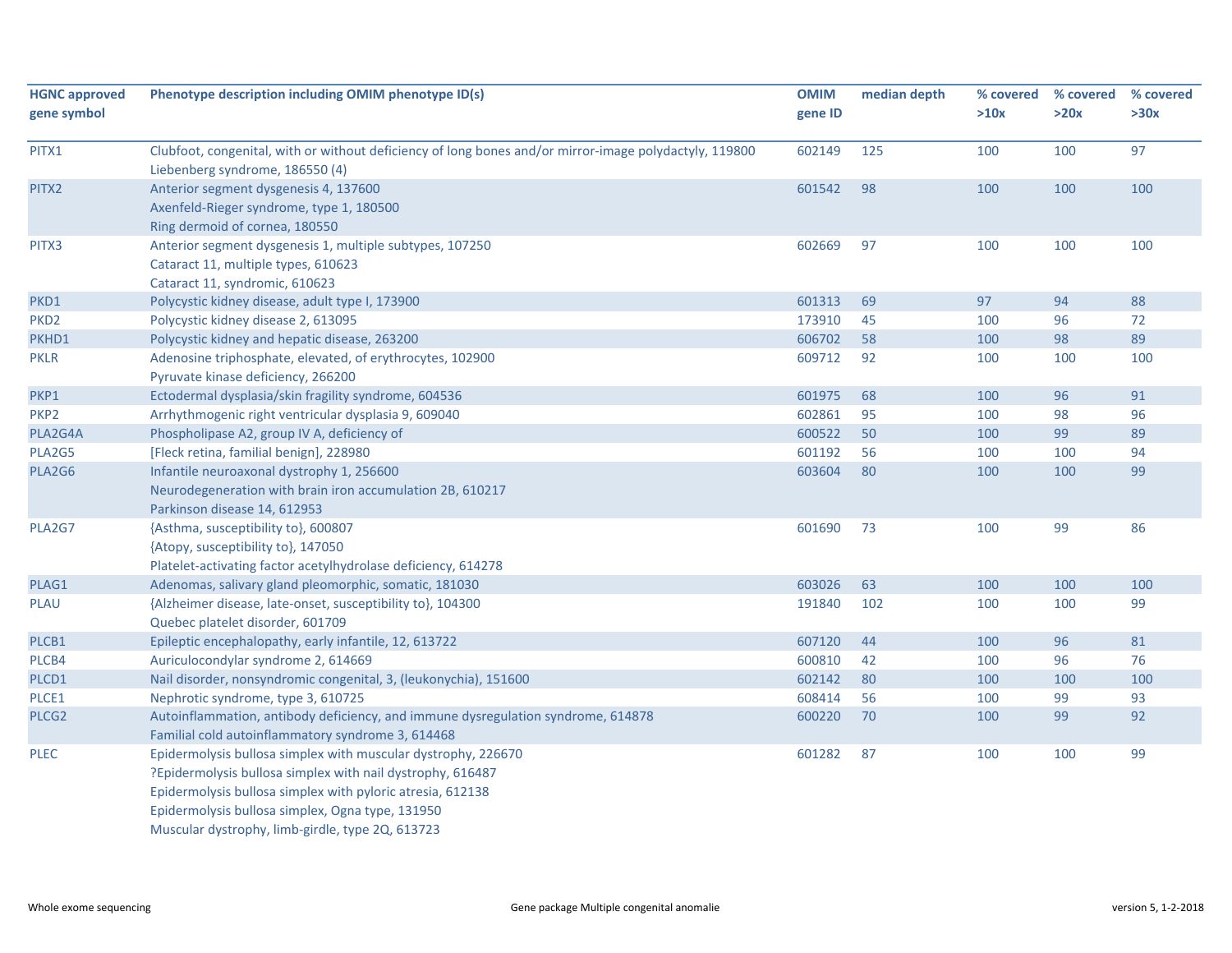| <b>HGNC approved</b><br>gene symbol | Phenotype description including OMIM phenotype ID(s)                                                        | <b>OMIM</b><br>gene ID | median depth | % covered<br>>10x | % covered<br>>20x | % covered<br>>30x |
|-------------------------------------|-------------------------------------------------------------------------------------------------------------|------------------------|--------------|-------------------|-------------------|-------------------|
| PLEKHG5                             | Charcot-Marie-Tooth disease, recessive intermediate C, 615376<br>Spinal muscular atrophy, distal, 4, 611067 | 611101                 | 67           | 100               | 100               | 96                |
| PLEKHM1                             | Osteopetrosis 6, 611497                                                                                     | 611466                 | 134          | 100               | 100               | 100               |
| <b>PLG</b>                          | Dysplasminogenemia, 217090                                                                                  | 173350                 | 58           | 100               | 100               | 94                |
|                                     | Plasminogen deficiency, type I, 217090                                                                      |                        |              |                   |                   |                   |
| PLIN1                               | Lipodystrophy, familial partial, type 4, 613877                                                             | 170290                 | 62           | 100               | 100               | 99                |
| <b>PLN</b>                          | Cardiomyopathy, dilated, 1P, 609909                                                                         | 172405                 | 90           | 100               | 100               | 100               |
|                                     | Cardiomyopathy, hypertrophic, 18, 613874                                                                    |                        |              |                   |                   |                   |
| PLOD1                               | Ehlers-Danlos syndrome, type VI, 225400                                                                     | 153454                 | 57           | 100               | 100               | 97                |
| PLOD <sub>2</sub>                   | Bruck syndrome 2, 609220                                                                                    | 601865                 | 44           | 100               | 95                | 77                |
| PLOD3                               | Lysyl hydroxylase 3 deficiency, 612394                                                                      | 603066                 | 68           | 100               | 100               | 99                |
| PLP1                                | Pelizaeus-Merzbacher disease, 312080                                                                        | 300401                 | 74           | 100               | 99                | 87                |
|                                     | Spastic paraplegia 2, 312920                                                                                |                        |              |                   |                   |                   |
| PLS3                                | Bone mineral density QTL18, osteoporosis, 300910                                                            | 300131                 | 38           | 100               | 94                | 76                |
| <b>PML</b>                          | Leukemia, acute promyelocytic, PML/RARA type                                                                | 102578                 | 79           | 100               | 100               | 98                |
| PMM <sub>2</sub>                    | Congenital disorder of glycosylation, type Ia, 212065                                                       | 601785                 | 53           | 100               | 100               | 91                |
| PMP <sub>22</sub>                   | Charcot-Marie-Tooth disease, type 1A, 118220                                                                | 601097                 | 74           | 100               | 100               | 97                |
|                                     | Charcot-Marie-Tooth disease, type 1E, 118300                                                                |                        |              |                   |                   |                   |
|                                     | Dejerine-Sottas disease, 145900                                                                             |                        |              |                   |                   |                   |
|                                     | ?Neuropathy, inflammatory demyelinating, 139393                                                             |                        |              |                   |                   |                   |
|                                     | Neuropathy, recurrent, with pressure palsies, 162500                                                        |                        |              |                   |                   |                   |
|                                     | Roussy-Levy syndrome, 180800                                                                                |                        |              |                   |                   |                   |
| <b>PMPCA</b>                        | Spinocerebellar ataxia 2, 213200                                                                            | 613036                 | 92           | 100               | 100               | 100               |
| PMS <sub>2</sub>                    | Colorectal cancer, hereditary nonpolyposis, type 4, 614337                                                  | 600259                 | 106          | 100               | 100               | 99                |
|                                     | Mismatch repair cancer syndrome, 276300                                                                     |                        |              |                   |                   |                   |
| <b>PNKP</b>                         | Ataxia-oculomotor apraxia 4, 616267                                                                         | 605610                 | 72           | 100               | 100               | 97                |
|                                     | Microcephaly, seizures, and developmental delay, 613402                                                     |                        |              |                   |                   |                   |
| <b>PNP</b>                          | Immunodeficiency due to purine nucleoside phosphorylase deficiency, 613179                                  | 164050                 | 54           | 100               | 97                | 89                |
| PNPLA1                              | Ichthyosis, congenital 10, 615024                                                                           | 612121                 | 68           | 100               | 100               | 96                |
| PNPLA2                              | Neutral lipid storage disease with myopathy, 610717                                                         | 609059                 | 70           | 100               | 99                | 96                |
| PNPLA6                              | Boucher-Neuhauser syndrome, 215470                                                                          | 603197                 | 78           | 100               | 100               | 98                |
|                                     | ?Laurence-Moon syndrome, 245800                                                                             |                        |              |                   |                   |                   |
|                                     | Oliver-McFarlane syndrome, 275400                                                                           |                        |              |                   |                   |                   |
|                                     | Spastic paraplegia 39, 612020                                                                               |                        |              |                   |                   |                   |
| <b>PNPO</b>                         | Pyridoxamine 5'-phosphate oxidase deficiency, 610090                                                        | 603287                 | 53           | 100               | 100               | 85                |
| PNPT1                               | Combined oxidative phosphorylation deficiency 13, 614932                                                    | 610316                 | 43           | 100               | 94                | 69                |
|                                     | Deafness 70, 614934                                                                                         |                        |              |                   |                   |                   |
| POC1A                               | Short stature, onychodysplasia, facial dysmorphism, and hypotrichosis, 614813                               | 614783                 | 55           | 100               | 100               | 98                |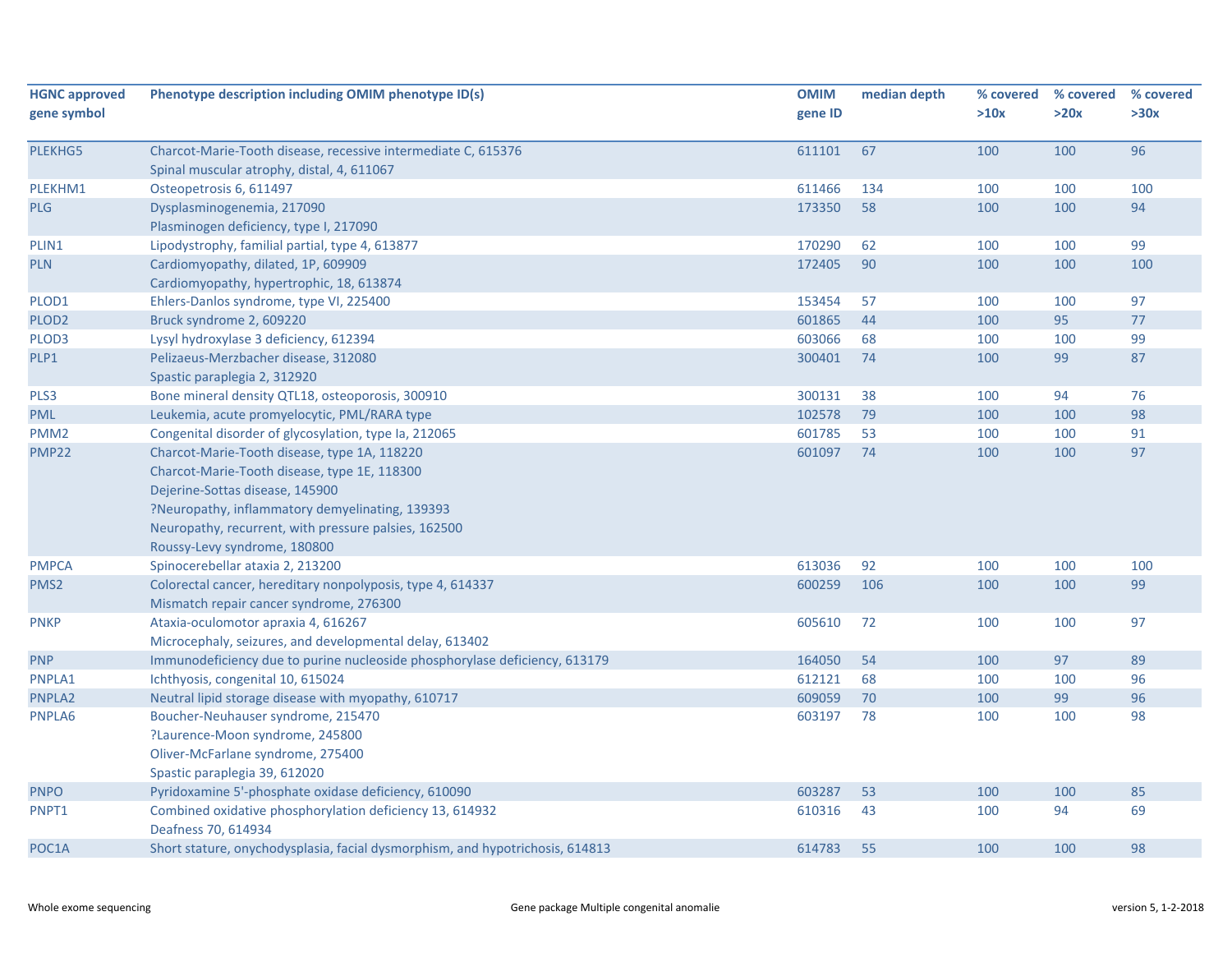| <b>HGNC approved</b><br>gene symbol | Phenotype description including OMIM phenotype ID(s)                                                                                                                                                                                                                                                             | <b>OMIM</b><br>gene ID | median depth | % covered<br>>10x | % covered<br>>20x | % covered<br>>30x |
|-------------------------------------|------------------------------------------------------------------------------------------------------------------------------------------------------------------------------------------------------------------------------------------------------------------------------------------------------------------|------------------------|--------------|-------------------|-------------------|-------------------|
| POF1B                               | ?Premature ovarian failure 2B, 300604                                                                                                                                                                                                                                                                            | 300603                 | 41           | 100               | 95                | 79                |
| POFUT1                              | Dowling-Degos disease 2, 615327                                                                                                                                                                                                                                                                                  | 607491                 | 64           | 100               | 100               | 99                |
| POGLUT1                             | Dowling-Degos disease 4, 615696                                                                                                                                                                                                                                                                                  | 615618                 | 39           | 100               | 98                | 82                |
|                                     | ?Muscular dystrophy, limb-girdle, type 2Z, 617232                                                                                                                                                                                                                                                                |                        |              |                   |                   |                   |
| POLD1                               | {Colorectal cancer, susceptibility to, 10}, 612591                                                                                                                                                                                                                                                               | 174761                 | 67           | 100               | 97                | 93                |
|                                     | Mandibular hypoplasia, deafness, progeroid features, and lipodystrophy syndrome, 615381                                                                                                                                                                                                                          |                        |              |                   |                   |                   |
| <b>POLE</b>                         | {Colorectal cancer, susceptibility to, 12}, 615083                                                                                                                                                                                                                                                               | 174762                 | 78           | 100               | 100               | 96                |
| <b>POLG</b>                         | Mitochondrial DNA depletion syndrome 4A (Alpers type), 203700                                                                                                                                                                                                                                                    | 174763                 | 71           | 100               | 100               | 99                |
|                                     | Mitochondrial DNA depletion syndrome 4B (MNGIE type), 613662                                                                                                                                                                                                                                                     |                        |              |                   |                   |                   |
|                                     | Mitochondrial recessive ataxia syndrome (includes SANDO and SCAE), 607459                                                                                                                                                                                                                                        |                        |              |                   |                   |                   |
|                                     | Progressive external ophthalmoplegia 1, 157640                                                                                                                                                                                                                                                                   |                        |              |                   |                   |                   |
|                                     | Progressive external ophthalmoplegia 1, 258450                                                                                                                                                                                                                                                                   |                        |              |                   |                   |                   |
| POLG <sub>2</sub>                   | Progressive external ophthalmoplegia with mitochondrial DNA deletions 4, 610131                                                                                                                                                                                                                                  | 604983                 | 68           | 100               | 99                | 91                |
| <b>POLH</b>                         | Xeroderma pigmentosum, variant type, 278750                                                                                                                                                                                                                                                                      | 603968                 | 53           | 100               | 99                | 91                |
| POLR1C                              | Leukodystrophy, hypomyelinating, 11, 616494                                                                                                                                                                                                                                                                      | 610060                 | 76           | 100               | 100               | 91                |
|                                     | Treacher Collins syndrome 3, 248390                                                                                                                                                                                                                                                                              |                        |              |                   |                   |                   |
| POLR1D                              | Treacher Collins syndrome 2, 613717                                                                                                                                                                                                                                                                              | 613715                 | 50           | 100               | 100               | 100               |
| POLR3A                              | Leukodystrophy, hypomyelinating, 7, with or without oligodontia and/or hypogonadotropic hypogonadism,<br>607694                                                                                                                                                                                                  | 614258                 | 60           | 100               | 99                | 89                |
| POLR3B                              | Leukodystrophy, hypomyelinating, 8, with or without oligodontia and/or hypogonadotropic hypogonadism,<br>614381                                                                                                                                                                                                  | 614366                 | 53           | 100               | 97                | 81                |
| <b>POMC</b>                         | Obesity, adrenal insufficiency, and red hair due to POMC deficiency, 609734<br>{Obesity, early-onset, susceptibility to}, 601665                                                                                                                                                                                 | 176830                 | 84           | 100               | 100               | 100               |
| POMGNT1                             | Muscular dystrophy-dystroglycanopathy (congenital with brain and eye anomalies), type A, 3, 253280<br>Muscular dystrophy-dystroglycanopathy (congenital with mental retardation), type B, 3, 613151<br>Muscular dystrophy-dystroglycanopathy (limb-girdle), type C, 3, 613157<br>Retinitis pigmentosa 76, 617123 | 606822                 | 63           | 100               | 100               | 95                |
| POMGNT2                             | Muscular dystrophy-dystroglycanopathy (congenital with brain and eye anomalies, type A, 8, 614830                                                                                                                                                                                                                | 614828                 | 119          | 100               | 100               | 100               |
| <b>POMP</b>                         | Keratosis linearis with ichthyosis congenita and sclerosing keratoderma, 601952                                                                                                                                                                                                                                  | 613386                 | 34           | 100               | 93                | 56                |
| POMT1                               | Muscular dystrophy-dystroglycanopathy (congenital with brain and eye anomalies), type A, 1, 236670<br>Muscular dystrophy-dystroglycanopathy (congenital with mental retardation), type B, 1, 613155<br>Muscular dystrophy-dystroglycanopathy (limb-girdle), type C, 1, 609308                                    | 607423                 | 69           | 100               | 100               | 98                |
| POMT <sub>2</sub>                   | Muscular dystrophy-dystroglycanopathy (congenital with brain and eye anomalies), type A, 2, 613150<br>Muscular dystrophy-dystroglycanopathy (congenital with mental retardation), type B, 2, 613156<br>Muscular dystrophy-dystroglycanopathy (limb-girdle), type C, 2, 613158                                    | 607439                 | 52           | 100               | 99                | 89                |
| <b>POR</b>                          | Antley-Bixler syndrome with genital anomalies and disordered steroidogenesis, 201750<br>Disordered steroidogenesis due to cytochrome P450 oxidoreductase, 613571                                                                                                                                                 | 124015                 | 84           | 100               | 100               | 100               |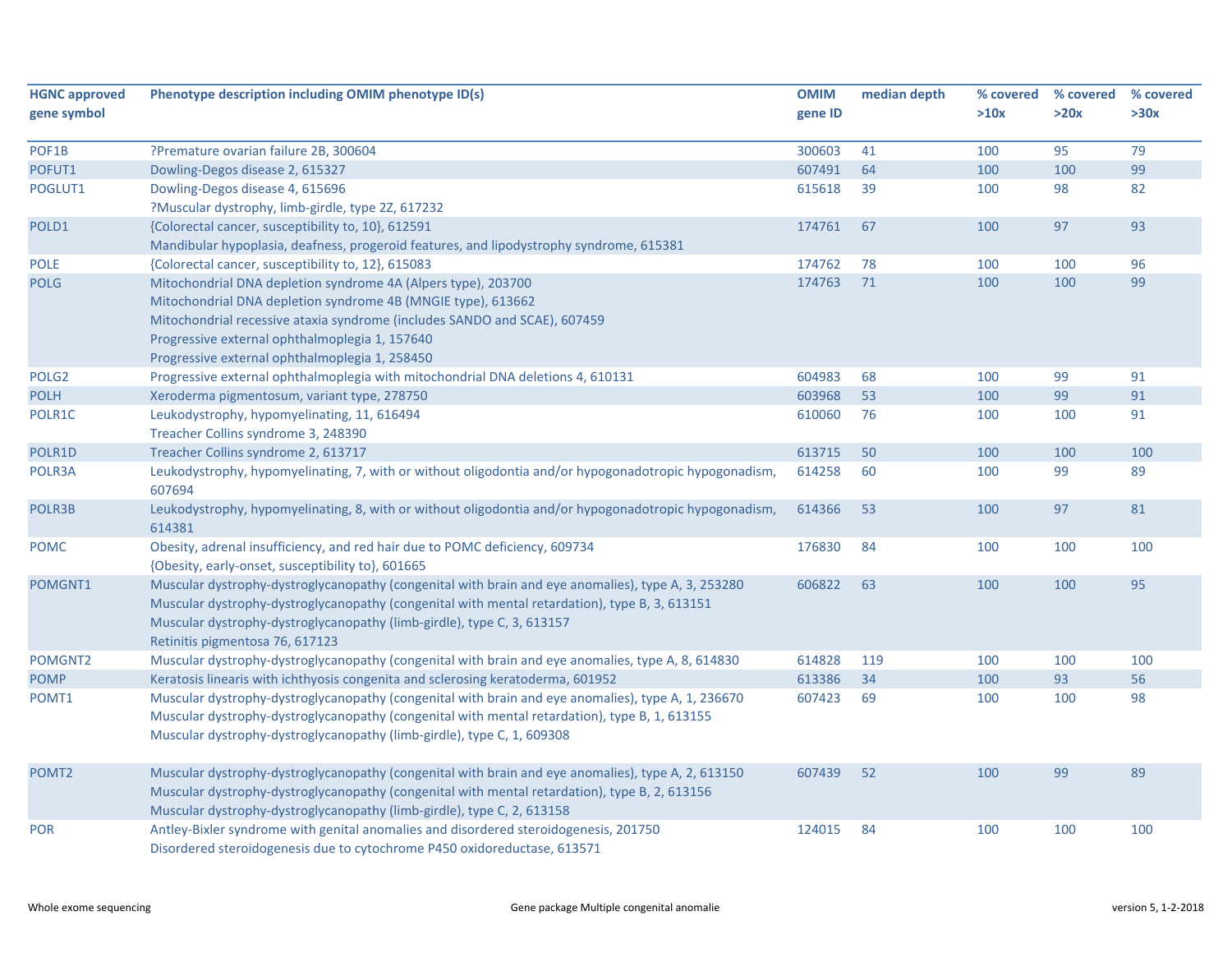| <b>HGNC approved</b> | Phenotype description including OMIM phenotype ID(s)                                                   | <b>OMIM</b> | median depth | % covered | % covered | % covered |
|----------------------|--------------------------------------------------------------------------------------------------------|-------------|--------------|-----------|-----------|-----------|
| gene symbol          |                                                                                                        | gene ID     |              | >10x      | >20x      | >30x      |
| <b>PORCN</b>         | Focal dermal hypoplasia, 305600                                                                        | 300651      | 74           | 100       | 99        | 93        |
| POU1F1               | Pituitary hormone deficiency, combined, 1, 613038                                                      | 173110      | 66           | 100       | 100       | 99        |
| POU3F4               | Deafness 2, 304400                                                                                     | 300039      | 73           | 100       | 100       | 100       |
| POU4F3               | Deafness 15, 602459                                                                                    | 602460      | 123          | 100       | 100       | 100       |
| <b>PPARG</b>         | Carotid intimal medial thickness 1, 609338                                                             | 601487      | 53           | 100       | 100       | 94        |
|                      | {Diabetes, type 2}, 125853                                                                             |             |              |           |           |           |
|                      | Insulin resistance, severe, digenic, 604367                                                            |             |              |           |           |           |
|                      | Lipodystrophy, familial partial, type 3, 604367                                                        |             |              |           |           |           |
|                      | [Obesity, resistance to]                                                                               |             |              |           |           |           |
|                      | Obesity, severe, 601665                                                                                |             |              |           |           |           |
| PPIB                 | Osteogenesis imperfecta, type IX, 259440                                                               | 123841      | 52           | 100       | 100       | 92        |
| PPM1D                | Breast cancer, somatic, 114480                                                                         | 605100      | 67           | 100       | 100       | 96        |
|                      | Intellectual developmental disorder with gastrointestinal difficulties and high pain threshold, 617450 |             |              |           |           |           |
| PPM1K                | ?Maple syrup urine disease, mild variant, 615135                                                       | 611065      | 52           | 100       | 100       | 85        |
| <b>PPOX</b>          | Porphyria variegata, 176200                                                                            | 600923      | 73           | 100       | 100       | 98        |
| PPP1CB               | No OMIM phenotype                                                                                      | 600590      | 43           | 100       | 99        | 81        |
| PPP1R3A              | Insulin resistance, severe, digenic, 125853                                                            | 600917      | 56           | 100       | 100       | 99        |
| PPP2R1B              | Lung cancer, 211980                                                                                    | 603113      | 53           | 100       | 98        | 86        |
| PPP2R2B              | Spinocerebellar ataxia 12, 604326                                                                      | 604325      | 51           | 100       | 98        | 86        |
| PPT1                 | Ceroid lipofuscinosis, neuronal, 1, 256730                                                             | 600722      | 51           | 100       | 100       | 87        |
| PQBP1                | Renpenning syndrome, 309500                                                                            | 300463      | 92           | 100       | 100       | 100       |
| <b>PRCC</b>          | Renal cell carcinoma, papillary, 605074                                                                | 179755      | 62           | 100       | 98        | 91        |
| <b>PRCD</b>          | Retinitis pigmentosa 36, 610599                                                                        | 610598      | 50           | 100       | 100       | 98        |
| PRDM16               | Cardiomyopathy, dilated, 1LL, 615373                                                                   | 605557      | 92           | 100       | 100       | 98        |
|                      | Left ventricular noncompaction 8, 615373                                                               |             |              |           |           |           |
| PRDM5                | Brittle cornea syndrome 2, 614170                                                                      | 614161      | 54           | 100       | 99        | 87        |
| PRELID2              | No OMIM phenotype                                                                                      | No id       | 40           | 100       | 93        | 73        |
| PRF1                 | Aplastic anemia, 609135                                                                                | 170280      | 87           | 100       | 100       | 100       |
|                      | Hemophagocytic lymphohistiocytosis, familial, 2, 603553                                                |             |              |           |           |           |
|                      | Lymphoma, non-Hodgkin, 605027                                                                          |             |              |           |           |           |
| PRG4                 | Camptodactyly-arthropathy-coxa vara-pericarditis syndrome, 208250                                      | 604283      | 65           | 100       | 94        | 81        |
| PRICKLE1             | Epilepsy, progressive myoclonic 1B, 612437                                                             | 608500      | 61           | 100       | 100       | 95        |
| <b>PRICKLE2</b>      | No OMIM phenotype                                                                                      | 608501      | 85           | 100       | 100       | 100       |
| <b>PRIMPOL</b>       | Myopia 22, 615420                                                                                      | 615421      | 39           | 94        | 86        | 67        |
| PRKAG2               | Cardiomyopathy, hypertrophic 6, 600858                                                                 | 602743      | 86           | 100       | 100       | 93        |
|                      | Glycogen storage disease of heart, lethal congenital, 261740                                           |             |              |           |           |           |
|                      | Wolff-Parkinson-White syndrome, 194200                                                                 |             |              |           |           |           |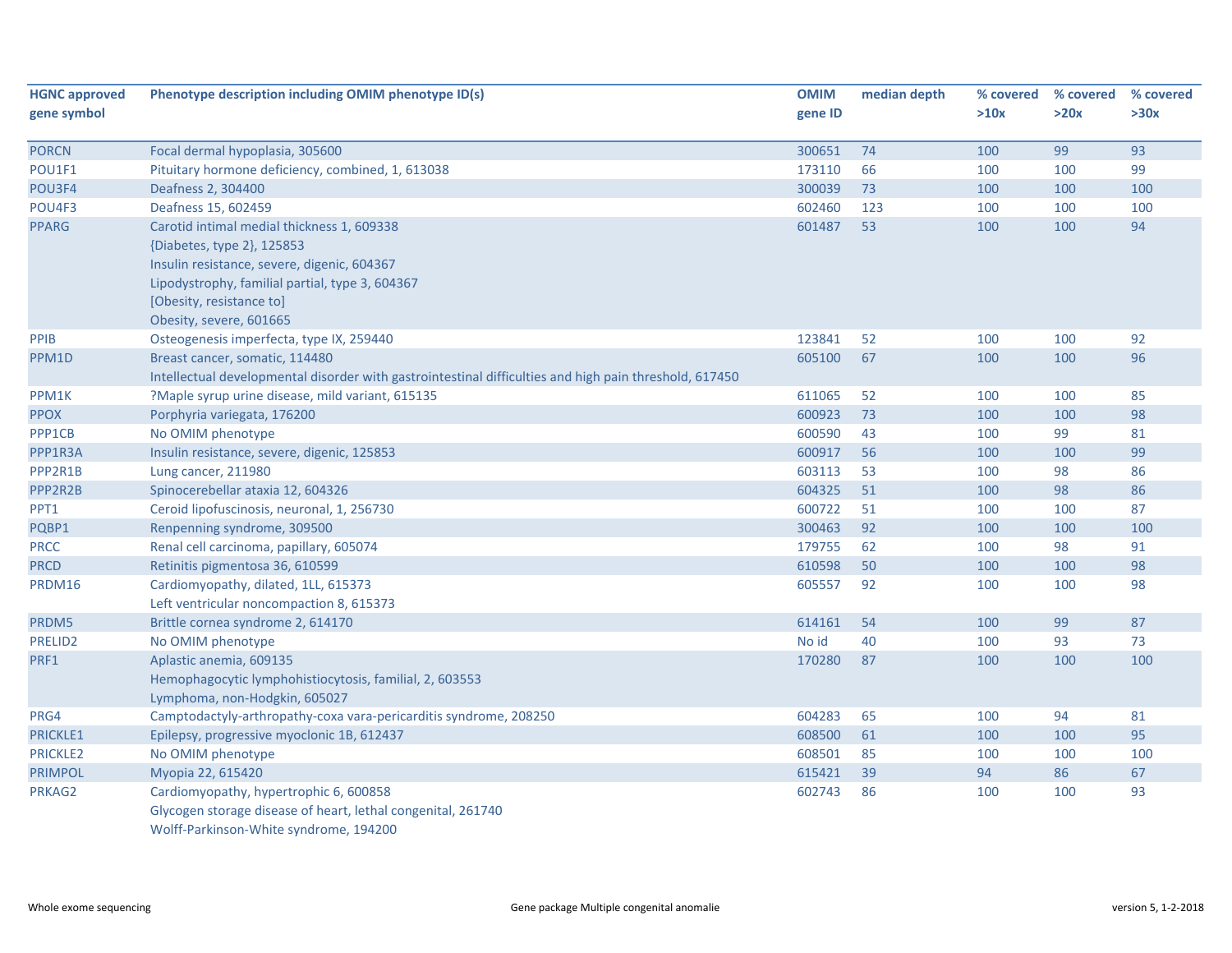| <b>HGNC approved</b> | Phenotype description including OMIM phenotype ID(s)            | <b>OMIM</b> | median depth | % covered | % covered | % covered |
|----------------------|-----------------------------------------------------------------|-------------|--------------|-----------|-----------|-----------|
| gene symbol          |                                                                 | gene ID     |              | >10x      | >20x      | >30x      |
| PRKAR1A              | Acrodysostosis 1, with or without hormone resistance, 101800    | 188830      | 64           | 100       | 100       | 94        |
|                      | Adrenocortical tumor, somatic                                   |             |              |           |           |           |
|                      | Carney complex, type 1, 160980                                  |             |              |           |           |           |
|                      | Myxoma, intracardiac, 255960                                    |             |              |           |           |           |
|                      | Pigmented nodular adrenocortical disease, primary, 1, 610489    |             |              |           |           |           |
| <b>PRKCA</b>         | Pituitary tumor, invasive                                       | 176960      | 77           | 100       | 100       | 95        |
| <b>PRKCG</b>         | Spinocerebellar ataxia 14, 605361                               | 176980      | 70           | 100       | 100       | 94        |
| <b>PRKCSH</b>        | Polycystic liver disease 1, 174050                              | 177060      | 72           | 100       | 100       | 99        |
| PRKG1                | Aortic aneurysm, familial thoracic 8, 615436                    | 176894      | 45           | 100       | 99        | 88        |
| <b>PRKN</b>          | Adenocarcinoma of lung, somatic, 211980                         | 602544      | 57           | 100       | 100       | 93        |
|                      | Adenocarcinoma, ovarian, somatic, 167000                        |             |              |           |           |           |
|                      | {Leprosy, susceptibility to}, 607572                            |             |              |           |           |           |
|                      | Parkinson disease, juvenile, type 2, 600116                     |             |              |           |           |           |
| <b>PRKRA</b>         | Dystonia 16, 612067                                             | 603424      | 67           | 100       | 99        | 95        |
| <b>PRLR</b>          | ?Hyperprolactinemia, 615555                                     | 176761      | 52           | 100       | 99        | 91        |
|                      | Multiple fibroadenomas of the breast, 615554                    |             |              |           |           |           |
| <b>PRNP</b>          | Cerebral amyloid angiopathy, PRNP-related, 137440               | 176640      | 109          | 100       | 100       | 100       |
|                      | Creutzfeldt-Jakob disease, 123400                               |             |              |           |           |           |
|                      | Gerstmann-Straussler disease, 137440                            |             |              |           |           |           |
|                      | Huntington disease-like 1, 603218                               |             |              |           |           |           |
|                      | Insomnia, fatal familial, 600072                                |             |              |           |           |           |
|                      | {Kuru, susceptibility to}, 245300                               |             |              |           |           |           |
|                      | Prion disease with protracted course, 606688                    |             |              |           |           |           |
| <b>PROC</b>          | Thrombophilia due to protein C deficiency, 176860               | 612283      | 86           | 100       | 100       | 98        |
|                      | Thrombophilia due to protein C deficiency, 612304               |             |              |           |           |           |
| <b>PRODH</b>         | Hyperprolinemia, type I, 239500                                 | 606810      | 60           | 100       | 92        | 81        |
|                      | {Schizophrenia, susceptibility to, 4}, 600850                   |             |              |           |           |           |
| PROK2                | Hypogonadotropic hypogonadism 4 with or without anosmia, 610628 | 607002      | 38           | 100       | 100       | 81        |
| PROKR2               | Hypogonadotropic hypogonadism 3 with or without anosmia, 244200 | 607123      | 138          | 100       | 100       | 100       |
| PROM1                | Cone-rod dystrophy 12, 612657                                   | 604365      | 57           | 100       | 96        | 74        |
|                      | Macular dystrophy, retinal, 2, 608051                           |             |              |           |           |           |
|                      | Retinitis pigmentosa 41, 612095                                 |             |              |           |           |           |
|                      | Stargardt disease 4, 603786                                     |             |              |           |           |           |
| PROP1                | Pituitary hormone deficiency, combined, 2, 262600               | 601538      | 69           | 100       | 100       | 97        |
| PROS1                | Thrombophilia due to protein S deficiency, 612336               | 176880      | 43           | 98        | 85        | 66        |
|                      | Thrombophilia due to protein S deficiency, 614514               |             |              |           |           |           |
| PRPF3                | Retinitis pigmentosa 18, 601414                                 | 607301      | 58           | 100       | 97        | 90        |
| PRPF31               | Retinitis pigmentosa 11, 600138                                 | 606419      | 66           | 100       | 100       | 94        |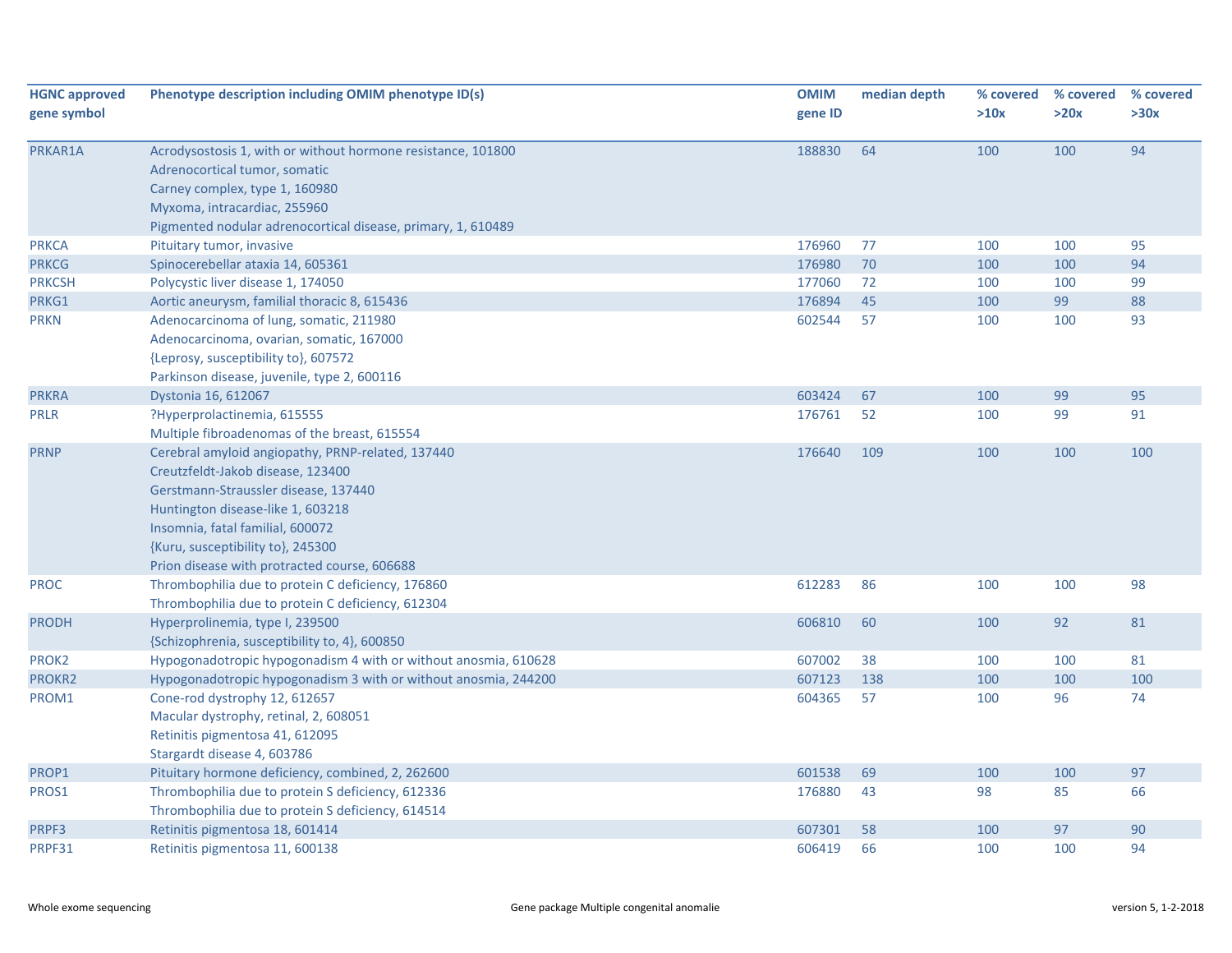| <b>HGNC approved</b> | Phenotype description including OMIM phenotype ID(s)                     | <b>OMIM</b> | median depth | % covered | % covered | % covered |
|----------------------|--------------------------------------------------------------------------|-------------|--------------|-----------|-----------|-----------|
| gene symbol          |                                                                          | gene ID     |              | >10x      | >20x      | >30x      |
|                      |                                                                          |             |              |           |           |           |
| PRPF6                | Retinitis pigmentosa 60, 613983                                          | 613979      | 76           | 100       | 100       | 95        |
| PRPF8                | Retinitis pigmentosa 13, 600059                                          | 607300      | 71           | 100       | 99        | 94        |
| PRPH <sub>2</sub>    | Choriodal dystrophy, central areolar 2, 613105                           | 179605      | 94           | 100       | 100       | 100       |
|                      | Leber congenital amaurosis 18, 608133                                    |             |              |           |           |           |
|                      | Macular dystrophy, patterned, 1, 169150                                  |             |              |           |           |           |
|                      | Macular dystrophy, vitelliform, 3, 608161                                |             |              |           |           |           |
|                      | Retinitis pigmentosa 7 and digenic, 608133                               |             |              |           |           |           |
|                      | Retinitis punctata albescens, 136880                                     |             |              |           |           |           |
| PRPS1                | Arts syndrome, 301835                                                    | 311850      | 43           | 100       | 96        | 79        |
|                      | Charcot-Marie-Tooth disease recessive, 5, 311070                         |             |              |           |           |           |
|                      | Deafness 1, 304500                                                       |             |              |           |           |           |
|                      | Gout, PRPS-related, 300661                                               |             |              |           |           |           |
|                      | Phosphoribosylpyrophosphate synthetase superactivity, 300661             |             |              |           |           |           |
| PRRT2                | Convulsions, familial infantile, with paroxysmal choreoathetosis, 602066 | 614386      | 75           | 100       | 100       | 100       |
|                      | Episodic kinesigenic dyskinesia 1, 128200                                |             |              |           |           |           |
|                      | Seizures, benign familial infantile, 2, 605751                           |             |              |           |           |           |
| PRRX1                | Agnathia-otocephaly complex, 202650                                      | 167420      | 67           | 100       | 100       | 99        |
| PRSS1                | Pancreatitis, hereditary, 167800                                         | 276000      | 142          | 100       | 100       | 100       |
|                      | Trypsinogen deficiency, 614044                                           |             |              |           |           |           |
| PRSS12               | Mental retardation 1, 249500                                             | 606709      | 59           | 100       | 100       | 93        |
| PRSS56               | Microphthalmia, isolated 6, 613517                                       | 613858      | 58           | 100       | 100       | 99        |
| <b>PRX</b>           | Charcot-Marie-Tooth disease, type 4F, 614895                             | 605725      | 122          | 100       | 100       | 99        |
|                      | Dejerine-Sottas disease, 145900                                          |             |              |           |           |           |
| <b>PSAP</b>          | Combined SAP deficiency, 611721                                          | 176801      | 77           | 100       | 97        | 92        |
|                      | Gaucher disease, atypical, 610539                                        |             |              |           |           |           |
|                      | Krabbe disease, atypical, 611722                                         |             |              |           |           |           |
|                      | Metachromatic leukodystrophy due to SAP-b deficiency, 249900             |             |              |           |           |           |
| PSAT1                | Neu-Laxova syndrome 2, 616038                                            | 610936      | 50           | 100       | 100       | 91        |
|                      | ?Phosphoserine aminotransferase deficiency, 610992                       |             |              |           |           |           |
| <b>PSENEN</b>        | Acne inversa, familial, 2, 613736                                        | 607632      | 76           | 100       | 100       | 100       |
| PSMB8                | Autoinflammation, lipodystrophy, and dermatosis syndrome, 256040         | 177046      | 82           | 100       | 100       | 93        |
| <b>PSMC3IP</b>       | Ovarian dysgenesis 3, 614324                                             | 608665      | 73           | 100       | 100       | 100       |
| <b>PSPH</b>          | Phosphoserine phosphatase deficiency, 614023                             | 172480      | 37           | 100       | 90        | 61        |
| PSTPIP1              | Pyogenic sterile arthritis, pyoderma gangrenosum, and acne, 604416       | 606347      | 71           | 100       | 100       | 95        |
| PTCH1                | Basal cell carcinoma, somatic, 605462                                    | 601309      | 70           | 100       | 97        | 92        |
|                      | Basal cell nevus syndrome, 109400                                        |             |              |           |           |           |
|                      | Holoprosencephaly 7, 610828                                              |             |              |           |           |           |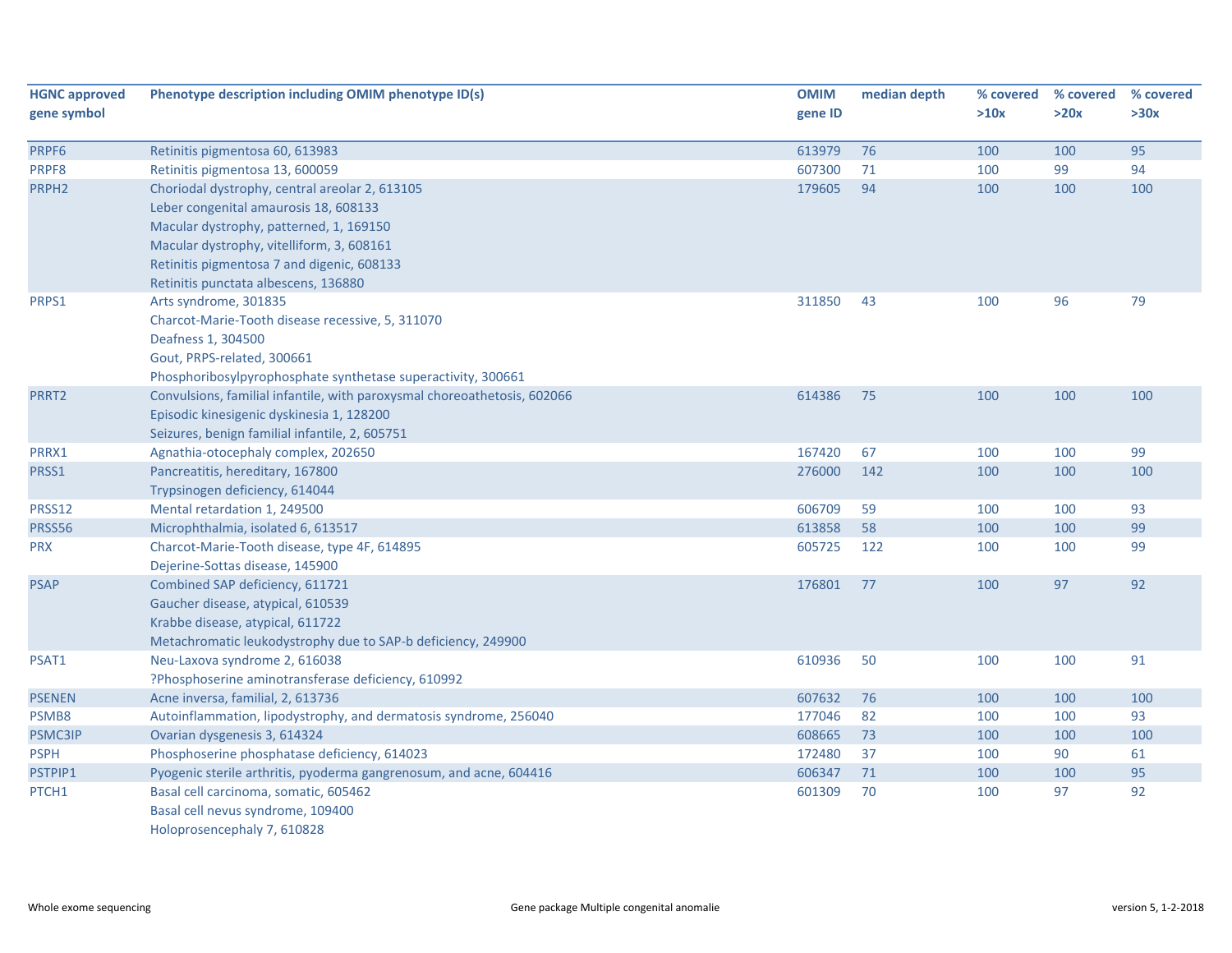| <b>HGNC approved</b><br>gene symbol | Phenotype description including OMIM phenotype ID(s)                                           | <b>OMIM</b><br>gene ID | median depth | % covered<br>>10x | % covered<br>>20x | % covered<br>>30x |
|-------------------------------------|------------------------------------------------------------------------------------------------|------------------------|--------------|-------------------|-------------------|-------------------|
|                                     |                                                                                                |                        |              |                   |                   |                   |
| PTCH <sub>2</sub>                   | Basal cell carcinoma, somatic, 605462                                                          | 603673                 | 84           | 100               | 100               | 100               |
|                                     | Basal cell nevus syndrome, 109400                                                              |                        |              |                   |                   |                   |
|                                     | Medulloblastoma, somatic, 155255                                                               |                        |              |                   |                   |                   |
| PTDSS1                              | Lenz-Majewski hyperostotic dwarfism, 151050                                                    | 612792                 | 44           | 100               | 99                | 84                |
| <b>PTEN</b>                         | Bannayan-Riley-Ruvalcaba syndrome, 153480                                                      | 601728                 | 85           | 92                | 81                | 77                |
|                                     | Cowden syndrome 1, 158350                                                                      |                        |              |                   |                   |                   |
|                                     | Endometrial carcinoma, somatic, 608089                                                         |                        |              |                   |                   |                   |
|                                     | {Glioma susceptibility 2}, 613028                                                              |                        |              |                   |                   |                   |
|                                     | Lhermitte-Duclos syndrome, 158350                                                              |                        |              |                   |                   |                   |
|                                     | Macrocephaly/autism syndrome, 605309                                                           |                        |              |                   |                   |                   |
|                                     | Malignant melanoma, somatic, 155600                                                            |                        |              |                   |                   |                   |
|                                     | {Meningioma}, 607174                                                                           |                        |              |                   |                   |                   |
|                                     | PTEN hamartoma tumor syndrome                                                                  |                        |              |                   |                   |                   |
|                                     | {Prostate cancer, somatic}, 176807                                                             |                        |              |                   |                   |                   |
|                                     | Squamous cell carcinoma, head and neck, somatic, 275355                                        |                        |              |                   |                   |                   |
|                                     | VATER association with macrocephaly and ventriculomegaly, 276950                               |                        |              |                   |                   |                   |
| PTF1A                               | Pancreatic agenesis 2, 615935                                                                  | 607194                 | 78           | 100               | 100               | 97                |
|                                     | Pancreatic and cerebellar agenesis, 609069                                                     |                        |              |                   |                   |                   |
| <b>PTGIS</b>                        | Hypertension, essential, 145500                                                                | 601699                 | 68           | 100               | 94                | 93                |
| PTH                                 | Hypoparathyroidism, 146200                                                                     | 168450                 | 65           | 100               | 96                | 86                |
|                                     | Hypoparathyroidism, 146200                                                                     |                        |              |                   |                   |                   |
| PTH <sub>1</sub> R                  | Chondrodysplasia, Blomstrand type, 215045                                                      | 168468                 | 80           | 100               | 100               | 99                |
|                                     | Eiken syndrome, 600002                                                                         |                        |              |                   |                   |                   |
|                                     | Failure of tooth eruption, primary, 125350                                                     |                        |              |                   |                   |                   |
|                                     | Metaphyseal chondrodysplasia, Murk Jansen type, 156400                                         |                        |              |                   |                   |                   |
| <b>PTHLH</b>                        | Brachydactyly, type E2, 613382                                                                 | 168470                 | 87           | 100               | 100               | 98                |
|                                     | Humoral hypercalcemia of malignancy                                                            |                        |              |                   |                   |                   |
| PTPN11                              | LEOPARD syndrome 1, 151100                                                                     | 176876                 | 57           | 100               | 96                | 80                |
|                                     | Leukemia, juvenile myelomonocytic, somatic, 607785                                             |                        |              |                   |                   |                   |
|                                     | Metachondromatosis, 156250                                                                     |                        |              |                   |                   |                   |
|                                     | Noonan syndrome 1, 163950                                                                      |                        |              |                   |                   |                   |
| PTPN12                              | Colon cancer, somatic, 114500                                                                  | 600079                 | 44           | 100               | 99                | 87                |
| PTPN14                              | Choanal atresia and lymphedema, 613611                                                         | 603155                 | 78           | 100               | 99                | 93                |
| <b>PTPRC</b>                        | {Hepatitic C virus, susceptibility to}, 609532                                                 | 151460                 | 53           | 100               | 98                | 85                |
|                                     | Severe combined immunodeficiency, T cell-negative, B-cell/natural killer-cell positive, 608971 |                        |              |                   |                   |                   |
| <b>PTPRJ</b>                        | Colon cancer, somatic, 114500                                                                  | 600925                 | 60           | 97                | 96                | 84                |
| <b>PTPRO</b>                        | Nephrotic syndrome, type 6, 614196                                                             | 600579                 | 53           | 100               | 99                | 90                |
| <b>PTPRQ</b>                        | Deafness 84A, 613391                                                                           | 603317                 | 61           | 100               | 98                | 90                |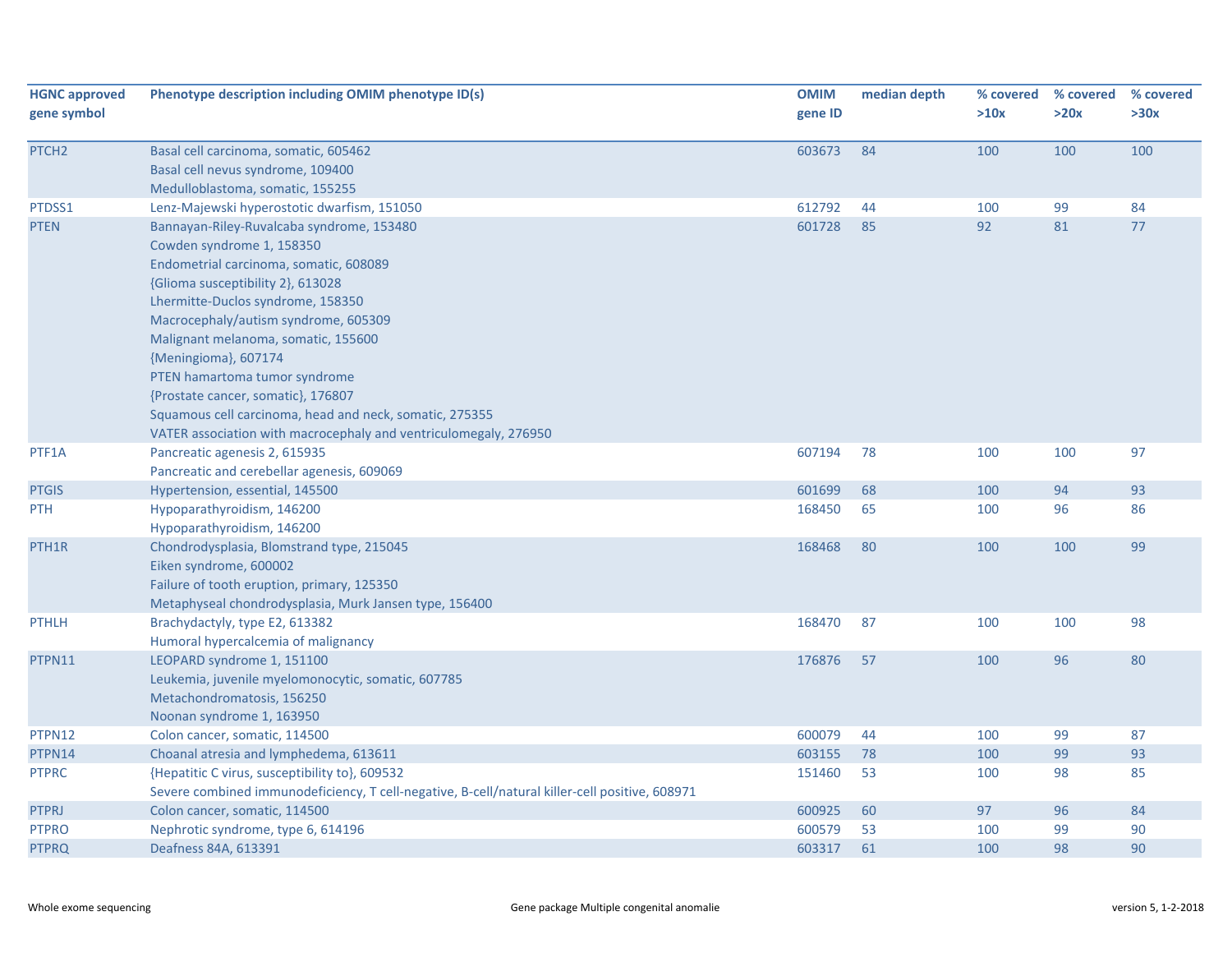| <b>HGNC approved</b> | Phenotype description including OMIM phenotype ID(s)                             | <b>OMIM</b> | median depth | % covered | % covered | % covered |
|----------------------|----------------------------------------------------------------------------------|-------------|--------------|-----------|-----------|-----------|
| gene symbol          |                                                                                  | gene ID     |              | >10x      | >20x      | >30x      |
|                      |                                                                                  |             |              |           |           |           |
| <b>PTS</b>           | Hyperphenylalaninemia, BH4-deficient, A, 261640                                  | 612719      | 54           | 100       | 100       | 79        |
| <b>PUF60</b>         | Verheij syndrome, 615583                                                         | 604819      | 87           | 100       | 100       | 98        |
| PUS1                 | Myopathy, lactic acidosis, and sideroblastic anemia 1, 600462                    | 608109      | 74           | 100       | 99        | 92        |
| PYCR1                | Cutis laxa, type IIB, 612940                                                     | 179035      | 66           | 100       | 100       | 95        |
|                      | Cutis laxa, type IIIB, 614438                                                    |             |              |           |           |           |
| <b>PYGL</b>          | Glycogen storage disease VI, 232700                                              | 613741      | 57           | 100       | 98        | 82        |
| <b>PYGM</b>          | McArdle disease, 232600                                                          | 608455      | 75           | 100       | 100       | 100       |
| QARS                 | Microcephaly, progressive, seizures, and cerebral and cerebellar atrophy, 615760 | 603727      | 75           | 100       | 100       | 96        |
| <b>QDPR</b>          | Hyperphenylalaninemia, BH4-deficient, C, 261630                                  | 612676      | 52           | 100       | 97        | 84        |
| <b>RAB18</b>         | Warburg micro syndrome 3, 614222                                                 | 602207      | 71           | 100       | 100       | 88        |
| RAB23                | Carpenter syndrome, 201000                                                       | 606144      | 71           | 100       | 100       | 97        |
| RAB27A               | Griscelli syndrome, type 2, 607624                                               | 603868      | 37           | 100       | 94        | 71        |
| <b>RAB28</b>         | Cone-rod dystrophy 18, 615374                                                    | 612994      | 41           | 100       | 100       | 82        |
| RAB33B               | Smith-McCort dysplasia 2, 615222                                                 | 605950      | 53           | 100       | 100       | 100       |
| RAB39B               | Mental retardation 72, 300271                                                    | 300774      | 50           | 100       | 100       | 96        |
|                      | ?Waisman syndrome, 311510                                                        |             |              |           |           |           |
| RAB3GAP1             | Warburg micro syndrome 1, 600118                                                 | 602536      | 49           | 100       | 99        | 89        |
| RAB3GAP2             | Martsolf syndrome, 212720                                                        | 609275      | 49           | 100       | 96        | 79        |
|                      | Warburg micro syndrome 2, 614225                                                 |             |              |           |           |           |
| RAB40AL              | No OMIM phenotype                                                                | 300405      | 173          | 100       | 100       | 100       |
| RAB7A                | Charcot-Marie-Tooth disease, type 2B, 600882                                     | 602298      | 66           | 100       | 100       | 90        |
| RAC <sub>2</sub>     | Neutrophil immunodeficiency syndrome, 608203                                     | 602049      | 64           | 100       | 100       | 100       |
| RAD21                | Cornelia de Lange syndrome 4, 614701                                             | 606462      | 53           | 100       | 99        | 83        |
| <b>RAD50</b>         | Nijmegen breakage syndrome-like disorder, 613078                                 | 604040      | 71           | 100       | 100       | 95        |
| <b>RAD51</b>         | {Breast cancer, susceptibility to}, 114480                                       | 179617      | 36           | 88        | 87        | 67        |
|                      | ?Fanconi anemia, complementation group R, 617244                                 |             |              |           |           |           |
|                      | Mirror movements 2, 614508                                                       |             |              |           |           |           |
| RAD51C               | {Breast-ovarian cancer, familial, susceptibility to, 3}, 613399                  | 602774      | 49           | 100       | 98        | 83        |
|                      | Fanconi anemia, complementation group O, 613390                                  |             |              |           |           |           |
| RAD54B               | Colon cancer, somatic, 114500                                                    | 604289      | 71           | 100       | 98        | 89        |
|                      | Lymphoma, non-Hodgkin, somatic, 605027                                           |             |              |           |           |           |
| RAD54L               | Adenocarcinoma, colonic, somatic                                                 | 603615      | 69           | 100       | 100       | 95        |
|                      | {Breast cancer, invasive ductal}, 114480                                         |             |              |           |           |           |
|                      | Lymphoma, non-Hodgkin, somatic, 605027                                           |             |              |           |           |           |
| RAF1                 | Cardiomyopathy, dilated, 1NN, 615916                                             | 164760      | 54           | 100       | 95        | 87        |
|                      | LEOPARD syndrome 2, 611554                                                       |             |              |           |           |           |
|                      | Noonan syndrome 5, 611553                                                        |             |              |           |           |           |
|                      |                                                                                  |             |              |           |           |           |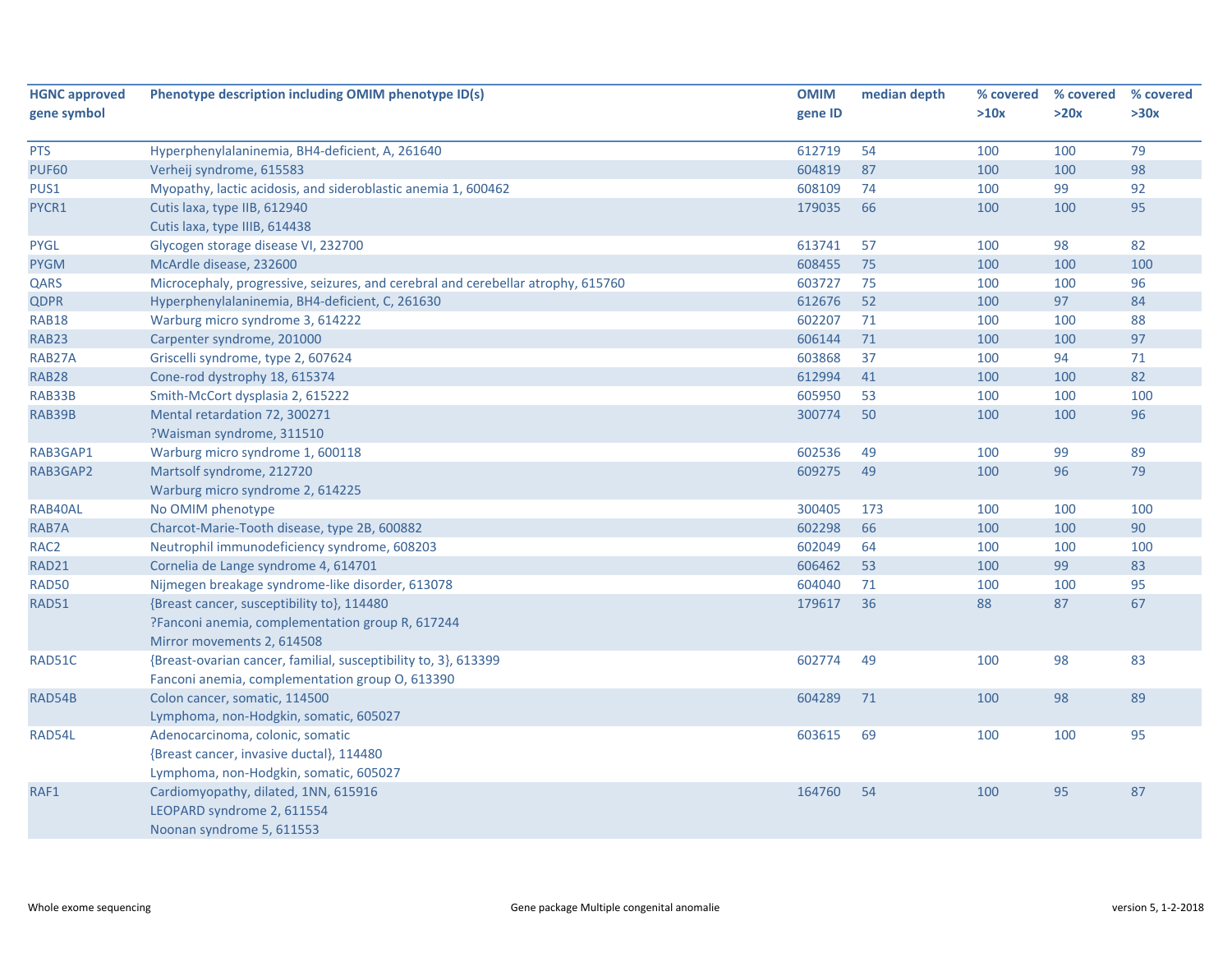| <b>HGNC approved</b> | Phenotype description including OMIM phenotype ID(s)                                                                           | <b>OMIM</b> | median depth | % covered | % covered | % covered |
|----------------------|--------------------------------------------------------------------------------------------------------------------------------|-------------|--------------|-----------|-----------|-----------|
| gene symbol          |                                                                                                                                | gene ID     |              | >10x      | >20x      | >30x      |
|                      |                                                                                                                                |             |              |           |           |           |
| RAG1                 | Alpha/beta T-cell lymphopenia with gamma/delta T-cell expansion, severe cytomegalovirus infection, and<br>autoimmunity, 609889 | 179615      | 75           | 100       | 100       | 100       |
|                      | Combined cellular and humoral immune defects with granulomas, 233650                                                           |             |              |           |           |           |
|                      | Omenn syndrome, 603554                                                                                                         |             |              |           |           |           |
|                      | Severe combined immunodeficiency, B cell-negative, 601457                                                                      |             |              |           |           |           |
| RAG2                 | Combined cellular and humoral immune defects with granulomas, 233650                                                           | 179616      | 61           | 100       | 100       | 100       |
|                      | Omenn syndrome, 603554                                                                                                         |             |              |           |           |           |
|                      | Severe combined immunodeficiency, B cell-negative, 601457                                                                      |             |              |           |           |           |
| RAI1                 | Smith-Magenis syndrome, 182290                                                                                                 | 607642      | 99           | 100       | 100       | 100       |
| RAP1GDS1             | Lymphocytic leukemia, acute T-cell                                                                                             | 179502      | 52           | 100       | 98        | 85        |
| <b>RAPSN</b>         | Fetal akinesia deformation sequence, 208150                                                                                    | 601592      | 73           | 100       | 100       | 96        |
|                      | Myasthenic syndrome, congenital, 11, associated with acetylcholine receptor deficiency, 616326                                 |             |              |           |           |           |
| <b>RARB</b>          | Microphthalmia, syndromic 12, 615524                                                                                           | 180220      | 54           | 100       | 100       | 92        |
| RARS2                | Pontocerebellar hypoplasia, type 6, 611523                                                                                     | 611524      | 47           | 100       | 97        | 76        |
| RASA1                | Basal cell carcinoma, somatic, 605462                                                                                          | 139150      | 50           | 100       | 95        | 74        |
|                      | Capillary malformation-arteriovenous malformation, 608354                                                                      |             |              |           |           |           |
|                      | Parkes Weber syndrome, 608355                                                                                                  |             |              |           |           |           |
| RAX <sub>2</sub>     | Cone-rod dystrophy 11, 610381                                                                                                  | 610362      | 63           | 100       | 100       | 100       |
|                      | ?Macular degeneration, age-related, 6, 613757                                                                                  |             |              |           |           |           |
| RB1                  | Bladder cancer, somatic, 109800                                                                                                | 614041      | 104          | 100       | 100       | 99        |
|                      | Osteosarcoma, somatic, 259500                                                                                                  |             |              |           |           |           |
|                      | Retinoblastoma, 180200                                                                                                         |             |              |           |           |           |
|                      | Retinoblastoma, trilateral, 180200                                                                                             |             |              |           |           |           |
|                      | Small cell cancer of the lung, somatic, 182280                                                                                 |             |              |           |           |           |
| RB1CC1               | Breast cancer, somatic, 114480                                                                                                 | 606837      | 55           | 100       | 98        | 87        |
| RBBP8                | Jawad syndrome, 251255                                                                                                         | 604124      | 44           | 100       | 98        | 80        |
|                      | Pancreatic carcinoma, somatic                                                                                                  |             |              |           |           |           |
|                      | Seckel syndrome 2, 606744                                                                                                      |             |              |           |           |           |
| <b>RBM10</b>         | TARP syndrome, 311900                                                                                                          | 300080      | 61           | 100       | 95        | 91        |
| <b>RBM20</b>         | Cardiomyopathy, dilated, 1DD, 613172                                                                                           | 613171      | 78           | 100       | 100       | 96        |
| <b>RBM28</b>         | ?Alopecia, neurologic defects, and endocrinopathy syndrome, 612079                                                             | 612074      | 47           | 100       | 99        | 85        |
| RBM8A                | Thrombocytopenia-absent radius syndrome, 274000                                                                                | 605313      | 82           | 100       | 100       | 100       |
| RBP4                 | Microphthalmia, isolated, with coloboma 10, 616428                                                                             | 180250      | 71           | 100       | 100       | 100       |
|                      | Retinal dystrophy, iris coloboma, and comedogenic acne syndrome, 615147                                                        |             |              |           |           |           |
| <b>RBPJ</b>          | Adams-Oliver syndrome 3, 614814                                                                                                | 147183      | 59           | 100       | 95        | 78        |
| RD <sub>3</sub>      | Leber congenital amaurosis 12, 610612                                                                                          | 180040      | 82           | 100       | 100       | 100       |
| <b>RDH12</b>         | Leber congenital amaurosis 13, 612712                                                                                          | 608830      | 76           | 100       | 100       | 95        |
| RDH <sub>5</sub>     | Fundus albipunctatus, 136880                                                                                                   | 601617      | 81           | 100       | 100       | 100       |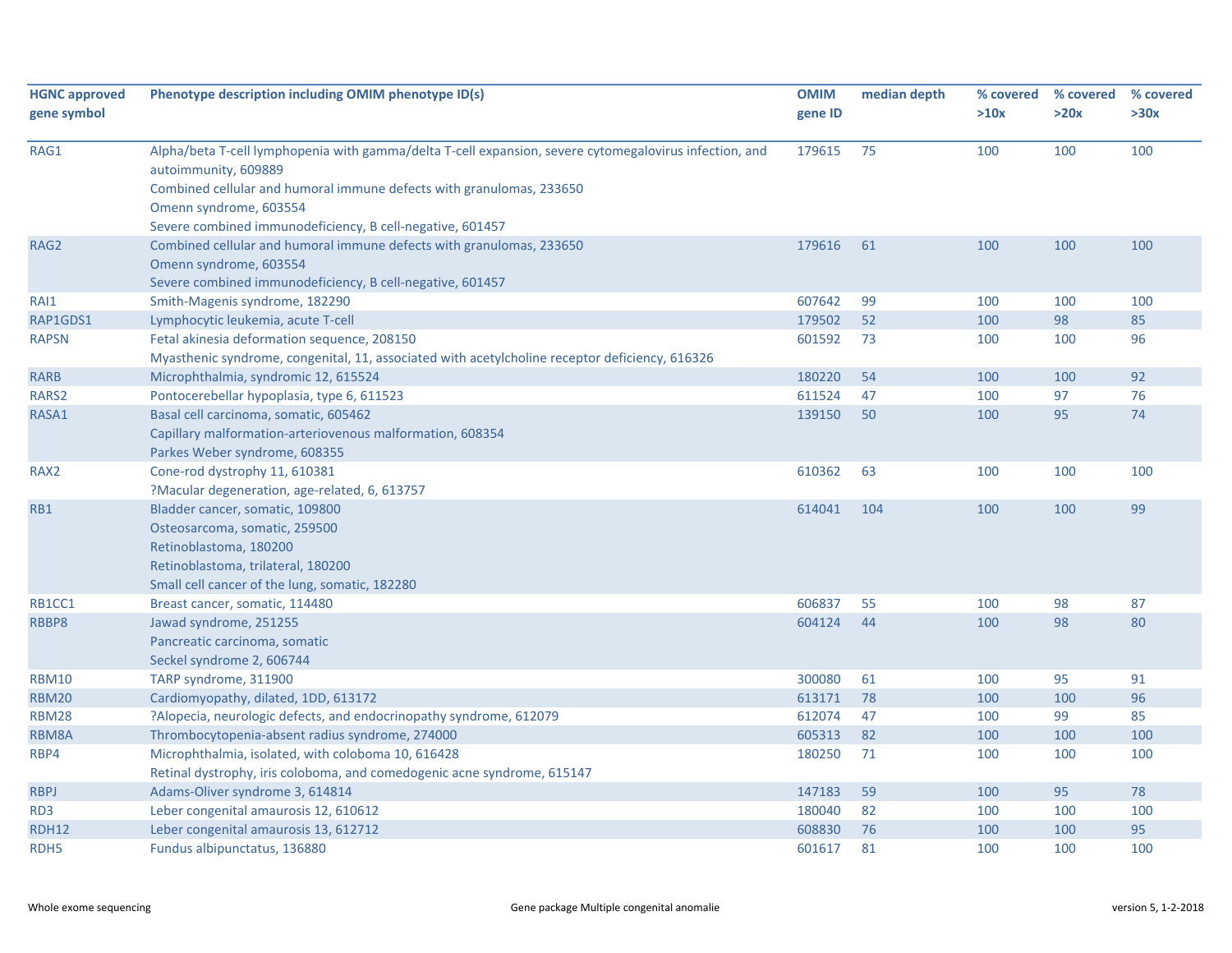| <b>HGNC approved</b><br>gene symbol | Phenotype description including OMIM phenotype ID(s)                                                                                                                                                                                                                    | <b>OMIM</b><br>gene ID | median depth | % covered<br>>10x | % covered<br>>20x | % covered<br>>30x |
|-------------------------------------|-------------------------------------------------------------------------------------------------------------------------------------------------------------------------------------------------------------------------------------------------------------------------|------------------------|--------------|-------------------|-------------------|-------------------|
| <b>RDX</b>                          | Deafness 24, 611022                                                                                                                                                                                                                                                     | 179410                 | 49           | 100               | 94                | 75                |
| RECQL4                              | Baller-Gerold syndrome, 218600<br>RAPADILINO syndrome, 266280<br>Rothmund-Thomson syndrome, 268400                                                                                                                                                                      | 603780                 | 95           | 100               | 100               | 98                |
| REEP1                               | ?Neuronopathy, distal hereditary motor, type VB, 614751<br>Spastic paraplegia 31, 610250                                                                                                                                                                                | 609139                 | 50           | 100               | 100               | 89                |
| <b>RELN</b>                         | {Epilepsy, familial temporal lobe, 7}, 616436<br>Lissencephaly 2 (Norman-Roberts type), 257320                                                                                                                                                                          | 600514                 | 52           | 100               | 98                | 85                |
| <b>REN</b>                          | [Hyperproreninemia]<br>Hyperuricemic nephropathy, familial juvenile 2, 613092<br>Renal tubular dysgenesis, 267430                                                                                                                                                       | 179820                 | 65           | 100               | 100               | 97                |
| <b>RET</b>                          | Central hypoventilation syndrome, congenital, 209880<br>{Hirschsprung disease, susceptibility to, 1}, 142623<br>Medullary thyroid carcinoma, 155240<br>Multiple endocrine neoplasia IIA, 171400<br>Multiple endocrine neoplasia IIB, 162300<br>Pheochromocytoma, 171300 | 164761                 | 92           | 100               | 100               | 99                |
| RETREG1                             | Neuropathy, hereditary sensory and autonomic, type IIB, 613115                                                                                                                                                                                                          | 613114                 | 47           | 100               | 96                | 77                |
| RFT1                                | Congenital disorder of glycosylation, type In, 612015                                                                                                                                                                                                                   | 611908                 | 43           | 100               | 96                | 79                |
| RFTN2                               | No OMIM phenotype                                                                                                                                                                                                                                                       | No id                  | 50           | 100               | 97                | 84                |
| RFX5                                | Bare lymphocyte syndrome, type II, complementation group C, 209920<br>Bare lymphocyte syndrome, type II, complementation group E, 209920                                                                                                                                | 601863                 | 72           | 100               | 100               | 95                |
| RFX6                                | Mitchell-Riley syndrome, 615710                                                                                                                                                                                                                                         | 612659                 | 62           | 100               | 97                | 80                |
| <b>RFXANK</b>                       | MHC class II deficiency, complementation group B, 209920                                                                                                                                                                                                                | 603200                 | 71           | 100               | 100               | 99                |
| <b>RFXAP</b>                        | Bare lymphocyte syndrome, type II, complementation group D, 209920                                                                                                                                                                                                      | 601861                 | 129          | 100               | 100               | 100               |
| RGR                                 | Retinitis pigmentosa 44, 613769                                                                                                                                                                                                                                         | 600342                 | 65           | 100               | 100               | 96                |
| RGS9                                | Bradyopsia, 608415                                                                                                                                                                                                                                                      | 604067                 | 65           | 100               | 98                | 85                |
| <b>RGS9BP</b>                       | Bradyopsia, 608415                                                                                                                                                                                                                                                      | 607814                 | 92           | 100               | 100               | 100               |
| <b>RHAG</b>                         | Anemia, hemolytic, Rh-null, regulator type, 268150<br>Overhydrated hereditary stomatocytosis, 185000<br>Rh-mod syndrome                                                                                                                                                 | 180297                 | 42           | 100               | 97                | 76                |
| RHBDF2                              | Tylosis with esophageal cancer, 148500                                                                                                                                                                                                                                  | 614404                 | 77           | 100               | 100               | 100               |
| <b>RHCE</b>                         | [Blood group, Rhesus], 111690<br>Rh-null disease, amorph type                                                                                                                                                                                                           | 111700                 | 133          | 100               | 100               | 96                |
| <b>RHO</b>                          | Night blindness, congenital stationary 1, 610445<br>Retinitis pigmentosa 4 or recessive, 613731<br>Retinitis punctata albescens, 136880                                                                                                                                 | 180380                 | 78           | 100               | 100               | 100               |
| RIMS1                               | Cone-rod dystrophy 7, 603649                                                                                                                                                                                                                                            | 606629                 | 63           | 100               | 99                | 91                |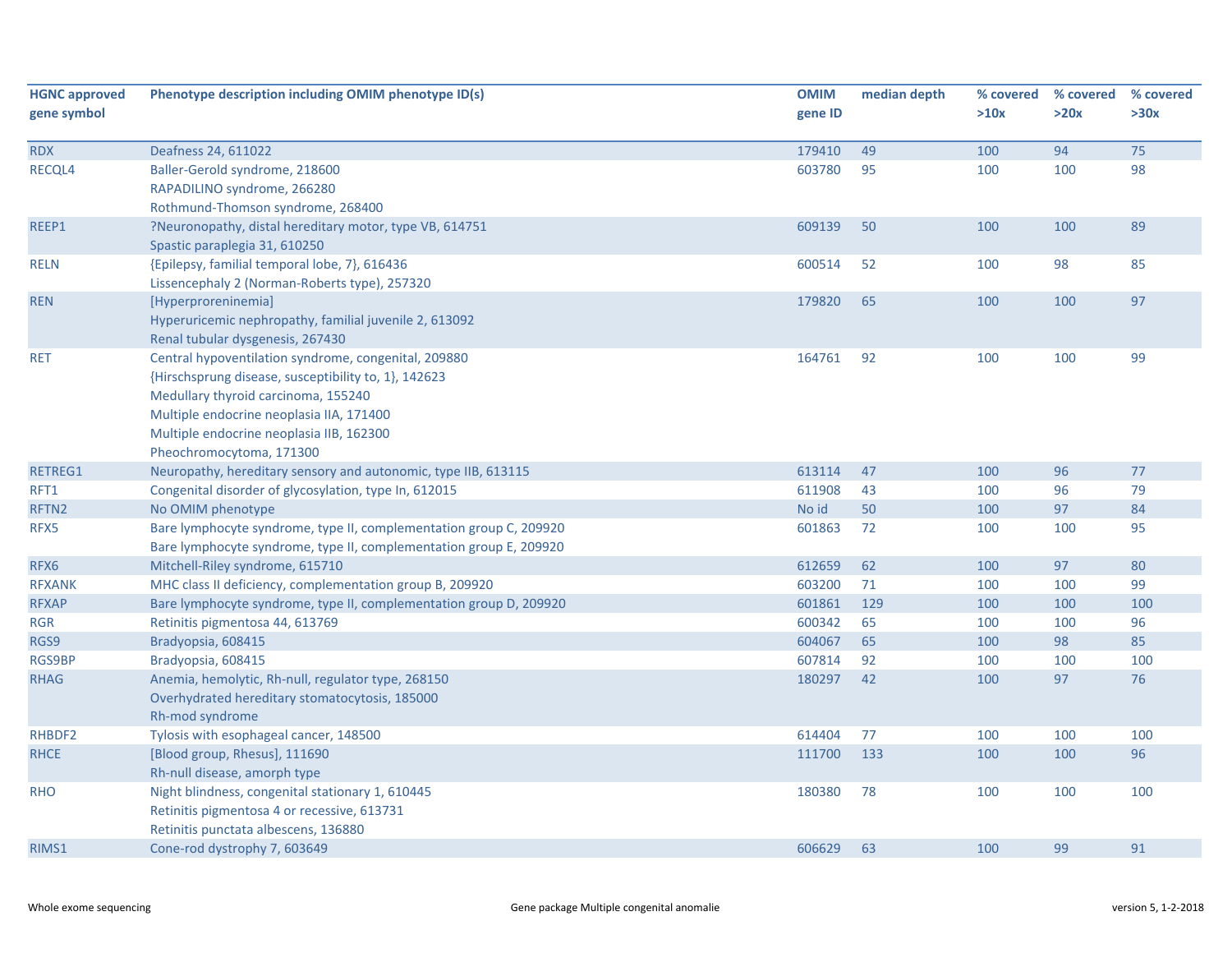| <b>HGNC approved</b> | Phenotype description including OMIM phenotype ID(s)          | <b>OMIM</b> | median depth     | % covered | % covered | % covered |
|----------------------|---------------------------------------------------------------|-------------|------------------|-----------|-----------|-----------|
| gene symbol          |                                                               | gene ID     |                  | >10x      | >20x      | >30x      |
|                      |                                                               |             |                  |           |           |           |
| RIN <sub>2</sub>     | Macrocephaly, alopecia, cutis laxa, and scoliosis, 613075     | 610222      | 65               | 100       | 99        | 90        |
| RIPK4                | Popliteal pterygium syndrome, Bartsocas-Papas type, 263650    | 605706      | 100              | 100       | 100       | 100       |
| RIT1                 | Noonan syndrome 8, 615355                                     | 609591      | 53               | 100       | 100       | 94        |
| RLBP1                | Bothnia retinal dystrophy, 607475                             | 180090      | 72               | 100       | 100       | 92        |
|                      | Fundus albipunctatus, 136880                                  |             |                  |           |           |           |
|                      | Newfoundland rod-cone dystrophy, 607476                       |             |                  |           |           |           |
|                      | Retinitis punctata albescens, 136880                          |             |                  |           |           |           |
| RMND1                | Combined oxidative phosphorylation deficiency 11, 614922      | 614917      | 50               | 100       | 96        | 70        |
| <b>RMRP</b>          | Anauxetic dysplasia 1, 607095                                 | 157660      | No coverage data |           |           |           |
|                      | Cartilage-hair hypoplasia, 250250                             |             |                  |           |           |           |
|                      | Metaphyseal dysplasia without hypotrichosis, 250460           |             |                  |           |           |           |
| RNASEH2A             | Aicardi-Goutieres syndrome 4, 610333                          | 606034      | 73               | 100       | 100       | 99        |
| RNASEH2B             | Aicardi-Goutieres syndrome 2, 610181                          | 610326      | 48               | 100       | 97        | 81        |
| RNASEH2C             | Aicardi-Goutieres syndrome 3, 610329                          | 610330      | 139              | 100       | 100       | 100       |
| <b>RNASEL</b>        | Prostate cancer 1, 601518                                     | 180435      | 59               | 100       | 100       | 97        |
| RNASET2              | Leukoencephalopathy, cystic, without megalencephaly, 612951   | 612944      | 68               | 100       | 100       | 84        |
| <b>RNF123</b>        | No OMIM phenotype                                             | 614472      | 74               | 100       | 100       | 99        |
| <b>RNF135</b>        | Macrocephaly, macrosomia, facial dysmorphism syndrome, 614192 | 611358      | 59               | 100       | 100       | 97        |
| <b>RNF139</b>        | Renal cell carcinoma, 144700                                  | 603046      | 71               | 100       | 100       | 100       |
| <b>RNF145</b>        | No OMIM phenotype                                             | No id       | 37               | 99        | 82        | 54        |
| <b>RNF168</b>        | RIDDLE syndrome, 611943                                       | 612688      | 70               | 100       | 98        | 90        |
| <b>RNF170</b>        | Ataxia, sensory, 1, 608984                                    | 614649      | 56               | 100       | 94        | 72        |
| <b>RNF212</b>        | Recombination rate QTL 1, 612042                              | 612041      | 62               | 100       | 98        | 82        |
| <b>RNF216</b>        | Cerebellar ataxia and hypogonadotropic hypogonadism, 212840   | 609948      | 54               | 100       | 92        | 75        |
| RNF6                 | Esophageal carcinoma, somatic, 133239                         | 604242      | 59               | 100       | 100       | 97        |
| ROBO <sub>2</sub>    | Vesicoureteral reflux 2, 610878                               | 602431      | 54               | 100       | 99        | 91        |
| ROBO <sub>3</sub>    | Gaze palsy, horizontal, with progressive scoliosis, 607313    | 608630      | 76               | 100       | 100       | 99        |
| ROBO4                | No OMIM phenotype                                             | 607528      | 70               | 100       | 100       | 97        |
| <b>ROGDI</b>         | Kohlschutter-Tonz syndrome, 226750                            | 614574      | 76               | 100       | 97        | 94        |
| ROM1                 | Retinitis pigmentosa 7, digenic, 608133                       | 180721      | 74               | 100       | 100       | 100       |
| ROR <sub>2</sub>     | Brachydactyly, type B1, 113000                                | 602337      | 106              | 100       | 100       | 98        |
|                      | Robinow syndrome, 268310                                      |             |                  |           |           |           |
| RP1                  | Retinitis pigmentosa 1, 180100                                | 603937      | 60               | 100       | 100       | 96        |
| <b>RP1L1</b>         | Occult macular dystrophy, 613587                              | 608581      | 98               | 100       | 100       | 100       |
| RP <sub>2</sub>      | Retinitis pigmentosa 2, 312600                                | 300757      | 49               | 100       | 100       | 93        |
| <b>RPE65</b>         | Leber congenital amaurosis 2, 204100                          | 180069      | 52               | 100       | 100       | 94        |
|                      | Retinitis pigmentosa 20, 613794                               |             |                  |           |           |           |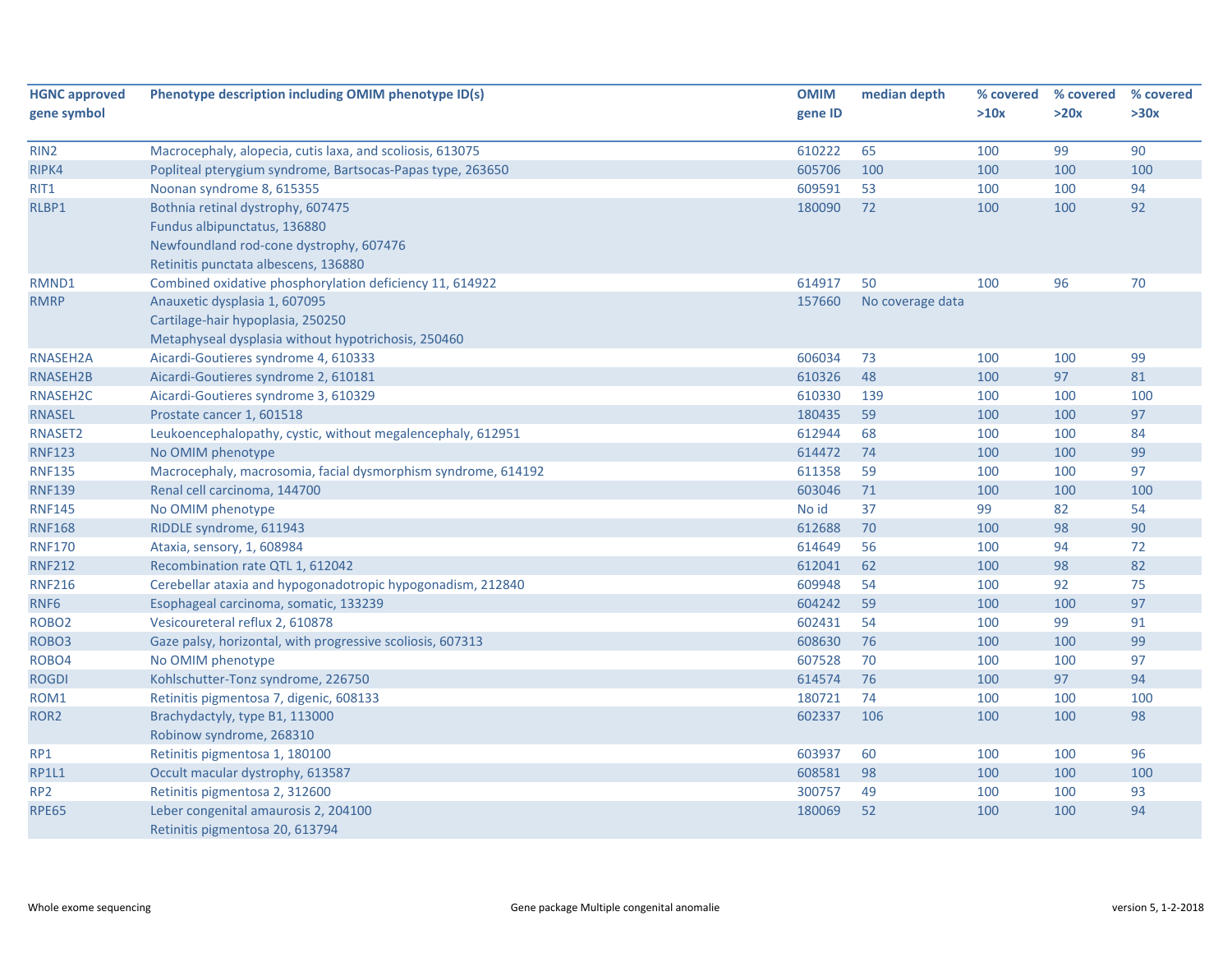| <b>HGNC approved</b><br>gene symbol | Phenotype description including OMIM phenotype ID(s)                                                                    | <b>OMIM</b><br>gene ID | median depth | % covered<br>>10x | % covered<br>>20x | % covered<br>>30x |
|-------------------------------------|-------------------------------------------------------------------------------------------------------------------------|------------------------|--------------|-------------------|-------------------|-------------------|
|                                     |                                                                                                                         |                        |              |                   |                   |                   |
| <b>RPGR</b>                         | Cone-rod dystrophy, 1, 304020                                                                                           | 312610                 | 37           | 82                | 70                | 59                |
|                                     | Macular degeneration atrophic, 300834                                                                                   |                        |              |                   |                   |                   |
|                                     | Retinitis pigmentosa 3, 300029                                                                                          |                        |              |                   |                   |                   |
| <b>RPGRIP1</b>                      | Retinitis pigmentosa, and sinorespiratory infections, with or without deafness, 300455<br>Cone-rod dystrophy 13, 608194 | 605446                 | 59           | 100               | 98                | 86                |
|                                     | Leber congenital amaurosis 6, 613826                                                                                    |                        |              |                   |                   |                   |
| <b>RPGRIP1L</b>                     | COACH syndrome, 216360                                                                                                  | 610937                 | 47           | 97                | 94                | 77                |
|                                     | Joubert syndrome 7, 611560                                                                                              |                        |              |                   |                   |                   |
|                                     | Meckel syndrome 5, 611561                                                                                               |                        |              |                   |                   |                   |
| <b>RPIA</b>                         | ?Ribose 5-phosphate isomerase deficiency, 608611                                                                        | 180430                 | 52           | 100               | 98                | 89                |
| <b>RPL11</b>                        | Diamond-Blackfan anemia 7, 612562                                                                                       | 604175                 | 44           | 100               | 100               | 94                |
| RPL35A                              | Diamond-Blackfan anemia 5, 612528                                                                                       | 180468                 | 73           | 100               | 100               | 100               |
| RPL5                                | Diamond-Blackfan anemia 6, 612561                                                                                       | 603634                 | 50           | 100               | 96                | 84                |
| <b>RPS10</b>                        | Diamond-Blackfan anemia 9, 613308                                                                                       | 603632                 | 46           | 100               | 98                | 86                |
| <b>RPS14</b>                        | Macrocytic anemia, refractory, due to 5q deletion, somatic, 153550                                                      | 130620                 | 77           | 100               | 100               | 100               |
| <b>RPS17</b>                        | Diamond-Blackfan anemia 4, 612527                                                                                       | 180472                 | 74           | 100               | 100               | 90                |
| <b>RPS19</b>                        | Diamond-Blackfan anemia 1, 105650                                                                                       | 603474                 | 72           | 100               | 100               | 95                |
| <b>RPS24</b>                        | Diamond-blackfan anemia 3, 610629                                                                                       | 602412                 | 76           | 100               | 100               | 99                |
| RPS26                               | Diamond-Blackfan anemia 10, 613309                                                                                      | 603701                 | 70           | 100               | 100               | 98                |
| RPS6KA3                             | Coffin-Lowry syndrome, 303600                                                                                           | 300075                 | 38           | 100               | 85                | 57                |
|                                     | Mental retardation 19, 300844                                                                                           |                        |              |                   |                   |                   |
| RPS7                                | Diamond-Blackfan anemia 8, 612563                                                                                       | 603658                 | 49           | 100               | 100               | 91                |
| <b>RPSA</b>                         | Asplenia, isolated congenital, 271400                                                                                   | 150370                 | 72           | 100               | 100               | 100               |
| RRAS2                               | Ovarian carcinoma                                                                                                       | 600098                 | 48           | 100               | 96                | 77                |
| RRM2B                               | Mitochondrial DNA depletion syndrome 8A (encephalomyopathic type with renal tubulopathy), 612075                        | 604712                 | 60           | 100               | 100               | 95                |
|                                     | Mitochondrial DNA depletion syndrome 8B (MNGIE type), 612075                                                            |                        |              |                   |                   |                   |
|                                     | Progressive external ophthalmoplegia with mitochondrial DNA deletions 5, 613077                                         |                        |              |                   |                   |                   |
| RS1                                 | Retinoschisis, 312700                                                                                                   | 300839                 | 38           | 100               | 92                | 69                |
| RSPH1                               | Ciliary dyskinesia, primary, 24, 615481                                                                                 | 609314                 | 45           | 100               | 96                | 79                |
| RSPH4A                              | Ciliary dyskinesia, primary, 11, 612649                                                                                 | 612647                 | 73           | 100               | 100               | 96                |
| RSPH9                               | Ciliary dyskinesia, primary, 12, 612650                                                                                 | 612648                 | 85           | 100               | 100               | 99                |
| RSPO1                               | Palmoplantar hyperkeratosis and true hermaphroditism, 610644                                                            | 609595                 | 50           | 100               | 100               | 94                |
|                                     | Palmoplantar hyperkeratosis with squamous cell carcinoma of skin and sex reversal, 610644                               |                        |              |                   |                   |                   |
| RSPO4                               | Anonychia congenita, 206800                                                                                             | 610573                 | 63           | 100               | 100               | 100               |
| RTEL1                               | Dyskeratosis congenita 4, 615190                                                                                        | 608833                 | 80           | 100               | 100               | 98                |
|                                     | Dyskeratosis congenita 5, 615190                                                                                        |                        |              |                   |                   |                   |
|                                     | Pulmonary fibrosis and/or bone marrow failure, telomere-related, 3, 616373                                              |                        |              |                   |                   |                   |
| RTN <sub>2</sub>                    | Spastic paraplegia 12, 604805                                                                                           | 603183                 | 100          | 100               | 100               | 100               |
|                                     |                                                                                                                         |                        |              |                   |                   |                   |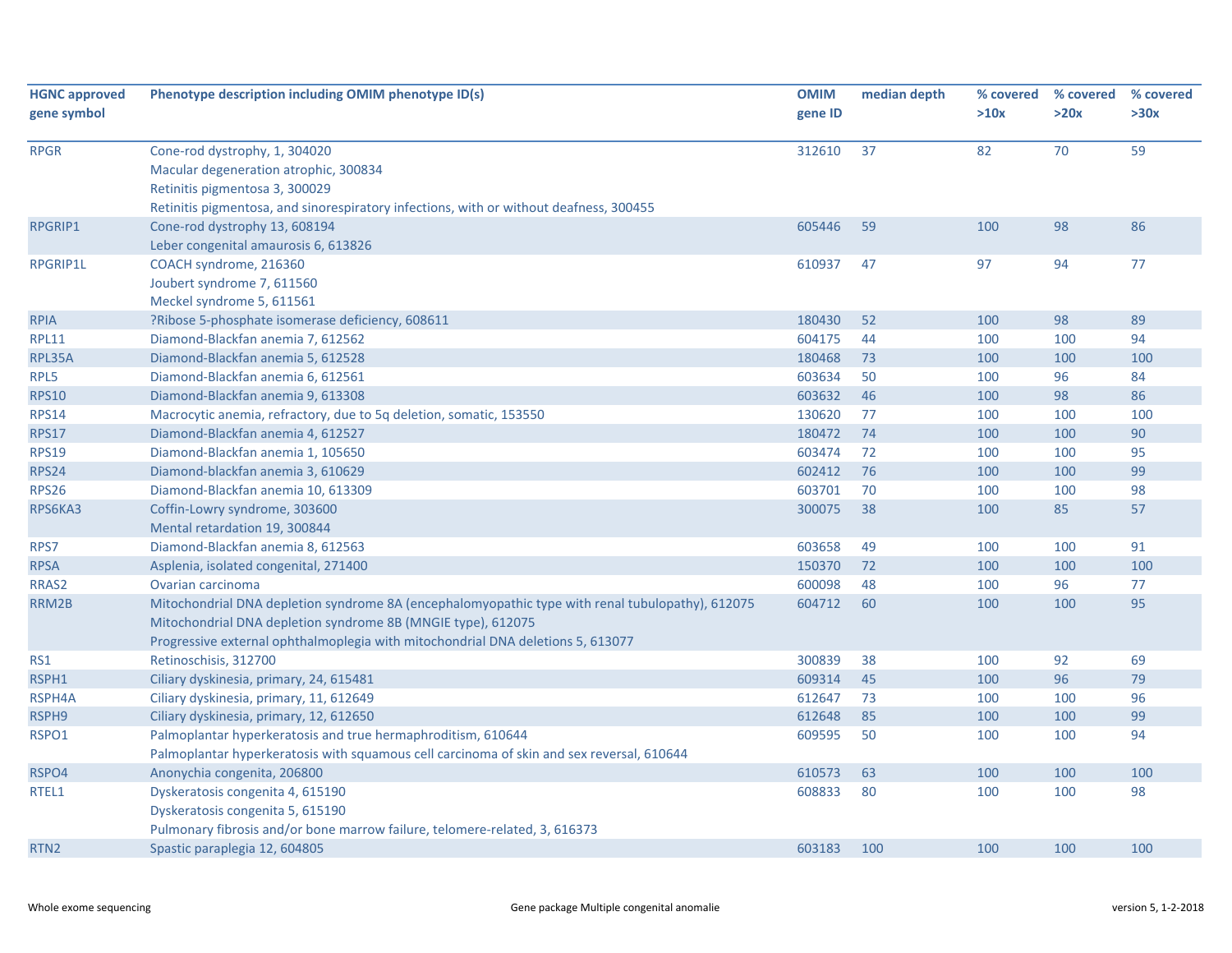| <b>HGNC approved</b> | Phenotype description including OMIM phenotype ID(s)                                  | <b>OMIM</b> | median depth | % covered | % covered | % covered |
|----------------------|---------------------------------------------------------------------------------------|-------------|--------------|-----------|-----------|-----------|
| gene symbol          |                                                                                       | gene ID     |              | >10x      | >20x      | >30x      |
| <b>RTTN</b>          | Microcephaly, short stature, and polymicrogyria with seizures, 614833                 | 610436      | 49           | 100       | 95        | 79        |
| RUNX1                | Leukemia, acute myeloid, 601626                                                       | 151385      | 71           | 100       | 100       | 97        |
|                      | Platelet disorder, familial, with associated myeloid malignancy, 601399               |             |              |           |           |           |
| RUNX2                | Cleidocranial dysplasia, 119600                                                       | 600211      | 66           | 100       | 100       | 95        |
|                      | Cleidocranial dysplasia, forme fruste, dental anomalies only, 119600                  |             |              |           |           |           |
|                      | Cleidocranial dysplasia, forme fruste, with brachydactyly, 119600                     |             |              |           |           |           |
|                      | Metaphyseal dysplasia with maxillary hypoplasia with or without brachydactyly, 156510 |             |              |           |           |           |
| RXFP2                | No OMIM phenotype                                                                     | 606655      | 41           | 100       | 96        | 75        |
| RYR1                 | Central core disease, 117000                                                          | 180901      | 90           | 99        | 99        | 98        |
|                      | King-Denborough syndrome, 145600                                                      |             |              |           |           |           |
|                      | {Malignant hyperthermia susceptibility 1}, 145600                                     |             |              |           |           |           |
|                      | Minicore myopathy with external ophthalmoplegia, 255320                               |             |              |           |           |           |
|                      | Neuromuscular disease, congenital, with uniform type 1 fiber, 117000                  |             |              |           |           |           |
| RYR <sub>2</sub>     | Arrhythmogenic right ventricular dysplasia 2, 600996                                  | 180902      | 85           | 100       | 98        | 90        |
|                      | Ventricular tachycardia, catecholaminergic polymorphic, 1, 604772                     |             |              |           |           |           |
| <b>SACS</b>          | Spastic ataxia, Charlevoix-Saguenay type, 270550                                      | 604490      | 58           | 100       | 100       | 98        |
| SAG                  | Oguchi disease-1, 258100                                                              | 181031      | 59           | 100       | 99        | 84        |
|                      | Retinitis pigmentosa 47, 613758                                                       |             |              |           |           |           |
| SALL1                | Townes-Brocks branchiootorenal-like syndrome, 107480                                  | 602218      | 99           | 100       | 100       | 100       |
|                      | Townes-Brocks syndrome 1, 107480                                                      |             |              |           |           |           |
| SALL4                | Duane-radial ray syndrome, 607323                                                     | 607343      | 115          | 100       | 98        | 95        |
|                      | IVIC syndrome, 147750                                                                 |             |              |           |           |           |
| SAMD9                | MIRAGE syndrome, 617053                                                               | 610456      | 64           | 100       | 100       | 100       |
|                      | Tumoral calcinosis, familial, normophosphatemic, 610455                               |             |              |           |           |           |
| SAMHD1               | Aicardi-Goutieres syndrome 5, 612952                                                  | 606754      | 49           | 100       | 93        | 69        |
|                      | ?Chilblain lupus 2, 614415                                                            |             |              |           |           |           |
| SAR1B                | Chylomicron retention disease, 246700                                                 | 607690      | 53           | 100       | 100       | 82        |
| SARS2                | Hyperuricemia, pulmonary hypertension, renal failure, and alkalosis, 613845           | 612804      | 65           | 100       | 100       | 98        |
| SART3                | No OMIM phenotype                                                                     | 611684      | 61           | 100       | 98        | 86        |
| SAT1                 | No OMIM phenotype                                                                     | 313020      | 57           | 100       | 95        | 84        |
| SATB <sub>2</sub>    | Glass syndrome, 612313                                                                | 608148      | 69           | 100       | 98        | 87        |
| <b>SBDS</b>          | {Aplastic anemia, susceptibility to}, 609135                                          | 607444      | 49           | 100       | 100       | 92        |
|                      | Shwachman-Diamond syndrome, 260400                                                    |             |              |           |           |           |
| SBF <sub>2</sub>     | Charcot-Marie-Tooth disease, type 4B2, 604563                                         | 607697      | 52           | 100       | 98        | 84        |
| SC5D                 | Lathosterolosis, 607330                                                               | 602286      | 68           | 100       | 100       | 99        |
| SCARB2               | Epilepsy, progressive myoclonic 4, with or without renal failure, 254900              | 602257      | 60           | 100       | 98        | 88        |
| SCARF2               | Van den Ende-Gupta syndrome, 600920                                                   | 613619      | 75           | 99        | 97        | 93        |
| SCN10A               | Episodic pain syndrome, familial, 2, 615551                                           | 604427      | 77           | 100       | 100       | 96        |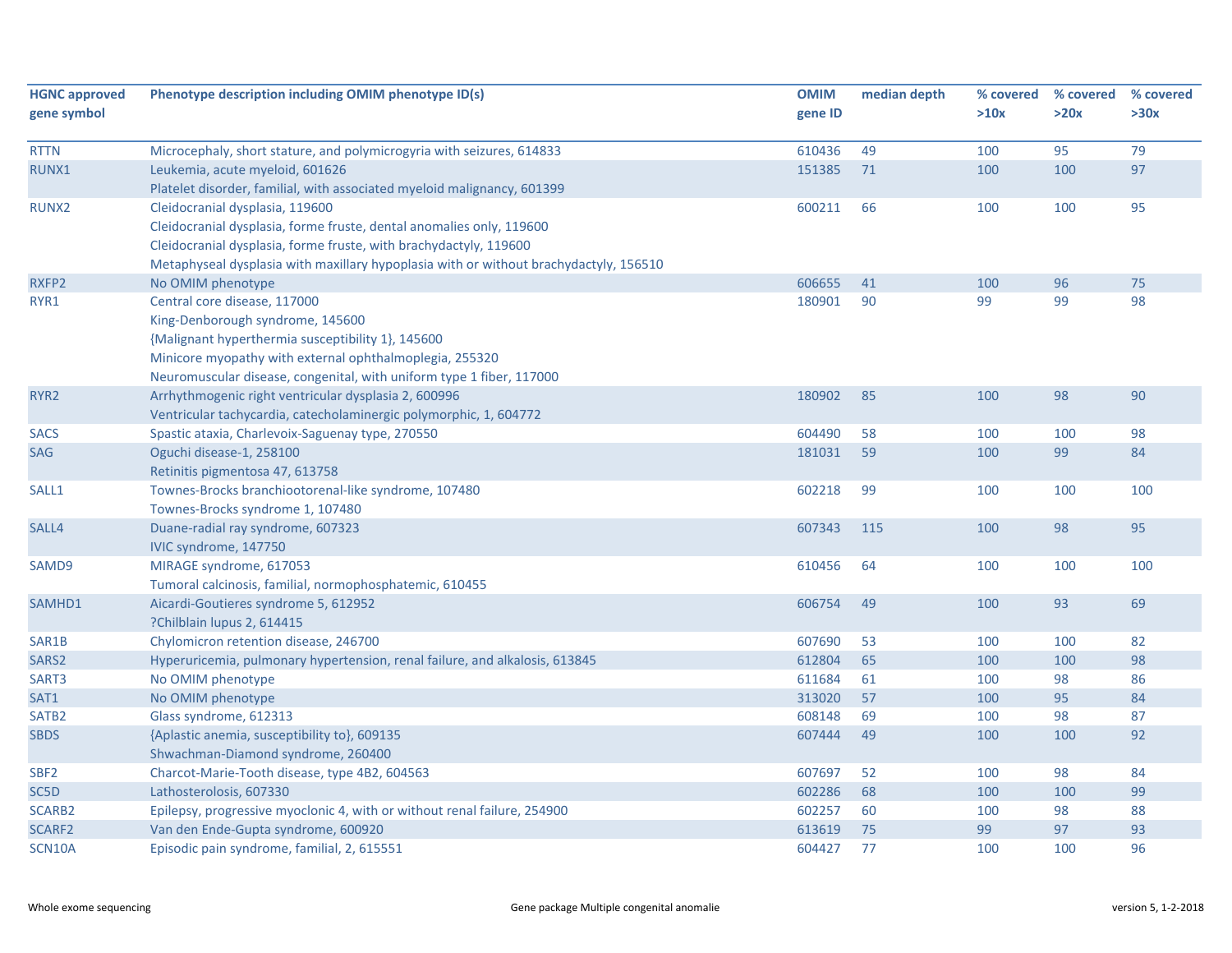| <b>HGNC approved</b><br>gene symbol | Phenotype description including OMIM phenotype ID(s)                                                                                                                                                                                                                                                                                                                            | <b>OMIM</b><br>gene ID | median depth | % covered<br>>10x | % covered<br>>20x | % covered<br>>30x |
|-------------------------------------|---------------------------------------------------------------------------------------------------------------------------------------------------------------------------------------------------------------------------------------------------------------------------------------------------------------------------------------------------------------------------------|------------------------|--------------|-------------------|-------------------|-------------------|
| <b>SCN11A</b>                       | Episodic pain syndrome, familial, 3, 615552                                                                                                                                                                                                                                                                                                                                     | 604385                 | 62           | 100               | 99                | 92                |
|                                     | Neuropathy, hereditary sensory and autonomic, type VII, 615548                                                                                                                                                                                                                                                                                                                  |                        |              |                   |                   |                   |
| SCN1A                               | Epilepsy, generalized, with febrile seizures plus, type 2, 604403<br>Epileptic encephalopathy, early infantile, 6, 607208<br>Febrile seizures, familial, 3A, 604403<br>Migraine, familial hemiplegic, 3, 609634                                                                                                                                                                 | 182389                 | 67           | 100               | 100               | 94                |
| SCN1B                               | Atrial fibrillation, familial, 13, 615377<br>Brugada syndrome 5, 612838<br>Cardiac conduction defect, nonspecific, 612838<br>Epilepsy, generalized, with febrile seizures plus, type 1, 604233<br>Epileptic encephalopathy, early infantile, 52, 617350                                                                                                                         | 600235                 | 105          | 100               | 93                | 93                |
| SCN <sub>2</sub> A                  | Epileptic encephalopathy, early infantile, 11, 613721<br>Seizures, benign familial infantile, 3, 607745                                                                                                                                                                                                                                                                         | 182390                 | 73           | 100               | 99                | 95                |
| SCN <sub>2B</sub>                   | Atrial fibrillation, familial, 14, 615378                                                                                                                                                                                                                                                                                                                                       | 601327                 | 68           | 100               | 100               | 100               |
| SCN3B                               | Atrial fibrillation, familial, 16, 613120<br>Brugada syndrome 7, 613120                                                                                                                                                                                                                                                                                                         | 608214                 | 59           | 100               | 100               | 100               |
| SCN4A                               | Hyperkalemic periodic paralysis, type 2, 170500<br>Hypokalemic periodic paralysis, type 2, 613345<br>Myasthenic syndrome, congenital, 16, 614198<br>Myotonia congenita, atypical, acetazolamide-responsive, 608390<br>Paramyotonia congenita, 168300                                                                                                                            | 603967                 | 95           | 100               | 100               | 99                |
| SCN4B                               | Atrial fibrillation, familial, 17, 611819<br>Long QT syndrome-10, 611819                                                                                                                                                                                                                                                                                                        | 608256                 | 68           | 100               | 100               | 98                |
| SCN5A                               | Atrial fibrillation, familial, 10, 614022<br>Brugada syndrome 1, 601144<br>Cardiomyopathy, dilated, 1E, 601154<br>Heart block, nonprogressive, 113900<br>Heart block, progressive, type IA, 113900<br>Long QT syndrome-3, 603830<br>Sick sinus syndrome 1, 608567<br>{Sudden infant death syndrome, susceptibility to}, 272120<br>Ventricular fibrillation, familial, 1, 603829 | 600163                 | 121          | 100               | 100               | 100               |
| SCN8A                               | ?Cognitive impairment with or without cerebellar ataxia, 614306<br>Epileptic encephalopathy, early infantile, 13, 614558<br>Seizures, benign familial infantile, 5, 617080                                                                                                                                                                                                      | 600702                 | 72           | 100               | 99                | 91                |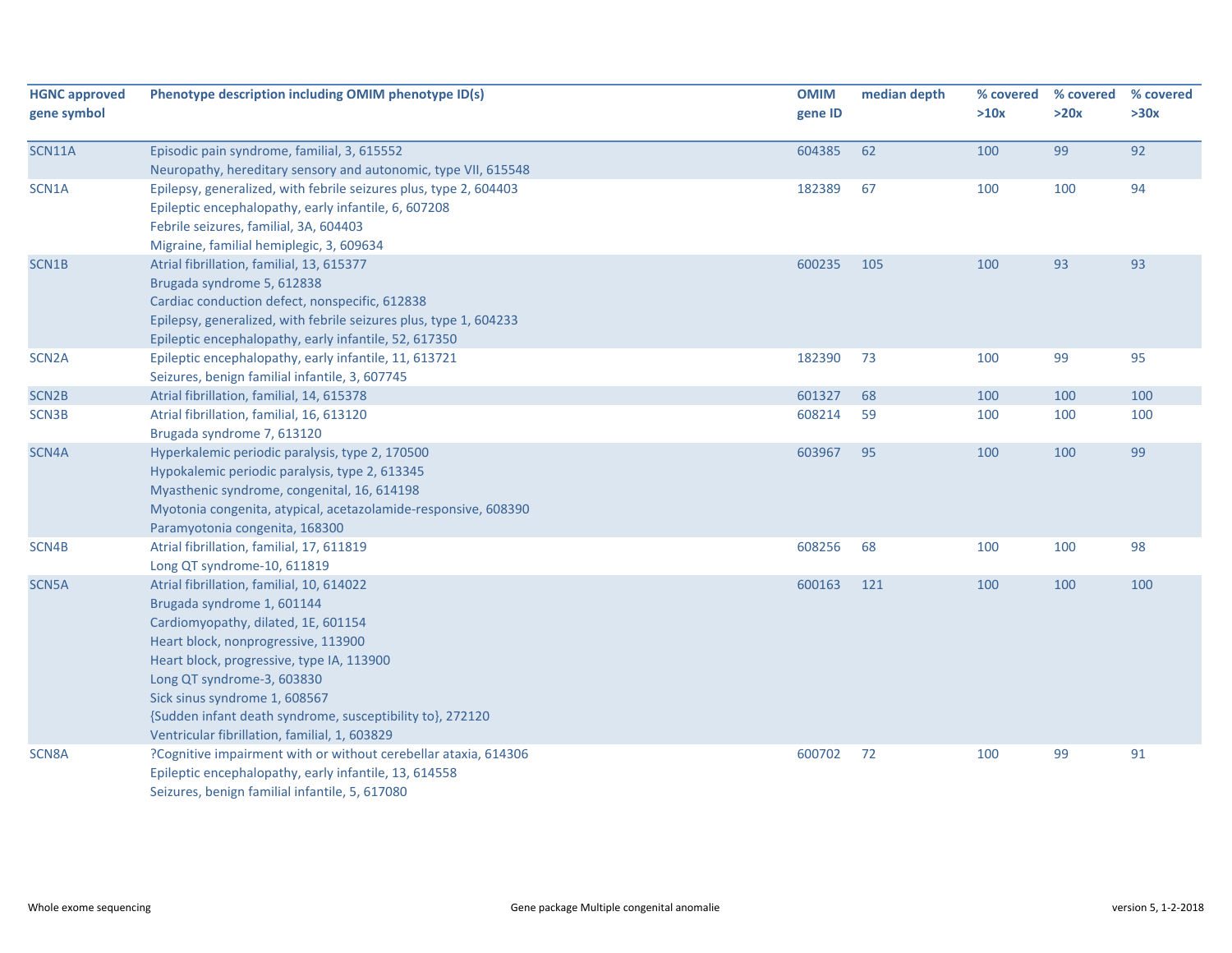| <b>HGNC approved</b><br>gene symbol | Phenotype description including OMIM phenotype ID(s)                                                                                                                                                                                                                                                                                  | <b>OMIM</b><br>gene ID | median depth | % covered<br>>10x | % covered<br>>20x | % covered<br>>30x |
|-------------------------------------|---------------------------------------------------------------------------------------------------------------------------------------------------------------------------------------------------------------------------------------------------------------------------------------------------------------------------------------|------------------------|--------------|-------------------|-------------------|-------------------|
| SCN9A                               | {Dravet syndrome, modifier of}, 607208<br>Epilepsy, generalized, with febrile seizures plus, type 7, 613863<br>Erythermalgia, primary, 133020<br>Febrile seizures, familial, 3B, 613863<br>HSAN2D, 243000<br>Insensitivity to pain, congenital, 243000<br>Paroxysmal extreme pain disorder,, 167400<br>Small fiber neuropathy, 133020 | 603415                 | 63           | 100               | 99                | 94                |
| SCNN1A                              | Bronchiectasis with or without elevated sweat chloride 2, 613021<br>Pseudohypoaldosteronism, type I, 264350                                                                                                                                                                                                                           | 600228                 | 80           | 100               | 100               | 95                |
| SCNN1B                              | Bronchiectasis with or without elevated sweat chloride 1, 211400<br>Liddle syndrome, 177200<br>Pseudohypoaldosteronism, type I, 264350                                                                                                                                                                                                | 600760                 | 70           | 100               | 100               | 94                |
| SCNN1G                              | Bronchiectasis with or without elevated sweat chloride 3, 613071<br>Liddle syndrome, 177200<br>Pseudohypoaldosteronism, type I, 264350                                                                                                                                                                                                | 600761                 | 72           | 100               | 98                | 92                |
| SCO <sub>1</sub>                    | Mitochondrial complex IV deficiency, 220110                                                                                                                                                                                                                                                                                           | 603644                 | 61           | 100               | 100               | 92                |
| SCO <sub>2</sub>                    | Cardioencephalomyopathy, fatal infantile, due to cytochrome c oxidase deficiency 1, 604377<br>Myopia 6, 608908                                                                                                                                                                                                                        | 604272                 | 81           | 100               | 100               | 100               |
| SCP <sub>2</sub>                    | ?Leukoencephalopathy with dystonia and motor neuropathy, 613724                                                                                                                                                                                                                                                                       | 184755                 | 40           | 100               | 98                | 78                |
| SDCCAG8                             | Bardet-Biedl syndrome 16, 615993<br>Senior-Loken syndrome 7, 613615                                                                                                                                                                                                                                                                   | 613524                 | 66           | 100               | 99                | 87                |
| <b>SDHA</b>                         | Cardiomyopathy, dilated, 1GG, 613642<br>Leigh syndrome, 256000<br>Mitochondrial respiratory chain complex II deficiency, 252011<br>Paragangliomas 5, 614165                                                                                                                                                                           | 600857                 | 93           | 100               | 93                | 83                |
| SDHAF1                              | Mitochondrial complex II deficiency, 252011                                                                                                                                                                                                                                                                                           | 612848                 | 51           | 100               | 100               | 100               |
| SDHAF2                              | Paragangliomas 2, 601650                                                                                                                                                                                                                                                                                                              | 613019                 | 91           | 100               | 100               | 93                |
| <b>SDHB</b>                         | Cowden syndrome 2, 612359<br>Gastrointestinal stromal tumor, 606764<br>Paraganglioma and gastric stromal sarcoma, 606864<br>Paragangliomas 4, 115310<br>Pheochromocytoma, 171300                                                                                                                                                      | 185470                 | 80           | 100               | 100               | 100               |
| <b>SDHC</b>                         | Gastrointestinal stromal tumor, 606764<br>Paraganglioma and gastric stromal sarcoma, 606864<br>Paragangliomas 3, 605373                                                                                                                                                                                                               | 602413                 | 113          | 100               | 100               | 100               |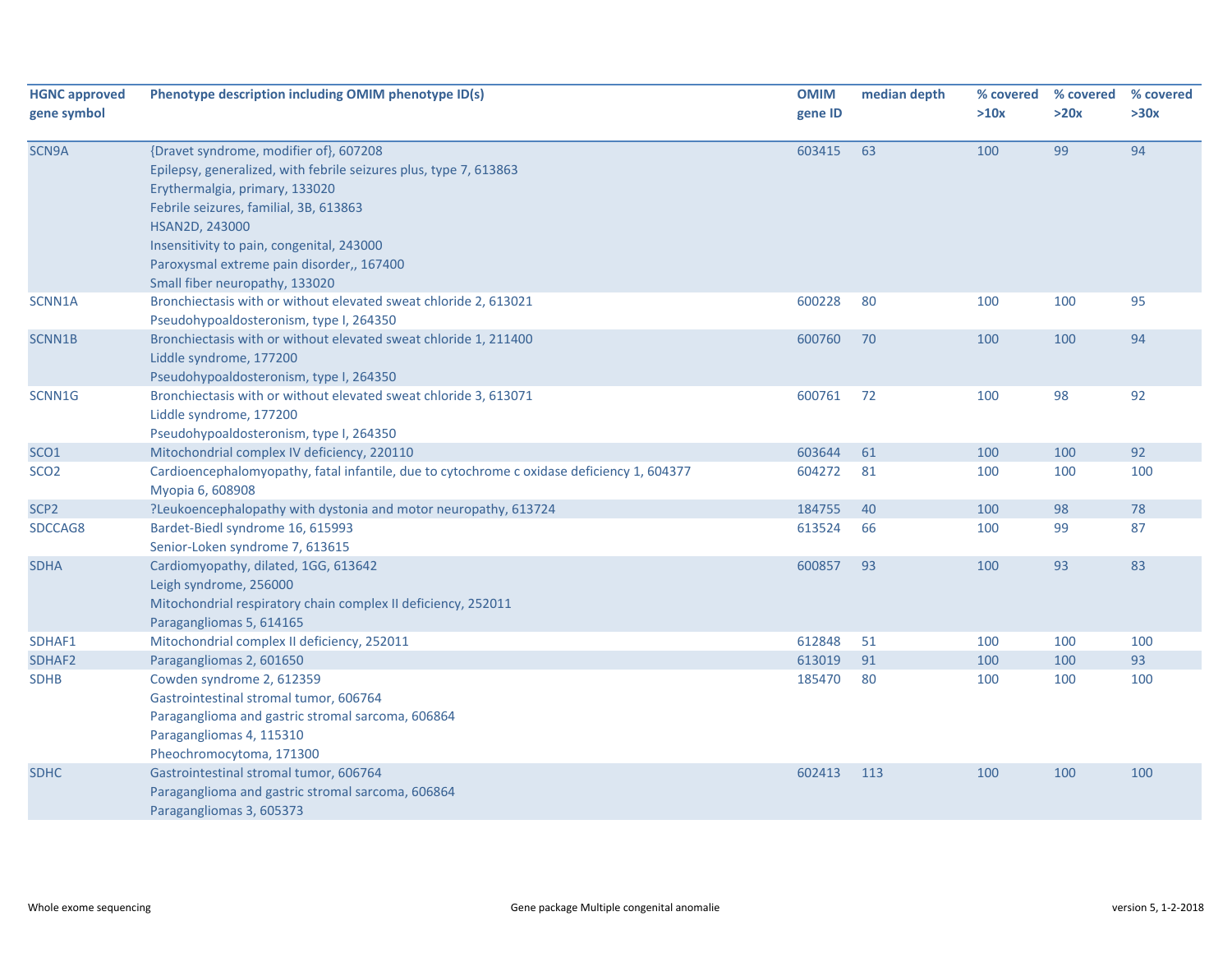| <b>HGNC approved</b><br>gene symbol | Phenotype description including OMIM phenotype ID(s)                                                                                                                                                                                                                                      | <b>OMIM</b><br>gene ID | median depth | % covered<br>>10x | % covered<br>>20x | % covered<br>>30x |
|-------------------------------------|-------------------------------------------------------------------------------------------------------------------------------------------------------------------------------------------------------------------------------------------------------------------------------------------|------------------------|--------------|-------------------|-------------------|-------------------|
| <b>SDHD</b>                         | Carcinoid tumors, intestinal, 114900<br>Cowden syndrome 3, 615106<br>Merkel cell carcinoma, somatic<br>Mitochondrial complex II deficiency, 252011<br>Paraganglioma and gastric stromal sarcoma, 606864<br>Paragangliomas 1, with or without deafness, 168000<br>Pheochromocytoma, 171300 | 602690                 | 111          | 100               | 100               | 100               |
| SEC23A                              | Craniolenticulosutural dysplasia, 607812                                                                                                                                                                                                                                                  | 610511                 | 44           | 100               | 95                | 77                |
| SEC23B                              | Cowden syndrome 7, 616858                                                                                                                                                                                                                                                                 | 610512                 | 52           | 100               | 96                | 84                |
|                                     | Dyserythropoietic anemia, congenital, type II, 224100                                                                                                                                                                                                                                     |                        |              |                   |                   |                   |
| <b>SEC63</b>                        | Polycystic liver disease 2, 617004                                                                                                                                                                                                                                                        | 608648                 | 42           | 100               | 96                | 75                |
| SECISBP2                            | Thyroid hormone metabolism, abnormal, 609698                                                                                                                                                                                                                                              | 607693                 | 59           | 100               | 99                | 87                |
| <b>SELENON</b>                      | Muscular dystrophy, rigid spine, 1, 602771<br>Myopathy, congenital, with fiber-type disproportion, 255310                                                                                                                                                                                 | 606210                 | 74           | 90                | 90                | 88                |
| SEMA3E                              | ?CHARGE syndrome, 214800                                                                                                                                                                                                                                                                  | 608166                 | 44           | 100               | 98                | 78                |
| SEMA4A                              | Cone-rod dystrophy 10, 610283<br>Retinitis pigmentosa 35, 610282                                                                                                                                                                                                                          | 607292                 | 72           | 100               | 100               | 99                |
| <b>SEPSECS</b>                      | Pontocerebellar hypoplasia type 2D, 613811                                                                                                                                                                                                                                                | 613009                 | 49           | 100               | 96                | 77                |
| <b>SEPT12</b>                       | Spermatogenic failure 10, 614822                                                                                                                                                                                                                                                          | 611562                 | 66           | 100               | 99                | 92                |
| SEPT9                               | Amyotrophy, hereditary neuralgic, 162100<br>Leukemia, acute myeloid, therapy-related<br>Ovarian carcinoma                                                                                                                                                                                 | 604061                 | 66           | 100               | 100               | 97                |
| SERAC1                              | 3-methylglutaconic aciduria with deafness, encephalopathy, and Leigh-like syndrome, 614739                                                                                                                                                                                                | 614725                 | 44           | 100               | 92                | 66                |
| SERPINA1                            | Emphysema due to AAT deficiency, 613490<br>Emphysema-cirrhosis, due to AAT deficiency, 613490<br>Hemorrhagic diathesis due to antithrombin Pittsburgh, 613490<br>{Pulmonary disease, chronic obstructive, susceptibility to}, 606963                                                      | 107400                 | 65           | 100               | 100               | 93                |
| <b>SERPINA3</b>                     | Alpha-1-antichymotrypsin deficiency<br>Cerebrovascular disease, occlusive                                                                                                                                                                                                                 | 107280                 | 71           | 100               | 100               | 98                |
| SERPINA6                            | Corticosteroid-binding globulin deficiency, 611489                                                                                                                                                                                                                                        | 122500                 | 76           | 100               | 100               | 100               |
| <b>SERPINA7</b>                     | [Thyroxine-binding globulin QTL], 300932                                                                                                                                                                                                                                                  | 314200                 | 45           | 100               | 96                | 79                |
| SERPINB6                            | ?Deafness 91, 613453                                                                                                                                                                                                                                                                      | 173321                 | 60           | 100               | 98                | 82                |
| <b>SERPINB7</b>                     | Palmoplantar keratoderma, Nagashima type, 615598                                                                                                                                                                                                                                          | 603357                 | 51           | 100               | 100               | 89                |
| SERPINC1                            | Thrombophilia due to antithrombin III deficiency, 613118                                                                                                                                                                                                                                  | 107300                 | 65           | 100               | 100               | 93                |
| SERPIND1                            | Thrombophilia due to heparin cofactor II deficiency, 612356                                                                                                                                                                                                                               | 142360                 | 53           | 100               | 100               | 95                |
| SERPINE1                            | Plasminogen activator inhibitor-1 deficiency, 613329<br>{Transcription of plasminogen activator inhibitor, modulator of}                                                                                                                                                                  | 173360                 | 82           | 100               | 100               | 98                |
| SERPINF1                            | Osteogenesis imperfecta, type VI, 613982                                                                                                                                                                                                                                                  | 172860                 | 68           | 100               | 99                | 86                |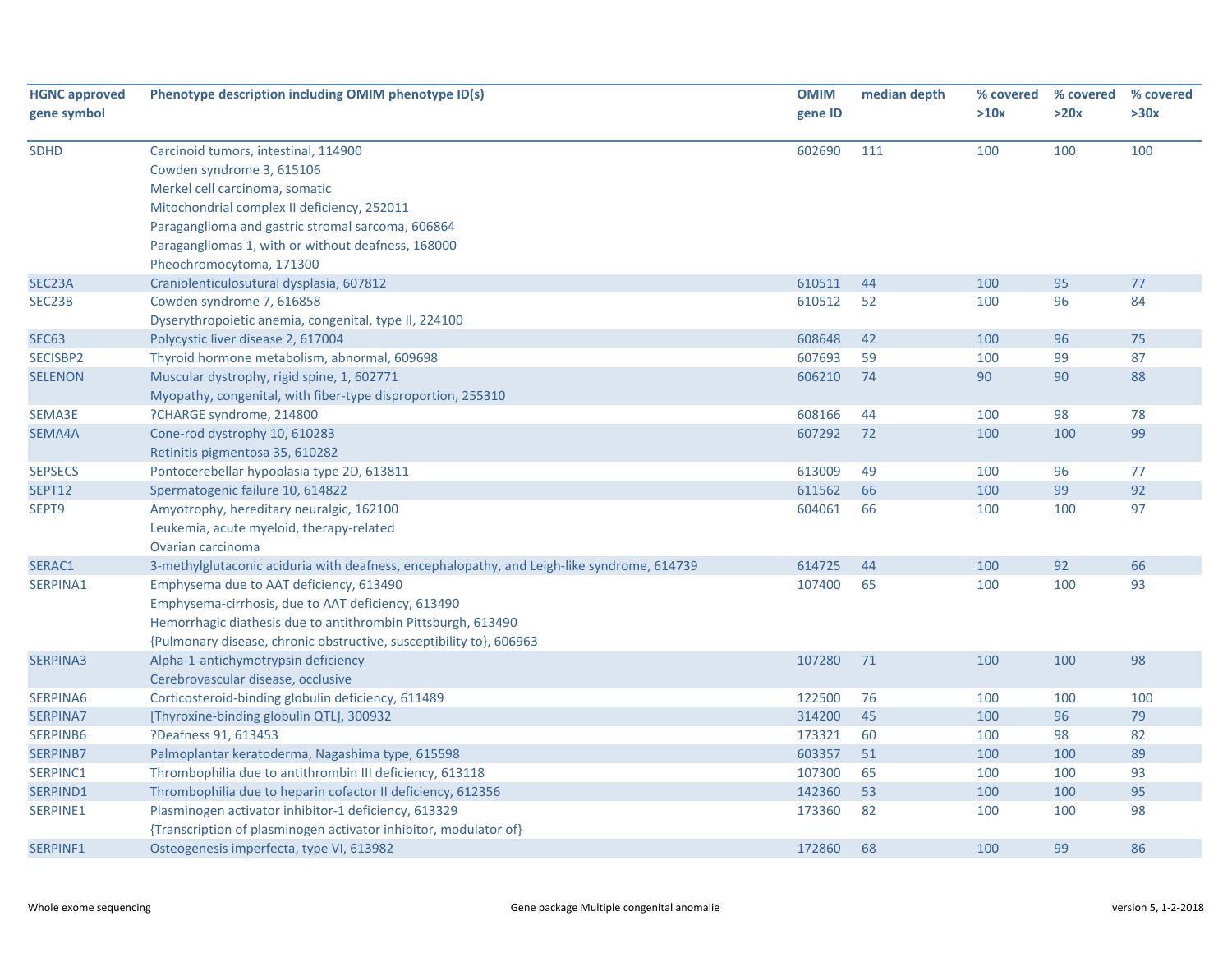| <b>HGNC approved</b>           | Phenotype description including OMIM phenotype ID(s)                    | <b>OMIM</b> | median depth | % covered | % covered | % covered |
|--------------------------------|-------------------------------------------------------------------------|-------------|--------------|-----------|-----------|-----------|
| gene symbol                    |                                                                         | gene ID     |              | >10x      | >20x      | >30x      |
|                                |                                                                         |             |              |           |           |           |
| SERPINF2                       | Alpha-2-plasmin inhibitor deficiency, 262850                            | 613168      | 80           | 100       | 100       | 100       |
| SERPING1                       | Angioedema, hereditary, types I and II, 106100                          | 606860      | 74           | 100       | 100       | 96        |
|                                | Complement component 4, partial deficiency of, 120790                   |             |              |           |           |           |
| SERPINH1                       | Osteogenesis imperfecta, type X, 613848                                 | 600943      | 95           | 100       | 100       | 100       |
|                                | {Preterm premature rupture of the membranes, susceptibility to}, 610504 |             |              |           |           |           |
| SERPINI1                       | Encephalopathy, familial, with neuroserpin inclusion bodies, 604218     | 602445      | 55           | 100       | 100       | 91        |
| SETBP1                         | Mental retardation 29, 616078                                           | 611060      | 70           | 98        | 96        | 94        |
|                                | Schinzel-Giedion midface retraction syndrome, 269150                    |             |              |           |           |           |
| SETD1A                         | No OMIM phenotype                                                       | 611052      | 71           | 99        | 96        | 93        |
| SETD5                          | Mental retardation 23, 615761                                           | 615743      | 57           | 100       | 99        | 90        |
| <b>SETX</b>                    | Amyotrophic lateral sclerosis 4, juvenile, 602433                       | 608465      | 55           | 100       | 99        | 92        |
|                                | Spinocerebellar ataxia 1, 606002                                        |             |              |           |           |           |
| SF3B1                          | Myelodysplastic syndrome, somatic, 614286                               | 605590      | 52           | 100       | 99        | 86        |
| SF3B4                          | Acrofacial dysostosis 1, Nager type, 154400                             | 605593      | 72           | 100       | 100       | 100       |
| SFTPA2                         | Pulmonary fibrosis, idiopathic, 178500                                  | 178642      | 127          | 100       | 100       | 100       |
| <b>SFTPB</b>                   | Surfactant metabolism dysfunction, pulmonary, 1, 265120                 | 178640      | 64           | 100       | 100       | 100       |
| <b>SFTPC</b>                   | Surfactant metabolism dysfunction, pulmonary, 2, 610913                 | 178620      | 62           | 100       | 100       | 100       |
| SFXN4                          | Combined oxidative phosphorylation deficiency 18, 615578                | 615564      | 50           | 100       | 98        | 86        |
| <b>SGCA</b>                    | Muscular dystrophy, limb-girdle, type 2D, 608099                        | 600119      | 84           | 100       | 100       | 100       |
| <b>SGCB</b>                    | Muscular dystrophy, limb-girdle, type 2E, 604286                        | 600900      | 39           | 100       | 93        | $75\,$    |
| <b>SGCD</b>                    | Cardiomyopathy, dilated, 1L, 606685                                     | 601411      | 41           | 100       | 99        | 84        |
|                                | Muscular dystrophy, limb-girdle, type 2F, 601287                        |             |              |           |           |           |
| <b>SGCE</b>                    | Dystonia-11, myoclonic, 159900                                          | 604149      | 56           | 100       | 98        | 86        |
| SGCG                           | Muscular dystrophy, limb-girdle, type 2C, 253700                        | 608896      | 53           | 100       | 96        | 77        |
| <b>SGSH</b>                    | Mucopolysaccharidosis type IIIA (Sanfilippo A), 252900                  | 605270      | 90           | 100       | 96        | 94        |
| SH <sub>2</sub> B <sub>3</sub> | Erythrocytosis, somatic, 133100                                         | 605093      | 76           | 100       | 100       | 100       |
|                                | Myelofibrosis, somatic, 254450                                          |             |              |           |           |           |
|                                | Thrombocythemia, somatic, 187950                                        |             |              |           |           |           |
| SH2D1A                         | Lymphoproliferative syndrome, 1, 308240                                 | 300490      | 44           | 100       | 99        | 79        |
| SH3BP2                         | Cherubism, 118400                                                       | 602104      | 62           | 91        | 91        | 91        |
| SH3PXD2B                       | Frank-ter Haar syndrome, 249420                                         | 613293      | 93           | 100       | 100       | 97        |
| SH3TC2                         | Charcot-Marie-Tooth disease, type 4C, 601596                            | 608206      | 63           | 100       | 100       | 95        |
|                                | Mononeuropathy of the median nerve, mild, 613353                        |             |              |           |           |           |
| <b>SHANK3</b>                  | Phelan-McDermid syndrome, 606232                                        | 606230      | 62           | 93        | 78        | 72        |
|                                | {Schizophrenia 15}, 613950                                              |             |              |           |           |           |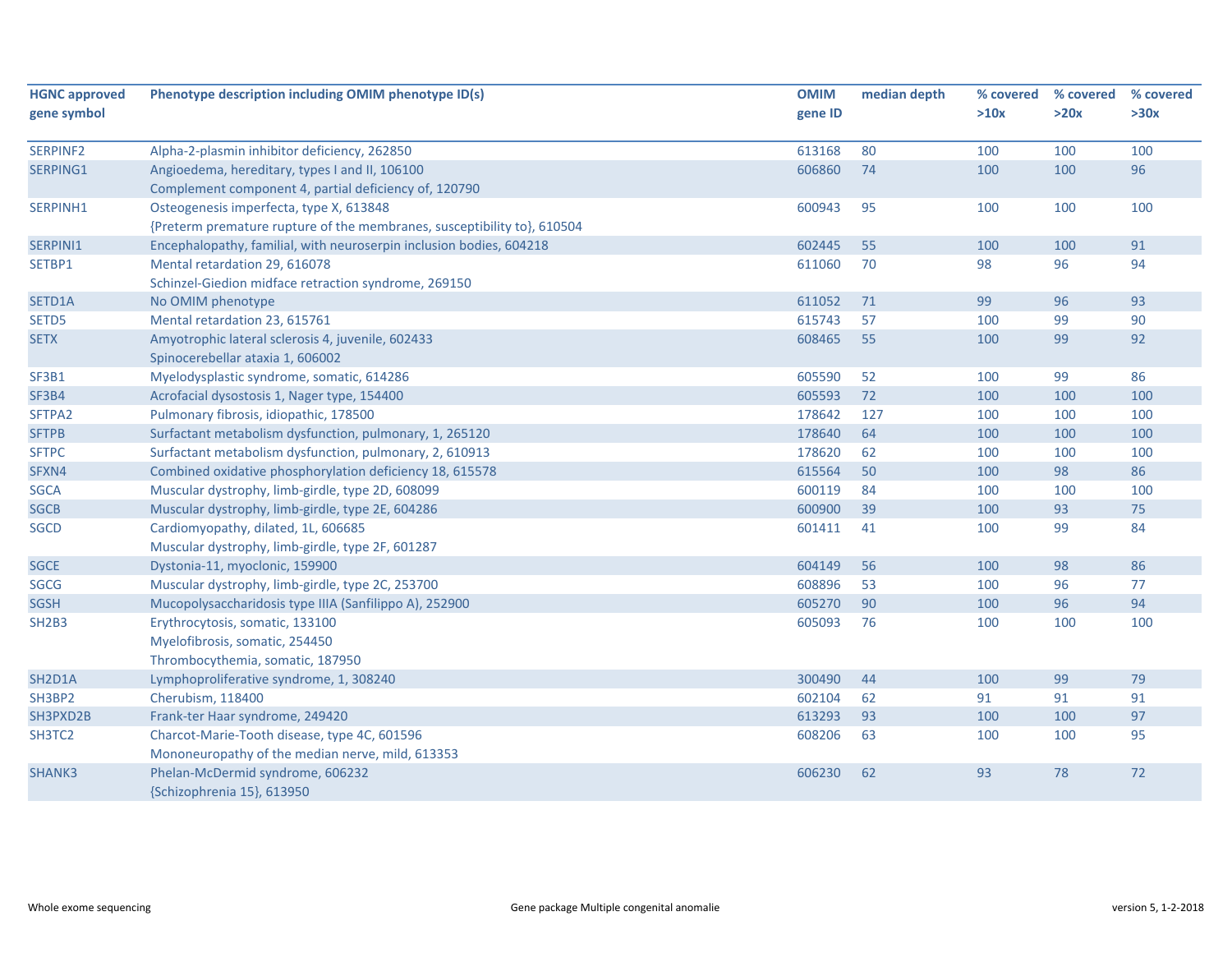| <b>HGNC approved</b><br>gene symbol | Phenotype description including OMIM phenotype ID(s)                                                                                                     | <b>OMIM</b><br>gene ID | median depth | % covered<br>>10x | % covered<br>>20x | % covered<br>>30x |
|-------------------------------------|----------------------------------------------------------------------------------------------------------------------------------------------------------|------------------------|--------------|-------------------|-------------------|-------------------|
| <b>SHH</b>                          | Holoprosencephaly 3, 142945<br>Microphthalmia with coloboma 5, 611638<br>Schizencephaly, 269160<br>Single median maxillary central incisor, 147250       | 600725                 | 68           | 100               | 98                | 95                |
| SHOC <sub>2</sub>                   | Noonan-like syndrome with loose anagen hair, 607721                                                                                                      | 602775                 | 48           | 100               | 98                | 85                |
| <b>SHOX</b>                         | Langer mesomelic dysplasia, 249700<br>Leri-Weill dyschondrosteosis, 127300<br>Short stature, idiopathic familial, 300582                                 | 312865                 | 38           | 100               | 96                | 71                |
| SHROOM4                             | Stocco dos Santos X-linked mental retardation syndrome, 300434                                                                                           | 300579                 | 61           | 100               | 98                | 96                |
| SI                                  | Sucrase-isomaltase deficiency, congenital, 222900                                                                                                        | 609845                 | 45           | 100               | 97                | 80                |
| SIGMAR1                             | ?Amyotrophic lateral sclerosis 16, juvenile, 614373<br>?Spinal muscular atrophy, distal, 2, 605726                                                       | 601978                 | 74           | 100               | 100               | 100               |
| SIL1                                | Marinesco-Sjogren syndrome, 248800                                                                                                                       | 608005                 | 54           | 100               | 100               | 93                |
| SIM1                                | Obesity, severe, 601665                                                                                                                                  | 603128                 | 66           | 100               | 100               | 97                |
| SIX1                                | Branchiootic syndrome 3, 608389<br>Deafness 23, 605192                                                                                                   | 601205                 | 84           | 100               | 100               | 97                |
| SIX <sub>3</sub>                    | Holoprosencephaly 2, 157170<br>Schizencephaly, 269160                                                                                                    | 603714                 | 99           | 100               | 100               | 100               |
| SIX <sub>5</sub>                    | Branchiootorenal syndrome 2, 610896                                                                                                                      | 600963                 | 66           | 100               | 100               | 93                |
| SIX <sub>6</sub>                    | Optic disc anomalies with retinal and/or macular dystrophy, 212550                                                                                       | 606326                 | 131          | 100               | 100               | 100               |
| <b>SKI</b>                          | Shprintzen-Goldberg syndrome, 182212                                                                                                                     | 164780                 | 76           | 100               | 100               | 99                |
| SKIV2L                              | Trichohepatoenteric syndrome 2, 614602                                                                                                                   | 600478                 | 87           | 100               | 100               | 100               |
| <b>SLC10A2</b>                      | Bile acid malabsorption, primary, 613291                                                                                                                 | 601295                 | 61           | 100               | 98                | 85                |
| <b>SLC11A2</b>                      | Anemia, hypochromic microcytic, with iron overload 1, 206100                                                                                             | 600523                 | 38           | 100               | 90                | 64                |
| <b>SLC12A1</b>                      | Bartter syndrome, type 1, 601678                                                                                                                         | 600839                 | 53           | 100               | 99                | 86                |
| <b>SLC12A3</b>                      | Gitelman syndrome, 263800                                                                                                                                | 600968                 | 69           | 100               | 100               | 98                |
| <b>SLC12A6</b>                      | Agenesis of the corpus callosum with peripheral neuropathy, 218000                                                                                       | 604878                 | 46           | 100               | 97                | 83                |
| <b>SLC16A1</b>                      | Erythrocyte lactate transporter defect, 245340<br>Hyperinsulinemic hypoglycemia, familial, 7, 610021<br>Monocarboxylate transporter 1 deficiency, 616095 | 600682                 | 61           | 100               | 100               | 96                |
| <b>SLC16A12</b>                     | Cataract 47, juvenile, with microcornea, 612018                                                                                                          | 611910                 | 63           | 100               | 100               | 96                |
| <b>SLC16A2</b>                      | Allan-Herndon-Dudley syndrome, 300523                                                                                                                    | 300095                 | 60           | 100               | 100               | 86                |
| <b>SLC17A5</b>                      | Salla disease, 604369<br>Sialic acid storage disorder, infantile, 269920                                                                                 | 604322                 | 60           | 100               | 99                | 83                |
| <b>SLC17A8</b>                      | Deafness 25, 605583                                                                                                                                      | 607557                 | 48           | 100               | 100               | 93                |
| <b>SLC19A2</b>                      | Thiamine-responsive megaloblastic anemia syndrome, 249270                                                                                                | 603941                 | 50           | 100               | 99                | 89                |
| <b>SLC19A3</b>                      | Thiamine metabolism dysfunction syndrome 2 (biotin- or thiamine-responsive encephalopathy type 2),<br>607483                                             | 606152                 | 54           | 100               | 100               | 94                |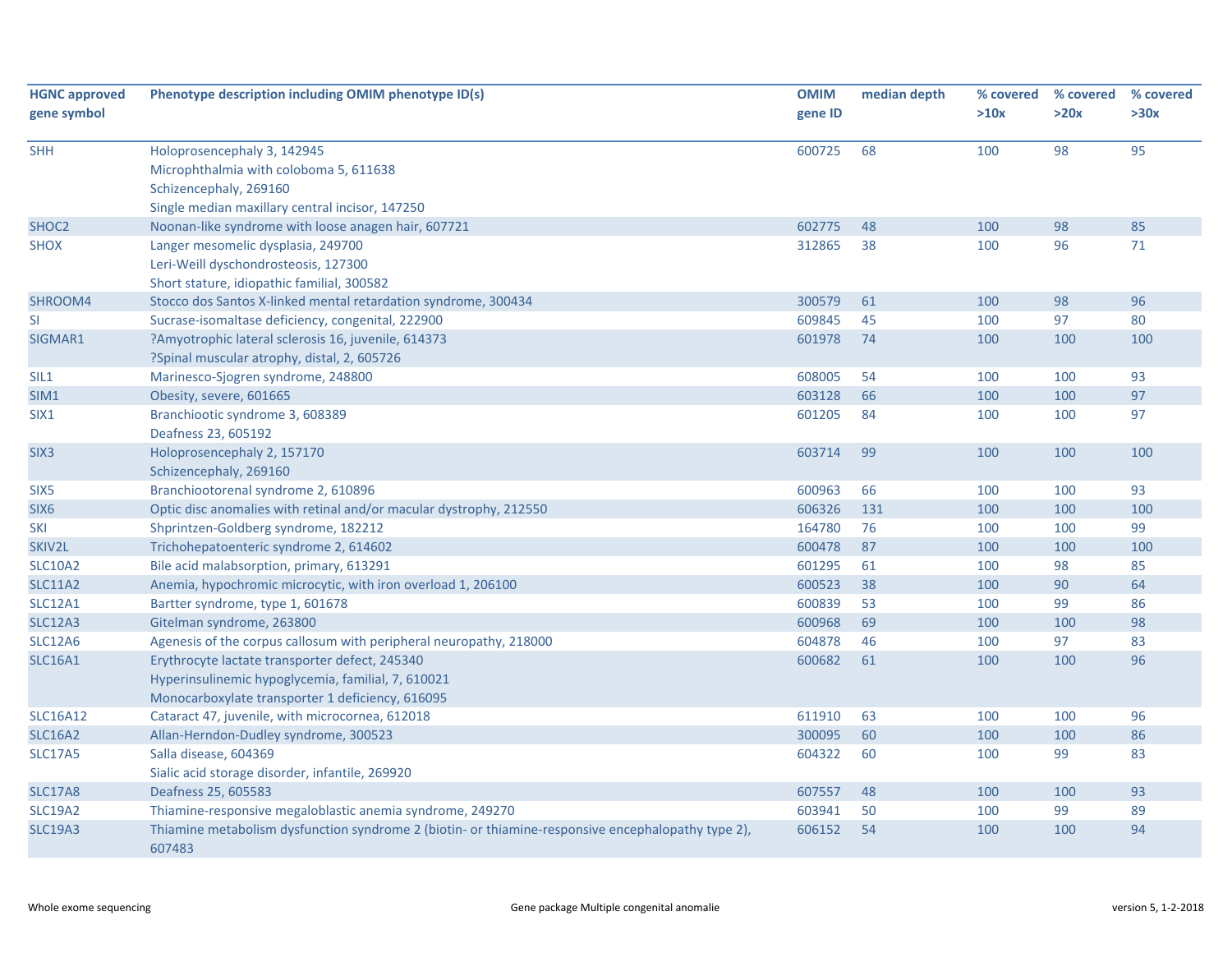| <b>HGNC approved</b>             | Phenotype description including OMIM phenotype ID(s)                                 | <b>OMIM</b> | median depth | % covered | % covered | % covered |
|----------------------------------|--------------------------------------------------------------------------------------|-------------|--------------|-----------|-----------|-----------|
| gene symbol                      |                                                                                      | gene ID     |              | >10x      | >20x      | >30x      |
| SLC1A3                           | Episodic ataxia, type 6, 612656                                                      | 600111      | 66           | 100       | 100       | 97        |
| <b>SLC20A2</b>                   | Basal ganglia calcification, idiopathic, 1, 213600                                   | 158378      | 65           | 100       | 98        | 86        |
| <b>SLC22A12</b>                  | Hypouricemia, renal, 220150                                                          | 607096      | 68           | 100       | 100       | 96        |
| <b>SLC22A18</b>                  | Breast cancer, somatic, 114480                                                       | 602631      | 62           | 100       | 97        | 89        |
|                                  | Lung cancer, somatic, 211980                                                         |             |              |           |           |           |
|                                  | Rhabdomyosarcoma, somatic, 268210                                                    |             |              |           |           |           |
| <b>SLC22A5</b>                   | Carnitine deficiency, systemic primary, 212140                                       | 603377      | 72           | 100       | 100       | 97        |
| SLC24A1                          | Night blindness, congenital stationary (complete), 1D, 613830                        | 603617      | 68           | 100       | 100       | 97        |
| SLC <sub>24</sub> A <sub>5</sub> | Albinism, oculocutaneous, type VI, 113750                                            | 609802      | 64           | 100       | 100       | 98        |
|                                  | [Skin/hair/eye pigmentation 4, fair/dark skin], 113750                               |             |              |           |           |           |
| <b>SLC25A1</b>                   | Combined D-2- and L-2-hydroxyglutaric aciduria, 615182                               | 190315      | 66           | 100       | 100       | 100       |
| <b>SLC25A12</b>                  | Epileptic encephalopathy, early infantile, 39, 612949                                | 603667      | 61           | 100       | 100       | 91        |
| <b>SLC25A13</b>                  | Citrullinemia, adult-onset type II, 603471                                           | 603859      | 72           | 100       | 94        | 81        |
|                                  | Citrullinemia, type II, neonatal-onset, 605814                                       |             |              |           |           |           |
| <b>SLC25A15</b>                  | Hyperornithinemia-hyperammonemia-homocitrullinemia syndrome, 238970                  | 603861      | 85           | 100       | 100       | 94        |
| <b>SLC25A19</b>                  | Microcephaly, Amish type, 607196                                                     | 606521      | 70           | 100       | 100       | 97        |
|                                  | Thiamine metabolism dysfunction syndrome 4 (progressive polyneuropathy type), 613710 |             |              |           |           |           |
| <b>SLC25A20</b>                  | Carnitine-acylcarnitine translocase deficiency, 212138                               | 613698      | 42           | 100       | 98        | 80        |
| <b>SLC25A22</b>                  | Epileptic encephalopathy, early infantile, 3, 609304                                 | 609302      | 81           | 100       | 100       | 100       |
| SLC25A3                          | Mitochondrial phosphate carrier deficiency, 610773                                   | 600370      | 73           | 100       | 100       | 97        |
| <b>SLC25A38</b>                  | Anemia, sideroblastic, 2, pyridoxine-refractory, 205950                              | 610819      | 83           | 100       | 100       | 100       |
| SLC25A4                          | Mitochondrial DNA depletion syndrome 12A (cardiomyopathic type) AD, 617184           | 103220      | 74           | 100       | 100       | 100       |
|                                  | Mitochondrial DNA depletion syndrome 12B (cardiomyopathic type) AR, 615418           |             |              |           |           |           |
|                                  | Progressive external ophthalmoplegia with mitochondrial DNA deletions 2, 609283      |             |              |           |           |           |
| <b>SLC26A2</b>                   | Achondrogenesis Ib, 600972                                                           | 606718      | 54           | 100       | 100       | 99        |
|                                  | Atelosteogenesis II, 256050                                                          |             |              |           |           |           |
|                                  | De la Chapelle dysplasia, 256050                                                     |             |              |           |           |           |
|                                  | Diastrophic dysplasia, 222600                                                        |             |              |           |           |           |
|                                  | Diastrophic dysplasia, broad bone-platyspondylic variant, 222600                     |             |              |           |           |           |
|                                  | Epiphyseal dysplasia, multiple, 4, 226900                                            |             |              |           |           |           |
| SLC <sub>26</sub> A <sub>3</sub> | Diarrhea 1, secretory chloride, congenital, 214700                                   | 126650      | 52           | 100       | 99        | 88        |
| <b>SLC26A4</b>                   | Deafness 4, with enlarged vestibular aqueduct, 600791                                | 605646      | 47           | 100       | 97        | 78        |
|                                  | Pendred syndrome, 274600                                                             |             |              |           |           |           |
| <b>SLC26A5</b>                   | ?Deafness 61, 613865                                                                 | 604943      | 43           | 100       | 98        | 84        |
| <b>SLC26A8</b>                   | Spermatogenic failure 3, 606766                                                      | 608480      | 46           | 100       | 97        | 80        |
| <b>SLC27A4</b>                   | Ichthyosis prematurity syndrome, 608649                                              | 604194      | 78           | 100       | 100       | 100       |
| <b>SLC29A3</b>                   | Histiocytosis-lymphadenopathy plus syndrome, 602782                                  | 612373      | 85           | 100       | 100       | 99        |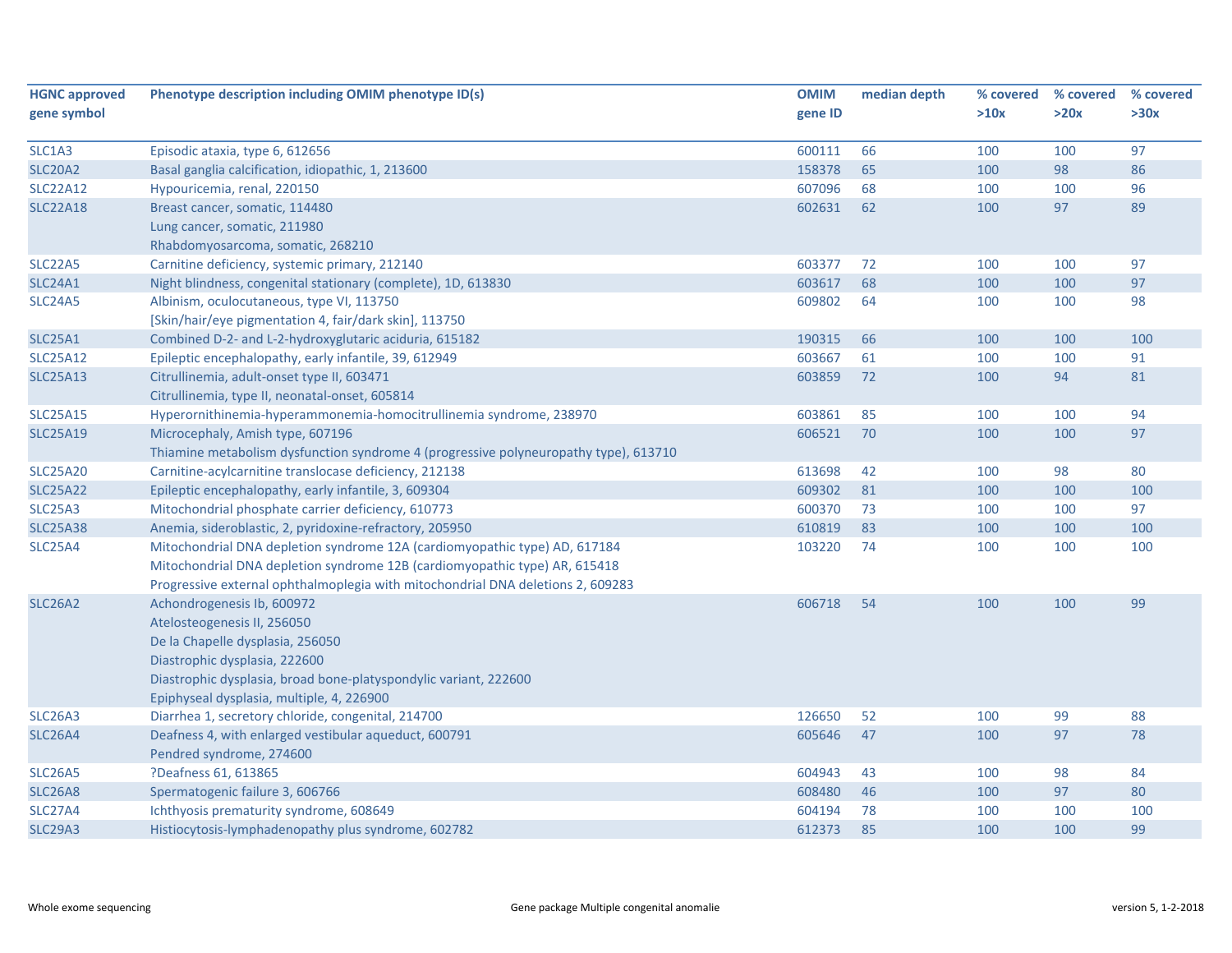| <b>HGNC approved</b>            | Phenotype description including OMIM phenotype ID(s)                                                   | <b>OMIM</b> | median depth | % covered | % covered | % covered |
|---------------------------------|--------------------------------------------------------------------------------------------------------|-------------|--------------|-----------|-----------|-----------|
| gene symbol                     |                                                                                                        | gene ID     |              | >10x      | >20x      | >30x      |
|                                 |                                                                                                        |             |              |           |           |           |
| SLC <sub>2</sub> A <sub>1</sub> | Dystonia 9, 601042                                                                                     | 138140      | 94           | 100       | 100       | 100       |
|                                 | {Epilepsy, idiopathic generalized, susceptibility to, 12}, 614847                                      |             |              |           |           |           |
|                                 | GLUT1 deficiency syndrome 1, infantile onset, severe, 606777                                           |             |              |           |           |           |
|                                 | GLUT1 deficiency syndrome 2, childhood onset, 612126                                                   |             |              |           |           |           |
|                                 | Stomatin-deficient cryohydrocytosis with neurologic defects, 608885                                    |             |              |           |           |           |
| <b>SLC2A10</b>                  | Arterial tortuosity syndrome, 208050                                                                   | 606145      | 94           | 100       | 100       | 96        |
| SLC <sub>2</sub> A <sub>2</sub> | {Diabetes mellitus, noninsulin-dependent}, 125853                                                      | 138160      | 47           | 100       | 99        | 86        |
|                                 | Fanconi-Bickel syndrome, 227810                                                                        |             |              |           |           |           |
| SLC <sub>2</sub> A <sub>9</sub> | Hypouricemia, renal, 2, 612076                                                                         | 606142      | 69           | 100       | 100       | 95        |
|                                 | {Uric acid concentration, serum, QTL 2}, 612076                                                        |             |              |           |           |           |
| <b>SLC30A10</b>                 | Hypermanganesemia with dystonia 1, 613280                                                              | 611146      | 81           | 100       | 100       | 98        |
| <b>SLC30A2</b>                  | Zinc deficiency, transient neonatal, 608118                                                            | 609617      | 66           | 100       | 100       | 98        |
| SLC33A1                         | Congenital cataracts, hearing loss, and neurodegeneration, 614482<br>Spastic paraplegia 42, 612539     | 603690      | 55           | 100       | 97        | 78        |
| <b>SLC34A1</b>                  | ?Fanconi renotubular syndrome 2, 613388                                                                | 182309      | 78           | 100       | 100       | 100       |
|                                 | Hypercalcemia, infantile, 2, 616963                                                                    |             |              |           |           |           |
|                                 | Nephrolithiasis/osteoporosis, hypophosphatemic, 1, 612286                                              |             |              |           |           |           |
| <b>SLC34A2</b>                  | Pulmonary alveolar microlithiasis, 265100                                                              | 604217      | 78           | 100       | 100       | 94        |
| <b>SLC34A3</b>                  | Hypophosphatemic rickets with hypercalciuria, 241530                                                   | 609826      | 75           | 96        | 94        | 91        |
| <b>SLC35A1</b>                  | Congenital disorder of glycosylation, type IIf, 603585                                                 | 605634      | 49           | 100       | 99        | 82        |
| <b>SLC35A2</b>                  | Congenital disorder of glycosylation, type IIm, 300896                                                 | 314375      | 55           | 100       | 100       | 98        |
| <b>SLC35C1</b>                  | Congenital disorder of glycosylation, type IIc, 266265                                                 | 605881      | 89           | 100       | 100       | 99        |
| <b>SLC35D1</b>                  | Schneckenbecken dysplasia, 269250                                                                      | 610804      | 42           | 100       | 90        | 64        |
| <b>SLC36A2</b>                  | Hyperglycinuria, 138500                                                                                | 608331      | 69           | 100       | 100       | 99        |
|                                 | Iminoglycinuria, digenic, 242600                                                                       |             |              |           |           |           |
| <b>SLC37A4</b>                  | Glycogen storage disease Ib, 232220                                                                    | 602671      | 69           | 100       | 100       | 97        |
|                                 | Glycogen storage disease Ic, 232240                                                                    |             |              |           |           |           |
| SLC38A8                         | Foveal hypoplasia 2, with or without optic nerve misrouting and/or anterior segment dysgenesis, 609218 | 615585      | 52           | 100       | 99        | 89        |
| <b>SLC39A13</b>                 | Spondylocheirodysplasia, Ehlers-Danlos syndrome-like, 612350                                           | 608735      | 89           | 100       | 100       | 100       |
| <b>SLC39A4</b>                  | Acrodermatitis enteropathica, 201100                                                                   | 607059      | 71           | 100       | 100       | 100       |
| SLC3A1                          | Cystinuria, 220100                                                                                     | 104614      | 63           | 100       | 99        | 91        |
| <b>SLC40A1</b>                  | Hemochromatosis, type 4, 606069                                                                        | 604653      | 47           | 100       | 100       | 89        |
| <b>SLC45A2</b>                  | Albinism, oculocutaneous, type IV, 606574                                                              | 606202      | 60           | 100       | 100       | 89        |
|                                 | [Skin/hair/eye pigmentation 5, black/nonblack hair], 227240                                            |             |              |           |           |           |
|                                 | [Skin/hair/eye pigmentation 5, dark/fair skin], 227240                                                 |             |              |           |           |           |
|                                 | [Skin/hair/eye pigmentation 5, dark/light eyes], 227240                                                |             |              |           |           |           |
| <b>SLC46A1</b>                  | Folate malabsorption, hereditary, 229050                                                               | 611672      | 75           | 100       | 100       | 99        |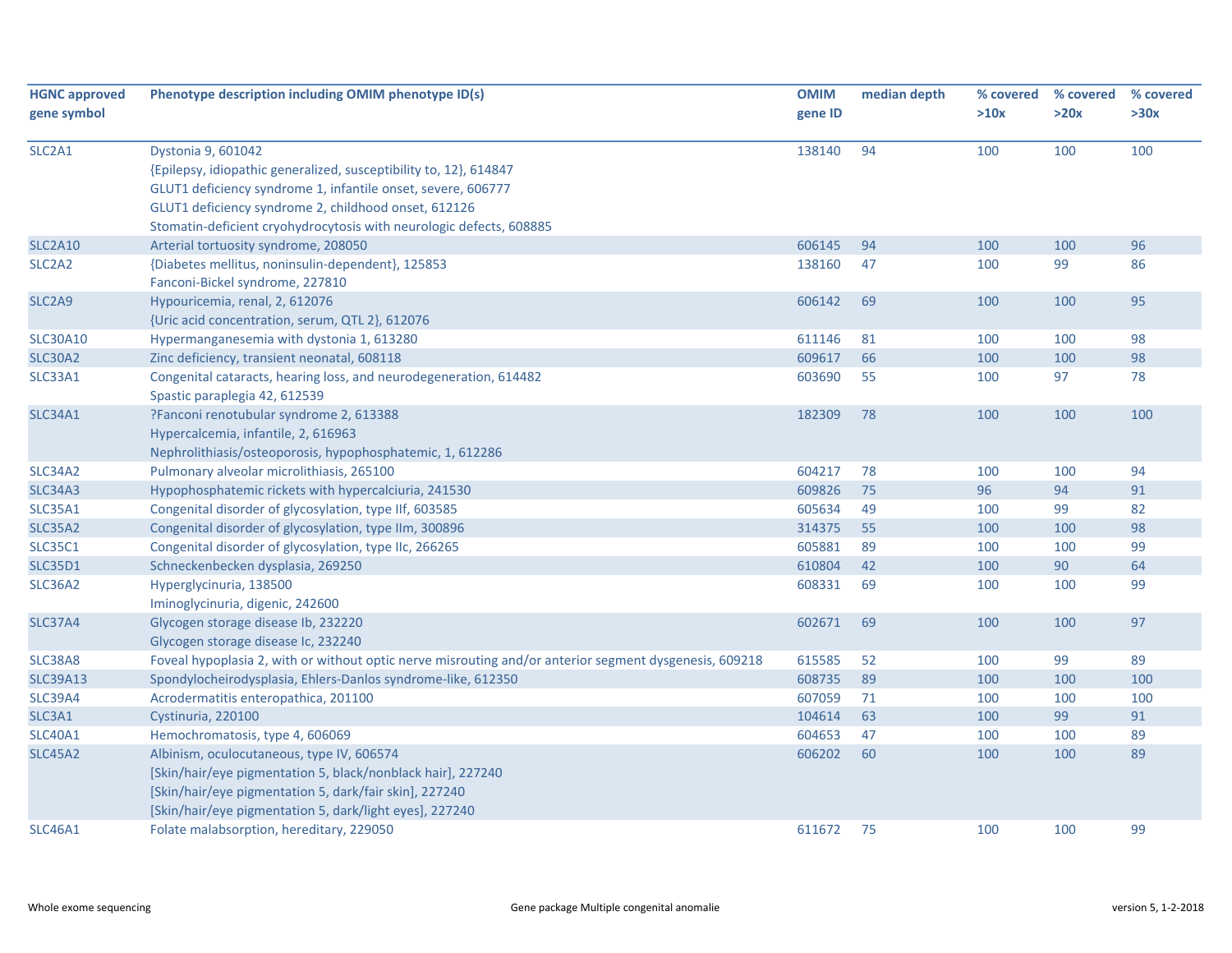| <b>HGNC approved</b><br>gene symbol | Phenotype description including OMIM phenotype ID(s)                                                                                                                                                                                                                                                                                                                                           | <b>OMIM</b><br>gene ID | median depth | % covered<br>>10x | % covered<br>>20x | % covered<br>>30x |
|-------------------------------------|------------------------------------------------------------------------------------------------------------------------------------------------------------------------------------------------------------------------------------------------------------------------------------------------------------------------------------------------------------------------------------------------|------------------------|--------------|-------------------|-------------------|-------------------|
| SLC4A1                              | [Blood group, Diego], 110500<br>[Blood group, Froese], 601551<br>[Blood group, Swann], 601550<br>[Blood group, Waldner], 112010<br>[Blood group, Wright], 112050<br>Cryohydrocytosis, 185020<br>[Malaria, resistance to], 611162<br>Ovalocytosis, SA type, 166900<br>Renal tubular acidosis, distal, AD, 179800<br>Renal tubular acidosis, distal, AR, 611590<br>Spherocytosis, type 4, 612653 | 109270                 | 81           | 100               | 100               | 100               |
| <b>SLC4A11</b>                      | Corneal dystrophy, Fuchs endothelial, 4, 613268<br>Corneal endothelial dystrophy and perceptive deafness, 217400<br>Corneal endothelial dystrophy, 217700                                                                                                                                                                                                                                      | 610206                 | 86           | 100               | 100               | 99                |
| SLC4A4                              | Renal tubular acidosis, proximal, with ocular abnormalities, 604278                                                                                                                                                                                                                                                                                                                            | 603345                 | 43           | 100               | 99                | 83                |
| <b>SLC52A3</b>                      | Brown-Vialetto-Van Laere syndrome 1, 211530<br>?Fazio-Londe disease, 211500                                                                                                                                                                                                                                                                                                                    | 613350                 | 69           | 100               | 100               | 100               |
| SLC5A1                              | Glucose/galactose malabsorption, 606824                                                                                                                                                                                                                                                                                                                                                        | 182380                 | 70           | 100               | 96                | 86                |
| SLC5A2                              | Renal glucosuria, 233100                                                                                                                                                                                                                                                                                                                                                                       | 182381                 | 78           | 100               | 100               | 99                |
| SLC5A5                              | Thyroid dyshormonogenesis 1, 274400                                                                                                                                                                                                                                                                                                                                                            | 601843                 | 63           | 100               | 100               | 97                |
| SLC5A7                              | Myasthenic syndrome, congenital, 20, presynaptic, 617143<br>Neuronopathy, distal hereditary motor, type VIIA, 158580                                                                                                                                                                                                                                                                           | 608761                 | 59           | 100               | 100               | 92                |
| <b>SLC6A19</b>                      | Hartnup disorder, 234500<br>Hyperglycinuria, 138500<br>Iminoglycinuria, digenic, 242600                                                                                                                                                                                                                                                                                                        | 608893                 | 73           | 100               | 100               | 98                |
| SLC6A2                              | Orthostatic intolerance, 604715                                                                                                                                                                                                                                                                                                                                                                | 163970                 | 64           | 100               | 100               | 96                |
| SLC6A20                             | Hyperglycinuria, 138500<br>Iminoglycinuria, digenic, 242600                                                                                                                                                                                                                                                                                                                                    | 605616                 | 80           | 100               | 100               | 99                |
| SLC6A3                              | {Nicotine dependence, protection against}, 188890<br>Parkinsonism-dystonia, infantile, 613135                                                                                                                                                                                                                                                                                                  | 126455                 | 65           | 100               | 100               | 99                |
| SLC6A5                              | Hyperekplexia 3, 614618                                                                                                                                                                                                                                                                                                                                                                        | 604159                 | 58           | 100               | 99                | 87                |
| SLC6A8                              | Cerebral creatine deficiency syndrome 1, 300352                                                                                                                                                                                                                                                                                                                                                | 300036                 | 79           | 100               | 97                | 92                |
| SLC7A14                             | Retinitis pigmentosa 68, 615725                                                                                                                                                                                                                                                                                                                                                                | 615720                 | 76           | 100               | 100               | 97                |
| SLC7A7                              | Lysinuric protein intolerance, 222700                                                                                                                                                                                                                                                                                                                                                          | 603593                 | 54           | 100               | 97                | 88                |
| SLC7A9                              | Cystinuria, 220100                                                                                                                                                                                                                                                                                                                                                                             | 604144                 | 62           | 100               | 100               | 96                |
| SLC9A3R1                            | Nephrolithiasis/osteoporosis, hypophosphatemic, 2, 612287                                                                                                                                                                                                                                                                                                                                      | 604990                 | 74           | 100               | 100               | 99                |
| SLC9A6                              | Mental retardation syndromic, Christianson type, 300243                                                                                                                                                                                                                                                                                                                                        | 300231                 | 54           | 100               | 94                | 82                |
| SLCO1B1                             | Hyperbilirubinemia, Rotor type, digenic, 237450                                                                                                                                                                                                                                                                                                                                                | 604843                 | 51           | 100               | 97                | 79                |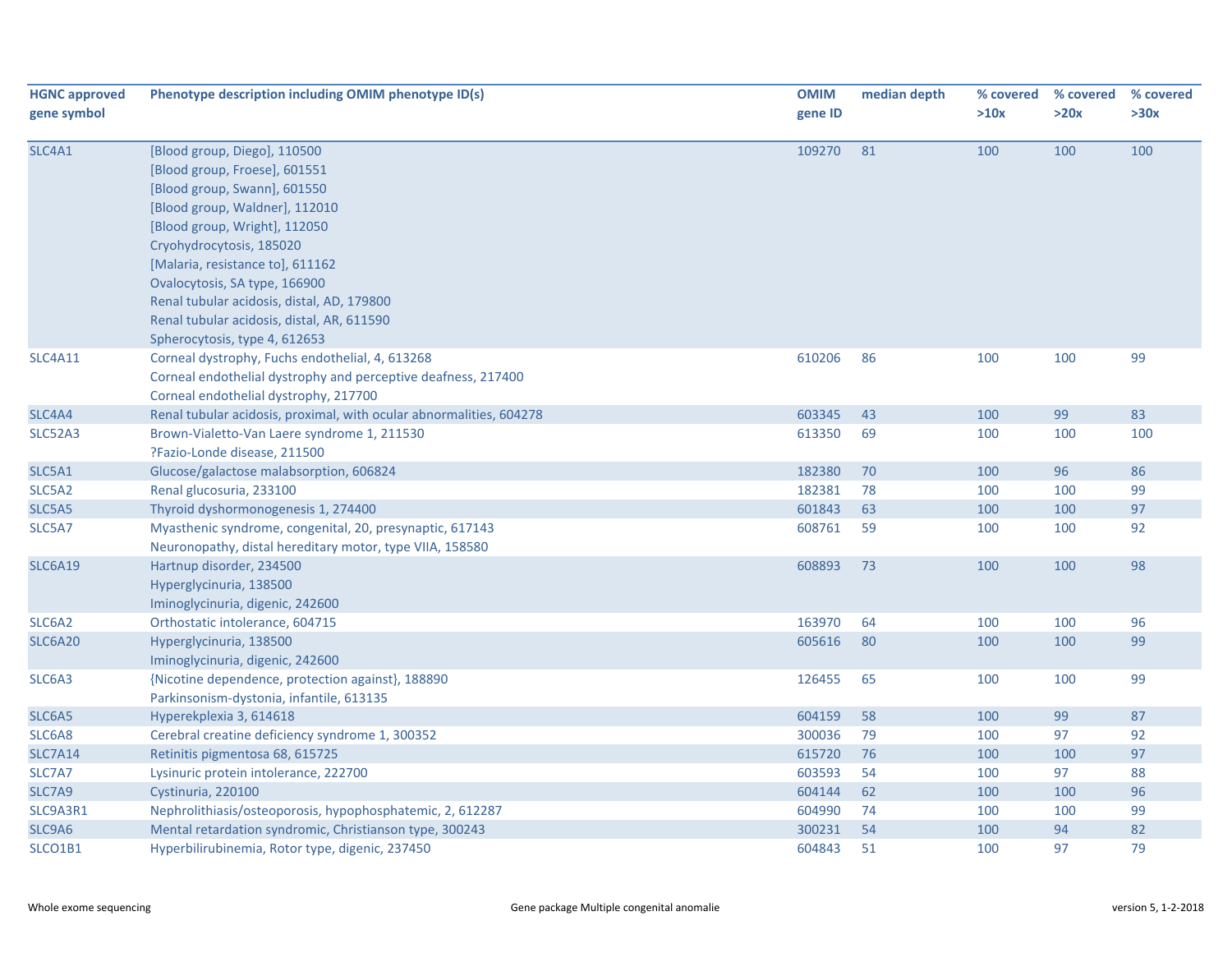| <b>HGNC approved</b> | Phenotype description including OMIM phenotype ID(s)                      | <b>OMIM</b> | median depth | % covered | % covered | % covered |
|----------------------|---------------------------------------------------------------------------|-------------|--------------|-----------|-----------|-----------|
| gene symbol          |                                                                           | gene ID     |              | >10x      | >20x      | >30x      |
|                      |                                                                           |             |              |           |           |           |
| SLCO1B3              | Hyperbilirubinemia, Rotor type, digenic, 237450                           | 605495      | 54           | 100       | 96        | 85        |
| SLCO2A1              | Hypertrophic osteoarthropathy, primary 2, 614441                          | 601460      | 67           | 100       | 100       | 98        |
| SLITRK1              | Tourette syndrome, 137580                                                 | 609678      | 68           | 100       | 100       | 99        |
|                      | ?Trichotillomania, 613229                                                 |             |              |           |           |           |
| SLITRK6              | Deafness and myopia, 221200                                               | 609681      | 65           | 100       | 100       | 98        |
| SLURP1               | Meleda disease, 248300                                                    | 606119      | 79           | 100       | 100       | 100       |
| SLX4                 | Fanconi anemia, complementation group P, 613951                           | 613278      | 87           | 100       | 100       | 98        |
| SMAD <sub>2</sub>    | No OMIM phenotype                                                         | 601366      | 47           | 100       | 97        | 88        |
| SMAD3                | Loeys-Dietz syndrome 3, 613795                                            | 603109      | 99           | 100       | 100       | 100       |
| SMAD4                | Juvenile polyposis/hereditary hemorrhagic telangiectasia syndrome, 175050 | 600993      | 59           | 100       | 100       | 96        |
|                      | Myhre syndrome, 139210                                                    |             |              |           |           |           |
|                      | Pancreatic cancer, somatic, 260350                                        |             |              |           |           |           |
|                      | Polyposis, juvenile intestinal, 174900                                    |             |              |           |           |           |
| SMAD <sub>6</sub>    | Aortic valve disease 2, 614823                                            | 602931      | 90           | 100       | 100       | 99        |
|                      | {Craniosynostosis 7, susceptibility to}, 617439                           |             |              |           |           |           |
| SMAD9                | Pulmonary hypertension, primary, 2, 615342                                | 603295      | 67           | 100       | 100       | 98        |
| SMARCA2              | Nicolaides-Baraitser syndrome, 601358                                     | 600014      | 61           | 98        | 96        | 85        |
| SMARCA4              | Coffin-Siris syndrome 4, 614609                                           | 603254      | 76           | 100       | 100       | 98        |
|                      | {Rhabdoid tumor predisposition syndrome 2}, 613325                        |             |              |           |           |           |
| SMARCAD1             | Adermatoglyphia, 136000                                                   | 612761      | 48           | 100       | 95        | 77        |
|                      | Basan syndrome, 129200                                                    |             |              |           |           |           |
| SMARCAL1             | Schimke immunoosseous dysplasia, 242900                                   | 606622      | 61           | 100       | 99        | 93        |
| SMARCB1              | Coffin-Siris syndrome 3, 614608                                           | 601607      | 71           | 100       | 100       | 95        |
|                      | {Rhabdoid predisposition syndrome 1}, 609322                              |             |              |           |           |           |
|                      | Rhabdoid tumors, somatic, 609322                                          |             |              |           |           |           |
|                      | {Schwannomatosis-1, susceptibility to}, 162091                            |             |              |           |           |           |
| SMC1A                | Cornelia de Lange syndrome 2, 300590                                      | 300040      | 59           | 100       | 98        | 95        |
| SMC <sub>3</sub>     | Cornelia de Lange syndrome 3, 610759                                      | 606062      | 56           | 100       | 97        | 83        |
| SMCHD1               | Bosma arhinia microphthalmia syndrome, 603457                             | 614982      | 52           | 100       | 96        | 78        |
|                      | Fascioscapulohumeral muscular dystrophy 2, digenic, 158901                |             |              |           |           |           |
| SMN1                 | Spinal muscular atrophy-1, 253300                                         | 600354      | 112          | 100       | 100       | 100       |
|                      | Spinal muscular atrophy-2, 253550                                         |             |              |           |           |           |
|                      | Spinal muscular atrophy-3, 253400                                         |             |              |           |           |           |
|                      | Spinal muscular atrophy-4, 271150                                         |             |              |           |           |           |
| <b>SMO</b>           | Basal cell carcinoma, somatic, 605462                                     | 601500      | 76           | 100       | 100       | 99        |
|                      | Curry-Jones syndrome, somatic mosaic, 601707                              |             |              |           |           |           |
| SMOC1                | Microphthalmia with limb anomalies, 206920                                | 608488      | 68           | 100       | 98        | 91        |
| SMOC <sub>2</sub>    | Dentin dysplasia, type I, with microdontia and misshapen teeth, 125400    | 607223      | 49           | 100       | 95        | 80        |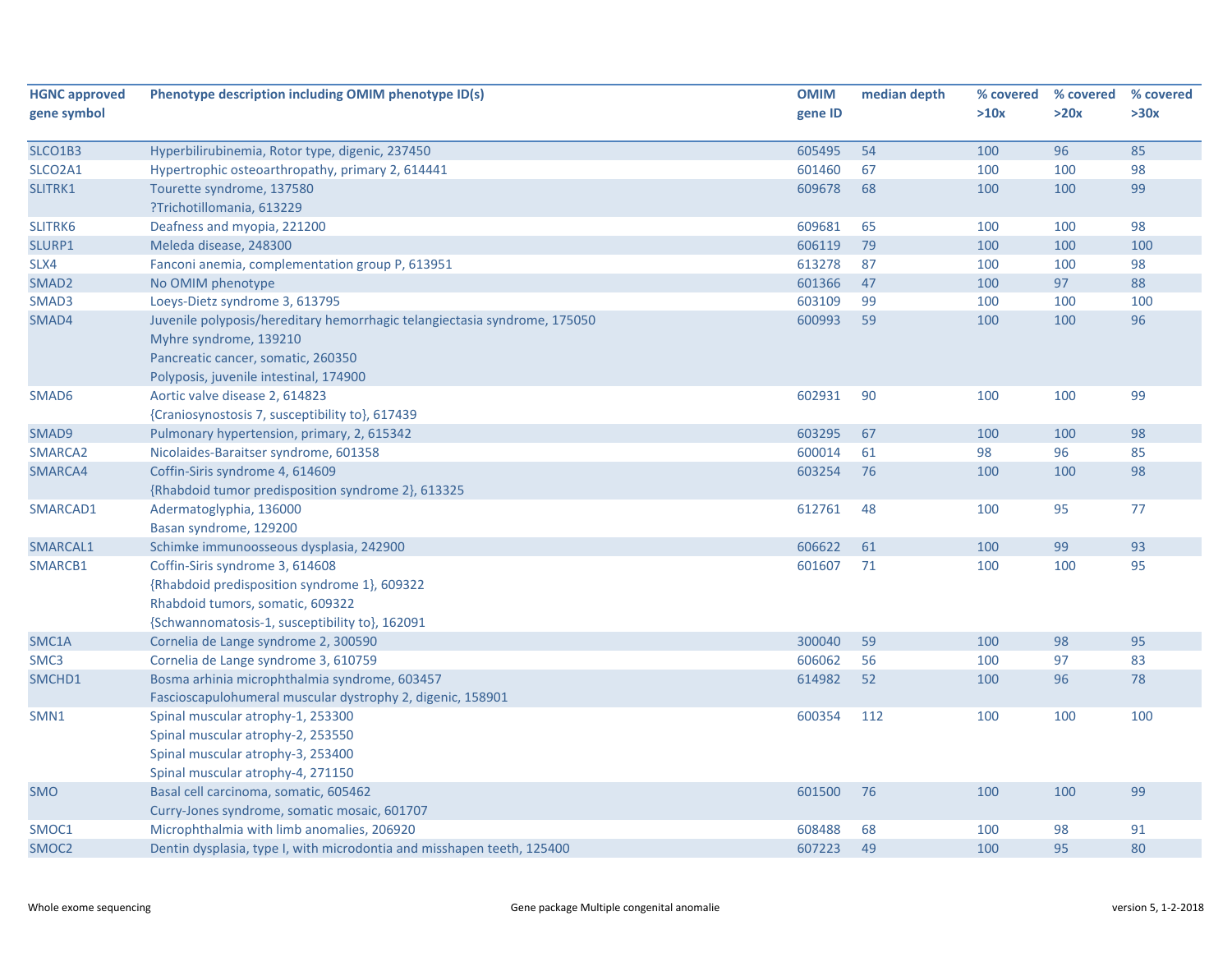| <b>HGNC approved</b> | Phenotype description including OMIM phenotype ID(s)                                       | <b>OMIM</b> | median depth | % covered | % covered | % covered |
|----------------------|--------------------------------------------------------------------------------------------|-------------|--------------|-----------|-----------|-----------|
| gene symbol          |                                                                                            | gene ID     |              | >10x      | >20x      | >30x      |
| SMPD1                | Niemann-Pick disease, type A, 257200                                                       | 607608      | 87           | 100       | 99        | 97        |
|                      | Niemann-Pick disease, type B, 607616                                                       |             |              |           |           |           |
| <b>SMPX</b>          | Deafness 4, 300066                                                                         | 300226      | 41           | 100       | 96        | 67        |
| <b>SMS</b>           | Mental retardation, Snyder-Robinson type, 309583                                           | 300105      | 41           | 95        | 80        | 70        |
| SNAI2                | Piebaldism, 172800                                                                         | 602150      | 52           | 100       | 100       | 99        |
|                      | Waardenburg syndrome, type 2D, 608890                                                      |             |              |           |           |           |
| SNAP29               | Cerebral dysgenesis, neuropathy, ichthyosis, and palmoplantar keratoderma syndrome, 609528 | 604202      | 91           | 100       | 100       | 96        |
| <b>SNCA</b>          | Dementia, Lewy body, 127750                                                                | 163890      | 34           | 100       | 99        | 69        |
|                      | Parkinson disease 1, 168601                                                                |             |              |           |           |           |
|                      | Parkinson disease 4, 605543                                                                |             |              |           |           |           |
| <b>SNCB</b>          | Dementia, Lewy body, 127750                                                                | 602569      | 73           | 100       | 100       | 100       |
| SNIP1                | Psychomotor retardation, epilepsy, and craniofacial dysmorphism, 614501                    | 608241      | 64           | 100       | 100       | 97        |
| <b>SNRNP200</b>      | Retinitis pigmentosa 33, 610359                                                            | 601664      | 72           | 100       | 99        | 94        |
| <b>SNRPE</b>         | Hypotrichosis 11, 615059                                                                   | 128260      | 38           | 100       | 93        | 58        |
| <b>SNRPN</b>         | Prader-Willi syndrome, 176270                                                              | 182279      | 64           | 100       | 100       | 100       |
| SNTA1                | Long QT syndrome 12, 612955                                                                | 601017      | 80           | 98        | 87        | 80        |
| <b>SNX10</b>         | Osteopetrosis 8, 615085                                                                    | 614780      | 56           | 100       | 100       | 92        |
| <b>SOBP</b>          | Mental retardation, anterior maxillary protrusion, and strabismus, 613671                  | 613667      | 64           | 98        | 95        | 84        |
| SOD1                 | Amyotrophic lateral sclerosis 1, 105400                                                    | 147450      | 63           | 100       | 100       | 95        |
| SOS1                 | ?Fibromatosis, gingival, 1, 135300                                                         | 182530      | 57           | 100       | 98        | 84        |
|                      | Noonan syndrome 4, 610733                                                                  |             |              |           |           |           |
| <b>SOST</b>          | Craniodiaphyseal dysplasia, 122860                                                         | 605740      | 115          | 100       | 100       | 100       |
|                      | Sclerosteosis 1, 269500                                                                    |             |              |           |           |           |
|                      | Van Buchem disease, 239100                                                                 |             |              |           |           |           |
| <b>SOX10</b>         | PCWH syndrome, 609136                                                                      | 602229      | 68           | 100       | 100       | 100       |
|                      | Waardenburg syndrome, type 2E, with or without neurologic involvement, 611584              |             |              |           |           |           |
|                      | Waardenburg syndrome, type 4C, 613266                                                      |             |              |           |           |           |
| <b>SOX17</b>         | Vesicoureteral reflux 3, 613674                                                            | 610928      | 85           | 100       | 100       | 100       |
| <b>SOX18</b>         | Hypotrichosis-lymphedema-telangiectasia syndrome, 607823                                   | 601618      | 44           | 93        | 83        | 77        |
|                      | Hypotrichosis-lymphedema-telangiectasia-renal defect syndrome, 137940                      |             |              |           |           |           |
| SOX <sub>2</sub>     | Microphthalmia, syndromic 3, 206900                                                        | 184429      | 100          | 100       | 100       | 100       |
|                      | Optic nerve hypoplasia and abnormalities of the central nervous system, 206900             |             |              |           |           |           |
| SOX3                 | Mental retardation, with isolated growth hormone deficiency, 300123                        | 313430      | 56           | 100       | 96        | 89        |
|                      | Panhypopituitarism, 312000                                                                 |             |              |           |           |           |
| SOX9                 | Acampomelic campomelic dysplasia, 114290                                                   | 608160      | 66           | 100       | 100       | 99        |
|                      | Campomelic dysplasia, 114290                                                               |             |              |           |           |           |
|                      | Campomelic dysplasia with autosomal sex reversal, 114290                                   |             |              |           |           |           |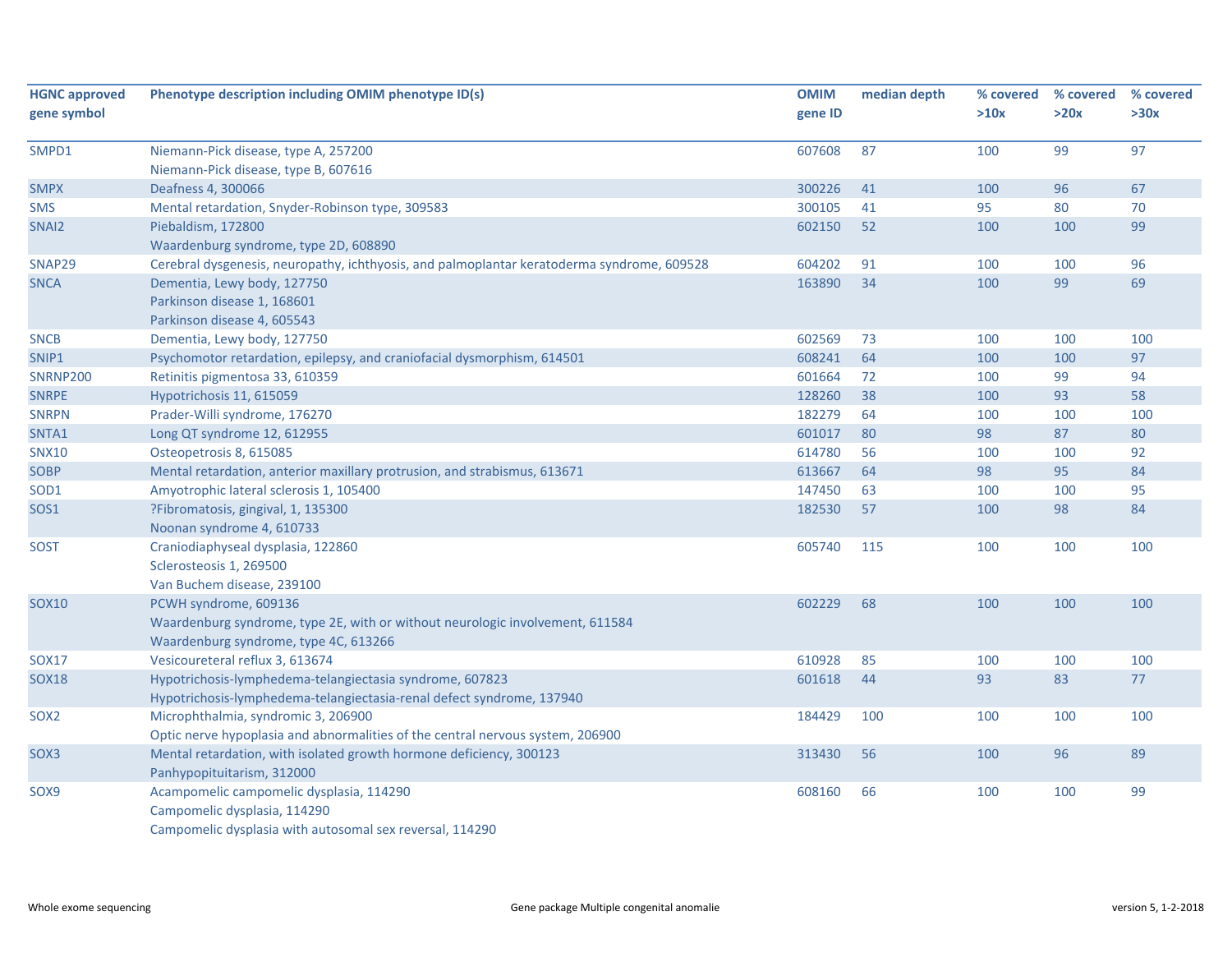| <b>HGNC approved</b> | Phenotype description including OMIM phenotype ID(s)                       | <b>OMIM</b> | median depth | % covered | % covered | % covered |
|----------------------|----------------------------------------------------------------------------|-------------|--------------|-----------|-----------|-----------|
| gene symbol          |                                                                            | gene ID     |              | >10x      | >20x      | >30x      |
|                      |                                                                            |             |              |           |           |           |
| SP110                | Hepatic venoocclusive disease with immunodeficiency, 235550                | 604457      | 44           | 100       | 99        | 85        |
|                      | {Mycobacterium tuberculosis, susceptibility to}, 607948                    |             |              |           |           |           |
| SP7                  | ?Osteogenesis imperfecta, type XII, 613849                                 | 606633      | 92           | 100       | 100       | 100       |
| SPAG1                | Ciliary dyskinesia, primary, 28, 615505                                    | 603395      | 45           | 100       | 95        | 73        |
| <b>SPART</b>         | Troyer syndrome, 275900                                                    | 607111      | 55           | 100       | 100       | 91        |
| <b>SPAST</b>         | Spastic paraplegia 4, 182601                                               | 604277      | 46           | 100       | 98        | 80        |
| SPATA16              | ?Spermatogenic failure 6, 102530                                           | 609856      | 46           | 100       | 99        | 84        |
| SPATA7               | Leber congenital amaurosis 3, 604232                                       | 609868      | 51           | 100       | 98        | 89        |
|                      | Retinitis pigmentosa, juvenile, 604232                                     |             |              |           |           |           |
| SPECC1L              | ?Facial clefting, oblique, 1, 600251                                       | 614140      | 45           | 100       | 96        | 80        |
|                      | Opitz GBBB syndrome, type II, 145410                                       |             |              |           |           |           |
| <b>SPG11</b>         | Amyotrophic lateral sclerosis 5, juvenile, 602099                          | 610844      | 56           | 100       | 98        | 92        |
|                      | Charcot-Marie-Tooth disease, axonal, type 2X, 616668                       |             |              |           |           |           |
|                      | Spastic paraplegia 11, 604360                                              |             |              |           |           |           |
| <b>SPG21</b>         | Mast syndrome, 248900                                                      | 608181      | 43           | 100       | 91        | 66        |
| SPG7                 | Spastic paraplegia 7, 607259                                               | 602783      | 80           | 100       | 99        | 91        |
| SPINK1               | {Fibrocalculous pancreatic diabetes, susceptibility to}, 608189            | 167790      | 70           | 100       | 100       | 83        |
|                      | Pancreatitis, hereditary, 167800                                           |             |              |           |           |           |
|                      | Tropical calcific pancreatitis, 608189                                     |             |              |           |           |           |
| SPINK5               | Atopy, 147050                                                              | 605010      | 46           | 100       | 96        | 82        |
|                      | Netherton syndrome, 256500                                                 |             |              |           |           |           |
| SPINT <sub>2</sub>   | Diarrhea 3, secretory sodium, congenital, syndromic, 270420                | 605124      | 59           | 100       | 100       | 99        |
| <b>SPR</b>           | Dystonia, dopa-responsive, due to sepiapterin reductase deficiency, 612716 | 182125      | 66           | 100       | 100       | 96        |
| SPRED1               | Legius syndrome, 611431                                                    | 609291      | 44           | 100       | 95        | 84        |
| SPRY4                | Hypogonadotropic hypogonadism 17 with or without anosmia, 615266           | 607984      | 122          | 100       | 97        | 96        |
| SPTA1                | Elliptocytosis-2, 130600                                                   | 182860      | 48           | 100       | 98        | 82        |
|                      | Pyropoikilocytosis, 266140                                                 |             |              |           |           |           |
|                      | Spherocytosis, type 3, 270970                                              |             |              |           |           |           |
| SPTAN1               | Epileptic encephalopathy, early infantile, 5, 613477                       | 182810      | 64           | 100       | 99        | 94        |
| <b>SPTB</b>          | Anemia, neonatal hemolytic, fatal and near-fatal                           | 182870      | 76           | 100       | 100       | 97        |
|                      | Elliptocytosis-3                                                           |             |              |           |           |           |
|                      | Spherocytosis, type 2, 616649                                              |             |              |           |           |           |
| SPTBN2               | Spinocerebellar ataxia 5, 600224                                           | 604985      | 73           | 100       | 100       | 100       |
|                      | Spinocerebellar ataxia 14, 615386                                          |             |              |           |           |           |
| SPTLC1               | Neuropathy, hereditary sensory and autonomic, type IA, 162400              | 605712      | 45           | 100       | 97        | 83        |
| SPTLC2               | Neuropathy, hereditary sensory and autonomic, type IC, 613640              | 605713      | 51           | 100       | 98        | 79        |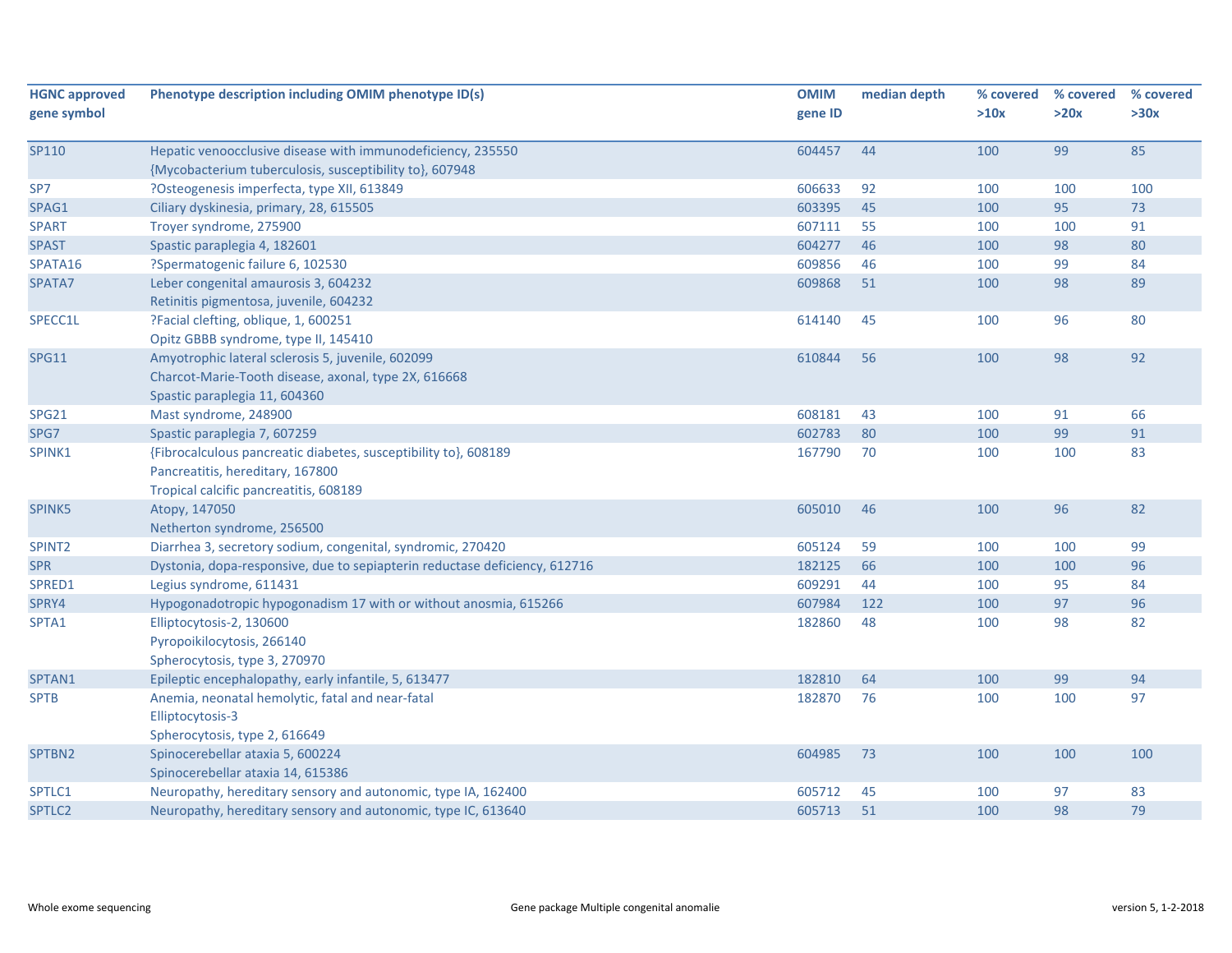| 76<br>98<br>90<br>SQSTM1<br>Frontotemporal dementia and/or amyotrophic lateral sclerosis 3, 616437<br>601530<br>100<br>Myopathy, distal, with rimmed vacuoles, 617158<br>Neurodegeneration with ataxia, dystonia, and gaze palsy, childhood-onset, 617145<br>Paget disease of bone 3, 167250<br>Colon cancer, advanced, somatic, 114500<br>190090<br>65<br>100<br>100<br>92<br>?Thrombocytopenia 6, 616937<br>Floating-Harbor syndrome, 136140<br>611421<br>84<br>100<br>99<br>100<br>607306<br>100<br>94<br>76<br>Pseudovaginal perineoscrotal hypospadias, 264600<br>44<br>611715<br>63<br>99<br>92<br>Congenital disorder of glycosylation, type Iq, 612379<br>100<br>Kahrizi syndrome, 612713<br>Bone marrow failure syndrome 1, 614675<br>602122<br>48<br>98<br>83<br>100<br>?Rolandic epilepsy, mental retardation, and speech dyspraxia, 300643<br>300642<br>97<br>85<br>47<br>100<br>480000<br>20<br>50<br>41<br>35<br>46XX sex reversal 1, 400045<br>46XY sex reversal 1, 400044<br>Somatostatin analog, resistance to<br>182455<br>100<br>100<br>136<br>100<br>606797<br>80<br>98<br>Ichthyosis, congenital 11, 602400<br>100<br>100<br>87<br>?Epileptic encephalopathy, early infantile, 15, 615006<br>606494<br>52<br>100<br>98<br>Mental retardation 12, 611090<br>Salt and pepper developmental regression syndrome, 609056<br>604402<br>40<br>94<br>84<br>61<br>615521<br>89<br>Native American myopathy, 255995<br>54<br>100<br>98<br>90<br>Microcephaly-capillary malformation syndrome, 614261<br>606247<br>51<br>100<br>100<br>75<br>Lipoid adrenal hyperplasia, 201710<br>600617<br>100<br>100<br>100<br>80<br>Immunodeficiency 31A, mycobacteriosis, 614892<br>600555<br>43<br>100<br>96<br>Immunodeficiency 31B, mycobacterial and viral infections, 613796<br>Immunodeficiency 31C, 614162<br>Autoimmune disease, multisystem, infantile-onset, 1, 615952<br>102582<br>60<br>100<br>100<br>91<br>Hyper-IgE recurrent infection syndrome, 147060<br>Growth hormone insensitivity with immunodeficiency, 245590<br>604260<br>71<br>100<br>99<br>89<br>Leukemia, acute promyelocytic, somatic, 102578<br>181590<br>90<br>Microcephaly 7, primary, 612703<br>53<br>100<br>99<br>Immunodeficiency 10, 612783<br>605921<br>64<br>100<br>100<br>94<br>Myopathy, tubular aggregate, 1, 160565<br>Stormorken syndrome, 185070<br>602216<br>83<br>100<br>Melanoma, malignant, somatic<br>100<br>100 | <b>HGNC approved</b><br>gene symbol | Phenotype description including OMIM phenotype ID(s) | <b>OMIM</b><br>gene ID | median depth | % covered<br>>10x | % covered<br>>20x | % covered<br>>30x |
|------------------------------------------------------------------------------------------------------------------------------------------------------------------------------------------------------------------------------------------------------------------------------------------------------------------------------------------------------------------------------------------------------------------------------------------------------------------------------------------------------------------------------------------------------------------------------------------------------------------------------------------------------------------------------------------------------------------------------------------------------------------------------------------------------------------------------------------------------------------------------------------------------------------------------------------------------------------------------------------------------------------------------------------------------------------------------------------------------------------------------------------------------------------------------------------------------------------------------------------------------------------------------------------------------------------------------------------------------------------------------------------------------------------------------------------------------------------------------------------------------------------------------------------------------------------------------------------------------------------------------------------------------------------------------------------------------------------------------------------------------------------------------------------------------------------------------------------------------------------------------------------------------------------------------------------------------------------------------------------------------------------------------------------------------------------------------------------------------------------------------------------------------------------------------------------------------------------------------------------------------------------------------------------------------------------------------------------------------------------------------------------------------------------|-------------------------------------|------------------------------------------------------|------------------------|--------------|-------------------|-------------------|-------------------|
|                                                                                                                                                                                                                                                                                                                                                                                                                                                                                                                                                                                                                                                                                                                                                                                                                                                                                                                                                                                                                                                                                                                                                                                                                                                                                                                                                                                                                                                                                                                                                                                                                                                                                                                                                                                                                                                                                                                                                                                                                                                                                                                                                                                                                                                                                                                                                                                                                  |                                     |                                                      |                        |              |                   |                   |                   |
|                                                                                                                                                                                                                                                                                                                                                                                                                                                                                                                                                                                                                                                                                                                                                                                                                                                                                                                                                                                                                                                                                                                                                                                                                                                                                                                                                                                                                                                                                                                                                                                                                                                                                                                                                                                                                                                                                                                                                                                                                                                                                                                                                                                                                                                                                                                                                                                                                  | <b>SRC</b>                          |                                                      |                        |              |                   |                   |                   |
| SRD5A2<br>SRD5A3<br><b>SRP72</b><br>SRPX2<br><b>SRY</b><br>SSTR5<br>ST14<br>ST3GAL3<br>ST3GAL5<br>STAC <sub>3</sub><br><b>STAMBP</b><br><b>STAR</b><br>STAT1<br>STAT3<br>STAT5B<br><b>STIL</b><br>STIM1<br><b>STK11</b>                                                                                                                                                                                                                                                                                                                                                                                                                                                                                                                                                                                                                                                                                                                                                                                                                                                                                                                                                                                                                                                                                                                                                                                                                                                                                                                                                                                                                                                                                                                                                                                                                                                                                                                                                                                                                                                                                                                                                                                                                                                                                                                                                                                          | <b>SRCAP</b>                        |                                                      |                        |              |                   |                   |                   |
|                                                                                                                                                                                                                                                                                                                                                                                                                                                                                                                                                                                                                                                                                                                                                                                                                                                                                                                                                                                                                                                                                                                                                                                                                                                                                                                                                                                                                                                                                                                                                                                                                                                                                                                                                                                                                                                                                                                                                                                                                                                                                                                                                                                                                                                                                                                                                                                                                  |                                     |                                                      |                        |              |                   |                   |                   |
|                                                                                                                                                                                                                                                                                                                                                                                                                                                                                                                                                                                                                                                                                                                                                                                                                                                                                                                                                                                                                                                                                                                                                                                                                                                                                                                                                                                                                                                                                                                                                                                                                                                                                                                                                                                                                                                                                                                                                                                                                                                                                                                                                                                                                                                                                                                                                                                                                  |                                     |                                                      |                        |              |                   |                   |                   |
|                                                                                                                                                                                                                                                                                                                                                                                                                                                                                                                                                                                                                                                                                                                                                                                                                                                                                                                                                                                                                                                                                                                                                                                                                                                                                                                                                                                                                                                                                                                                                                                                                                                                                                                                                                                                                                                                                                                                                                                                                                                                                                                                                                                                                                                                                                                                                                                                                  |                                     |                                                      |                        |              |                   |                   |                   |
|                                                                                                                                                                                                                                                                                                                                                                                                                                                                                                                                                                                                                                                                                                                                                                                                                                                                                                                                                                                                                                                                                                                                                                                                                                                                                                                                                                                                                                                                                                                                                                                                                                                                                                                                                                                                                                                                                                                                                                                                                                                                                                                                                                                                                                                                                                                                                                                                                  |                                     |                                                      |                        |              |                   |                   |                   |
|                                                                                                                                                                                                                                                                                                                                                                                                                                                                                                                                                                                                                                                                                                                                                                                                                                                                                                                                                                                                                                                                                                                                                                                                                                                                                                                                                                                                                                                                                                                                                                                                                                                                                                                                                                                                                                                                                                                                                                                                                                                                                                                                                                                                                                                                                                                                                                                                                  |                                     |                                                      |                        |              |                   |                   |                   |
|                                                                                                                                                                                                                                                                                                                                                                                                                                                                                                                                                                                                                                                                                                                                                                                                                                                                                                                                                                                                                                                                                                                                                                                                                                                                                                                                                                                                                                                                                                                                                                                                                                                                                                                                                                                                                                                                                                                                                                                                                                                                                                                                                                                                                                                                                                                                                                                                                  |                                     |                                                      |                        |              |                   |                   |                   |
|                                                                                                                                                                                                                                                                                                                                                                                                                                                                                                                                                                                                                                                                                                                                                                                                                                                                                                                                                                                                                                                                                                                                                                                                                                                                                                                                                                                                                                                                                                                                                                                                                                                                                                                                                                                                                                                                                                                                                                                                                                                                                                                                                                                                                                                                                                                                                                                                                  |                                     |                                                      |                        |              |                   |                   |                   |
|                                                                                                                                                                                                                                                                                                                                                                                                                                                                                                                                                                                                                                                                                                                                                                                                                                                                                                                                                                                                                                                                                                                                                                                                                                                                                                                                                                                                                                                                                                                                                                                                                                                                                                                                                                                                                                                                                                                                                                                                                                                                                                                                                                                                                                                                                                                                                                                                                  |                                     |                                                      |                        |              |                   |                   |                   |
|                                                                                                                                                                                                                                                                                                                                                                                                                                                                                                                                                                                                                                                                                                                                                                                                                                                                                                                                                                                                                                                                                                                                                                                                                                                                                                                                                                                                                                                                                                                                                                                                                                                                                                                                                                                                                                                                                                                                                                                                                                                                                                                                                                                                                                                                                                                                                                                                                  |                                     |                                                      |                        |              |                   |                   |                   |
|                                                                                                                                                                                                                                                                                                                                                                                                                                                                                                                                                                                                                                                                                                                                                                                                                                                                                                                                                                                                                                                                                                                                                                                                                                                                                                                                                                                                                                                                                                                                                                                                                                                                                                                                                                                                                                                                                                                                                                                                                                                                                                                                                                                                                                                                                                                                                                                                                  |                                     |                                                      |                        |              |                   |                   |                   |
|                                                                                                                                                                                                                                                                                                                                                                                                                                                                                                                                                                                                                                                                                                                                                                                                                                                                                                                                                                                                                                                                                                                                                                                                                                                                                                                                                                                                                                                                                                                                                                                                                                                                                                                                                                                                                                                                                                                                                                                                                                                                                                                                                                                                                                                                                                                                                                                                                  |                                     |                                                      |                        |              |                   |                   |                   |
|                                                                                                                                                                                                                                                                                                                                                                                                                                                                                                                                                                                                                                                                                                                                                                                                                                                                                                                                                                                                                                                                                                                                                                                                                                                                                                                                                                                                                                                                                                                                                                                                                                                                                                                                                                                                                                                                                                                                                                                                                                                                                                                                                                                                                                                                                                                                                                                                                  |                                     |                                                      |                        |              |                   |                   |                   |
|                                                                                                                                                                                                                                                                                                                                                                                                                                                                                                                                                                                                                                                                                                                                                                                                                                                                                                                                                                                                                                                                                                                                                                                                                                                                                                                                                                                                                                                                                                                                                                                                                                                                                                                                                                                                                                                                                                                                                                                                                                                                                                                                                                                                                                                                                                                                                                                                                  |                                     |                                                      |                        |              |                   |                   |                   |
|                                                                                                                                                                                                                                                                                                                                                                                                                                                                                                                                                                                                                                                                                                                                                                                                                                                                                                                                                                                                                                                                                                                                                                                                                                                                                                                                                                                                                                                                                                                                                                                                                                                                                                                                                                                                                                                                                                                                                                                                                                                                                                                                                                                                                                                                                                                                                                                                                  |                                     |                                                      |                        |              |                   |                   |                   |
|                                                                                                                                                                                                                                                                                                                                                                                                                                                                                                                                                                                                                                                                                                                                                                                                                                                                                                                                                                                                                                                                                                                                                                                                                                                                                                                                                                                                                                                                                                                                                                                                                                                                                                                                                                                                                                                                                                                                                                                                                                                                                                                                                                                                                                                                                                                                                                                                                  |                                     |                                                      |                        |              |                   |                   |                   |
|                                                                                                                                                                                                                                                                                                                                                                                                                                                                                                                                                                                                                                                                                                                                                                                                                                                                                                                                                                                                                                                                                                                                                                                                                                                                                                                                                                                                                                                                                                                                                                                                                                                                                                                                                                                                                                                                                                                                                                                                                                                                                                                                                                                                                                                                                                                                                                                                                  |                                     |                                                      |                        |              |                   |                   |                   |
|                                                                                                                                                                                                                                                                                                                                                                                                                                                                                                                                                                                                                                                                                                                                                                                                                                                                                                                                                                                                                                                                                                                                                                                                                                                                                                                                                                                                                                                                                                                                                                                                                                                                                                                                                                                                                                                                                                                                                                                                                                                                                                                                                                                                                                                                                                                                                                                                                  |                                     |                                                      |                        |              |                   |                   |                   |
|                                                                                                                                                                                                                                                                                                                                                                                                                                                                                                                                                                                                                                                                                                                                                                                                                                                                                                                                                                                                                                                                                                                                                                                                                                                                                                                                                                                                                                                                                                                                                                                                                                                                                                                                                                                                                                                                                                                                                                                                                                                                                                                                                                                                                                                                                                                                                                                                                  |                                     |                                                      |                        |              |                   |                   |                   |
| Pancreatic cancer, 260350<br>Peutz-Jeghers syndrome, 175200<br>Testicular tumor, somatic, 273300                                                                                                                                                                                                                                                                                                                                                                                                                                                                                                                                                                                                                                                                                                                                                                                                                                                                                                                                                                                                                                                                                                                                                                                                                                                                                                                                                                                                                                                                                                                                                                                                                                                                                                                                                                                                                                                                                                                                                                                                                                                                                                                                                                                                                                                                                                                 |                                     |                                                      |                        |              |                   |                   |                   |
| 93<br>STK4<br>T-cell immunodeficiency, recurrent infections, autoimmunity, and cardiac malformations, 614868<br>604965<br>58<br>100<br>100                                                                                                                                                                                                                                                                                                                                                                                                                                                                                                                                                                                                                                                                                                                                                                                                                                                                                                                                                                                                                                                                                                                                                                                                                                                                                                                                                                                                                                                                                                                                                                                                                                                                                                                                                                                                                                                                                                                                                                                                                                                                                                                                                                                                                                                                       |                                     |                                                      |                        |              |                   |                   |                   |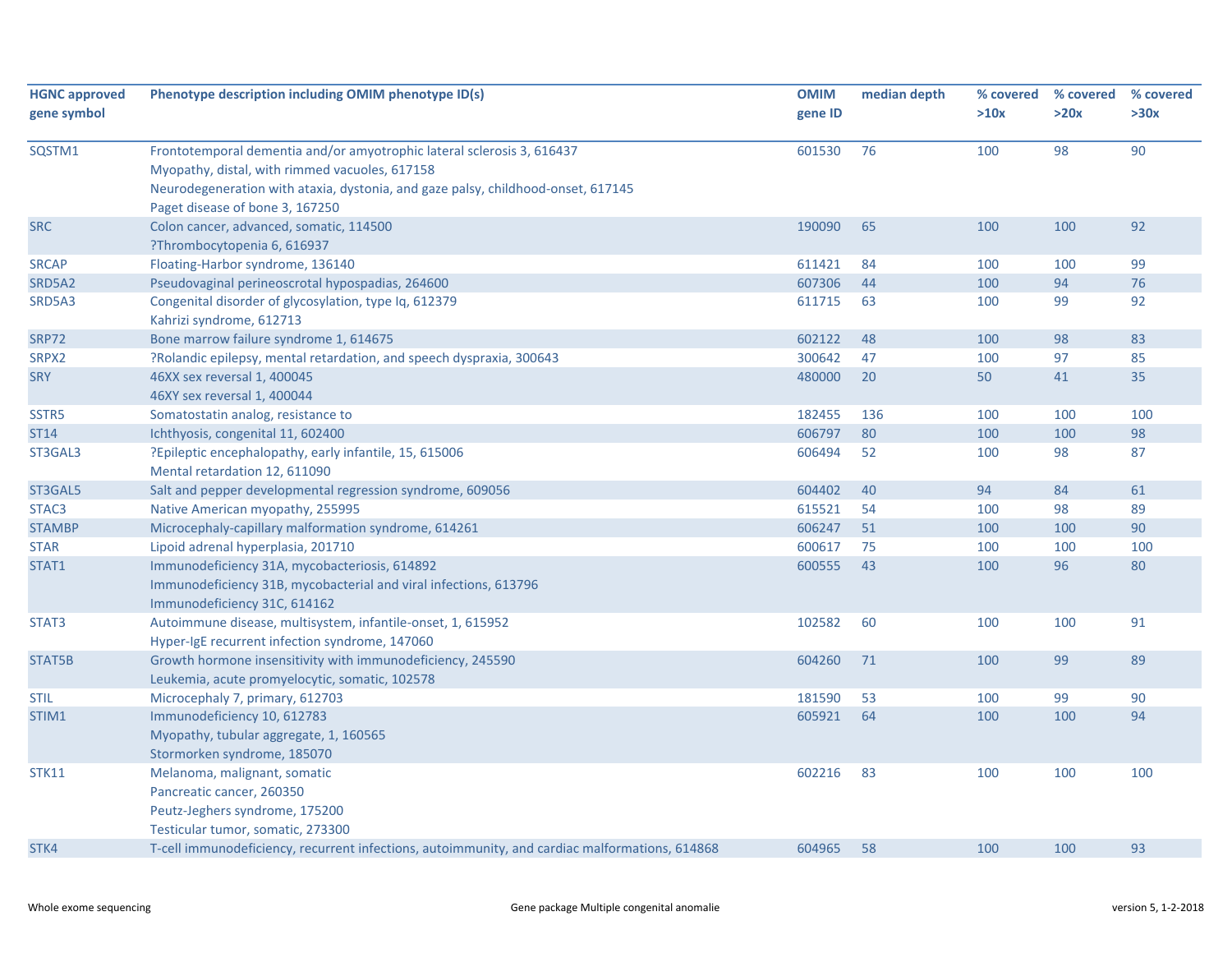| gene symbol<br>gene ID<br>>10x                                                                                                                             | >20x |      |
|------------------------------------------------------------------------------------------------------------------------------------------------------------|------|------|
|                                                                                                                                                            |      | >30x |
|                                                                                                                                                            |      |      |
| 609397<br>47<br>89<br>STOX1<br>Preeclampsia/eclampsia 4, 609404                                                                                            | 89   | 87   |
| 69<br>STRA6<br>Microphthalmia, isolated, with coloboma 8, 601186<br>610745<br>100                                                                          | 100  | 99   |
| Microphthalmia, syndromic 9, 601186                                                                                                                        |      |      |
| <b>STRADA</b><br>Polyhydramnios, megalencephaly, and symptomatic epilepsy, 611087<br>608626<br>67<br>100                                                   | 100  | 92   |
| 120<br>606440<br>100<br><b>STRC</b><br>Deafness 16, 603720                                                                                                 | 100  | 100  |
| Ichthyosis, 308100<br>300747<br>71<br>97<br><b>STS</b>                                                                                                     | 97   | 92   |
| STXBP1<br>Epileptic encephalopathy, early infantile, 4, 612164<br>602926<br>53<br>100                                                                      | 99   | 86   |
| 601717<br>STXBP2<br>Hemophagocytic lymphohistiocytosis, familial, 5, 613101<br>68<br>100                                                                   | 100  | 93   |
| Mitochondrial DNA depletion syndrome 5 (encephalomyopathic with or without methylmalonic aciduria),<br>603921<br>46<br>SUCLA <sub>2</sub><br>100<br>612073 | 94   | 80   |
| 61<br>SUCLG1<br>Mitochondrial DNA depletion syndrome 9 (encephalomyopathic type with methylmalonic aciduria), 245400<br>611224<br>100                      | 99   | 93   |
| 60<br><b>SUFU</b><br>Basal cell nevus syndrome, 109400<br>607035<br>100                                                                                    | 100  | 97   |
| Medulloblastoma, desmoplastic, 155255                                                                                                                      |      |      |
| {Meningioma, familial, susceptibility to}, 607174                                                                                                          |      |      |
| Glutaric aciduria III, 231690<br><b>SUGCT</b><br>609187<br>49<br>100                                                                                       | 98   | 82   |
| 60<br>Multiple sulfatase deficiency, 272200<br>607939<br>100<br>SUMF1                                                                                      | 98   | 81   |
| SUMO1<br>Orofacial cleft 10, 613705<br>601912<br>57<br>100                                                                                                 | 91   | 81   |
| <b>SUOX</b><br>Sulfite oxidase deficiency, 272300<br>606887<br>106<br>100                                                                                  | 100  | 100  |
| SURF1<br>185620<br>59<br>93<br>Charcot-Marie-Tooth disease, type 4K, 616684                                                                                | 87   | 87   |
| Leigh syndrome, due to COX IV deficiency, 256000                                                                                                           |      |      |
| Pregnancy loss, recurrent, 4, 270960<br>SYCP3<br>604759<br>38<br>100                                                                                       | 95   | 68   |
| Spermatogenic failure 4, 270960                                                                                                                            |      |      |
| SYN1<br>Epilepsy, with variable learning disabilities and behavior disorders, 300491 dominant<br>313440<br>58<br>100                                       | 100  | 97   |
| 55<br>SYNE1<br>Emery-Dreifuss muscular dystrophy 4, 612998<br>608441<br>100                                                                                | 99   | 89   |
| Spinocerebellar ataxia 8, 610743                                                                                                                           |      |      |
| Emery-Dreifuss muscular dystrophy 5, 612999<br>608442<br>SYNE <sub>2</sub><br>57<br>100                                                                    | 98   | 88   |
| SYNE4<br>Deafness 76, 615540<br>615535<br>74<br>100                                                                                                        | 100  | 100  |
| 603384<br>93<br>SYNGAP1<br>Mental retardation 5, 612621<br>98                                                                                              | 98   | 97   |
| 48<br>Epileptic encephalopathy, early infantile, 53, 617389<br>604297<br>100<br>SYNJ1                                                                      | 96   | 83   |
| Parkinson disease 20, early-onset, 615530                                                                                                                  |      |      |
| <b>SYP</b><br>Mental retardation 96, 300802<br>313475<br>50<br>100                                                                                         | 98   | 87   |
| 610949<br>47<br><b>SYT14</b><br>Spinocerebellar ataxia 11, 614229<br>100                                                                                   | 93   | 80   |
| Epileptic encephalopathy, early infantile, 18, 615476<br>615463<br>77<br>SZT <sub>2</sub><br>100                                                           | 100  | 98   |
| {Neural tube defects, susceptibility to}, 182940<br>601397<br>95<br>100<br>T.                                                                              | 100  | 95   |
| Sacral agenesis with vertebral anomalies, 615709                                                                                                           |      |      |
| Congenital heart defects, nonsyndromic, 2, 614980<br>605101<br>58<br>100<br>TAB <sub>2</sub>                                                               | 100  | 95   |
| Hypogonadotropic hypogonadism 10 with or without anosmia, 614839<br>162330<br>62<br>100<br>TAC <sub>3</sub>                                                | 100  | 84   |
| Hypogonadotropic hypogonadism 11 with or without anosmia, 614840<br>162332<br>87<br>TACR3<br>100                                                           | 100  | 100  |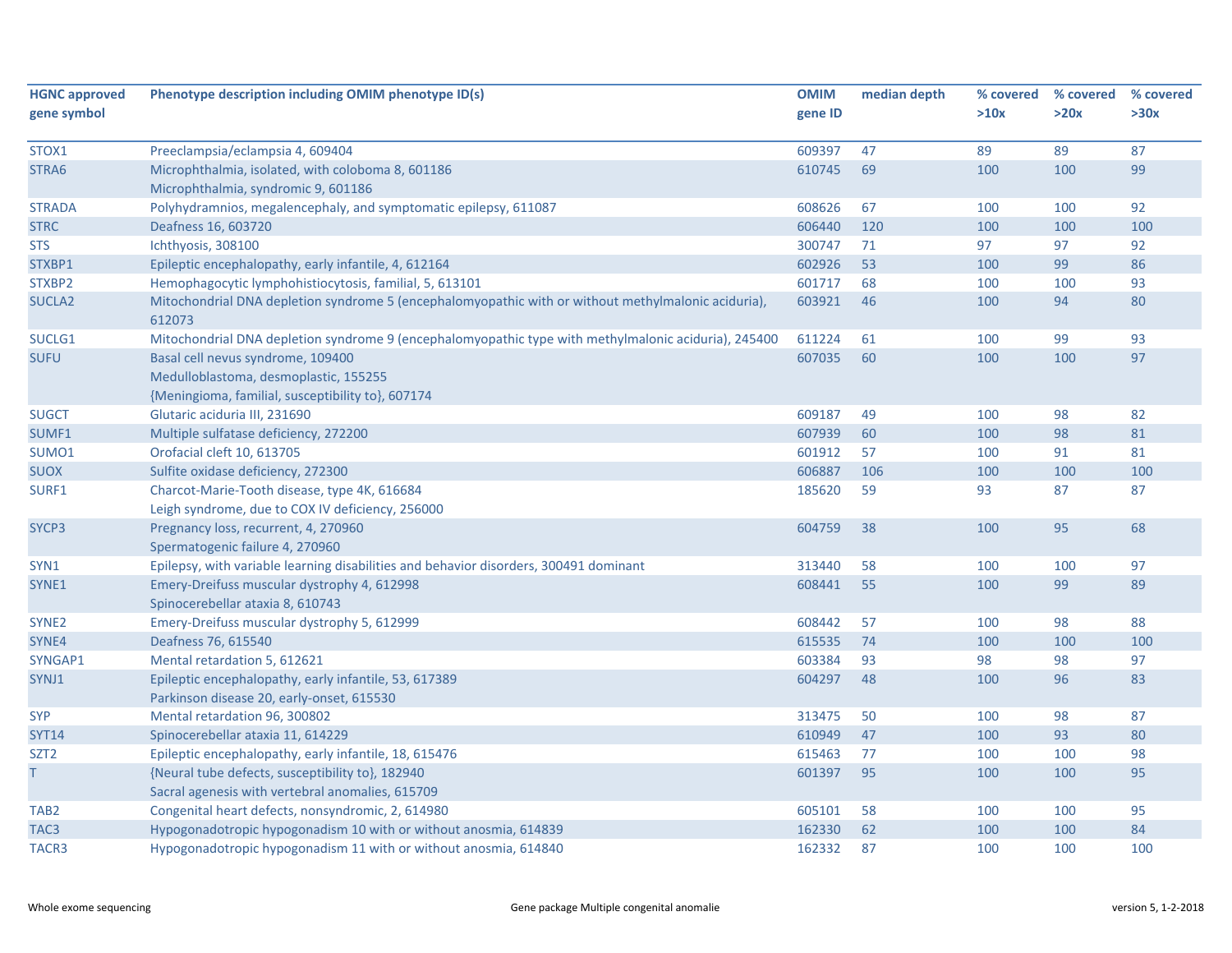| <b>HGNC approved</b> | Phenotype description including OMIM phenotype ID(s)                   | <b>OMIM</b> | median depth | % covered | % covered | % covered |
|----------------------|------------------------------------------------------------------------|-------------|--------------|-----------|-----------|-----------|
| gene symbol          |                                                                        | gene ID     |              | >10x      | >20x      | >30x      |
|                      |                                                                        |             |              |           |           |           |
| TACSTD2              | Corneal dystrophy, gelatinous drop-like, 204870                        | 137290      | 162          | 100       | 100       | 100       |
| TAF1                 | Dystonia-Parkinsonism, 314250                                          | 313650      | 48           | 100       | 95        | 83        |
|                      | Mental retardation, syndromic 33, 300966                               |             |              |           |           |           |
| TAF <sub>2</sub>     | Mental retardation 40, 615599                                          | 604912      | 47           | 100       | 95        | 76        |
| TAL1                 | Leukemia, T-cell acute lymphocytic, somatic, 613065                    | 187040      | 41           | 97        | 87        | 75        |
| TAL <sub>2</sub>     | Leukemia, T-cell acute lymphocytic, somatic, 613065                    | 186855      | 62           | 100       | 100       | 100       |
| TALDO1               | Transaldolase deficiency, 606003                                       | 602063      | 86           | 100       | 100       | 97        |
| TAP1                 | Bare lymphocyte syndrome, type I, 604571                               | 170260      | 83           | 100       | 100       | 99        |
| TAP <sub>2</sub>     | Bare lymphocyte syndrome, type I, due to TAP2 deficiency, 604571       | 170261      | 67           | 100       | 100       | 97        |
|                      | Wegener-like granulomatosis                                            |             |              |           |           |           |
| <b>TAPBP</b>         | Bare lymphocyte syndrome, type I, 604571                               | 601962      | 70           | 100       | 100       | 100       |
| <b>TARDBP</b>        | Amyotrophic lateral sclerosis 10, with or without FTD, 612069          | 605078      | 107          | 100       | 100       | 88        |
|                      | Frontotemporal lobar degeneration, TARDBP-related, 612069              |             |              |           |           |           |
| <b>TAT</b>           | Tyrosinemia, type II, 276600                                           | 613018      | 48           | 100       | 100       | 91        |
| TAZ                  | Barth syndrome, 302060                                                 | 300394      | 59           | 100       | 91        | 90        |
| <b>TBC1D20</b>       | Warburg micro syndrome 4, 615663                                       | 611663      | 53           | 98        | 93        | 93        |
| <b>TBC1D24</b>       | DOOR syndrome, 220500                                                  | 613577      | 87           | 100       | 100       | 98        |
|                      | Deafness 86, 614617                                                    |             |              |           |           |           |
|                      | Deafness 65, 616044                                                    |             |              |           |           |           |
|                      | Epileptic encephalopathy, early infantile, 16, 615338                  |             |              |           |           |           |
|                      | Myoclonic epilepsy, infantile, familial, 605021                        |             |              |           |           |           |
| TBCE                 | Encephalopathy, progressive, with amyotrophy and optic atrophy, 617207 | 604934      | 44           | 98        | 90        | 70        |
|                      | Hypoparathyroidism-retardation-dysmorphism syndrome, 241410            |             |              |           |           |           |
|                      | Kenny-Caffey syndrome, type 1, 244460                                  |             |              |           |           |           |
| <b>TBP</b>           | {Parkinson disease, susceptibility to}, 168600                         | 600075      | 46           | 100       | 99        | 81        |
|                      | Spinocerebellar ataxia 17, 607136                                      |             |              |           |           |           |
| TBX1                 | Conotruncal anomaly face syndrome, 217095                              | 602054      | 44           | 91        | 78        | 67        |
|                      | DiGeorge syndrome, 188400                                              |             |              |           |           |           |
|                      | Tetralogy of Fallot, 187500                                            |             |              |           |           |           |
|                      | Velocardiofacial syndrome, 192430                                      |             |              |           |           |           |
| <b>TBX15</b>         | Cousin syndrome, 260660                                                | 604127      | 59           | 100       | 100       | 92        |
| <b>TBX19</b>         | Adrenocorticotropic hormone deficiency, 201400                         | 604614      | 78           | 100       | 100       | 95        |
| TBX20                | Atrial septal defect 4, 611363                                         | 606061      | 62           | 100       | 97        | 90        |
| <b>TBX21</b>         | Asthma and nasal polyps, 208550                                        | 604895      | 96           | 100       | 100       | 100       |
|                      | {Asthma, aspirin-induced, susceptibility to}, 208550                   |             |              |           |           |           |
| TBX22                | ?Abruzzo-Erickson syndrome, 302905                                     | 300307      | 50           | 100       | 97        | 82        |
|                      | Cleft palate with ankyloglossia, 303400                                |             |              |           |           |           |
| TBX3                 | Ulnar-mammary syndrome, 181450                                         | 601621      | 82           | 100       | 100       | 98        |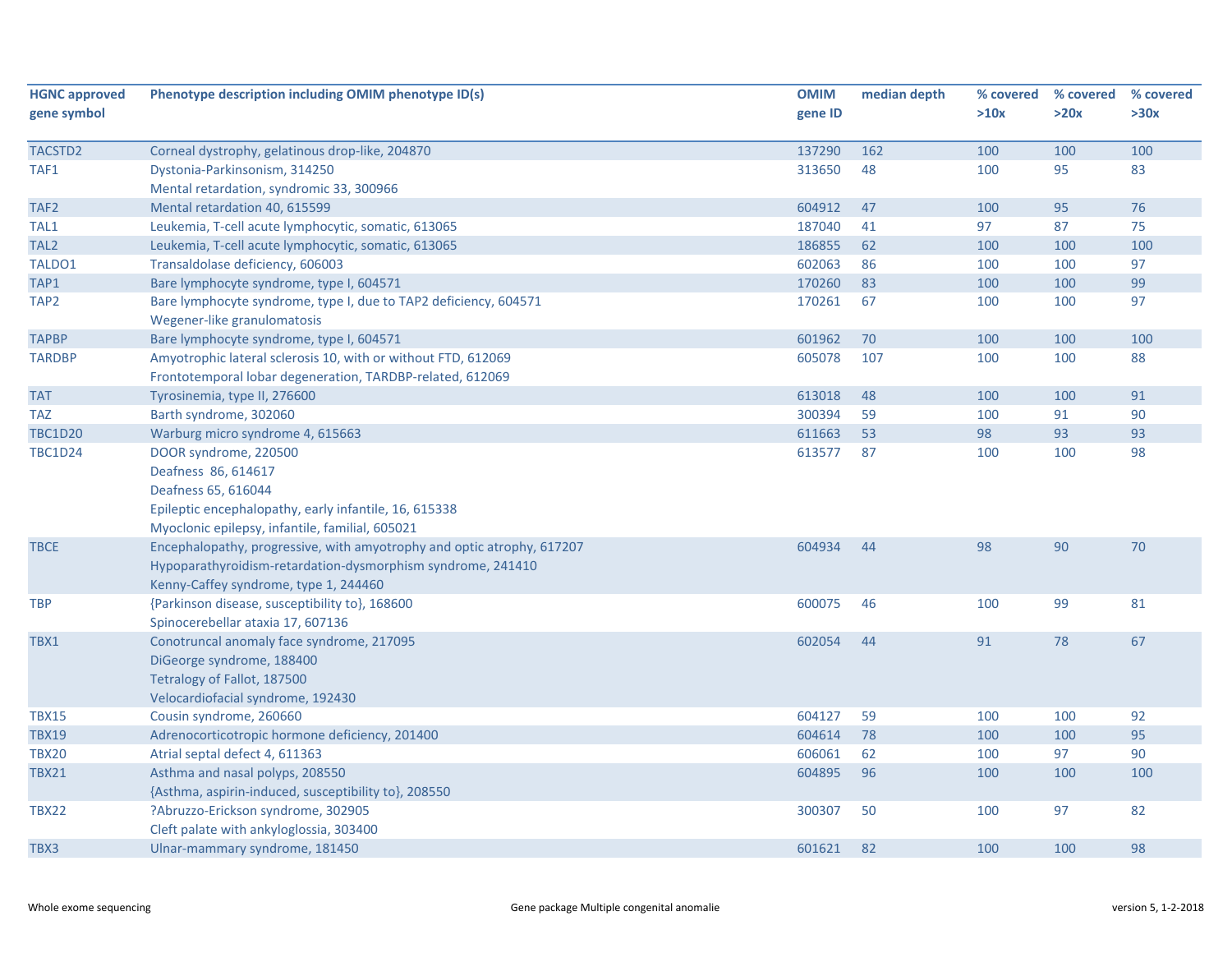| <b>HGNC approved</b> | Phenotype description including OMIM phenotype ID(s)         | <b>OMIM</b> | median depth     | % covered | % covered | % covered |
|----------------------|--------------------------------------------------------------|-------------|------------------|-----------|-----------|-----------|
| gene symbol          |                                                              | gene ID     |                  | >10x      | >20x      | >30x      |
| TBX4                 | Ischiocoxopodopatellar syndrome, 147891                      | 601719      | 78               | 100       | 100       | 99        |
| TBX5                 | Holt-Oram syndrome, 142900                                   | 601620      | 72               | 100       | 100       | 94        |
| TBXAS1               | Ghosal hematodiaphyseal syndrome, 231095                     | 274180      | 50               | 100       | 93        | 81        |
|                      | ?Thromboxane synthase deficiency, 614158                     |             |                  |           |           |           |
| <b>TCAP</b>          | Cardiomyopathy, hypertrophic, 25, 607487                     | 604488      | 72               | 100       | 100       | 100       |
|                      | Muscular dystrophy, limb-girdle, type 2G, 601954             |             |                  |           |           |           |
| <b>TCF12</b>         | Craniosynostosis 3, 615314                                   | 600480      | 50               | 100       | 99        | 87        |
| TCF4                 | Corneal dystrophy, Fuchs endothelial, 3, 613267              | 602272      | 50               | 100       | 97        | 87        |
|                      | Pitt-Hopkins syndrome, 610954                                |             |                  |           |           |           |
| <b>TCIRG1</b>        | Osteopetrosis 1, 259700                                      | 604592      | 79               | 100       | 100       | 92        |
| TCN <sub>2</sub>     | Transcobalamin II deficiency, 275350                         | 613441      | 76               | 100       | 100       | 99        |
| TCOF1                | Treacher Collins syndrome 1, 154500                          | 606847      | 78               | 100       | 100       | 98        |
| TCTN1                | Joubert syndrome 13, 614173                                  | 609863      | 61               | 100       | 99        | 88        |
| TCTN <sub>2</sub>    | Joubert syndrome 24, 616654                                  | 613846      | 60               | 100       | 98        | 90        |
|                      | ?Meckel syndrome 8, 613885                                   |             |                  |           |           |           |
| TCTN3                | Joubert syndrome 18, 614815                                  | 613847      | 50               | 100       | 99        | 90        |
|                      | Orofaciodigital syndrome IV, 258860                          |             |                  |           |           |           |
| TDGF1                | Forebrain defects                                            | 187395      | 86               | 100       | 100       | 96        |
| TDP1                 | Spinocerebellar ataxia with axonal neuropathy, 607250        | 607198      | 37               | 100       | 91        | 67        |
| TDRD7                | Cataract 36, 613887                                          | 611258      | 50               | 100       | 99        | 89        |
| TEAD1                | Sveinsson chorioretinal atrophy, 108985                      | 189967      | 57               | 100       | 100       | 90        |
| TECPR2               | Spastic paraplegia 49, 615031                                | 615000      | 66               | 100       | 99        | 94        |
| <b>TECR</b>          | Mental retardation 14, 614020                                | 610057      | 81               | 100       | 100       | 94        |
| <b>TECTA</b>         | Deafness 8/12, 601543                                        | 602574      | 82               | 100       | 99        | 94        |
|                      | Deafness 21, 603629                                          |             |                  |           |           |           |
| <b>TEK</b>           | Glaucoma 3, primary congenital, E, 617272                    | 600221      | 54               | 100       | 99        | 88        |
|                      | Venous malformations, multiple cutaneous and mucosal, 600195 |             |                  |           |           |           |
| TENM3                | Microphthalmia, isolated, with coloboma 9, 615145            | 610083      | 60               | 100       | 99        | 96        |
| <b>TERC</b>          | {Aplastic anemia}, 614743                                    | 602322      | No coverage data |           |           |           |
|                      | Dyskeratosis congenita 1, 127550                             |             |                  |           |           |           |
|                      | {Pulmonary fibrosis, idiopathic, susceptibility to}, 614743  |             |                  |           |           |           |
| TET2                 | Myelodysplastic syndrome, somatic, 614286                    | 612839      | 53               | 100       | 100       | 97        |
| <b>TEX28</b>         | No OMIM phenotype                                            | 300092      | No coverage data |           |           |           |
| TF                   | Atransferrinemia, 209300                                     | 190000      | 50               | 100       | 99        | 89        |
| <b>TFAP2A</b>        | Branchiooculofacial syndrome, 113620                         | 107580      | 80               | 100       | 100       | 100       |
| TFAP2B               | Char syndrome, 169100                                        | 601601      | 68               | 100       | 100       | 94        |
|                      | Patent ductus arteriosus 2, 617035                           |             |                  |           |           |           |
| TFE3                 | Renal cell carcinoma, papillary, 1, 300854                   | 314310      | 52               | 100       | 99        | 89        |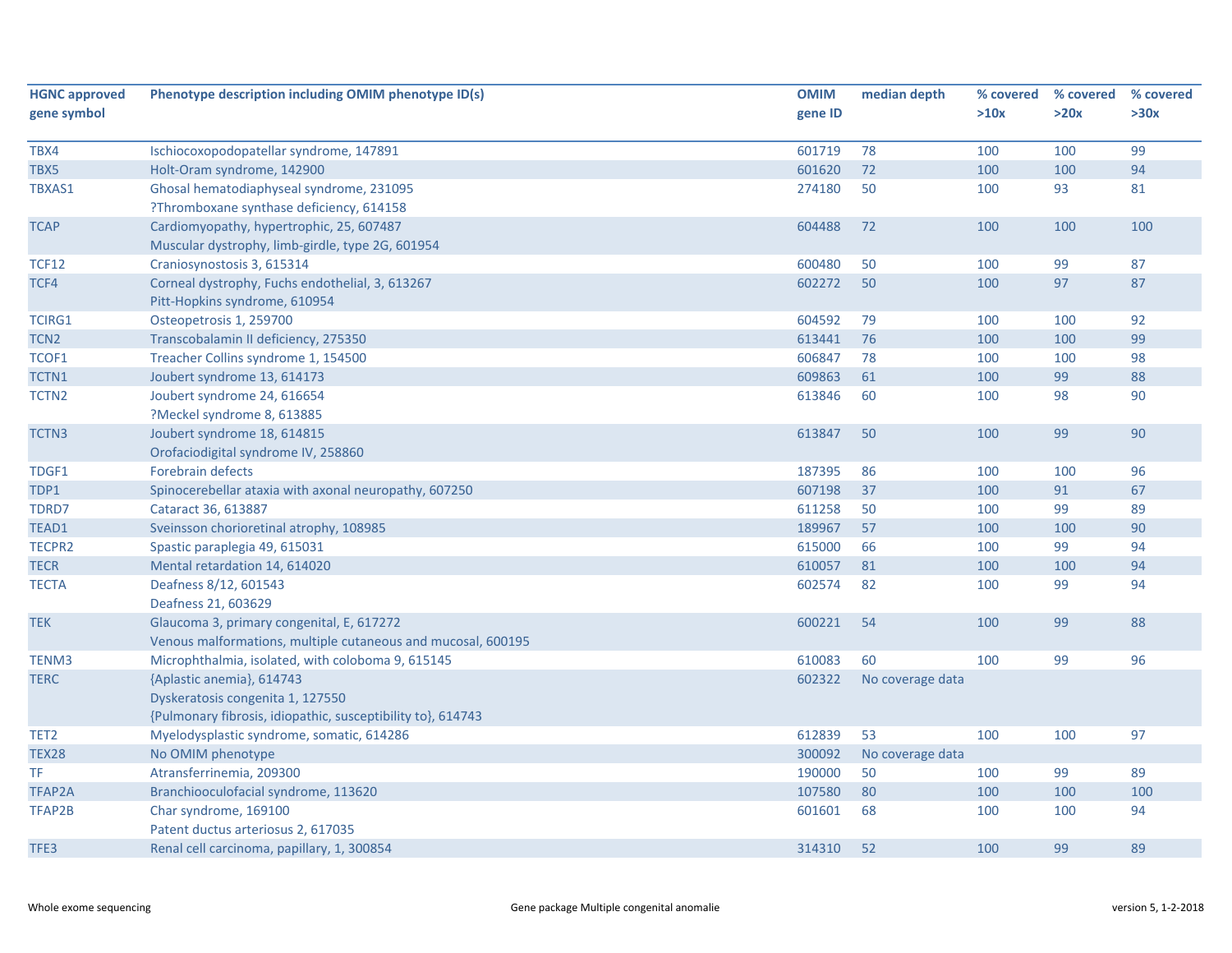| <b>HGNC approved</b><br>gene symbol | Phenotype description including OMIM phenotype ID(s)                                                                                                                                                                                                                                                                                            | <b>OMIM</b><br>gene ID | median depth | % covered<br>>10x | % covered<br>>20x | % covered<br>>30x |
|-------------------------------------|-------------------------------------------------------------------------------------------------------------------------------------------------------------------------------------------------------------------------------------------------------------------------------------------------------------------------------------------------|------------------------|--------------|-------------------|-------------------|-------------------|
|                                     |                                                                                                                                                                                                                                                                                                                                                 |                        |              |                   |                   |                   |
| <b>TFG</b>                          | Hereditary motor and sensory neuropathy, Okinawa type, 604484<br>?Spastic paraplegia 57, 615658                                                                                                                                                                                                                                                 | 602498                 | 65           | 100               | 98                | 88                |
| TFR <sub>2</sub>                    | Hemochromatosis, type 3, 604250                                                                                                                                                                                                                                                                                                                 | 604720                 | 69           | 100               | 100               | 97                |
| TG                                  | {Autoimmune thyroid disease, susceptibility to, 3}, 608175<br>Thyroid dyshormonogenesis 3, 274700                                                                                                                                                                                                                                               | 188450                 | 65           | 100               | 100               | 94                |
| TGFB1                               | Camurati-Engelmann disease, 131300<br>{Cystic fibrosis lung disease, modifier of}, 219700                                                                                                                                                                                                                                                       | 190180                 | 72           | 100               | 96                | 87                |
| TGFB2                               | Loeys-Dietz syndrome 4, 614816                                                                                                                                                                                                                                                                                                                  | 190220                 | 54           | 100               | 100               | 94                |
| TGFB3                               | Arrhythmogenic right ventricular dysplasia 1, 107970<br>Loeys-Dietz syndrome 5, 615582                                                                                                                                                                                                                                                          | 190230                 | 69           | 100               | 100               | 100               |
| <b>TGFBI</b>                        | Corneal dystrophy, Avellino type, 607541<br>Corneal dystrophy, Groenouw type I, 121900<br>Corneal dystrophy, Reis-Bucklers type, 608470<br>Corneal dystrophy, Thiel-Behnke type, 602082<br>Corneal dystrophy, epithelial basement membrane, 121820<br>Corneal dystrophy, lattice type I, 122200<br>Corneal dystrophy, lattice type IIIA, 608471 | 601692                 | 52           | 100               | 98                | 85                |
| TGFBR1                              | Loeys-Dietz syndrome 1, 609192<br>{Multiple self-healing squamous epithelioma, susceptibility to}, 132800                                                                                                                                                                                                                                       | 190181                 | 96           | 95                | 93                | 92                |
| TGFBR2                              | Colorectal cancer, hereditary nonpolyposis, type 6, 614331<br>Esophageal cancer, somatic, 133239<br>Loeys-Dietz syndrome 2, 610168                                                                                                                                                                                                              | 190182                 | 124          | 100               | 100               | 100               |
| TGIF1                               | Holoprosencephaly 4, 142946                                                                                                                                                                                                                                                                                                                     | 602630                 | 94           | 100               | 100               | 100               |
| TGM1                                | Ichthyosis, congenital 1, 242300                                                                                                                                                                                                                                                                                                                | 190195                 | 79           | 100               | 100               | 99                |
| TGM5                                | Peeling skin syndrome 2, 609796                                                                                                                                                                                                                                                                                                                 | 603805                 | 78           | 100               | 99                | 93                |
| TGM6                                | Spinocerebellar ataxia 35, 613908                                                                                                                                                                                                                                                                                                               | 613900                 | 73           | 100               | 100               | 98                |
| TH                                  | Segawa syndrome, recessive, 605407                                                                                                                                                                                                                                                                                                              | 191290                 | 66           | 100               | 100               | 97                |
| THAP1                               | Dystonia 6, torsion, 602629                                                                                                                                                                                                                                                                                                                     | 609520                 | 64           | 100               | 100               | 98                |
| <b>THBD</b>                         | {Hemolytic uremic syndrome, atypical, susceptibility to, 6}, 612926<br>Thrombophilia due to thrombomodulin defect, 614486                                                                                                                                                                                                                       | 188040                 | 131          | 100               | 100               | 100               |
| THOC6                               | Beaulieu-Boycott-Innes syndrome, 613680                                                                                                                                                                                                                                                                                                         | 615403                 | 133          | 100               | 100               | 100               |
| <b>THPO</b>                         | Thrombocythemia 1, 187950                                                                                                                                                                                                                                                                                                                       | 600044                 | 84           | 100               | 100               | 100               |
| <b>THRA</b>                         | Hypothyroidism, congenital, nongoitrous, 6, 614450                                                                                                                                                                                                                                                                                              | 190120                 | 78           | 100               | 100               | 99                |
| <b>THRB</b>                         | Thyroid hormone resistance, 188570<br>Thyroid hormone resistance, 274300<br>Thyroid hormone resistance, selective pituitary, 145650                                                                                                                                                                                                             | 190160                 | 56           | 100               | 99                | 93                |
| TIA1                                | Welander distal myopathy, 604454                                                                                                                                                                                                                                                                                                                | 603518                 | 55           | 100               | 94                | 78                |
| <b>TIMM8A</b>                       | Mohr-Tranebjaerg syndrome, 304700                                                                                                                                                                                                                                                                                                               | 300356                 | 102          | 100               | 100               | 100               |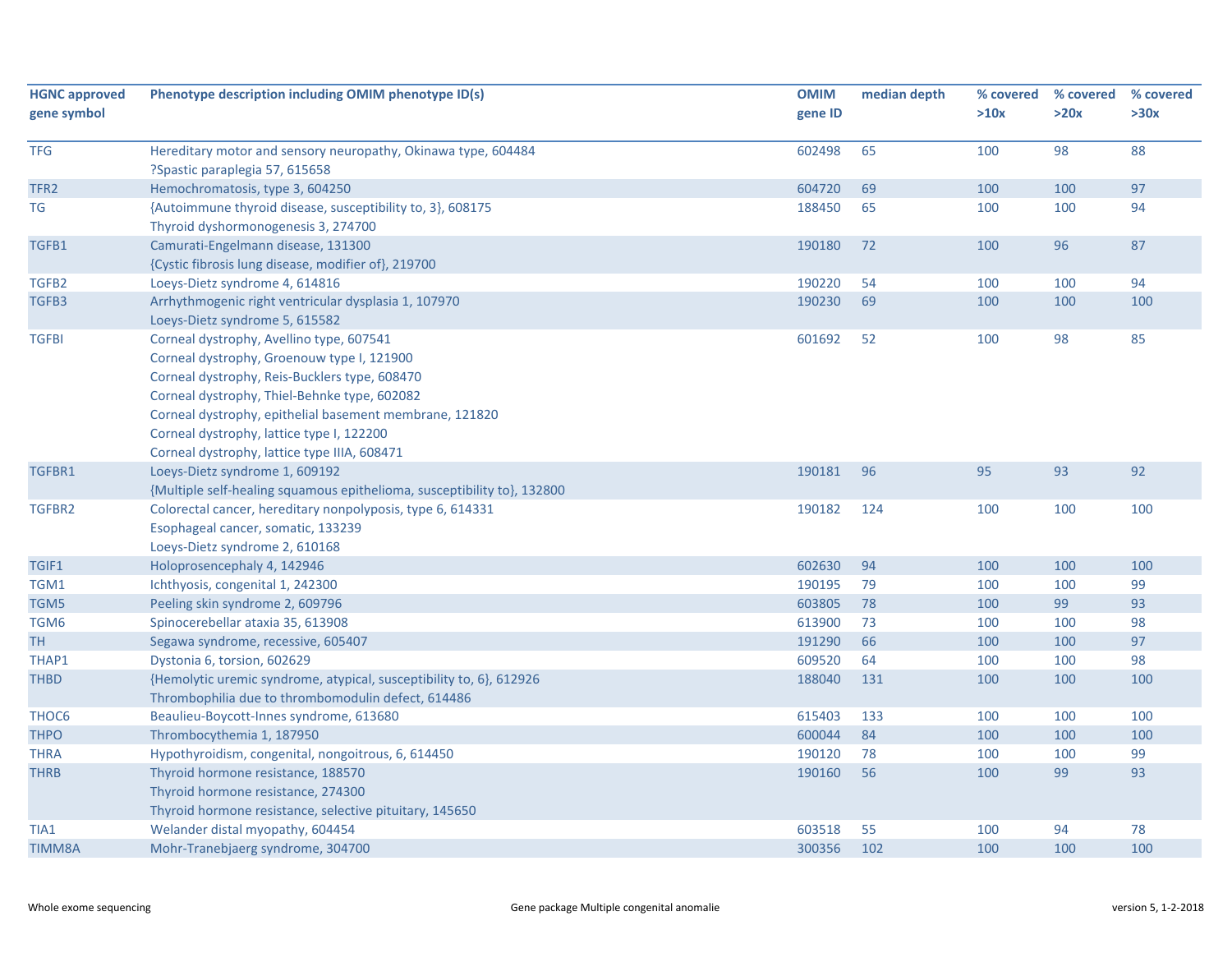| <b>HGNC approved</b> | Phenotype description including OMIM phenotype ID(s)                                  | <b>OMIM</b> | median depth | % covered | % covered | % covered |
|----------------------|---------------------------------------------------------------------------------------|-------------|--------------|-----------|-----------|-----------|
| gene symbol          |                                                                                       | gene ID     |              | >10x      | >20x      | >30x      |
|                      |                                                                                       |             |              |           |           |           |
| TIMP3                | Sorsby fundus dystrophy, 136900                                                       | 188826      | 65           | 100       | 100       | 100       |
| TINF <sub>2</sub>    | Dyskeratosis congenita 3, 613990                                                      | 604319      | 94           | 100       | 100       | 100       |
|                      | Revesz syndrome, 268130                                                               |             |              |           |           |           |
| TJP2                 | Cholestasis, progressive familial intrahepatic 4, 615878                              | 607709      | 57           | 100       | 100       | 92        |
|                      | Hypercholanemia, familial, 607748                                                     |             |              |           |           |           |
| TK <sub>2</sub>      | Mitochondrial DNA depletion syndrome 2 (myopathic type), 609560                       | 188250      | 46           | 100       | 99        | 86        |
|                      | ?Progressive external ophthalmoplegia with mitochondrial DNA deletions 3, 617069      |             |              |           |           |           |
| TLL1                 | Atrial septal defect 6, 613087                                                        | 606742      | 46           | 100       | 97        | 82        |
| TLR4                 | No OMIM phenotype                                                                     | 603030      | 49           | 100       | 100       | 97        |
| TMC1                 | Deafness 36, 606705                                                                   | 606706      | 43           | 100       | 94        | 77        |
|                      | Deafness 7, 600974                                                                    |             |              |           |           |           |
| TMC6                 | Epidermodysplasia verruciformis, 226400                                               | 605828      | 59           | 100       | 100       | 98        |
| TMC8                 | Epidermodysplasia verruciformis, 226400                                               | 605829      | 68           | 100       | 100       | 98        |
| TMCO1                | Craniofacial dysmorphism, skeletal anomalies, and mental retardation syndrome, 213980 | 614123      | 76           | 100       | 99        | 86        |
| TMEM126A             | Optic atrophy 7, 612989                                                               | 612988      | 57           | 100       | 100       | 79        |
| <b>TMEM138</b>       | Joubert syndrome 16, 614465                                                           | 614459      | 38           | 100       | 100       | 87        |
| <b>TMEM165</b>       | Congenital disorder of glycosylation, type IIk, 614727                                | 614726      | 73           | 100       | 100       | 97        |
| <b>TMEM181</b>       | No OMIM phenotype                                                                     | 613209      | 54           | 100       | 99        | 87        |
| <b>TMEM216</b>       | Joubert syndrome 2, 608091                                                            | 613277      | 61           | 100       | 99        | 76        |
|                      | Meckel syndrome 2, 603194                                                             |             |              |           |           |           |
| <b>TMEM231</b>       | Joubert syndrome 20, 614970                                                           | 614949      | 71           | 100       | 100       | 90        |
|                      | Meckel syndrome 11, 615397                                                            |             |              |           |           |           |
| <b>TMEM237</b>       | Joubert syndrome 14, 614424                                                           | 614423      | 38           | 100       | 90        | 69        |
| TMEM38B              | Osteogenesis imperfecta, type XIV, 615066                                             | 611236      | 46           | 100       | 99        | 83        |
| TMEM67               | {Bardet-Biedl syndrome 14, modifier of}, 615991                                       | 609884      | 58           | 100       | 98        | 82        |
|                      | COACH syndrome, 216360                                                                |             |              |           |           |           |
|                      | Joubert syndrome 6, 610688                                                            |             |              |           |           |           |
|                      | Meckel syndrome 3, 607361                                                             |             |              |           |           |           |
|                      | Nephronophthisis 11, 613550                                                           |             |              |           |           |           |
| TMEM70               | Mitochondrial complex V (ATP synthase) deficiency, nuclear type 2, 614052             | 612418      | 78           | 100       | 100       | 94        |
| <b>TMIE</b>          | Deafness 6, 600971                                                                    | 607237      | 57           | 100       | 99        | 99        |
| <b>TMLHE</b>         | {Autism, susceptibility to 6}, 300872                                                 | 300777      | 32           | 100       | 97        | 59        |
| TMPRSS15             | Enterokinase deficiency, 226200                                                       | 606635      | 48           | 100       | 97        | 82        |
| TMPRSS3              | Deafness 8/10, 601072                                                                 | 605511      | 50           | 100       | 99        | 89        |
| <b>TMPRSS6</b>       | Iron-refractory iron deficiency anemia, 206200                                        | 609862      | 65           | 100       | 100       | 96        |
| <b>TNC</b>           | Deafness 56, 615629                                                                   | 187380      | 72           | 100       | 99        | 93        |
| TNFRSF10B            | Squamous cell carcinoma, head and neck, 275355                                        | 603612      | 62           | 100       | 100       | 96        |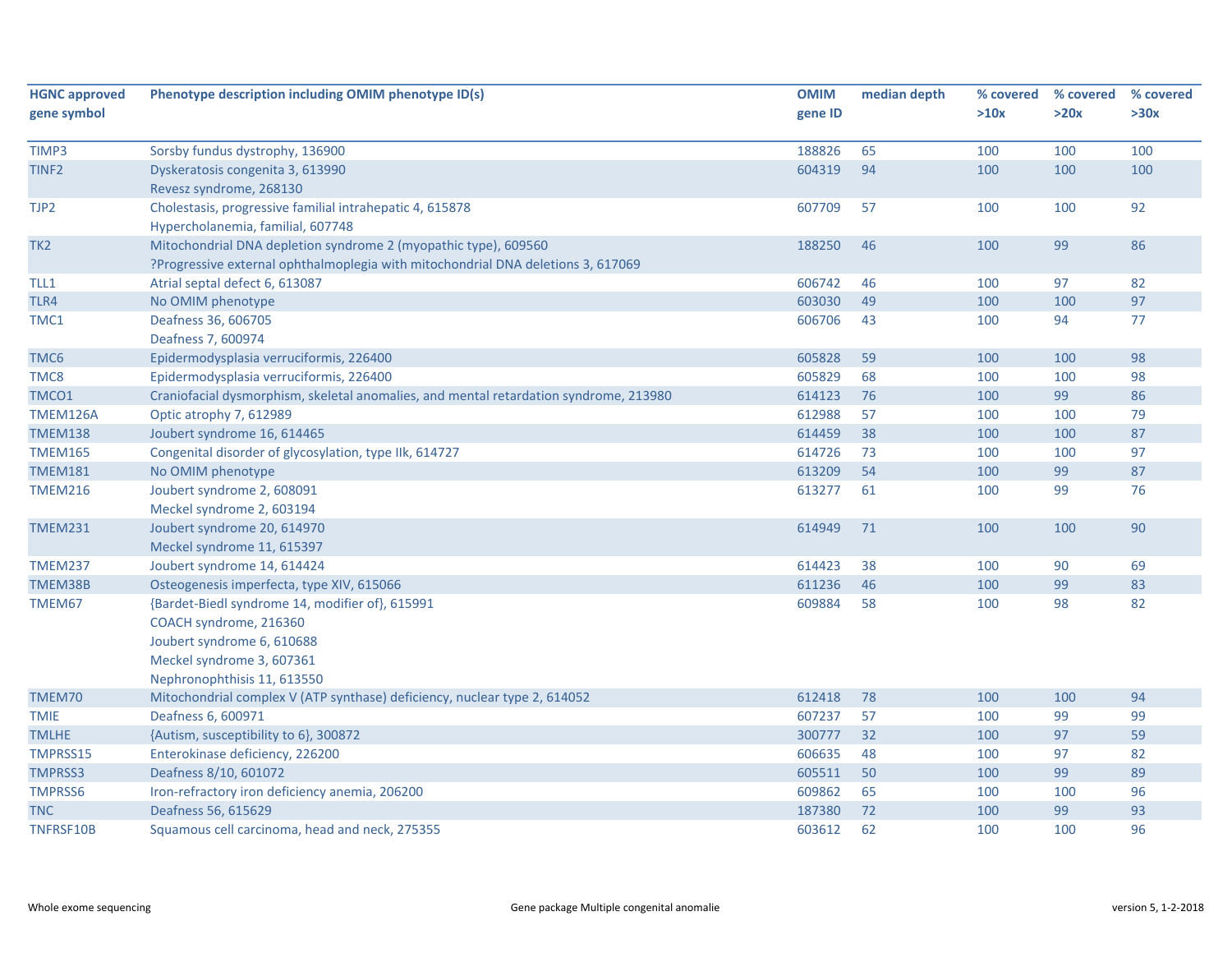| <b>HGNC approved</b><br>gene symbol | Phenotype description including OMIM phenotype ID(s)                                                                                                                          | <b>OMIM</b><br>gene ID | median depth | % covered<br>>10x | % covered<br>>20x | % covered<br>>30x |
|-------------------------------------|-------------------------------------------------------------------------------------------------------------------------------------------------------------------------------|------------------------|--------------|-------------------|-------------------|-------------------|
| TNFRSF11A                           | Osteolysis, familial expansile, 174810<br>Osteopetrosis 7, 612301<br>{Paget disease of bone 2, early-onset}, 602080                                                           | 603499                 | 66           | 95                | 95                | 91                |
| TNFRSF11B                           | Paget disease of bone 5, juvenile-onset, 239000                                                                                                                               | 602643                 | 61           | 100               | 100               | 96                |
| TNFRSF13B                           | Immunodeficiency, common variable, 2, 240500<br>Immunoglobulin A deficiency 2, 609529                                                                                         | 604907                 | 55           | 100               | 100               | 96                |
| TNFRSF13C                           | Immunodeficiency, common variable, 4, 613494                                                                                                                                  | 606269                 | 53           | 100               | 84                | 65                |
| <b>TNFRSF1A</b>                     | {Multiple sclerosis, susceptibility to, 5}, 614810<br>Periodic fever, familial, 142680                                                                                        | 191190                 | 66           | 100               | 99                | 93                |
| TNFSF11                             | Osteopetrosis 2, 259710                                                                                                                                                       | 602642                 | 42           | 100               | 99                | 73                |
| TNNC1                               | Cardiomyopathy, dilated, 1Z, 611879<br>Cardiomyopathy, hypertrophic, 13, 613243                                                                                               | 191040                 | 74           | 100               | 100               | 100               |
| TNNI <sub>2</sub>                   | Arthrogryposis multiplex congenita, distal, type 2B, 601680                                                                                                                   | 191043                 | 94           | 100               | 100               | 100               |
| TNN <sub>13</sub>                   | Cardiomyopathy, dilated, 1FF, 613286<br>?Cardiomyopathy, dilated, 2A, 611880<br>Cardiomyopathy, familial restrictive, 1, 115210<br>Cardiomyopathy, hypertrophic, 7, 613690    | 191044                 | 93           | 100               | 100               | 100               |
| TNNT1                               | Nemaline myopathy 5, Amish type, 605355                                                                                                                                       | 191041                 | 51           | 100               | 97                | 89                |
| TNNT <sub>2</sub>                   | Cardiomyopathy, dilated, 1D, 601494<br>Cardiomyopathy, familial restrictive, 3, 612422<br>Cardiomyopathy, hypertrophic, 2, 115195<br>Left ventricular noncompaction 6, 601494 | 191045                 | 84           | 100               | 100               | 99                |
| TNNT3                               | Arthyrgryposis, distal, type 2B, 601680                                                                                                                                       | 600692                 | 69           | 100               | 100               | 91                |
| <b>TNXB</b>                         | Ehlers-Danlos syndrome due to tenascin X deficiency, 606408<br>Vesicoureteral reflux 8, 615963                                                                                | 600985                 | 113          | 100               | 100               | 100               |
| TOP1                                | DNA topoisomerase I, camptothecin-resistant                                                                                                                                   | 126420                 | 56           | 100               | 97                | 81                |
| TOP2A                               | DNA topoisomerase II, resistance to inhibition of, by amsacrine                                                                                                               | 126430                 | 56           | 100               | 98                | 91                |
| <b>TOPORS</b>                       | Retinitis pigmentosa 31, 609923                                                                                                                                               | 609507                 | 57           | 100               | 100               | 100               |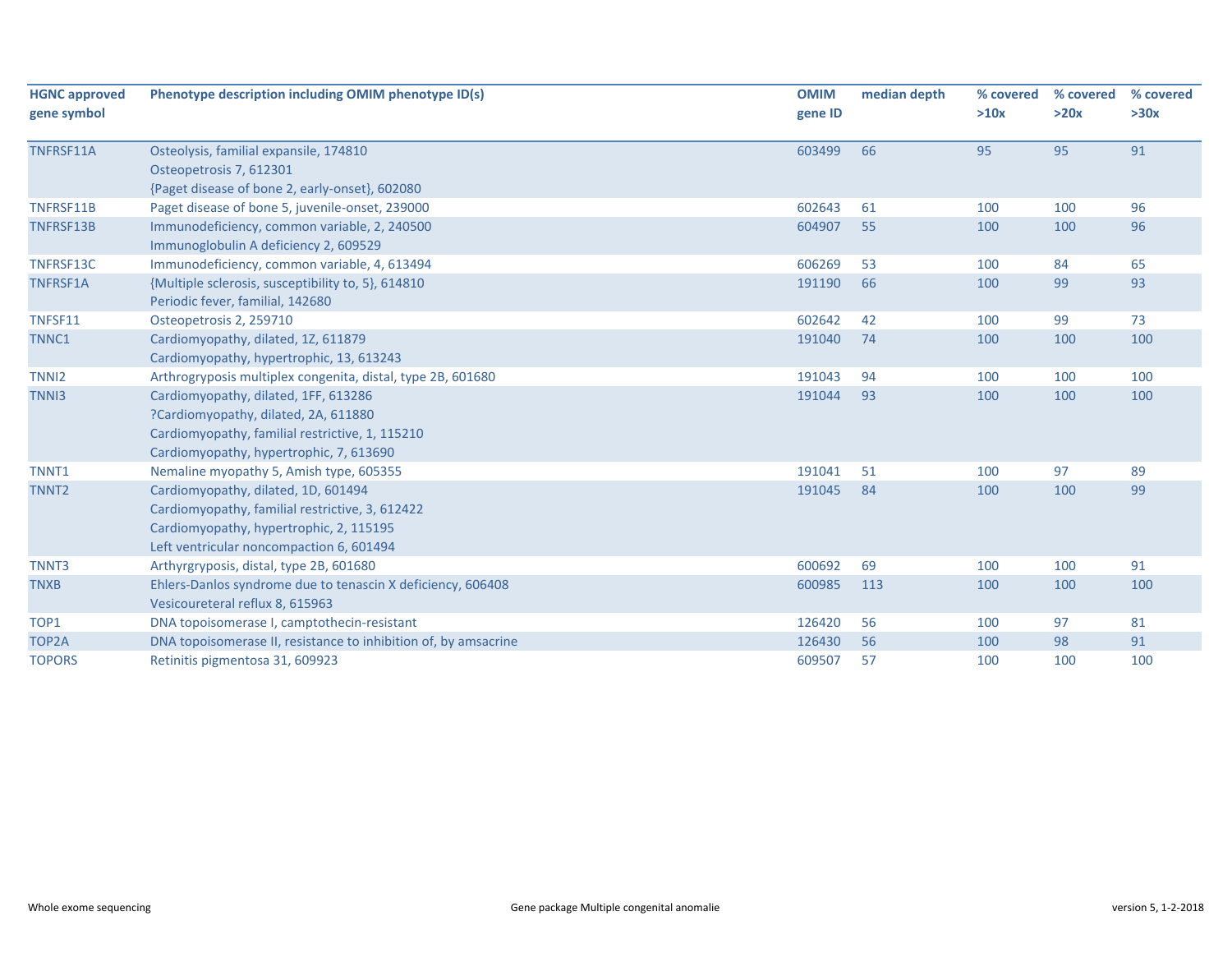| <b>HGNC approved</b><br>gene symbol | Phenotype description including OMIM phenotype ID(s)                                                                                                                                                                                                                                                                                                               | <b>OMIM</b><br>gene ID | median depth | % covered<br>>10x | % covered<br>>20x | % covered<br>>30x |
|-------------------------------------|--------------------------------------------------------------------------------------------------------------------------------------------------------------------------------------------------------------------------------------------------------------------------------------------------------------------------------------------------------------------|------------------------|--------------|-------------------|-------------------|-------------------|
| <b>TP53</b>                         | Adrenal cortical carcinoma, 202300<br>{Basal cell carcinoma 7}, 614740<br>Breast cancer, 114480<br>Choroid plexus papilloma, 260500<br>Colorectal cancer, 114500<br>{Glioma susceptibility 1}, 137800<br>Hepatocellular carcinoma, 114550<br>Li-Fraumeni syndrome, 151623<br>Nasopharyngeal carcinoma, 607107<br>Osteosarcoma, 259500<br>Pancreatic cancer, 260350 | 191170                 | 99           | 100               | 100               | 100               |
| <b>TP63</b>                         | ADULT syndrome, 103285<br>Ectrodactyly, ectodermal dysplasia, and cleft lip/palate syndrome 3, 604292<br>Hay-Wells syndrome, 106260<br>Limb-mammary syndrome, 603543<br>Orofacial cleft 8, 129400<br>Rapp-Hodgkin syndrome, 129400<br>Split-hand/foot malformation 4, 605289                                                                                       | 603273                 | 55           | 100               | 99                | 90                |
| TPI1                                | Hemolytic anemia due to triosephosphate isomerase deficiency, 615512                                                                                                                                                                                                                                                                                               | 190450                 | 106          | 100               | 100               | 98                |
| TPK1                                | Thiamine metabolism dysfunction syndrome 5 (episodic encephalopathy type), 614458                                                                                                                                                                                                                                                                                  | 606370                 | 44           | 100               | 95                | 77                |
| TPM1                                | Cardiomyopathy, dilated, 1Y, 611878<br>Cardiomyopathy, hypertrophic, 3, 115196<br>Left ventricular noncompaction 9, 611878                                                                                                                                                                                                                                         | 191010                 | 86           | 100               | 100               | 100               |
| TPM <sub>2</sub>                    | Arthrogryposis multiplex congenita, distal, type 1, 108120<br>Arthrogryposis, distal, type 2B, 601680<br>CAP myopathy 2, 609285<br>Nemaline myopathy 4, 609285                                                                                                                                                                                                     | 190990                 | 67           | 100               | 100               | 99                |
| TPM3                                | CAP myopathy 1, 609284<br>Myopathy, congenital, with fiber-type disproportion, 255310<br>Nemaline myopathy 1 or recessive, 609284                                                                                                                                                                                                                                  | 191030                 | 46           | 100               | 100               | 87                |
| <b>TPMT</b>                         | {Thiopurines, poor metabolism of, 1}, 610460                                                                                                                                                                                                                                                                                                                       | 187680                 | 58           | 100               | 87                | 68                |
| <b>TPO</b>                          | Thyroid dyshormonogenesis 2A, 274500                                                                                                                                                                                                                                                                                                                               | 606765                 | 70           | 100               | 100               | 98                |
| TPP1                                | Ceroid lipofuscinosis, neuronal, 2, 204500<br>Spinocerebellar ataxia 7, 609270                                                                                                                                                                                                                                                                                     | 607998                 | 70           | 100               | 100               | 99                |
| <b>TPRN</b>                         | Deafness 79, 613307                                                                                                                                                                                                                                                                                                                                                | 613354                 | 65           | 90                | 78                | 73                |
| TRAPPC11                            | Muscular dystrophy, limb-girdle, type 2S, 615356                                                                                                                                                                                                                                                                                                                   | 614138                 | 44           | 100               | 95                | 77                |
| <b>TRAPPC2</b>                      | Spondyloepiphyseal dysplasia tarda, 313400                                                                                                                                                                                                                                                                                                                         | 300202                 | 47           | 100               | 89                | 67                |
| <b>TRAPPC9</b>                      | Mental retardation 13, 613192                                                                                                                                                                                                                                                                                                                                      | 611966                 | 68           | 100               | 99                | 92                |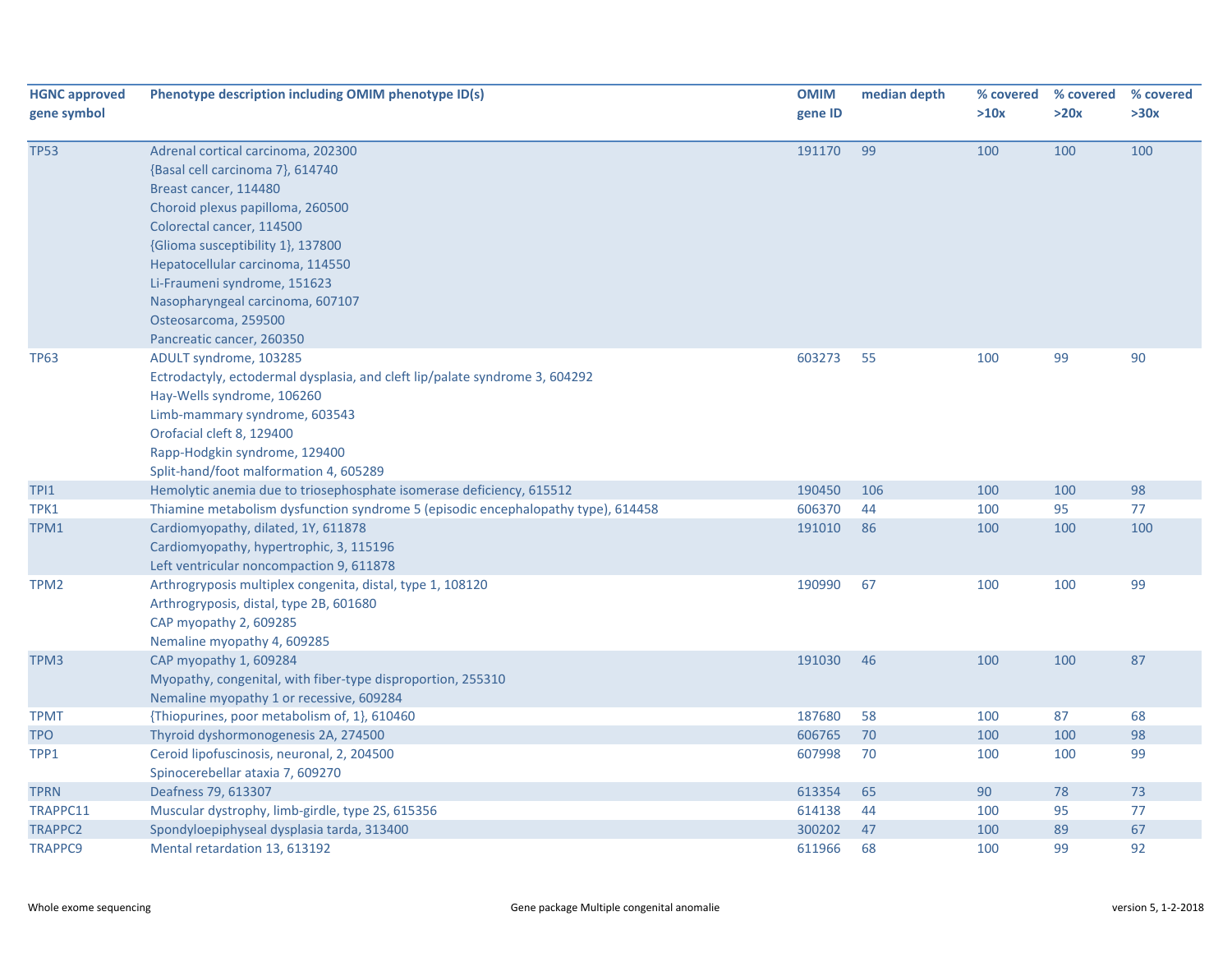| <b>HGNC approved</b> | Phenotype description including OMIM phenotype ID(s)                                               | <b>OMIM</b> | median depth | % covered | % covered | % covered |
|----------------------|----------------------------------------------------------------------------------------------------|-------------|--------------|-----------|-----------|-----------|
| gene symbol          |                                                                                                    | gene ID     |              | >10x      | >20x      | >30x      |
|                      |                                                                                                    |             |              |           |           |           |
| <b>TRDN</b>          | Ventricular tachycardia, catecholaminergic polymorphic, 5, with or without muscle weakness, 615441 | 603283      | 42           | 100       | 93        | 70        |
| TREM2                | Nasu-Hakola disease, 221770                                                                        | 605086      | 68           | 100       | 100       | 100       |
| TREX1                | Aicardi-Goutieres syndrome 1, dominant and recessive, 225750                                       | 606609      | 116          | 100       | 100       | 100       |
|                      | Chilblain lupus, 610448                                                                            |             |              |           |           |           |
|                      | {Systemic lupus erythematosus, susceptibility to}, 152700                                          |             |              |           |           |           |
|                      | Vasculopathy, retinal, with cerebral leukodystrophy, 192315                                        |             |              |           |           |           |
| <b>TRHR</b>          | Thyrotropin-releasing hormone resistance, generalized                                              | 188545      | 71           | 100       | 100       | 100       |
| <b>TRIM24</b>        | No OMIM phenotype                                                                                  | 603406      | 52           | 100       | 99        | 86        |
| TRIM32               | ?Bardet-Biedl syndrome 11, 615988                                                                  | 602290      | 86           | 100       | 100       | 100       |
|                      | Muscular dystrophy, limb-girdle, type 2H, 254110                                                   |             |              |           |           |           |
| TRIM33               | No OMIM phenotype                                                                                  | 605769      | 49           | 100       | 96        | 81        |
| TRIM37               | Mulibrey nanism, 253250                                                                            | 605073      | 44           | 100       | 97        | 80        |
| <b>TRIOBP</b>        | Deafness 28, 609823                                                                                | 609761      | 98           | 100       | 100       | 97        |
| <b>TRIP11</b>        | Achondrogenesis, type IA, 200600                                                                   | 604505      | 57           | 100       | 98        | 89        |
| <b>TRMU</b>          | {Deafness, modifier of}, 580000                                                                    | 610230      | 67           | 100       | 99        | 89        |
|                      | Liver failure, transient infantile, 613070                                                         |             |              |           |           |           |
| TRPA1                | Episodic pain syndrome, familial, 615040                                                           | 604775      | 46           | 100       | 96        | 77        |
| TRPC6                | Glomerulosclerosis, focal segmental, 2, 603965                                                     | 603652      | 62           | 100       | 100       | 89        |
| TRPM1                | Night blindness, congenital stationary (complete), 1C, 613216                                      | 603576      | 60           | 100       | 100       | 95        |
| TRPM4                | Progressive familial heart block, type IB, 604559                                                  | 606936      | 83           | 100       | 100       | 100       |
| TRPM6                | Hypomagnesemia 1, intestinal, 602014                                                               | 607009      | 55           | 100       | 97        | 89        |
| TRPS1                | Trichorhinophalangeal syndrome, type I, 190350                                                     | 604386      | 64           | 100       | 100       | 99        |
|                      | Trichorhinophalangeal syndrome, type III, 190351                                                   |             |              |           |           |           |
| TRPV3                | Olmsted syndrome, 614594                                                                           | 607066      | 67           | 100       | 100       | 92        |
|                      | ?Palmoplantar keratoderma, nonepidermolytic, focal 2, 616400                                       |             |              |           |           |           |
| TRPV4                | ?Avascular necrosis of femoral head, primary, 2, 617383                                            | 605427      | 73           | 100       | 100       | 99        |
|                      | Brachyolmia type 3, 113500                                                                         |             |              |           |           |           |
|                      | Digital arthropathy-brachydactyly, familial, 606835                                                |             |              |           |           |           |
|                      | Hereditary motor and sensory neuropathy, type IIc, 606071                                          |             |              |           |           |           |
|                      | Metatropic dysplasia, 156530                                                                       |             |              |           |           |           |
|                      | Parastremmatic dwarfism, 168400                                                                    |             |              |           |           |           |
|                      | SED, Maroteaux type, 184095                                                                        |             |              |           |           |           |
|                      | Scapuloperoneal spinal muscular atrophy, 181405                                                    |             |              |           |           |           |
|                      | [Sodium serum level QTL 1], 613508                                                                 |             |              |           |           |           |
|                      | Spinal muscular atrophy, distal, congenital nonprogressive, 600175                                 |             |              |           |           |           |
|                      | Spondylometaphyseal dysplasia, Kozlowski type, 184252                                              |             |              |           |           |           |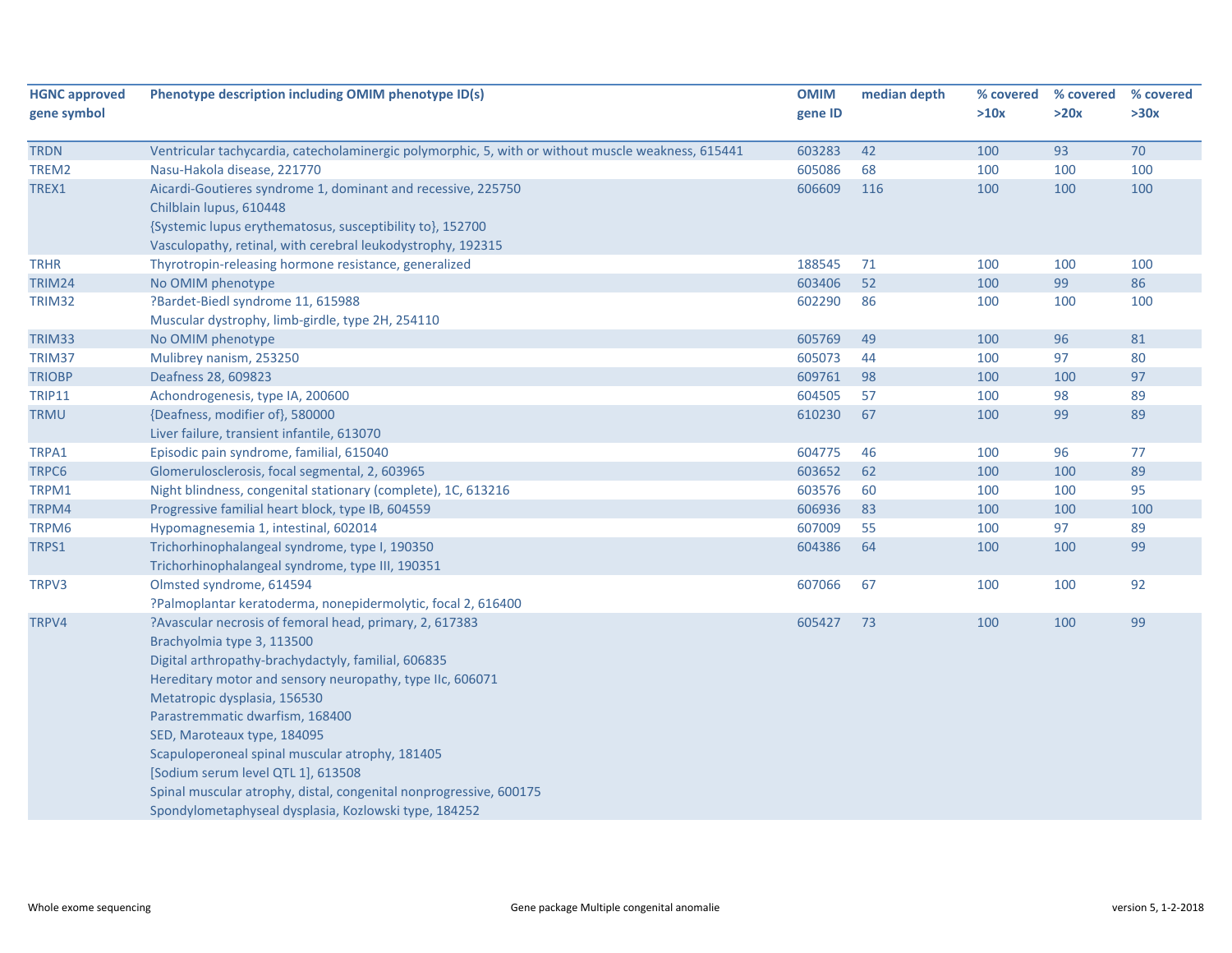| <b>HGNC approved</b> | Phenotype description including OMIM phenotype ID(s)               | <b>OMIM</b> | median depth | % covered | % covered | % covered |
|----------------------|--------------------------------------------------------------------|-------------|--------------|-----------|-----------|-----------|
| gene symbol          |                                                                    | gene ID     |              | >10x      | >20x      | >30x      |
| TSC1                 | Focal cortical dysplasia, type II, somatic, 607341                 | 605284      | 105          | 100       | 100       | 100       |
|                      | Lymphangioleiomyomatosis, 606690                                   |             |              |           |           |           |
|                      | Tuberous sclerosis-1, 191100                                       |             |              |           |           |           |
| TSC <sub>2</sub>     | ?Focal cortical dysplasia, type II, somatic, 607341                | 191092      | 104          | 100       | 100       | 100       |
|                      | Lymphangioleiomyomatosis, somatic, 606690                          |             |              |           |           |           |
|                      | Tuberous sclerosis-2, 613254                                       |             |              |           |           |           |
| TSEN <sub>2</sub>    | Pontocerebellar hypoplasia type 2B, 612389                         | 608753      | 45           | 87        | 82        | 67        |
| <b>TSEN34</b>        | ?Pontocerebellar hypoplasia type 2C, 612390                        | 608754      | 59           | 100       | 100       | 100       |
| <b>TSEN54</b>        | Pontocerebellar hypoplasia type 2A, 277470                         | 608755      | 67           | 100       | 96        | 95        |
|                      | Pontocerebellar hypoplasia type 4, 225753                          |             |              |           |           |           |
|                      | ?Pontocerebellar hypoplasia type 5, 610204                         |             |              |           |           |           |
| <b>TSFM</b>          | Combined oxidative phosphorylation deficiency 3, 610505            | 604723      | 60           | 100       | 100       | 100       |
| <b>TSG101</b>        | Breast cancer, somatic, 114480                                     | 601387      | 51           | 100       | 98        | 83        |
| <b>TSHB</b>          | Hypothryoidism, congenital, nongoitrous 4, 275100                  | 188540      | 70           | 100       | 100       | 100       |
| <b>TSHR</b>          | Hyperthyroidism, familial gestational, 603373                      | 603372      | 67           | 100       | 99        | 92        |
|                      | Hyperthyroidism, nonautoimmune, 609152                             |             |              |           |           |           |
|                      | Hypothyroidism, congenital, nongoitrous, 1, 275200                 |             |              |           |           |           |
|                      | Thyroid adenoma, hyperfunctioning, somatic                         |             |              |           |           |           |
|                      | Thyroid carcinoma with thyrotoxicosis                              |             |              |           |           |           |
| TSHZ1                | Aural atresia, congenital, 607842                                  | 614427      | 83           | 98        | 98        | 98        |
| TSPAN12              | Exudative vitreoretinopathy 5, 613310                              | 613138      | 48           | 100       | 98        | 79        |
| <b>TSPAN7</b>        | Mental retardation 58, 300210                                      | 300096      | 45           | 100       | 95        | 77        |
| <b>TSPEAR</b>        | Deafness 98, 614861                                                | 612920      | 72           | 100       | 100       | 99        |
| TSPYL1               | Sudden infant death with dysgenesis of the testes syndrome, 608800 | 604714      | 87           | 100       | 100       | 100       |
| TTBK2                | Spinocerebellar ataxia 11, 604432                                  | 611695      | 59           | 100       | 100       | 95        |
| <b>TTC19</b>         | Mitochondrial complex III deficiency, nuclear type 2, 615157       | 613814      | 39           | 100       | 89        | 62        |
| TTC21B               | Nephronophthisis 12, 613820                                        | 612014      | 56           | 100       | 97        | 84        |
|                      | Short-rib thoracic dysplasia 4 with or without polydactyly, 613819 |             |              |           |           |           |
| TTC37                | Trichohepatoenteric syndrome 1, 222470                             | 614589      | 43           | 100       | 97        | 80        |
| TTC7A                | Gastrointestinal defects and immunodeficiency syndrome, 243150     | 609332      | 68           | 100       | 99        | 94        |
| TTC8                 | Bardet-Biedl syndrome 8, 615985                                    | 608132      | 46           | 100       | 99        | 85        |
|                      | ?Retinitis pigmentosa 51, 613464                                   |             |              |           |           |           |
| TTI <sub>2</sub>     | Mental retardation 39, 615541                                      | 614426      | 46           | 100       | 98        | 81        |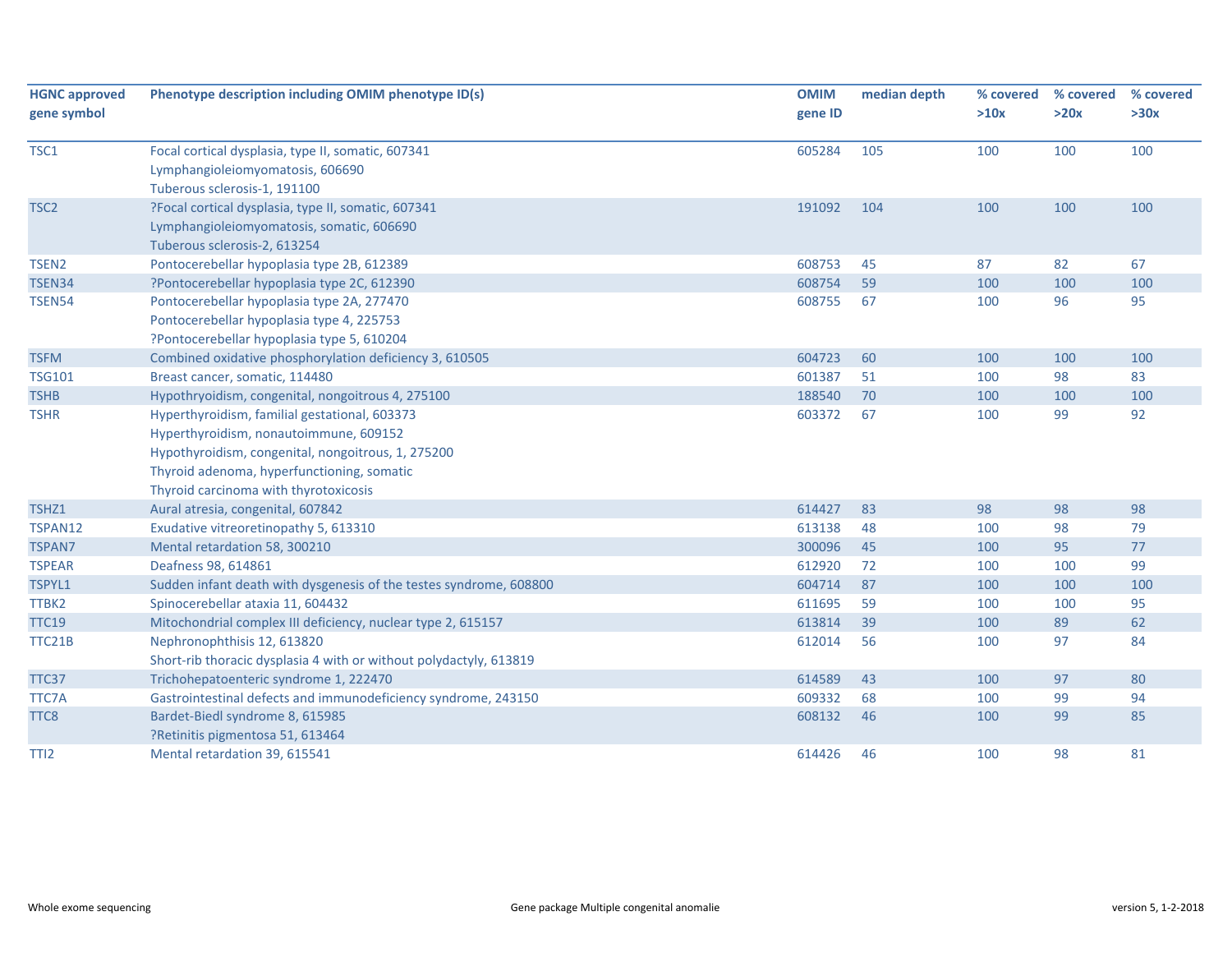| <b>HGNC approved</b> | Phenotype description including OMIM phenotype ID(s)                                                                                                                                                                                                                             | <b>OMIM</b> | median depth | % covered | % covered | % covered |
|----------------------|----------------------------------------------------------------------------------------------------------------------------------------------------------------------------------------------------------------------------------------------------------------------------------|-------------|--------------|-----------|-----------|-----------|
| gene symbol          |                                                                                                                                                                                                                                                                                  | gene ID     |              | >10x      | >20x      | >30x      |
| <b>TTN</b>           | Cardiomyopathy, dilated, 1G, 604145<br>Cardiomyopathy, familial hypertrophic, 9, 613765<br>Muscular dystrophy, limb-girdle, type 2J, 608807<br>Myopathy, early-onset, with fatal cardiomyopathy, 611705<br>Myopathy, proximal, with early respiratory muscle involvement, 603689 | 188840      | 57           | 100       | 100       | 96        |
| <b>TTPA</b>          | Tibial muscular dystrophy, tardive, 600334<br>Ataxia with isolated vitamin E deficiency, 277460                                                                                                                                                                                  | 600415      | 45           | 100       | 96        | 79        |
| <b>TTR</b>           | Amyloidosis, hereditary, transthyretin-related, 105210<br>Carpal tunnel syndrome, familial, 115430<br>[Dystransthyretinemic hyperthyroxinemia], 145680                                                                                                                           | 176300      | 66           | 100       | 100       | 100       |
| <b>TUBA1A</b>        | Lissencephaly 3, 611603                                                                                                                                                                                                                                                          | 602529      | 89           | 100       | 100       | 100       |
| <b>TUBA8</b>         | Polymicrogyria with optic nerve hypoplasia, 613180                                                                                                                                                                                                                               | 605742      | 79           | 100       | 100       | 100       |
| TUBB1                | Macrothrombocytopenia, TUBB1-related, 613112                                                                                                                                                                                                                                     | 612901      | 100          | 100       | 100       | 97        |
| <b>TUBB2A</b>        | Cortical dysplasia, complex, with other brain malformations 5, 615763                                                                                                                                                                                                            | 615101      | 170          | 100       | 97        | 95        |
| <b>TUBB2B</b>        | Polymicrogyria, symmetric or asymmetric, 610031                                                                                                                                                                                                                                  | 612850      | 170          | 100       | 100       | 100       |
| TUBB3                | Cortical dysplasia, complex, with other brain malformations 1, 614039<br>Fibrosis of extraocular muscles, congenital, 3A, 600638                                                                                                                                                 | 602661      | 168          | 100       | 95        | 95        |
| <b>TUBB4A</b>        | Dystonia 4, torsion, 128101<br>Leukodystrophy, hypomyelinating, 6, 612438                                                                                                                                                                                                        | 602662      | 148          | 100       | 100       | 97        |
| TUBG1                | Cortical dysplasia, complex, with other brain malformations 4, 615412                                                                                                                                                                                                            | 191135      | 99           | 100       | 100       | 100       |
| <b>TUBGCP6</b>       | Microcephaly and chorioretinopathy, 1, 251270                                                                                                                                                                                                                                    | 610053      | 109          | 100       | 100       | 99        |
| <b>TUFM</b>          | Combined oxidative phosphorylation deficiency 4, 610678                                                                                                                                                                                                                          | 602389      | 100          | 100       | 100       | 100       |
| TULP1                | Leber congenital amaurosis 15, 613843<br>Retinitis pigmentosa 14, 600132                                                                                                                                                                                                         | 602280      | 69           | 100       | 100       | 98        |
| TUSC3                | Mental retardation 7, 611093                                                                                                                                                                                                                                                     | 601385      | 55           | 100       | 99        | 88        |
| TWIST1               | Craniosynostosis 1, 123100<br>Robinow-Sorauf syndrome, 180750<br>Saethre-Chotzen syndrome, 101400<br>Saethre-Chotzen syndrome with eyelid anomalies, 101400                                                                                                                      | 601622      | 72           | 100       | 90        | 77        |
| <b>TWIST2</b>        | Ablepharon-macrostomia syndrome, 200110<br>Barber-Say syndrome, 209885<br>Focal facial dermal dysplasia 3, Setleis type, 227260                                                                                                                                                  | 607556      | 96           | 100       | 100       | 100       |
| <b>TWNK</b>          | Mitochondrial DNA depletion syndrome 7 (hepatocerebral type), 271245<br>Perrault syndrome 5, 616138<br>Progressive external ophthalmoplegia with mitochondrial DNA deletions 3, 609286                                                                                           | 606075      | 109          | 100       | 100       | 99        |
| TYK <sub>2</sub>     | Immunodeficiency 35, 611521                                                                                                                                                                                                                                                      | 176941      | 83           | 100       | 100       | 100       |
| <b>TYMP</b>          | Mitochondrial DNA depletion syndrome 1 (MNGIE type), 603041                                                                                                                                                                                                                      | 131222      | 67           | 100       | 100       | 98        |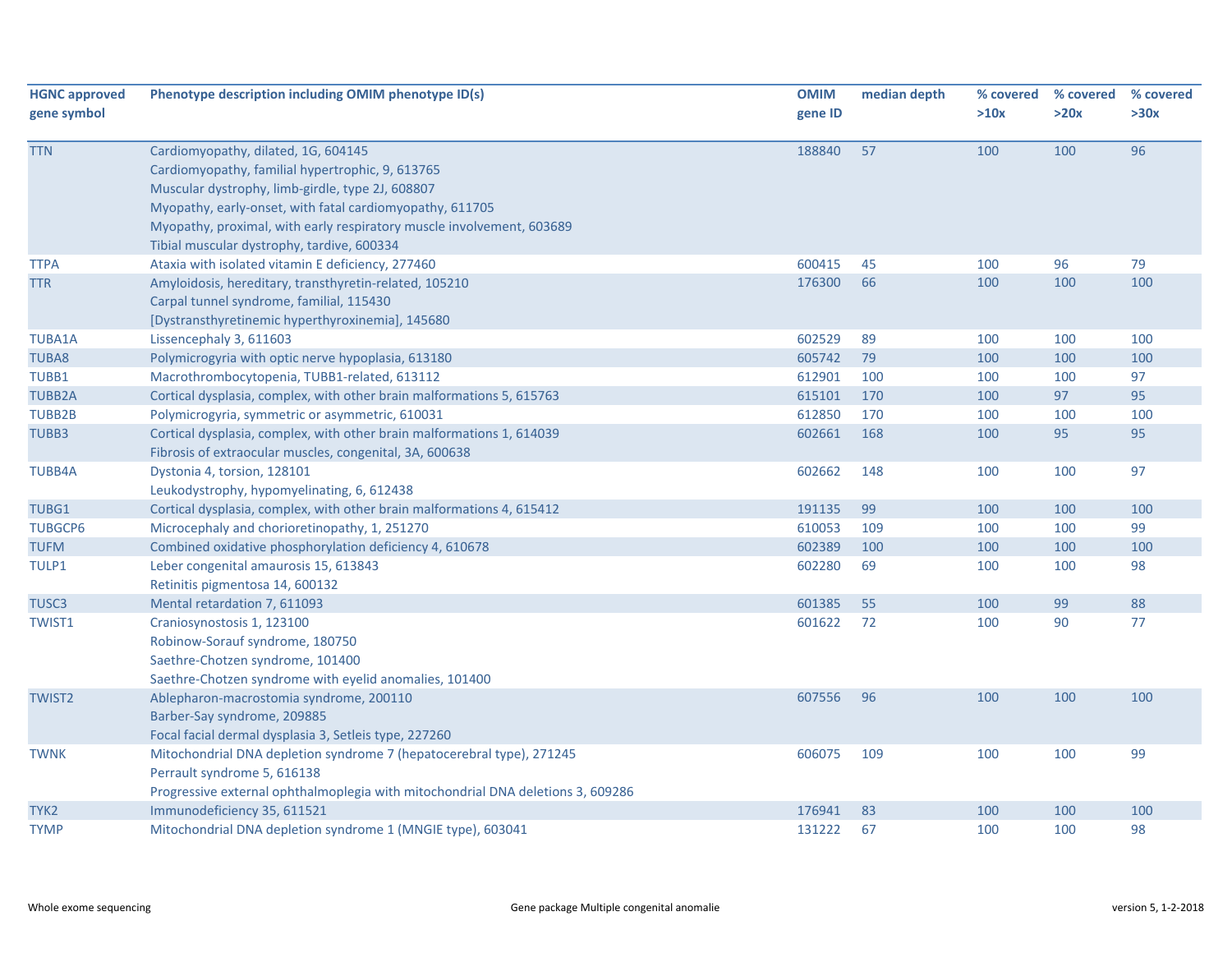| <b>HGNC approved</b><br>gene symbol | Phenotype description including OMIM phenotype ID(s)                                                                                                                                                                                                                                                                                      | <b>OMIM</b><br>gene ID | median depth | % covered<br>>10x | % covered<br>>20x | % covered<br>>30x |
|-------------------------------------|-------------------------------------------------------------------------------------------------------------------------------------------------------------------------------------------------------------------------------------------------------------------------------------------------------------------------------------------|------------------------|--------------|-------------------|-------------------|-------------------|
| <b>TYR</b>                          | Albinism, oculocutaneous, type IA, 203100<br>Albinism, oculocutaneous, type IB, 606952<br>{Melanoma, cutaneous malignant, susceptibility to, 8}, 601800<br>[Skin/hair/eye pigmentation 3, blue/green eyes], 601800<br>[Skin/hair/eye pigmentation 3, light/dark/freckling skin], 601800<br>Waardenburg syndrome/albinism, digenic, 103470 | 606933                 | 67           | 100               | 99                | 93                |
| <b>TYROBP</b>                       | Nasu-Hakola disease, 221770                                                                                                                                                                                                                                                                                                               | 604142                 | 71           | 100               | 100               | 100               |
| TYRP1                               | Albinism, oculocutaneous, type III, 203290<br>[Skin/hair/eye pigmentation, variation in, 11 (Melanesian blond hair)], 612271                                                                                                                                                                                                              | 115501                 | 52           | 100               | 100               | 93                |
| UBA1                                | Spinal muscular atrophy 2, infantile, 301830                                                                                                                                                                                                                                                                                              | 314370                 | 70           | 100               | 100               | 98                |
| UBE2A                               | Mental retardation syndromic, Nascimento-type, 300860                                                                                                                                                                                                                                                                                     | 312180                 | 56           | 100               | 88                | 75                |
| UBE3A                               | Angelman syndrome, 105830                                                                                                                                                                                                                                                                                                                 | 601623                 | 53           | 100               | 100               | 93                |
| UBE3B                               | Kaufman oculocerebrofacial syndrome, 244450                                                                                                                                                                                                                                                                                               | 608047                 | 72           | 100               | 100               | 93                |
| UBIAD1                              | Corneal dystrophy, Schnyder type, 121800                                                                                                                                                                                                                                                                                                  | 611632                 | 93           | 100               | 100               | 100               |
| UBQLN2                              | Amyotrophic lateral sclerosis 15, with or without frontotemporal dementia, 300857                                                                                                                                                                                                                                                         | 300264                 | 70           | 100               | 100               | 100               |
| UBR1                                | Johanson-Blizzard syndrome, 243800                                                                                                                                                                                                                                                                                                        | 605981                 | 43           | 100               | 97                | 77                |
| UGT1A1                              | [Bilirubin, serum level of, QTL1], 601816<br>Crigler-Najjar syndrome, type I, 218800<br>Crigler-Najjar syndrome, type II, 606785<br>[Gilbert syndrome], 143500<br>Hyperbilirubinemia, familial transient neonatal, 237900                                                                                                                 | 191740                 | 88           | 100               | 100               | 100               |
| <b>UMOD</b>                         | Glomerulocystic kidney disease with hyperuricemia and isosthenuria, 609886<br>Hyperuricemic nephropathy, familial juvenile 1, 162000<br>Medullary cystic kidney disease 2, 603860                                                                                                                                                         | 191845                 | 62           | 100               | 99                | 85                |
| <b>UMPS</b>                         | Orotic aciduria, 258900                                                                                                                                                                                                                                                                                                                   | 613891                 | 56           | 100               | 100               | 92                |
| <b>UNG</b>                          | Immunodeficiency with hyper IgM, type 5, 608106                                                                                                                                                                                                                                                                                           | 191525                 | 60           | 100               | 100               | 99                |
| UPB1                                | Beta-ureidopropionase deficiency, 613161                                                                                                                                                                                                                                                                                                  | 606673                 | 65           | 100               | 100               | 96                |
| UPF3B                               | Mental retardation, syndromic 14, 300676                                                                                                                                                                                                                                                                                                  | 300298                 | 61           | 100               | 97                | 89                |
| <b>UQCRB</b>                        | Mitochondrial complex III deficiency, nuclear type 3, 615158                                                                                                                                                                                                                                                                              | 191330                 | 61           | 100               | 100               | 95                |
| UQCRC2                              | Mitochondrial complex III deficiency, nuclear type 5, 615160                                                                                                                                                                                                                                                                              | 191329                 | 67           | 100               | 99                | 84                |
| <b>UQCRQ</b>                        | Mitochondrial complex III deficiency, nuclear type 4, 615159                                                                                                                                                                                                                                                                              | 612080                 | 86           | 100               | 100               | 100               |
| UROC1                               | ?Urocanase deficiency, 276880                                                                                                                                                                                                                                                                                                             | 613012                 | 59           | 100               | 100               | 97                |
| <b>UROD</b>                         | Porphyria cutanea tarda, 176100<br>Porphyria, hepatoerythropoietic, 176100                                                                                                                                                                                                                                                                | 613521                 | 70           | 100               | 100               | 98                |
| <b>UROS</b>                         | Porphyria, congenital erythropoietic, 263700                                                                                                                                                                                                                                                                                              | 606938                 | 45           | 100               | 99                | 81                |
| USB1                                | Poikiloderma with neutropenia, 604173                                                                                                                                                                                                                                                                                                     | 613276                 | 47           | 100               | 99                | 85                |
| USH1C                               | Deafness 18A, 602092<br>Usher syndrome, type 1C, 276904                                                                                                                                                                                                                                                                                   | 605242                 | 57           | 100               | 98                | 89                |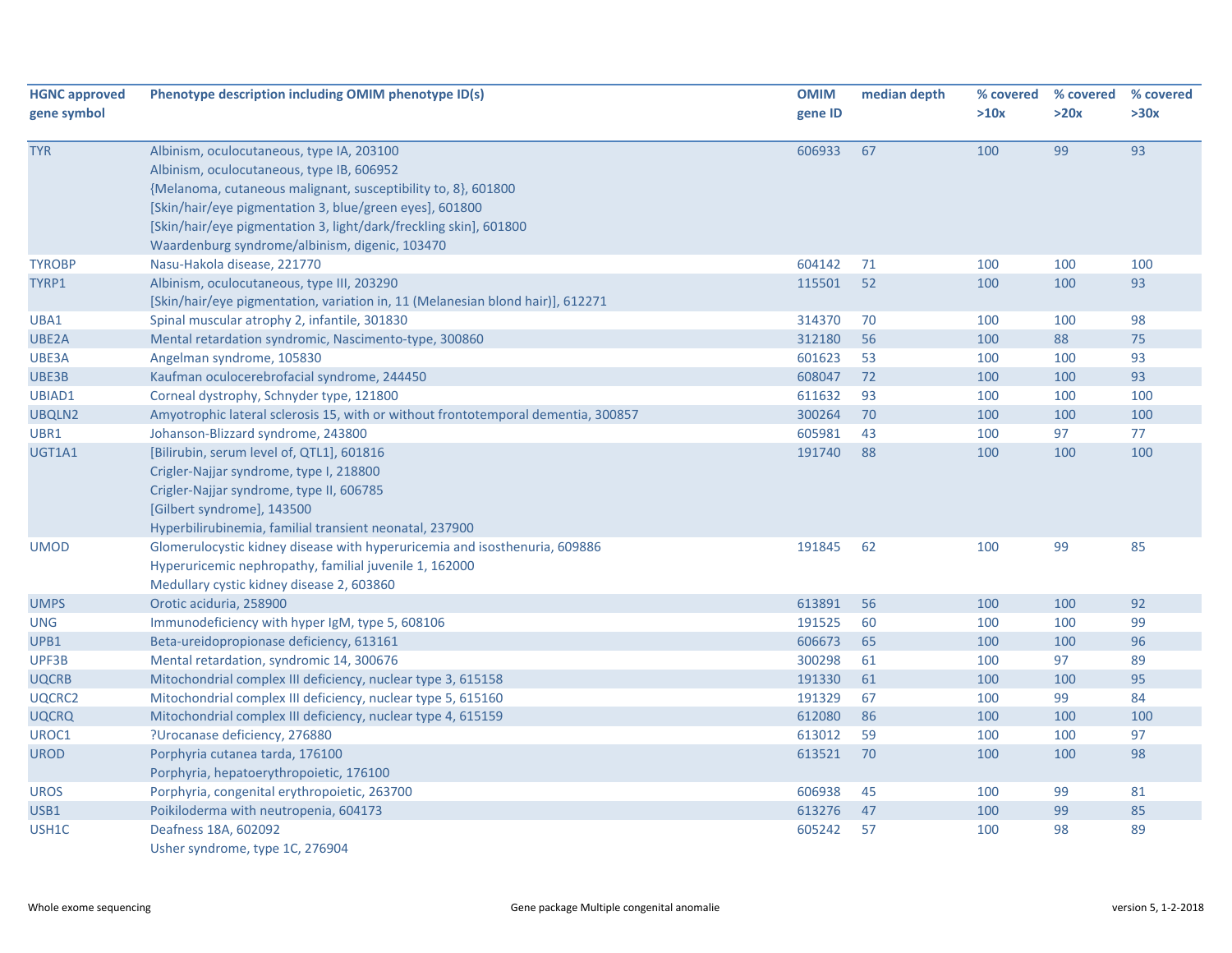| <b>HGNC approved</b> | Phenotype description including OMIM phenotype ID(s)                                          | <b>OMIM</b> | median depth | % covered | % covered | % covered |
|----------------------|-----------------------------------------------------------------------------------------------|-------------|--------------|-----------|-----------|-----------|
| gene symbol          |                                                                                               | gene ID     |              | >10x      | >20x      | >30x      |
|                      |                                                                                               |             |              |           |           |           |
| USH1G                | Usher syndrome, type 1G, 606943                                                               | 607696      | 111          | 100       | 100       | 100       |
| USH <sub>2</sub> A   | Retinitis pigmentosa 39, 613809                                                               | 608400      | 59           | 100       | 99        | 92        |
|                      | Usher syndrome, type 2A, 276901                                                               |             |              |           |           |           |
| <b>USP21</b>         | No OMIM phenotype                                                                             | 604729      | 78           | 100       | 100       | 95        |
| USP9Y                | Spermatogenic failure, Y-linked, 2, 415000, Y-linked                                          | 400005      | 10           | 45        | 25        | 6         |
| UTP4                 | No OMIM phenotype                                                                             | 607456      | 57           | 100       | 99        | 85        |
| <b>UVSSA</b>         | UV-sensitive syndrome 3, 614640                                                               | 614632      | 77           | 100       | 100       | 99        |
| VANGL1               | Caudal regression syndrome, 600145                                                            | 610132      | 74           | 100       | 100       | 94        |
|                      | {Neural tube defects, susceptibility to}, 182940                                              |             |              |           |           |           |
| <b>VANGL2</b>        | Neural tube defects, 182940                                                                   | 600533      | 100          | 100       | 100       | 99        |
| <b>VAPB</b>          | Amyotrophic lateral sclerosis 8, 608627                                                       | 605704      | 50           | 100       | 100       | 85        |
|                      | Spinal muscular atrophy, late-onset, Finkel type, 182980                                      |             |              |           |           |           |
| VAX1                 | ?Microphthalmia, syndromic 11, 614402                                                         | 604294      | 59           | 99        | 92        | 86        |
| <b>VCAN</b>          | Wagner syndrome 1, 143200                                                                     | 118661      | 53           | 100       | 100       | 96        |
| <b>VCL</b>           | Cardiomyopathy, dilated, 1W, 611407                                                           | 193065      | 60           | 100       | 96        | 86        |
|                      | Cardiomyopathy, hypertrophic, 15, 613255                                                      |             |              |           |           |           |
| <b>VCP</b>           | Amyotrophic lateral sclerosis 14, with or without frontotemporal dementia, 613954             | 601023      | 59           | 100       | 99        | 88        |
|                      | Charcot-Marie-Tooth disease, type 2Y, 616687                                                  |             |              |           |           |           |
|                      | Inclusion body myopathy with early-onset Paget disease and frontotemporal dementia 1, 167320  |             |              |           |           |           |
| <b>VDR</b>           | ?Osteoporosis, involutional, 166710                                                           | 601769      | 60           | 100       | 100       | 94        |
|                      | Rickets, vitamin D-resistant, type IIA, 277440                                                |             |              |           |           |           |
| <b>VHL</b>           | Erythrocytosis, familial, 2, 263400                                                           | 608537      | 88           | 100       | 100       | 100       |
|                      | Hemangioblastoma, cerebellar, somatic                                                         |             |              |           |           |           |
|                      | Pheochromocytoma, 171300                                                                      |             |              |           |           |           |
|                      | Renal cell carcinoma, somatic, 144700                                                         |             |              |           |           |           |
|                      | von Hippel-Lindau syndrome, 193300                                                            |             |              |           |           |           |
| <b>VIM</b>           | Cataract 30, pulverulent, 116300                                                              | 193060      | 64           | 100       | 99        | 93        |
| VIPAS39              | Arthrogryposis, renal dysfunction, and cholestasis 2, 613404                                  | 613401      | 41           | 100       | 98        | 77        |
| VKORC1               | Vitamin K-dependent clotting factors, combined deficiency of, 2, 607473                       | 608547      | 68           | 100       | 100       | 96        |
|                      | Warfarin resistance, 122700                                                                   |             |              |           |           |           |
| <b>VLDLR</b>         | Cerebellar hypoplasia and mental retardation with or without quadrupedal locomotion 1, 224050 | 192977      | 48           | 100       | 99        | 87        |
| VPS13A               | Choreoacanthocytosis, 200150                                                                  | 605978      | 55           | 100       | 98        | 84        |
| VPS13B               | Cohen syndrome, 216550                                                                        | 607817      | 54           | 100       | 98        | 87        |
| VPS33B               | Arthrogryposis, renal dysfunction, and cholestasis 1, 208085                                  | 608552      | 48           | 100       | 97        | 87        |
| <b>VPS35</b>         | {Parkinson disease 17}, 614203                                                                | 601501      | 52           | 100       | 97        | 85        |
| VPS37A               | Spastic paraplegia 53, 614898                                                                 | 609927      | 39           | 99        | 93        | 68        |
| <b>VPS45</b>         | Neutropenia, severe congenital, 5, 615285                                                     | 610035      | 52           | 100       | 99        | 86        |
| VRK1                 | Pontocerebellar hypoplasia type 1A, 607596                                                    | 602168      | 42           | 100       | 98        | 81        |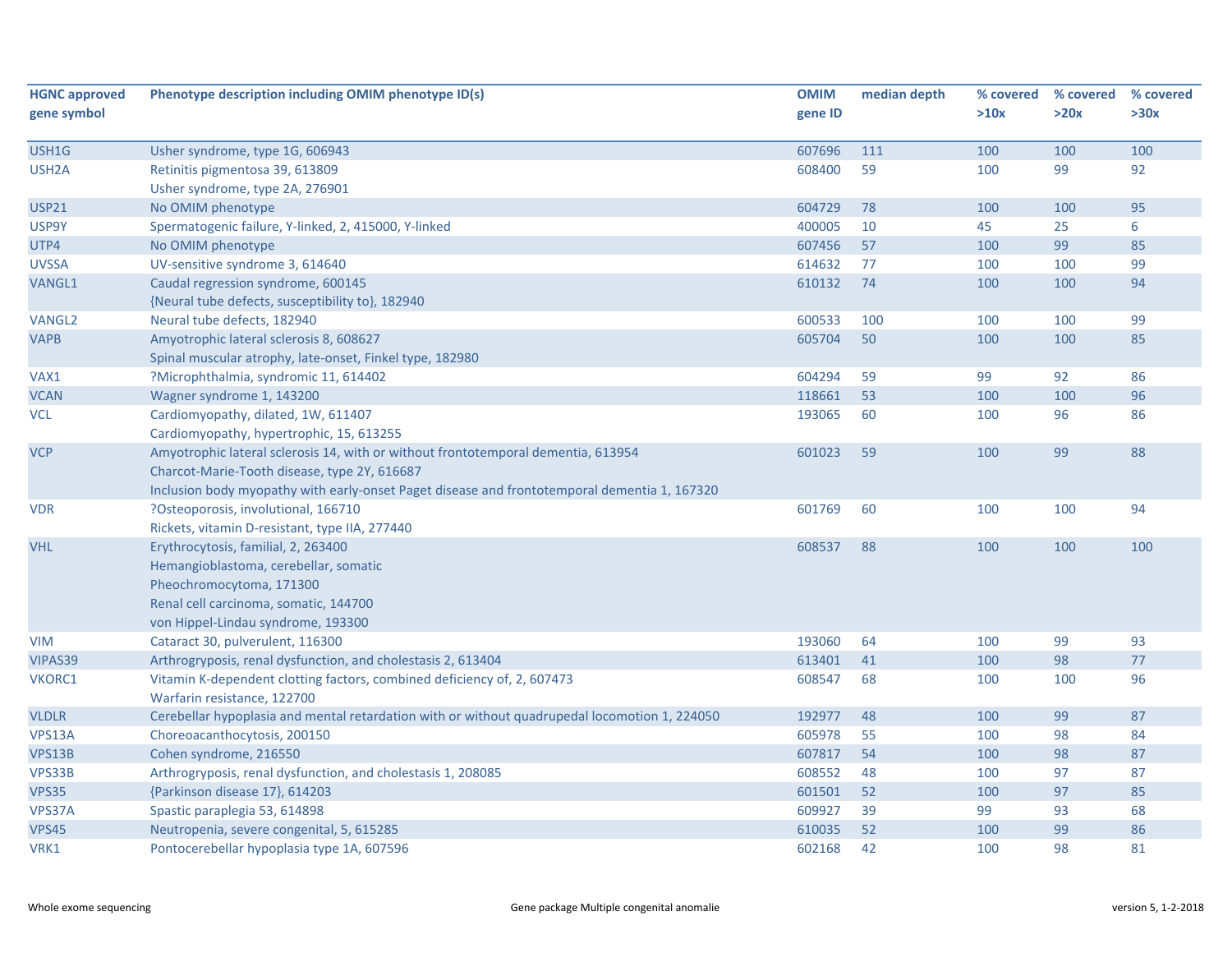| <b>HGNC approved</b> | Phenotype description including OMIM phenotype ID(s)                                              | <b>OMIM</b> | median depth | % covered | % covered | % covered |
|----------------------|---------------------------------------------------------------------------------------------------|-------------|--------------|-----------|-----------|-----------|
| gene symbol          |                                                                                                   | gene ID     |              | >10x      | >20x      | >30x      |
| VSX1                 | ?Craniofacial anomalies and anterior segment dysgenesis syndrome, 614195<br>Keratoconus 1, 148300 | 605020      | 59           | 100       | 100       | 97        |
| VSX2                 | Microphthalmia with coloboma 3, 610092                                                            | 142993      | 60           | 100       | 100       | 97        |
|                      | Microphthalmia, isolated 2, 610093                                                                |             |              |           |           |           |
| <b>VWF</b>           | von Willebrand disease, type 1, 193400                                                            | 613160      | 60           | 100       | 99        | 93        |
|                      | von Willebrand disease, types 2A, 2B, 2M, and 2N, 613554                                          |             |              |           |           |           |
|                      | von Willibrand disease, type 3, 277480                                                            |             |              |           |           |           |
| <b>WAS</b>           | Neutropenia, severe congenital, 300299                                                            | 300392      | 54           | 96        | 84        | 75        |
|                      | Thrombocytopenia, 313900                                                                          |             |              |           |           |           |
|                      | Thrombocytopenia, intermittent, 313900                                                            |             |              |           |           |           |
|                      | Wiskott-Aldrich syndrome, 301000                                                                  |             |              |           |           |           |
| WASHC5               | Ritscher-Schinzel syndrome 1, 220210                                                              | 610657      | 45           | 100       | 97        | 78        |
|                      | Spastic paraplegia 8, 603563                                                                      |             |              |           |           |           |
| <b>WDPCP</b>         | ?Bardet-Biedl syndrome 15, 615992                                                                 | 613580      | 53           | 100       | 98        | 84        |
|                      | ?Congenital heart defects, hamartomas of tongue, and polysyndactyly, 217085                       |             |              |           |           |           |
| WDR11                | Hypogonadotropic hypogonadism 14 with or without anosmia, 614858                                  | 606417      | 59           | 100       | 98        | 86        |
| WDR19                | ?Cranioectodermal dysplasia 4, 614378                                                             | 608151      | 50           | 100       | 98        | 85        |
|                      | Nephronophthisis 13, 614377                                                                       |             |              |           |           |           |
|                      | Senior-Loken syndrome 8, 616307                                                                   |             |              |           |           |           |
|                      | ?Short-rib thoracic dysplasia 5 with or without polydactyly, 614376                               |             |              |           |           |           |
| WDR34                | Short-rib thoracic dysplasia 11 with or without polydactyly, 615633                               | 613363      | 72           | 100       | 100       | 97        |
| WDR35                | Cranioectodermal dysplasia 2, 613610                                                              | 613602      | 43           | 100       | 97        | 77        |
|                      | Short-rib thoracic dysplasia 7 with or without polydactyly, 614091                                |             |              |           |           |           |
| WDR36                | Glaucoma 1, open angle, G, 609887                                                                 | 609669      | 54           | 100       | 98        | 83        |
| WDR45                | Neurodegeneration with brain iron accumulation 5, 300894                                          | 300526      | 87           | 100       | 100       | 100       |
| WDR60                | Short-rib thoracic dysplasia 8 with or without polydactyly, 615503                                | 615462      | 56           | 100       | 98        | 85        |
| WDR62                | Microcephaly 2, primary, with or without cortical malformations, 604317                           | 613583      | 79           | 100       | 100       | 98        |
| WDR72                | Amelogenesis imperfecta, type IIA3, 613211                                                        | 613214      | 52           | 100       | 98        | 86        |
| WDR81                | Cerebellar ataxia, mental retardation, and dysequilibrium syndrome 2, 610185                      | 614218      | 96           | 100       | 100       | 100       |
| WFS1                 | ?Cataract 41, 116400                                                                              | 606201      | 106          | 100       | 100       | 100       |
|                      | Deafness 6/14/38, 600965                                                                          |             |              |           |           |           |
|                      | {Diabetes mellitus, noninsulin-dependent, association with}, 125853                               |             |              |           |           |           |
|                      | Wolfram syndrome, 222300                                                                          |             |              |           |           |           |
|                      | Wolfram-like syndrome, 614296                                                                     |             |              |           |           |           |
| <b>WHRN</b>          | Deafness 31, 607084                                                                               | 607928      | 87           | 100       | 100       | 100       |
|                      | Usher syndrome, type 2D, 611383                                                                   |             |              |           |           |           |
| WIPF1                | ?Wiskott-Aldrich syndrome 2, 614493                                                               | 602357      | 82           | 100       | 98        | 88        |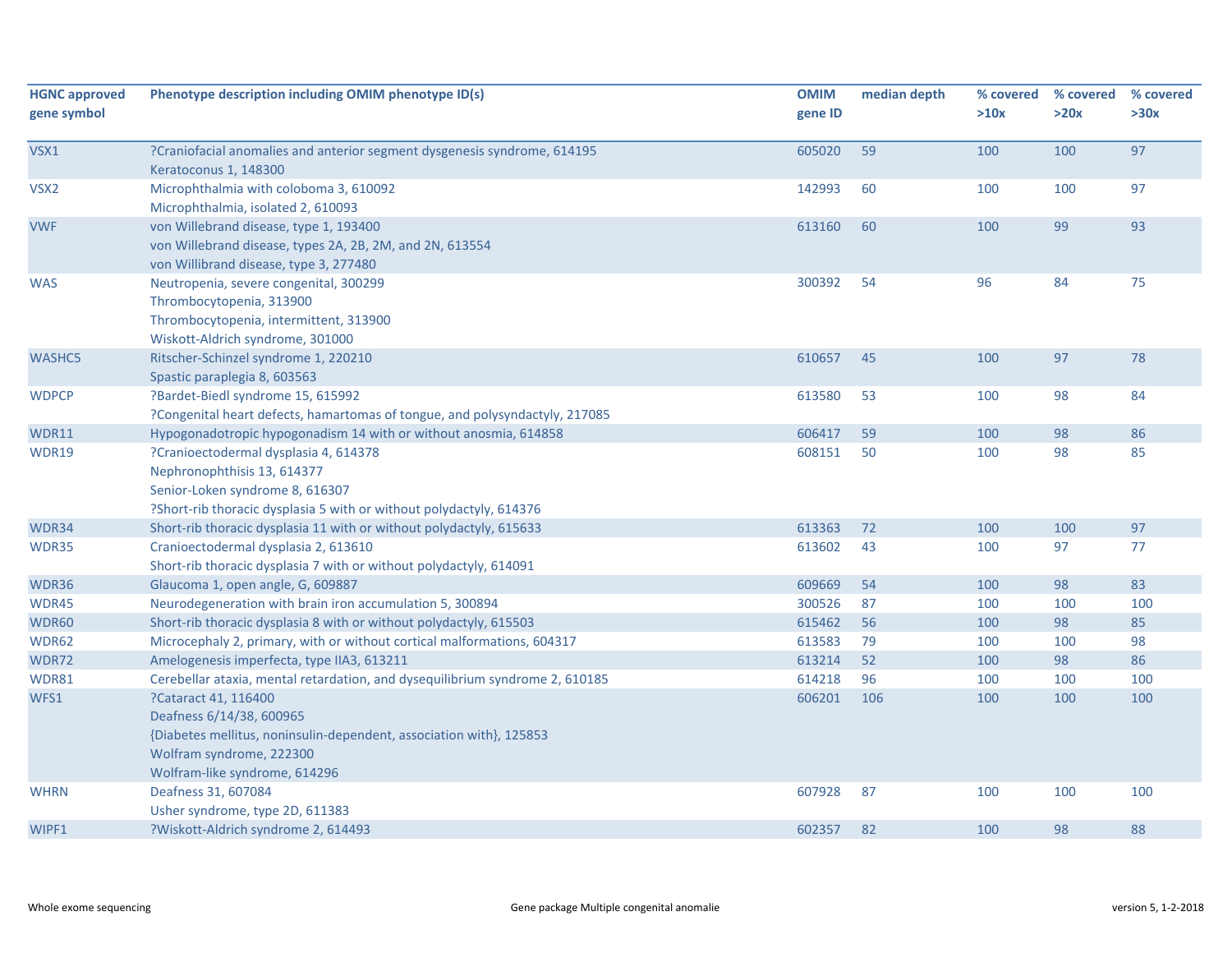| <b>HGNC approved</b><br>gene symbol | Phenotype description including OMIM phenotype ID(s)                                                                                                                                       | <b>OMIM</b><br>gene ID | median depth | % covered<br>>10x | % covered<br>>20x | % covered<br>>30x |
|-------------------------------------|--------------------------------------------------------------------------------------------------------------------------------------------------------------------------------------------|------------------------|--------------|-------------------|-------------------|-------------------|
| WISP3                               | Arthropathy, progressive pseudorheumatoid, of childhood, 208230<br>Spondyloepiphyseal dysplasia tarda with progressive arthropathy, 208230                                                 | 603400                 | 59           | 100               | 100               | 98                |
| WNK1                                | Neuropathy, hereditary sensory and autonomic, type II, 201300<br>Pseudohypoaldosteronism, type IIC, 614492                                                                                 | 605232                 | 63           | 100               | 100               | 97                |
| WNK4                                | Pseudohypoaldosteronism, type IIB, 614491                                                                                                                                                  | 601844                 | 77           | 100               | 100               | 98                |
| WNT1                                | Osteogenesis imperfecta, type XV, 615220<br>{Osteoporosis, early-onset, susceptibility to}, 615221                                                                                         | 164820                 | 118          | 100               | 100               | 100               |
| WNT10A                              | Odontoonychodermal dysplasia, 257980<br>Schopf-Schulz-Passarge syndrome, 224750<br>Tooth agenesis, selective, 4, 150400                                                                    | 606268                 | 81           | 100               | 100               | 100               |
| WNT10B                              | Split-hand/foot malformation 6, 225300<br>Tooth agenesis, selective, 8, 617073                                                                                                             | 601906                 | 90           | 100               | 100               | 100               |
| WNT3                                | ?Tetra-amelia syndrome, 273395                                                                                                                                                             | 165330                 | 97           | 100               | 100               | 96                |
| WNT4                                | Mullerian aplasia and hyperandrogenism, 158330<br>?SERKAL syndrome, 611812                                                                                                                 | 603490                 | 115          | 92                | 92                | 92                |
| WNT5A                               | Robinow syndrome 1, 180700                                                                                                                                                                 | 164975                 | 76           | 100               | 100               | 91                |
| WNT7A                               | Fuhrmann syndrome, 228930<br>Ulna and fibula, absence of, with severe limb deficiency, 276820                                                                                              | 601570                 | 87           | 100               | 100               | 100               |
| WRAP53                              | Dyskeratosis congenita 3, 613988                                                                                                                                                           | 612661                 | 95           | 100               | 100               | 100               |
| <b>WRN</b>                          | Werner syndrome, 277700                                                                                                                                                                    | 604611                 | 47           | 100               | 98                | 84                |
| WT1                                 | Denys-Drash syndrome, 194080<br>Frasier syndrome, 136680<br>Meacham syndrome, 608978<br>Mesothelioma, somatic, 156240<br>Nephrotic syndrome, type 4, 256370<br>Wilms tumor, type 1, 194070 | 607102                 | 80           | 100               | 98                | 96                |
| <b>WWOX</b>                         | Epileptic encephalopathy, early infantile, 28, 616211<br>Esophageal squamous cell carcinoma, somatic, 133239<br>Spinocrebellar ataxia 12, 614322                                           | 605131                 | 57           | 100               | 100               | 93                |
| <b>XDH</b>                          | Xanthinuria, type I, 278300                                                                                                                                                                | 607633                 | 53           | 100               | 98                | 85                |
| <b>XIAP</b>                         | Lymphoproliferative syndrome, 2, 300635                                                                                                                                                    | 300079                 | 52           | 100               | 96                | 85                |
| XK                                  | McLeod syndrome with or without chronic granulomatous disease, 300842                                                                                                                      | 314850                 | 51           | 100               | 100               | 94                |
| <b>XPA</b>                          | Xeroderma pigmentosum, group A, 278700                                                                                                                                                     | 611153                 | 45           | 100               | 92                | 70                |
| <b>XPC</b>                          | Xeroderma pigmentosum, group C, 278720                                                                                                                                                     | 613208                 | 66           | 100               | 98                | 90                |
| XPNPEP3                             | Nephronophthisis-like nephropathy 1, 613159                                                                                                                                                | 613553                 | 41           | 100               | 98                | 82                |
| YAP1                                | Coloboma, ocular, 120433<br>Coloboma, ocular, with or without hearing impairment, cleft lip/palate, and/or mental retardation, 120433                                                      | 606608                 | 49           | 100               | 95                | 79                |
| <b>YARS</b>                         | Charcot-Marie-Tooth disease, dominant intermediate C, 608323                                                                                                                               | 603623                 | 62           | 100               | 100               | 93                |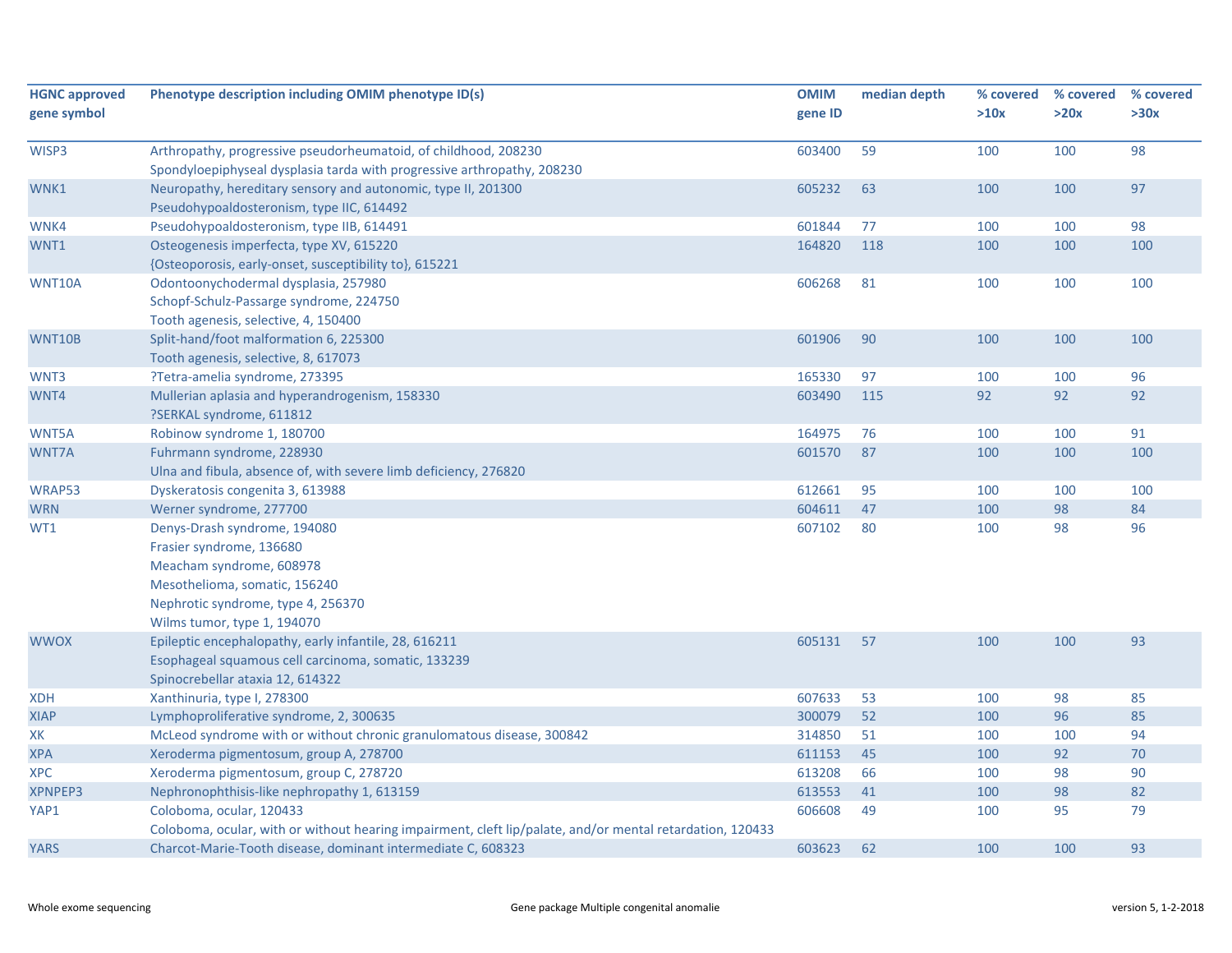| <b>HGNC approved</b> | Phenotype description including OMIM phenotype ID(s)                         | <b>OMIM</b> | median depth | % covered | % covered | % covered |
|----------------------|------------------------------------------------------------------------------|-------------|--------------|-----------|-----------|-----------|
| gene symbol          |                                                                              | gene ID     |              | >10x      | >20x      | >30x      |
| YARS2                | Myopathy, lactic acidosis, and sideroblastic anemia 2, 613561                | 610957      | 78           | 100       | 100       | 96        |
| <b>ZAP70</b>         | Autoimmune disease, multisystem, infantile-onset, 2, 617006                  | 176947      | 86           | 100       | 100       | 100       |
|                      | Immunodeficiency 48, 269840                                                  |             |              |           |           |           |
| ZBTB16               | Leukemia, acute promyelocytic, PL2F/RARA type                                | 176797      | 92           | 100       | 100       | 99        |
|                      | Skeletal defects, genital hypoplasia, and mental retardation, 612447         |             |              |           |           |           |
| ZBTB24               | Immunodeficiency-centromeric instability-facial anomalies syndrome-2, 614069 | 614064      | 57           | 100       | 100       | 99        |
| ZC4H2                | Wieacker-Wolff syndrome, 314580                                              | 300897      | 62           | 100       | 100       | 88        |
| ZCCHC16              | No OMIM phenotype                                                            | No id       | 54           | 100       | 100       | 100       |
| ZDHHC9               | Mental retardation syndromic, Raymond type, 300799                           | 300646      | 39           | 100       | 95        | 69        |
| ZEB1                 | Corneal dystrophy, Fuchs endothelial, 6, 613270                              | 189909      | 62           | 100       | 100       | 97        |
|                      | Corneal dystrophy, posterior polymorphous, 3, 609141                         |             |              |           |           |           |
| ZEB <sub>2</sub>     | Mowat-Wilson syndrome, 235730                                                | 605802      | 61           | 100       | 100       | 98        |
| ZFP57                | Diabetes mellitus, transient neonatal, 1, 601410                             | 612192      | 74           | 100       | 100       | 98        |
| ZFPM2                | Diaphragmatic hernia 3, 610187                                               | 603693      | 60           | 100       | 100       | 100       |
|                      | Tetralogy of Fallot, 187500                                                  |             |              |           |           |           |
|                      | 46XY sex reversal 9, 616067                                                  |             |              |           |           |           |
| ZFYVE26              | Spastic paraplegia 15, 270700                                                | 612012      | 64           | 100       | 99        | 91        |
| ZFYVE27              | Spastic paraplegia 33, 610244                                                | 610243      | 63           | 100       | 100       | 100       |
| ZIC <sub>2</sub>     | Holoprosencephaly 5, 609637                                                  | 603073      | 82           | 95        | 90        | 87        |
| ZIC <sub>3</sub>     | Congenital heart defects, nonsyndromic, 1, 306955                            | 300265      | 60           | 100       | 97        | 86        |
|                      | Heterotaxy, visceral, 1, 306955                                              |             |              |           |           |           |
|                      | VACTERL association, 314390                                                  |             |              |           |           |           |
| ZMPSTE24             | Mandibuloacral dysplasia with type B lipodystrophy, 608612                   | 606480      | 42           | 100       | 97        | 77        |
|                      | Restrictive dermopathy, lethal, 275210                                       |             |              |           |           |           |
| ZMYND10              | Ciliary dyskinesia, primary, 22, 615444                                      | 607070      | 92           | 100       | 100       | 100       |
| <b>ZNF335</b>        | ?Microcephaly 10, primary, 615095                                            | 610827      | 78           | 100       | 100       | 100       |
| <b>ZNF423</b>        | Joubert syndrome 19, 614844                                                  | 604557      | 121          | 100       | 100       | 99        |
|                      | Nephronophthisis 14, 614844                                                  |             |              |           |           |           |
| <b>ZNF469</b>        | Brittle cornea syndrome 1, 229200                                            | 612078      | 88           | 100       | 100       | 100       |
| <b>ZNF513</b>        | ?Retinitis pigmentosa 58, 613617                                             | 613598      | 96           | 100       | 100       | 100       |
| <b>ZNF592</b>        | No OMIM phenotype                                                            | 613624      | 87           | 100       | 100       | 100       |
| <b>ZNF644</b>        | Myopia 21, 614167                                                            | 614159      | 54           | 100       | 100       | 99        |
| <b>ZNF711</b>        | Mental retardation 97, 300803                                                | 314990      | 50           | 100       | 93        | 83        |
| <b>ZNF750</b>        | Seborrhea-like dermatitis with psoriasiform elements, 610227                 | 610226      | 121          | 100       | 100       | 100       |
| <b>ZNF81</b>         | No OMIM phenotype                                                            | 314998      | 46           | 100       | 100       | 87        |

‐ Gene symbols according HGCN

‐ OMIM release used: 2‐6‐2017

and the most person indicates a gene without a current OMIM association<br>
OMIM https://www.association.com/www.association/www.association/www.association/www.association/www.associatio